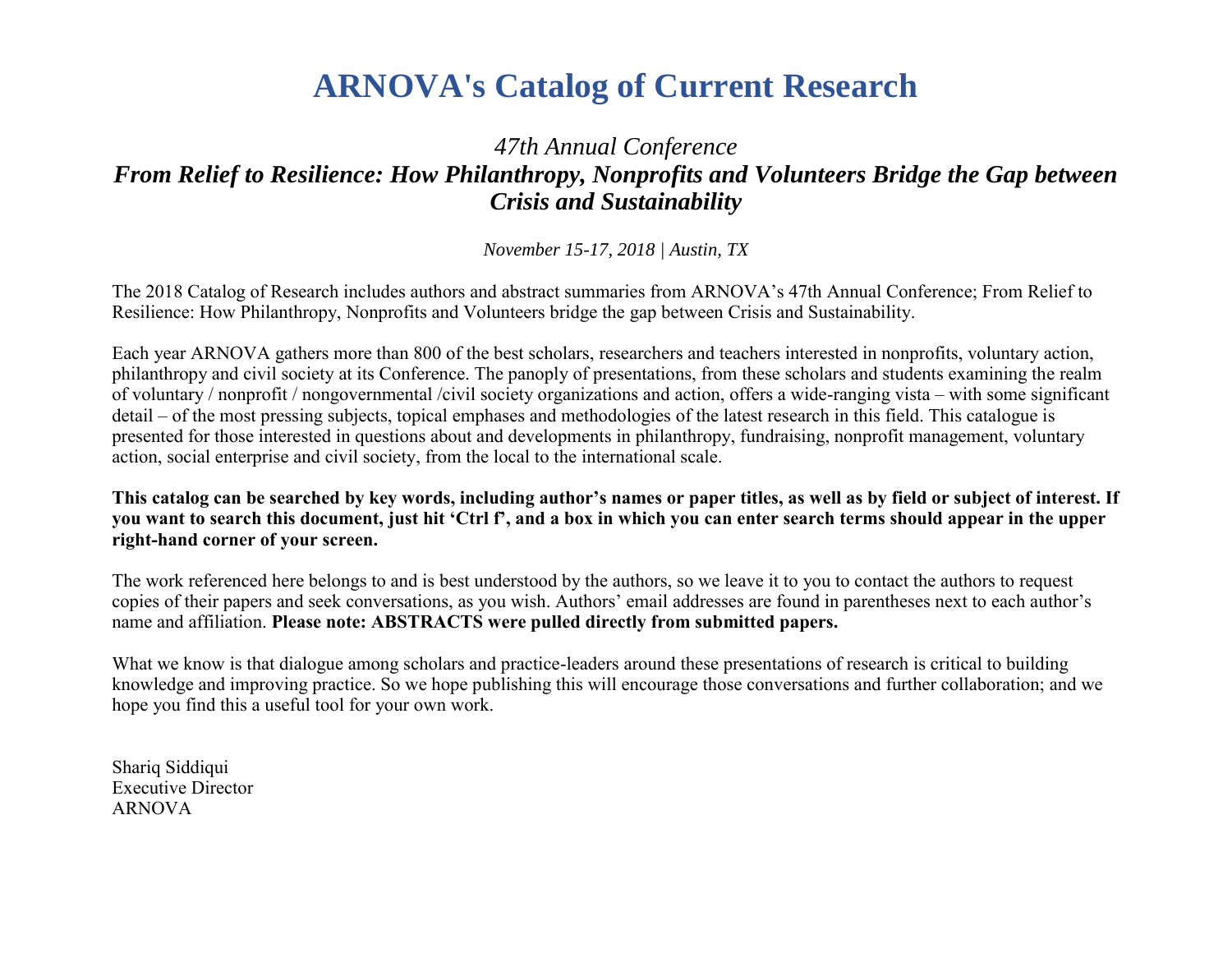#### **Accelerating Entrepreneurship: Evaluating the Effectiveness of Incubator Programs for Nonprofit vs. For-Profit Enterprises**

*\*Deborah A Carroll, University of Georgia (dcarroll@uga.edu); \*Caitlin O'Donnell, Emory University (codonn2@emory.edu)*

This paper uses data from the Entrepreneurship Database Program at Emory University to assess the extent to which there are systematic differences in the effectiveness of accelerator programs for nonprofit versus for-profit applicants. With survey data from 2013 to 2017 that tracks ventures from application to accelerator programs through participation and post-program operation, this paper is able to determine whether nonprofit enterprises are as successful as their private sector counterparts.

#### **Achieving Diversity and Inclusion in Nonprofit Governance**

*\*Kelly M. LeRoux, University of Illinois at Chicago (kleroux@uic.edu)*

Despite shifting demographics in the American population, nonprofit service organizations remain surprisingly unrepresentative of the communities they serve. As such, nonprofits are facing increased demands for diversifying their boards and executive leadership, as the commitment to diversity is believed to begin at the top. Whereas there has been some research examining impacts of diversity on nonprofit organizational outcomes, there has been no systematic study to date of the factors that promote diversity in nonprofit boards and executive leadership. This paper pools data from three time points to examine the community and organizational-level factors that lead to greater diversity of nonprofit boards and leadership.

#### **A Conceptual Typology of NGO Roles in Environmental Participatory Processes**

*\*Itay Greenspan, Hebrew University of Jerusalem (itaygree@mail.huji.ac.il); \*Galit Cohen-Blankshtain, Hebrew University of Jerusalem (g.c.b@mail.huji.ac.il); \*Yinnon Geva, Hebrew University of Jerusalem (yinnon.geva@mail.huji.ac.il)*

Despite plethora of research on NGO involvement in environmental participatory processes, their various roles are still under-conceptualized. This paper offers a conceptual framework of the mediatory roles that NGOs take in the connections between government and citizens in the context of environmental participatory processes. A conceptual typology is offered where four NGO prototypes – professionals, enablers, service providers, and partners - emerge along two axes - the nature of involvement and NGO orientation. Using case examples, the opportunities and limitations of this typology are discussed. The conceptual typology shows the complex, and sometimes less-successful, contribution of NGOs to environmental participatory processes.

#### **A Country-Level Analysis of Institutional Arrangements Around Social Entrepreneurial Activities**

*\*Ahreum Han, Florida State University (ah16g@my.fsu.edu); \*Boyie Kim, Florida State University (bk16c@my.fsu.edu); \*Sung Eun Lee, Florida State University (sl16s@my.fsu.edu)*

This study investigates country-level institutional arrangements that affect the emergence of social enterprises by using cross-sectional data of 150,000 adults in 49 countries in 2009. I postulate there are two dimensions that influence the emergence of social enterprises: individual traits and institutional arrangements. Hierarchical Linear Model is employed to simultaneously investigate the contributing factors, hierarchically structured as individual- and country-level. Since there is a dearth of evidence of what determines social entrepreneurial activities, I expect that my findings will offer meaningful guidance for governments who are striving to promote social enterprises as a remedy to grapple with abounding social issues.

## **A Critical Fundraising Perspective: Understanding the Beneficiary Experience**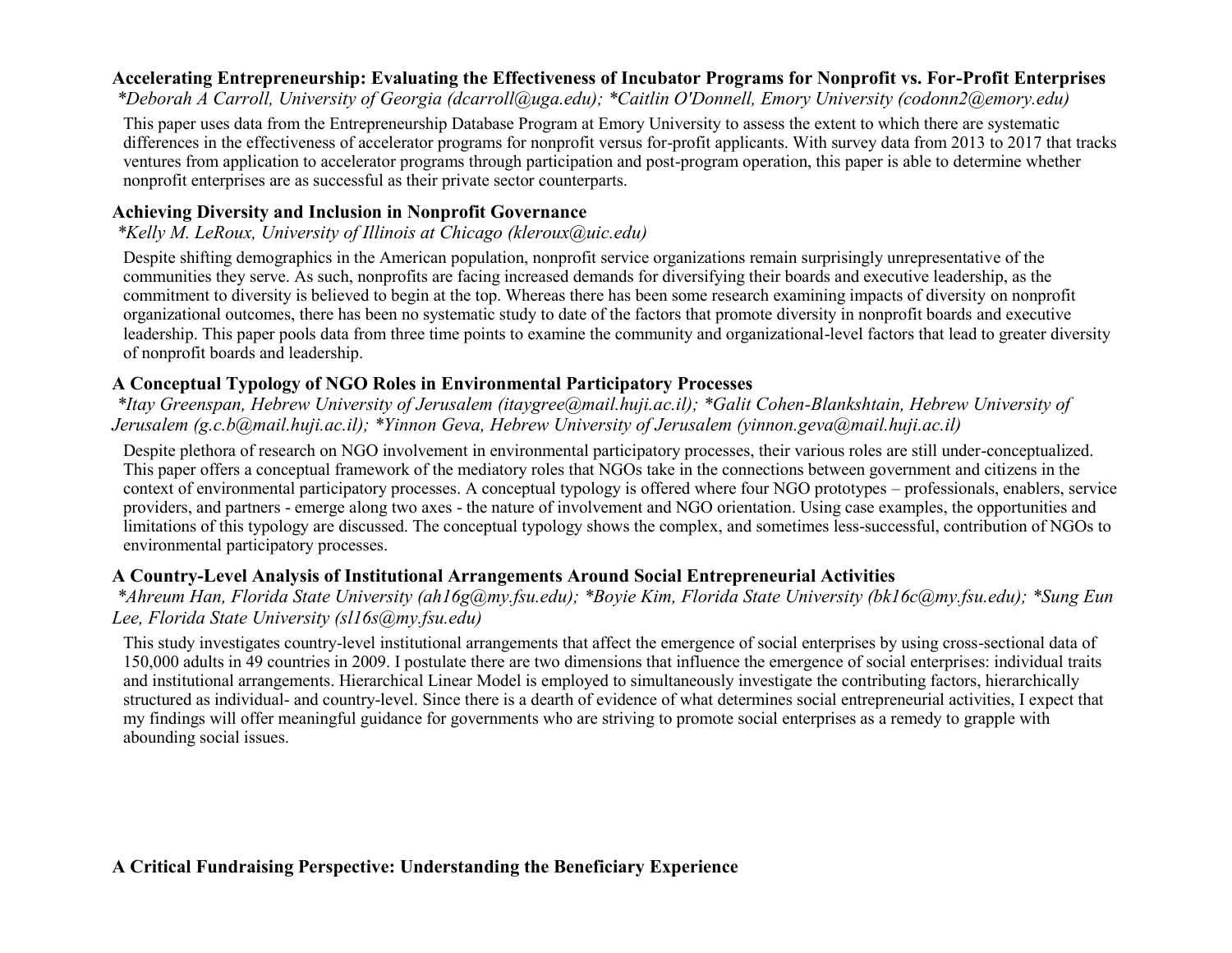#### *\*Abhishek Bhati, Bowling Green State University (abhati@bgsu.edu)*

One question that comes to the fore for NGOs and fundraisers in this context is—does the end justify the means? To be sure, fundraising is vital for an NGO's survival, but where do we draw the line in representing beneficiaries in a stereotyped manner? Is the exploitation of beneficiaries worth the funds raised? Our paper explores these questions by critically examining the current literature and practices in fundraising often ignore beneficiaries altogether or reduce their role to mere "exhibitions" used to raise more money and focus instead on donors and why they give using postcolonial theory as a lens.

#### **Active Choice Architectures: A New Mechanism to Spark more Blood Donations**

#### *\*Meikel Soliman, Universität Hamburg (Meikel.Soliman@wiso.uni-hamburg.de)*

Finding new ways to improve donor recruitment for nonprofit organizations, particularly for blood collecting services is becoming increasingly important. Blood donors continue to represent only 3% of the entire population in both Germany and the US. Building on behavioral decisionmaking and marketing literature, this study hypothesizes that blood collecting services can utilize active choice architectures for recruiting donors. To test this proposition, a behavioral experiment is conducted testing three framing options: simple yes/no, active choice, and enhanced active choice. To enhance the understanding of how framings influence decisions to donate blood, items on social desirability bias and reactance are included.

#### **Activist Coalitions and the Third Sector: Building the Civic Capacities and Organizational Social Capital of Community-Based Organizations**

## *\*Sean Young, Loyola University Chicago (syoung@luc.edu)*

State retrenchment has placed conflicting pressures on community-based organizations (CBOs) to perform more services with fewer resources, creating the need for CBOs to engage in efforts to change current political arrangements of power and resources. Despite the challenges for CBOs to engage in political advocacy, social movement activists in coalitions provide social capital and leadership development for CBOs that allow them to fulfill a vital civic role in participating in democratic public life and enhance their ability to support civil society.

#### **Addressing Complexity in International Non-Governmental Organizations: Improving Evidence and Practice**

#### *\*Kathryn Hendren, George Washington University (kyeager@gwmail.gwu.edu)*

As acceptance of the complexity inherent in human systems increases, NGOs must develop innovative solutions for designing and evaluating programs. The problem facing international development NGOs is that increasing recognition of complexity has not been matched by an increase in available tools for coping with complexity. This paper utilizes a sector-wide survey and in-depth literature synthesis to move towards a holistic framework for complexity-aware monitoring and evaluation. The long-term benefit of a complexity-aware M&E toolkit is to develop knowledge of what works, improve program design, encourage organizational and sector-wide learning, and create more sustainable programs and change.

## **Adequate Advocacy? Nonprofit Engagement in the Policymaking Process**

*\*Jodi Benenson, University of Nebraska Omaha (jbenenson@unomaha.edu); \*Melanie Marlene Chapman, University of Nebraska at Omaha (mmchapman@unomaha.edu)*

While nonprofit organizations play an important role in delivering services, nonprofits must also become experts in advocacy. However, little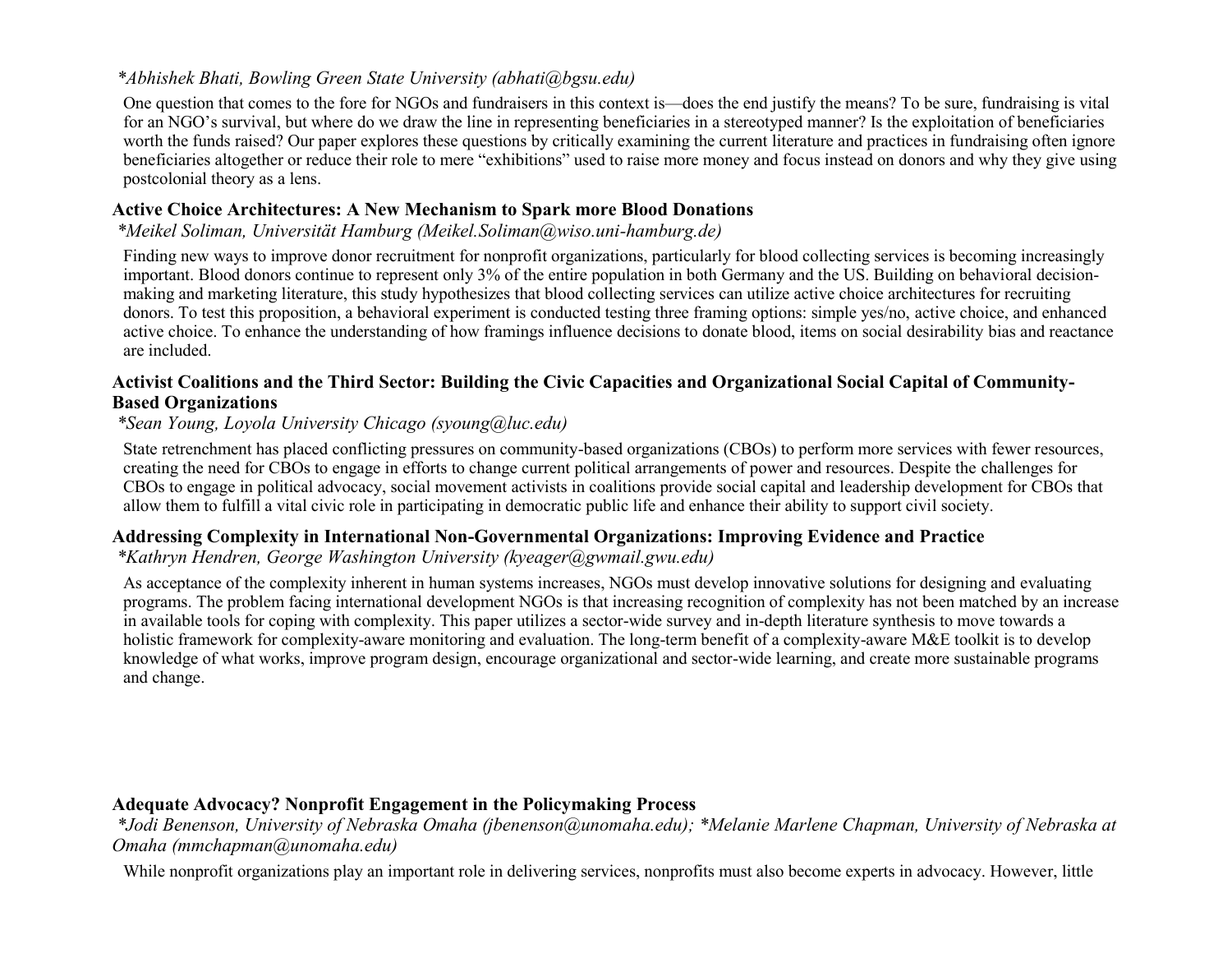research has triangulated survey data from nonprofit leaders and policymakers to understand how these actors perceive, understand, and act around advocacy activities. This paper uses data from two surveys of nonprofit leaders and policymakers to answer the following questions: What is the level of awareness, knowledge, and capacity of nonprofits and policymakers to engage in advocacy activities? How do policymakers at the city, county, and state levels perceive nonprofit engagement in the policymaking process?

## **Advocacy and Lobbying for Broad, Sector-Wide Interests: How the Nonprofit and For-Profit Sectors Compare**

*\*Alan J. Abramson, George Mason University (aabramso@gmu.edu); \*Michael M. Sweigart, George Mason University (msweigar@gmu.edu)*

The focus of this paper is advocacy around broad, sector-wide issues, such as tax provisions that affect the nonprofit sector as a whole. To deepen understanding of sector-wide advocacy, this paper will compare the activities and impacts of organizations that advocate for the nonprofit sector with those that speak up for the for-profit sector. A particular focus will be an in-depth comparison of the two major sector lobbyists, Independent Sector for the nonprofit sector and the U.S. Chamber of Commerce for the business sector.

#### **Advocacy, Civic Engagement, and Social Change**

#### *\*David Suarez, Evans School of Public Policy and Governance (dsuarez@uw.edu)*

This paper identifies salient, underexplored research questions on the role of private organizations in social change. The paper proceeds by confronting the diversity of definitions that impede cross-disciplinary dialogue on advocacy and civic engagement, with the intention of specifying terms that offer useful conceptual precision and establishing a shared discourse. The paper then situates the direct and indirect social change efforts of private organizations in historical context; the bulk of the chapter summarizes the state of the field of research, organizing the discussion around the enduring topics that have garnered scholarly attention.

#### **A Gender Perspective on Representative Bureaucracy of NGOs in Ghana**

*\*Sandy Zook, University of Colorado Denver (sandy.zook@ucdenver.edu); \*Sebawit Bishu, University of Colorado Denver (SEBAWIT.BISHU@UCDENVER.EDU); \*Alex Osei-Kojo, School of Public Affairs, University of Colorado Denver (ALEX.OSEI-KOJO@UCDENVER.EDU); \*Justice Nyigmah Bawole, University of Ghana (jnbawole@ug.edu.gh)*

The theory of representative bureaucracy posits that when bureaucrats share demographic or social identity with citizens, they are more likely to act in ways that benefit minority groups (Meier and Nigro 1976; Riccucci and Meyers, 2004). This theory has been widely applied within the U.S. at all levels of government; but, little research has tested this theory in nonprofit organizations (LeRoux 2009). Nonprofits act as bridges between government and their constituencies, thus our paper extends this theory to nonprofit organizational leadership in Ghana, in Sub-Saharan Africa. Using data from annual reports filed with a Ghanaian Ministry, we use a gendered approach to explore how gender representation in nonprofit executive leadership influences organizational outcomes.

#### **A Governance Framework for Understanding Government-Nonprofit Relations**

*\*Nicole P. Marwell, University of Chicago (nmarwell@uchicago.edu); \*Maoz Brown, University of Chicago (maozbrown@uchicago.edu)*

This paper aims to chart new analytical territory in government-nonprofit relations, focusing on two key themes. We argue that recent research (1) relies less on a unitary notion of the state; and (2) demonstrates increased attention to particular institutional arrangements between government and nonprofits. In other words, these newer strands of research attempt to explain government-nonprofit interaction less by recourse to core sectoral distinctions and more by noting the details of specific administrative conditions and policy environments. In doing so, this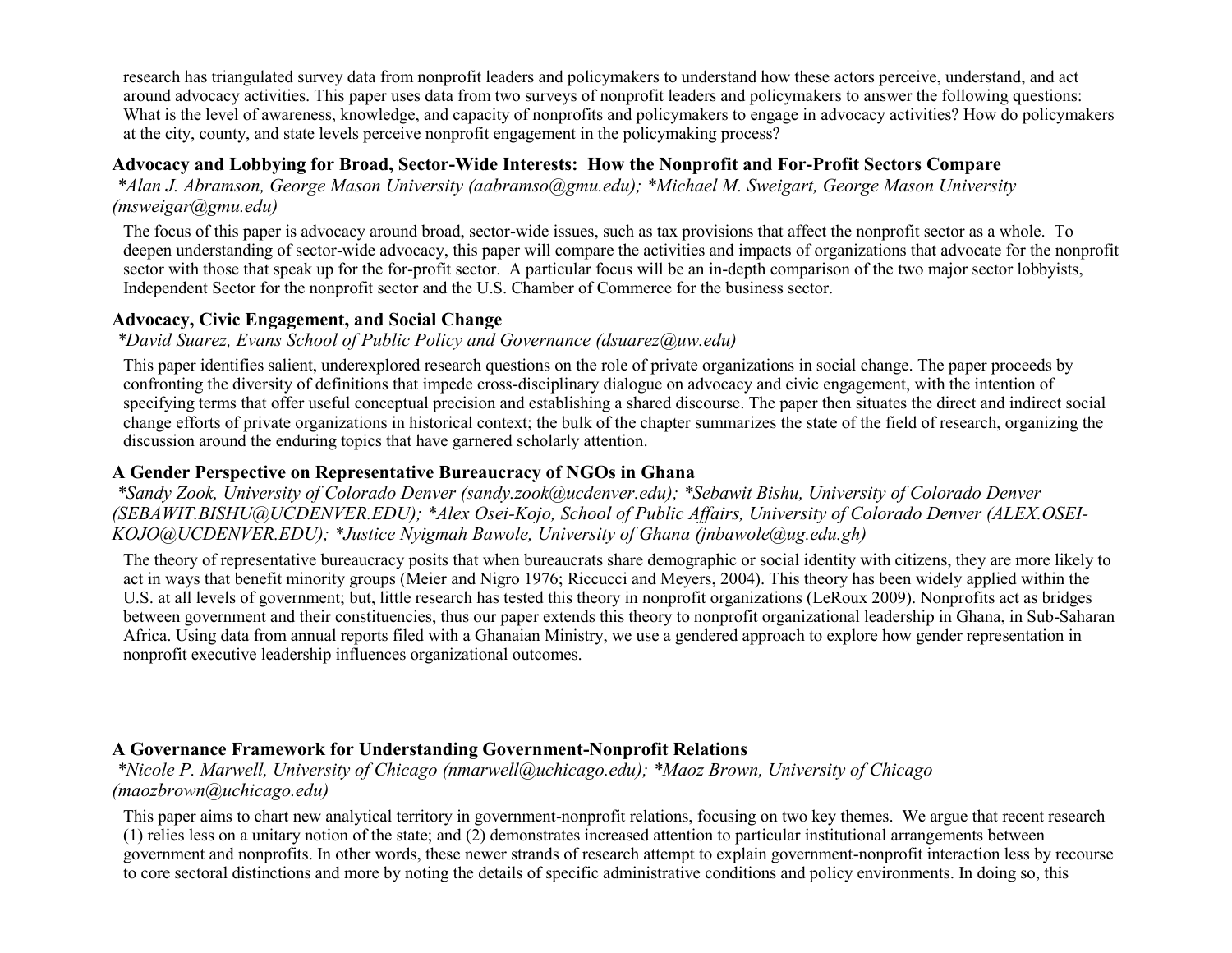research complements the traditional perspective on government (i.e. the public sector) with a greater focus on governance.

#### **A Grassroots Approach to Influencing Housing Policy: A Case Study Analysis of One DC**

*\*Aabiya Noman Baqai, University of Texas at Arlington (aabiyanoman.baqai@uta.edu)*

One DC, a grassroots level organizing-based nonprofit located in the heart of Washington D.C., is a prime example of how grassroots organizing, and building a sustainable community capacity and leadership can help shape urban policies that serve equitably. This study assesses and analyzes the role that One DC has played in preventing low-income minority communities from facing the consequences of racially-infused urban policies such as gentrification in D.C., and how such approaches can be adopted in other similar contexts nationally and internationally to tackle key urban policy issues.

## **Altruism, Hybrid Firms, and Mixed-Market Competition**

*\*Eleanor Brown, Pomona College (ebrown@pomona.edu); \*Qing Fan, Pomona College (qing.fan@pomona.edu); \*Yufeng Hu, Pomona College (yufeng.hu@pomona.edu)*

In recent years, the emergence of new legal forms allowing for-profit firms to incorporate with a formal commitment to both social purpose and profit has blurred the traditional distinctions between for-profit and nonprofit firms. Modeling nonprofit entrepreneurs to be either pure or warmglow altruists, concerned alternatively with consumer surplus, quantity sold, or quantity of charitable services provided, we analyze Cournot equilibria in markets shared by an altruistic firm and a for-profit, nonprofit, or hybrid competitor.

## **Alumni Perspectives on Nonprofit Studies Programs: Are Expectations Met?**

*\*Erin K. Nelson, The University of Memphis (e.nelson@memphis.edu)*

Drawing on a survey of alumni from a nonprofit studies concentration within a Master of Public Administration program, this paper utilizes the Nonprofit Academic Centers Council graduate curricular guidelines as a benchmark to address three questions: (a) What knowledge is perceived as necessary for success within the nonprofit workforce? (b) Did the nonprofit curriculum within the MPA provide alumni with careerappropriate knowledge? and (c) What impact did the MPA experience have on their career trajectory? Results highlight the appropriateness of current curricular offerings, as well as the influence of program elements on alumni career trajectories and perceived success.

## **A Model of Leadership Types and Their Capabilities and Limits: Evidence From Civil Society Development Organizations**

*\*Adela Z. Ghadimi, Florida State University (azg15@my.fsu.edu); \*Ralph S. Brower, Florida State University (rbrower@fsu.edu)*

We argue that charismatic leaders in third sector organizations in developing countries often hinder long-term capacity building because they inhibit adaptation and discretion within the middle ranks where much of the knowledge exists about on-the-ground realities. Employing data from 38 Philippine CSOs we induce a typology of leadership activities based on: a) the distinction between context-specific leadership actions and those originating from leaders' formal positions; and b) leadership action as either emergent or heroic. We identify characteristics of the respective forms of leadership and provide guidance for employing them in building leadership capacity at multiple levels of development CSOs.

## **A Multi-Level Framework for Understanding Institutional Influences on Social Enterprise**

*\*Janelle Kerlin, Andrew Young School of Policy Studies (jkerlin@gsu.edu)*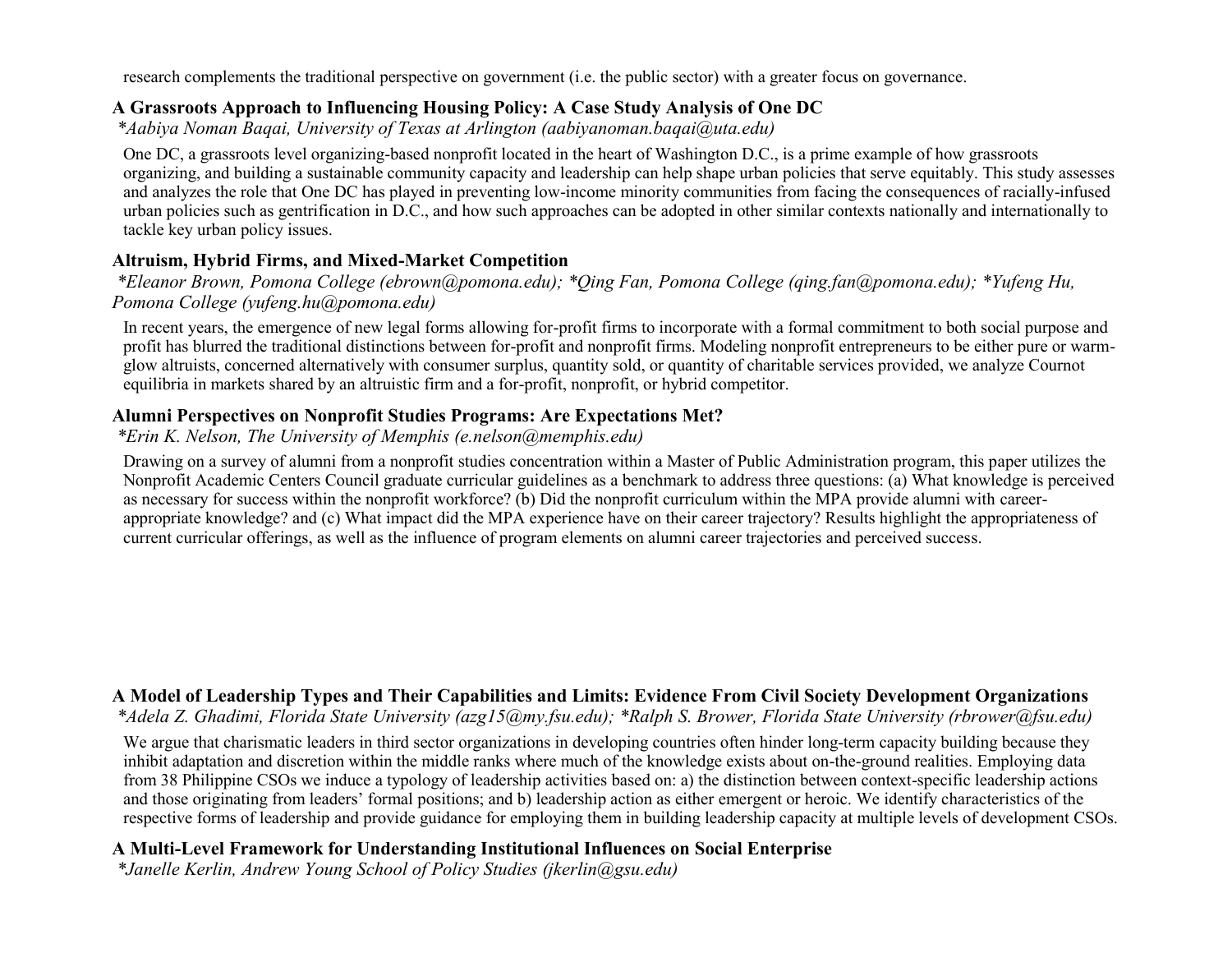For over a decade, scholars and practitioners have known that social enterprise looks different in different contexts but few have attempted to understand why. Kerlin's (2013) work in this area is the first to consider the influence of large institutions such as government, economy, civil society, and culture on the development of social enterprise. This paper offers an assessment of Kerlin's theoretically-based framework for understanding institutional and other influences by examining quantitative analysis of it as well as eight qualitative country critiques. It concludes with a revision of the framework based on the critiques and a discussion of practical applications.

#### **A Multinational Comparison of Giving and Volunteering: A Fuzzy-set analysis of OECD 25 countries**

*\*Sohyun Park, Yonsei University (sagua1216@gmail.com)*

This study mainly focuses on the relationship between socio-environmental factors and charitable behavior – giving and volunteering. Analyzing 25 OECD countries, this study attempts to (1) examine the environmental difference in giving and volunteering at a national level, (2) classify the types of states based upon the level of public social expenditure and private contributions, and, (3) examine the effect of institutional and sociocultural factors on the charitable behavior. Using fuzzy-set ideal type analysis, the 25 countries are classified into four types of welfare resource. Also, using fuzzy-set qualitative comparative analysis, necessary and sufficient conditions of charitable behaviors are analyzed.

#### **Analyzing Donor-Advised Funds: How DAF Grants Flow and are Recession Resistant**

*\*Dan Heist, University of Pennsylvania (heist@sp2.upenn.edu); \*Danielle L. Vance-McMullen, University of Memphis (dlvance@gmail.com)*

Donor-advised funds (DAFs) are an increasingly popular philanthropic vehicle. DAFs receive an increasing share of all charitable donations and control a sizeable proportion of grants made to other nonprofits. Their emerging prominence in the field of philanthropy motivates this research to analyze how money flows through donor-advised funds. Using a panel data set of DAF organizations from 2007 to 2016, we conduct longitudinal analyses of key DAF metrics, such as grant-making and payout rates. We then use macroeconomic indicators to understand the relationship between donor-advised fund activity and economic conditions, specifically during economic recessions. We find flow increases during recession.

#### **An Analysis of Annual Reports for Community Foundations Located in Appalachia**

*\*Christine W. Cugliari, High Point University (ccugliar@highpoint.edu); \*Carson Spering, High Point University - undergraduate (carsonspering@outlook.com)*

The Appalachian Region is an area of economic contrasts. The purpose of this study is to develop an understanding of the impact of counties' economic status on the quality of the region's 81 community foundations' grantmaking and annual reports. A qualitative analysis incorporating a document review of annual reports is the basis for the study. Reports available on line will be examined for clues and themes that may emerge from report format and included content such as philanthropic stories and financial data. Additional data included for analysis include: board composition, total assets, areas of grantmaking, and grant size.

#### **An Analysis of Online Volunteer Mentors**

*\*Dyana Mason, University of Oregon (dmason@uoregon.edu); \*Saurabh A. Lall, University of Oregon (slall@uoregon.edu)*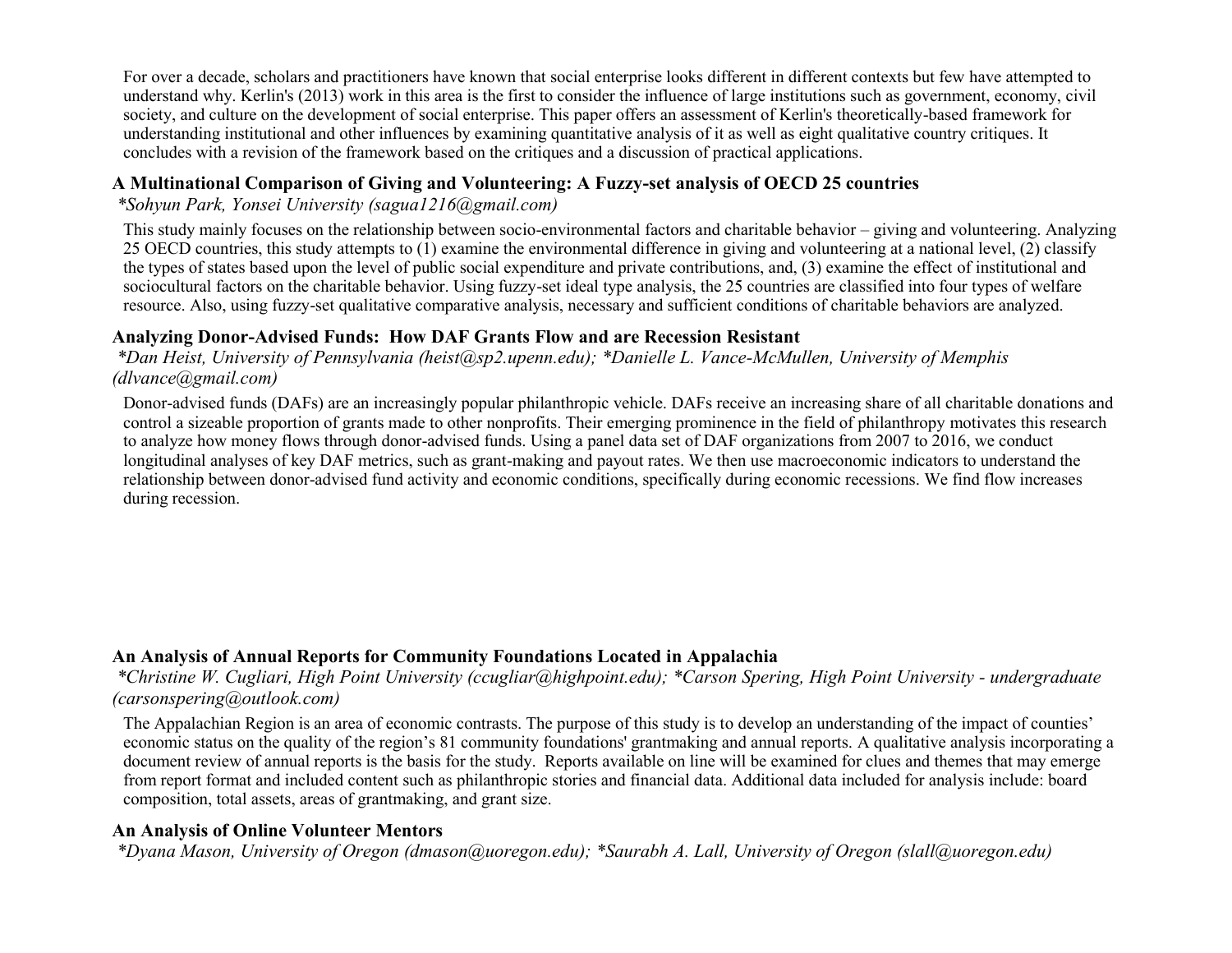Professional mentoring is an area of keen academic interest. Yet, little is understood about the determinants of volunteer mentors, particularly those that mentor through online platforms. This study marshals a unique dataset offered by an international nonprofit organization that offers an online e-mentoring platform for emerging entrepreneurs. Knitting together the e-mentoring and volunteer management literatures, this study will seek to estimate the determinants of online volunteer mentors over time, and identify characteristics that may lead to successful mentor-mentee relationships.

#### **A New Perspective on the Prosocial Functions of Emotions: Gratitude and the Witnessing Effect**

*\*Patrick Dwyer, Indiana University - Lilly Family School of Philanthropy (pcdwyer@iupui.edu); \*Sara B Algoe, University of North Carolina at Chapel Hill (algoe@unc.edu); \*Ayana Younge, University of North Carolina at Chapel Hill (ayounge@kenanflagler.unc.edu); \*Christopher Oveis, University of California, San Diego (oveis@ucsd.edu)*

We propose a novel theoretical and empirical approach to studying group-level social functions of emotions and use it to make new predictions about the prosocial consequences of gratitude. Here, we document the witnessing effect: In social groups, emotional expressions are often observed by 3rd party witnesses. Emotional expressions may coordinate group living by changing 3rd party witnesses' behavior toward 1st party emotion expressers. Across six experiments, we test this proposition for gratitude, finding that 3rd party witnesses are more helpful and affiliative toward a 1st party grateful person who expressed gratitude to a 2nd party benefactor.

## **An Examination of Nonprofit and Local Government Relationships: Evidence from Florida Counties**

*\*Jingran Sun, University of North Texas (JingranSun@my.unt.edu); \*Robert Bland, University of North Texas (Robert.Bland@unt.edu); \*Xiangyu(Dale) Li, West Texas A&M University (xli@wtamu.edu)*

With increasing social heterogeneity comes and increasing role for nonprofits in filling in the service gaps left unfilled by government (Weisbrod 1997). The research literature that has examined the relationship between nonprofits and local governments has not examined the cost of the property tax exemption extended to nonprofits or whether that exemption eases local governments' service burden. This study investigates the following question: Do nonprofit organizations reduce the expenditures of local governments?

## **An International Comparative Perspective on Nonprofit Political Controls**

*\*Suzette Myser, University of Central Florida (Suzette.myser@ucf.edu)*

This research explores whether and how the political control environments of nonprofit organizations influence the structuration of the nonprofit sector (Sandiford 2012). The global nature of these phenomenon provide for a wide variety of control mechanisms that can be identified and compared across nations. A careful case selection of at least two countries and the U.S., following the recent nonprofit scholarship by Bies (2010), will be presented.

## **A Partnership Model of NGOs, Government and Business in Japan**

*\*Akiko Iizuka, Utsunomiya University (iizuka@cc.utsunomiya-u.ac.jp)*

This study analyzes a partnership model of Japanese NGOs' collaboration with government and business, called Japan Platform (JPF). The partnership is analyzed through stakeholder analysis, defining the role of each actor, its interests, influence, capacity and interrelations. As a result, the JPF as an institutional standby system to prepare for disasters in ordinary time, has made substantial contributions so that member NGOs can provide emergency assistance without financial constraints, the government can improve its Official Development Assistance (ODA)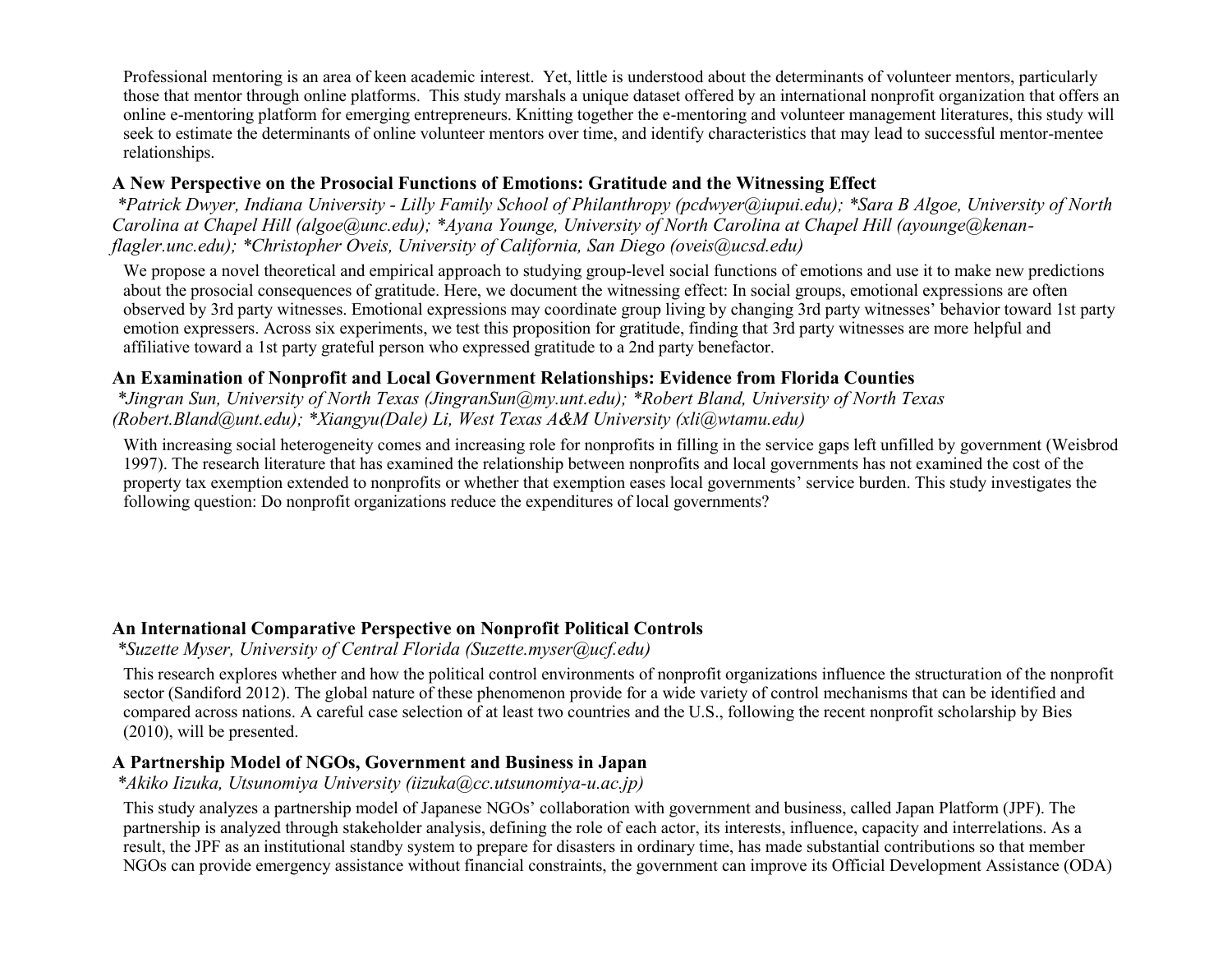in visibility and the collaboration with other actors, and business sector can fulfill the needs of social responsibility.

#### **A Penalty for Hybrid Organizing? The Contingent Consequences of Being a Social Enterprise**

*\*Yi Zhao, University of Arizona (yz579@email.arizona.edu); \*Cheryl M Ellenwood, University of Arizona, School of Government and Public Policy (cheryle@email.arizona.edu)*

Social enterprises combine competing logics of creating social and financial returns. Although existing literature has documented the challenges internal to hybrid organizations and potential consequences of commercialized strategy, it remains empirically unclear how social enterprises are evaluated by external audiences. In this paper, we use a unique dataset to test the hybridity-based penalty for social enterprises. More importantly, we investigate conditions under which this penalty may be mitigated. Our findings may contribute to research in hybrid organizations by both verifying the constraints of categorical classification and illustrating various situations that could relax or aggravate these constraints.

#### **A Penny for Your Thoughts: How do Fundraisers Think about Clients and Donors When Writing Appeals?**

*\*Ruth K Hansen, University of Wisconsin-Whitewater (hansenru@uww.edu)*

Intentional communication is essential to fundraising: it defines relationships between askers, givers, and beneficiaries. But most fundraising research focuses on donor behavior, without considering the type of beneficiary, or fundraisers' discretionary decisions. This paper draws on semi-structured interviews with fifteen fundraisers about their objectives for a great appeal letter, and how clients with differing social acceptability prompt adaptation. This study examines how the meaning fundraisers internalize from writing persuasively to benefit clients with varied social acceptability is translated into the text of fundraising letters to encourage behavior in potential donors.

#### **A Performative View on Organizational Ownership**

*\*Stephanie Maas, Erasmus Universiteit (s.a.maas@rsm.nl)*

The legal-economic perspective accounts for (legal-)ownership within organizations with traditional investor-owned ownership structures, but limits the ways in which ownership can be claimed and what ownership entails. Thereby, insufficiently accounting for ownership in alternative organizational contexts (e.g., civil society, hybrid, and open organizations). In order to account for ownership in alternative organizations and ending ambiguous and latent ownership statuses, we need to approach ownership in performative terms resonating around claim-making. A performative view entails four key principles: (1) claim-making is an ongoing and open-ended process; (2) and socially constructed; (3) ownership claims involve contestability; (4) contracts are one resource on which organizational ownership can be claimed. As ownership underpins our understanding of organizational behavior and corporate governance, the paper contributes to management and organization studies.

#### **A Policy Innovation in Hong Kong: The Role of Social Innovation and Entrepreneurship Development Fund in Fostering the Social Enterprise Sector**

*\*Chee Hon Chan, The University of Hong Kong (gefchchan2@gmail.com); \*Cheryl Hiu-Kwan Chui, The University of Hong Kong (chkchui@hku.hk)*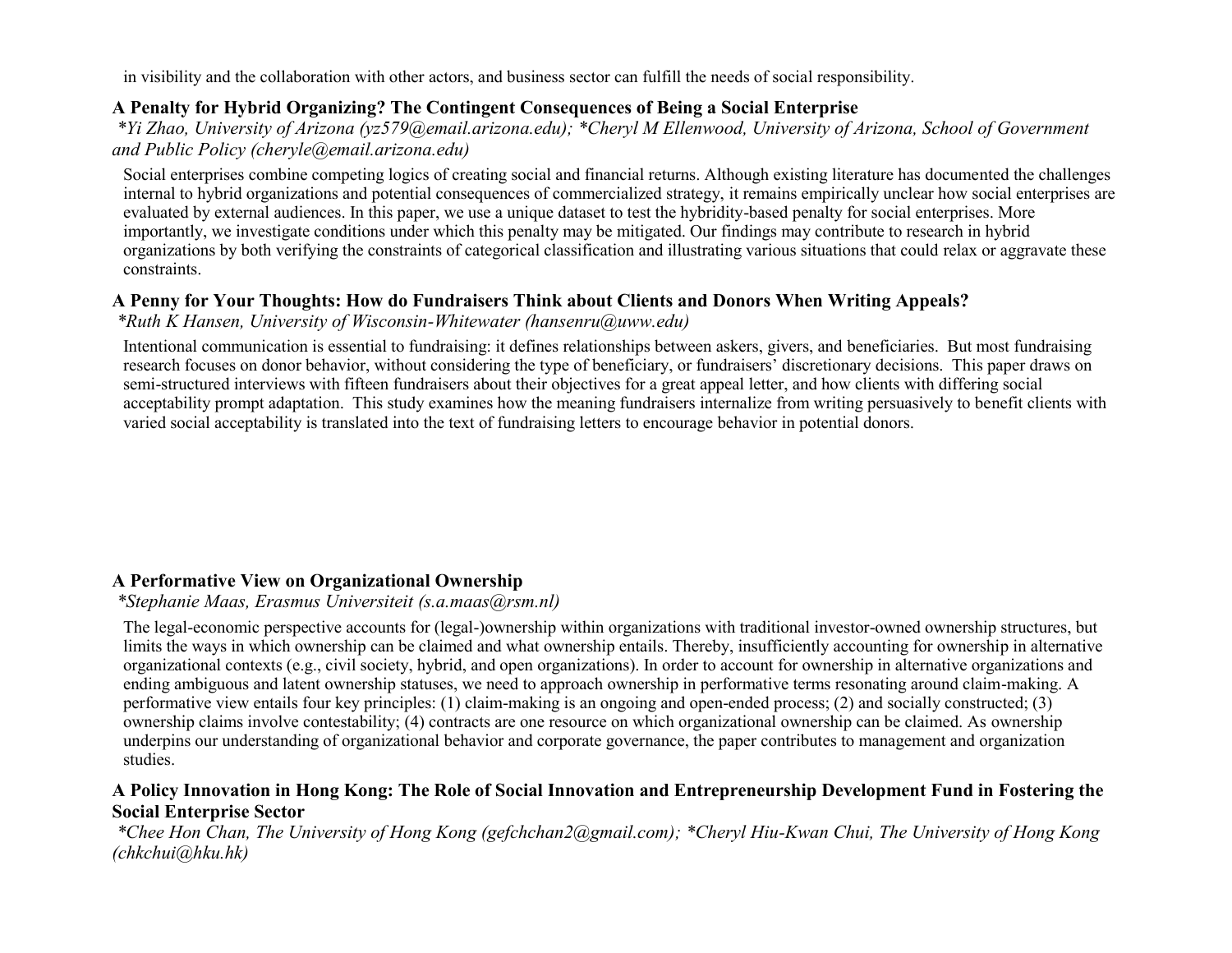Despite rapid growth of social enterprises in Hong Kong, the existing sector has been described as homogenous. In response, the government launched a Fund to diversify and expand the sector. Key policy mechanisms were implemented: a multi entry-points mechanism; an inclusive eligibility criteria; and an innovation-focused funding model. This study found that these mechanisms was able to foster social innovative initiatives of different maturity levels; attract novel actors and facilitate the generation of new social enterprise models. Our work illustrates a case of how innovation in policy catalyze the social enterprise sector development.

#### **Are Disasters Disastrous to Nonprofit Organizations? Investigating the Financial Implications for Nonprofits Following Hurricane Sandy**

## *\*Xintong Chen (xchen43@ncsu.edu)*

Nonprofit organizations (NPOs) tend to be more sensitive to external disastrous events due to their high reliance on external funds and volunteers. This paper investigates how disasters impact the financial performance of NPOs, and the sample includes NPOs that were affected by Hurricane Sandy and others which were unaffected but reside in a nearby region. Using a logistic regression model, the analysis investigates if the disaster contributed to the likelihood a nonprofit would experience financial distress. The findings contribute to understanding and management of financial performance of NPOs in disaster settings, both in theory and practice.

#### **Are Federal Grant Awards harmful to Nonprofit's Financial Health? Claims versus Evidence.**

*\*Jeremy Philip Thornton, Samford University (jpthornt@samford.edu); \*Jesse Lecy, Arizona State University (jdlecy@gmail.com)*

One-half of US nonprofits report that government payments are insufficient to meet the requirements of a grant or contract (Urban Institute, 2013). This study uses government FAADS data to examine the scope, magnitude, and consequences of government underpayment to nonprofits. Nonprofits are more likely to display financial stress, reallocate resources internally, or reduce headcount when a new grant or contract has been received. The paper finds that the underpayments are concentrated within a few agencies. We explore the possibility that some federal agencies may behave opportunistically by using monopsony power to leverage the value of their payments.

## **Are We All on the Same Page? Using Data and Dialogue to Understand Nonprofit Capacity Building**

*\*Richard Clerkin, Institute for Nonprofits NC State University (Richard\_Clerkin@ncsu.edu); \*Kate Albrecht, North Carolina State University (kralbrec@ncsu.edu)*

Measurement of nonprofit capacities has been a key element in the search for effective capacity building efforts, yet practitioners struggle with definitions that remain ambiguous. Few studies have embraced these conceptual tensions. We provide a lens on why research and practice may be applying highly contextual definitions that our data demonstrate as not generalizable across nonprofit subsectors and their stakeholders. Our mixed-methods analysis of survey results, focus groups, and a day-long dialog of multiple stakeholder groups illuminates that there is a need for a deeper understanding of diverse perspectives of both capacity and capacity building.

#### **Are Women and Men's Pay Increase Trajectories Different in the Nonprofit and the For-Profit Sectors?**

#### *\*Rong Zhao (rz2257@columbia.edu)*

Research on the nonprofit/for-profit sectoral difference in worker pay and gender pay gap tend to focus on one time-point. Few examined nonprofit workers' pay improvement potential compared to that of the for-profit sector. Using Survey of Income and Program Participation 2008 panel data, this paper tracks the pay increase trajectories of the U.S. nonprofit and for-profit workers over a four-year time span. Linear fixed effect model will be used to estimate the longitudinal change in pay.

## **ARNOVA: A History of Tough Leadership- as Told by Its Leaders**

*\*Jamie Goodwin, Indiana University Purdue University Indianapolis (goodwinj@iupui.edu); \*Jin Ai, IU Lilly Family School of*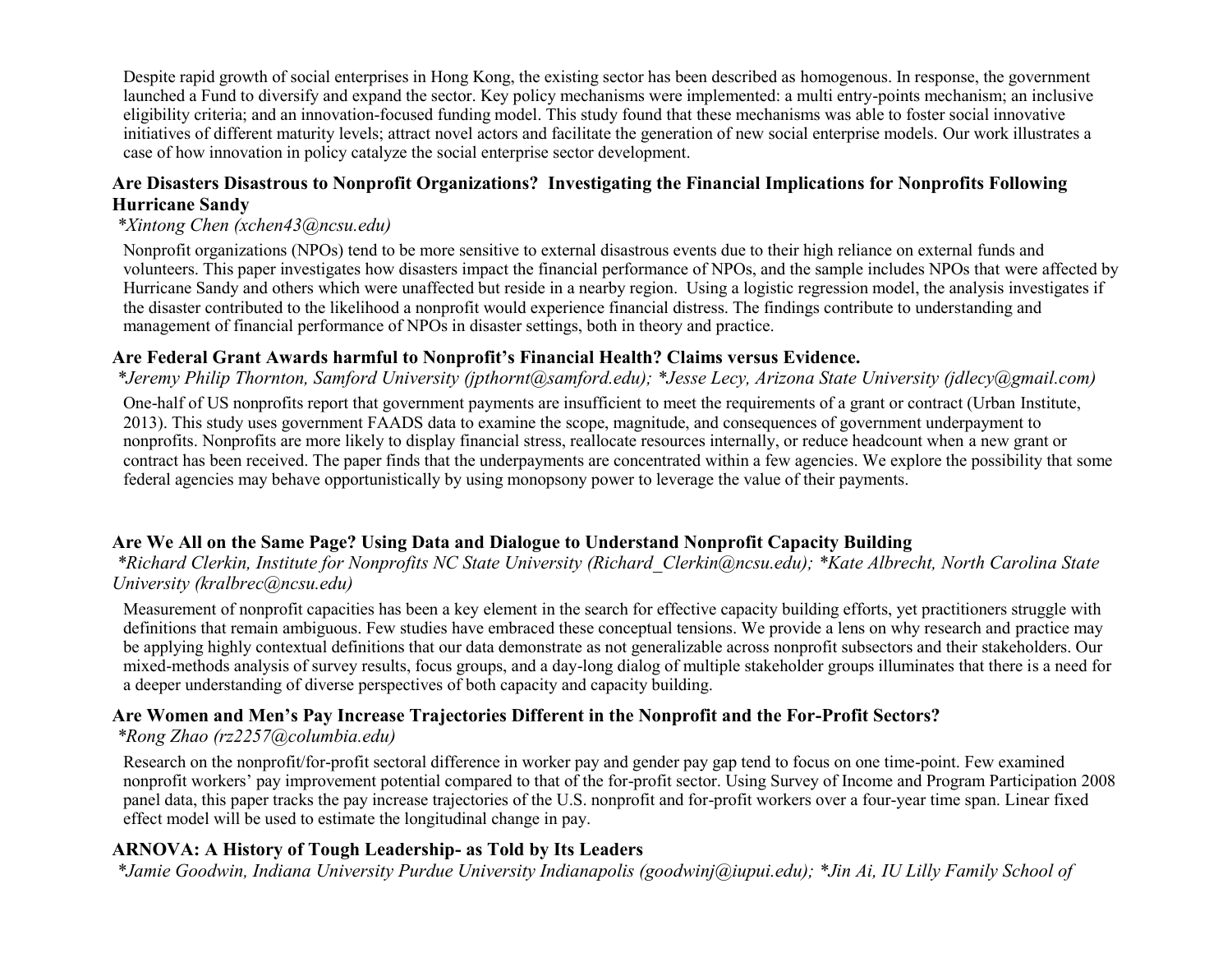#### *Philanthrophy (ail@iu.edu)*

ARNOVA grew to become the premier convenor of American nonprofit sector scholarship. The building of networks, strategic planning and execution delivered ARNOVA from uncertain days as a young organization. ARNOVA's approach was strengthened by charismatic leaders who attracted a team of civic-minded academics and who led the group to plan strategically, amidst tough, ongoing conversations about the future of the organization. Beginning in the mid-1990s, ARNOVA's influence multiplied through growing membership, conferences, increased journal submissions and levels of funding. ARNOVA leveraged these forces to diversify and extend its influence globally.

## **Arts Engagement, Prosocial Traits, and Prosocial Behavior**

*\*Xiaonan Kou, IU Lilly Family School of Philanthropy (koux@iupui.edu); \*Sara Konrath, Indiana University (skonrath@iupui.edu); \*Thalia Goldstein, George Mason University (tgoldste@gmu.edu)*

In four national datasets, we examine how arts engagement is associated with prosocial traits and behaviors. Are people who create or consume art more prosocial (e.g. more likely to volunteer and make charitable donations)? Does this depend upon art genre (performing arts, literature, or visual arts)? Does engaging in the arts at one time predict prosocial behavior seven years later? And vice versa? We include demographic and health controls to rule out confounds. This is the first comprehensive investigation of how arts engagement is associated with prosocial behavior, and has implications for theory and practice.

#### **A Security Blanket or a Patchwork Quilt? Understanding Patterns of Community Foundation Grantmaking**

*\*Heather MacIndoe, University of Massachusetts-Boston (Heather.MacIndoe@umb.edu); \*Maria Pache de Athayde, University of Massachusetts Boston (m.pachedeathayde001@umb.edu)*

Community foundations are unique among U.S. foundations since they are legally required to both raise and disburse funds in a specified geographic area. This paper examines community foundation grantmaking in five U.S. metropolitan areas, specifically asking whether there is a spatial mismatch between philanthropic funding and community needs. Patterns of community foundation support vary across cities, with some community foundations (e.g. in Boston) funding in higher poverty areas, with no statistical difference between average grant sizes to nonprofits in poor (vs. less poor) neighborhoods. In other cities (e.g. Philadelphia) community foundations provide less support to nonprofits in high poverty areas.

#### **Assessing Extension Collaborations Following Hurricane Irma**

*\*Angela Lindsey, University of Florida (ablindsey@ufl.edu); \*Laurie Hurner, University of Florida (lhurner@ufl.edu); \*Dale Pracht, University of Florida (dpracht@ufl.edu); \*Shelli Rampold, University of Florida (srampold@ufl.edu); \*Tara Mercurio, University of Florida (TaraSMercurio@ufl.edu)*

Hurricane Irma came onto Florida on September 11, 2017 as one of the largest storms. Extension provided information, staffed Emergency Operation Centers, prepared physical locations, set-up and worked in shelters, and provided supplies. After Irma, Extension faculty and staff reported a need for potential community partners (nonprofit organizations, service organizations, local and county government) before a crisis in order to effectively and efficiently manage a disaster. The purpose of this study is to determine which organizations Extension collaborated with before, during, and after Irma; which organizations should they be partnering with; and determine if there were new collaborations following Irma.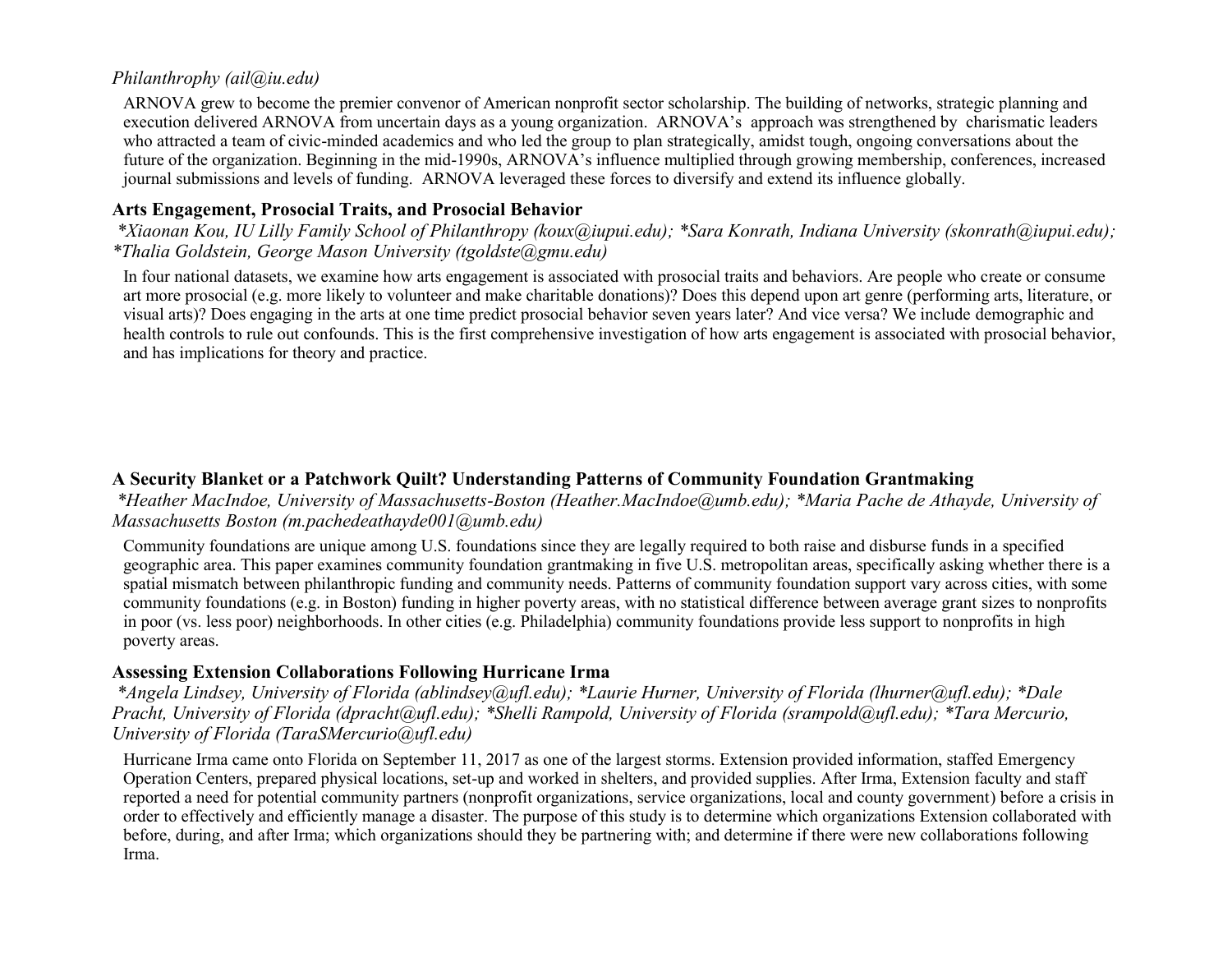#### **Assessing Overall Success in Disaster Response: A QCA Approach to the Role of Network Centralities in a Disaster Response Network**

*\*Yana Lu, Nanjing Normal University (Yanalu1108@163.com); \*Bin Chen, Baruch College - CUNY (bin.chen@baruch.cuny.edu); \*Zheng Yang, California State University-Dominguez Hills (zyang@csudh.edu)*

Inter-organizational collaboration is critical to effective disaster response. However, more research is needed to understand what determines the outcomes of such collaborative efforts. This study applies a qualitative comparative analysis (QCA) approach to examining the conditions under which participating organizations perceive cross-sectoral collaboration to be effective. We analyze data collected from a disaster response network of more than 40 nonprofit and government agencies in China's 2016 Jiangsu Tornado. Findings of this study contribute to the emergency management and network literatures by illuminating the relationship between network members' centralities and responding organizations' assessments of overall collaboration effectiveness.

#### **Assessing the impact of an event-based giving circle model in Central and Eastern Europe**

*\*Jason Franklin, Dorothy A. Johnson Center for Philanthropy @ Grand Valley State University (jason\_franklin@gvsu.edu); \*Jessica Bearman, Independent Researcher (jessica@bearmanconsulting.com)*

In 2012, The Funding Network (TFN) began supporting event-based giving circles across Central & Eastern Europe (CEE) to encourage individual philanthropic giving, a practice being revitalized in primarily post-Communist communities. Now with 40+ circles across 9 countries, this evaluation will assess the impact of giving circle participation on individuals, organizations, and local philanthropic institutions. This study will provide the first empirical insight into the impact of event-based GC models in CEE and offer insight about the viability of giving circles as a tool to promote philanthropy in post-Communist societies.

#### **A Stakeholder and Stewardship Theoretical Approach for Gift Financed Firms**

*\*Matt Ryan Huml, Texas Tech University (matt.huml@ttu.edu); \*Christopher Michael McLeod, Texas Tech University (Christopher.M.Mcleod@ttu.edu)*

The purpose of this study was to extend the tenets of stakeholder and stewardship theory into the context of gift-financed organizations. We interviewed 19 athletic administrators employed in fundraising offices at Power Five, Division I NCAA universities in the United States. Findings from our study include (1) an inverted model of stakeholder salience, with the organization trying to influence their external stakeholders, and (2) a continuum model representing the influence of donor priorities on institutional decision-making. We recommend gift financing be conceptualized like other types of corporate finance in that it includes governance relations as well as unencumbered capital.

#### **A Study of Cross-Sector Collaboration for Homeless Medical Services: The Costs of Public Service Collaboration to Nonprofit Organizations**

*\*HeeSoun Jang (heesoun.jang@unt.edu); \*Jesus N. Valero, University of Utah (jesus.valero@utah.edu); \*Federickia Washington, University of North Texas (federickia\_washington@yahoo.com); \*jihoon jeong, University of North Texas (jihoon.jeong@my.unt.edu)*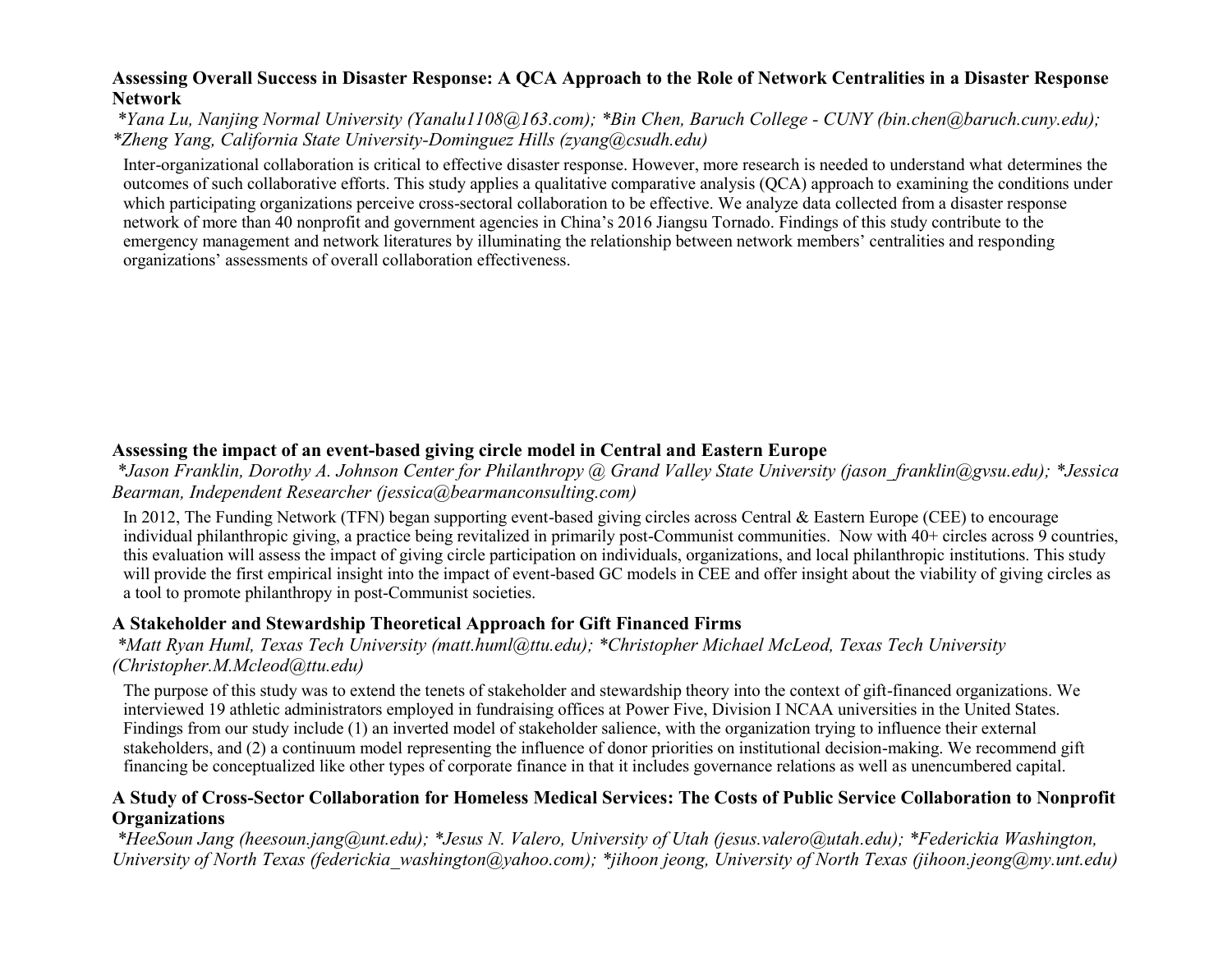This research examines Continuum of Care homeless networks and the diverse approaches that CoCs implement to address the medical service needs of homelessness. Since federal resources have been largely concentrated on housing related services, medical service provision is often left to the responsibility of local entities such as local governments and nonprofit organizations. We, therefore, explore collaboration challenges in the development of commitment between key actors especially when they don't see the immediate benefit from collaboration. Data collected from a national survey informs factors associated with barriers and benefits in collaboration in the context of dispersed resources and expertise.

## **A Study Of Humanitarian Supply Chain Management For Daily Supply In Kingdom Of Saudi Arabia**

*\*Illias Abdulkareem Musliyar, al-aradi.org (imusliyar@al-aradi.org); \*Mohammed Alkahtani, King Saud University, Industerial Engineering Department (moalkahtani@ksu.edu.sa); \*Ghadah Alarifi, Princess Nourah bint Abdulrahman University (Gaalarifi@pnu.edu.sa)*

Abstract: Humanitarian supply chain is one of the interesting areas of supply chain management science. In this paper, two cases are studied and analyzed. A new framework of daily poverty support supply chain is designed and compared with the current supply chain.

## **A Study on the Evolution of the Nonprofit Board Interlock**

*\*Nara Yoon, Syracuse University (nyoon@syr.edu)*

While board interlock has been studied extensively in public and private contexts, the topic is relatively new to nonprofit sector scholarship, and the question of how affiliation networks change over time remains largely unanswered. This study fills this gap by examining the evolution of nonprofit board interlock over an eighteen-year period across three mid-sized U.S. cities. Network analysis and temporal exponential random graph models are employed to analyze longitudinal data of public charities. Initial findings suggest that board interlocks exhibit stable and cohesive structure despite network growth and environmental shifts.

#### **A Taxonomy of Nonprofit Mergers: An Empirical Examination of Nonprofit Sizes and Types that are Likely to Form Merger Pairs**

#### *\*Nathan E Dietz, Do Good Institute (nathandietz@yahoo.com); \*Jesse Lecy, Arizona State University (jdlecy@gmail.com); \*Matthew Lee, INSEAD Singapore (matthew.lee@insead.edu)*

As the nonprofit sector has reached a saturation point where nonprofit closures exceed new formations (Lecy and Van Holm, 2018), the increasingly competitive environment has created pressure for mergers and consolidations. Mergers have historically been challenging to study because there is no unified national database. New IRS e-filer data gives access to Schedule N fields that can be used to examine mergers in the nonprofit sector. We contribute to an understanding of the topic through a taxonomy of mergers that examines which pairings of nonprofits are most likely to occur and succeed.

#### **At Ground Zero: Nonprofit Leaders' Knowledge and Application of Fiduciary Duties**

*\*Crystal Trull, University of San Diego (crystaltrull@sandiego.edu)*

Nonprofits today are faced with increased regulation, accountability demands, and leadership responsibilities. Given that board service is voluntary, typically without formal training or certification, how can nonprofits govern effectively when leaders have varying degrees of knowledge and experience? This quantitative, pilot study focuses on "ground zero": individual nonprofit leaders' understanding and source of basic fiduciary duty knowledge and how that knowledge is applied to governance activities. Preliminary results of more than 200 board and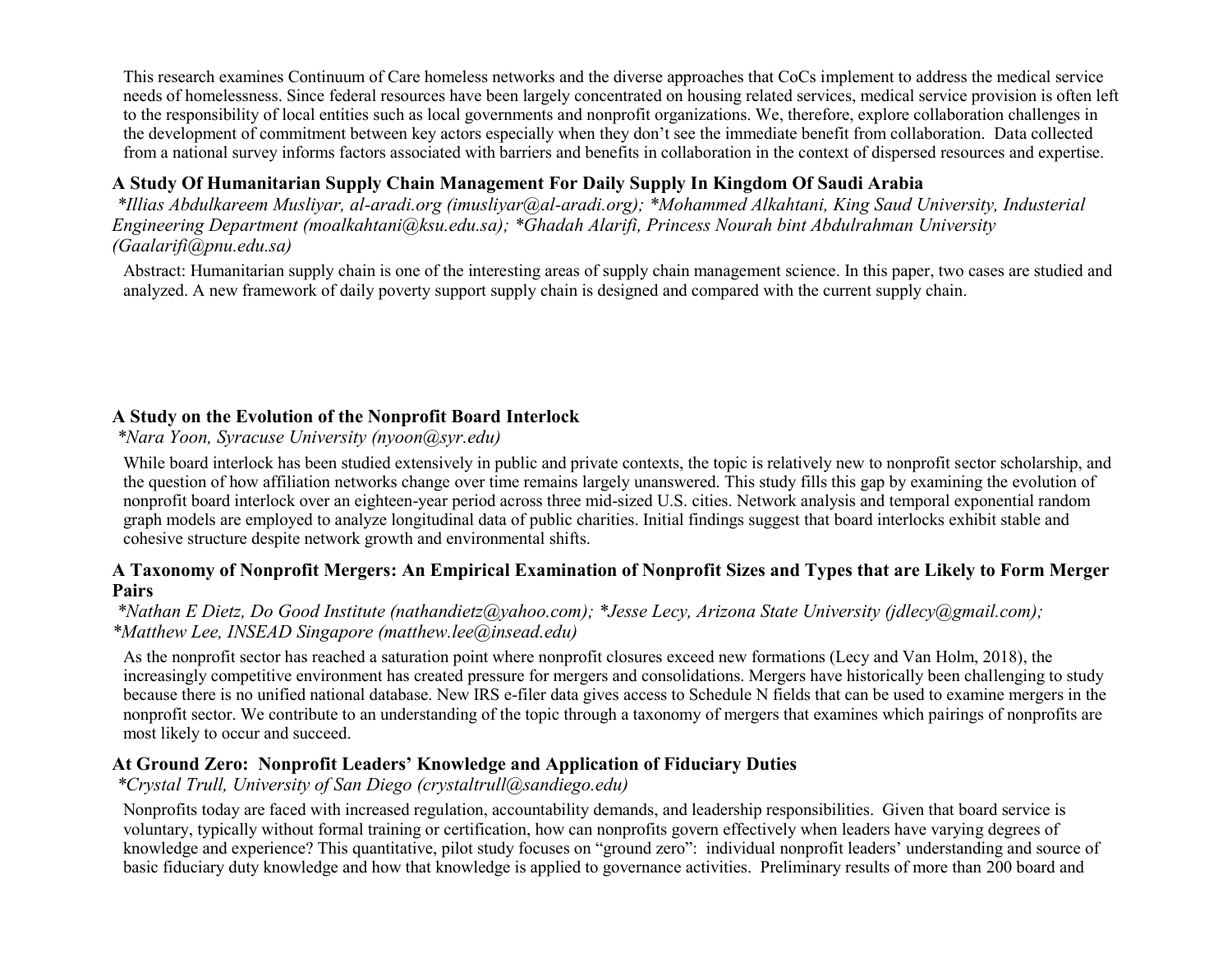executive staff indicate that although individual nonprofit leaders believe they have enough knowledge to carry out their duties, their knowledge may not be accurate.

#### **Audience-Building Strategies Among Nonprofit Performing Arts Organizations: Innovations and Challenges**

*\*Francie L. Ostrower, University of Texas at Austin (fostrower@austin.utexas.edu)*

Nonprofit performing arts organizations face significant challenges. Attendance is declining across multiple art forms, elements of traditional business models are becoming less effective, and some contend that supply has exceeded demand. How then are performing arts organizations developing and implementing innovative ways to attract and retain audiences? That is the question addressed by this paper, which also examines barriers and challenges to such innovation. The paper discusses preliminary findings from extensive fieldwork and literature review conducted as part of a multi-year, multi-method research evaluation, currently underway, examining the efforts of organizations undertaking audiencebuilding activities as part of a foundation-funded initiative.

## **Authenticating Leader Behavior Styles and Job Satisfaction Within Nonprofit Organizations**

#### *\*Kenneth Anderson Taylor, The Bush School of Government and Public Service, Texas A&M University (kataylor@tamu.edu)*

Research suggests nonprofits must take into account the behavior of leaders when considering the future of charitable organizations. Presentation is focused on recent quantitative findings on leadership behavior within nonprofits and its relationship with job satisfaction. The Authentic Leadership Questionnaire and the Leader Behavior Description Questionnaire was used to measure behavior, and the Job Descriptive Index was utilized to measure job satisfaction. Along with study findings, presentation will cover takeaways and implication from the study.

#### **Back to the Basics: A Model for Teaching Board Meeting Skills in Nonprofit Curriculum**

#### *\*Regan Harwell Schaffer, Pepperdine University (regan.schaffer@pepperdine.edu)*

Much is written about effective nonprofit board governance and the attributes of a good board member. Curricular guidelines are developed to reinforce these principles, nonetheless, it appears that poorly managed meetings persist. While meeting management abilities may be part of the discussion in our classrooms, reality is that meetings skills often must be observed and practiced to be learned. This study seeks to identify if poor meetings contribute to board member apathy and will propose a curricular model that teaches meeting management skills while also providing board meeting assessments for local nonprofit organizations.

#### **Balancing Management Capacity and Grant-Making in Private Foundations: An Investigation of Other Professional Fees**

*\*Jihye Jung, School of Public Affairs, University of Colorado Denver (jihye.jung@ucdenver.edu); \*Todd Ely, University of Colorado Denver (todd.ely@ucdenver.edu)*

One of the central challenges nonprofits face is balancing adequate administrative spending to maintain and grow management capacity with program expenses for mission fulfilment. Despite the developed literature on overhead costs in public charities, little is known about this balancing act in private foundations. Using the IRS Statistics of Income (SOI) Private Foundations Harmonized Microdata Files (1985-2014), the proposed research examines foundation activities supported by "other professional fees", one of the largest administrative costs, relates the presence of such fees to foundation characteristics, and links these investments in capacity building to organizational outcomes (endowment returns).

## **Becoming a Leader 'On the Job': Examining How Internal Interim Leaders Build Leadership Capacity**

*\*Michelle Schneider, University of San Diego (ahearnem@gmail.com); \*Tessa Tinkler, University of San Diego*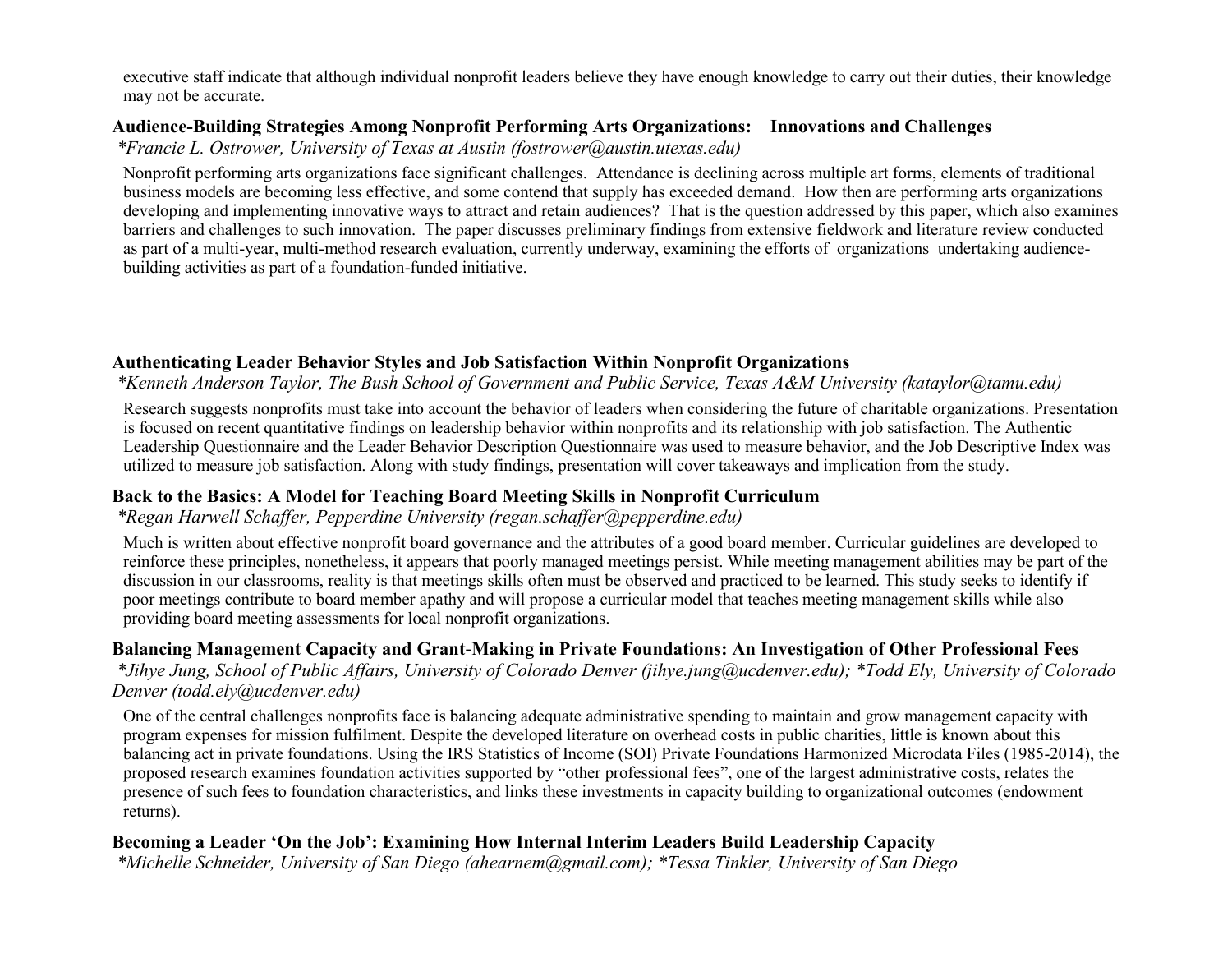#### *(ttinkler@sandiego.edu)*

The nonprofit sector has a history of underinvesting in human capital. One strategy to address this problem is the use of nonprofit sabbaticals, which allow executive directors to disconnect from their organizations while aiming to build the leadership capacity of an internal interim leader through an experiential leadership opportunity. This mixed-methods study focuses on the experience and professional development of internal interim leaders in the absence of the executive director. Preliminary results indicate internal interim leaders are able to build their leadership capacity, and individual, organizational and structural factors both facilitate and challenge their development.

#### **Beethoven, Baumol and Bloat**

*\*Nicolas Duquette, University of Southern California (nduquett@usc.edu); \*Mirae Kim, Georgia State University (mkim141@gsu.edu)*

The issue of "cost disease" has long been a concern for the performing arts. This study exploits a newly digitized, high-quality panel data to understand the impact the establishment of two transformative performing arts funding sources over 1966-1974: the National Endowment for the Arts, and the Ford Foundation's Symphony Orchestra Stabilization Program. Our preliminary findings suggest that both the NEA and the Ford fund contributed to professionalization of the US performing arts industry, but in slightly different ways. Acknowledging that professionalization of the sector is likely to continue, we discuss the implications for current nonprofits coping with structural deficits.

#### **Behind the Data: Examining Why U.S. Muslims Give Less to Religious Institutions and Causes**

*\*Shariq Ahmed Siddiqui, Association for Research on Nonprofit Organizations and Voluntary Action (ssiddiqu@iupui.edu); \*Rafia Khader, Indiana University - Lilly Family School of Philanthropy (rkhader@iupui.edu)*

Religious causes and institutions continue to comprise the top-ranked category of recipients of philanthropic giving in United States. Not all faith communitie give at the same level or rate. The 2017 American Muslim Poll revealed that U.S. Muslims gave less to religious causes than other U.S. faith groups. This paper seeks to explore six different factors which may account for why U.S. Muslims give less, two of which are purely demographic in nature. The other possible reasons relate to different cultural and religious understandings of giving that are contextual to the experience of U.S. Muslims living in a post-9/11 world.

#### **Between Friend and Foe: A Multidimensional Discrete Model of Network Management Practices**

*\*Junesoo Lee, KDI School of Public Policy and Management (jslee@kdischool.ac.kr); \*Jeongyoon Lee, Ball State University (jlee20@bsu.edu)*

What kinds of relationship exist between friend and foe? To answer this question on the network relationship frames, we interviewed the key actors in a local hydraulic fracturing policy network in NYS and analyzed their relationships in the three dimensions: goal-congruence level, contact frequency, and power imbalance. Using the three dimensions as determinants of the relational types, we found eight distinctive relationships: watching, stabilizing, avoiding, ignoring, confronting, challenging, collaborating, and cooperating. Our findings will provide a comprehensive discrete spectrum between friend and foe, and the implications for more realistically diversified analyses and practices of network management.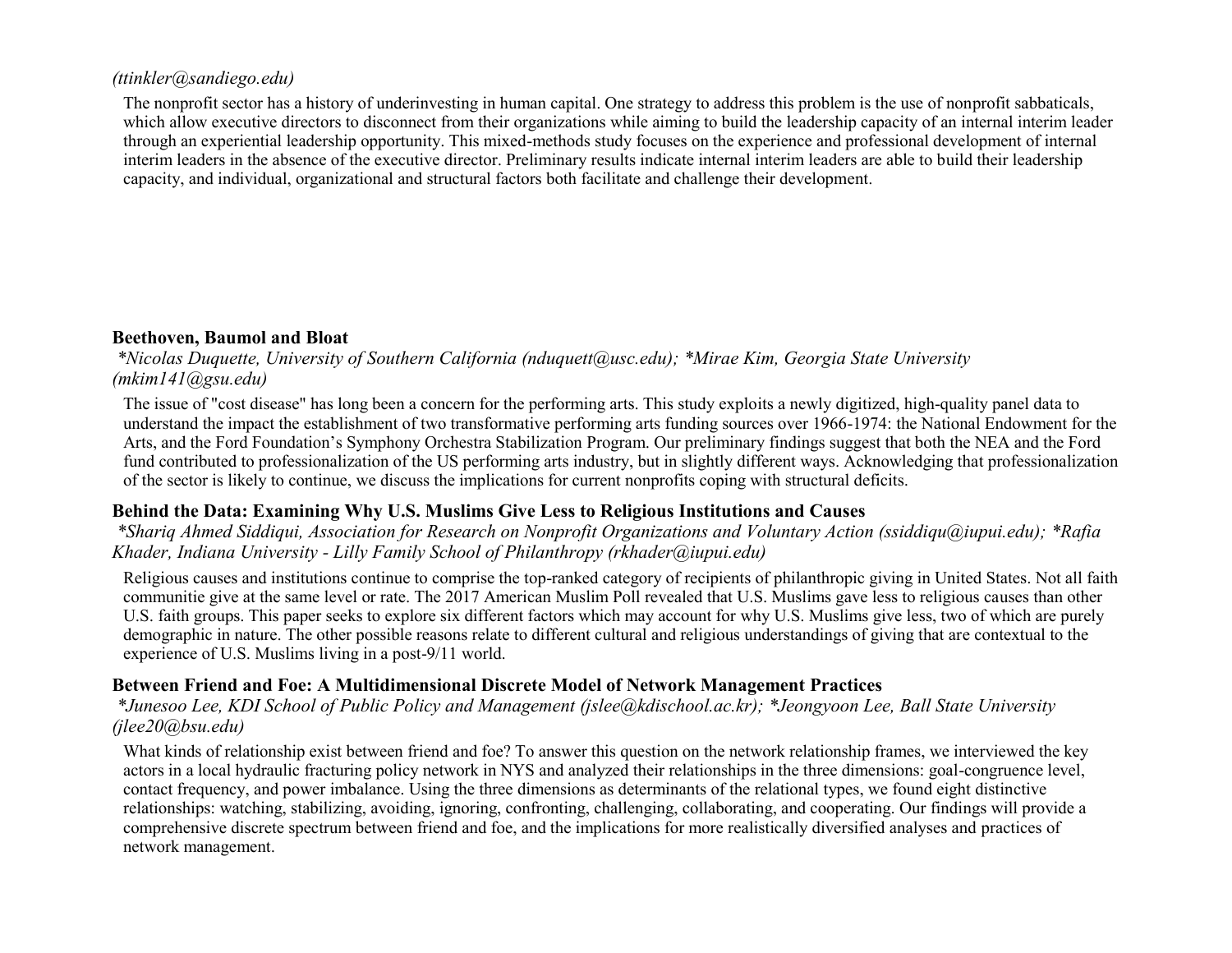#### **Beyond Campaigns: Investing in 501(C)(4) Organizations as a New Form of Resilient Political Action**

*\*Margaret Post, Clark University (mpost@clarku.edu); \*Gigi Barsoum, Barsoum Policy Consulting (gigibarsoum@gmail.com); \*Merrill Sovner, Center on Philanthropy and Civil Society (msovner@gradcenter.cuny.edu)*

 $501(c)(4)$  organizations are social welfare organizations that can undertake a wider range of lobbying and electoral activities. The non-tax deductible contributions have traditionally been used by labor unions at election time or as political campaign donations. However, progressive donors increasingly use this funding to invest in community-based organizations between electoral cycles. This paper investigates six case studies in which 501(c)(4) funding is used effectively for social change, supporting organizing and advocacy strategies for underserved and marginalized groups. We find that 501(c)(4) organizations function as political actors and demonstrate a new form of political organization.

## **Beyond Food Distribution: The Context of Food Bank Innovation in Alabama**

*\*Kathryn Strickland, Community Food Bank of Central Alabama (kstrickland@feedingal.org); \*John R. Whitman, University of Toronto (john.whitman@utoronto.ca)*

In Alabama, four food banks serve a population with the third highest rate of food insecurity in the U.S. All four underperform according to a standard food distribution metric. Despite underperformance, three of the four have launched innovative social enterprises. This paper explores the environmental factors that explain how these chronically underperforming food banks undertook innovations that expand the definition of a traditional food bank using a conceptual framework of innovation-inducing environments presented by Johnson (2010).

## **Beyond Motive: International Grantmakers and the Quest for Maximal Impact**

#### *\*Emily Bryant, Boston University (eabryant@bu.edu)*

Among myriad pressing social, economic, and environmental issues, U.S. philanthropic foundations decide which compelling challenges to intervene in and in what ways. How do they choose to distribute their gifts globally? Extant theories of foundation giving posit that philanthropic motives drive grantmaking decisions, yet these are hardly conclusive. Rather, drawing upon 73 interviews with philanthropic actors and observations at grantmaking conferences, I find foundations are driven by the criterion of "impact," which compels them to distribute funding in ways that produce sizable change. Understanding their decision-making practices illuminates how certain causes are deemed worthier of foundation support than others.

#### **Beyond the Boomerang: Transnational Advocacy in an Age of Rising Southern Power**

*\*Christopher Pallas, Kennesaw State University (cpallas@kennesaw.edu)*

The theories used to understand transnational network advocacy are being rapidly undermined by empirical changes. Increasing agency and economic resources among Southern CSOs have yielded campaigns with no need for Northern partners. National restrictions on foreign NGOs have limited Northern NGO access to Southern states. The reshaping of global governance institutions and their increasing openness to CSO input has diminished the importance of CSO engagement with states. As a result, transnational advocacy is no longer defined primarily by the transnational nature of the actors, but the transnational nature of the issue on which advocacy is being conducted.

## **Beyond the Break-Up: Learning from the Dissolution of a Grantmaking Collaboration**

#### *\*David G. Berlan, Florida State University (dberlan@fsu.edu)*

After twenty years, one funder unilaterally left a joint grant-making program for human service nonprofits. This public private partnership between two local governments and a branch of the United Way empowered volunteer citizen panels to make funding decisions and was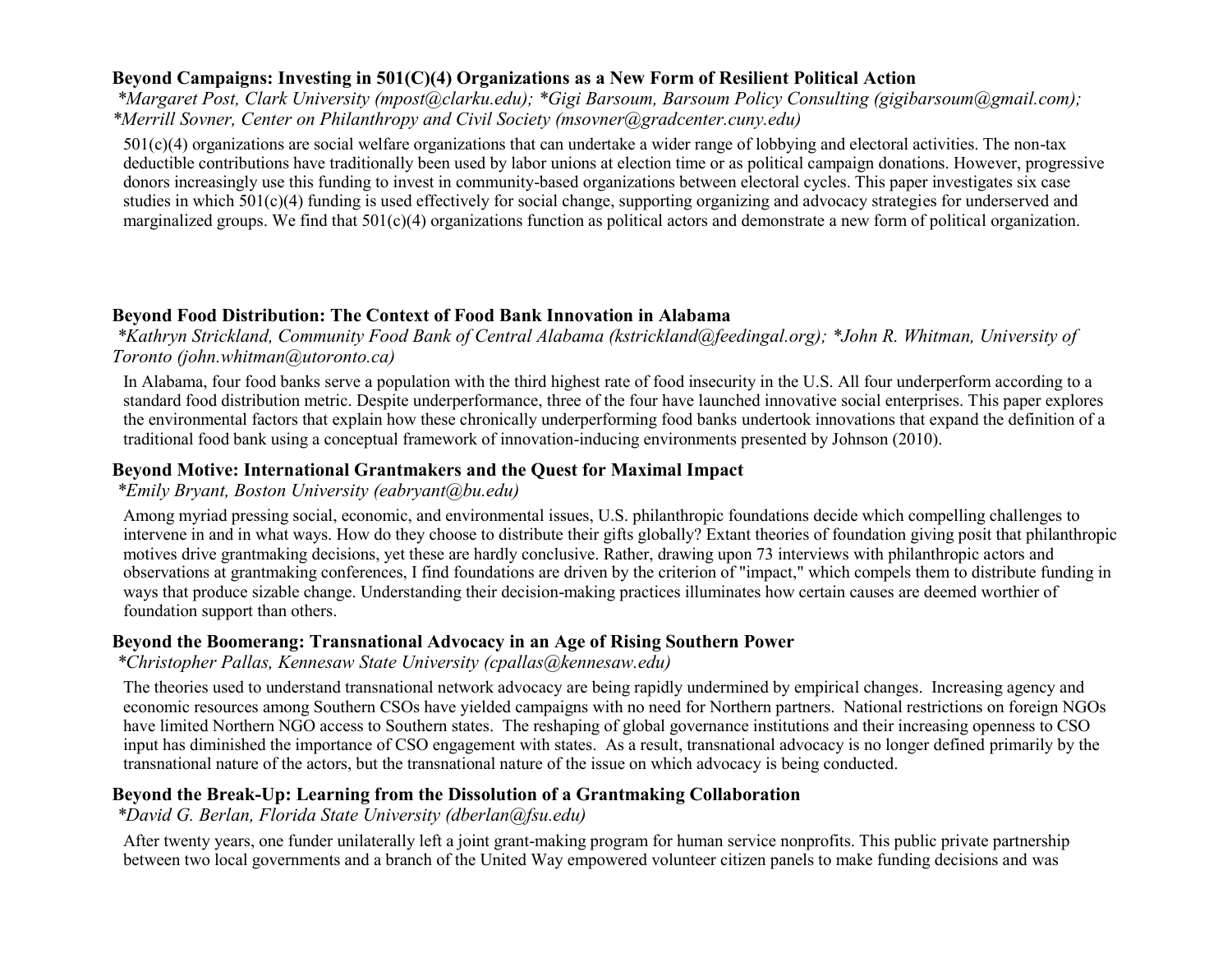generally well-regarded in the nonprofit community. The proposed paper uses archival research and interviews with key stakeholders to examine the motivations in establishing the partnership, continuing to operate it, and eventually abandon it. This paper aims to provide further insights into the prospects for joint funding mechanisms and the use of collaborative governance tools for philanthropy.

## **Boundary Spanning and the Strength of Ties Between Public and Nonprofit Members of State Asthma Coalitions**

*\*Kun Huang, School of Public Administration, University of New Mexico (khuang@unm.edu); \*Stephanie L Smith, University of New Mexico (slsmith@unm.edu)*

Collaboration among public, nonprofit and for-profit sectors and across different forms of specialization (such as advocacy and service delivery) is needed to address complex public health problems like diabetes, hypertension and asthma. Such network boundary spanning behavior has received scant scholarly attention, however. We analyze data from a survey of members of 25 state asthma coalitions for insights to factors affecting the strength of ties across two boundary spanning dimensions: sector and form of functional specialization. Implications for boundary spanning networks are discussed.

#### **#BoycottFedEX,#BoycottDelta – How does online boycott movement influence the stock prices of National Rifle Association( NRA)' s business partners?**

#### *\*Qingqing Sun, University of Maryland (qsun123@umd.edu)*

.

In this paper, the author examines the impact of the online boycott movement after the Stoneman Douglas High School Shooting on the NRA's business partners' stock prices. Using multilevel modeling and more than 200,000 relevant tweets that were generated during the boycott movement, the author examines the relationship between the logs of the characteristics of these tweets (i.e., the total number of tweets and retweets ) that target NRA's business partner i in a time period t and the log of the same company i 's stock price in the time period t+1 and t+2

#### **Breaking the Isolation: Fundraisers, Informal Associations, and Professional Growth**

*\*Sarah Nathan, Indiana University Lilly Family School of Philanthropy (sknathan@iupui.edu); \*Genevieve G Shaker, Indiana University - Lilly Family School of Philanthropy (gshaker@iupui.edu); \*Heather A O'Connor, IU Lilly Family School of Philanthropy (oconnorh@iupui.edu); \*Pat Danahey Janin, IU Lilly Family School of Philanthropy (pdanahey@iupui.edu)*

Although understanding of the fundraising profession is growing, less is known about fundraisers working in smaller nonprofits, with limited access to professional associations. In this grounded theory study, we conducted focus groups with fundraisers who created an informal professional association. Literature has indeed shown that such associations can provide self-regulation, knowledge diffusion, and professional identity–similar to that offered by larger, formal associations. Our objective was explore why, when, and how fundraisers in small organizations form and use informal associations for professional growth and confidence. We created a model/theory describing one group's process with implications for supporting the profession.

#### **Breaking the Starvation Cycle in Nonprofits - A Lab Experiment**

*\*Yuan Tian, Indiana University Lilly Family School of Philanthropy (yuantian@iupui.edu); \*Chiako Hung, Arizona State University*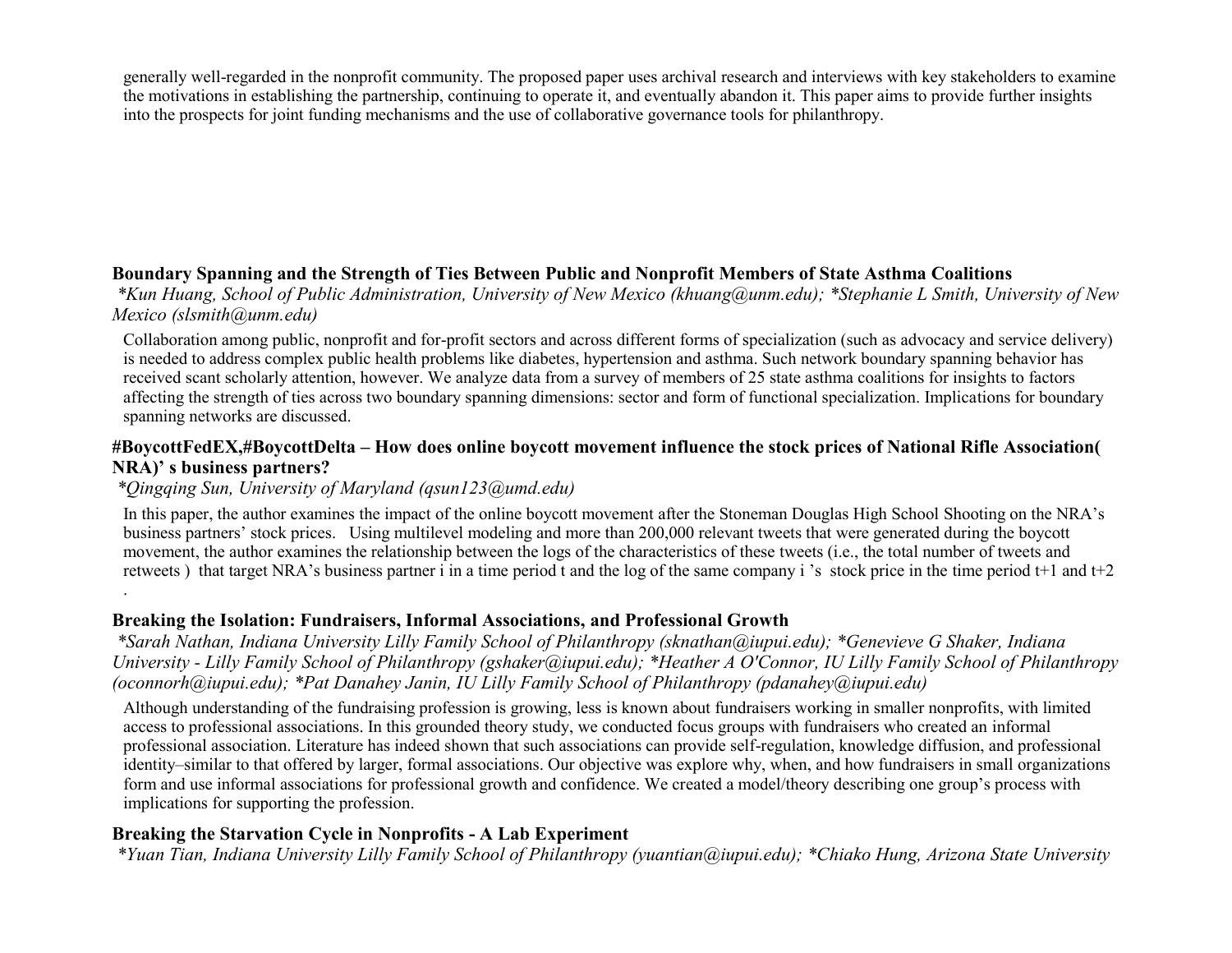#### *(chung17@asu.edu); \*Peter Frumkin, University of Pennsylvania (librown2@sp2.upenn.edu)*

The starvation cycle in nonprofits is detrimental to nonprofits' survival and development. The current study, a between-subject lab experiment, is designed to investigate two new strategies for nonprofits to break the starvation cycle through alleviating donors' overhead aversion. The study findings indicate that both the high-quality performance strategy and the good transparency strategy can effectively alleviate donors' overhead aversion and promote charitable giving for an environmental nonprofit organization. Future studies are needed to replicate and extend the current research with different types of nonprofit organizations and donors.

#### **Building Capacity and Sustainability Within Rural Communities for Persons with Intellectual and Developmental Disabilities Within a Community-Based Participatory Research Framework**

#### *\*Nichole Guerra, The Resource Exchange (nxgb04@gmail.com)*

Individuals with intellectual and developmental disabilities (IDD) remain underrepresented in traditional research (McDonald, 2012) and historically have had little voice in how research is conducted on their behalf (Hall, 2013; Beail & Williams, 2014). We propose using Community-based Participatory Research (CBPR) to close the gap in health and quality of life inequities among persons with IDD who live in rural communities. Through CBPR, researchers, community stakeholders, and nonprofit agencies can build capacity and sustainability that benefit communities long-term. This presentation will address an initiative for meaningfully inclusive research within the context of rural IDD communities in Colorado.

## **Building Capacity Without Red Tape? the Role of Support Organizations for GINGOs in the US**

*\*Susan Appe, Rockefeller College of Public Affairs and Policy, University at Albany, SUNY (sappe@albany.edu); \*Allison Youatt Schnable, Indiana University (schnable@indiana.edu)*

This research addresses citizen aid groups that we refer to as GINGOs: grassroots international NGOs. These are small-budget, volunteer-driven organizations typically launched by Americans who lack professional experience in international development or nonprofit management. How do leaders of GINGOs develop the necessary capacity for their organizations without giving way to the "red tape" that many of them criticize? This paper aims to identify promising practices from support organizations where GINGOs are engaged. We contribute to theory by articulating ways that GINGOs can build capacity even when they resist professionalization.

## **Building Community Foundations: 27 Years of Lilly Endowment's GIFT Initiative**

#### *\*XIAOYUN WANG, IU Lilly Family School of Philanthropy (juliawang.0309@gmail.com)*

In the past 40 years, private foundations have devoted millions of dollars to grow community foundations in the U.S. and around the globe. However, we have little understanding regarding how successful these initiatives are and why some community foundations supported by private foundations grow and others do not. This research intends to answer these question by examining Lilly Endowment's GIFT Initiative, a project to develop community foundations in every county of Indiana. Preliminary results show that with Lilly Endowment's support, community foundations in small, rural communities generate more local giving per capita than community foundations in populous, urban areas.

#### **Bullying Behavior in Associations: Known and Unknown Toxic Players and Organizational Cultures**

#### *\*Craig A Talmage (craig.talmage@gmail.com); \*Bryan Hains, University of Kentucky (bryan.hains@uky.edu); \*Kristina Hains, University of Kentucky (k.hains@uky.edu)*

Bullying behavior, its players, and its effects are under researched in the nonprofit and voluntary sectors. This paper particularly concerns the salience and frequency of bullying behavior in professional associations. This member- and board-level assessment of bullying in associations will aid leaders, managers, and members in preventing and addressing those behaviors. Professional association members and their boards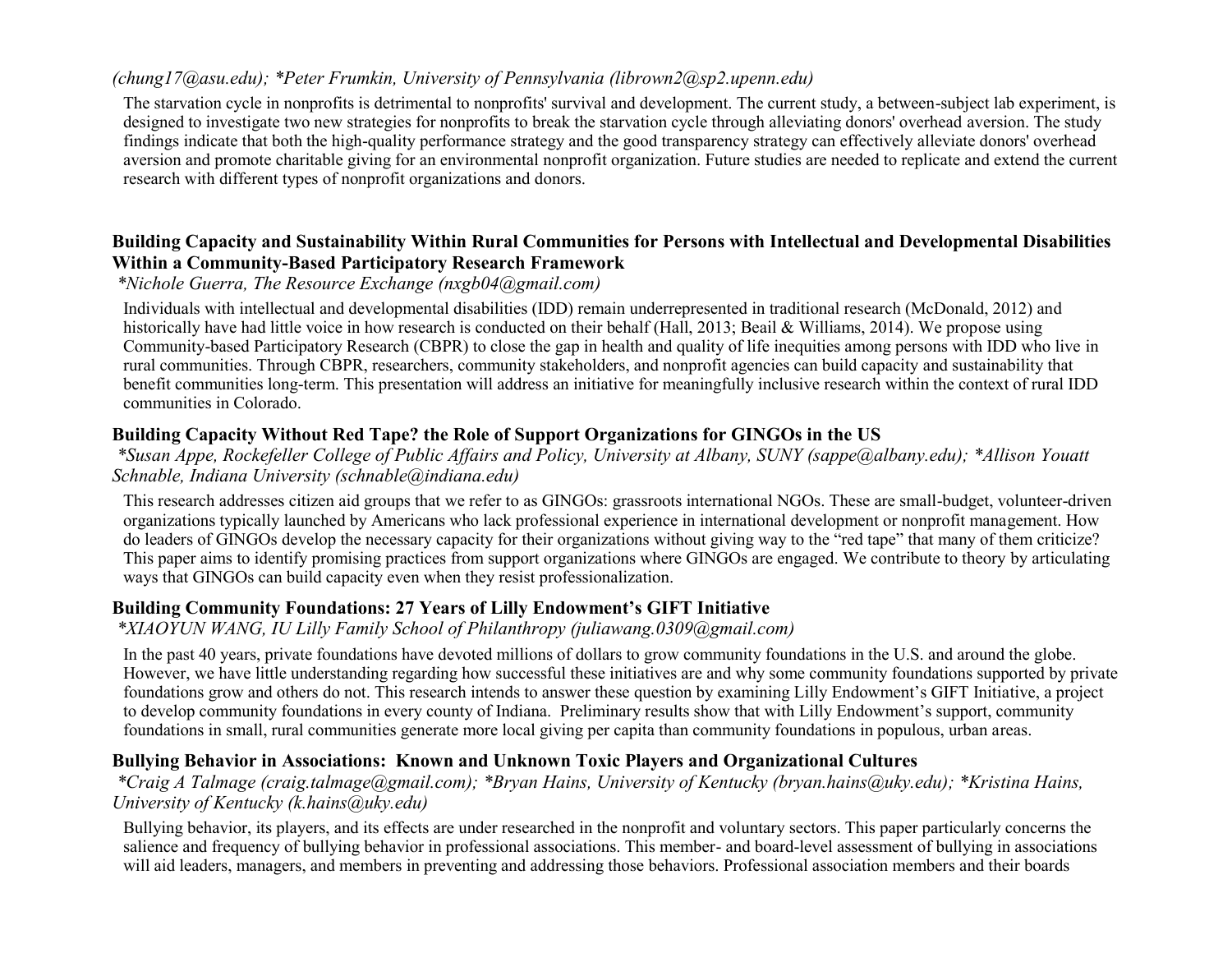deserve protection from bullying behaviors, but board cultures and members may perpetuate such actions. These behaviors may go unnoticed at first by leaders and members, but they can lead to potential mismanagement of resources and deceptive practices by particular members and leaders.

#### **Caring Too Much?: Can Job Involvement Cause Work Family Conflict?**

*\*Jessica Word, University of Nevada Las Vegas (jessica.word@unlv.edu); \*Mark S Preston (mp2557@gmail.com)*

This research examines job involvements' nonlinear and interactive relationship with job satisfaction. Data for this cross-sectional field survey study were from a large national youth serving nonprofit organization. Findings supported our hypothesis that job involvement possesses a nonlinear relationship with job satisfaction. Interestingly, we also found that co-worker support moderated the non-linear involvement-satisfaction association for female nonprofit employees who reported dependent care responsibilities

#### **Case Study: Nonprofit Sector and its Impact on Bureaucratic Representation in China**

#### *\*Xiaoyang Xu, PhD student (xx0266a@american.edu)*

Female's participation in the decision-making process can bring in many positive impact to the social development. As gender equality is still a growing issue in China, the bureaucratic representation of women is getting more attention from the nonprofit sector. Nonprofit sector has become active in providing programs to bring in gender equality in bureaucratic representation in China. Both international and local nonprofit organizations have carried out programs and advocacy works on this matter. This research examines the impact of international organizations and local organizations in China on bureaucratic representation. Local nonprofit organizations that have ties with government entities have much impact on the bureaucratic representations from the policy perspective.

#### **Categorical Migrations as a Response to a Dominant Institutional Logics**

## *\*Hyunseok Hwang, Texas A&M University (gustjr2002@tamu.edu); \*Hyein Kim, Texas A&M University (hyeinkim@tamu.edu)*

Institutional logics perspective is a meta-theory that reflects social actions based on symbolic and material practices, and categorization is a concept of cognitive mechanisms for legitimacy. Drawing upon two theories of institutional logics perspective and categorization, this study examines how organizational identities based on NTEE CC evolve, change, demise over time as a response to a dominant institutional logic.

#### **Challenges and Opportunities for Islamic Organizations Seeking Change: A Comparative Case Study**

*\*Andrew Charles Schoeneman, University of Richmond (aschoene@richmond.edu); \*Sabith Khan, California Lutheran University (khanpgg@vt.edu)*

Since the turn of the 21st century, Muslim Americans and Muslims living or seeking to live in the US have faced heightened scrutiny, distrust, and open hostility. Using both a social movement and nonprofit management lens, we explore how two categories of Islamic organizations respond to political opportunities and challenges. In Islamic schools, we examine the struggle to balance legitimacy, cherished Islamic values, and justice. For Black American Muslim groups, we explore contemporary and historic civil rights connections. In both categories, we find organizations resourcefully navigating the intersection of politics and faith, advancing civic engagement, and strengthening democracy.

## **Change Agent Strategies Explored: Nonprofit Advocacy from a Community-Based Approach**

*\*Jennifer Alexander, University of Texas at San Antonio (jennifer.alexander@utsa.edu)*

This presentation develops a case study to explore the process of advocacy from the perspective of a community-based approach. We examine how key nonprofit leaders and community activists mobilized citizens and waged a battle against the San Antonio City Council and entrenched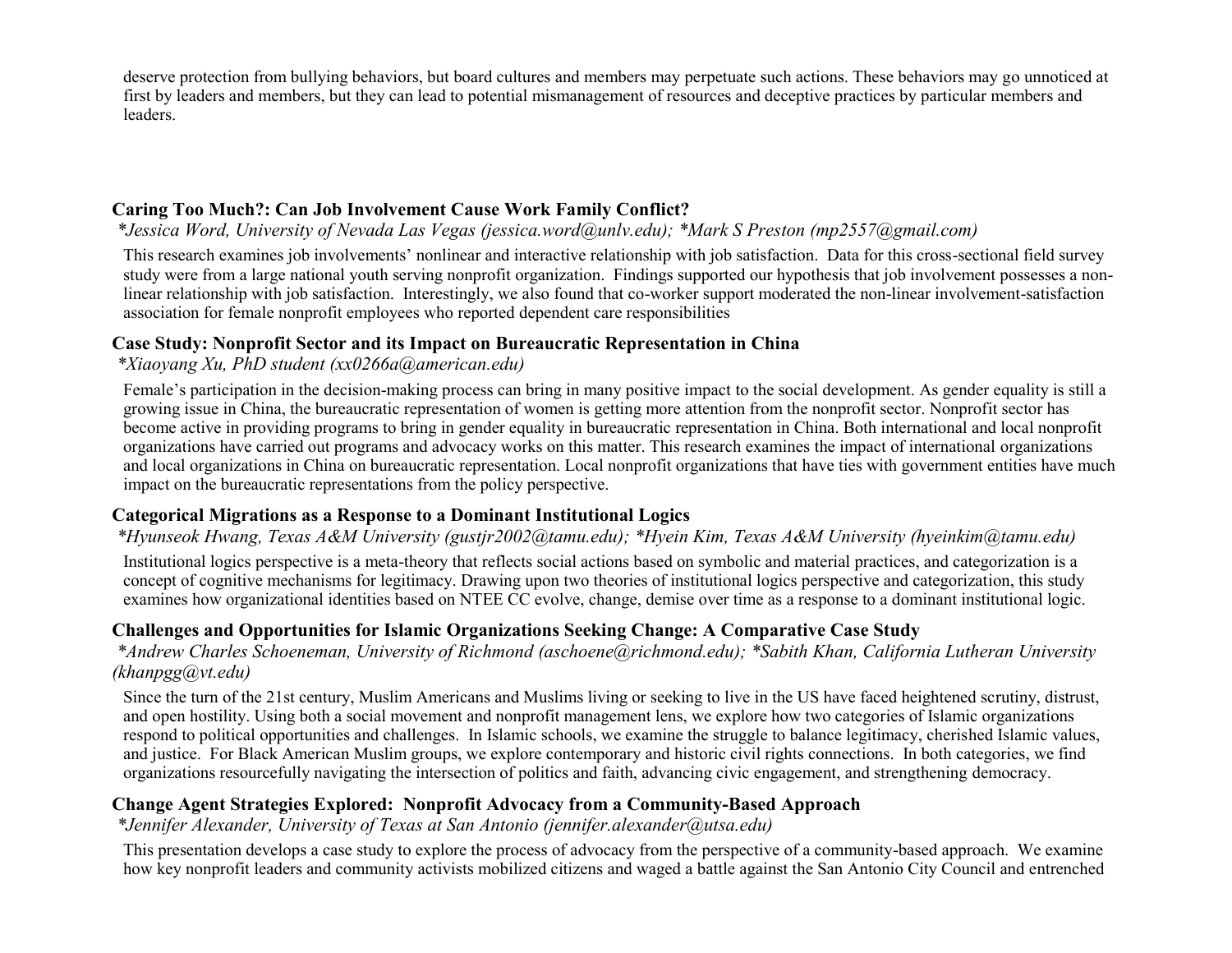business interests to protect a community's iconic, Hays Street Bridge, over the course of a decade. Data is drawn from focus groups, interviews, organizational documents and secondary sources.

#### **Change Agent Strategies Explored: Nonprofit Advocacy From Institutional to Community Based Approaches**

*\*Jennifer Alexander, University of Texas at San Antonio (jennifer.alexander@utsa.edu); \*Kandyce M Fernandez, The University of Texas at San Antonio (kandyce.fernandez@utsa.edu)*

The following presentation explores the process of advocacy from the perspective of key actors who drove policy change at the state and local level. Three exemplars of effective advocacy are presented and the story of how they were achieved is examined from the lens of power relationships in the organizational environment and how they shaped the outcome. Data is drawn from focus groups, interviews, organizational documents and secondary sources.

#### **Characterization, Career Trajectory, and Contributions: Understanding Systems Intelligence as a Dimension of Leadership in the Nonprofit Cultural Sector**

*\*Katherine Preston Keeney, College of Charleston Arts Mgt Program (keeneykp@cofc.edu); \*Yuha Jung, University of Kentucky (yuha.jung@uky.edu)*

Systems intelligence is an important dimension of effective leadership (Boyatzis 2007; Jokinen 2005). Previous research (Author & Co-author, 2017) suggested that the nonprofit cultural profession demands systems intelligence of senior arts leaders, as compared to emotional and cultural intelligences. This research explores the ways in which systems intelligence is defined, acquired by cultural leaders, and applied in nonprofit cultural organizations. Framed by leadership theory, this research contributes to understanding of nonprofit cultural leadership in a global context. Preliminary findings suggest that systems intelligence is an important characteristic of arts leaders in globally-oriented organizations.

#### **Checking in on the State of Nonprofit Research: A Systematic Literature Review and Agenda for Future Research**

*\*Xintong Chen (xchen43@ncsu.edu); \*Jessica Berrett, North Carolina State University (jlhaynie@ncsu.edu); \*Honey Minkowitz, North Carolina State University (hminkow@ncsu.edu); \*Amanda Stewart, North Carolina State University (ajstewa5@ncsu.edu); \*Akua Twumasi, North Carolina State University (antwumas@ncsu.edu)*

The nonprofit sector continues to become more complex and diverse. The number of research articles on the field is growing, but is this research evolving with the changing landscape of the nonprofit sector? There have been a number of literature reviews conducted on nonprofit studies, but these focus on particular elements without considering the field as a whole. This study presents a systematic literature review of three prominent nonprofit journals (n=951), presents the progress and development of nonprofit research over the last five years, and makes recommendations for future research to build upon and expand the field of knowledge.

#### **Chinese Model of Supporting Social Organizations: A New Framework**

*\*Hao Shi, Zhejiang University, China (shihaojenny@foxmail.com)*

Supporting social organizations(SSO) can provide all-round support for service-oriented social organizations. Due to the influence of historical and political environment, China's SSOs not only have the function of supporting, also accepting the transfer of government functions and meeting the needs of governance. Given the complexity of current environment, the initiator and sources of funds as two dimensions basically determine the gene and future direction of an SSO. This paper summarizes four models, namely acting government, governmental-social binding, nongovernmental multivariate and consortium dominant. We select cases to illustrate those models and construct an analysis framework with Chinese characteristics.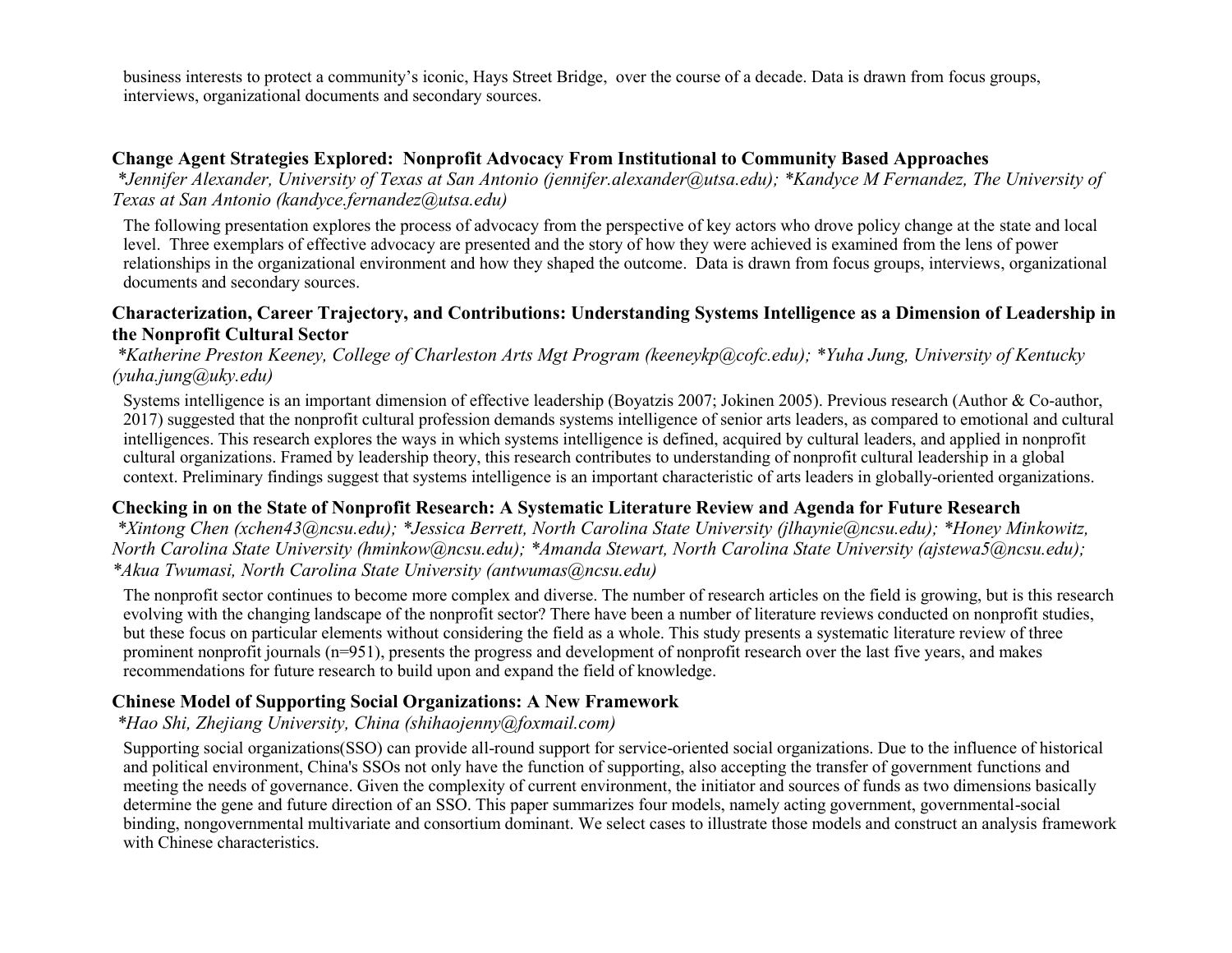#### **Chinese Model of Supporting Social Organizations (SSOs): A New Framework**

*\*Hao Shi, Zhejiang University, China (shihaojenny@foxmail.com); \*Qing Miao, Zhejiang University, China (mqok@163.com)*

SSOs can provide all-round support for service-oriented social organizations. Due to the influence of historical and political environment, China's SSOs not only have the function of supporting, but also accepting the transfer of government functions and meeting the needs of social governance. Initiator and sources of funds as two dimensions basically determine the gene and future direction of an SSO. On this basis, we summarize four models, namely acting government model, governmental and social binding model, nongovernmental multivariate model and consortium dominant model. We select cases to illustrate those models and construct an SSO analysis framework with Chinese characteristics.

## **Citizen-Driven Monitoring of the Sustainable Development Goals**

#### *\*Anita Raj Dhillon, American University (ad3679a@american.edu)*

This poster depicts how citizen perceptions could improve the monitoring of progress towards the Sustainable Development Goals. Nine tools measuring citizen perceptions are evaluated, leading to three findings. First, there is a need to confront the trade-off between the representativeness of long form surveys and the timeliness of 'pulse' style tools. Second, the analysis establishes a framework on how to gather citizen perceptions by confronting potential pitfalls of question development and design. Finally, bringing all data collected into a single, easy to access, open portal is discussed, to more deeply understanding the complex constructs of the Agenda for Sustainable Development.

## **Citizen initiatives as part of civil society in Norway: Motivation and engagement beyond the establishment**

## *\*June Fylkesnes, University of Agder (june.fylkesnes@uia.no)*

Citizen Initiatives (CIs) are increasingly evident in Norway. Initial mappings suggest an increase in numbers since 2000, and that this can be understood as an effect of a bureaucratized aid structure, leaving limited room for "people-to- people" engagement. NGOs acknowledging their existence try to accommodate for givers' need for proximity and the opportunity to interact. Despite their efforts, CIs grow in numbers. In this paper we explored CIs as part of Norwegian civil society, with a focus on their motivation and how they respond to needs. The argument is that CIs should be acknowledged as important actors within Norwegian aid.

## **Citizen initiatives for global solidarity: The role of Citizen Initiatives during crisis Hanne Haaland and Hege Wallevik, University of Agder, Norway**

#### *\*Hanne Haaland, Global Development and Planning, University of Agder (hanne.haaland@uia.no); \*Hege Bergljot Wallevik, University of Agder (hege.wallevik@uia.no)*

Citizen Initiatives have grown considerably in numbers across Europe and have received attention as they are responding to humanitarian crisis across the world. In many European countries citizens involved heavily in catering for incoming refugees, putting up voluntary based initiatives to meet needs. CI's also popped up responding to needs in hot spots, such as Lesvos. We discuss the role of CI's during crisis and argue that to meet the challenges of large scale population movements a first step would be to understand the key role that CI's play in their immediate response to needs and their engagement over time.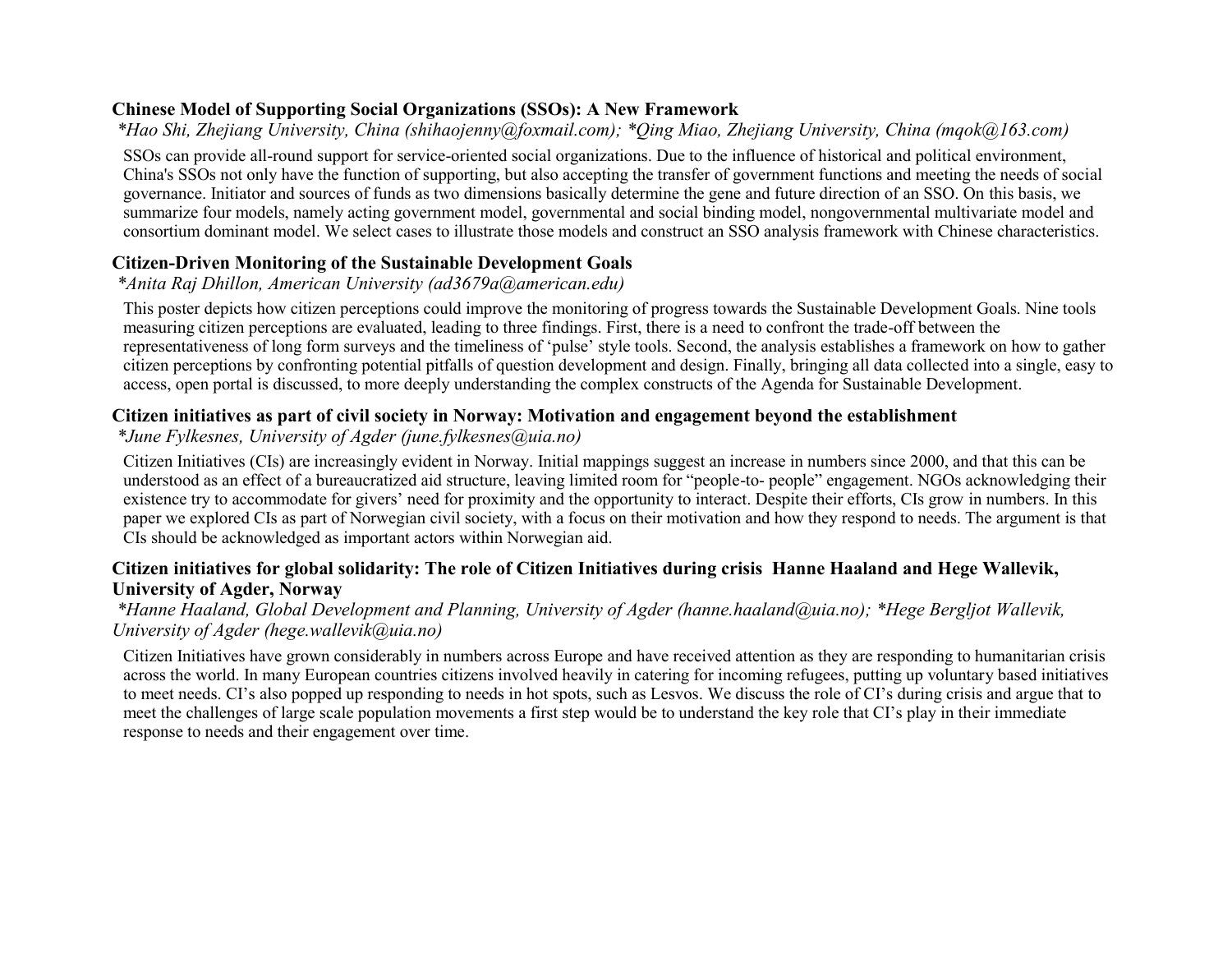#### **City Council Member Attitudes Toward Nonprofit Policy Roles and Assessments of Nonprofit Capacity in Large Wisconsin Communities**

#### *\*Douglas M Ihrke, Helen Bader Institute for Nonprofit Management (dihrke@uwm.edu); \*Michael Ford, University of Wisconsin-Oshkosh (fordm@uwosh.edu)*

Over the past 30-40 years we have witnessed a scaling back of government services and programs and the nonprofit sector has stepped in and take over this work. In this research we use originally collected data from city council members in large Wisconsin communities (populations greater than 10,000) to determine their attitudes toward the role and capacity of nonprofit organizations to effectively work in each of the 14 policy areas under examination. This work on the dynamics between the public and nonprofit sector in large Wisconsin communities will be of real interest to numerous audiences.

#### **Civil Society and Social Movements in Food System Governance: A Conceptualization of Power and Governance Arrangements**

*\*Jill Clark, John Glenn College of Public Affairs, Ohio State University (clark.1099@osu.edu); \*Peter Andree, Department of Political Science, Carlton University (PeterAndree@CUNET.CARLETON.CA); \*Charles Levkoe, Lakehead University (clevkoe@lakeheadu.ca); \*Kristen Lowitt, Department of Geography and Environment, Mt. Allison University (kristen.lowitt@mail.mcgill.ca)*

There is a debate concerning civil society and social movements' engagement in governance. To be effective, must social movement organizations (SMOs) be disruptive and adversarial, making change from the outside? Or, given the nature of more contemporary forms of social movements, are there opportunities for SMOs to exercise power within governance arrangements? We address this debate in the context of place-based food systems. First, we develop a governance engagement continuum as a way of conceptualizing SMOs' roles, with a focus on the multi-dimensional use of power. Second, we apply this frame to nine cases of food governance in practice.

#### **Civil Society in Transition: A Narrative Study of German Reunification and Post-Apartheid South Africa**

*\*Kristin Broyhill, University of Nebraska at Omaha (kbroyhill@unomaha.edu)*

Civil society is widely hailed as a key component of successful democratic transitions. However little research has been done on the average citizen's understanding of, or experience with, civil society during this change. This study analyzes the experiences of an East German and a South African during their country's transition through a narrative analysis. The German and South African narratives revealed a framework for understanding types of civil society as well as contextual factors that influenced transition.

#### **Co-evolving ideas and institutions in NGO accountability: Toward a learning approach of self-education and self-governance in collective self-regulation**

*\*Stefan Hielscher, University of Bath (S.Hielscher@bath.ac.uk); \*Jan Winkin, Martin Luther University Halle-Wittenberg (janwinkin@gmx.de); \*Ingo Pies, Martin Luther University Halle-Wittenberg (ingo.pies@web.de)*

With a longitudinal case study, we documents the collective self-regulation in Accountable Now, the leading global accountability framework for NGOs, and we provide evidence for co-evolving institutions and ideas on self-regulation. NGOs promote this through a mutually enforcing learning process of self-education and self-governance. As extant approaches fail to capture the key aspect of Accountable Now's co-evolution of self-regulation, we propose the following theoretical elaborations. On the one hand, constructivist approaches highlight the relevance of normguided ideas but neglect institutionalized incentives. On the other hand, rational-choice approaches emphasize institutionalized incentives but neglect the guiding function of norms.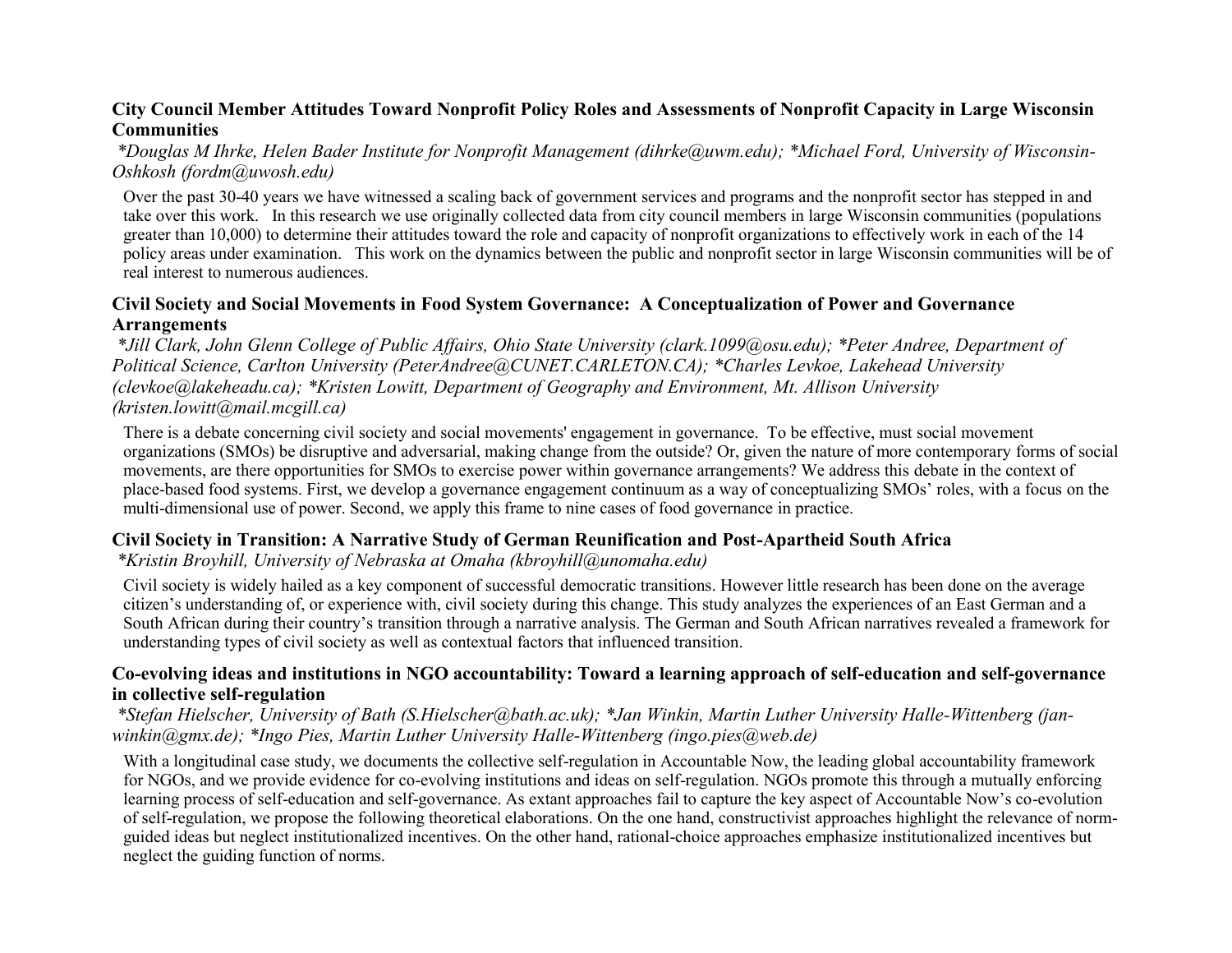#### **Collaboration Between Spontaneous Volunteers and Nonprofits in High-Reliability Settings: The Dilemma of Prior Experience and Intra-Organizational Knowledge Transfer**

*\*Jan Graw, Kiel University (jan.graw@bwl.uni-kiel.de)*

Drawing on organizational theory and using a data sample of 1027 respondents of two types of catastrophe management organizations, this study provides empirical support that there are dominant components of experience, which partially outweigh experience's benefits in contexts where explorative collaboration practices and a departure from routine performances are required. In those cases, prior experience hinders the performance of explorative collaboration practices resulting in negative effects on performance outcome. Moreover, intra-organizational knowledge transfer moderates this relationship revealing a dilemma for dealing with prior experiences in organizational learning activities, whose implications for research and practice we further discuss.

#### **Collaborations and networks in post-tsunami housing reconstruction in Sri Lanka**

## *\*Cynthia Caron, PhD, Clark University (ccaron@clarku.edu)*

Collaborations and networks often bring unrelated people and processes together in distinctive ways that have real material outcomes. This paper examines how international non-profits collaborated with and created networks between Sri Lankan Ministries, donor agencies, local non-profits, private-sector contractors and displaced populations to rebuild houses in Sri Lanka following the 2004 Indian Ocean tsunami. Housing reconstruction followed three main implementation modalities: owner-driven, donor-driven and self-settlement. This paper examines collaborations and networks in all three. The author served as a housing reconstruction program manager in Sri Lanka from 2003 to 2009, creating and maintaining collaborations and networks.

## **Collaborations Between Local Governments and Non-Profit Organizations: Perceptions of Politicians**

*\*Stijn Van Puyvelde, Vrije Universiteit Brussel (stijn.van.puyvelde@gmail.com); \*Peter Raeymaeckers, Universiteit Antwerpen (Peter.Raeymaeckers@uantwerpen.be)*

The relationship between the government and nonprofit organizations is dynamic and complex. We investigate politicians' opinions regarding local government-nonprofit collaborations in public service delivery. Why do local governments choose to collaborate with nonprofit organizations? What are the goals and the accomplishments of these collaborations? To answer these questions, an online survey was sent to local politicians in Walloon counties (the French-speaking part of Belgium). We provide a detailed comparison of the goals and the accomplishments of these collaborations by controlling for (1) the age and the size of the collaboration, (2) the type of joint activities, and (3) the respondents' characteristics (gender, age, number of children, education, political affiliation, and type of mandate). As such, insights into the extent of local government-nonprofit collaborations, their formation, and their effectiveness can be obtained, leading to several policy recommendations.

## **Collaboration with Nonprofits for Community Health Services: The Relationship Between Contracting and Health Performance**

*\*Tianshu (Tina) Zhao, University of Illinois at Chicago (tzhao20@uic.edu); \*Kelly M. LeRoux, University of Illinois at Chicago (kleroux@uic.edu)*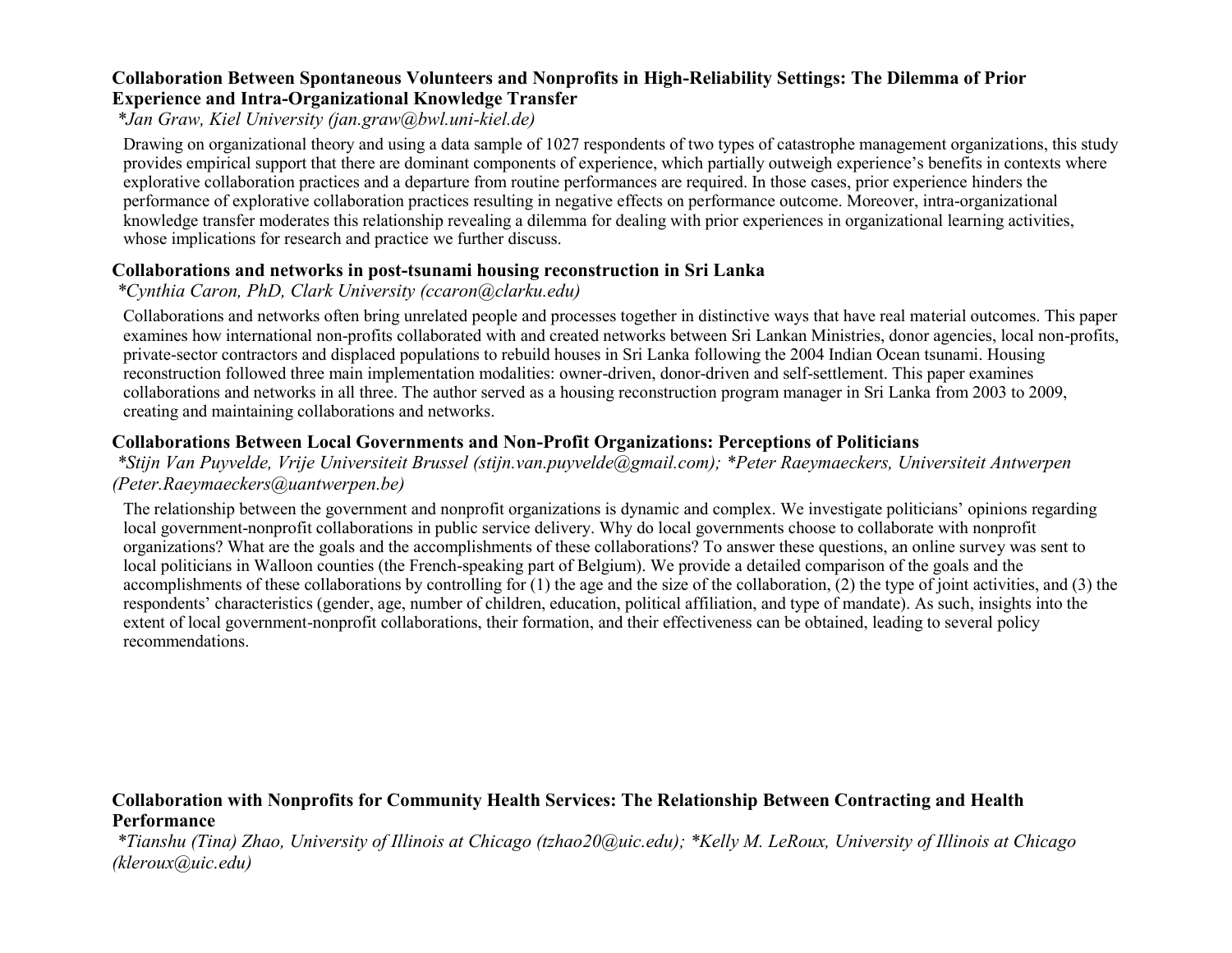In recent years, scholars have been recognizing that we must find ways to address the broad health issues and better deliver health services through collaborative, cross-sector efforts. This study puts a focus on the collaboration between local health departments and nonprofit health organizations. Using data from 2016 National Profile of Local Health Department Study and 2016 County Health Rankings, we explore the relationship between contracting out activities and community health outcomes at the county level in the U.S.. We use two-level hierarchical linear models for data analysis. This study attempts to deliver empirical insights into the government-nonprofit or policymaker-practitioner relationship.

#### **Collaborative housing projects – a promising tool for a future-oriented tool for a sustainable urban development?**

*\*Ann-Kathrin Seemann, University of Freiburg (annkathrin.seemann@icloud.com); \*Christin Jahed, University of Freiburg (christin.jahed@vwl.uni-freiburg.de)*

Demographic developments, changing family structures and migration from rural to urban areas provide challenges for municipalities, politics, public administration and society. Reactions to in-creasing separation and anonymous living space are an enhanced focus on individual initiatives and the establishment of neighborhood networks. In this conflict situation collaborative housing projects, pursuing no profitability interest, constitute a supplement to the activity of profit-oriented stakeholders The basic purpose of this research project is to investigate the impact of these projects on urban housing markets and their achievement of macrosocial goals. Following the three-pronged ap-proach to sustainability, we investigate economic, ecological and social effects.

## **Combining Law and Social Work in Social Movements: The Role of Graduate Education**

#### *\*Andrew Charles Schoeneman, University of Richmond (aschoene@richmond.edu)*

Effective social movements incorporate an array of skills, perspectives, and knowledge. It follows that professions committed to participatory, progressive change can be combined to powerful effect. This study examines two such professions, law and social work, and analyzes their approaches to interprofessional collaboration and to the structures and strategies of social movements. The author analyzed 28 interview and focus group transcripts as well as syllabi and texts from 10 diverse graduate programs. Findings suggest that attorneys and social workers learn different modes of engagement with social movements, but they do not necessarily learn how to connect them.

## **Commercialization and the Financial Performance of Human Service Nonprofits: A Latent Growth Modeling Approach**

## *\*Junghee Bae, University of Georgia (jb36946@uga.edu)*

This study aims to explore how the commercialization of human service nonprofits has influenced their change of financial performance during the period from 2000 to 2012 by using a latent growth model. Nonprofit financial data from Internal Revenue Services' Statistics of Income database compiled by the National Center for Charitable Statistics will be used. The sample includes 7,551 human service nonprofits. It is expected to show that the change of commercial activity is negatively associated with the change of financial capacity and financial sustainability.

## **Commercialization of the Nonprofits: Industry and Time effects**

*\*Tracy Shicun Cui, Georgia State University (shicun.cui@gmail.com); \*Bo Li, Georgia State University (bli10@student.gsu.edu)*

Existing studies examine nonprofit financial health using varieties of methods and measures but fail to examine the effect of commercialized revenue on the financial efficiency of the organization. This research question is important to address the concern whether nonprofits are motivated to commercialize to increase their well-being or to expand service delivery. Specifically, we will use panel data from IRS Core Files and Statistics of Income to test if more commercial revenue increases revenue diversification and the operating margin of nonprofit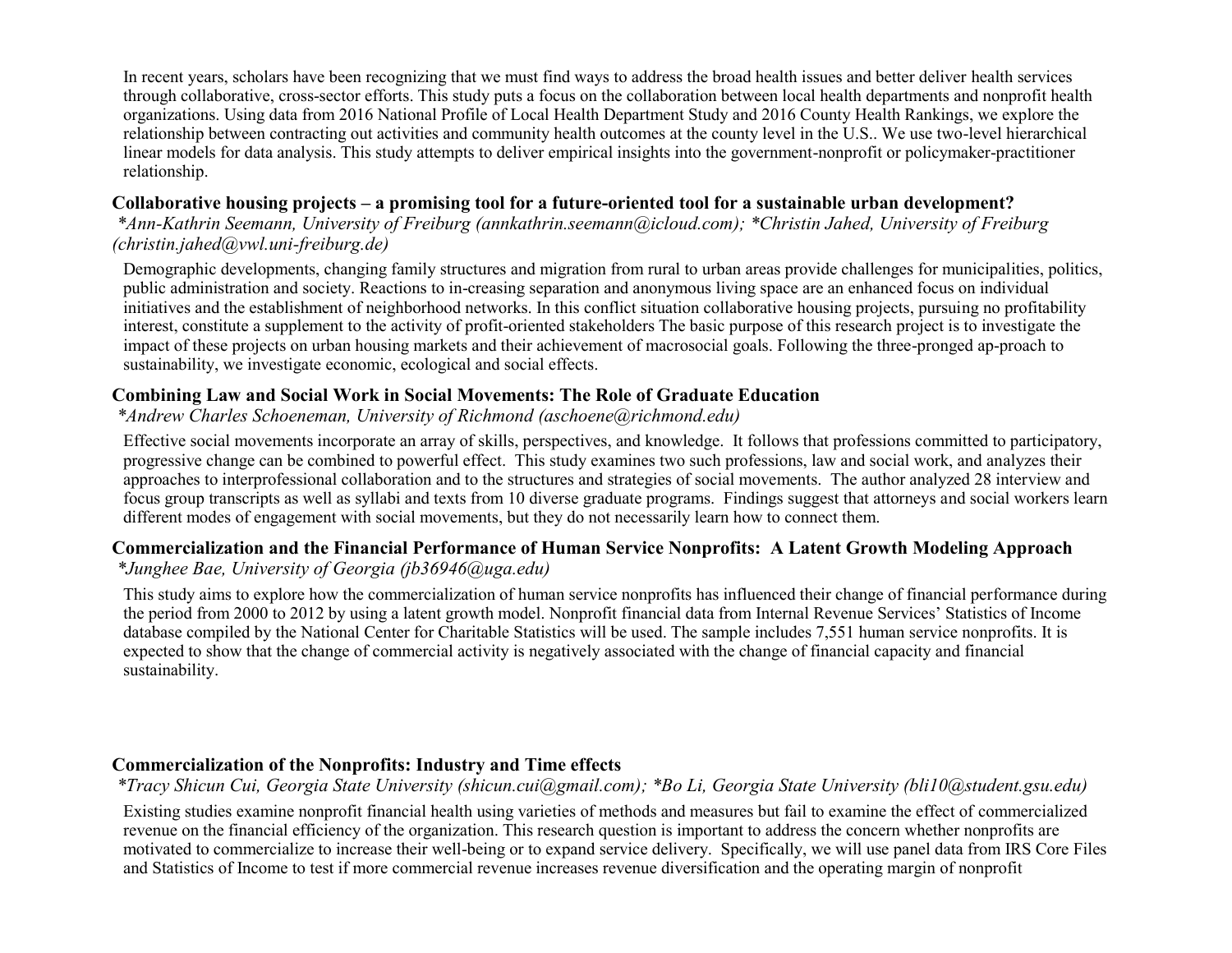organizations.

#### **Community-Based Grantmaking Committees: Role Identification, Conceptualization, and Negotiation**

*\*M M Farwell, University of Pennsylvania (farwell@sp2.upenn.edu); \*Femida Handy, University of Pennsylvania (fhandy@sp2.upenn.edu)*

Bottom-up, citizen-led philanthropy is thought to yield many benefits, including deeper understanding of community problems, a better sense of grantee needs and challenges, and greater effectiveness. Community grantmaking committees (CGC) within traditional, top-down institutions suggests an effort to leverage bottom-up philanthropy, but it is unclear if benefits of bottom-up grantmaking are achievable when embedded within top-down structures. Three obstacles may prevent CGCs from achieving these benefits: 1) committee recruitment processes; 2) CGC members' role conceptualization; and 3) lack of funding decision empowerment of CGCs. This paper examines how community stakeholders enter, conceptualize, and negotiate their roles as grantmakers.

## **Community-Based Qualitative Research (CBQR) as a Paradigm for Non-Profit Leadership Development**

*\*Jamie Joanou, Westminster College (jjoanou@westminstercollege.edu); \*Shelley Erickson, Westminster College (serickson@westminstercollege.edu)*

As we prepare the next generation of non-profit leaders, we approach this endeavor with the understanding that leaders must be collaborative, critical, and transformative if they are to have a positive impact in the communities within which they work. These three necessary characteristics of effective leaders are also the core tenets of Community-Based Qualitative Research (CBQR). In this paper, we discuss the usefulness of CBQR as a lens through which to foster non-profit leadership and engagement. Our paper draws from our experiences mentoring graduate students through the design, implementation, and analysis of their thesis projects using CBQR.

## **Community Engagement, Activism, Social Justice… But what about the academics?**

*\*Daisha M Merritt, Embry-Riddle Aeronautical University, World Wide (Merritd4@erau.edu)*

Working with undergraduate students to meet their needs, both academically, professionally, and socially is a daunting task. Through the use of experiential education (Kolb) and taking the time to connect student's social justice and philanthropic interests to their coursework has the ability to offer a more fruitful and well-rounded educational experience. Through a mixed methods research survey, students at a large US university were questioned about their ability to link individual interests to academic undertakings. Results found inconsistencies in available courses and student interest, limited course offerings in student's areas of future projected career searches, and minimal opportunities for students to connect their community endeavors with their classroom learnings. However, the survey is expected to be utilized every year to show trends over time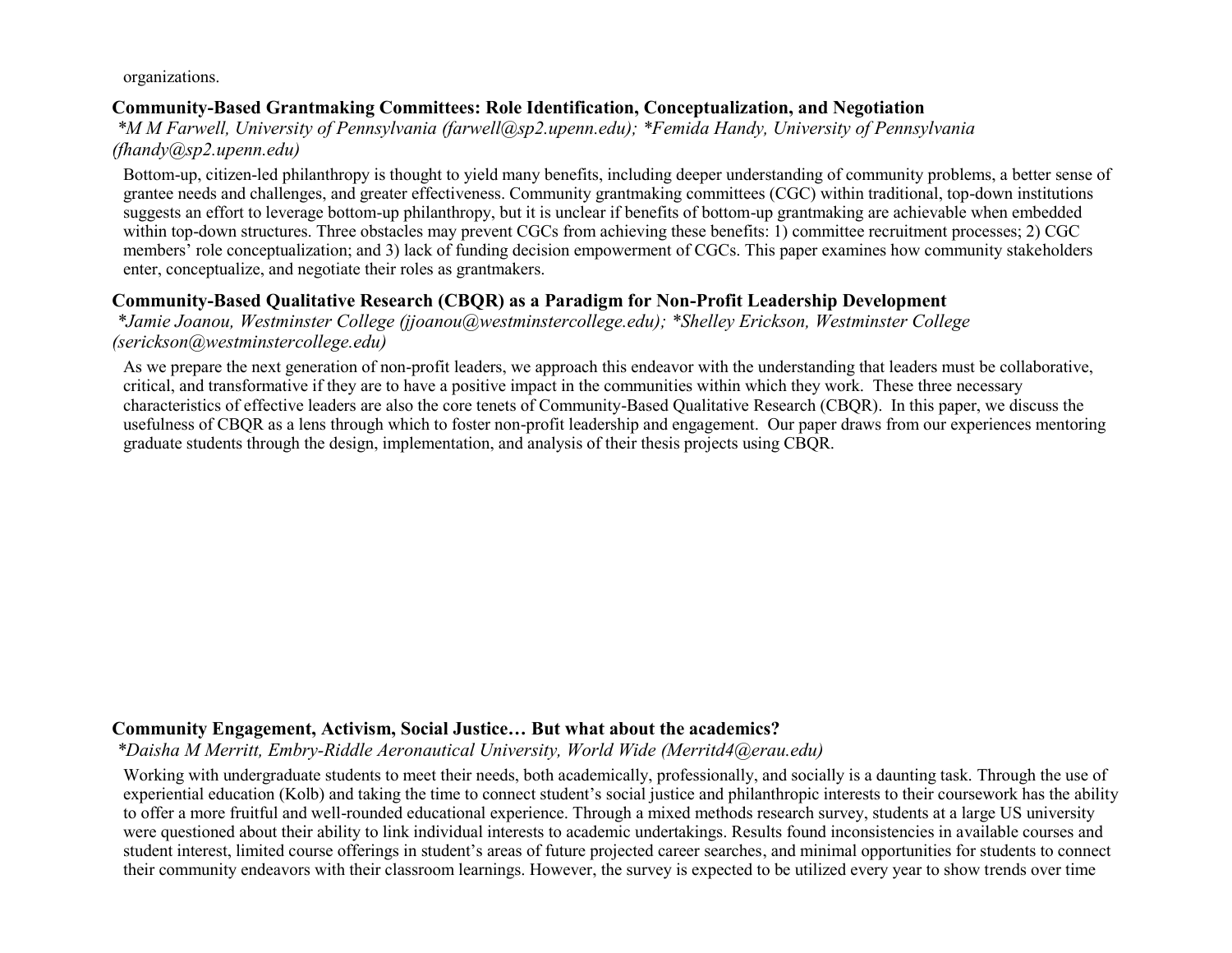specifically related to student's ability to connect their community partnership with their academic undergraduate degrees. And already demonstrated a desire for more philanthropy, social justice, community engagement, and nonprofit course offerings. While this survey has only been administered once, results showed a need for nonprofit courses as over 90% of respondents were seeking careers in public service. Additionally, over 95% of respondents indicated interest in incorporating social justice content into their coursework. These results should help academics with their course design, assist university leadership with their academic focuses, and help departments understand their student population. It is hoped that by understanding the social interests of students then courses can become more lively in discussion, more attended in participation, and overall more applied in practice. Through the use of experiential education and taking the time to connect student's social justice and philanthropic interests to their coursework has the ability to offer a more fruitful and well-rounded educational experience. Through a mixed methods research survey, students at a large US university were questioned about their ability to link individual interests to academic undertakings. Results found inconsistencies in available courses and student interest, limited course offerings in student's areas of future careers, and minimal opportunities for students to connect their community endeavors with their classroom learnings. Results depicted a desire for more philanthropy, social justice, community engagement, and nonprofit course offerings.

#### **Community-Level Perspectives on Post-War Change in the British Voluntary Sector**

*\*John Mohan, University of Birmingham (mohanj@bham.ac.uk); \*Diarmuid McDonnell, University of Stirling (diarmuid.mcdonnell@stir.ac.uk)*

In this paper we provide a novel long-term, organisation-level perspective on change and survival in selected communities in the UK: Birmingham, Bolton, Burnley and Bethnal Green. We utilise a linked, large-scale administrative dataset of English and Welsh charities, and find significant levels of variation and stability in survival rates across our selected communities and time periods. We also uncover evidence of frequent and sudden turnover in the number of foundations and closures in the UK voluntary sector, though the number of charities per 10,000 residents in our selected communities and across the UK is generally stable.

#### **Community Philanthropy in South Africa**

#### *\*Seth Jared Meyer, Bridgewater State University (s2meyer@bridgew.edu); \*Rebecca Pena, Rutgers University-Newark (rebecca.pena@rutgers.edu)*

Though studies have shown that international aid does not go to the poorest areas, little research has explored the impact of African philanthropy within the continent of Africa. One lens to explore this topic is through community philanthropy, with a focus on how funds by African organizations are distributed locally. Utilizing transaction cost economics, this study uses panel regression and spatial analysis to builds on the understanding of community philanthropy in South Africa and what local organizations can do to improve grant making and distribution.

#### **Comparing Collaboration: Many Efforts and Many Outcomes to End Human Trafficking**

*\*Annie Miller, Washburn University (mille152@gmail.com); \*AJ Alejano-Steele, Laboratory to Combat Human Trafficking (alejanos@msudenver.edu); \*Amanda Finger, Laboratory to Combat Human Trafficking (amanda@combathumantrafficking.org); \*Kara Napolitano, Laboratory to Combat Human Trafficking (karan@combathumantrafficking.org)*

Task forces and other collaborative structures aimed at crime reduction, decreases in human rights abuses, or violence prevention are not a new phenomenon. This paper explores changes in the relationships, structure, and function over time in communities that collaborate on a specific human rights violation. The sample is a single state with four federally funded collaborations, thirteen other collaborations, and seven communities without a collaboration. This community-based methodology is the beginning of a longitudinal effort by the Laboratory to Combat Human Trafficking to survey how collaborations evolve to develop, maintain, refine, and expand efforts to end human exploitation.

#### **Comparing Curricula of the Nonprofit Management and Philanthropic Sector Programs (NMPS) in South Korea and the U.S.**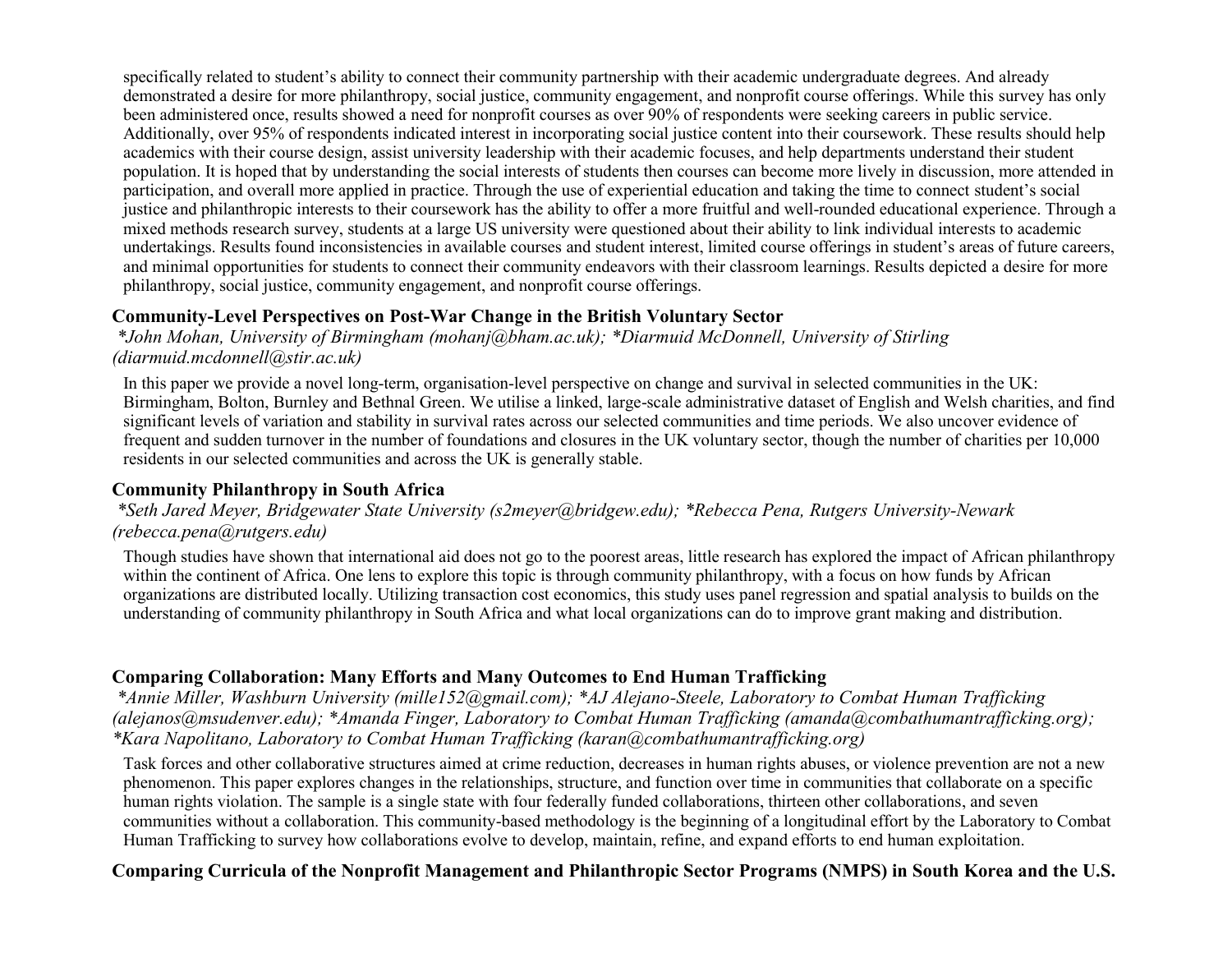## *\*Sung-Ju Kim, NC State University (sxk166@gmail.com); \*Bok Jeong, Kean University (bjeong@kean.edu)*

This study identifies the existing nonprofit education programs in high education level in South Korea. It analyzes the required and elective courses of the identified South Korean and U.S. Programs, centered on the main seven categories suggested by Mirabella and Wish (2000). The course descriptions, learning outcomes, required texts, and other relevant information are analyzed by employing ATLAS/ti to evaluate and compare the curricula. Two theoretical frameworks-management skill-based common factors and societal origin-based foundations-are incorporated. This study contributes to assessing the influence of the Anglo-Saxon third sector model on the development of Eastern nonprofit higher education programs.

## **Comparing Government and Philanthropic Funding of Nonprofit Services by Poverty and Race**

*\*Sarah L. Pettijohn, University of North Carolina at Charlotte (spettijo@uncc.edu); \*Elizabeth T. Boris, The Urban Institute (eboris@urban.org)*

Federal welfare spending has transitioned from providing cash assistance directly to individuals to providing services, often delivered by nonprofits (Allard, 2009). This change means location matters; individuals in need of assistance are largely limited to services provided within their communities and located within a reasonable distance from their homes. This research examines the role of both government and philanthropy in exacerbating inequality in the United States through the allocation of government and private dollars for critical social services in high poverty neighborhoods with different demographics. The questions we address directly relate to populations underrepresented and underserved in this US democracy.

## **Comparing Government-Organized NGOs and Civic NGOs in China: Funding, Structures, and Activities**

*\*Hui Li, The University of Hong Kong (lihuipa@hku.hk)*

The study explores the difference between two types of nongovernmental organizations (NGOs) and explains why the difference matters. The study uses data from a nationwide survey of 267 environmental NGOs (eNGOs), in which there are 150 GONGOs and 117 civic eNGOs, and thirty-nine in-depth interviews with leaders of selected Government-Owned NGOs (GONGOs) and civic eNGOs from Beijing, Shanghai, Chengdu, Chongqing, and Guangzhou and compares GONGOs and civic eNGOs in terms of their activities, structures, sources of funding, policy advocacy strategies, and effectiveness. The study will identify important patterns of the two types of organizations and unveil NGOgovernment relations in China.

#### **Competencies and Competence Development of Fundraisers: An Empirical Analysis Based on Competency-Oriented Human Resource Management**

#### *\*Silke Boenigk, University of Hamburg (silke.boenigk@uni-hamburg.de); \*Katarina Dobberphul, Universität Hamburg (katarina.dobberphul@gmx.de); \*Aaron Adrian Kreimer, University of Hamburg (aaron.kreimer@wiso.uni-hamburg.de)*

Based on competency-oriented human resource management, this study investigates (1) competencies of fundraisers, (2) competency development, and (3) outcomes of a professional competency development. By conducting an online survey in Germany, Austria, and Switzerland we derived a sample of 328 fundraisers. Our results highlight the importance of communication and social skills for fundraisers. Furthermore, we find that almost half of the respondents demand more vocational training and growth opportunities. 74.6% entered the field of fundraising through other careers. Moreover, 42.9% of the respondents reported that they are not satisfied with the educational trainings offered by the employer.

## **Constructing Local Governance Arrangements. A Multi-Method Study on Local Civil Society Organisations and Governments in Flanders**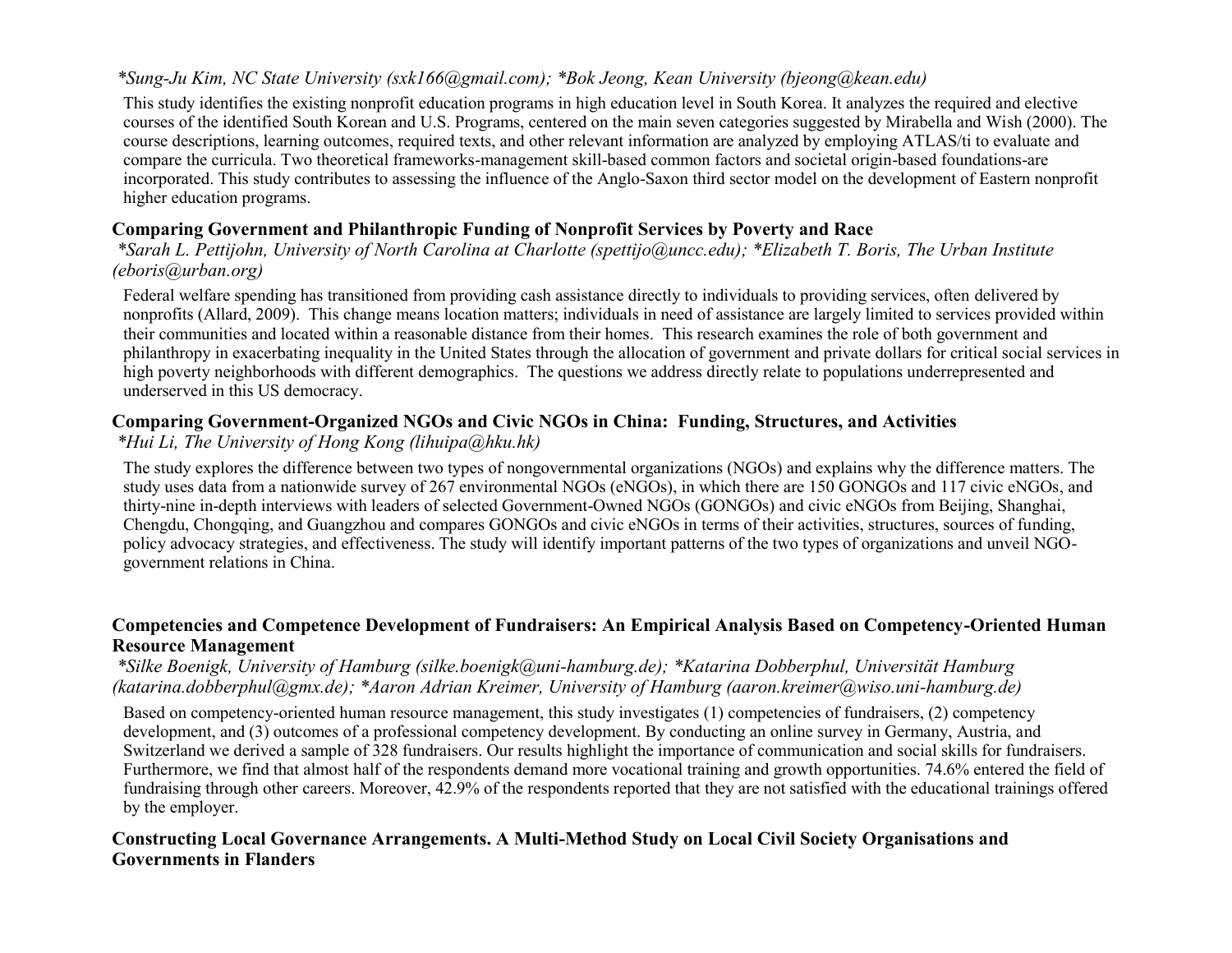#### *\*Ghent University, Ghent University (raf.pauly@ugent.be); \*Filip De Rynck, Ghent University (filip.derynck@ugent.be); \*Bram Verschuere, University of Ghent (bram.verschuere@ugent.be)*

We examine local governance arrangements between government and civil society organisations (CSOs) to determine if and how different 'modes of governance' occur, and how they impact the political role of CSOs. Using a multi-method approach we look at how CSOs engage in the policy process and perceive their societal and political role. We analyse local civil society using our data-collection (mapping 1792 CSOs across Flanders in 14 municipalities), survey research (n=1792, response rate 23%) and focus groups (in 5 municipalities). We present descriptive findings as well as more in depth analysis of CSOs' role in politicisation and local governance.

## **Content Analysis of Homelessness Advocacy on Social Media: A Grounded Theory and Machine Learning Approach**

*\*Seongho An, University of Pennsylvania (anseong@upenn.edu)*

Social media has become an effective tool for homelessness nonprofits to advocate people and community they serve. Using national data of homelessness nonprofits, this study examines 259,341 tweets by 1,574 organizations with two stages of analyses: content analysis of the tweets and a classification of content strategies. The approach is based on an automatic classification of content according to a predefined through Grounded Theory. The proposed methodology and research results offer theoretical and practical implications for nonprofit organizations

## **Continuing to Build Knowledge: Undergraduate Nonprofit Programs in Institutions of Higher Learning**

*\*Carol Brunt, University of Wisconsin-Whitewater (carolbrunt@alumni.manchester.ac.uk); \*Peter Weber, Murray State University (pweber@murraystate.edu)*

As student demand for nonprofit management education (NME) grows, new program offerings proliferate. While longitudinal data tracks the development of graduate NME programs, their curricula and location, we know less about undergraduate programs. Preliminary research finds evidence of undergraduate program that is more diverse and spans a greater number of locations than ever before. The compilation facilitates analysis of the institutionalization of NME by expanding the focus beyond courses to include program development (certificates, majors, and/or minors) and allocation of resources (Faculty). The results enable data-driven discussions, highlighting NME distinctiveness in facilitating the development of student citizenship.

## **Cooperative Governance or Strategic Independence**?**Indigenization Dilemma of International NGOs in China**

*\*Zheng Xu, Soochow University (872080347@qq.com); \*Chao Zhang, Soochow University (zhangchao18@suda.edu.cn); \*Pengcheng Yang, Soochow University (568365165@qq.com)*

In western countries, studies have drawn much attention to the internationalization of international NGOs through the globalization. However, the study on the influence of local culture and trust relationship between international NGOs and the local government in authoritarian regimes is limited. This study tries to fill this gap by original quantitative research. The study finds that the political legitimacy, the distrust from the local government and the shortage of international NGO's local staff members are the most important factors causing the indigenization dilemma of international NGOs in China. However, the cooperation with other international NGOs does not have significance.

#### **Counter-mapping in the classroom: Counting and mapping nonprofit and voluntary organizations from critical perspective** *\*Susan Appe, Rockefeller College of Public Affairs and Policy, University at Albany, SUNY (sappe@albany.edu)*

This research provides a critical perspective on defining, counting and "mapping" nonprofit and voluntary organizations for students. Countermapping examples are presented and an in-class exercise is suggested to engage students in counter-mapping of their own communities (broadly defined) and of the nonprofit sector.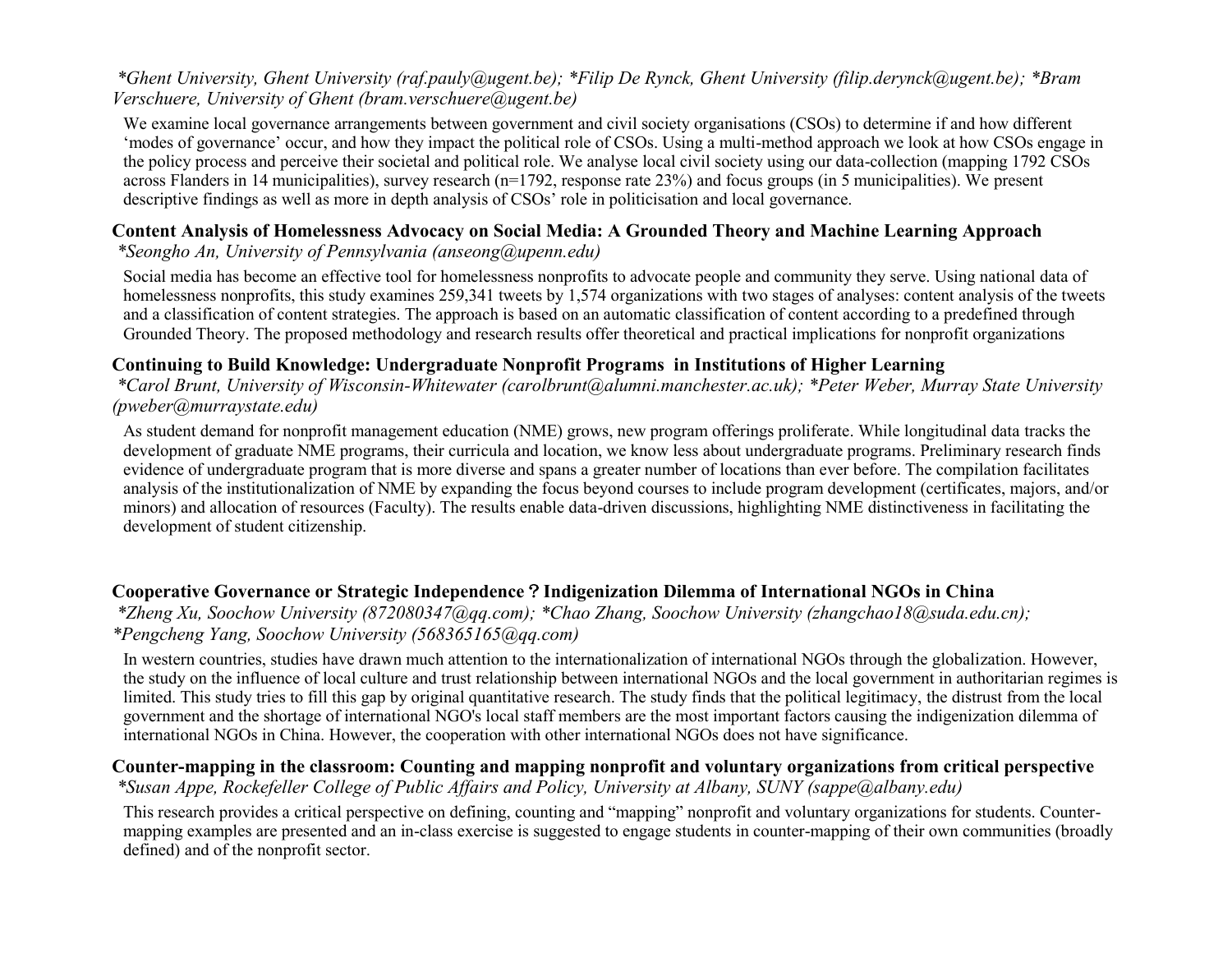#### **Country Differences**

*\*Jacqueline Butcher, Centro de Investigación y Estudios sobre Sociedad Civil, A.C. (rivasjb@prodigy.net.mx)*

The differences between countries as having a dataset of 22 countries on the level of activities and people volunteering for rather similar events, gives the unique possibility to compare the countries on this micro level.

#### **Creating and Sustaining a Generative Mode in a Boardroom**

#### *\*Gwen DuBois-Wing, Fielding Graduate University (gdubois-wing@email.fielding.edu)*

This descriptive, qualitative research explores factors that a Board Chair and CEO perceive create and sustain a generative mode in the boardroom. Fifteen board chairs and 15 CEOs participated in the study. The conceptual framework for this study was adapted from Chait, Ryan, and Taylor's (2005) and Trower's (2013) work on Governance as Leadership. Data were collected through a self-developed interview protocol. Seven major themes emerged as factors to create and sustain a generative mode in the boardroom: culture of inquiry, board/CEO relationship, leadership role of the board chair, board engagement, expertise and skills, time, and context.

## **Creating Collaborative Value: Resources, and Transaction Costs in Government-Nonprofit Strategic Alliances**

*\*Jason A Coupet, North Carolina State University (jacoupet@ncsu.edu); \*Teshanee Williams, North Carolina State University (ttleonar@ncsu.edu)*

Strategic alliances are often about creating value by resource acquisition and transaction cost reduction. To better understand the role of resource acquisition and transaction cost reduction in nonprofit strategic alliances and contracting with government, we interviewed 33 individuals from nonprofit organizations in the Transition Coaching sector in a major Midwestern city to find out what seek to contract for in strategic alliances with public sector organizations. We found that the nonprofits primarily seek the acquisition of key resources and capabilities, and the strategic importance of these resources was largely defined by reducing the transaction costs of navigating public bureaucracy. For nonprofit management scholarship, we highlight the role of bureaucracy reduction as an important feature of contracted alliances with public sector organizations.

#### **Credibility-Enhancing Displays Promote the Provision of Non-Normative Public Goods**

## *\*Gordon Kraft-Todd, PhD Student (gordon.kraft-todd@yale.edu)*

Promoting the adoption of public goods that are not yet widely accepted is particularly challenging because most tools for increasing cooperation—such as reputation concerns and social norm information—are typically effective only for behaviors that are commonly practiced, or at least generally agreed upon as desirable. Here, we examine how advocates can successfully promote non-normative (i.e. rare or unpopular) public goods. We do so by applying the cultural evolutionary theory of credibility-enhancing displays (CREDs), whereby one's actions provide more information about one's beliefs than words alone. Based on this logic, people who themselves engage in non-normative public goods behaviors will be more effective advocates than those who merely extol the behaviors' virtues—specifically because engaging in a behavior credibly signals that they believe in its value. As predicted, a field study of a program promoting residential solar panel installation in 58 towns in the United States (1.4 million residents) found that community organizers who themselves installed through the program recruited 62.8% more residents to install solar than community organizers who did not. This effect was replicated in three pre-registered randomized survey experiments (total N=1805). These experiments also support the CREDs-based prediction that the effect is specifically driven by subjects' beliefs about what the ambassador believes about solar (i.e. second-order beliefs), and demonstrate generalizability to four other highly non-normative behaviors. Our findings shed new light on how to spread non-normative prosocial behaviors, offer an empirical demonstration of CREDs, and have substantial implications for practitioners and policy-makers.

## **Cross-Boundary Collaboration: Findings from 2016 New Mexico Nonprofit Survey.**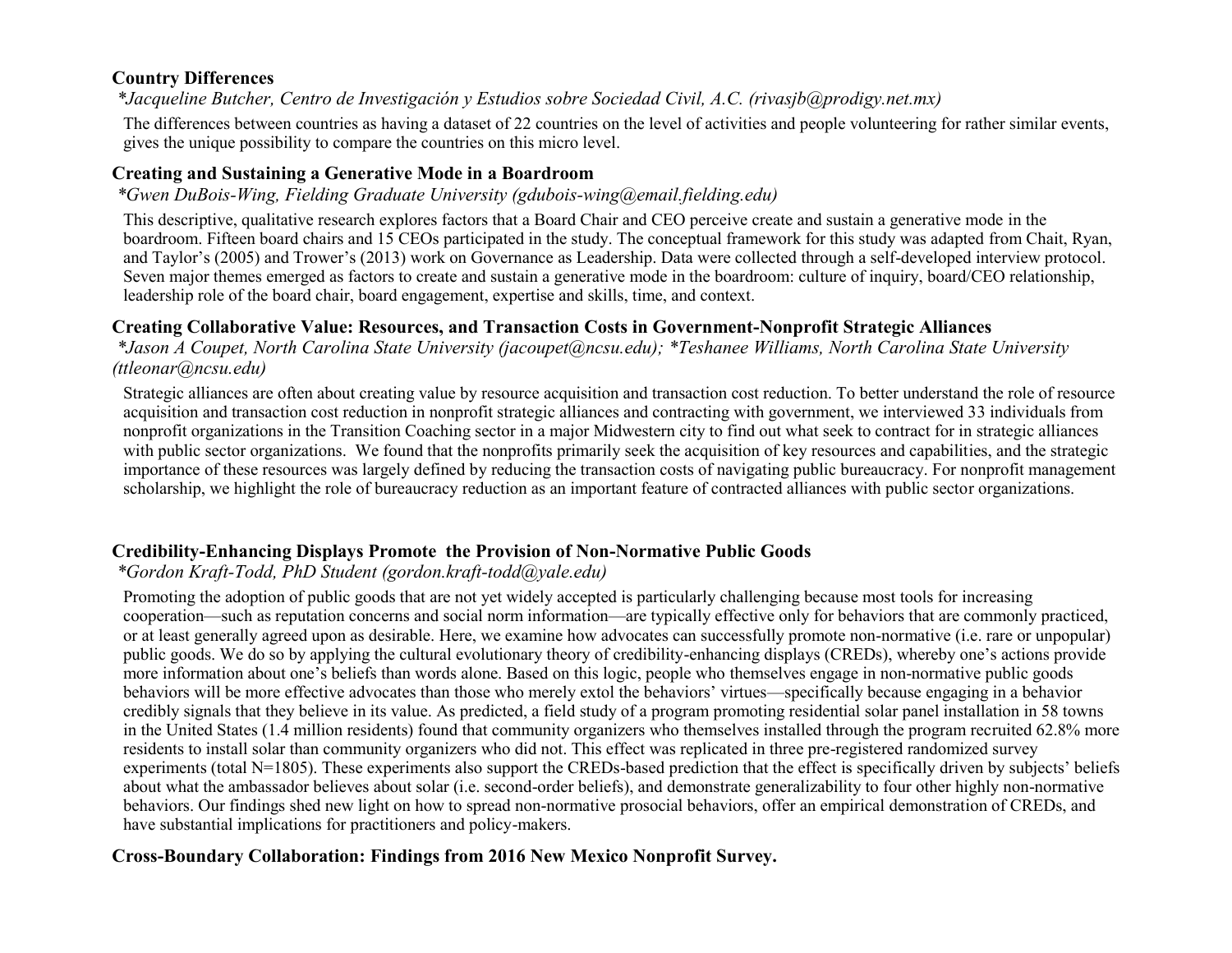*\*Yuanqing Cai, School of Public Policy&Management, Tsinghua University, Beijing China (cyq17@mails.tsinghua.edu.cn); \*Kun Huang, School of Public Administration, University of New Mexico (khuang@unm.edu); \*Sean Thomas-Breitfeld, Co-Director of Building Movement Project New York, NY. (sthomas-breitfeld@buildingmovement.org)*

Boundaries in mission, resources, capacity, and accountability create an imperative for inter-organizational collaboration. It could involve organizations from different sectors and different types of organizations, for example, advocacy organizations working with service providers. Yet little is known about such collaboration in practice. The 2016 New Mexico Nonprofit Survey collected data on cross-boundary collaboration and nonprofit engagements with advocacy from 295 nonprofits. Network analysis reveals that nonprofits extensively worked with other types of nonprofits in local clusters, to a much larger extent than they work with government organizations and non-local nonprofits. Notably, there are no nonprofit partnerships with business organizations in clusters.

#### **Crossing the Language Barrier: Cultural Differences in Charitable Giving**

*\*Oto Potluka, Center for Philanthropy Studies, University of Basel (oto.potluka@unibas.ch); \*Sophie Hersberger, Center for Philanthropy Studies (CEPS) (sophie.hersberger@unibas.ch)*

Culture is among the factors attributed to influence charitable giving. Switzerland displays differences in donating behavior between French- and German-speaking regions. Our study tests whether language, a proxy for culture, is causing these differences. We do so by applying a regression discontinuity design onto municipalities which share a legal and institutional framework, but speak different languages. Our analysis is based on tax data of charitable deductions at the municipal level. Our estimates disclose that differences in charitable giving among French- and Germanspeaking regions do not relate to language.

#### **Cross-sector Partnerships: Nonprofits' Desire for Business Involvement**

#### *\*Ashley Long, University of Illinois at Urbana-Champaign (amlong4@illinois.edu)*

Cross-sector social partnerships are being used across the globe to engage multiple sectors to improve communities. Little is known about what role the business sector plays within these models nor what role nonprofits leading the efforts believe business should play. A case study was conducted with ten neighborhood cross-sector social partnerships. Findings indicate nonprofit leaders tended to identify more traditional roles for business participation but lacked the skill set needed to recruit businesses. However, strategies for business involvement surfaced and the potential of gained value for both businesses and cross-sector social change efforts is significant.

#### **Cultural Concerns on Redesigning Organizational Structure: A Case Study of an INGO**

#### *\*Sungil Chung (schung@marybaldwin.edu)*

This research examines an organizational redesign and cultural concerns when implementing the change. Despite the global expansion of nonprofits, no research can be found in the literature that focuses on cultural concerns on organizational changes. In this paper, I present the case study of a global child development organization that plans to implement centralized matrix model for their organizational design. After interviewing the Senior Director of Organizational Design & Development and analyzing other internal and external resources, some cultural concerns were found due to this organizational change. Some cultural awareness need to be considered when implementing the change.

#### **Cultural Preservation and Community Resilience: Drivers and Barriers to Disaster Planning in Historic Preservation Nonprofits**

*\*Anne-Lise K. Velez, Virginia Tech (aknox@vt.edu)*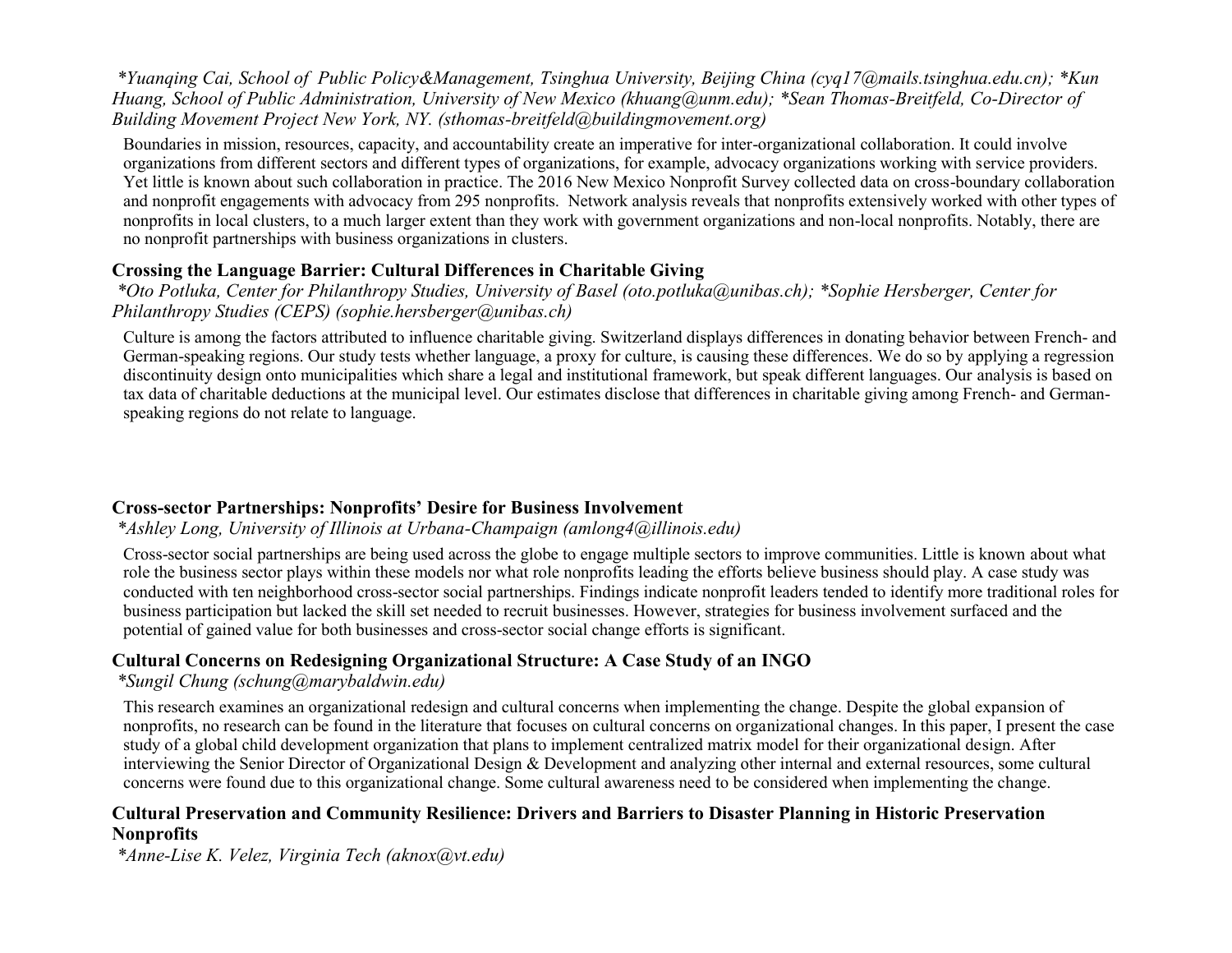Most preservation nonprofits do not engage in disaster planning in-house or with outside organizations. But, many practitioners in this nonprofit subsector feel they should. Here, I use interviews with leaders at 73 historic preservation nonprofits across 38 U.S. states to examine drivers and barriers of disaster planning, reasons leaders give for feeling they should engage, and what leaders feel would be most likely to increase organizational engagement in disaster planning. Analysis indicates previous occurrence of disaster is a primary driver and mission focus or staffing limitations are barriers to planning. Leaders report additional staff or technical assistance might increase engagement.

#### **Curbing (or not) Foreign Influence on United States Political Processes through the Federal Taxation of Tax-Exempt Organizations and their Managers**

#### *\*Johnny Rex Buckles, University of Houston Law Center (jbuckles@central.uh.edu)*

A foreign actor can seek to influence the political process in the United States through donations other interaction with a United States nonprofit in ways that financially supporting an organization that already advances a mission aligned with the foreign actor's interests; exploiting the connections existing organizations have with policymakers as a quid pro quo; and (among others) funding new tax-exempt entities that align with the foreign actor's interests. How effectively can the tax system regulate through the fundamental exemption requirements and the federal excise tax regime governing entities and their managers? This paper will attempt to answer this question.

## **Dancing with the Big Brother: governmental funding and private donations to Chinese nonprofit organizations**

#### *\*Huafang Li, Grand Valley State University (lihuafang@gmail.com)*

Will government funding crowd out or crowd in private donations in authoritarian China? The lack of empirical data on the subject has prevented scholars from providing a clearer answer to this question. This study used the Research Infrastructure of Chinese Foundations (RICF) data and the Chinese General Social Survey (CGSS) data to provide empirical answers to the question. We found that government funding's influence on private donations varied across different types of nonprofits.

#### **Data for Nonprofit Sector for Resilience: From Community Indicators to Measuring Systemic Impact**

*\*R. Patrick Bixler, University of Texas, RGK Center for Philanthropy and Community Service (rpbixler@utexas.edu); \*David Springer, RGK Center for Philanthropy and Community Service (dwspringer@austin.utexas.edu)*

Building nonprofit sector for resilience requires the right data at the right time in order to effectively respond to crisis and prepare for the future. One form of data used to describe context, identify trends, and translate multiple data points into a basic message are community indicators. For urban areas pursuing pathways of resilience, the biggest challenge is accurately measuring the state of the system in ways that inform data-driven decision-making of the public and nonprofit sector. This paper explores the role of a big data sustainability indicator project – the Austin Area Sustainability Indicators – and its intersection with resilience.

#### **Decomposing the Impact of Leadership Diversity Among Nonprofit Organizations**

*\*Ruth S. Bernstein, University of Washington Tacoma (bernstrs@uw.edu); \*Christopher Fredette, University of Windsor (fredette@uwindsor.ca)*

Using survey data (Board Source Governance Index, 2016) of nonprofit Chief Executive Officers, we employ hierarchical regression to examine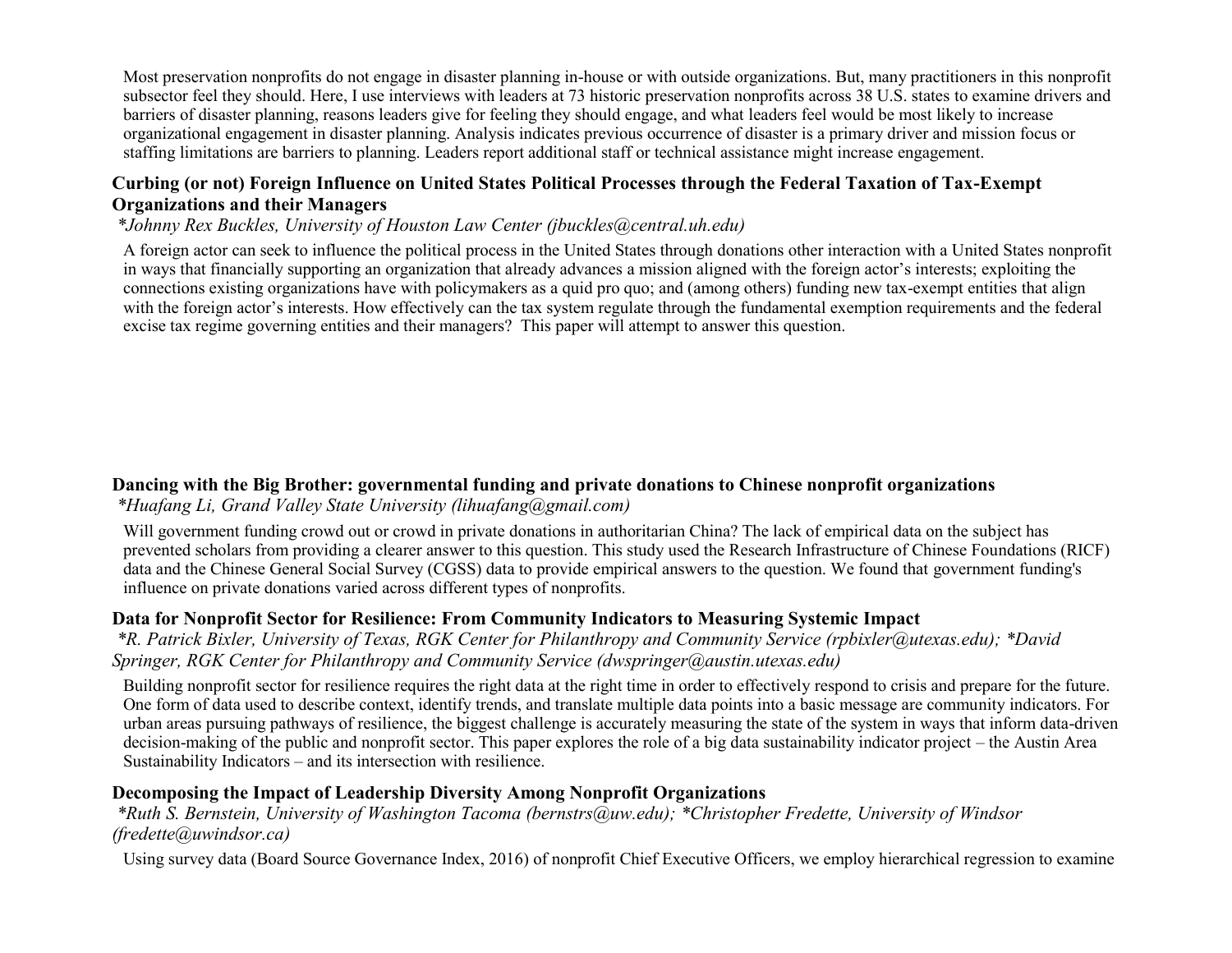the relationship of the diversity (age, gender, race, and ethnicity) of the top leadership (CEO, board chair, officers, and entire board of directors) on organizational health (stability, performance, and viability) in various organizationally relevant domains, such as structure, culture, position, and power. The significance of this study lies in its ability to provide clarity to the on-going discourse assessing nonprofit organization diversity by examining how leadership team diversity contributes to organizational health, providing practical guidance to improve organization outcomes.

#### **Deferred Compensation in Nonprofit Organizations: Aligning Executive and Stakeholder Interests**

*\*Laurie Corradino, University of Wyoming (lcorradi@uwyo.edu); \*Linda M. Parsons, University of Alabama (lparsons@cba.ua.edu)*

This study examines the association of deferred compensation and organizational performance in nonprofit organizations (NPOs). We provide evidence that deferred compensation may work similarly to corporate compensation contracts that provide executives with incentives to focus on long-term organizational performance in some NPOs. Specifically, we find that deferred compensation is positively associated with several measures of financial stability, but only in commercial nonprofits. Future profitability, capitalization (total net assets), revenue diversity, and spending on administrative overhead are greater when nonprofits that operate like commercial businesses provide deferred compensation to their CEOs.

## **Defining and applying critical nonprofit scholarship: What's its nature and where is it published?**

*\*Tracey Coule, Sheffield Hallam University (t.m.coule@shu.ac.uk); \*Jennifer E. Dodge, Univeristy of Albany, SUNY (jdodge@albany.edu); \*Angela M. Eikenberry, University of Nebraska at Omaha (aeikenberry@unomaha.edu)*

This paper reflects on findings from a systematic review of "critical" literature featured in key nonprofit journals – NVSQ, Voluntas, and NML – over four decades to explore how critical nonprofit scholarship can be understood or defined, how it has changed over time and where it gets published. We found great variability in the extent to and ways in which articles exemplify core tenets of critical scholarship, resulting in development of a framework for understanding the diversity of critical approaches to nonprofit studies. We also found notable trends in the 'type' and prevalence of critical research published within the journals over time.

#### **Defining Community Philanthropy**

#### *\*Dana R.H. Doan, IU Lilly Family School of Philanthrophy (dana\_doan16@yahoo.com)*

Community philanthropy has its origins in long-held practices around the world. When power or wealth is concentrated, groups that lack one or both, often find ways to build trust and pool resources to realize a desired change or to ensure their voices are heard. Despite a long history and continued growth, community philanthropy initiatives are not well-understood and have not achieved widespread support among policy-makers or donors. Moreover, scholars and practitioners offer different definitions of the phenomenon. This paper proposes a definition of community philanthropy to orient research and analysis on community philanthropy initiatives and impact.

#### **Democracy, Development, and Disaster: Civic Participation in the 2014-2015 International Response to Ebola**

#### *\*Michelle Reddy, Stanford University (mireddy@stanford.edu)*

In 2004, civil society organizations were acknowledged as "the prime movers of some of the most innovative initiatives to deal with emerging global threats," by the UN Chair on Civil Society Relations, former Brazilian President Fernando Cardoso (UN General Assembly, 2004, 3). However, ten years later when Ebola struck West Africa, the UN special mission, UNMEER, did not view working with local organizations as part of its mandate (Interviews, 2017). Despite their well-known merits in the democratization and development literature, local organizations are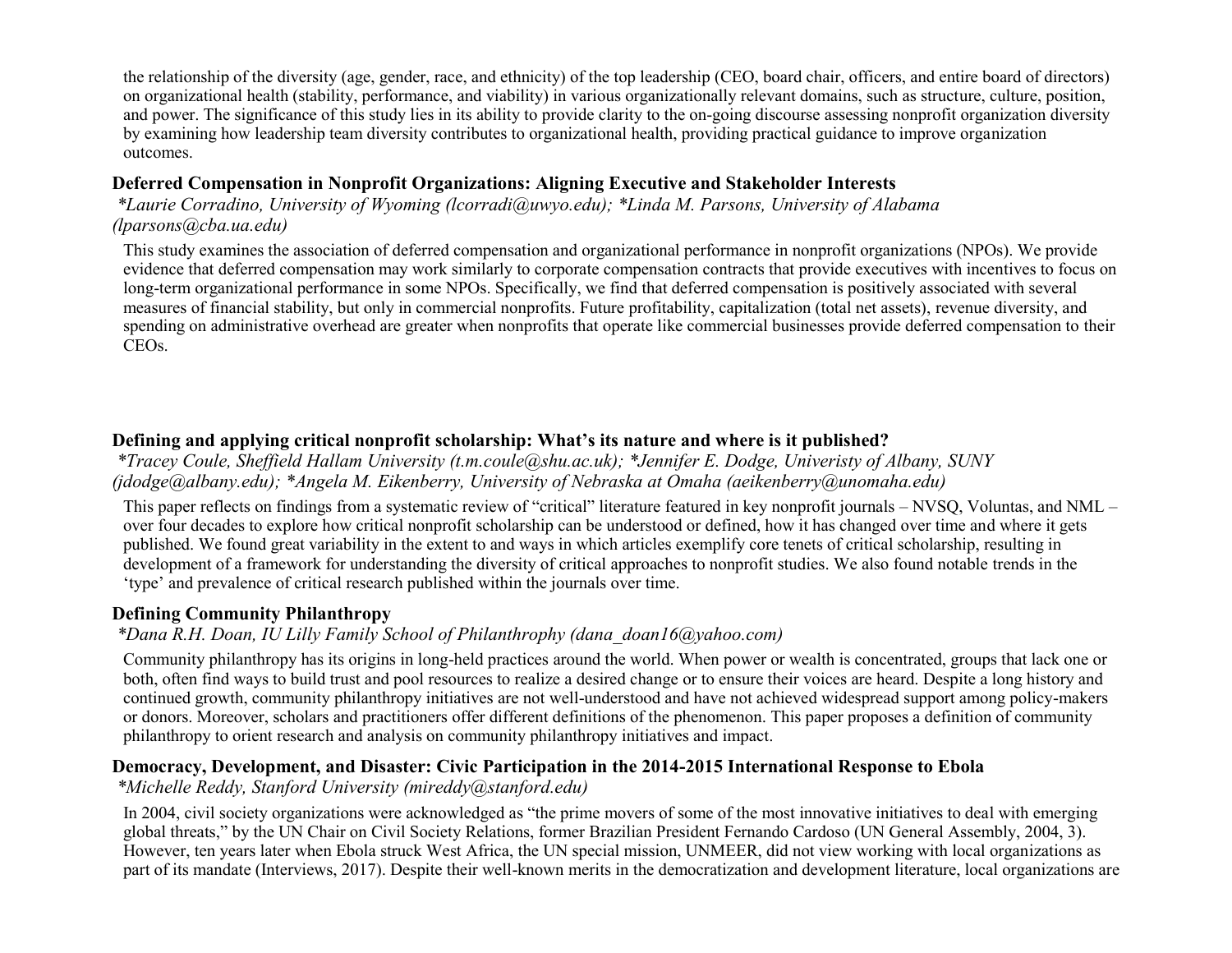frequently marginalized by large-scale international humanitarian response to crisis. International humanitarian organizations point to a lack of local capacity and the political nature of local organizations—citing a violation of humanitarian neutrality—as reasons not to collaborate with local organizations during crises. At the same time, the rationalization of charity increases demands for monitoring, evaluation, and specialization of civic organizations (Hwang and Powell, 2009). Professionalization, therefore, should result in greater cooperation between local and international organizations.

## **Democratizing philanthropy? Identity and the Impact of Giving Circles in the U.S.**

*\*Angela M. Eikenberry, University of Nebraska at Omaha (aeikenberry@unomaha.edu); \*Julia L Carboni, Syracuse University (jlcarbon@maxwell.syr.edu); \*Jessica Bearman, Independent Researcher (jessica@bearmanconsulting.com); \*Jason Franklin, Dorothy A. Johnson Center for Philanthropy @ Grand Valley State University (jason\_franklin@gvsu.edu)*

While some of the oldest giving circles have existed for decades in the U.S. and elsewhere, the majority have only formed in the last few years and new models and networks of giving circles continue to emerge. We conducted the first systematic scan of giving circles in a decade to answer questions about giving circle trends. In this paper, we assess whether GCs make a difference in growing philanthropy among people of different genders and identities.

## **Demystifying the overhead myth: An experimental analysis**

*\*Ellie Heng Qu, The Bush School of Government and Public Service, Texas A&M University (hqu@tamu.edu); \*Jamie Levine Daniel, Indiana University-Purdue University Indianapolis (jlevined@iupui.edu)*

This study uses two experiments to explore how to improve donor understanding about nonprofit overhead spending. A nonprofit's overhead costs generally refers to non-programmatic costs, including fundraising and management expenses. Responding to the society's expectation of maintaining a low overhead spending, many nonprofits underinvest in their organizational infrastructure and/or misreporting their fundraising and management expenses on Form 990. Prior research finds that donors do not always make informed decisions, yet they are sensitive to overhead spending. We explore alternative ways of communicating overhead spending with prospective donors in order to help donors overcome overhead aversion.

#### **Designing America's Healthcare System: Basil O'Connor, Public Relations, and the Crusade to End Polio in America**

*\*Julia Marino (julia.elizabeth.marino@dartmouth.edu)*

How has private philanthropy shaped the development of American healthcare legislation and scientific research? "Designing America's Healthcare System: Basil O'Connor, Public Relations, and the Crusade to End Polio" provides a new window to explore that question. I will examine how the National Foundation for Infantile Paralysis (NFIP) influenced the development of mid-century health and science policy. I argue that the public triumph of the polio crusade convinced Americans that voluntary organizations could solve public health challenges without government involvement.

#### **Desired vs. Actual Outcomes: Investigating Board Leadership of Executive Transitions**

*\*Amanda J. Stewart, North Carolina State University (mandijstewart@gmail.com)*

Nonprofit boards are responsible for overseeing executive transitions, and can manage the transition on their own or with the support of a paid recruiter or consultant. Yet, we have no empirical evidence if there is any advantage, in terms of resource outlay and associated outcomes, between these options. Among a sample of 106 nonprofits, a paired-survey method was implemented during and following an executive transition. Taken together, the results are insightful about what outcomes boards desire for their nonprofits emerging from a transition, and how their leadership and implemented activities guides the nonprofits to make these desired outcomes a reality.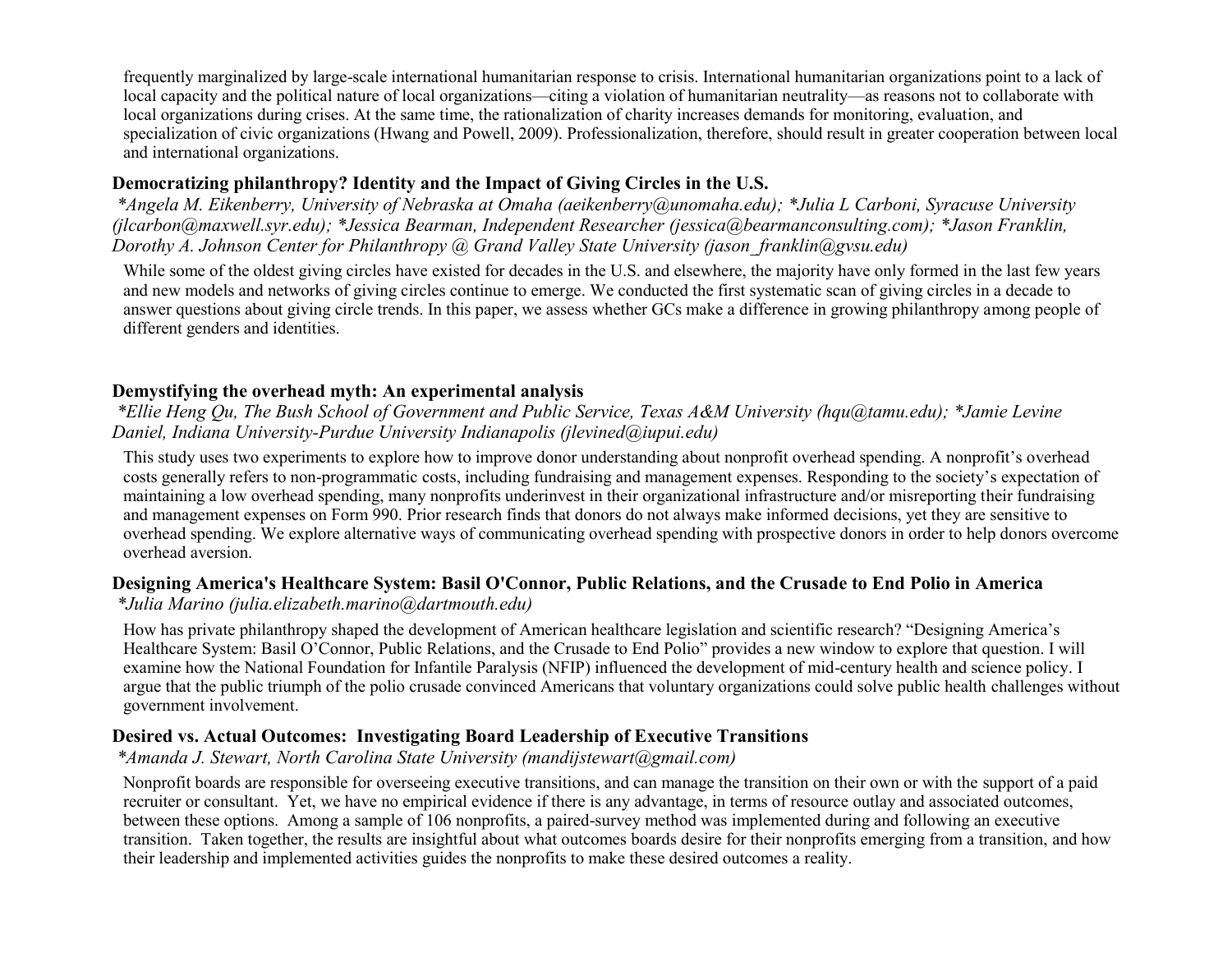## **Determinants of Cash Holdings in NPOs: The Role of CEO and Board Characteristics**

*\*Lode Lancksweerdt, KU Leuven (lode.lancksweerdt@kuleuven.be); \*Tom Van Caneghem, KU Leuven (tom.vancaneghem@kuleuven.be)*

In this paper we investigate the effect of CEO and top management team (TMT) power on cash policy in Nonprofit Organizations (NPOs). We examine whether CEO and TMT power are related to higher levels of cash, and whether this relationship is moderated by powerful boards and sophisticated board members. In addition, we also take internal and external contingencies into account which explains why previous studies found different and sometimes contradictory findings. We rely on unique survey data from 369 NPOs and linked all surveys to their financial statements. We use alternative proxies for the independent variable such as the cash ratio, change in cash ratio over one year and deviation from average industry cash ratios. Our results are consistent with our expectations.

#### **Determinants of International Donations to Nonprofits in Mexico**

*\*Tania Lizzeth Hernandez-Ortiz, Arizona State University (therna23@asu.edu); \*Israel Banegas, National Autonomous University of Mexico (ibanegas@unam.mx)*

This study aims to identify the determinants of international donations to nonprofits in Mexico. This research targets the theoretical debate about the giving practices, niche density and its relationship with legitimacy and competition. A multiple regression will be conducted to analyze the data. Panel data derives from the Annual Report of the Authorized Grantees from 2008 to 2017. Results of this research will contribute to the academic debate regarding the fundraising and the revenue diversification strategies of nonprofits. It is expected that certain nonprofit activities receive more international resources. The identification of these activities will be helpful to follow the philanthropic allocation of international donations.

#### **Determinants of Successful Digital Action for Nonprofit/Nongovernmental Organizations**

*\*Richa Adhikari, Georgia State University (radhikari1@student.gsu.edu); \*Esther Han, Georgia State University (ehan2@student.gsu.edu); \*Anmol Soni, Georgia State University (anmolsoni@gmail.com)*

This paper performs a quantitative exploratory analysis of digital activism by nonprofit and non-governmental organizations around the world. Specifically, this study investigates the impact of variations in the type of social media used, causes advanced by the organizations, and country context on the net outcome of the digital action. Extant analyses have focused on the usage or lack thereof of digital media and activism; we are interested in examining the type and scope of uses, particular causes that they target, and look at the causes that are more likely to fare well with online advocacy.

#### **Developing Charity Law Teaching and Scholarship – Lessons to be Learned**

*\*Debra Morris, University of Liverpool (Debra.Morris@liverpool.ac.uk)*

There are many lessons to be learned from Evelyn Brody's work. This paper will focus on her contribution to the development of non-profit studies as an academic subject on the latter and the outcomes of an international symposium on the future of charity law: teaching, scholarship and research, which took place at University of Liverpool, UK in 2017. This is a fitting subject around which to celebrate Evelyn's contribution to the field since she has had such a huge influence in this area, both in the US and many common law (and other) countries around the world.

#### **Development of fundraising in Italy. Change in social solidarity and implication on human rights associations.**

*\*Anna Reggiardo, University of Genoa (anna.reggiardo@gmail.com)*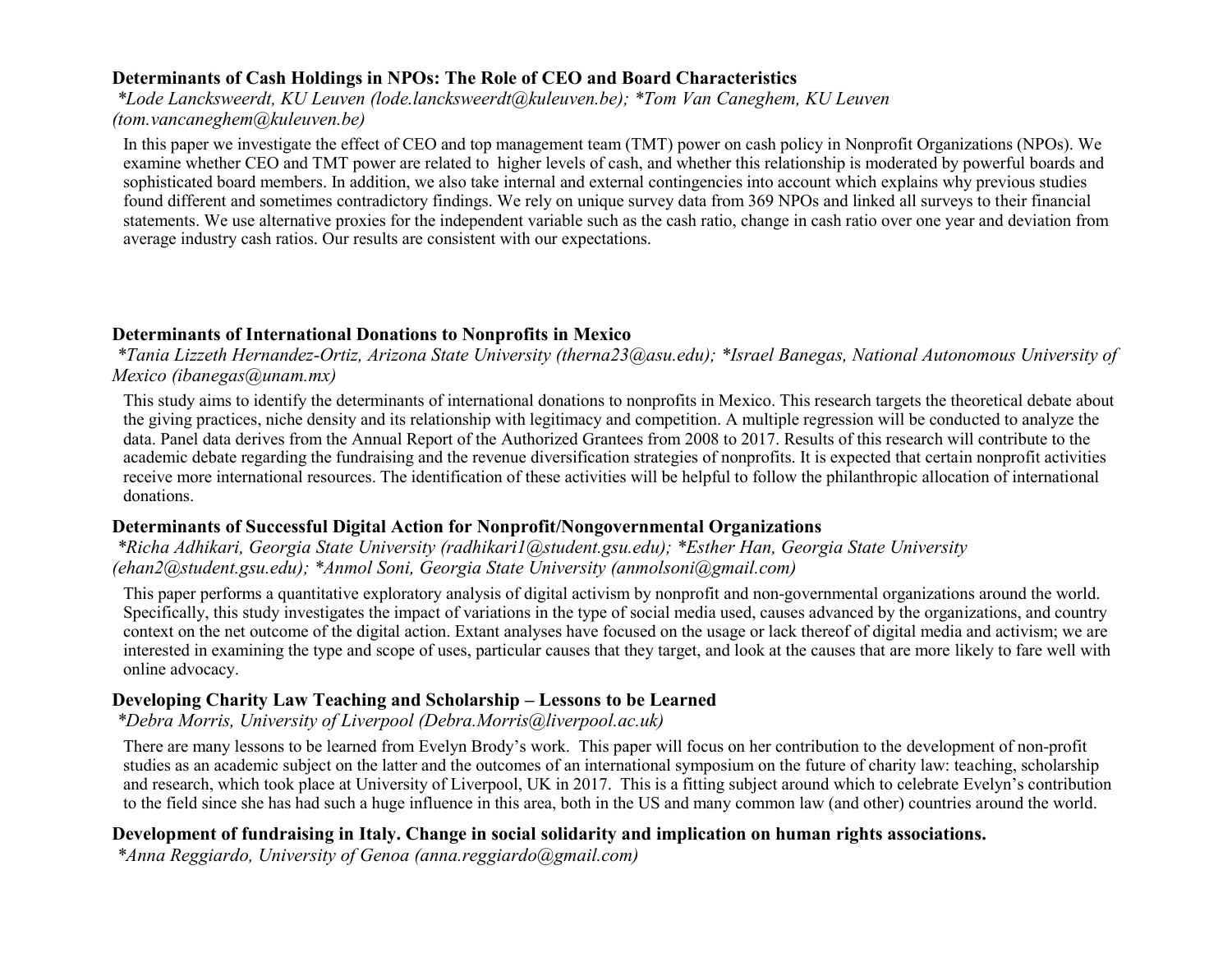This paper wants to investigate how the practices and behavior of fundraisers can influence the nature of TS associations with a prevalent expressive function in Italy. With the perspective of relational sociology is analyzed the change in social solidarity and social capital in human rights and advocacy associations where fundraising has or wants to increase the numbers of stable donors and consequently financial growth. The qualitative analysis, made through semi-structured interviews to fundraiser actors in Italy, shows the consequence of the predominance of the economical objective over the solidarity one.

## **Digital Platforms as Strategy: Case Study Evidence of Social Enterprises Using Smartphone Apps for Social Change**

*\*Sheila M. Cannon, Trinity College Dublin (cannonsh@tcd.ie); \*Ray Dart, Trent University (rdart@trentu.ca)*

In this exploratory paper we aim to identify and analyze a new phenomenon: the use of apps to address complex social problems. To date there has been almost no research consideration of the role(s) of apps and online platforms in civil society, social change and social innovation. This is particularly concerning given the ubiquity of both online platforms and documentation thereof in commercial and even public sector context. Case studies of three social enterprises in Ireland illustrate the various roles that these apps play: breaking boundaries, engaging people, changing individual behavior, and promising revolutionary change.

#### **Disadvantaged Communities, Unchained Leadership? Resource Constraints and Community Foundations' Strategic Use of Social Media**

*\*Viviana Chiu-Sik Wu, University of Pennsylvania (bijoux.viviana@gmail.com); \*Chao Guo, University of Pennsylvania (chaoguo@sp2.upenn.edu); \*Weiai Xu, University of Massachusetts -Amherst (weiai.wayne.xu@gmail.com)*

Being geographically boundless, social media offer a potentially gainful avenue for community foundations to strengthen their local communities by tapping into additional resources, bolstering relationships with donors and grantees, and playing a stronger community leadership role. Yet, to what extent are community foundations situating in economically disadvantaged environments utilize social media for realizing its potential in generating community impact? Do community foundations in under-resourced environments utilize social media differently from those in better-endowed environments? This study examines how community foundations' social media use in fundraising, grant-making and community leadership are associated with their organizational strategies as well as county-level economic and social capital. Our findings reveal to what extent community foundations overcome locational disadvantages through the strategic use of social media.

## **Disaster Response Networks and Perceived Performance**

*\*Wen-Jiun Wang, Sam Houston State University (wjwang@shsu.edu); \*Helen K. Liu, National Taiwan University (helenliu4@gmail.com)*

Disaster relief services require public, nonprofit, and private organizations from different jurisdictional levels to work together. However, it is difficult to evaluate the organizational actors' performance in emergency response networks. This study thus investigates how citizens impacted by the 2014 Kaohsiung gas explosion perceive the performance of the relief network actors. Through a content analysis of newspaper articles and situation reports, and a questionnaire survey, this study identified the actors and the structure of the response network as well as four propositions on perceived network and performance. Our findings will help improve the design and performance of disaster response networks.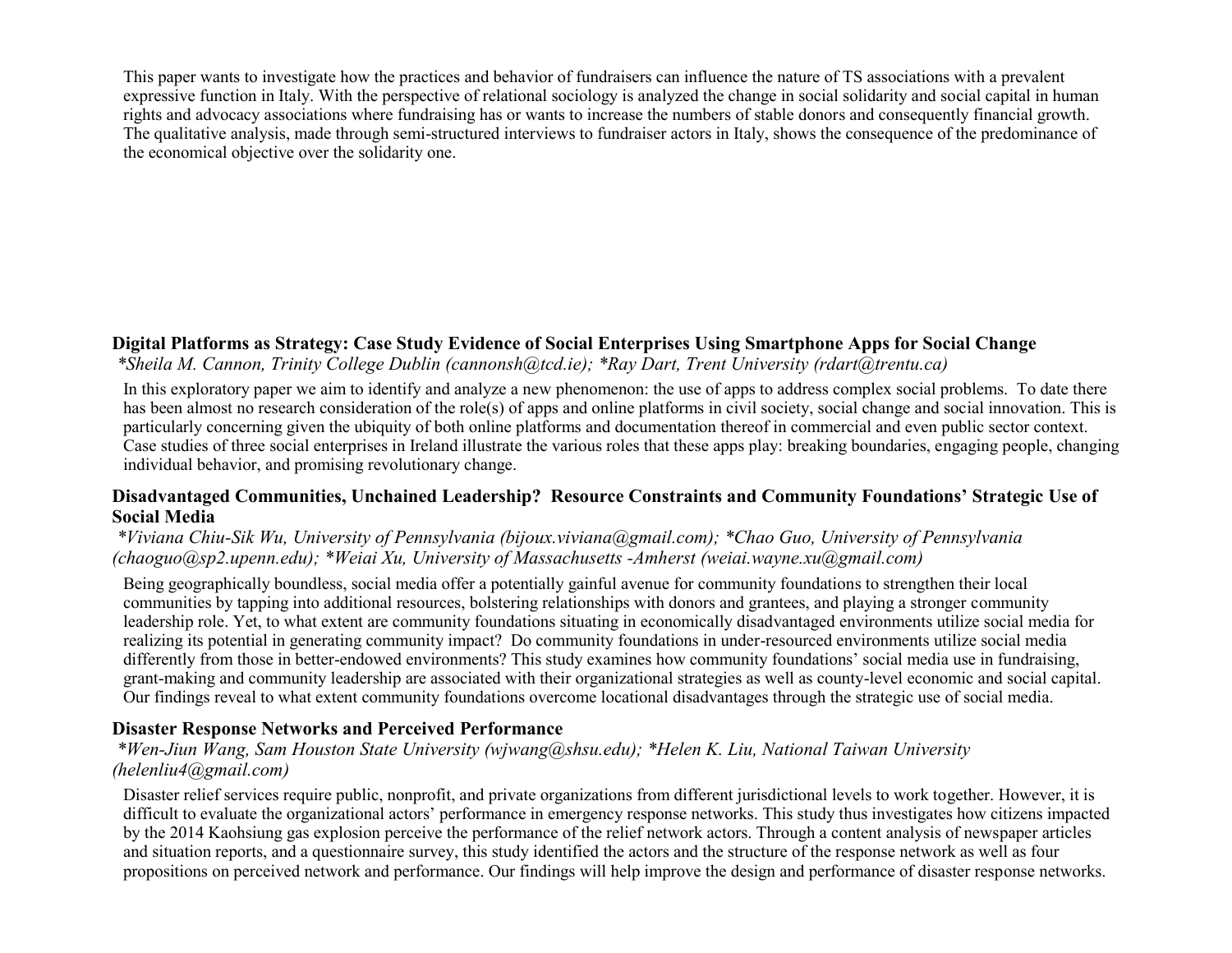#### **Discrepancies in Staff Assessments of Data-Driven Decision-Making in Youth-Serving Organizations: Client Interaction and Managerial Responsibility as Distinct Influences**

*\*Maoz Brown, University of Chicago (maozbrown@uchicago.edu)*

Research on nonprofit capacity for data use suggests that frontline staff differ from managers in their openness to and utilization of data-driven decision-making. Yet authors have not adequately specified what qualifies as frontline work, often citing (1) client interaction and (2) nonmanagerial responsibility. In light of the reality that nonprofit personnel frequently juggle multiple roles, this paper treats these two occupational features as variables that sometimes coincide. By adopting a more nuanced conceptualization of frontline work, the paper offers a more informative assessment of how task structure is associated with attitudes toward data-driven decision-making and with assessments of organizational climate.

## **Discretion and Deserving: A View from the Front Lines of Nonprofit**

## *\*Tracy Nicholson, University of Texas at Dallas (tnd140030@utdallas.edu)*

This study examines how front-line staff in community based nonprofit organizations use discretion and deserving criteria in decision-making to evaluate clients' worth and access to economic and social assistance programs. Interviews with employment coaches, financial coaches, case managers, program managers and client service directors (N=20) in five community-based nonprofit organizations will be completed. The preliminary results indicate front-line staff respond positively to client effort, client needs and client engagement, and these deserving factors validates front-line staff discretionary power to help clients achieve economic independence.

## **Diversity and Inclusion Practices in Nonprofit Associations**

## *\*Dyana Mason, University of Oregon (dmason@uoregon.edu)*

Management has considered workforce diversity and inclusion (D&I) "hot topics" since the early 1990s. Although the benefits of D&I practices are for the most part well established, few studies explore the extent to which industry practices impact D&I at the organizational level. The purpose of this study is to explore how associations partner with organizations in their professions to develop and support D&I programs. Leveraging a national survey sent to a randomized sample of two thousand association leaders, the aim of this study is to contribute to the literature on workplace diversity and collaborative ventures between associations and their members.

## **Diversity in Nonprofit Education: Expanding Students' Perspective-taking Skills Using First-Person Narratives**

*\*Jennifer Amanda Jones, University of Florida (jenniferajones@ufl.edu); \*Lindsey M. McDougle, Rutgers University Newark (lindseymariemcdougle@gmail.com)*

There is growing awareness of the need to incorporate diversity within academic settings, particularly within nonprofit management education. We use carefully-selected narratives, representing often unheard voices, to expand students' understanding of diversity and their perspectivetaking skills. These in-depth, first-person narratives provide opportunities for students to critically examine the lived experiences of persons from diverse backgrounds. On this panel, we will describe two specific pedagogical strategies we use to integrate diverse narratives into our courses, and we will report data about how students perceive these teaching interventions. We will also provide a resource list for interested faculty members.

#### **Do Birds of a Feather Collaborate Together? A Longitudinal Examination of Collaborative Network Attributes, Nonprofit Engagement, and Institutional Logics**

#### *\*Kate Albrecht, North Carolina State University (kralbrec@ncsu.edu); \*Branda Nowell, North Carolina State University (branda\_nowell@ncsu.edu)*

Health and social services are often delivered by collaborative networks in a community-wide system of nonprofits, government agencies, and for-profits. Collaboratives are multi-organizational groups that come together to solve problems that cannot be achieved, or achieved easily, by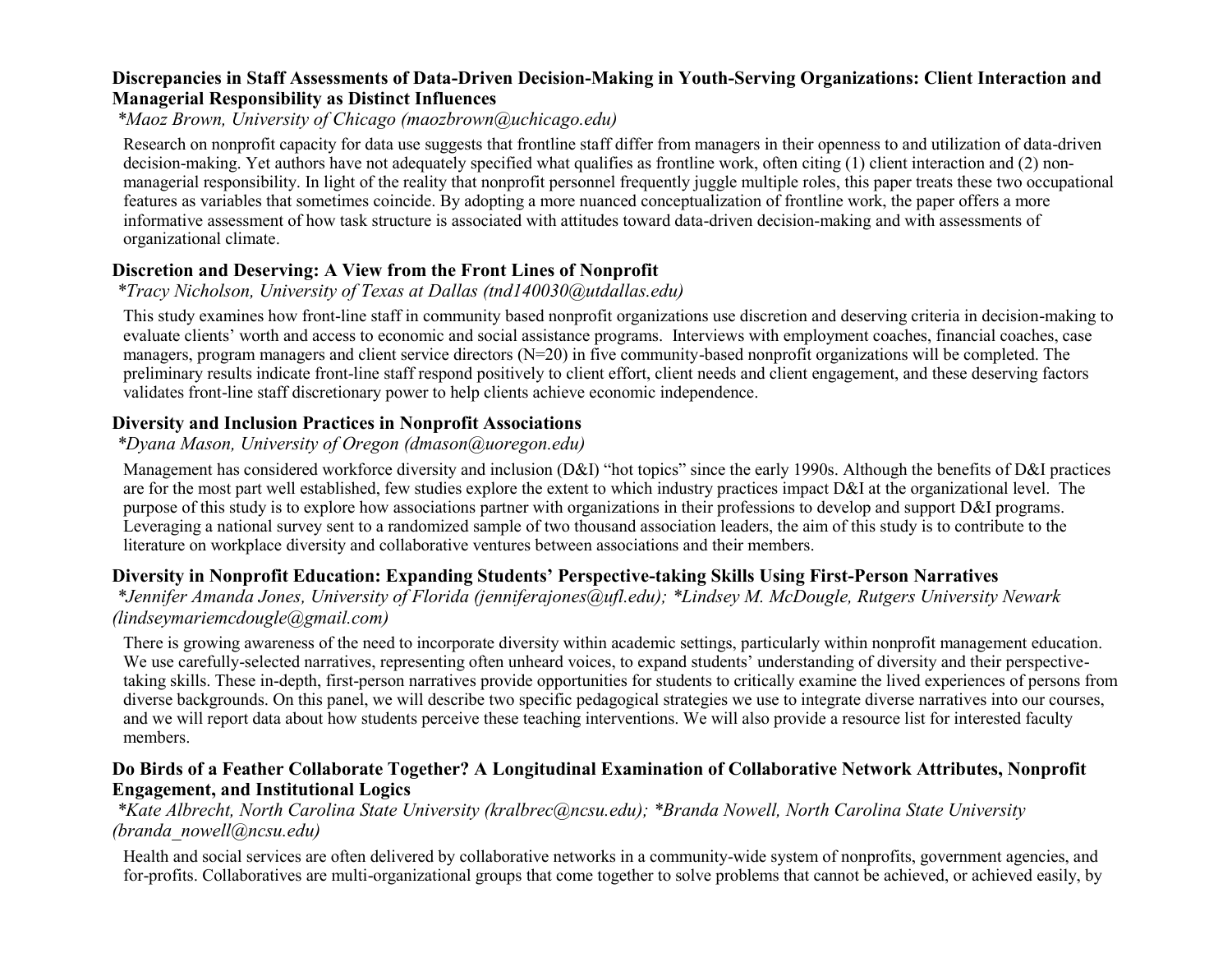single organizations. This research leverages a longitudinal network dataset, of 74 observations at the collaborative level of analysis. Unique to this data is the ability to also examine shared memberships across collaboratives in a community. Results inform how collaborative activities, leadership, sustainability, and nonprofit engagement are affected by competing or compatible institutional logics of organizations within a collaborative.

#### **Do Donors Penalize Nonprofits with High Overhead Costs? A Meta-Analysis of the Donors' Overhead Aversion Hypothesis**

*\*Chiako Hung, Arizona State University (chung17@asu.edu); \*Yuan Tian, Indiana University Lilly Family School of Philanthropy (yuantian@iupui.edu)*

The research on the relationship between overhead costs and nonprofit donations has produced inconclusive results. The mixed findings call the existence of donors' overhead aversion into question. In this paper, we synthesize the contradictory results from the existing literature through meta-analysis. Our analysis of a sample of 22 original studies with 201 effect sizes uncovers a negative association. In other words, we find that donors penalize nonprofits with high overhead costs. Most importantly, our random-effects meta-regression models reveal that studies that take employee compensations as a measure of overhead are more likely to detect donors' aversion than studies that use a measure of aggregated administrative expenses. This suggests, donors' aversion toward overhead costs is highly driven by employee compensations. Also, studies that use the IRS Form 990 are less likely to detect donors' aversion than studies that use other data. It is evidence of the fact that nonprofits have managed expenses data on the IRS Form 990 to please their funders. These results provide significant implications for nonprofit financial and human resources management, the campaign to end overhead myth, and researchers who (watchdog organizations that) use expenses data on the IRS Form 990 to conduct research (rate nonprofits).

#### **Does Charitable Support Lead to Better Public Service Performance? Evidence from U.S. State Park Systems**

*\*Yuan (Daniel) Cheng, Humphrey School of Public Affairs, University of Minnesota (cheng838@umn.edu); \*Beth Gazley, Indiana University-Bloomington (bgazley@indiana.edu); \*Chantalle LaFontant, Indiana University Bloomington (clafonta@indiana.edu)*

In recent times, scholars have empirically documented an increase in the scale of charitable support for public service provision: the number of charities created to support public libraries, public parks and recreation, and also K-12 public education has increased at rates substantially greater than the growth of the charitable sector overall (Nelson & Gazley 2014; Gazley, Cheng, & Lafontant 2015; Schatteman & Bingle 2015). Despite the rapid growth of these coproductive activities, little research has been conducted to understand their impact on public service performance. This study contributes to this knowledge gap and investigates whether charitable support for U.S. state parks lead to improved state park services, measured as the number of visitation, the number of facilities, the acreage of state park systems, and the revenue generated by state park systems. Data come from a unique panel dataset (2005 to 2015) that is merged by data about U.S. state park-supporting charities, public spending and visitation of state park systems, and state-level socioeconomic characteristics. Using dynamic panel-data analysis methods, this study provides one of few empirical tests of the impact charitable support has on the quality of public services. It is especially relevant when governments at different levels are suffering extensive budget cuts and relying more on philanthropy and charities for funding.

#### **Does Connection Matter? Social Networks and Philanthropic Behavior of Giving Circle Participants and Non-participants** *\*Julia L Carboni, Syracuse University (jlcarbon@maxwell.syr.edu); \*Angela M. Eikenberry, University of Nebraska at Omaha (aeikenberry@unomaha.edu); \*Jessica Bearman, Independent Researcher (jessica@bearmanconsulting.com); \*Jason Franklin, Dorothy A. Johnson Center for Philanthropy @ Grand Valley State University (jason\_franklin@gvsu.edu)*

It is well documented that social capital plays a role in philanthropy. In this paper, we explore the social networks of giving circles members and a control group of nonmembers to assess whether (1) giving circle members' social networks differ from non-giving circle members in terms of structure, density, and composition; and (2) whether these social network properties are associated with patterns of giving. We hypothesize that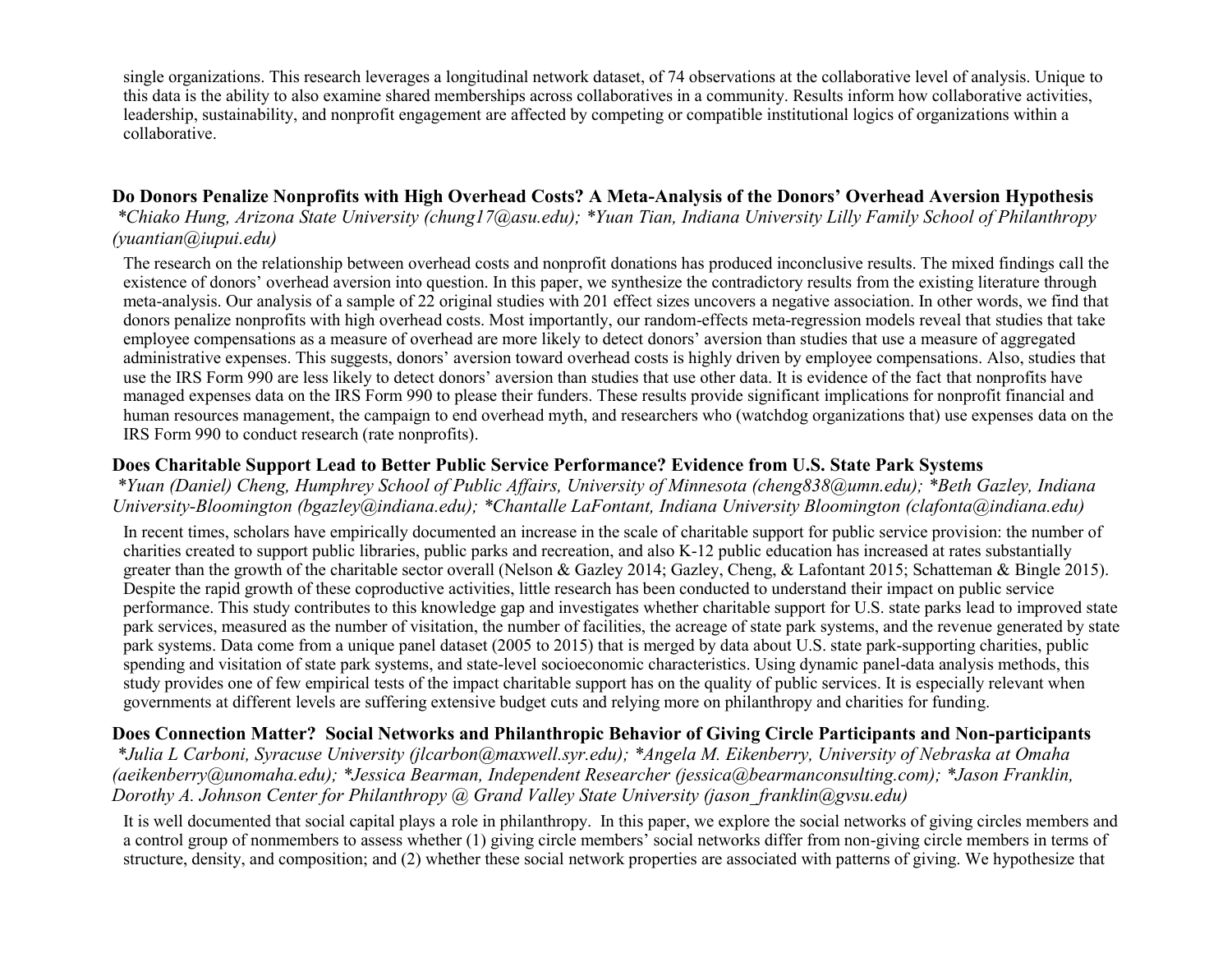giving circle members' individual social networks will be different than control group counterparts due to the collaborative nature of giving circles.

### **Does Crowdfunding Benefit Social Entrepreneurship?**

*\*Wendy Chen, George Mason University (wendychen0316@gmail.com); \*Alan J. Abramson, George Mason University (aabramso@gmu.edu)*

Although crowdfunding and social entrepreneurship have received significant attention in recent years, research on the impact of crowdfunding on social entrepreneurship remains scant. This paper focuses on the Indiegogo platform and uses web-crawling techniques to examine the extent to which crowdfunding benefits social entrepreneurship and why some community projects gain more funding than others. The findings show that 1) commercial projects have higher support rates than community-based projects; and 2) among community-based projects, initiatives that support children's education and those that offer tangible products to investors and fun experiences have a higher chance of being backed by funders.

#### **Does Fundraising Images Contribute to Gender and Racial Biases? Learnings from Fundraising Experiment**

*\*Abhishek Bhati, Bowling Green State University (abhati@bgsu.edu)*

Increasingly, International Nongovernmental Organizations (INGOs) are harnessing the power of images to attract donors' attention and solicit donations. Several scholars and practitioners have argued that such images of beneficiaries lead to gender and racial biases. However, there are only handful of studies empirically investigating this relationship. This study uses social psychology tools such as Face-ism or facial prominence and Skin-Tone Implicit Association Test (IAT) to investigate if the representation of the poor people leads to gender or racial biases them. The study draws from 320 images used by 32 largest INGOs and 700 participants recruited from Amazon Mechanical Turk (MTurk).

#### **Does Giving Tuesday Lift or Shift Year-end Charitable Giving?**

### *\*Danielle L. Vance-McMullen, University of Memphis (dlvance@gmail.com)*

This work explores the effects of time-limited, multi-organization giving days, such as the popular and successful Giving Tuesday, on nonprofit organizations. Some charitable organizations are concerned that this day may displace, rather than increase, overall year-end giving. New solicitations may generate donations by lifting overall giving or by shifting it across organizations or time. Understanding the degree of lift versus shift in charitable giving is one of the most important, yet unresolved, questions in the charitable giving literature (Scharf et al. 2017). To achieve these objectives, I will use a multi-wave online survey experiment to simulate typical end-of-year giving conditions.

#### **Does Government Funding to Public Charities Crowd out or Crowd in Volunteers?**

*\*Ruodan Zhang, Indiana University Bloomington (rz3@indiana.edu); \*Haohan Chen, Duke University (haohanch@gmail.com); \*Jill Nicholson-Crotty, Indiana University (jillnich@indiana.edu)*

This study explores the effect of government funding on the number of volunteers in public charities. We use IRS Form 990 data from 501(c)3 organizations that filed the form electronically, between 2013 and 2016. We examine whether government grants crowd in or crowd out volunteering, controlling for organizational size and other factors. Because program services and mission matter for the supply and demand of volunteers, we also use text information reported in Form 990s through deep learning techniques (e.g. the multiplayer perceptron model). The study complements the grant-donation literature by understanding its effect on the donation of time.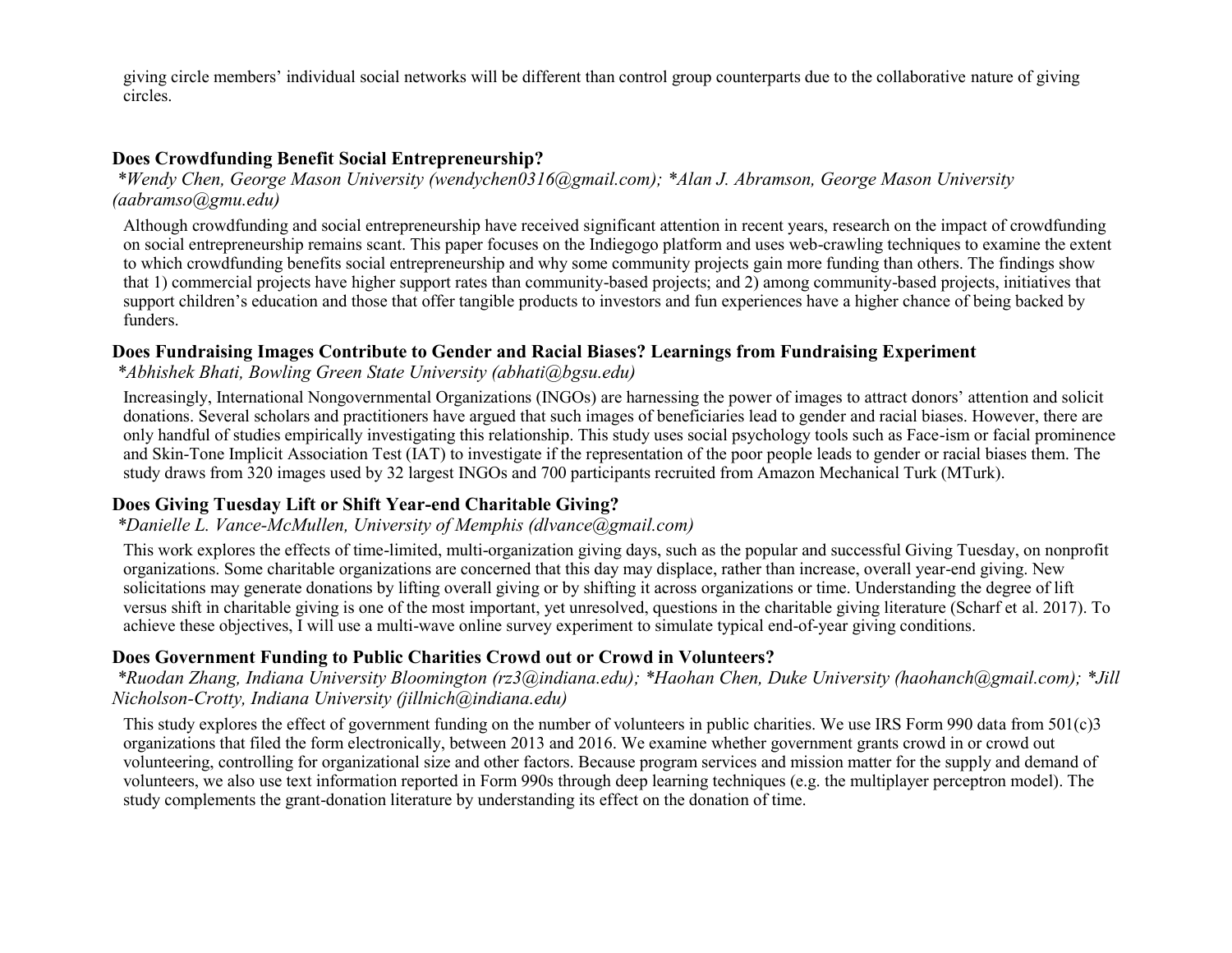### **Does Greater Nonprofit Transparency Augment Trust and Increase Donations?: Reflections on the Case of Mexico**

*\*Michael D. Layton, Independent Researcher (mlayton123@gmail.com); \*Miguel Angel Rosales Legorreta, Independent researcher (rosales.legorreta@gmail.com)*

Transparency initiatives aimed at nonprofit sectors are typically grounded upon the assumptions that greater transparency leads to greater public trust and that higher levels of trust lead to more donations. These web-based initiatives originate in the global north and are being increasingly adopted in the global south. Mexico provides a provocative case in that it has been an early adapter of these initiatives and it has data available to test those hypotheses. This paper finds that the data do not, as yet, bear out the guiding assumptions behind these efforts and calls for their reexamination.

# **Does Social Media Engagement Translate to Civic Engagement Offline? An Examination of Formal and Informal Volunteering**

*\*Jaclyn Schede Piatak, University of North Carolina at Charlotte (jpiatak@uncc.edu); \*Nathan E Dietz, Do Good Institute (nathandietz@yahoo.com); \*Brice McKeever, Urban Institute (bmckeever@urban.org)*

With a growing number of Americans using social media, this study will examine whether active social media engagement translates to civic engagement offline in the community. We employ data from the 2016 Cooperative Congressional Elections Study to examine the influence of social media engagement on civic engagement, both in terms of volunteering (formal and informal) and political engagement. This study has implications for both research, contributing to the debate on the influence of the social media on society, and practice, as organizations turn to social media for volunteer recruitment.

### **Does SROI Suit SIB in Japan?**

#### *\*Fuminobu Mizutani, Kanto Gakuin University (fuminobu@kanto-gakuin.ac.jp)*

Some previous research claims that social return on investment (SROI) has problems. This research studies whether SROI suits NFPs in Japan or not. This poster uses data about social impact measurement from the Cabinet Office of Japan. The findings show that SROI suits SIB in Japan. The need for education among staff and senior management at Japanese NFPs creates an opportunity for foreign consulting firms to enter the Japanese market to introduce SROI to NFPs.

### **Does the Theory of Voluntary Sector Failure Explain Food Pantries? A Case Study of a Network of Food Pantries**

*\*Jennifer Amanda Jones, University of Florida (jenniferajones@ufl.edu); \*Laura Deitrick, University of San Diego (lauradeitrick@sandiego.edu)*

The theory of voluntary sector failure asserts that governments act where nonprofits fail. How, if at all, does this theoretical approach explain basic food provision through food banks and pantries? This paper presents a single embedded case study of one network of food pantry programs  $(n=298)$  in one county of approximately 3 million people in the Southwest of the United States. We used a survey  $(n=137)$  to measure programmatic and organizational capacity and, then, categorized capacity measures in to the four failure categories identified in the theory of voluntary sector failure.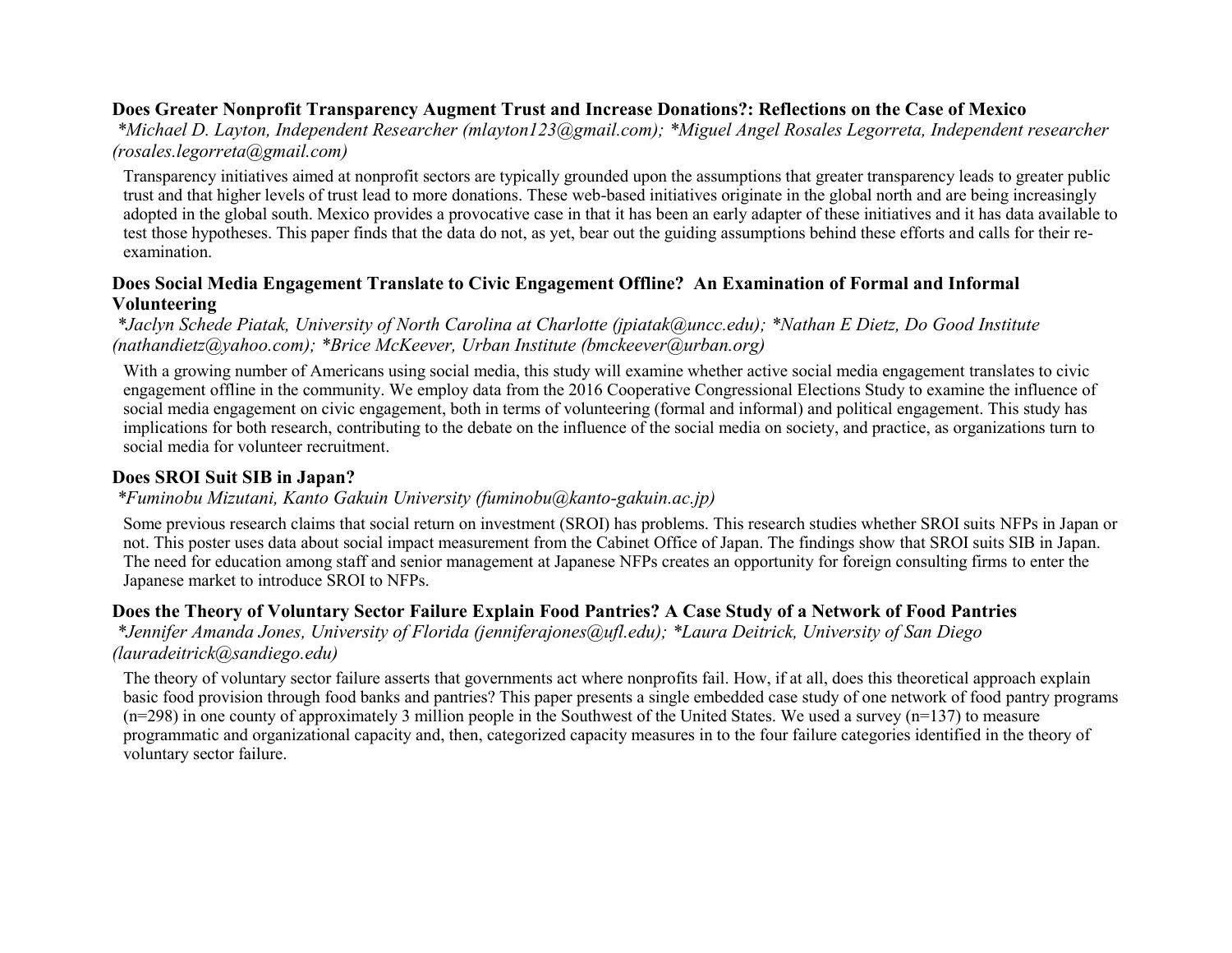### **Does Transparency Matter? Evidence on Citizens' Responses to Foundation Transparency**

*\*Xiaoqian Li, Tsinghua University (xiaoqianli@tsinghua.edu.cn)*

The principle of transparency is critical for nonprofit accountability. Research effort has been made to reveal the factors that contribute to nonprofit transparency. Surprisingly, little is known yet about how citizens respond to nonprofit transparency. Do citizens really think transparency matters? To what extent can transparency influence citizens' perceptions such as trust in nonprofits, and behaviors such as donation? The present research was set out to investigate these questions. Specifically, five studies were conducted to examine citizens' responses to foundation transparency in China. In Study 1, participants were simply asked to choose three most important attributes that they think a foundation should have from 15 attributes that were collected from 9 foundations' mission statements. The results showed that transparency is the most selected attribute, following by charity and normative. In Study 2, with a survey experiment it found that participants tended to trust more in the foundation with higher transparency ranking, and were more likely to recommend the foundation with higher transparency ranking to a donor. Study 3 and 4 used a similar design to probe people's attitudes towards foundation transparency versus performance in different scenarios. Both studies showed that participants tended to value transparency over performance. Study 5 showed that foundation transparency could significantly influence citizens' perceived effectiveness of its projects. It could also change citizens' donation preference. These findings provide initial evidence on how citizens perceive and react on foundation transparency, suggesting that people do value nonprofit transparency, and nonprofits should consider it as an important management goal.

### **Does Transparency Promote Donations? Evidence from Chinese Foundations**

### *\*Zhongsheng Wu, University of Maryland, College Park (zswu2015@umd.edu)*

Previous empirical research found that nonprofit voluntary disclosure has the potential to influence donor behavior through improving donors' perceptions on the effectiveness of nonprofit organizations (Buchheit & Parsons, 2006). However, most previous studies focused on the impact of financial disclosure on aggregated total donations (Parsons, 2003, 2007; Tussel & Parsons, 2007; Gandia, 2011). Very few studies paid attentions to other types of nonprofit transparency or disclosure, such as disclosure on project information and donor information. In addition, little is known on whether the impacts of voluntary disclosure on different types of donations (e.g., domestic vs. foreign donations) are different. Based on a large sample (N=1824) of foundations in China, this study intends to probe the impacts that the total score of Foundation Transparency Index in 2012, as well as the scores of its sub-dimensions (general information, financial information, project information, and donor information) have on domestic and foreign donations that foundations received in the subsequent year. Two-part models are used to estimate the impact of transparency on donations. Preliminary analyses find that the total transparency score has positive impact on domestic donations but no significant impact on foreign donations. Surprisingly, disclosure of financial information and project information are found to have no significant impacts on either domestic or foreign donations. General information and donor information are found to be positively associated with both types of donations.

# **Do Human Service Organizations Collaborate? An Exploration of Strategies Used for Informing Policy-Decisions**

*\*Karabi C. Bezboruah, University of Texas at Arlington (karabib@gmail.com); \*Jennifer Sloan, University of Texas at Arlington (jennifer.sloan@mavs.uta.edu)*

Organizations use a range of tactics and strategies to generate widespread support for favorable public policies for effecting change. In this research, we examine the strategies, especially collaboration and networks, used in issue and policy advocacy by nonprofits working in the area of active transportation, viz., bicyclists and pedestrians. By applying the resource mobilization theory and using a mix of interview data from 12 state level nonprofits, mapping policy changes, and including crash statistics from the selected states, we examine if collaboration with national and local level agencies assists in influencing policy decisions.

# **Doing Accountability Differently (1)**

*\*Elena McCollim, University of San Diego (elenamccollim@sandiego.edu)*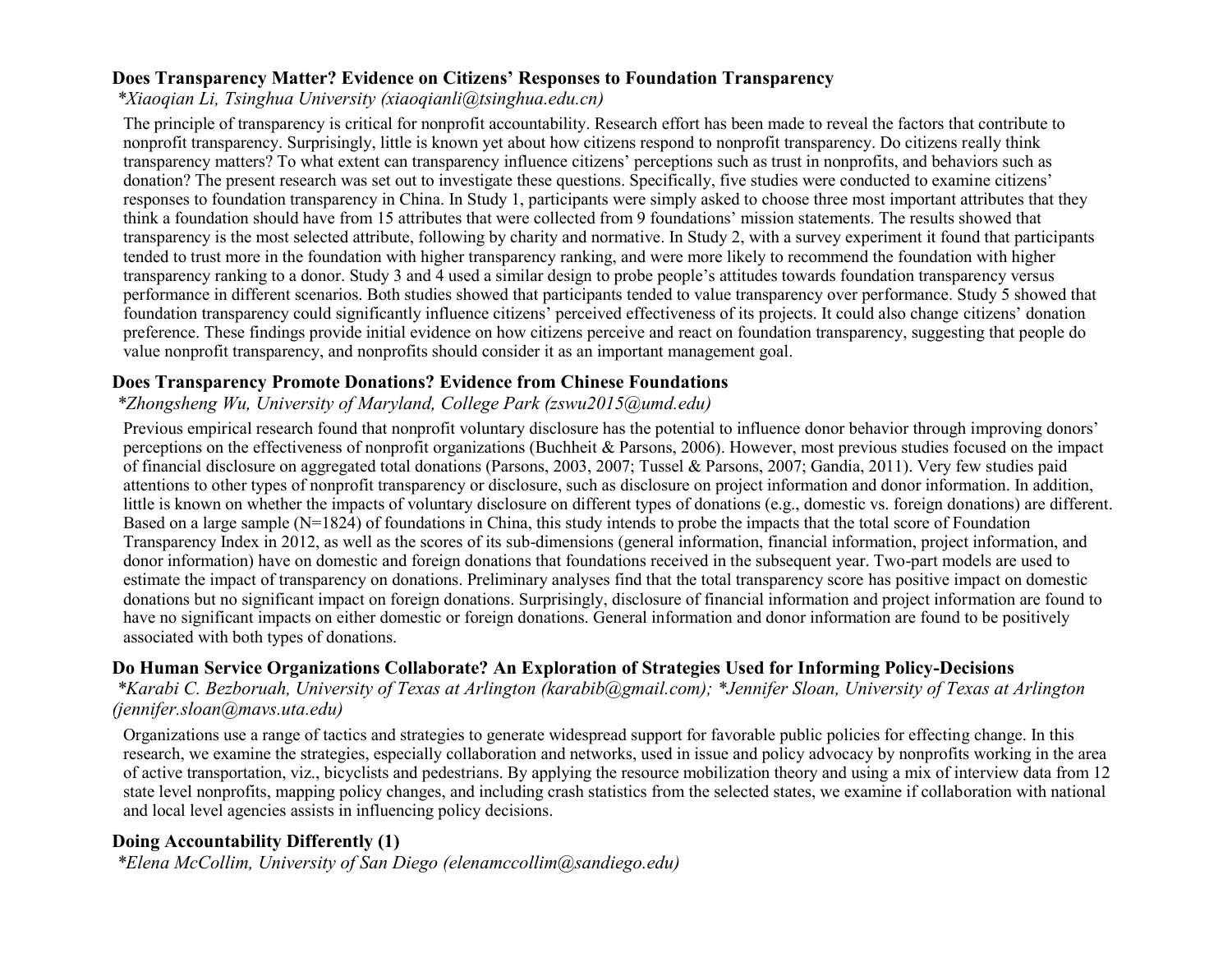Scholarship has demonstrated the aspirations of international NGO leadership for accountability "downward" – to intended beneficiaries. This paper will focus on the practices of downward accountability at one of the largest and most influential international NGOs. The study uses process-tracing in a within-case design to examine why and how this international NGO decided to take up downward accountability, and the ways implementation has taken place. Preliminary findings indicate that a principal challenge revolves around the implementation of complaint and feedback mechanisms. It also appears that downward accountability is further advanced in the context of working in humanitarian emergencies than in long-term development programming.

# **Doing Good or Bad: Hong Kong policy environment for Nonprofit sector's development**

### *\*Xunyu Xiang, The University of Hong Kong (xunyu@hku.hk); \*Lucy Jordan, The University of Hong Kong (jordanlp@hku..hk)*

The overall purpose of this study is to assess the Hong Kong policy environment and its impacts on the development of local Nonprofit Organizations (NPOs).Through the application of the institutional analysis and development framework, several distinctive characteristics have been summarized in this study study. As an integral part of a larger Asia wide comparative study. This paper will contribute to the further exploration of nonprofit sector both locally and internationally. furthermore, it will advance the practice of local NPOs.

### **Do Nonprofit Issuers Make a Cost-justified Decision by Acquiring a Credit Rating?**

### *\*Qiaozhen Liu, Georgia State University (qliu10@student.gsu.edu); \*Hala Altamimi (haltamimi1@student.gsu.edu)*

In spite of nonprofits' increasing usage of tax-exempt bonds in the past decade, bond rating purchase remains an uncommon practice (Gaver, Harris, & Im, 2016). In this study, we investigate whether nonprofit issuers' rating purchase decision is justified by cost. We first estimate a bond rating of nonrated bonds using Standard & Poor's rating methodology book. Then, we compare the net interest cost of rated and nonrated bonds with similar bond ratings. The financial data used in the study comes from DataArts. The findings introduce evidence on nonprofit bonds literature and provide practical advice for nonprofit practitioners.

#### **Do Public-Nonprofit Partnerships Result in More Equitable Allocation of Public Services? Evidence from Parks and Partnership in New York City**

### *\*Yuan (Daniel) Cheng, Humphrey School of Public Affairs, University of Minnesota (cheng838@umn.edu); \*Zhengyan Li, Indiana University Bloomington (zl31@umail.iu.edu)*

Partnerships between nonprofit organizations and government agencies have received increasing attention from scholars ever since the privatization era in the 1980s. However, there is little research that examines whether public-nonprofit partnerships result in a more equitable allocation of public services. Using GIS and spatial analysis, this paper contributes to existing literature by examining how public-nonprofit partnerships for public parks influence the distribution of capital projects funded by the NYC parks department. Data come from the NYC Capital Project Tracker, which documents the location and size of government-funded capital projects, and an official directory of nonprofits partnering with NYC Parks.

### **Dose Corruption Matter? Civil Society Misconduct and Deviance in Korea and the Philippines.**

*\*Ralph S. Brower, Florida State University (rbrower@fsu.edu); \*Byung Hee Min, Florida State University (bhmin618@gmail.com); \*Rizalino B. Cruz, University of the Philippines (rizal.cruz@gmail.com)*

Our study examines a form of deviance in voluntary organizations in which the exploitive actors are outside the organization, and the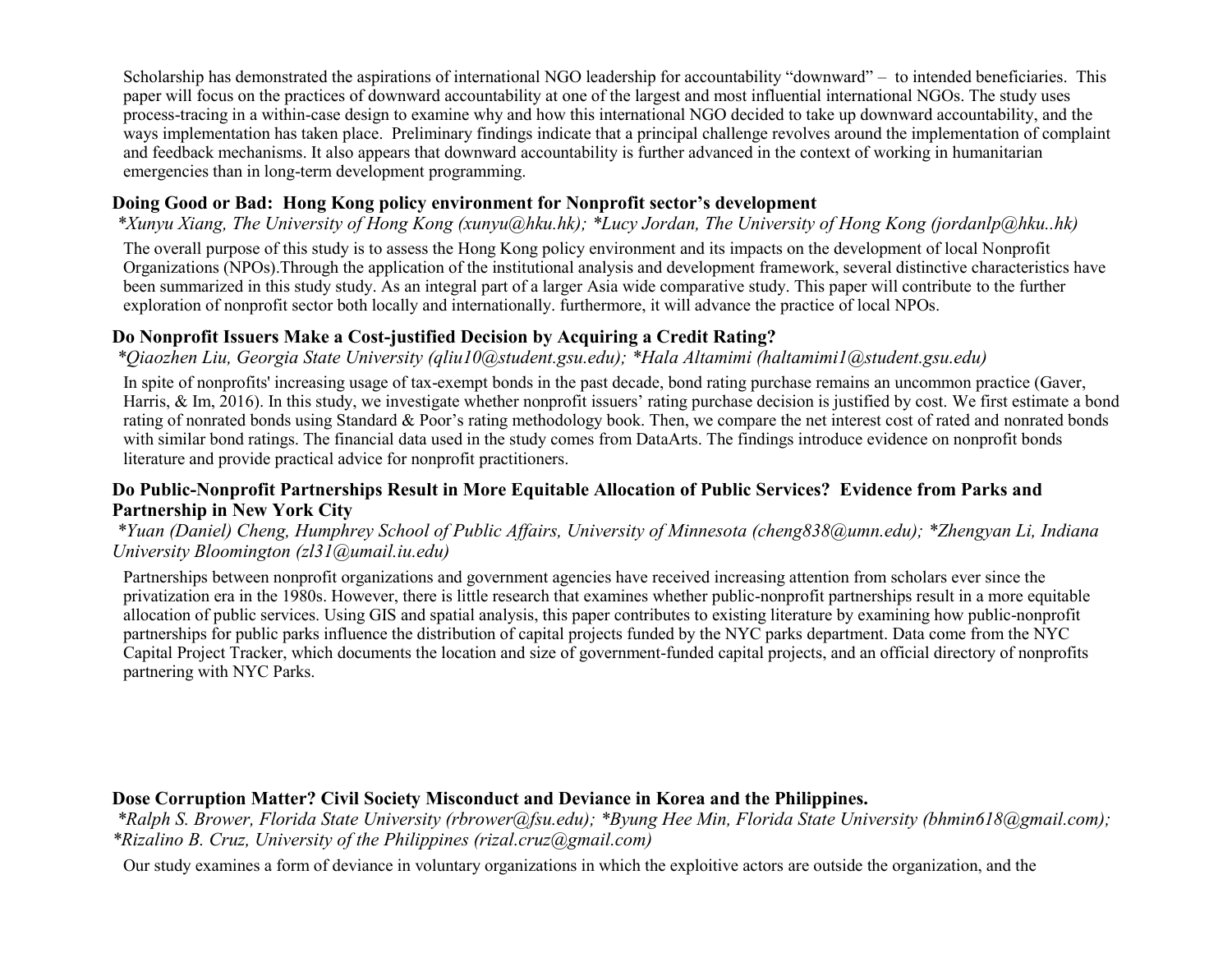organizations are essentially manipulated as conduits for money laundering. We present two prominent cases, one from Korea and another from the Philippines. We examine the two cases through the lenses of Salamon and Anheier's regime theory, Joel Migdal's state in society perspective, and David Horton Smith's recent work on forms of deviance in voluntary organizations.

# **"Do Unto Others You Would Have Them Do Unto You" - Examining Charitable Giving and Religious Identity**

*\*Jonathan Oxley, Florida State University (jdo16c@my.fsu.edu)*

This paper utilizes experimental methods to determine how religious identity drives charitable giving in terms of charity selection and donation amount. Subjects will choose from one of eight charities in either intra-religious or extra-religious competition, with each charity varying in religious affiliation and ambiguity of religious identity. Control and treatment groups will differ in the knowledge of the religious identity of the ambiguous charities. After their charity selection, subjects will be able to donate earnings from a real effort task. The data from this experiment will allow me to identify how donor behavior changes with a shift in charity identity. Preliminary analysis from pilot data indicates shifts in donation dollars consistent with shifts in the public at large; however, more data is needed to draw full conclusions.

### **Do Welfare Attitudes Influence Service Utilization by Needy Families? An Examination of The Human Needs Index and State-Level Remoteness**

*\*Chelsea Clark, IU Lilly Family School of Philanthrophy (chelphil@iupui.edu); \*Jonathan J. Bergdoll, IU Lilly Family School of Philanthropy (jjbergdo@iupui.edu)*

Do citizens in more remote states hold less favorable views of governmental welfare programs and policies compared to citizens in less remote states? If so, are needy individuals in remote states more likely to rely on services provided by nonprofit organizations, such as The Salvation Army, due in part to the negative attitudes toward welfare programs held by residents in their states? This paper uses a regression framework to examine the relationship between state-level attitudes towards welfare policies and state remoteness, government welfare programs, and provision of Salvation Army services.

### **Dynamic HRM framework for Nonprofit Organizations: Transitional patterns of HRM models through organizational reforms (Provisional title)**

### *\*HIROSHI TOGO, Kindai University (togohiroshi@gbus.kindai.ac.jp); \*Yasuo Dan, Kindai University (dan@bus.kindai.ac.jp)*

The purpose of this research is to demonstrate a modified Human Resource Management (HRM) framework and show transitional patterns of HRM models through organizational reform by analyzing two incorporated Non-Profit Organizations (NPOs) in Japan. Our modified model presents that a leader of NPO such as administrative director or executive officer decides operating structure of organization and HRM practices in accordance with organizational values and objectives while considering constraints of external factors and management resources. As for patterns of transition in HRM models, the case analyses suggest that both organizations are moving from "arbitrary model" to "mutual model" as they evolve.

# **Earning the Right to Scale in the Nonprofit Sector**

*\*William F Meehan, Stanford University Graduate School of Business (wmeehan@stanford.edu); \*Kim Starkey Jonker, King Philanthropies (kim@engineofimpact.org)*

Throughout the nonprofit sector, scaling is viewed as an imperative. But a surprising number of organizations are not equipped to expand their impact. Those that scale do so by excelling at all seven essential elements of strategic leadership. In this paper, the authors posit that although achieving social impact at scale has never been more important, nonprofits must "earn the right to scale". Using an interactive diagnostic tool for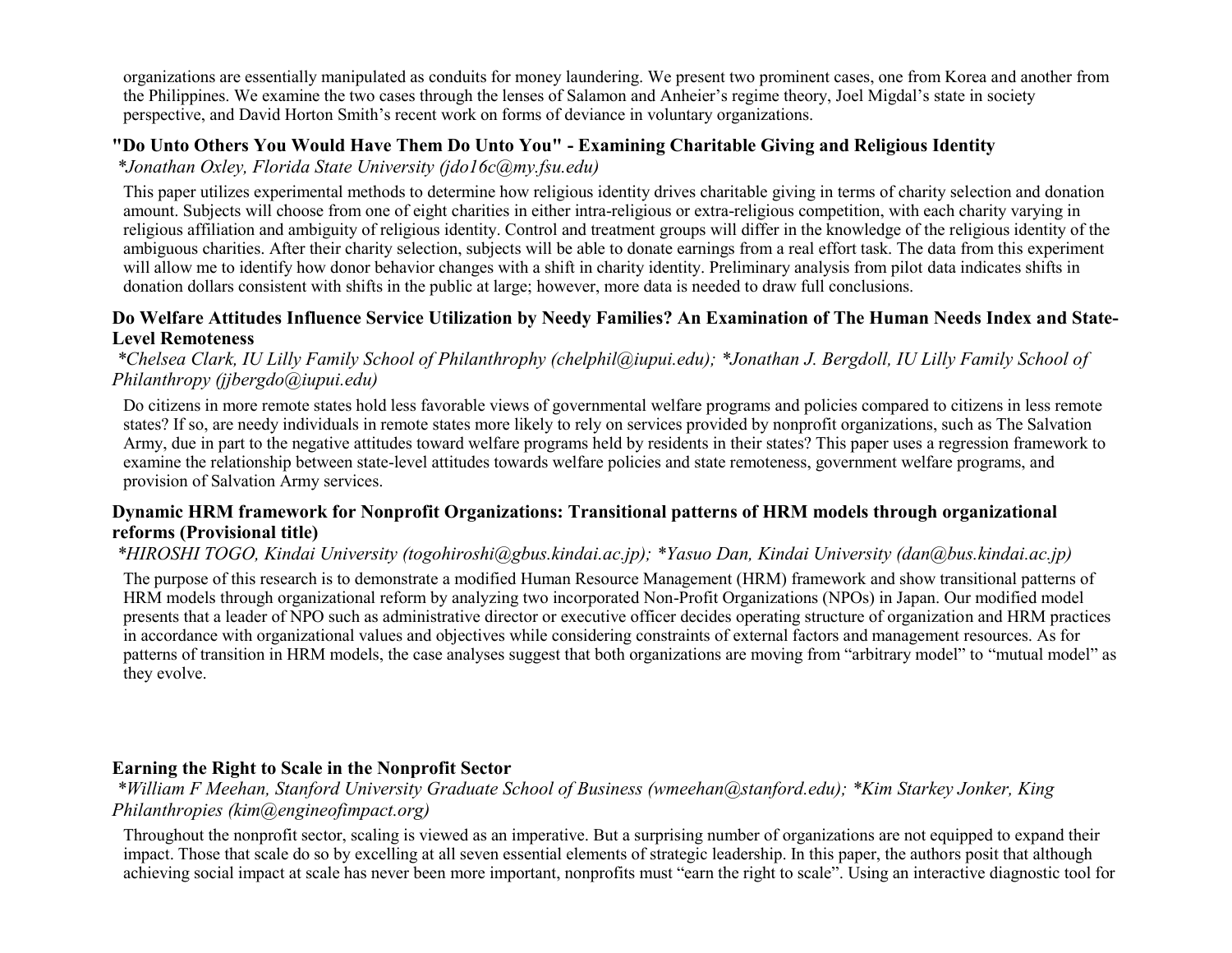teaching social entrepreneurship and assessing nonprofit performance, the "Readiness to Scale Matrix", the authors demonstrate how nonprofit organizations's stakeholders, (including funders and scholars who conduct research on them) can assess readiness-to-scale and consider areas for improvement.

### **Effective, but Inefficient? Public Support Granted to Social Enterprises for Employment**

*\*Oto Potluka, Center for Philanthropy Studies, University of Basel (oto.potluka@unibas.ch)*

Social entrepreneurship accounts for an important share of employment in the European labour market. Social enterprises, however, are mainly funded by public budgets. Based on the data of 307 individuals who received EU-funded support and a control group of the same size, we estimated the effect that this support had on the employability. To perform this task, we used a propensity score matching approach. We found a positive effect of 7.8% increase in the likelihood in employment of supported group. Women benefited with an estimated 11.6% increase.The timespan needed for the payback time is more than 13 years.

### **Embracing Authenticity and Innovation: University-Community Collaboration at the Local Level**

*\*Catherine E. Wilson, Villanova University (catherine.wilson@villanova.edu); \*Lia Howard, Eastern University; Templeton Honors College (liachoward@gmail.com)*

This paper will explore the challenges and opportunities of university-community collaboration at the local level. Four case studies of university-community collaboration will be discussed in this research: The University of Pennsylvania, St. Joseph's University, Eastern University, and Villanova University. The paper will examine the current opportunity to which universities are invited: to be both authentic (true to their missions) and innovative as they work to create social impact at the local level. Furthermore, the paper will make recommendations for ways that universities can utilize strategy mapping and other metrics to chart out, measure, and report on local impact.

### **Emerge and Evolve: Community-Campus Collaborative Networks and Partnerships in Coastal Communities**

*\*Wen-Chi Shie, Florida State University (wshie@fsu.edu)*

While community-based collaborative networks are expected to build community capacity and social capital for addressing multiple problems in locally-responsive ways (Chaskin et al, 2001; Agranoff & McGuire, 2003; Graddy & Chen, 2006; Provan et al., 2005), previous literature only focus on a limited set of policy areas. Meanwhile, the role of citizen participation has gradually transformed from passive receivers to active coproducers in the dynamic coproduction processes for public good and public services in civil society (Parks et al., 1981; Ostrom, 1996; Bovaird, 2007; Alford, 2014; Nabatchi et al., 2017). This paper aims to explore how do community partnerships and networks emerge and evolve in coastal communities for coproducing sustainable community capacity and economic development. In order to illuminate the emergent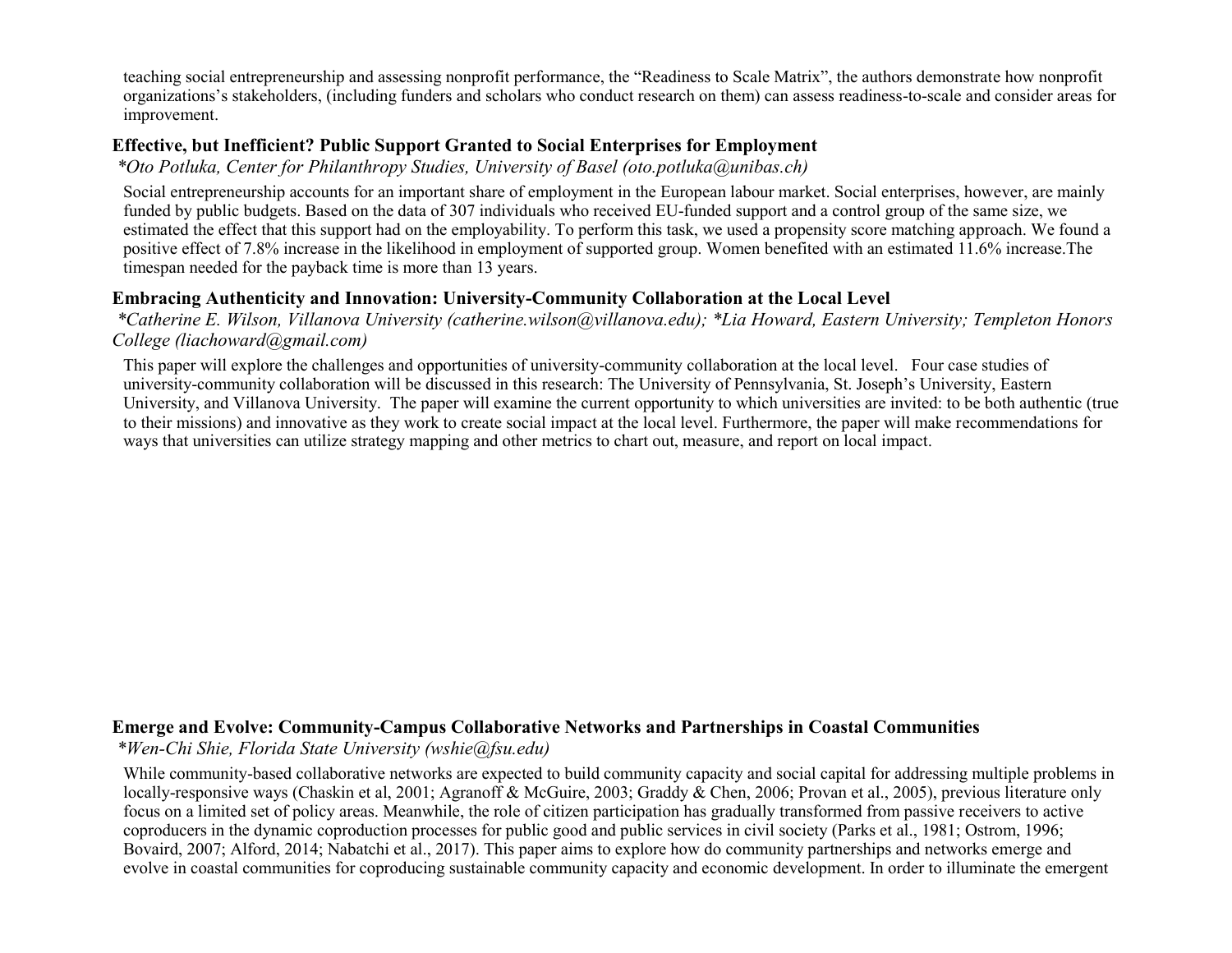community dynamics, data collection includes extensive field observation, semi-structured in-depth interviews, and archival analysis in a rural Florida county. Preliminary findings demonstrate the formation and evolution of 2-mode community-campus collaborative networks at different critical stages from 2012 to 2018, with both goal-oriented and serendipitous network goals as well as diverse voluntary partnerships emerge from their collaboration process. The findings also shed light on sectoral boundary issues about hybridized social economy organizations and community outreach strategies of social entrepreneurs.

#### **Emergence and Contestation in Environmental Governance in Macarena, Colombia: A Community's Struggle for Sustainable Development and Peace**

*\*Jennifer E. Dodge, Univeristy of Albany, SUNY (jdodge@albany.edu); \*Diana Trujillo, Universidad de los Andes (jitrujil@uniandes.edu.co)*

This article analyzes mobilization against gas exploration in Macarena, Colombia. We ask how civil-society actors use new participatory mechanisms to transmit preferences to the state? And what constraints and opportunities do they face in the post-conflict context? Building on deliberative democracy theory, we answer this question by analyzing statements about gas development in interviews and hearing transcripts, assessing whether they inform decision making. We find that transmission is constrained along four dimensions, suggesting that citizens demands are not being heard. Given this case is emblematic of broader struggles to shape the post-conflict context, it reveals key roadblocks to peace.

### **Emergent Groups of Spontaneous Volunteers and Its New Value for Emergency Organizations in Large-Scale Crises**

*\*Jan Graw, Kiel University (jan.graw@bwl.uni-kiel.de)*

Emerging groups of spontaneous volunteers are a common phenomenon, whose relevance as important resource and capacity for response in large-scale crises has already been proven. However, collaboration between emergency organizations and volunteers is still challenging and often failing due to coordination- and communication-related issues. Drawing on a rich qualitative dataset including newspaper articles, semistructured interviews and focus group interviews, we compare three emergent volunteer groups from two empirical cases. Our findings complement and enrich the debate around the collaboration with volunteers by exploring individual- and organizational-level determinants to overcome these challenges. We further discuss the implications for research and practice.

### **Empathy, Muslim Philanthropy and Advancing Education Reform in Muslim Societies**

*\*Shariq Ahmed Siddiqui, Association for Research on Nonprofit Organizations and Voluntary Action (ssiddiqu@iupui.edu); \*Sara Konrath, Indiana University (skonrath@iupui.edu); \*Saulat Pervez, International Institute of Islamic Thought*

### **Employees as Mirrors of Nonprofit Organizations: How Employees Contribute to Organizational Reputation**

*\*Carolin Johanna Waldner, University of Hamburg (carolin.waldner@uni-hamburg.de); \*Jurgen Willems, Hamburg University (Jurgen.Willems@uni-hamburg.de)*

A nonprofit organization's reputation is rooted in the perceptions of multiple stakeholders. To build a positive reputation, organizations have to consider stakeholder interactions with employees. However, the employees' role in reputation formation often happens without intention. Drawing on signaling theory, this study improves the understanding of how nonprofit employees contribute to organizational reputation by investigating (a) the fit between personal and organizational values (P-O-Fit) and (b) the employee's personal impression. Results show that both the perceived P-O-Fit and the employee's impression significantly determine organizational reputation. Managers can shape reputation by recruiting thoughtfully and empowering employees to develop a positive appearance.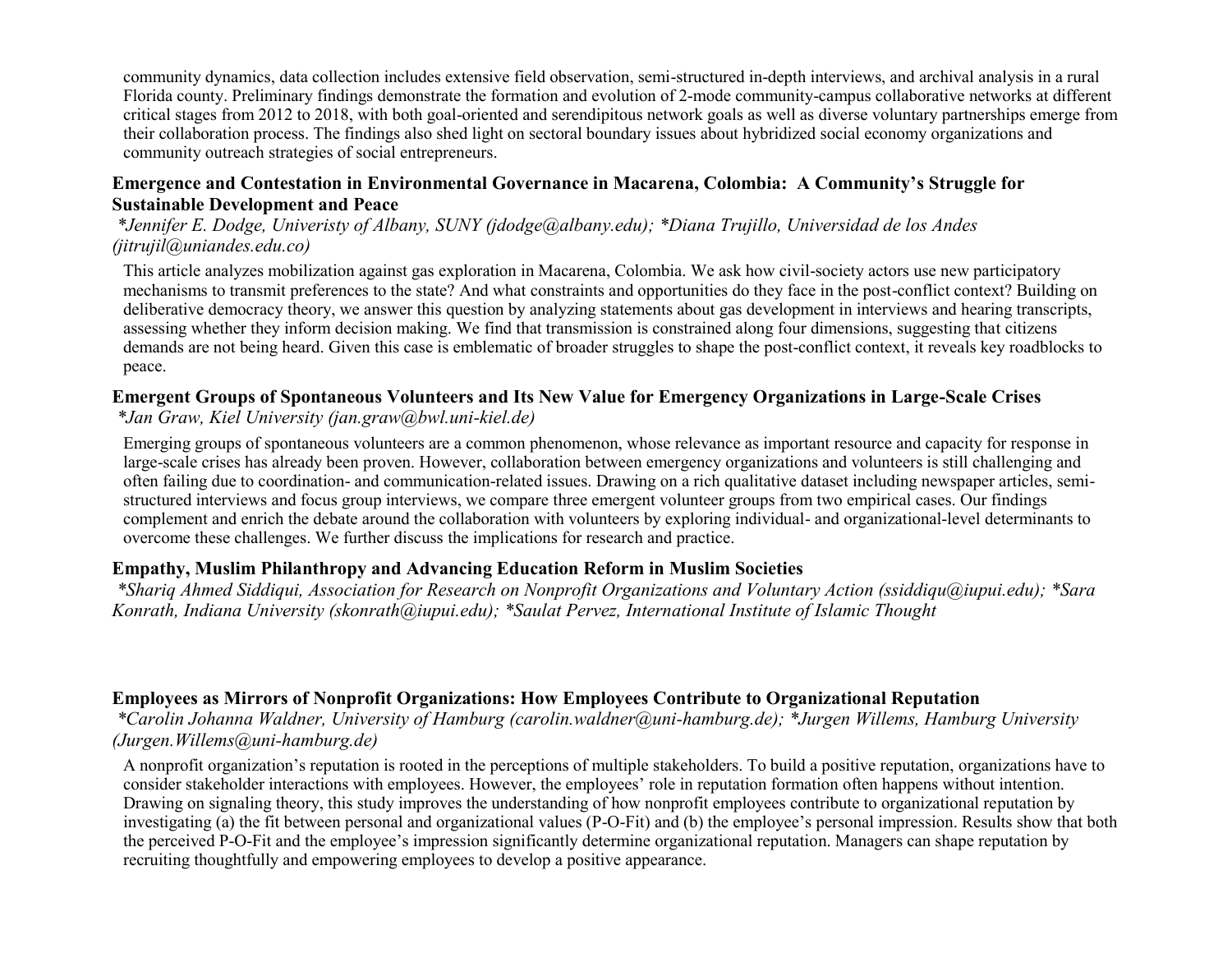### **Enlarging the Space for Philanthropy: Recent European Perspectives**

*\*Oonagh Breen, University College Dublin (oonagh.breen@ucd.ie)*

This paper reflects on Evelyn Brody's influential contribution to our understanding of the legal regulatory framework for charities, illustrating how the questions explored in Brody's American body of work are of generic reach and interest and find resonance in European nonprofit advocacy and policy agendas. Notwithstanding the legal differences between US 501(c)(3) organizations and charities (in common law) and public benefit organizations (in civil law) in the EU's Member States, Brody's work on the importance of good governance, the fiduciary role of charity trustees and the all-important role that tax law plays translate well across the Atlantic.

# **Environmental Treaty Laggards and Domestic Pressure Points**

### *\*Christianna Parr, University of Washington, Seattle (parr182@uw.edu)*

International environmental treaties have been sources of both hope and ire as states reconcile global governance and domestic concerns. The ratification of environmental treaties can signal a state's intent to participate and it can also reflect internal domestic pressure from civil society organizations. However, treaties are rarely signed and ratified with rapidity, laggards and leaders emerge in the process. This paper investigates environmental protocols from the ASEAN region and how the strength of civil society can affect ratification timing. Who emerges as a leader or laggard and what domestic pressure points do civil society actors push?

# **Episodic Organizations**

# *\*Debbie Haski-Leventhal, Macquarie University (Debbie.Haski-Leventhal@mgsm.edu.au)*

The underlying bias of research on episodic volunteers in their relation and comparison to ongoing volunteers in ongoing organizations and how this influences the questions we ask to this type of episodic volunteers

# **Ethics in NGOs: Response, Resilience, and Sustainability in Post-Conflict Society**

*\*Jennifer A. Taylor, James Madison University (taylo2ja@jmu.edu); \*Gabrielle E Henderson, James Madison University (gehenderson@unomaha.edu)*

Values and ethical decision-making have a rich history in scholarly discourse and the public sphere, with most discussions taking a normative approach. Supported in part by the U.S. Department of State, this mixed methods study explores the muddy relationships between citizens, foreign actors, and the host country whilst improving democratic outcomes in a post-conflict society. We examine the impact of ethics in society, integrity in agencies, and moral standards on the individual, organizational, and external factors of ethical decision-making and the utility of a civil society code of ethics.

### **Ethnographers and modelers as co-creators of knowledge: Developing an ethnographic model of the refugee situation in Lesvos**

*\*Erika Frydenlund, Old Dominion University (efrydenl@odu.edu); \*Jose Padilla, Old Dominion University (jpadilla@odu.edu); \*Hanne Haaland, Global Development and Planning, University of Agder (hanne.haaland@uia.no); \*Hege Bergljot Wallevik, University of Agder (hege.wallevik@uia.no)*

Agent-based models (ABMs) as a methodology for studying humanitarian crises and response to needs across the world has grown significantly in recent years. This paper presents ongoing research by modelers and ethnographers which has shown the benefits of complementing social science CI research with modeling and simulation approaches. By building models, assumptions are laid out in detail and we can interrogate exactly what they entail. The approach enables researchers to focus research questions, guide data collection, and facilitate dialogue amongst researchers. In this paper we discuss the process of an interdisciplinary exercise to develop an ethnographic model of the refugee situation in Lesvos.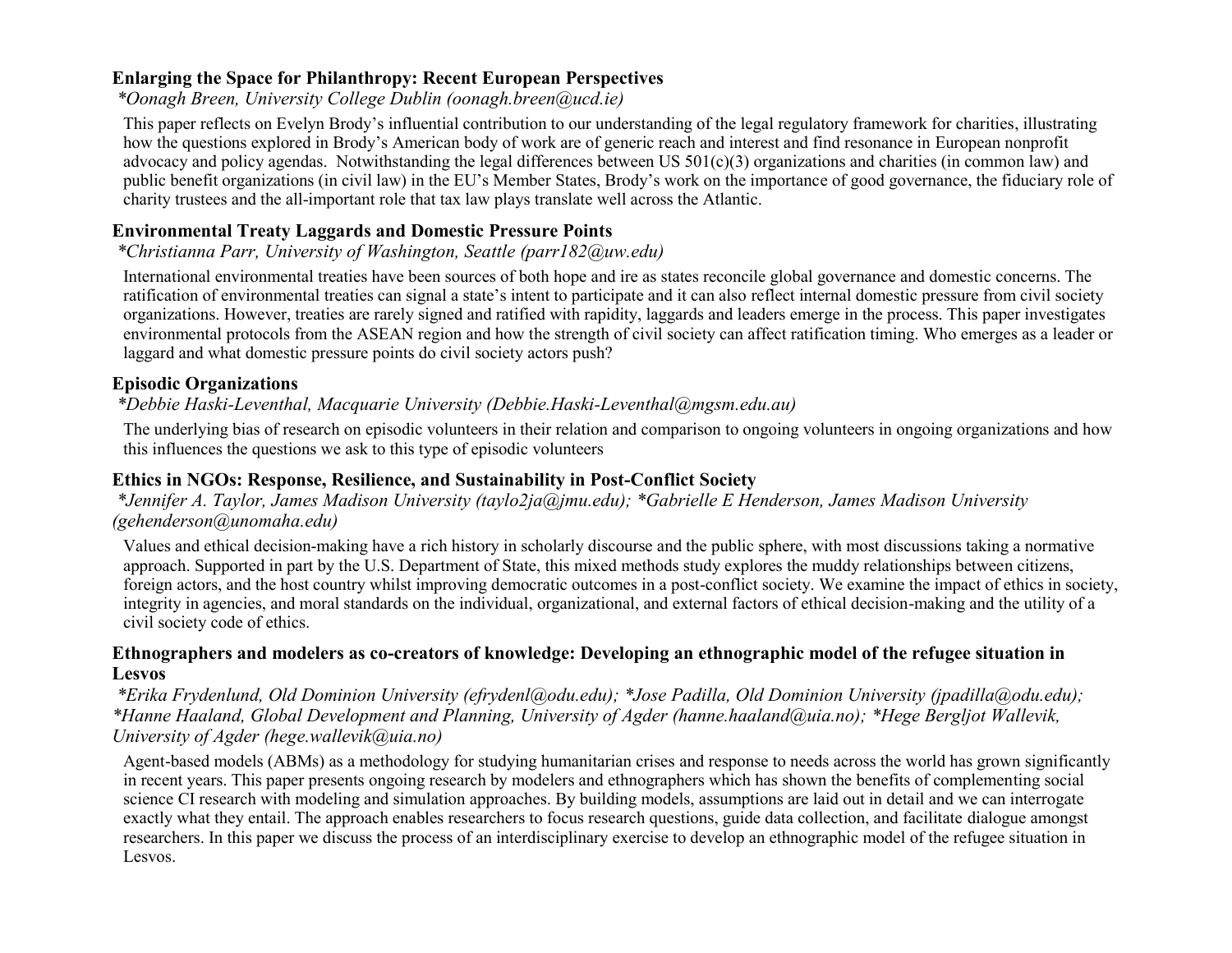### **Ethno-Religious Community Philanthropy: Findings From the Study of United States Jewry**

*\*Hanna Shaul Bar Nissim, Brandeis University (hannashaul@brandeis.edu)*

This paper considers the scientific study of the philanthropic activities of ethno-religious communities by drawing from a research of United States Jewish philanthropy and the shifts in its structure, moving away from central public organizations to a decentralized system dominated by private philanthropies. Based on a big data study of over 12,000 US Jewish grant-making organizations and 460,000 grants allocated between 2000-15, this paper offers insights to changes in the missions, goals, activities and channels of giving of US Jewry in the local and international spheres.

### **Ethno-Religious Philanthropy: Research Focus and Methodological Challenges in The Study of American-Muslim Philanthropy**

*\*Hanna Shaul Bar Nissim, Brandeis University (hannashaul@brandeis.edu); \*Shariq Ahmed Siddiqui, Association for Research on Nonprofit Organizations and Voluntary Action (ssiddiqu@iupui.edu)*

### **Evaluating Donor-Advised Fund Regulations: The Inadvertent Effects of Potential Public Policies**

### *\*Dan Heist, University of Pennsylvania (heist@sp2.upenn.edu)*

Much of the concern about donor-advised funds is based on the lack of assurance that tax-deductible contributions into them will be redistributed in a timely manner for the use of operating nonprofits. The regulation of donor-advised funds is widely discussed in practitioner-oriented periodicals as well as academic literature. However, the possible effects of these regulations is not well understood. This article provides both a theoretical framework for discussing how public policy may affect donor behavior, and empirically-based estimates for the economic impact of those regulations on the nonprofit sector at large.

# **Evaluating Nonresponse Bias in Hypernetwork Samples Constructed Using a Probability-Based Household Panel**

*\*Brad R. Fulton, Brad Fulton (bradrfulton@gmail.com); \*Ipek Bilgen, NORC at the University of Chicago (Bilgen-Ipek@norc.org); \*J. Michael Dennis, NORC at the University of Chicago (dennis-michael@norc.org); \*Vicki Pineau, NORC at the University of Chicago (Pineau-Vicki@norc.org); \*Rosalind Koff, NORC at the University of Chicago (koff-rosalind@norc.org); \*David King, Indiana University Lilly Family School of Philanthropy (kingdp@iupui.edu)*

Hypernetwork sampling is a multi-level sampling method that relies on nominations from one type of sample (e.g., persons) to construct a second type of sample (e.g., organizations). This method can help researchers generate representative samples of organizations, associations, and events when sampling frames for the target population do not exist or would be costly to construct via traditional methods. However, little is known about the impact of nonresponse bias in samples constructed through hypernetwork sampling. This paper aims to address this research gap by assessing the nonresponse bias in a hypernetwork sample of congregations drawn from the probability-based AmeriSpeak panel.

#### **Evelyn Brody, Regulatory Gatekeeping, and the "Twilight of Organizational Form' Debate**

*\*Norman I. Silber, Yale Law School/Hofstra Law School (norman.i.silber@hofstra.edu)*

In her 2002 book review titled "The Twilight of Organizational Form," Professor Evelyn Brody wrote that understanding the problem of charity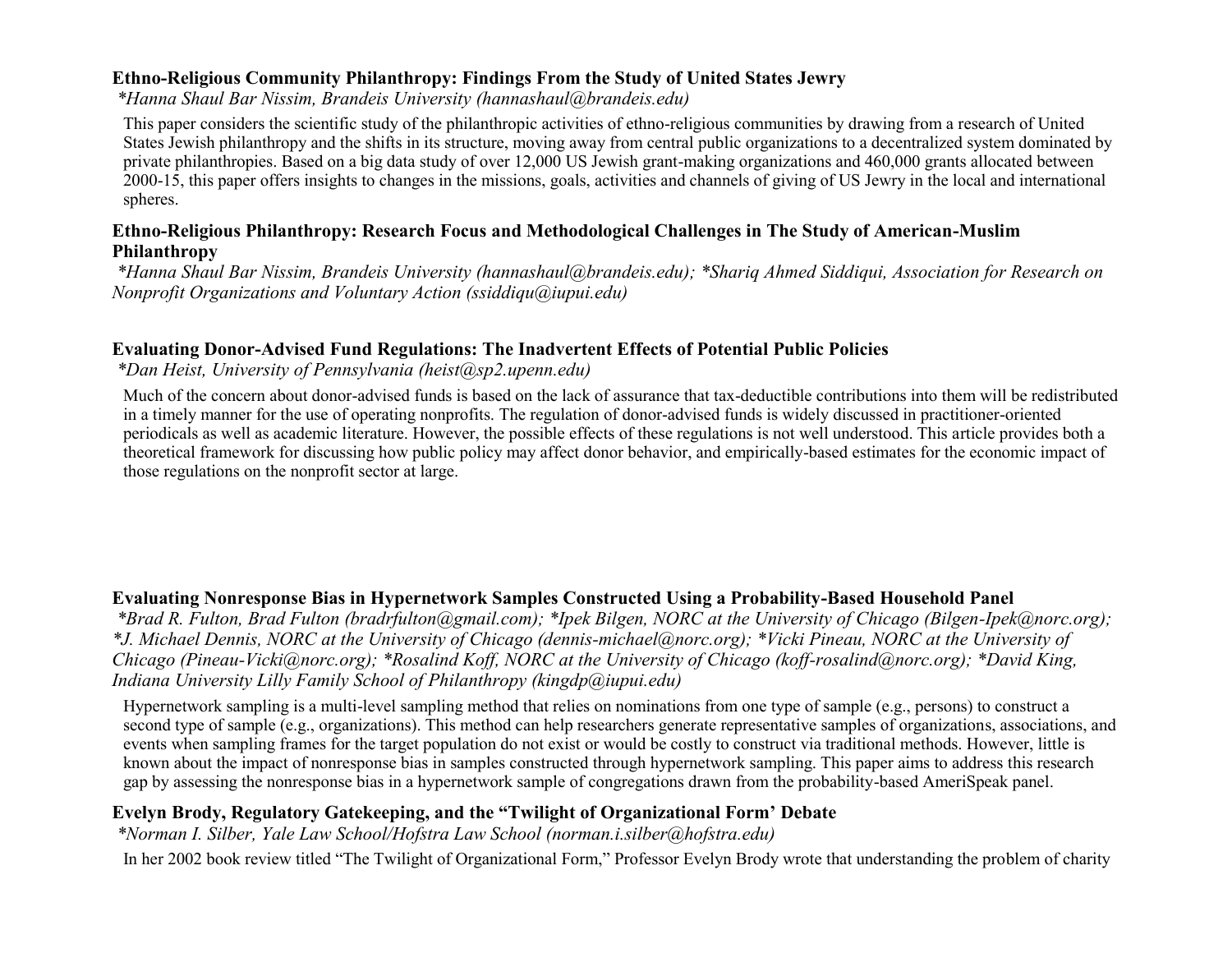accountability leads to "questioning the significance of organizational form." She expressed a strong preference for regulating nonprofits according to the types of abuse being observed, with the logical result being obliteration of organizational separation in institutional supervisory bodies. The book she reviewed, A Corporate Form of Freedom, took a very different position. This presentation evaluates the difference of opinion to consider whether retreat in the face of her argument is long overdue.

### **Event Context**

### *\*Naoko Okuyama, Osaka University (rouge0980705@gmail.com)*

The differences between settings for events (sports, fundraising, religion, cultural) as they attract different volunteers that will perform different tasks that have managerial consequences.

### **Examining Financial Health of Housing Nonprofits: Effects of State Funding Environment**

*\*hediye kilic gorunmek, Unt (hkgorunmek@gmail.com)*

This study explores the degree to which variables in the state-level funding environment promote (or deter) financial health for housing nonprofits. It utilizes a hierarchical linear model (HLM) to capture funding environment at the state and local organizational level. Analyzing data from NCCS core file for the entire U.S between 2008-2011 and public funding variables for each state, this study finds that state funding has a negative impact on housing nonprofits financial health. This study contributes the field of nonprofits by measuring state funding effect on specific service nonprofits financial health.

# **Examining Multiracial Congregations as Civil Society Organizations**

### *\*Edward C. Polson, Baylor University (Clay\_Polson@baylor.edu)*

Researchers have raised concerns about the effect increasing diversity has on individual-level indicators of social cohesion in US communities. A focus on individual-level indicators, however, leads us to overlook the role community organizations play in strengthening communities as well as the ways diversity affects the work of these organizations. Drawing on data from a census of congregations in one US county, I examine measures of bridging social capital in multiracial and homogenous congregations. My findings suggest that multiracial congregations are more likely to partner with community organizations, both religious and secular, and are more likely to contribute to local causes.

### **Examining Nonprofit Executive Director – Board Relations in Two Countries as they Relate to Perceptions of Board Effectiveness: Executive Director Perspectives**

#### *\*Michael Ford, University of Wisconsin-Oshkosh (fordm@uwosh.edu); \*Douglas Ihrke, Helen Bader Institute for Nonprofit Management (ihrke@uwm.edu)*

This study examines the factors that influence Executive Directors' perceptions of the relations between boards of directors and executives in Wisconsin and Nova Scotia, and the extent to which these relations influence executive director perceptions of board effectiveness. The results of the study are based upon a random sample of these executives representing nonprofit organizations in the State of Wisconsin and the Province of Nova Scotia. Our results indicate that board demographics, board structures, and small group dynamics all have an influence on the perceptions of executives within and across the different populations of actors surveyed and within and across nonprofits in two countries.

### **Examining the Mechanisms of Client Influence on Nonprofit Services**

*\*Eric Boyer, University of Texas, El Paso (ejboyer@utep.edu)*

Through the analysis of survey data collected from more than 500 nonprofits who received funding through the Communities Empowering Youth Program (CEY), administered by the Department of Health and Human Services, this study examines the organizational characteristics associated with collecting information on participants, measuring participant satisfaction, and improving knowledge about the communities they serve.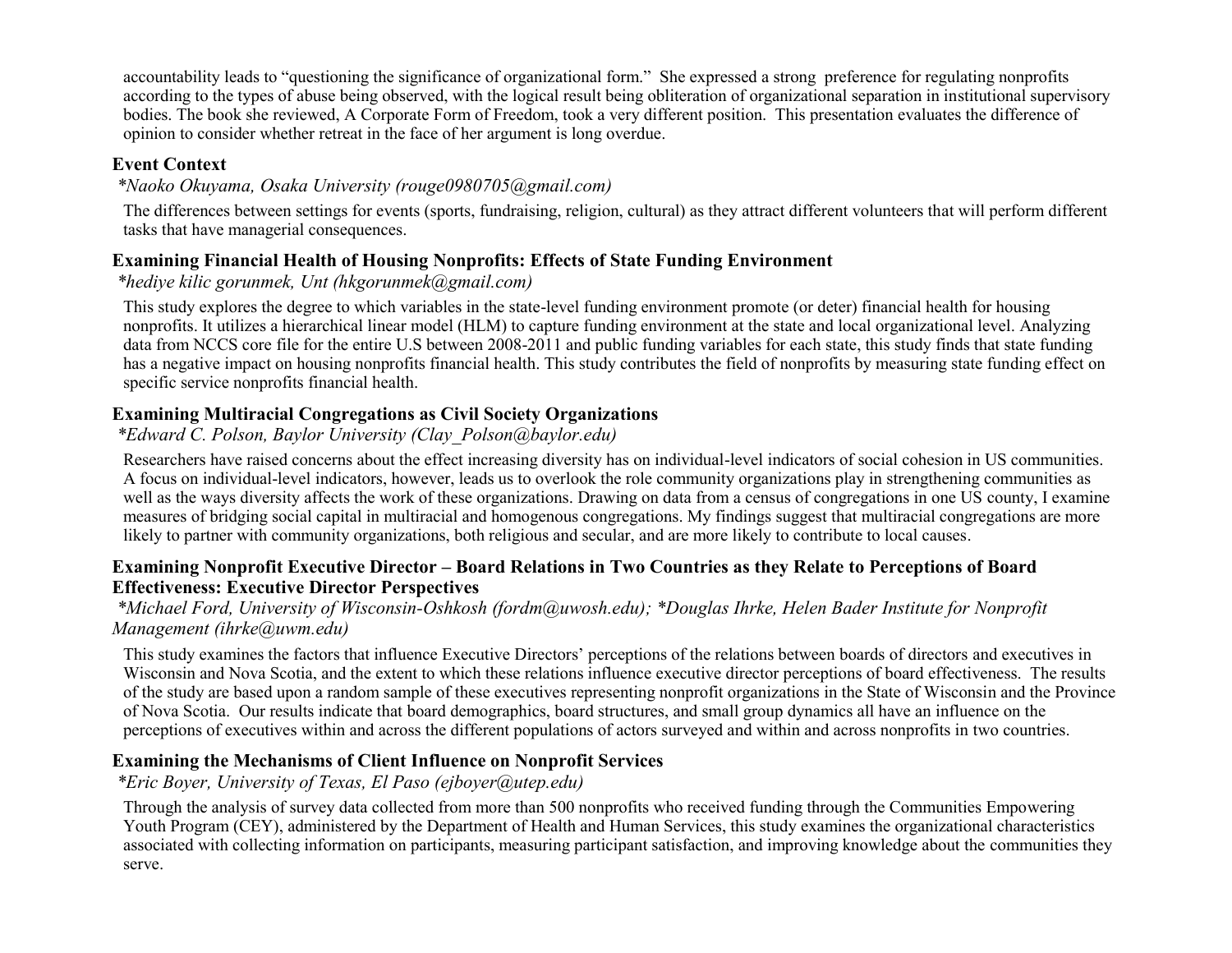### **Examining the Relationship Between Prosocial Behaviours, Inflammatory Markers and Health Outcomes.**

*\*Matthew Richard Bennett, University of Birmingham (m.r.bennett@bham.ac.uk)*

This paper explores the link between prosocial behaviors, inflammatory markers and health outcomes. This paper uses blood samples from 13,000 adults in the UK and structural equation modeling to explore the direct and indirect relationship between volunteering/giving, inflammatory markers of chronic stress (C-reactive protein and fibrinogen), and subjective and physical health.

### **Explaining Charitable Nonprofit Revenue Structures without Modern Portfolio Theory**

### *\*William Cleveland, UWM (wsclevel@iupui.edu)*

A significant body of literature examines the diversification of revenue for charitable nonprofits, often citing modern portfolio theory as a rationale for diversifying revenue streams. While the logic of revenue diversification based on modern portfolio theory seems appealing, the underlying specifics reveal sufficient inconsistencies to consider alternative theories to explain nonprofit revenue structure. This paper discusses weaknesses of modern portfolio theory as an explanation of charitable nonprofit revenue structures, systematically examining differences between nonprofit revenues and portfolio management. Given the diversity of charitable missions and revenue sources, a broadly applicable theory of revenue structures for nonprofits is to be developed.

### **Explaining development of eNGOs in China**

### *\*Chenyang He (chenyanhe2-c@my.cityu.edu.hk)*

Many researches have attempted to offer explanation for the variation in the size of the nonprofit sector both across nations and across regions within one country. This study adds to the literature through offering empirical tests of the development of eNGOs in China. Through cautious online searching, this study identified 393 civic or grassroots eNGOs operating in China. Together with data gathered from official yearbooks, we created a panel dataset on the number of eNGOs and its explanatory variables between 2009 and 2016. Results show that eNGOs' development is significantly associated with government's investment in environmental protection.

### **Explore the Relationship between Revenue Sources and the Use of Funds in Chinese Philanthropic Foundations**

### *\*Qingqing Sun, University of Maryland (qsun123@umd.edu)*

Previous researches found out the nonprofits tend to save a larger percentage of donation revenue than other revenues to reduce the revenue volatility risk and smooth the potential shortage of revenues in the future (Thad D. Calabrese(2011) and Nicolas J. Duquette(2017) ). In this paper, the author wants to understand further if this result also applies to Chinese foundations.s Furthermore, the author also wonders, since the Chinese foundation will face relatively high revenue volatility, will they save a larger share of their revenues than their American peers? Using data from 3,547 Chinese philanthropic foundations between 2013 to 2015 (Ma, J., Wang, Q., Dong, C., and Li, H. (2017)) , the dynamic first difference OLS model and seemingly unrelated regression, the author wants to explore the impacts of the changes in the different revenue sources (i.e ., donation and government grants ) on the changes in the uses of fund/revenue (i.e .net assets, overhead cost and program expenses). Furthermore, the author wants to examine if the restrictions status of the revenues will influence Chinese foundation's use of funds, too. More specifically, compared with an unrestricted revenue source, whether the foundation will save more restricted revenues since the foundations may not be able to find a way spend the money on the projects that donor preferred in the short time. Through this research, the author can further understand how charitable foundations will behave in a developing country with more uncertain fiscal/political environment to reduce the large revenue volatility risk.

### **Exploring Factors Associated with the Funding Success of Collaborative Networks: Who Wins and Why?**

### *\*Jesus N Valero, The University of Utah (jesus.n.valero@gmail.com); \*David Lee, University of Hawaii (lee211@hawaii.edu)*

This paper seeks to understand the factors associated with the performance of cross-sectoral collaborative networks. While existing literature has extensively studied antecedents of collaboration, few studies have explored factors associated with the performance or outcomes of collaborative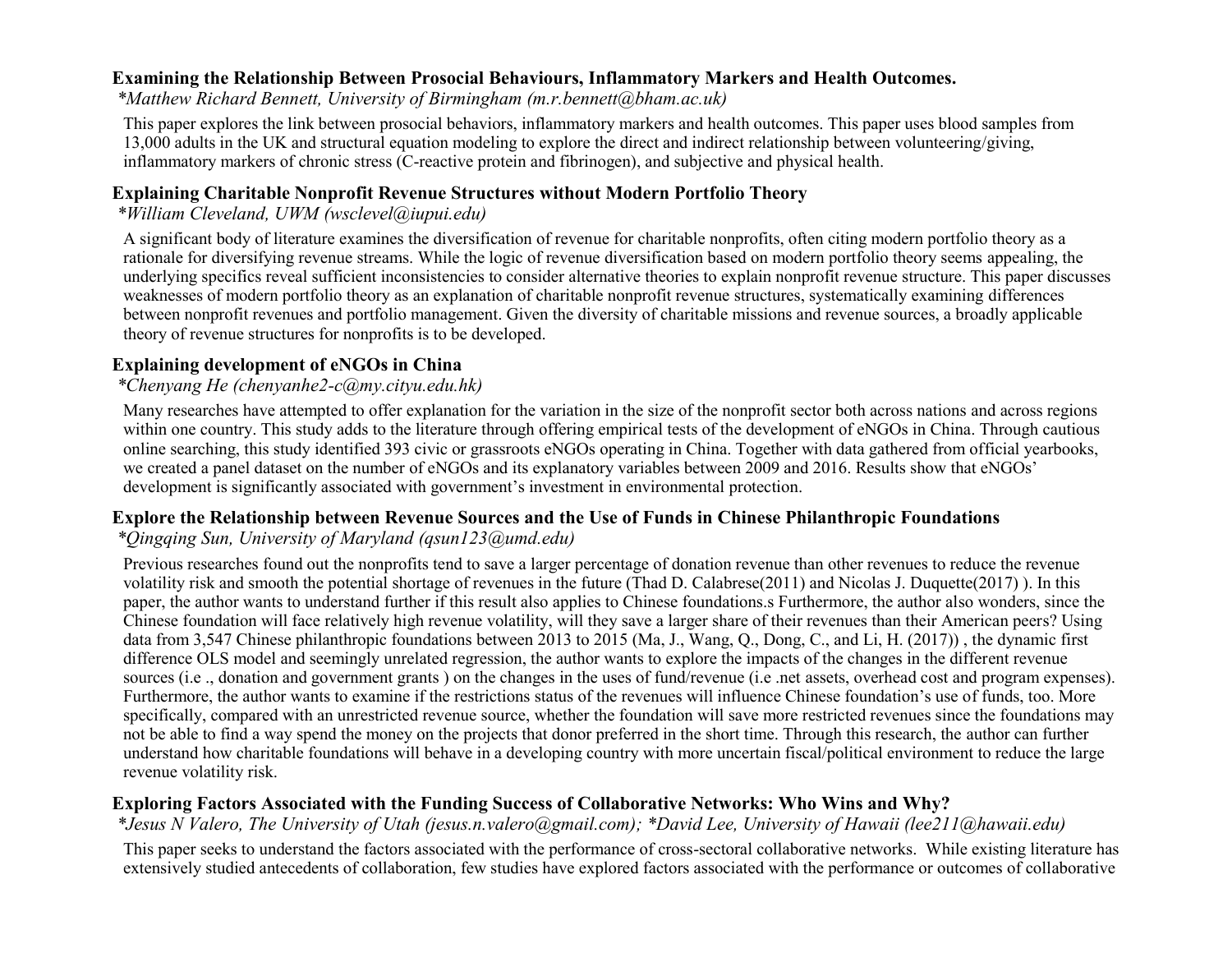arrangements. We assess whether characteristics of the leading agency matter or has an impact on the performance of collaborative networks. We find that nonprofit-led networks outperform those led by sector entities, and that experience in the leading role makes a difference in winning federal grants.

### **Exploring the Advocacy Activities of Environmental Nonprofits**

*\*Jennifer Kagan, University of Colorado Denver (jennifer.kagan@ucdenver.edu)*

This paper explores the advocacy activities of environmental nonprofits and the organizational level factors associated with these activities. Environmental nonprofits advocate more than any other type of nonprofit, but few studies to date have examined these organizations. Data are collected via a multi-state survey of environmental nonprofits active in state-level environmental policy conflicts, 990 forms, and organizations' websites. Categories of advocacy strategies are developed based on existing literature and interviews with organizational representatives. Examples of organizational level variables include IRS status and budget. Results contribute to the literature on nonprofit advocacy and suggest how nonprofits influence environmental policymaking.

### **Exploring the Influence of Media Advocacy on Policy Decisions: Nonprofits as Policy Implementing Partners**

*\*Karabi C. Bezboruah, University of Texas at Arlington (karabib@gmail.com); \*Jennifer Sloan, University of Texas at Arlington (jennifer.sloan@mavs.uta.edu)*

Mass media is salient in influencing public opinion that in turn contributes to policy discussions surrounding critical issues. Taking the issue of active transportation, we examine if media reports regarding bicycle and pedestrian crashes influence policy discussions. By applying the agenda-setting theory, we examine the effects of narratives on local-level transportation policy decisions in 12 states, and their impact on nonprofits as policy implementers. This research is significant as it attempts to link policy making to policy implementation in the issue of active transportation.

### **Exploring the Size Variation of Chinese Nonprofit Sector: A Prefecture-Level Analysis**

*\*Jiahuan Lu, Rutgers University - Newark (jiahuan.lu@rutgers.edu); \*Qiang Dong, China Agricultural University (dongqiang@cau.edu.cn)*

This paper explores the factors contributing to size variation of Chinese nonprofit sector across over 300 prefectures. In particular, it examines the effects of demand heterogeneity, government expenditure, and government fragmentation in shaping the distribution of nonprofit activities across localities.

#### **Factors Associated with Effective University-Community Engagement**

*\*Yvonne D. Harrison, Luther College, University of Regina (yvonne.harrison@uregina.ca)*

This paper presents the results of an organizational effectiveness analysis of select university-community engagement efforts in Canada and the United States using the Competing Values Approach by Quinn and Rohrbaugh (1983). Results will be presented followed by lessons learned derived from a retrospective analysis of organizational change efforts using Kanter et al's (1992) Big Three Model of change forces in Identity,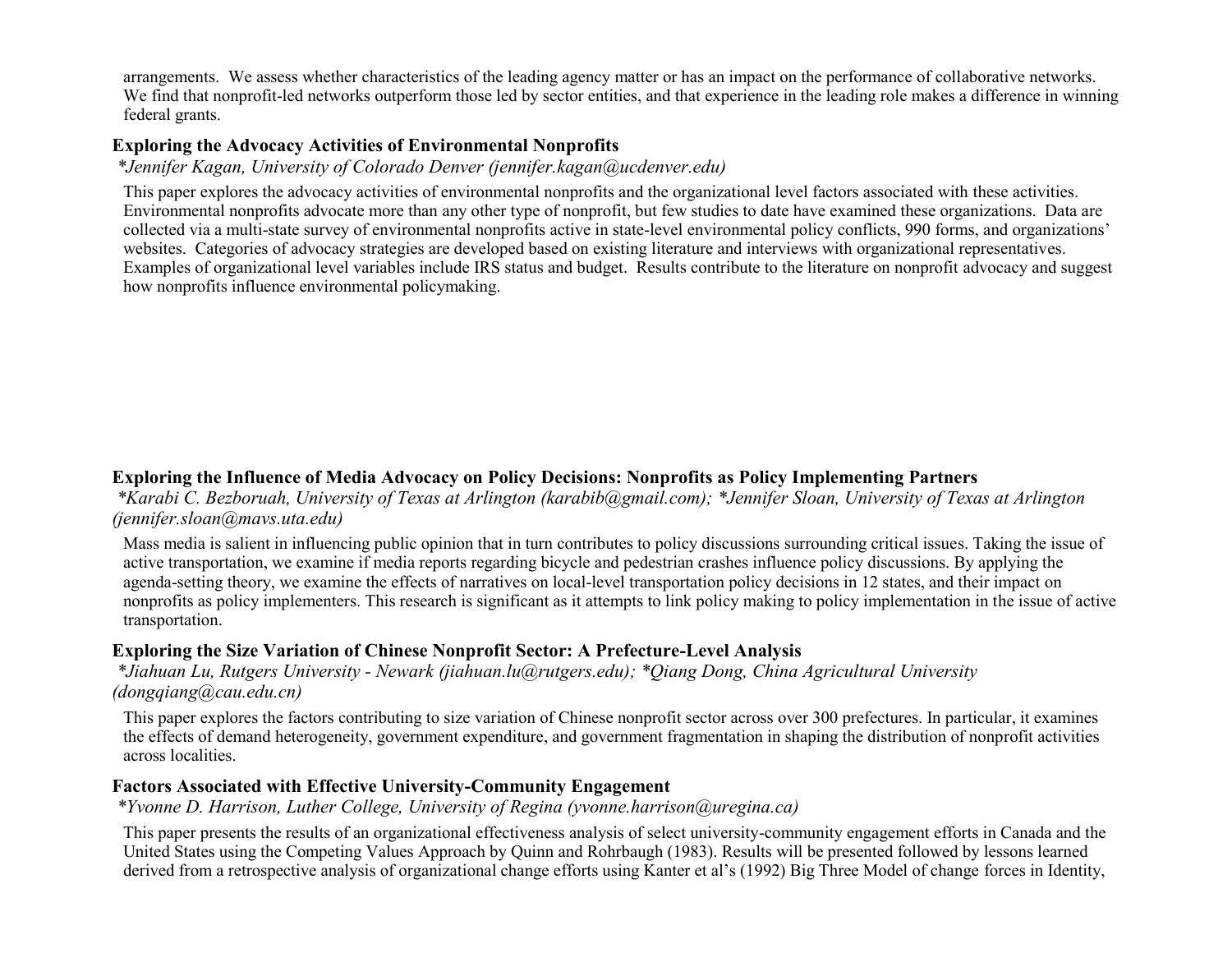Transition, and Political dimensions are presented followed by next steps in the university-community engagement research.

### **Factors Influencing the Strategic Behavior of Nonprofit Boards**

*\*Margaret F Reid, University of Arkansas (mreid@uark.edu); \*Michael F. Flanigan, University of Arkansas (jmflanig@uark.edu)*

Research into the behavioral orientations of nonprofit boards remains largely under researched but is likely to yield important insights into how to improve the performance of nonprofit boards. This paper examines the question, "what are possible factors that influence strategic thinking among board members." We propose to use three theoretical frameworks: environmental uncertainty and turbulence, resource dependence theory, and the emergence of blended logics whose understanding is critical for nonprofit boards. We conducted surveys of EDs (N=19) and board members from 20 human nonprofit organizations during multiple board meetings during 2017 ( $N= 161$ ).

# **Failure or Function? A Notion of Nonprofitness Inspired by Nature**

*\*Elizabeth A. Castillo, Arizona State University (eac@asu.edu)*

A variety of theories exist to explain the emergence and growth of the nonprofit sector. However, scholars increasingly recognize explanatory gaps, particularly the inability to account for globally diverse expressions, the blurring of sector boundaries, and hybridized organizational forms. To address these gaps, this paper develops an empirically grounded conceptual model of nonprofitness based on functionalism rather than form or failure. It argues that four core functions of ecosystem services (supporting, provisioning, regulating, cultural) and nature's three types of symbiotic exchange (parasitism, commensalism, mutualism) provide novel explanatory insights into notions of nonprofitness, blurring boundaries, and global expressions of social care.

# **Faith-Based Organizations: The Case of Nigeria's Religious-Affiliated Microfinance Banks**

### *\*Daniel Anyanwu, University of San Diego, School of Leadership and Education Sciences (danyanwu@sandiego.edu)*

In Nigeria, as in many other countries of the world, faith-based organizations play significant and crucial roles in the development of society. However, unlike other countries, they engage in microfinance banking. Nigeria's Microfinance Banks (MFBs) are regulated for-profit deposittaking institutions providing financial services to small and medium enterprises (CBN, 2012). The success of microfinance strategy has been demonstrated across the world (Pham & Lensink, 2008). Yet, despite this optimistic view, after more than ten years of microfinance banking in Nigeria, the debate continues as to the impact of microfinance banks in general, and of religious-affiliated microfinance banks in particular (Abraham & Balogun, 2012). Based on Nigerian's strong attachment to religion and the proven success of faith-based organizations in areas of education and healthcare, some scholars wonder if religion could negatively/positively impact microfinance bank's performance (Hoda and Gupta 2015). Preliminary findings from a qualitative mini-study indicate that a bank's religious-affiliation could influence customer confidence related to social and financial performance – two accepted measures of microfinance bank performance (Casselman et al., 2015). The study consisting of a purpose selected religious-affiliated microfinance bank interviewed customers. Using each customer as a case study, the cases were compared on a cross-case-analysis design similar to the Miles & Huberman's (1994) matrix strategy, to establish reasons for choosing the bank. I intend to further the research on faith-based-affiliation of microfinance banks and respond to Zuru et. al.'s (2016) call for researchers to focus on institutional affiliation when investigating Nigeria's Microfinance Institutions. Research roundtable offers opportunity for this project.

# **Field Configuring Events as Sites of Hybridization: Accounts of Impact Investing Conferences**

# *\*Kirsten Andersen (kirstenandersen1@gmail.com)*

Literature on field configuring events demonstrates the way in which they can contribute to maintaining or innovating in a field, and how they function as sites for conventionalizing accounts. Examining such conventionalized accounts of field configuring events in emerging hybrid fields has yet to be explored. Data about the presenters and proceedings at three impact investing conferences provides insight regarding the degree of hybridity of the social and financial dimensions of this new, hybrid field. Preliminary results suggest that dominant accounts at these field configuring events emphasize financial returns over social returns, which may have implications for the field at large and the performance of the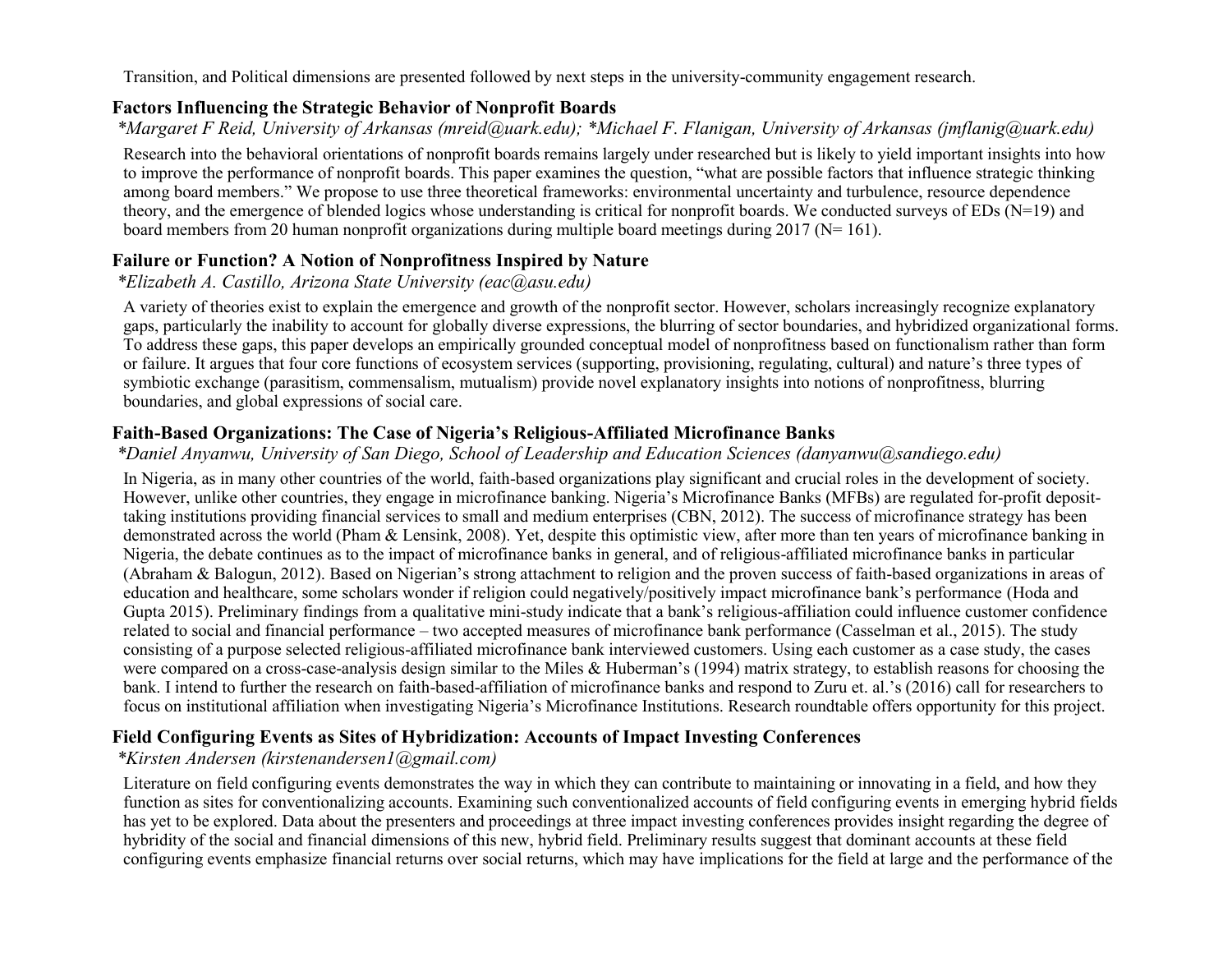market it exists to grow.

### **Fielding the National Study of Congregations' Economic Practices: What We Are Learning from Studying the Finances of U.S. Faith Communities**

*\*David King, Indiana University Lilly Family School of Philanthropy (kingdp@iupui.edu); \*Brad R. Fulton, Brad Fulton (bradrfulton@gmail.com); \*Amy Lynne Hemphill, Indiana University (hempamly@iupui.edu)*

One-third of all charitable giving in the U.S. is given to religious congregations, however, little is known about how congregations receive, manage, and spend their resources. The National Study of Congregations' Economic Practices (NSCEP)—a multimethod study that incorporates a web survey, phone interviews, and site visits to collect extensive data on the economic practices of nearly 3,000 U.S. congregations will provide data on the scope and scale of congregations' economic models and financial contributions. This paper will describe the process of designing and implementing the NSCEP and it will provide preliminary findings from the data that have been collected.

# **Fighting the 'Good Fight:' Exploring the Value of Volunteers in Combating Illiteracy**

*\*Philine van Overbeeke, Erasmus Universiteit Rotterdam / Rotterdam School of Management / Department of B-SM (vanoverbeeke@rsm.nl); \*Lucas C.P.M. Meijs, Erasmus University Rotterdam (lmeijs@rsm.nl); \*Jeffrey Brudney, University of North Carolina Wilmington (jbrudney@gmail.com); \*Heleen Van der Stege, CED Groep (.vanderstege@cedgroep.nl)*

When researchers and practitioners conceive the value of volunteers to nonprofit organizations, they point to the perceived low costs of having volunteers, and the capability to deliver more services to more clients at less costs. This perspective is likewise the case in the field of fighting illiteracy, where paid staff and volunteers join forces in diverse organizational settings. In this research we pose the opposing question: What are the unique added values of volunteers, next to lowering costs, for organizations that fight illiteracy? We also explore the generalizability of our results to other service domains.

### **Financial Accountability, Transparency and Private Donations to Charitable Organizations: Does Publicness Matter?**

*\*Trang Hoang, The University of Texas at Dallas (trang.hoang2@utdallas.edu); \*Young-joo Lee, University of Texas at Dallas (ylee@utdallas.edu)*

This study examines how nonprofits' financial accountability and transparency explains the charitable contributions these organizations receive. Using the National Center for Charitable Statistics' Statistics of Income Samples from 2008-2012, we test how various indicators of financial performance and organizational transparency are associated with private charitable contributions across different types of nonprofit organizations. The findings suggest that these indicators affect the charitable donations an organization receives, while the impacts vary depending on the publicness of the service provided.

### **Financial Resource Drivers of Nonprofit Startup and Sustainability**

*\*Fredrik O. Andersson, SPEA - IUPUI (fanders@iu.edu); \*Lewis Faulk, American University (faulk@american.edu)*

Even though scholars have long acknowledged the uncertainty, resource hurdles, and liabilities associated with being a new organization, there are few large-scale empirical studies focusing on how nonprofit start-ups are funded and which funding sources drive nonprofit growth in organizations' initial life stages. This study will use extensive, 10-year data on foundation, government, private philanthropy, and fee revenue for a representative panel of nonprofit organizations across 10 US metropolitan areas to understand which financial resources are instrumental for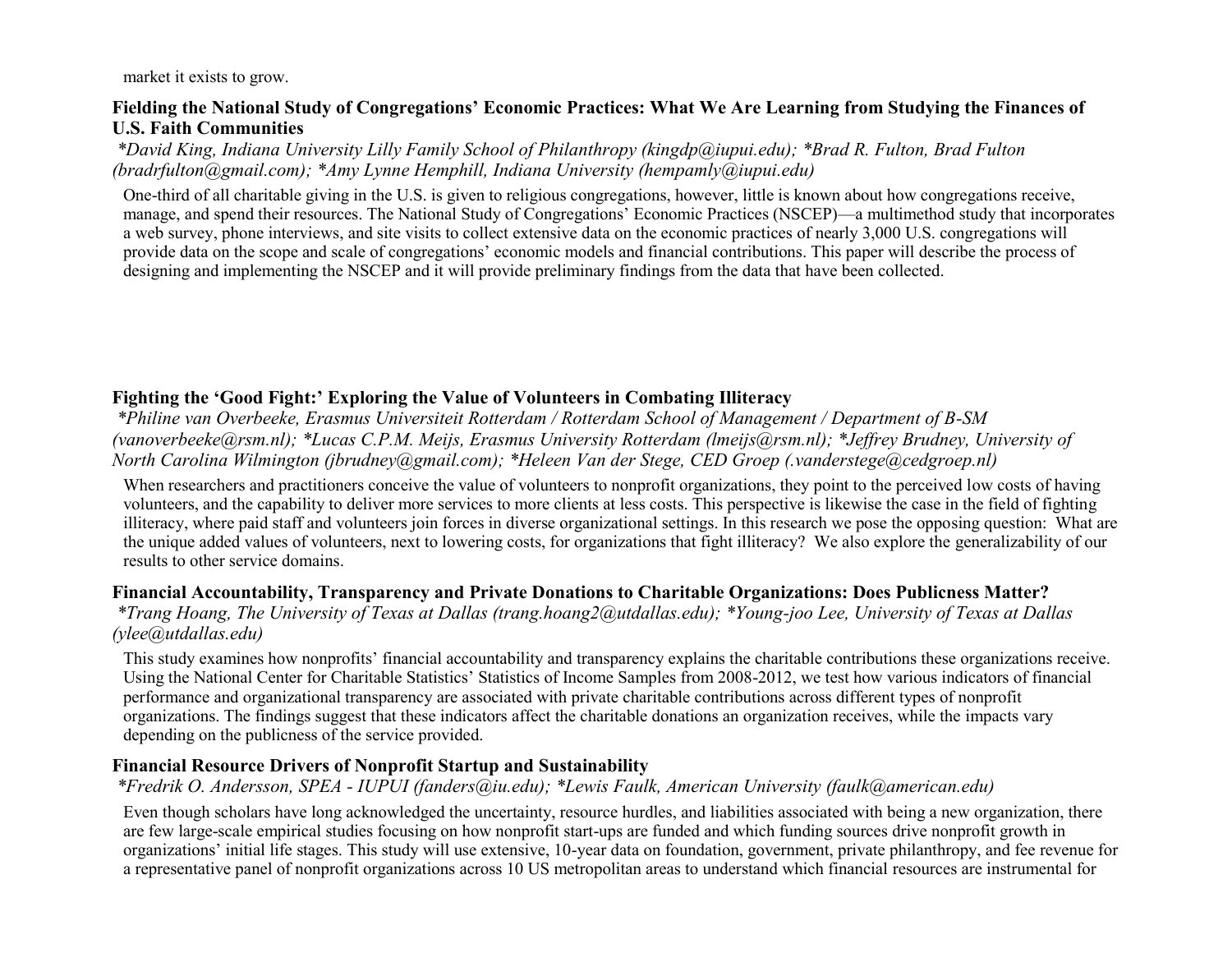nonprofit startup and early growth, and which financial resources, or mix of financial resources, leverage future growth and sustainability of nonprofit startups.

### **Five Nonprofit Leadership Challenges: A Proposed Typology of Common Issues That Nonprofit Leaders Face**

*\*Richard Clerkin, Institute for Nonprofits NC State University (Richard\_Clerkin@ncsu.edu); \*Jayce Sudweeks, North Carolina State University (jayce.sudweeks@gmail.com); \*Sapna Varkey, North Carolina State University (savarkey@ncsu.edu)*

Nonprofits face many challenges while attempting to meet their missions and leaders would benefit from a typology that highlights the core issues organizations experience. The Institute for Nonprofits identified five leadership challenges years ago, but believe it is time to revisit the literature to assess whether these challenges encompass the research agenda of nonprofit and voluntary action academic studies and whether there are other prominent themes that have arisen. Using qualitative content analysis, researchers will examine abstracts from three major nonprofit journals from 2005-2017. Establishing a typology will strengthen the Institute's efforts and inform research and practice throughout the field.

### **For Better or for Worse? Are Local Government and NGOs Relations Necessary for Poverty Reduction in Ghana?**

*\*Justice Nyigmah Bawole, University of Ghana (jnbawole@ug.edu.gh)*

When local government and NGO interact by virtue of working within the same geographical space, there emerge both positive and negative outcomes for the implementation of their programmes. This paper investigates the implications of the relations between local government and NGOs in Ghana for the implementation of poverty reduction programmes.

### **Foreign Corruption of the Political Process through Nonprofit Instrumentalities**

*\*Norman I. Silber, Yale Law School/Hofstra Law School (norman.i.silber@hofstra.edu)*

Recently, reputable sources have revealed investigations of foreign interference. For purposes of discussion this paper assumes that investigation by the FBI or Federal Election Commission has revealed that senior staff members and some or all of the board of a nonprofit organization classified as (c)(4) has assisted a foreign terrorist or a foreign criminal organization by recklessly or intentionally permitting itself to be a conduit for unlawful contributions and activities. What can and should state and federal authorities do? What are the fiduciary duties of officers, directors, and staff? What is a board member's liability for failure diligently to monitor (or to be willfully ignorant of) donations to a nonprofit from a foreign terrorist, or criminal, or state-supported foreign entity?

### **Formation of a Nonprofit Organization through the Partnership between Corporate Employee Resource Groups and Ethnic Agencies**

### *\*Suzie S. Weng, University of North Florida (suzie.weng@gmail.com); \*Justin S Lee, University of North Carolina at Greensboro (justinscottlee@gmail.com)*

Similar to mainstream organizations, Asian-American organizations often face challenges obtaining the resources they need to support their work in the community. Corporate employee resource groups can serve as a powerful form of support mechanism for Asian-American nonprofit organizations. Using the multiple case study approach, this paper examines the formation of an Asian-American ethnic agency by a corporate employee resource group and community members. Themes found include: 1) formation of the partnership; 2) moving forward; and 3) challenges ahead. A better-resourced organization facilitates increased chances of success as well as access to its services by the community in which it serves.

# **For-Profit Philanthropy Goes Retail: The Rise and Risks of Commercially-Sponsored Donor-Advised Funds**

*\*Dana Brakman Reiser, Brooklyn Law School (dana.brakman@brooklaw.edu)*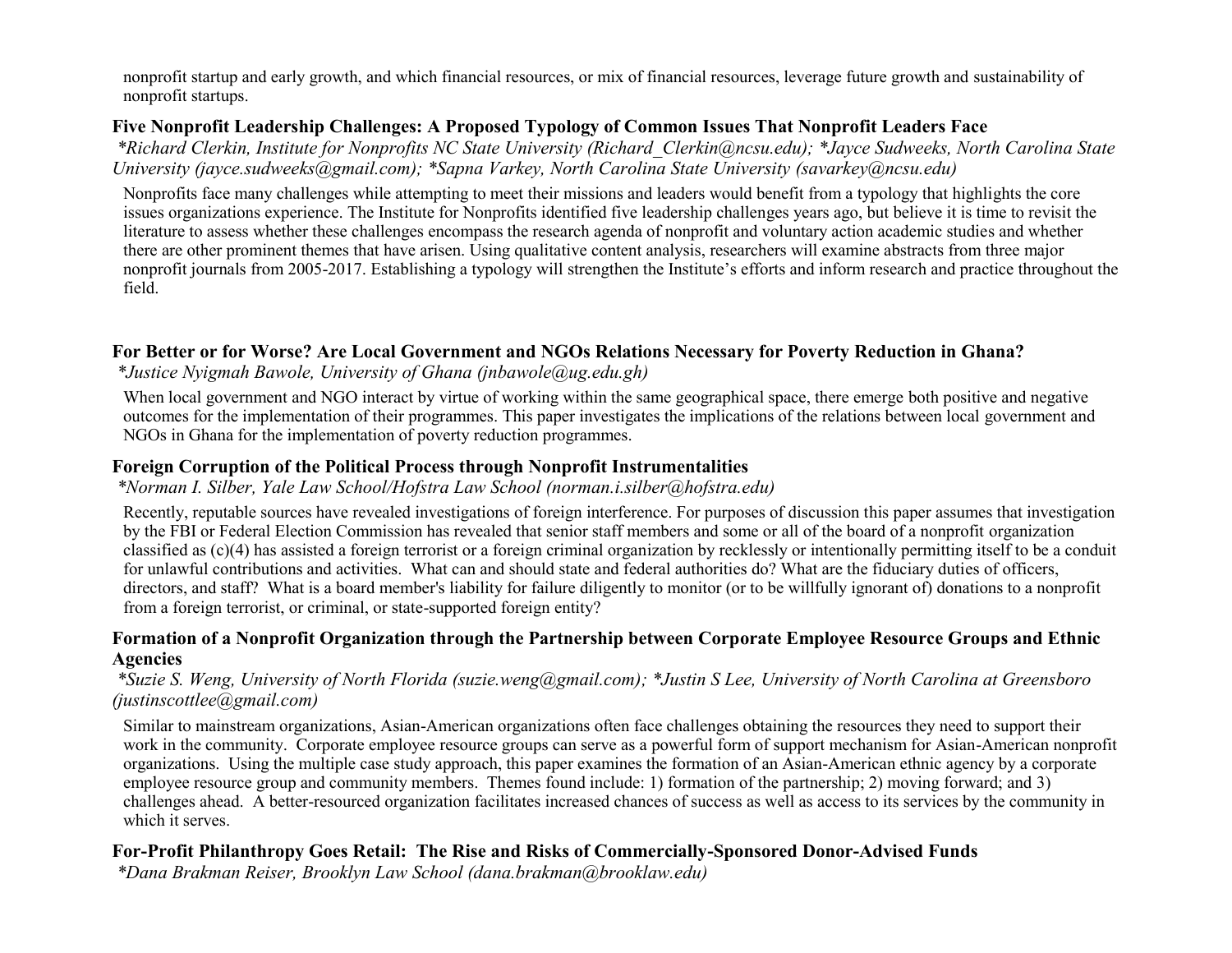The economic convergence of nonprofit and for-profit entities, described cogently in Evelyn Brody's 1996 article "Agents Without Principals," seems today complete. Four of the ten largest public charities in America are commercially-sponsored donor-advised funds affiliated with investment firms. Donor-advised funds are separate accounts held by a sponsor institution, to which a donor may make currently tax-deductible contributions, which are then held (and invested) for future distribution to charitable entities. This paper will situate commercially-sponsored donor-advised funds within the larger phenomenon of for-profit philanthropy: a process by which traditionally for-profit norms, players, and practices have migrated into traditionally nonprofit territory.

**Forthcoming** *\*Stuart C. Mendel (s.mendel@csuohio.edu)* Forthcoming

**Forthcoming** *\*Matthew L Hale (matthew.hale@shu.edu)*

Forthcoming

### **Forthcoming**

*\*Renee A. Irvin, University of Oregon (rirvin@uoregon.edu)*

Forthcoming

# **Fostering Future Responsible Leaders Through Overseas Service Learning Programs**

*\*Ngai-wan Fontane Lau, City University of Hong Kong (nwflau@cityu.edu.hk); \*Yuet-ngor Mary Pang, City University of Hong Kong (mgpang@cityu.edu.hk)*

Academic institutions are the best breeding ground for nurturing responsible leaders. The campus experience enables students to acquire professional knowledge, and actively apply through experiential learning opportunities such as internship, study abroad, overseas placement and service learning. It is important to provide appropriate and relevant experiential learning context and intervention to nurture informed and responsible future leaders. The study will discuss the roles that academic institutions may play on equipping students participating in summer service learning programs and evaluate the effectiveness of the summer programs organized by a business college of a publically funded university with quantitative and qualitative analyses.

### **Founders' Fortunes and Philanthropy: A History of the US Charitable Contribution Income Tax Deduction for the Entrepreneurially Wealthy**

*\*Nicolas Duquette, University of Southern California (nduquett@usc.edu)*

The US charitable contribution income tax deduction was intended to support the philanthropy of the very rich since its introduction in 1917. Philanthropy was seen as a substitute for government spending until after the Second World War. In the 1950s and 1960s, high tax rates catalyzed the formation of large foundations from industrial fortunes and precipitated a national debate about the legitimacy of philanthropy. The conception of the charitable contribution as a tax expenditure (not a spending substitute) intended to encourage middle-income giving (rather than elite philanthropy) is an invention of the 1970s and 1980s.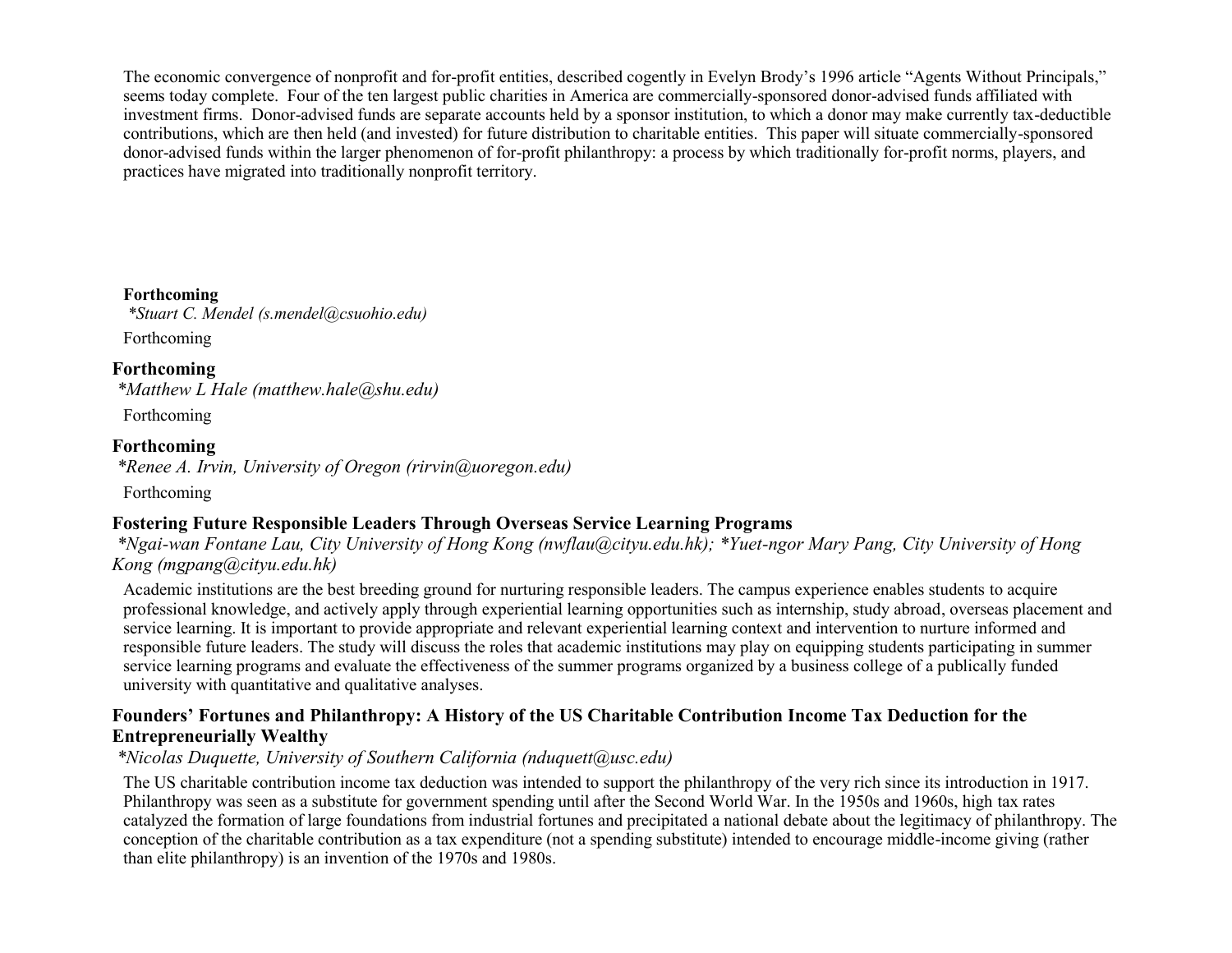### **Founders' Stories of Grassroots International Nonprofit Organizations and Diaspora Connections**

*\*Susan Appe, Rockefeller College of Public Affairs and Policy, University at Albany, SUNY (sappe@albany.edu); \*Ximeng Chen, Binghamton University (xchen80@binghamton.edu); \*Ayelet Oreg, Binghamton University (Aoreg1@binghamton.edu)*

Drawing on literature about diaspora philanthropy and the motivation to giving, we conduct a mixed methods study on a specific mode of diaspora philanthropy: grassroots international nonprofit organizations founded by emigrants and refugees in the U.S. By examining the founder stories of diaspora populations, we aim to highlight the role that emigrant and refugees seek to have on social change and development in their origin countries and empirically outline a promising mode—the founding of grassroots international nonprofit organizations—of diaspora philanthropy.

# **Fragile or Resilient? The Landscape of American Community Foundations post 2008**

*\*Laurie E. Paarlberg, Indiana University - Lilly Family School of Philanthropy (lpaarlbe@indiana.edu); \*Hyunseok Hwang, Texas A&M University (gustjr2002@tamu.edu)*

Over the past two decades, community foundations in the US, have faced unprecedented environmental shifts that challenge the future roles of community foundations. Drawing upon 990 reports of the population of US based independent community foundations and UWs, this paper explores three questions: 1). How are the financial characteristics of "community foundations" changing? 2). How are the grant distribution patterns of "community foundations" changing? 3). How are the resources and allocations patterns related to community characteristics? This paper seeks to map the landscape of community foundations and explore shifts in community foundation activity across place.

# **From Control to Consolidation: China's Framework for Foreign NGOs and Foundations in its Second Stage**

*\*Mark Sidel, University of Wisconsin-Madison (mark.sidel@wisc.edu)*

Beginning in January 2017, China inaugurated a new framework for integrated control of the work of foreign nongovernmental organizations and foundations working on the mainland. In the year and three months since, China's Ministry of Public Security has integrated virtually all foreign NGOs and foundations working on the mainland into one framework with two prongs -- registered offices, and registration of project activities (temporary activities). As this new control framework enters its second year, China is beginning to focus beyond initial control toward consolidation and molding of the work of foreign NGOs and foundations in China. This paper, part of a multiyear research project on China's new framework for foreign NGOs and foundations, and based on research in China, analyzes the second stage of these efforts and China's strategy to mold the work of foreign NGOs and foundations toward its goals.

### **From "Regulatory Evaluation" to "Supportive Evaluation": Research on the Evaluation Mechanism of Government-Nonprofit Social Service Contracting in China**

# *\*Zhaonan Zhu, Beijing University of Chemical Technology (zhuzhaonan@gmail.com)*

The Government-Nonprofit Social Service Contracting (GNSSC) has flourished in China, but the current research on the evaluation mechanism is seriously inadequate. Different evaluation mechanism will have a different impact on nonprofit organizations(NPOs). This research will take two third-party evaluation agencies as cases, which in charge of contracting projects' evaluation of Beijing Ministry of Civil Affairs(BMCA) from 2016 to 2017. I will systematically compare regulatory evaluation mechanisms and supportive evaluation mechanism, and analyze their different impacts on NPOs. I suggest that the future of China's service contracting evaluation mechanism should be transformed from the "regulatory evaluation mechanism" to the "supportive evaluation mechanism".

# **From Service Delivery to Management: An Investigation of Managerial Identity**

*\*Michael A Walton, North Carolina State University (walton321@gmail.com)*

From an online survey, professional associations are investigated as venues for the development and verification of nonprofit managers' identities. Identity concepts drawn from social psychology are investigated, and their relationships to job satisfaction and turnover are examined.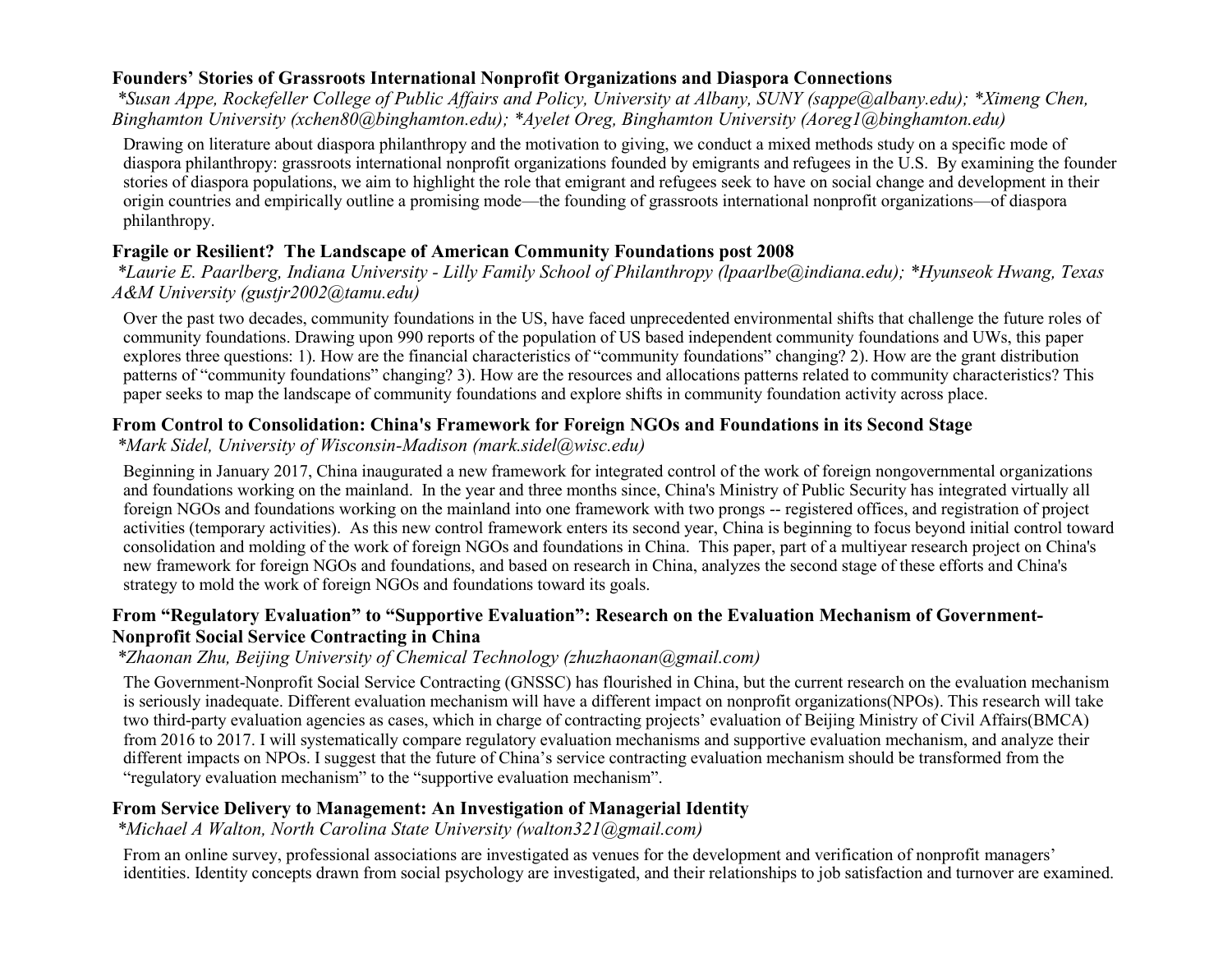SEM analyses find that professional associations contribute to identity development, but this effect varies by pattern of membership and affective commitment. Members of associations exclusive to managers are found to feel less validated in their performance as managers. This work contributes empirical analysis to the experience of managers who have transitioned from a service delivery role and lends insight into managerial turnover.

### **From Transactions to Trust: How Nonprofit Borrowers and Lenders Collaborate to Help Communities**

*\*Kellie McGiverin-Bohan, Indiana University (kmcgiver@indiana.edu)*

Debt can be a powerful (and risky) tool for nonprofits, and lending to nonprofits can be a chancy proposition for many banks. However, we know little about how borrowers and lenders weigh risks and make decisions about nonprofit debt. This paper focuses on how borrowers and lenders alike identify, gather, and process both traditional "hard information" (e.g., financial ratios from the balance sheet), and "soft information" (e.g., community needs, historical services, mission alignment, governance). Findings suggest that a heavy reliance on soft information makes nonprofit debt less transactional and more relationship-based.

### **From Two-Way Communication to a Two-Step Flow of Communication: Grassroots Engagement on Twitter**

*\*Matthew P Taylor, MIddle Tennessee State University (matthew.taylor@mtsu.edu)*

This study investigates decentralized approaches to advocacy on social media through a qualitative content analysis of more than 1,100 Tweets from the World Lupus Foundation's #LupusChat during Lupus Awareness Month. The study explores what happens in an organized social media campaign that is inherently built on engagement. This research deepens understanding of Twitter as an advocacy tool, contributes to a growing body of academic literature regarding nonprofit social media use, and breaks new ground with the examination of organized hashtag advocacy campaigns.

### **Fundraiser Education in the United States: Analysis of Existing University-based Programs and Unique Training Needs**

*\*Tara Mercurio, University of Florida (TaraSMercurio@ufl.edu); \*Jennifer Amanda Jones, University of Florida (jenniferajones@ufl.edu)*

Fundraising is an important component of nonprofit management education. Yet, little is known about university-based fundraiser education programs or what kind of format would be most effective. The purpose of this study was to identify the number, type, and cost of fundraiser education programs in the United States and to analyze the scope of coursework in these programs. The demand for fundraiser education programs is apparent and should encourage academic institutions to develop quality and accessible programs. However, our findings suggest that effective fundraiser education programs may need to break from the traditional academic model in several key ways.

### **Fundraising Efficiency and Financial Capacity Performance in Nonprofits in the U.S.**

### *\*Kuang-Ting Tai, SPAA, Rutgers University (kt428@rutgers.edu); \*Jongmin Shon, Rutgers University (jmshon@rutgers.edu)*

Fundraising efficiency is an essential factor for nonprofits to achieve the predetermined missions. However, prior studies have neglected its potential impacts on improving nonprofit's financial capacity when the expense on fundraising activities is decreased but the revenue is increased. Employing the panel data retrieved from Statistic of Income (SOI) and measuring fundraising efficiency through Data Envelopment Analysis (DEA) approach, this research aims to specify the relationship between fundraising efficiency and financial capacity performance, in terms of the program expense growth and equity ratio. The research findings can benefit researchers and practitioners by clarifying the financial dynamics and providing policy implications.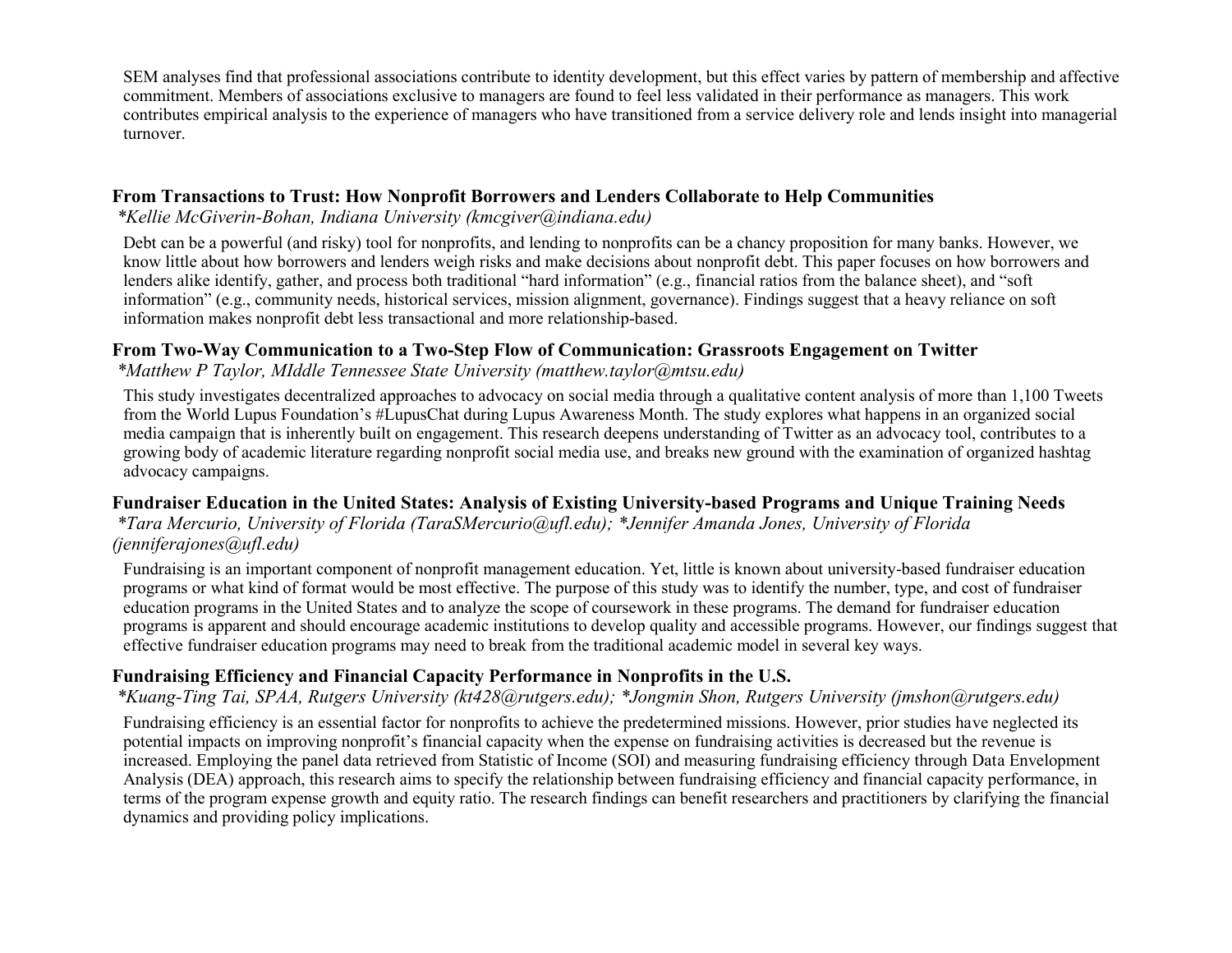### **Fundraising Regulation and the "Voluntary" Levy: Examining the Effectiveness of the UK Fundraising Levy on Charity Participation**

*\*Alasdair C Rutherford, University of Stirling (alasdair.rutherford@stir.ac.uk); \*Diarmuid McDonnell, University of Stirling (diarmuid.mcdonnell@stir.ac.uk); \*Eddy Hogg, University of Kent (E.Hogg@kent.ac.uk)*

Regulators play an important role in promoting good governance and accountability by charities. The new Fundraising Regulator for England is funded through a levy on large fundraising charities. We exploit the sharp eligibility threshold in order to make a causal estimate of the effect of the fundraising levy on regulatory participation. We show that the levy was necessary to secure participation by charities, and cost was not a significant barrier to participation. The income from the Levy scheme is very significant, and without this it is likely that the level of resources available for fundraising regulation would be significantly lower.

# **Gender and Diversity Equity in the Nonprofit Sector: Using Pedagogy to Chip Away at the Glass Ceiling**

*\*Michelle Evans, University of Tennessee at Chattanooga (michelle-evans@utc.edu); \*Jose Luis irizarry, Florida Atlantic University (jirizarry2014@fau.edu)*

The nonprofit sector evolved largely through voluntary associations founded by women (Lee, 2014; Stivers, 2000) and is currently comprised of a female dominated workforce (O'Neill, 1994, Themudo, 2009). In contrast, executive and board leadership of nonprofits is dominated largely by men (Gibelman, 2000; Pynes, 2000). Within academia this trend has been called a "leaky pipeline" where the number of women decreases along the career advancement path (Carter, Croft, Lukas, & Sandstrom, 2017). This paper seeks to apply the leaky pipeline concept to nonprofit graduate education as one possible barrier for women in achieving equity in executive and board positions.

### **Gender differences in charitable giving around the 2016 U.S. presidential election**

*\*Jacqueline E. Ackerman, IU Lilly Family School of Philanthropy (jacacker@indiana.edu); \*Jonathan J. Bergdoll, IU Lilly Family School of Philanthropy (jjbergdo@iupui.edu); \*Debra J. Mesch, LFSOP (dmesch@IUPUI.edu); \*Una Osili, Indiana University (uosili@iupui.edu)*

This study examines the impact of the 2016 U.S. presidential election on charitable donations by men and women. Using gift-level data for the two-week period surrounding Election Day, we analyze total amounts given by men and women, as well as amounts given to specific charitable causes and nonprofits of interest. Preliminary results indicate that charitable giving increased markedly in the week after the election. However, patterns differ by gender, both for overall giving and for giving to specific causes and organizations.

### **Gendered Giving: Board Composition and Funding of Women and Girl Serving Organizations**

*\*Lauren Dula, Binghamton University, SUNY (ldula@binghamton.edu)*

The theory of representative bureaucracy states that passive representation of a particular demographic group within the administrative system will translate into active or functional representation in the outcomes of that group's activities. This study seeks to discover whether the gender composition of funding agency boards of directors and executive leadership impacts the amount of funding received by explicitly women and girl serving organizations. The study uses data on a nationally representative sample of United Ways and their giving across 6 points in time covering 15 years. Through multivariate regression analysis we see some impact on spending provided leadership is female.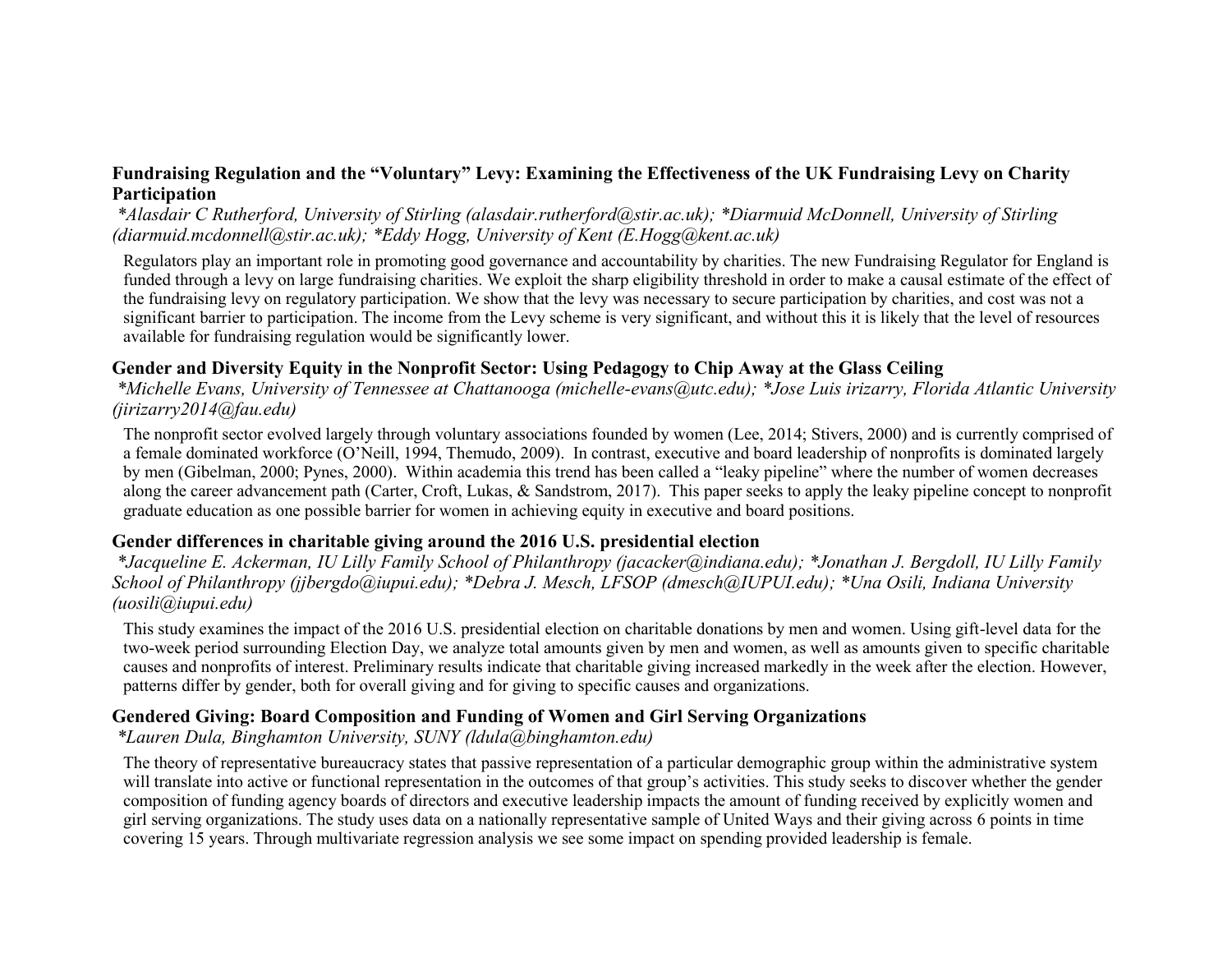### **Gender Equality and Women's Foundations**

# *\*Elizabeth May Gillespie, University of Nebraska at Omaha (egillespie@unomaha.edu)*

The purpose of this research is to explore the issue of gender equality through the work of women's foundations. This study will address the primary research question: How and why do women's foundations support gender equality? Secondary research questions include: What philosophies underpin their grant-making or other activities? What or whom do they fund or support? And what processes do they use to make funding decisions? Qualitative research methods will be used. A landscape scan was completed and a database created of all U.S. women's foundations. Interviews will also be conducted with executive directors of a purposely selected sample of women's foundations. Content analysis will be conducted on data from foundation websites and other documents, and interview transcripts. The research will be done in a manner that as much as possible accounts for the diversity of women's lives and that may benefit all populations of women. This study seeks to add to the literature of several broad scholarship areas. It will contribute to the larger area of work on women's philanthropy. The results might contribute to the gaps in the larger scholarship on social change philanthropy in relation to grant-making foundations and whether it brings about social change. There is a major gap when it comes to smaller foundations and public foundations in the literature. The participants in this study are smaller and or public foundations. Lastly, this study might add to the debate about foundations in general and their impact on creating social change or maintaining the status quo.

# **Gender Gap Within Volunteering in Japan: An Application of Role Theory**

# *\*Megumi Kojima, Ritsumeikan University (megumi@ba.ritsumei.ac.jp)*

There have been numerous studies on the relationship between gender and volunteering and most have proven that women participate in more volunteer activities than men (Fyall, & Gazley, 2015; Taniguchi, 2006; Musick & Wilson, 2008). However considering the effects of gender, employment status, and family status, the results of ratio of volunteering activities by gender turn controversial (Hayghe, 1991 ; Hook, 2002). In Japan, research shows that personal factors such as religion, contact with friends, and generalized trust affects participation of volunteering (Taniguchi, 2008: Taniguchi, 2013). This study investigates the kind of volunteer activities preferred by gender in Japan.

# **Gender, Social Networks, and Philanthropic Behavior among Giving Circle Participants**

*\*Julia L Carboni, Syracuse University (jlcarbon@maxwell.syr.edu); \*Angela M. Eikenberry, University of Nebraska at Omaha (aeikenberry@unomaha.edu); \*Jason Franklin, Dorothy A. Johnson Center for Philanthropy @ Grand Valley State University (jason\_franklin@gvsu.edu); \*Jessica Bearman, Independent Researcher (jessica@bearmanconsulting.com)*

This paper explores the social networks of giving circle members and a control group of nonmembers to assess (1) whether there are differences in social networks between women and men within and across treatment and control groups; and (2) whether these differences are associated with philanthropic behaviors. We hypothesize that members of giving circles have higher levels of giving both time and money than non-giving circle members but that these effects will be gendered. Data come from a survey about philanthropic behavior and data are analyzed using the fuzzy set qualitative comparative analysis (fsQCA) method.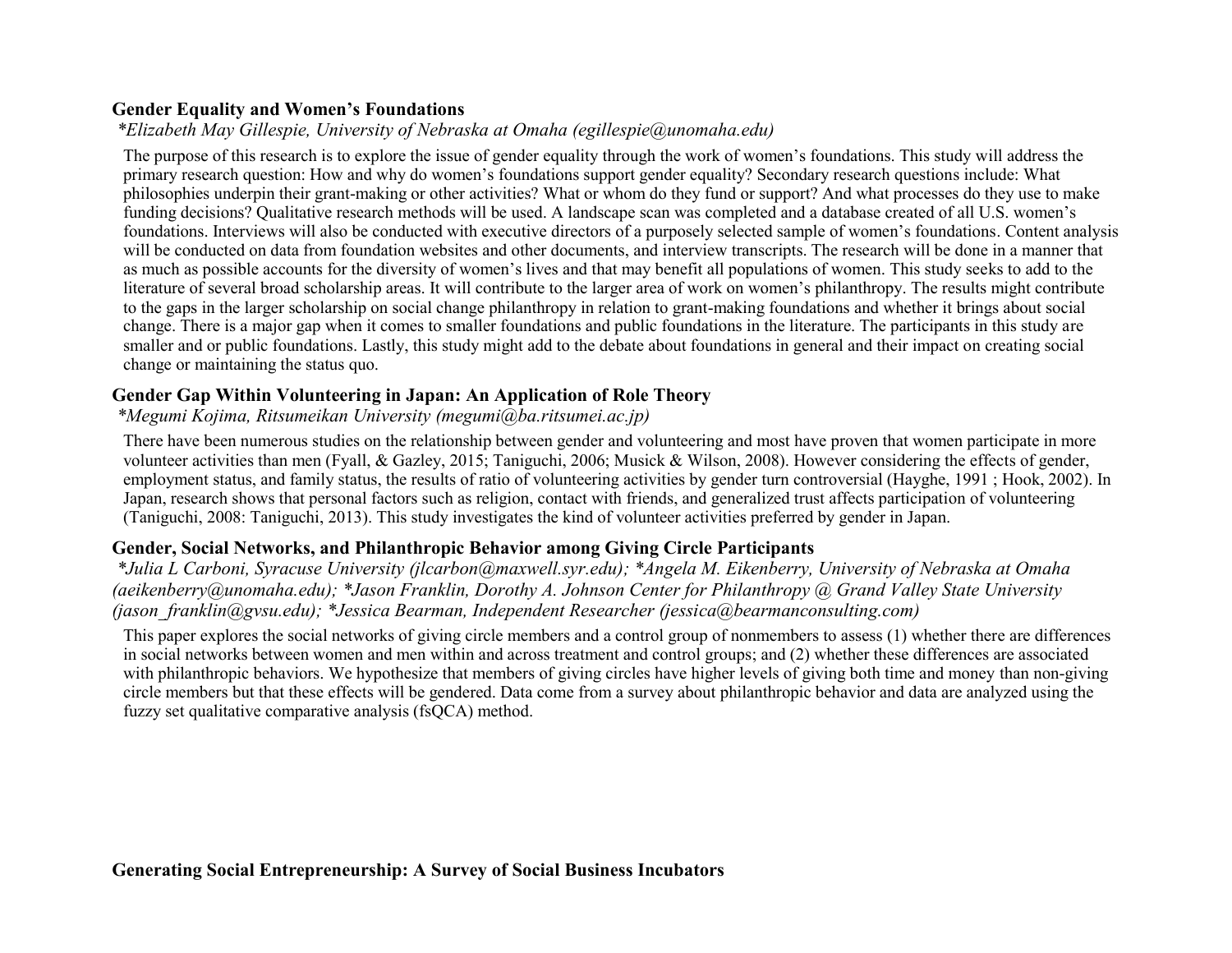### *\*Rhonda Phillips, Purdue University (rphillips@purdue.edu); \*Patsy Kraeger, Georgia Southern University (pkraeger@georgiasouthern.edu)*

Forty-eight social business incubators or related programs ("accelerators," etc.) were identified to survey. We explore how the incubator model is focused on helping social entrepreneurs form socially oriented businesses and similar social enterprises, nonprofits, or other organizations in the private, public, and nonprofit or third sectors. We also are interested in impacts on the community where these incubators operate – are there positive outcomes for the social sectors? Do the incubator programs help capture some of the benefits of these type businesses and organizations for the area? We use an online survey supplemented with selected interviews to conduct the study.

### **Geography as an Effective Segmentation Approach for Nonprofit Donation Strategy through Spatial Demography**

*\*Steven Bauer, Pepperdine University (steven.bauer@pepperdine.edu); \*Alice Labban, Pepperdine University (alice.labban@pepperdine.edu); \*Robert Shearer, Pepperdine University (robert.shearer@pepperdine.edu)*

Private donation activity is key to nonprofit organizations. Although many studies have investigated the effect of demographic variables on charitable giving, few have done so from a geographic orientation. The demonstration of demographic relationships at the geographic level is highly useful to nonprofits because demographic information by area is publicly available. In this study, regression models related average donation size from the Westside Food Bank in Los Angeles to demographic data by zip code from the Census Bureau. Results showed significant relationships between average donation size and specific age, education and income variables at the aggregated zip code level.

### **Getting by with a Little Help from My Friends: The Cost-Effectiveness of Using Professional Solicitors to Raise Nonprofit Revenue**

### *\*Chris Prentice, University of North Carolina Wilmington (prenticecr@uncw.edu); \*Nicole Geczi, University of North Carolina Wilmington (geczin@uncw.edu); \*Jeffrey Brudney, University of North Carolina Wilmington (jbrudney@gmail.com)*

Nonprofits often seek the assistance of professional solicitors to secure contributions on their behalf. Yet, research on nonprofit use of professional solicitors is limited. This research examines the circumstances that drive some nonprofits rather than others to contract with paid solicitors to carry out fundraising. Findings show that guaranteed-minimum rates stipulated in contracts, the amount of contributions earned by nonprofits as a consequence of these relationships, and the percentage of raised funds retained by professional solicitors vary across nonprofits of different types, ages, and sizes. Results raise questions regarding the continued use of solicitors despite the inefficiency of these relationships.

# **Getting Things Done for Life: Long-term Impact of AmeriCorps Service for Diverse Groups of Members**

*\*Matthew Hudson-Flege, Clemson University (mflege@clemson.edu)*

An important long-term goal of AmeriCorps programs is to foster civic-minded leaders who will "get things done" for life. While evidence from the 1999-2007 AmeriCorps Longitudinal Study suggests that AmeriCorps is successful in fostering long-term growth in many areas, previous analyses have not accounted for the diversity of members. This study developed four distinct profiles of members within the AmeriCorps Longitudinal Study, and examined how their outcome trajectories differed over time. Results indicate that AmeriCorps is effective in promoting civic engagement among diverse members, but findings in other outcome areas varied based on member profile.

# **Giraffes, Cadavers and Supernovas: A Critical Examination of Foundation Metaphors**

*\*Tobias Jung, The Centre for the Study of Philanthropy & Public Good, University of St Andrews (tj3@st-andrews.ac.uk)* As philanthropic foundations take on increasingly prominent socio-political roles, the need for stronger conceptualizations of foundations as an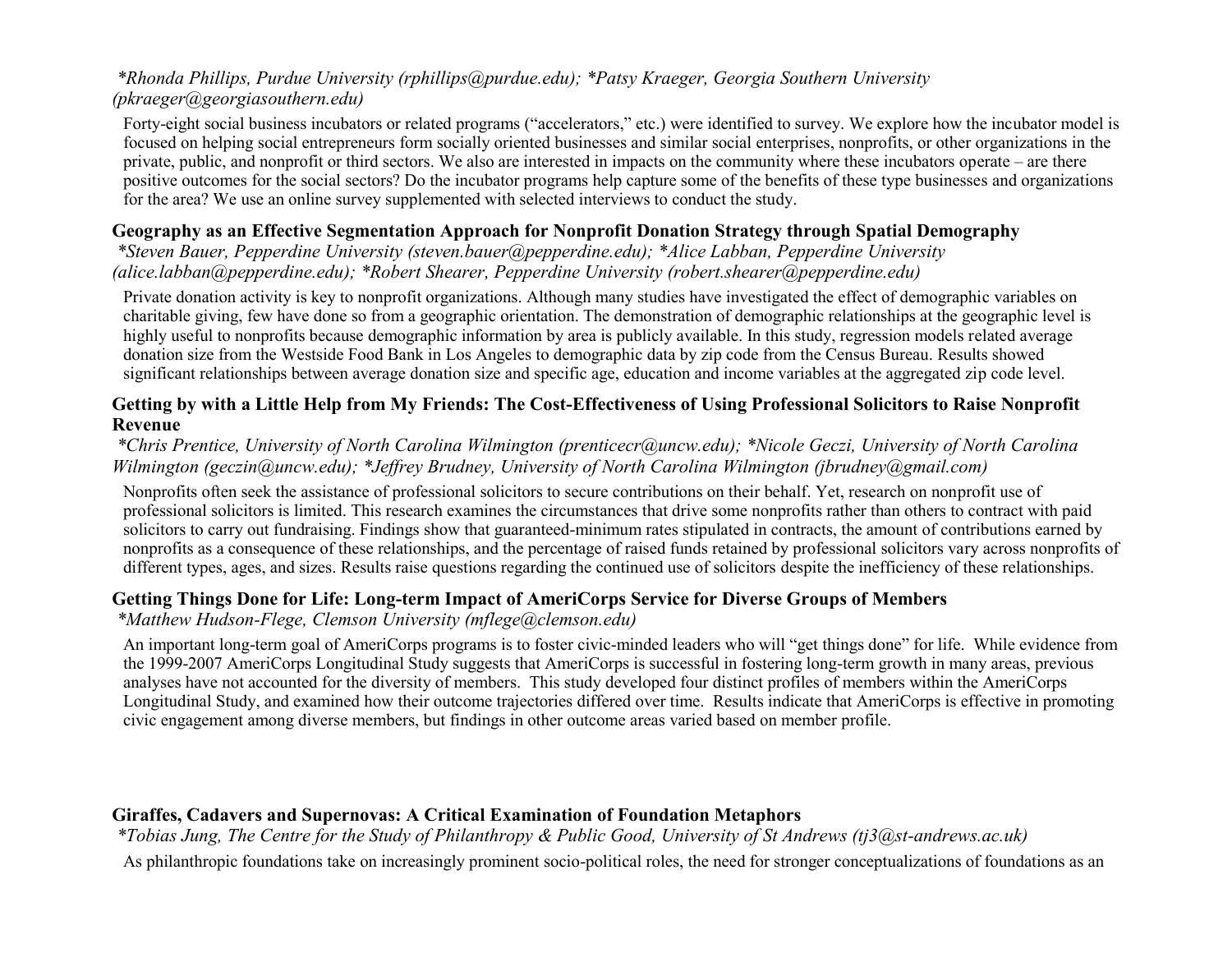organizational form is articulated widely across academic, policy and practice contexts. Building on the use of metaphors in the field of organisational analysis, this paper maps and provides a conceptual overview of the spectrum of metaphors that have been applied to, and are used by, philanthropic foundations, and critically examines their potential for strengthening theory on foundations.

### **Give Globally, Act Locally: The Daughters of Charity Foundation and Systemic Change, 1984-2015**

*\*Kristine Ashton Gunnell, UCLA Center for the Study of Women (kristine.gunnell@gmail.com)*

Using oral history and archival research, this paper explores the varying strategies which the Daughters of Charity Foundation has used to promote systemic change within its realm of influence. Intent on supporting the work of Catholic sisters serving those struggling in poverty, the foundation gave globally through the Seton Institute and acted locally by investing in the Daughters' health, education, and social services in California. By doing both, foundation leaders developed a more systemic view, cutting across service sectors and geography to build practices and programs that supported meaningful change, while also striving to preserve human agency and dignity.

### **Giving in Scandinavia**

# *\*Johan Vamstad, Ersta Sköndal University College (johan.vamstad@esh.se)*

This paper explores the topic of giving to civil society organisations in Scandinavia. Giving is a type of contribution to civil society that differs markedly from other civil society activities, like e.g. volunteering. Scandinavians have a more ambiguous relationship to giving as it is both a commendable civil act like volunteering but unlike volunteering also a reminder of unwanted economic inequality. This ambiguity, however, does not prevent Scandinavians from giving; people in Denmark, Norway and Sweden are among the most frequent donors in the world.

# **Global Evidence on Effective Design of Tax Incentives for Charitable Giving**

*\*Rene Bekkers, Vrije Universiteit Amsterdam (r.bekkers@vu.nl); \*Sigrid Hemels, Erasmus University Rotterdam (hemels@law.eur.nl); \*Pamala Wiepking, IU Lilly Family School of Philanthrophy (pwiepki@iu.edu); \*Femida Handy, University of Pennsylvania (fhandy@sp2.upenn.edu)*

How do countries offering different tax incentives for nonprofit organizations vary in the level and nature of generosity? Governments across the globe use a variety of tax instruments to encourage charitable giving, in addition to other instruments such as support for accountability programs and direct financial support. What is the effectiveness of these forms of support to nonprofit organizations? We answer this question in theory and with an analysis of empirical data of charitable giving in 28 countries across the globe, expecting to find that the effect varies strongly between countries if tax incentives vary.

# **Governance Failures Within the Nonprofit Sector: A Theoretical Framework**

# *\*Duchess Deidre Humphrey, Public Administration, University of North Texas (duchesshumphrey@gmail.com)*

The purpose of this research is to examine governance failure at the level of nonprofit leadership. Central to nonprofit governance failures is the emphasis on scandals that occur at the level of leadership (see Stephens and Flaherty 2013). Specifically, using a sample of 722 occurrences of public charity scandals, the study captures three common types of occupational fraud: (1) misappropriation of assets, (2) corruption, and (3) financial statement fraud. The results indicate that media-reported instances of occupational fraud occur more frequently at the level of management indicating there are possible monitoring problems at the level of governance

# **Governance Teams, Fiduciary Duty, and Intellectual Property**

*\*Michelle Walker, Walker Philanthropic Consulting (michellepgh250@gmail.com)*

One thesis to be developed is that governance frameworks and processes need to evolve in order to recognize and manage intellectual capital assets, whether it is for knowledge management within the organization, for sharing and building on existing knowledge, or for more strategic firm-specific goals. A second thesis to be developed is to articulate the rationale for why governance teams should recognize intellectual capital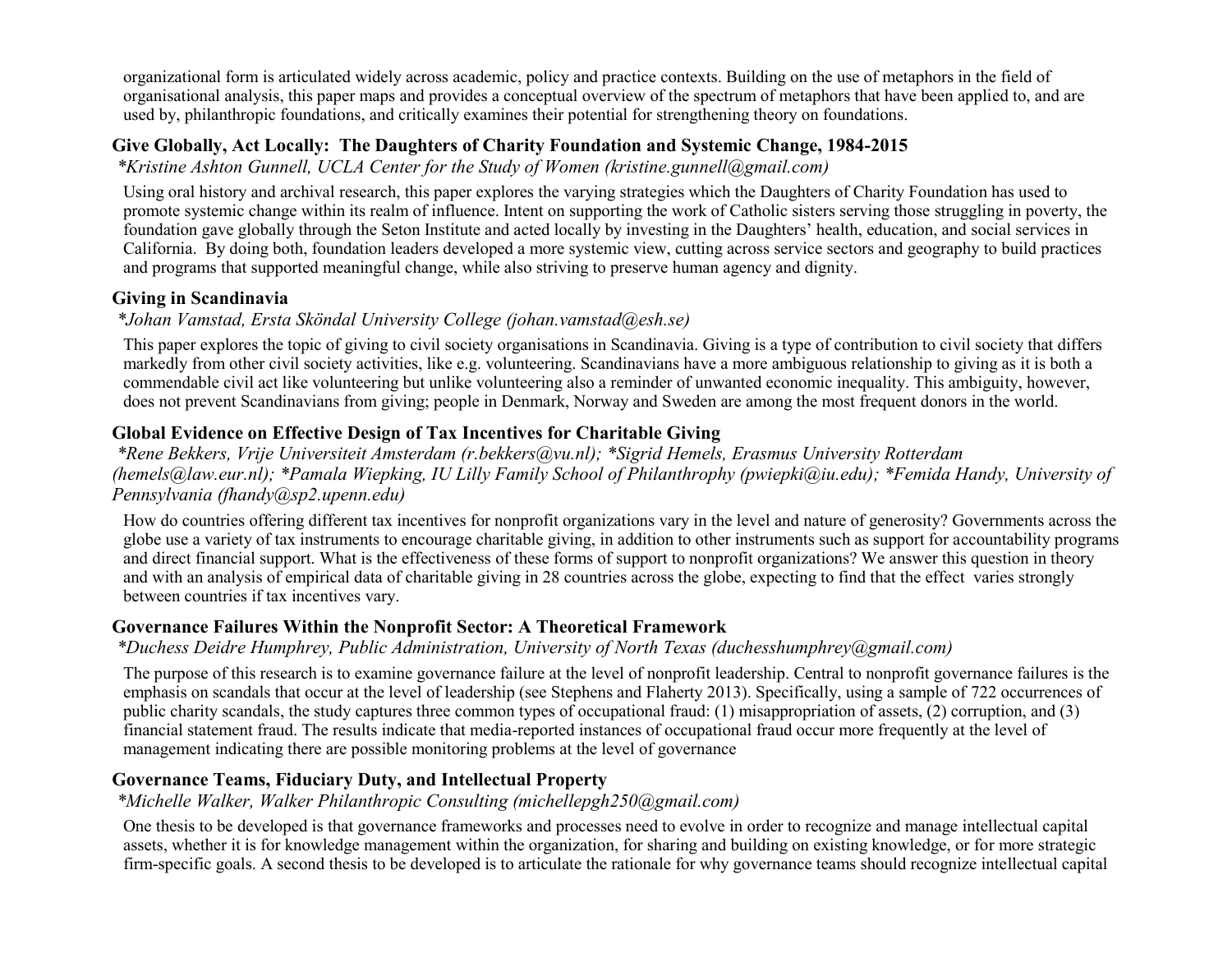assets as assets to be managed per their fiduciary responsibilities.

### **Governance Values and Roles in Nonprofit Arts Organizations**

*\*Roland J. Kushner, Muhlenberg College (rolandkushner@muhlenberg.edu)*

Nonprofit governance literature often generalizes board roles, values, and behaviors across different service areas. This research examines how board members' values and roles coincide in nonprofit arts organizations. Earlier research in this process suggested that trustee roles and responsibilities might be driven by individual's values such as altruism, ideology, duty, composition, public scope, structure and process, risk posture, and stewardship. This stage of the research explores this intersection in nonprofit arts organizations combining literature and semistructured interviews with arts trustees. Identifying intersections between values and roles in arts governance will help supporting arts-focused governance research and capacity building.

### **Governance Vulnerabilities and Risk Assessment: A Red Cross Case Study Part II**

*\*Christopher Corbett, Independent Researcher (chris\_corbett1994@hotmail.com)*

The American Red Cross, in the aftermath of its disaster relief activities, remains under much political and public scrutiny. Part I's focus was at government level (Corbett 2017), namely its investigation of ARC, including its failed efforts to bring the ARC under regulatory control. Part II's focus is at organizational level, to gain insight into ARC's governance vulnerabilities. This is accomplished by examining ARC's 2016 and 2017 bylaws to assess governance risks and identify remedies to help restore the public trust and that of elected officials.

### **Governing Board Turnover in Nonprofits: Examining the Effects of Governing Board Turnover in United Way on Nonprofit Financial Capacity**

### *\*Seung-Ho An, Texas Tech University (seungho.an@ttu.edu)*

This paper investigates the effects of governing board turnover on organizational financial capacity in the context of nonprofit organizations. Governing board members in nonprofits serve as boundary spanners who link the organization with the external environment, and also act as principals who ensure that critical resources are spent to achieve organizational missions. They, therefore, play a critical role in attracting and utilizing financial resources. Given its importance, any turnover occurring to the governing board should affect the financial capacity of the organization. While the relationship between attributes of the nonprofit governing board and organizational performance has been an enduring research topic, we know very little about whether and how governing board turnover would affect the performance of nonprofit organizations, especially with regard to financial capacity. Adopting theoretical perspectives from cost-benefit, resource dependency, and agency theory, I develop a nonlinear hypothesis between governing board turnover and nonprofits' financial capacity. Using cross-sectional data constructed based on different sources, I test the hypothesis in the context of the United Way organizations. I find general support for my hypothesis, which yields implications for both research and practice of nonprofit human resources management.

### **Governing Board Turnover in Nonprofits: Examining the Effects of Governing Board Turnover in United Way on Nonprofit Financial Performance.**

#### *\*Seung-Ho An, Texas A&M University (seungho@tamu.edu)*

Governing board members in nonprofits play a critical role in shaping and promoting organizational missions, guiding the direction of organizations, and monitoring organizational activities. In this regard, the relationship between attributes of nonprofit board and organizational performance has been an enduring research topic. We, however, know little about whether and how governing board turnover would affect the performance of nonprofit organizations. This paper examines the effect of governing board turnover on nonprofit financial performance; how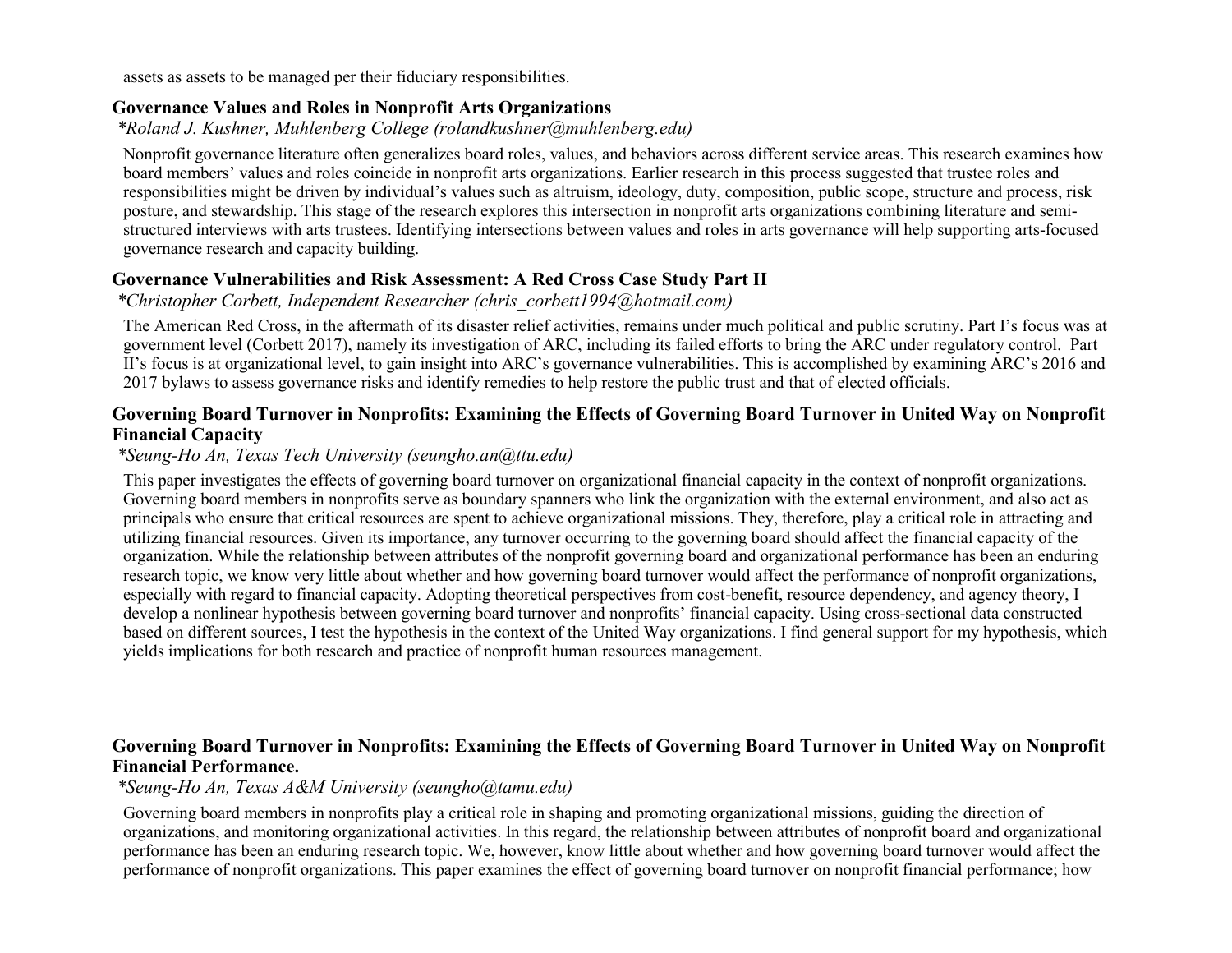governing board turnover affects nonprofit activities that carry their core values and missions, and contributions.

### **Government as the Principal Philanthropist in Poverty Alleviation in China: An Institutional Analysis**

*\*Qingqing Wang, Arizona State University (qwang148@asu.edu); \*Zelin Xue, Shanghai Academy of Social Science (zxue@sass.org.cn); \*Qiang Qin, Tsinghua University of China (qin-q17@mails.tsinghua.edu.cn); \*Qionglian Liu, Tianjin Institute of Public Administration (qionglianliu1@gmail.com)*

Since 2013, Chinese government has adopted a new policy concerning accurate poverty alleviation, which reveals the new stage of poverty alleviation in China. In the whole process of poverty alleviation, Chinese government serves as the principal philanthropist. However, there are few studies focus on the role of government and the institutions designed for poverty alleviation. In this study, we want to delve into the institutions concerning accurate poverty alleviation and the red tape within the bureaucratic organization. In doing so, we hope to gain insights from the Chinese experience and contribute to the philanthropist issues both in theory and practice.

### **Government-Nonprofit Collaboration in Social Welfare Service Provision: An Analysis of the Social Welfare Subvention System in Hong Kong**

### *\*Michelle Hei Yan Shum, Hong Kong Baptist University (mhyshum@hkbu.edu.hk)*

Government-nonprofit collaboration in welfare provision is not a novel concept. Yet, studies on their collaborative relations seldom address the nuances of state structures and power reconfiguration in the welfare policy-making and service implementation system, which relentlessly influence the government-nonprofit relations in social welfare service provision. Utilizing the social welfare subvention system ("SWSS") reform in Hong Kong as an example, this research developed an analytical framework, by adopting the new institutionalist approach, to systematically scrutinize the changes in government-nonprofit relations during different periods of time, against the backdrop of altering political structure, welfare policy-making system and implementation mechanisms of the SWSS.

#### **Government-Nonprofit Relations in Poverty Alleviation in China: A Perspective of college volunteers**

*\*Qiang Qin, Tsinghua University of China (qin-q17@mails.tsinghua.edu.cn); \*Qingqing Wang, Arizona State University (qwang148@asu.edu); \*Zelin Xue, Shanghai Academy of Social Science (zxue@sass.org.cn); \*Qionglian Liu, Tianjin Institute of Public Administration (qionglianliu1@gmail.com)*

Poverty alleviation in China has been a major issue world widely. In combating poverty, government-funded nongovernmental organizations (GNGOs) and volunteers have played different roles with various mechanisms. However, based on a literature review, we find studies focus on the government-nonprofit relations from the perspective of volunteers is rare. As a crucial component of nonprofit organizations, how volunteers provide services in different ways and what their motivations to combat poverty are the questions we want to explore. Interviewing volunteers who attended poverty alleviation in rural China and analyzing government documents are our research methods.

### **Government-Nonprofit Relations in Poverty Alleviation in China: A Perspective of the Street-Level Bureaucrats**

*\*Zelin Xue, Shanghai Academy of Social Science (zxue@sass.org.cn); \*Qingqing Wang, Arizona State University (qwang148@asu.edu); \*Qiang Qin, Tsinghua University of China (qin-q17@mails.tsinghua.edu.cn); \*Qionglian Liu, Tianjin Institute of Public Administration (qionglianliu1@gmail.com)*

Poverty alleviation in China has a profound meaning world widely. Governments, nonprofits, and volunteers have been playing different roles in poverty alleviation in rural China since several decades. However, from the perspective of street-level bureaucrats, what are the mechanisms shape the government-nonprofit relations in poverty alleviation in rural temporary China and the challenges they are faced have not been studied sufficiently in recent years. This research collects data through different ways, including interviewing government officials who are working at the frontline of poverty alleviation in rural China and analyzing documents about poverty alleviation policies.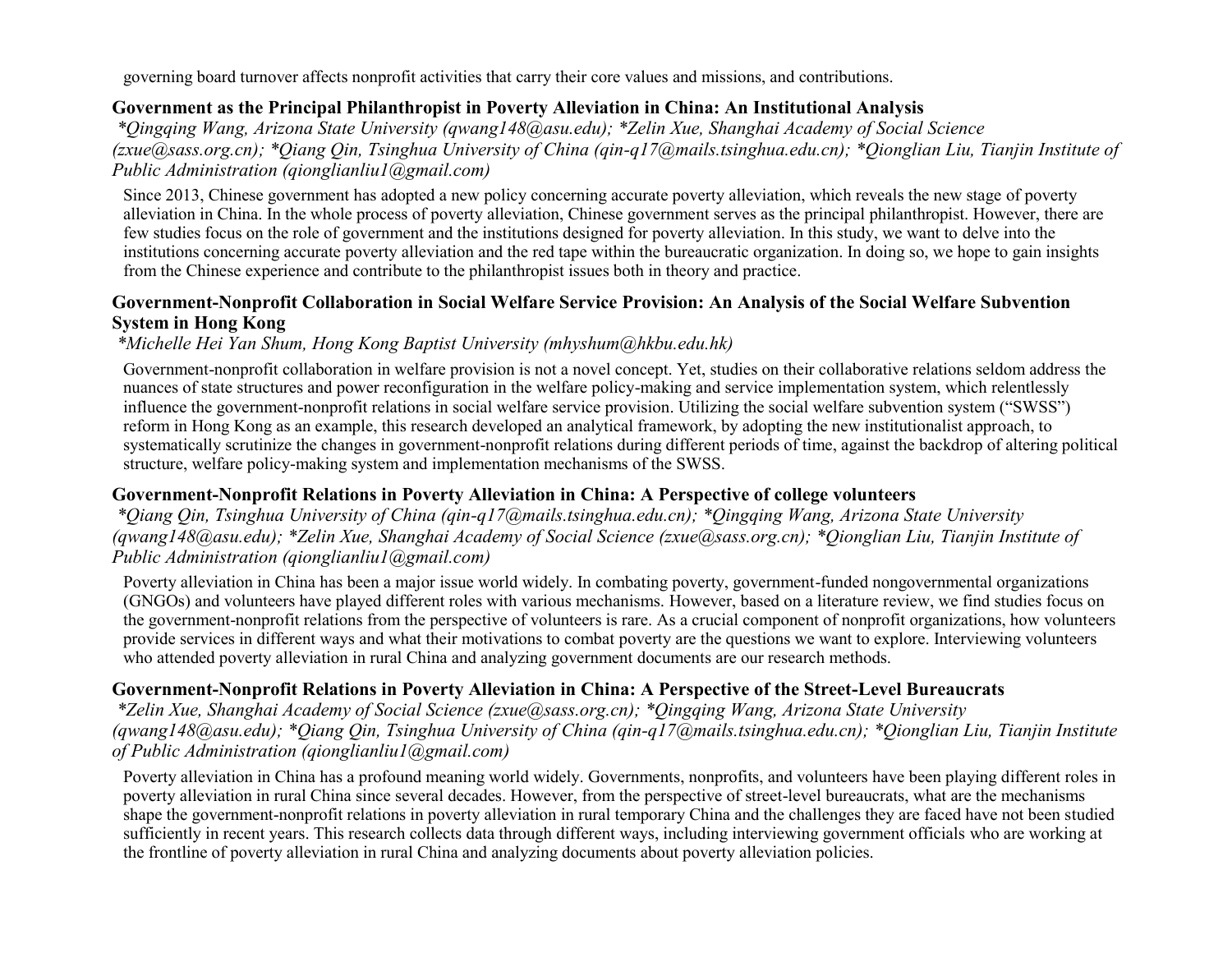### **Government-Nonprofits Relationship in Croatia: A Thorny Road**

### *\*Danijel Baturina, Faculty of Law, University of Zagreb (danijel.baturina@pravo.hr)*

This paper would analyze government nonprofits relationship in Croatia to draw insights how the government relationship developed in 26 years period since democratic transition (1991-2017). The paper will be based on the extensive desk research, as well as results of empirical research conducted as doctoral thesis within EU Seventh Framework Programme project Third Sector Impact 2014-2017 (grant agreement 613034). Historical developments as well as empirical results in dimensions institutional framework, work of organizations and societal conditions /modernization capacities in society would be put in the framework of Young´s (2000) three ideal-type models of the non-profit sector and government relationship.

### **Government Reporting Requirements for NGOs and Data Availability: A Data Story**

*\*Elizabeth Bloodgood, Concordia University (elizabeth.bloodgood@concordia.ca); \*Michael Lenczner, Ajah; Powered By Data (michael@ajah.com); \*Jenny Tabet, Concordia University (tabet.jenny@gmail.com); \*Takumi Shibaike, University of Toronto (takumi.shibaike@mail.utoronto.ca)*

Over the last 15 years two trends have increased NGO reporting to government authorities around the world. Governments' concerns over international funding of national organizations and transnational terrorism has led to more stringent regulations on NGO financing. The open government data movement has led governments to release more data in common formats, including tax records and grants data on NGOs. We examine, and propose explanations for, gaps between the data that governments' require NGOs to report (collected) and the data that is made publicly available (released) for twenty countries. Differences vary dramatically by national political environment, geographic region, type of data, and type of NGO.

### **Grassroots Organizations in Palestine: Reclaiming Civil Society?**

### *\*Catherine E. Herrold, IU Lilly Family School of Philanthropy (cherrold@iupui.edu)*

This paper analyzes NGOs in Palestine that are re-claiming civil society as an arena owned by local citizens. Working outside of the international aid system, these organizations are invoking the concept of sumud (steadfastness) as they endeavor to build resistance economies, promote Palestinian solidarity, and end the Israeli occupation. Their work contests the exercise of productive power over the governance of Palestine by Western donors and seeks to return such power to local Palestinians. This paper examines how these grassroots groups understand the concept and roles of civil society and the strategies they deploy to cultivate a resistance-oriented civil space.

### **Guiding and Informing the Local Government – Nonprofit Relationship: A Case Study of an Cross-Sector Partnership in Loudoun County, Virginia**

*\*Mary Beth Dunkenberger, Virginia Tech (mdunkenb@vt.edu); \*Elizabeth Allen, Virginia Tech (lizallen@vt.edu); \*Liz Weaver, Loudoun County Department of Management and Budget (Liz.Weaver@loudoun.gov); \*Shalom Black, Loudoun County VA, Dept. of Management and Budget (shalom.black@loudoun.gov)*

Over the past 20 – 30 years Loudoun County, Virginia has experienced dramatic economic and population growth and diversification. The county partnered with the Virginia Tech Institute of Policy and Governance to conduct a needs assessment and develop recommendations to improve the collaborative ability of nonprofits and public agencies to meet existing and emerging needs. This paper will discuss how the academic, local government, and nonprofit relationship developed and progressed, detailing aspects including mediation of tensions, methods for cross-sector engagement, and ongoing academic and local actor collaboration in assessing progress. Additionally, the study will summarize theoretical, policy and practice implications.

### **Guilty by Association: Impact of War on Terror on Reputation of Western NGOs in Pakistan**

*\*Rafeel Wasif, University of Washington, Seattle (rafeel@uw.edu)*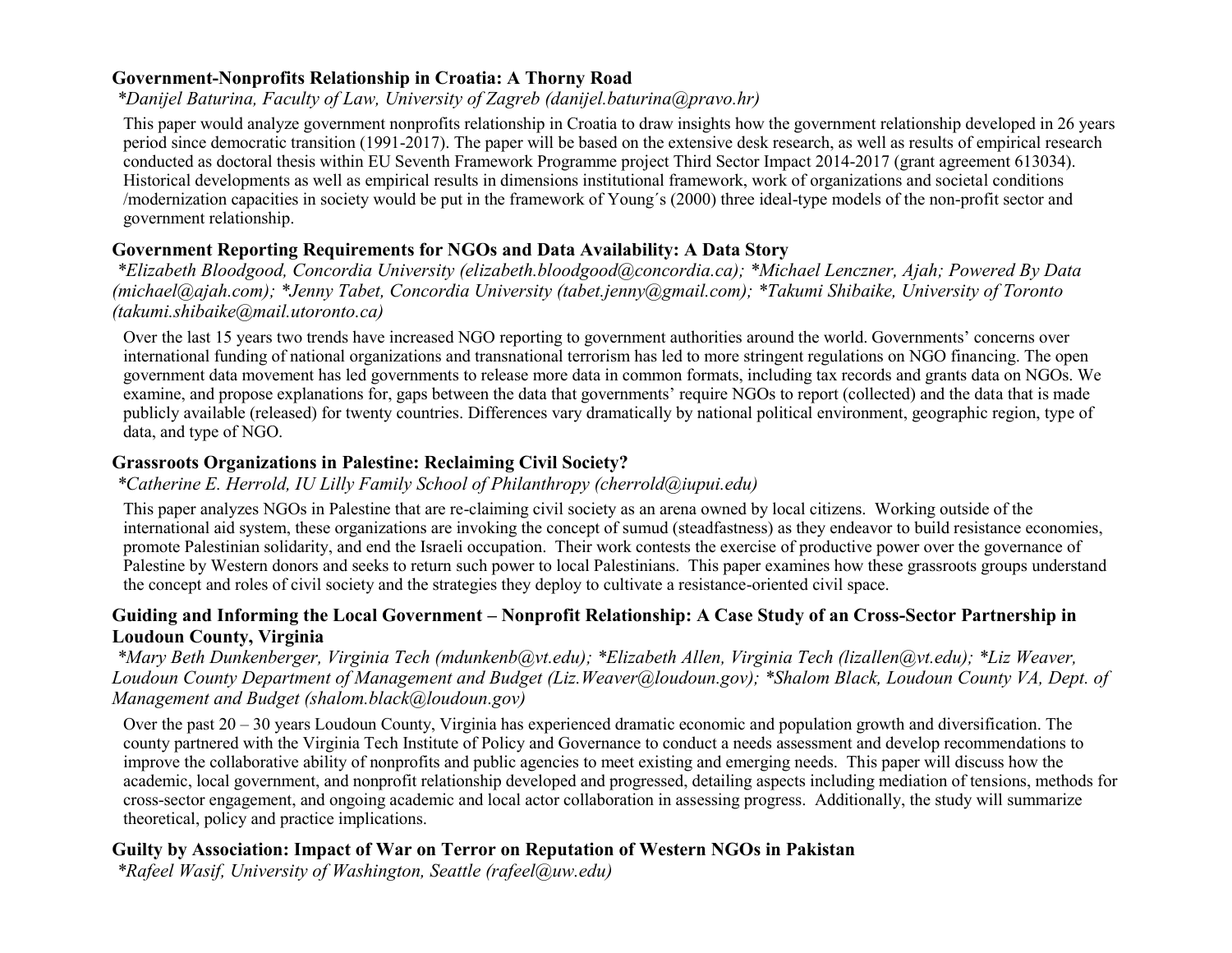I hypothesize that western-funded NGOs' reputation among local community has been impacted by their association with the war on terror as it has blurred the lines between military and humanitarian spheres. I will use media frames as the measure for NGO reputation, and will test my hypothesis by conducting frame analysis of six leading newspapers in Pakistan (3 in Urdu language and 3 in English language) through human coders from crowdsourcing platform Crowd Flower. I will compare the pre-9/11 to post 9/11 media frames in the Pakistani media, and use a local NGO Edhi Foundation as the relevant comparison group.

### **Halting an Epidemic: How Liberian Civil Society Fought Ebola and Won**

*\*Kelly A. Krawczyk, Auburn University (kak0037@auburn.edu)*

The assumption is that civil society strengthens governance and promotes development in post-conflict settings (Koch, Dreher, Nunnenkamp, and Thiele 2009; Diamond 1997; Gyimah-Boadi 1996); however, there is a lack of empirical evidence to support these assertions (Clarke 1998). This study uses mixed methodology to expand understanding of civil society's role in governance by providing empirical evidence on the role of civic actors during the recent Ebola crisis in Liberia. Cross-sector collaboration (Page et al 2015; Simo and Bies 2007) is used as a theoretical lens to examine the role and contribution of civic actors that helped stem Liberia's Ebola outbreak.

### **Happy Birthdays for Children: Food Insecurity and Social Exclusion**

*\*Lucas C.P.M. Meijs, Erasmus University Rotterdam (lmeijs@rsm.nl); \*Femida Handy, University of Pennsylvania (fhandy@sp2.upenn.edu); \*Frans-Joseph Simons, Erasmus University (fja.simons@rsm.nl); \*Lonneke Roza, Erasmus University Rotterdam (lroza@rsm.nl)*

Food insecurity for children can manifest itself in many ways, including lacking access to typical foods required to participate in societal customs. This relative food insecurity often subjects children to social exclusion. In this paper, we examine this type of food insecurity, one that children (4-12-years) face who cannot afford the culturally appropriate foods required to celebrate their birthdays in schools. We examine this using the case study of Jarige Job, a Dutch nonprofit that uses the networks of foodbanks to identify children and deliver birthday boxes with food items and gifts to their parents.

# **Healthy Men, Healthy Communities: The Role of Action Research in Facilitating Social Change**

*\*Kymberly Byrd, Vanderbilt University (kymberly.l.byrd@vanderbilt.edu); \*Ines Palmarin, Local Initiatives Support Corporation (LISC) Boston (ipalmarin@gmail.com); \*Yusuf Ali, Action for Boston Community Development/Mattapan United (yusufmali2@yahoo.com); \*Marcos Beleche, Codman Square Neighborhood Development Corporation (marcos@csndc.com); \*Renée Boynton-Jarrett, Division of General Pediatrics, Boston Medical Center (Renee.BoyntonJarrett@bmc.org)*

In Boston, systemic and institutional biases have marginalized men of color resulting in inequitable outcomes in education, employment, health, and other indicators of wellbeing. By prioritizing partnership and participation, action research creates opportunities to reverse this trend. A Boston-based coalition of community organizations utilized action research to engage those most affected by these injustices to develop an action plan promoting mental wellbeing among men of color. Coalition members collected 174 surveys and facilitated focus groups with 55 men. Survey and focus group data provided important insights on promoting optimal mental wellbeing for men of color.

### **Helping Foundations and Nonprofits Develop Realistic Expectations and Measurable Outcomes for Community Change Initiatives**

*\*Karen M. Hopkins, University of Maryland Baltimore (khopkins@ssw.umaryland.edu); \*Amy Cohen-Callow, University of Maryland Baltimore (acohen@ssw.umaryland.edu); \*Megan Meyer, University of Maryland (mmeyer@ssw.umaryland.edu); \*Nicole Mattocks, University of Maryland, Baltimore (nmattocks@ssw.umaryland.edu)*

This paper describes a placed-based longitudinal participatory evaluation of a Foundation-supported collaborative with two lead nonprofits and community members to stabilize and strengthen two urban low-income neighborhoods. The analysis of two waves of data gathered on the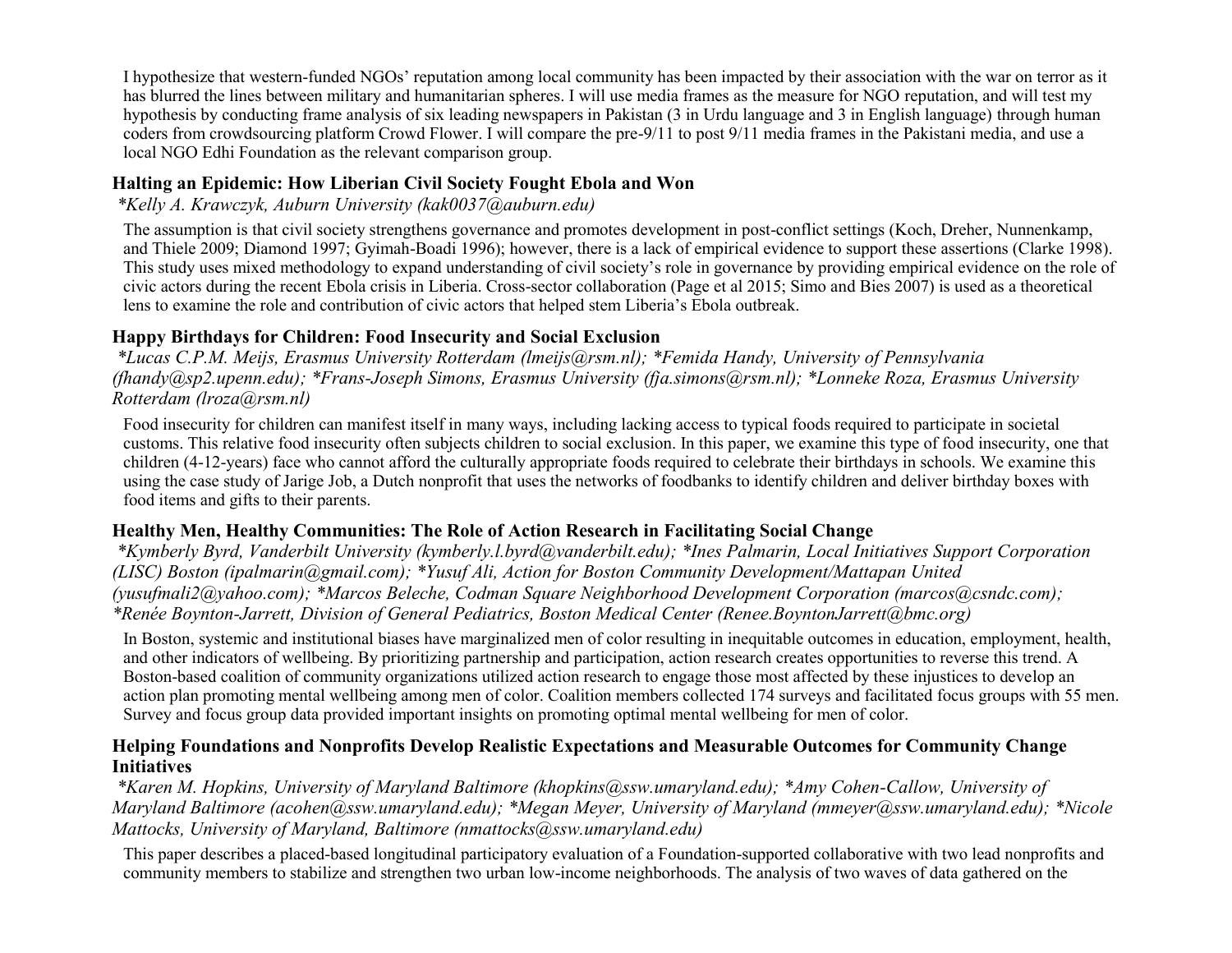process, including equity and inclusion and impact of this initiative demonstrates that greater impact over time was seen in residents' levels of connection and social capital than either residents' perceptions of or actual measures of community-level conditions. Implications of the findings for how foundations and nonprofits can develop realistic expectations for future place-based initiatives and identify the most effective impact measures are explored.

### **"Here's What Should Happen If You Want This Program": Social Enterprise Scale up and Collaboration with Schools**

*\*Amanda Jones-Layman, Penn GSE (Ajon@gse.upenn.edu)*

Social enterprises are influenced by market logics and the pursuit of "scale up," while also engaged in collaboration with other organizations as a way to meet their social impact goals. Scholarly attention to scale has grown, including expanding the concept to include qualitative sustainability of change and institutionalization of practices. This paper examines the efforts of a social enterprise engaged in scale up and the implications their collaborations with local school partners. Social enterprise staff in this case saw themselves as consultants and schools as dependent on their expertise, and divided turf, which constrained processes of collaboration and scale up.

### **Historical Trends in the Development and Delegation of Human Service Outcome Measurement in the American Nonprofit Sector**

# *\*Maoz Brown, University of Chicago (maozbrown@uchicago.edu)*

Prevailing historical accounts of the rise of outcome measurement in the human services sector focus on developments in the late 20th century. This paper offers a revised account. I argue that the devolution of evaluative responsibility to nonprofit administrative staff in the late 20th century was not a new development; rather, it was a return to an arrangement previously attempted in the early years of social work professionalization. My paper demonstrates that reviewing the deeper history of evaluation conventions in the nonprofit human services sector helps to clarify the true uniqueness, importance, limits, and potential promise of outcome measurement.

# **Homophily and Competition Within Networks: Implications for Community Long-Term Care Implementation**

### *\*Helen K. Liu, National Taiwan University (helenliu4@gmail.com); \*Li-Chuan Liu, National Taitung University (liutammy@msn.com)*

Governments worldwide are attempting to address the rapid growth of the aging population. Government and nonprofits form implementation networks to carry out policies. Theories suggest that networks evolved through homophily, exchange, competition processes. However, these processes might also hinder the implementation. By studying the implementation of long-term care policy in a rural city in Taiwan, this study applied MRQAP analysis to explore the formation of networks. This study finds that larger clusters of these service providers with their own service centers and coordination difficulties present challenges. Functional governance mechanism should be in place to address these challenges.

# **How Do You Set the Stage? Resourcing in the Early Stages of Collaboration**

*\*Danbi Seo, University of Minnesota (danbiseo@umn.edu); \*John Bryson, University of Minnesota (jmbryson@umn.edu); \*Barbara Crosby, University of Minnesota (bcrosby@umn.edu)*

In this paper, we focus on how actors in the early stages of collaboration engage in resourcing actions to identify and realize the potential of the collaboration. We examine the development process since 2015 of a collaboration of seven nonprofit organizations, now called Catalyst, whose purpose is to support minority entrepreneurs and thereby reduce the racial wealth disparities in the Twin Cities of Minnesota. By drawing on the literatures on collaboration, resourcing, institutional entrepreneurship, and leadership, we suggest that actors not only mobilize, but generate resources in collaboration and demonstrate the emergence of collective efforts and structures in that process.

# **How NYS Congregations are Bridging the HIV-AIDS Gap from the Late Nineties Until Now**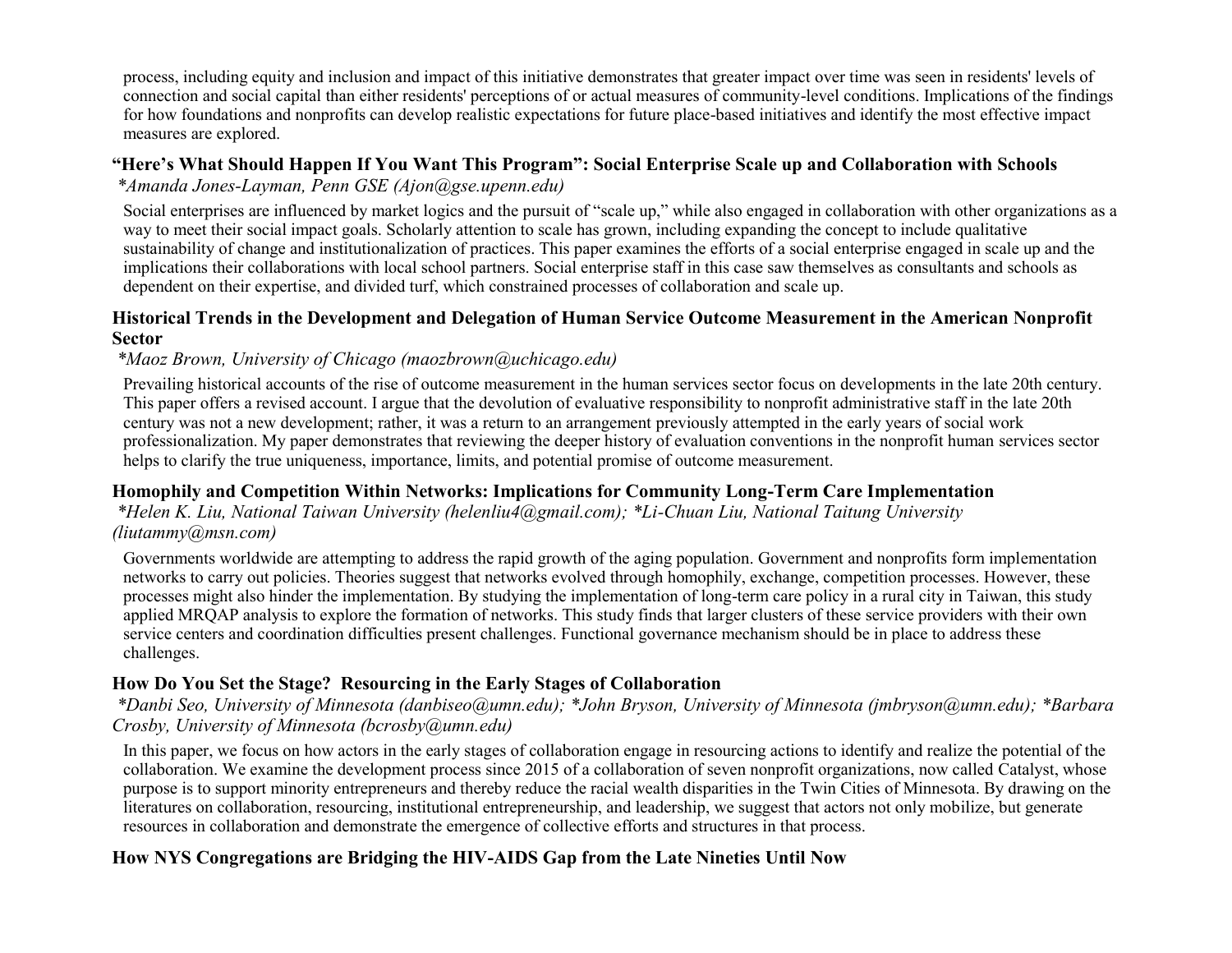# *\*Joyce Keyes Williams, California State University East Bay (joyce.keyeswilliams@csueastbay.edu)*

In the late 1990s, the initial Charitable Choice debate focused on the legal ramifications of using government dollars to fund the work of faithbased organizations. The Charitable Choice Expansion Act of 2001 contained much of the same language of the first bill, but applied the regulations to other human service program areas, as well as extended special invitations to congregations, in particular. This study used a statewide survey of congregations ( $N = 3,197$ ) developed by the New York State Department of Health, to empirically test five hypotheses regarding organizational characteristics posited in the literature to influence the likelihood of congregations to provide critical human services related to HIV/AIDS. Multinomial logistic regression analysis was used to examine predictors for the trichotomous dependent variables of HIV/AIDS-related service provision, level of services, and involvement in HIV/AIDS-related services. A logistic regression analysis was also performed predicting the dichotomous variable of whether congregations would be willing to meet with local HIV/AIDS service providers.

# **How Organizations Use Volunteers: An Exploratory, Empirical Analysis**

# *\*Rebecca Nesbit, University of Georgia (nesbit7@uga.edu); \*Robert K. Christensen, Brigham Young University (rkc@byu.edu)*

Researchers have long identified and nuanced the motivations and antecedents of volunteering (e.g., Clary et al., 1998; Rochester et al., 2016). However, we know far less about the antecedents of when and how organizations use volunteers. We use pooled (2008-2010) data from the IRS Statistics of Income (SOI) Files public charities data, available from the National Center for Charitable Statistics. Our findings show that volunteer use is common in all nonprofit subsectors, however, volunteer use also tends to be highly skewed in each of the subsectors, with many organizations reporting zero volunteers or reporting extremely large numbers of volunteers.

# **How Results-Based Accountability Changes the Management of Nonprofit Work: The New Importance of Leadership**

*\*Gerhard Speckbacher, WU Vienna (gerhard.speckbacher@wu-wien.ac.at); \*Marius Metzl, WU Vienna (Marius.Metzl@wu.ac.at)*

We analyze how the (external) pressure to show measurable results and the trend towards using logic models and results-based performance measurement influences the management of nonprofit work within organizations. We provide a conceptualization of performance management as a particular form of regulating and controlling employee behavior that builds on the assumptions underlying a logic model. Distinguishing performance management from "values-based" control, we analyze possible negative tensions as well as complementarities from combining both forms of control. Drawing on leadership research, we argue for the importance of leadership for eliminating negative tensions and for combining both control strategies in beneficial ways.

# **How Social is Social Enterprise in Puerto Rico: A View through the Lens of Resource Dependency Theory**

*\*Zakhar Berkovich, University at Albany (zberkovich@albany.edu); \*Felix Quinones-Nieves, Rockefeller College of Public Affairs and Policy, University at Albany, SUNY (fquinones2@albany.edu)*

Social enterprise generally founded on a social mission but utilize business-oriented strategies to bring in resources. Social enterprises can have not-for-profit structures or for-profit structures, making it more difficult to analyze their social mission. Our struggles in observing not-for-profit and for-profit social enterprises in Puerto Rico led us to question their social missions. This paper will review current state of such organizations, utilizing data from the Department of State of Puerto Rico. Our personal experience and knowledge of the realities of the social enterprises suggest that for-profit social enterprises in Puerto Rico are not very socially oriented.

# **How Truly "Nonprofit" are Nonprofit Graduate Programs? The Faculty Perspective**

# *\*Jessica E. Sowa, University of Baltimore (jsowa@ubalt.edu)*

From the perspective of faculty working in programs offering nonprofit specializations and full nonprofit degrees, this paper examines what is being done well in terms of tailoring nonprofit education to the needs of students working (now or in the future) in the nonprofit sector, what are some of the major challenges facing nonprofit programs, and what are some strategies (staffing, curriculum, instructional design) that can help those who want to enter the nonprofit education marketplace leverage existing resources in a way that provides students with a true, nonprofit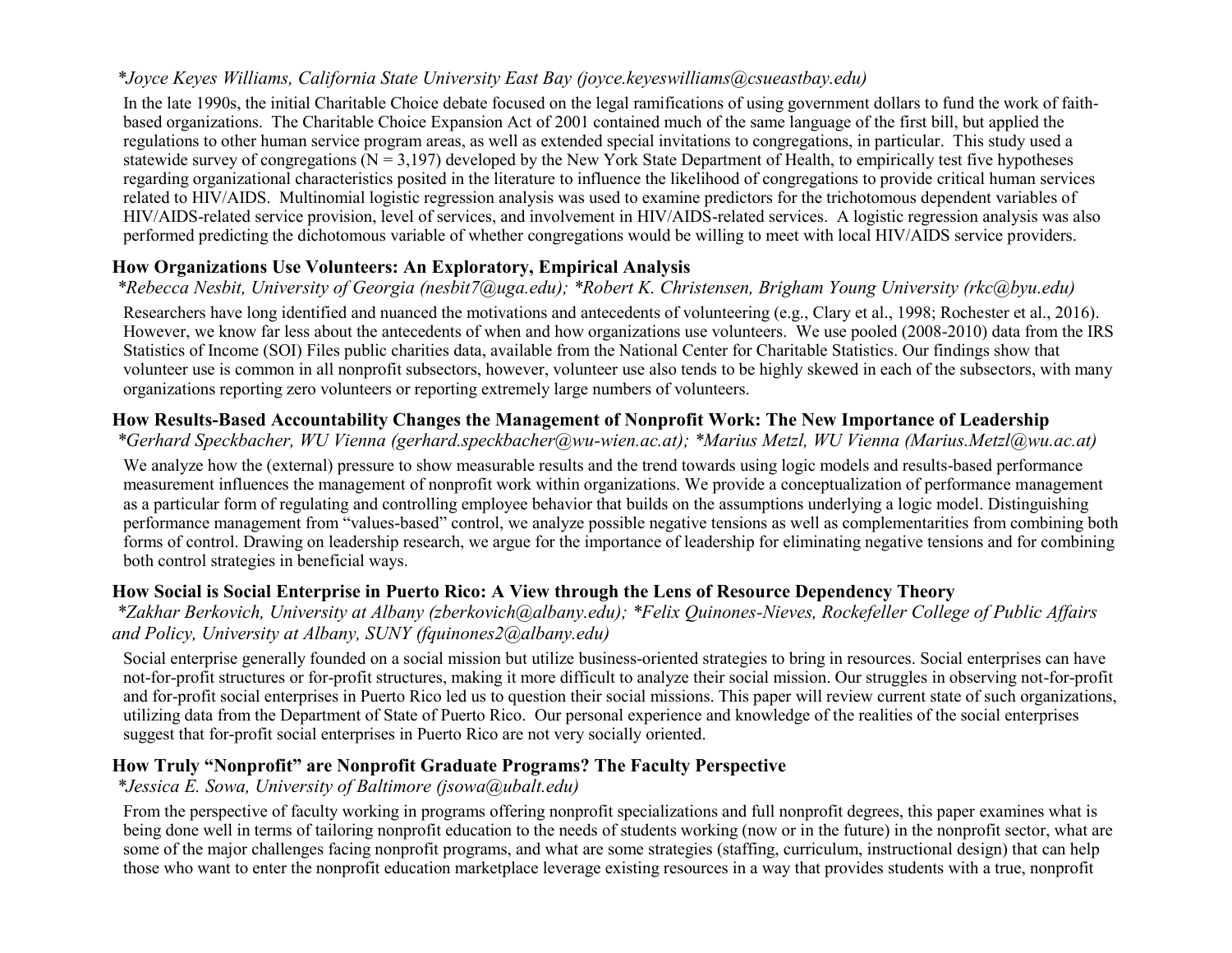graduate education.

# **Human Centered Design and Developmental Evaluation: A Toolkit for Bolstering Social Innovation**

*\*Jodi R. Sandfort, University of Minnesota (sandf002@umn.edu); \*Trupti Sarode, University of Minnesota (sarod004@umn.edu)*

This paper systematically explores the practices of human-centered design and developmental evaluation and considers their utility for nonprofit scholars. These fields offer important insights relevant to scholars interested in preserving role of nonprofits as innovators in developing solutions to social problems. While nonprofits certainly must be accountable for results, it is equally important that they do not allow public and private funders to be the only forces that define the terms of accountability. While innovation has a deep tradition in the sector, advances in the design and evaluation fields hold important insights for scholars interesting in continuing to improve nonprofit effectiveness.

# **Hybrid Organizations in the Governance Dynamics of the Seoul Metropolitan Area of Korea**

*\*Byung Hee Min, Florida State University (bhmin618@gmail.com); \*Ralph S. Brower, Florida State University (rbrower@fsu.edu)*

This study focuses principally on the emergence of civil society in Korean communities; it employs qualitative inductive methods and, since the bottom-up creation of civic capacity is a relatively new dynamic in Korea, the study draws on three different dimensions, including individual, organization and social structure. My research pays special attention to the question on how social structure can change the either of "environmental conditions or tactics on organizational changes" (Galaskiewicz and Bielefeld 1998). In this respect, my dissertation examines the relationship among actors, organization and structure in an empirical rather than conceptual glance.

### **Identity and Activity of Nonprofit Humanitarian Organizations: Defining and Estimating the Reach of Religious Affiliation in America and Abroad**

*\*Thad S Austin, Lilly Family School of Philanthopy (thad.austin@gmail.com); \*David King, Indiana University Lilly Family School of Philanthropy (kingdp@iupui.edu); \*Amy Lynne Hemphill, Indiana University (hempamly@iupui.edu); \*Brad R. Fulton, Brad Fulton (bradrfulton@gmail.com)*

This study explores the definition and scope of American faith-based nonprofits, domestically and abroad. Using the IRS microdata file to generalize our results, we estimate the value of giving to Religiously Identified Organizations [RIOs] within two sectors often discussed in the nonprofit literature (Human Services [n=3998] and the International Affairs subsector [n=262]). Depending on definition, current estimates of religious giving range between 32% (Lilly Family School of Philanthropy, 2017) and 73% of annual charitable donations (McKitrick et al., 2013). We ask what portion of the charitable sector is explicitly faith-based, and what is the impact of these organizations.

### **Identity and Resilience in Empowerment for Alleviation of Poverty by Disadvantaged Group: Incubating Micro-Entrepreneurs of Single Mothers in YMCA Taiwan**

*\*Lawrence Chuan-Cheng CHEN, Department of Business Administration, Providence University (ccchen2g@gmail.com)*

This research use double empowerment of both "identity" aspect (including resilience, group dynamic, and grit) and "resource" aspect (including social capital, financial capital, and professional capability) to examine how the incubating micro-entrepreneurs of those poor single mothers can make breakthrough of their bottleneck of disadvantage and succeed in their alleviation of poverty. In research method, we use "grounded theory" in qualitative research method to make comparative cases study of food alliance incubated by Young Man Christian Association (YMCA) of Taichung in Taiwan, chosen from eight years programs of about 50 single mothers who joined the micro-entrepreneurs incubation program.

# **"I Didn't Want to be a Burden": Exploring Interactions between Refugees and Nonprofit Service Providers**

*\*Brittany Keegan, VCU (johnsonbs3@vcu.edu)*

This study utilizes data gathered from 30 refugee interviews to better understand refugee perceptions of nonprofit services. Theoretical frameworks include the multiple constituency approach of nonprofit effectiveness, Lipsky's concept of street-level bureaucracy, and a grounded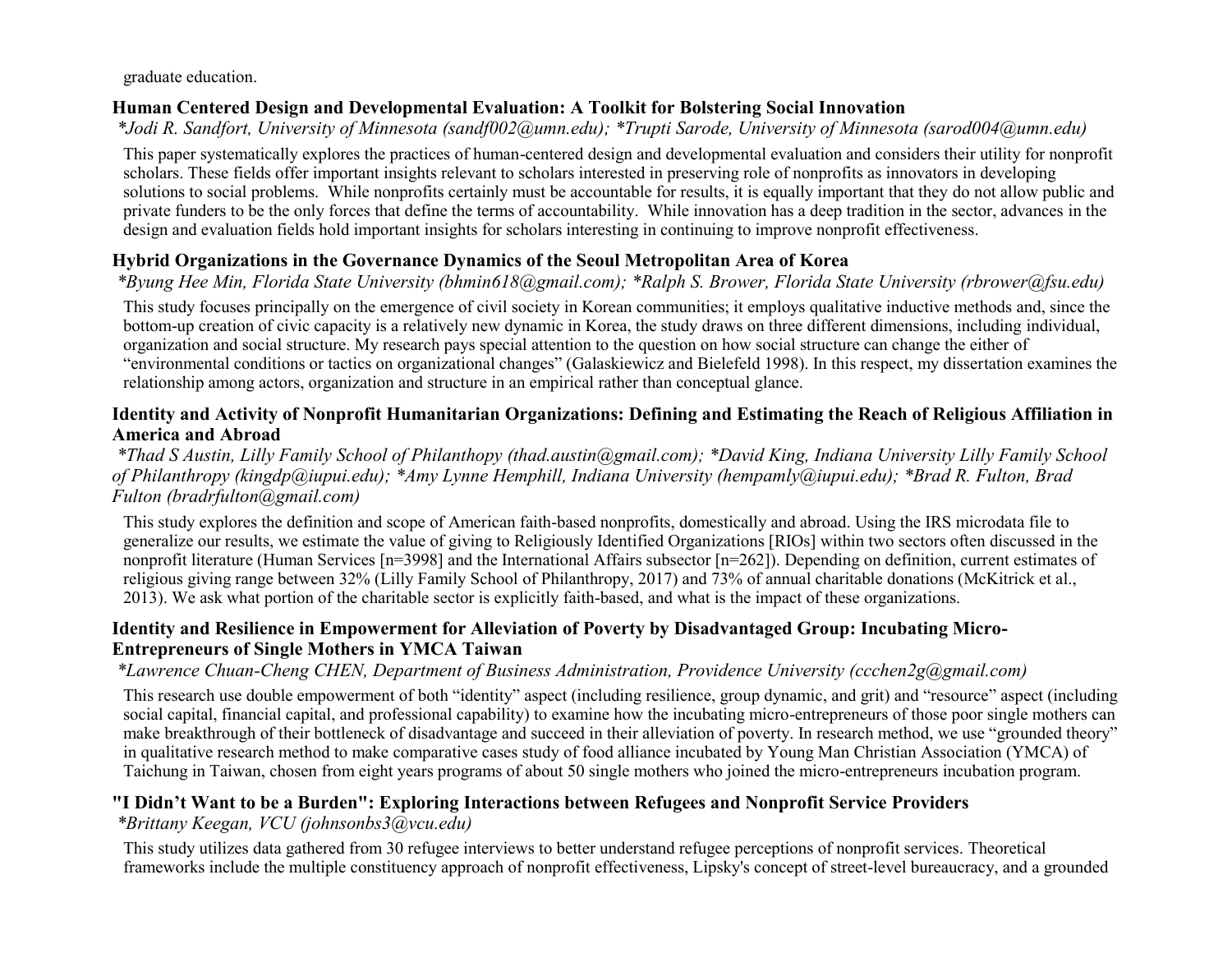theory. Themes from the data include 1) concerns held by refugees that they may be a "burden" if they ask for services they are not currently receiving, 2) differing cultural norms that may cause refugees to feel uncomfortable asking for help, and 3) a preference to ask for help from members of their home country community rather than from nonprofits if additional help is needed.

### **Illuminating Evaluation Nonuse to Enhance Publically Funded Program Impacts**

*\*Elizabeth Ann Eckley, Indiana University of Pennsylvania (elizabeth.eckley@yahoo.com)*

Since the 1970s, program evaluation has been used to assess the extent to which social interventions are ameliorating social problems. In finding that some social programs produce minimal gains, the literature suggests that local stakeholders' nonuse of evaluation findings may be a contributing factor. (Henry, 2000; Patton 2015). While exploring this more deeply, study findings suggested that a relationship may exist between how local stakeholders of Communities that Care coalitions make meanings of evaluation and their decision to use or not use the findings. Analysis revealed two emergent explanations.

### **Impacts of Compatibility and Incompatibility Between Competing Institutional Logics and Organizational Identities on Venture Philanthropy Practice Variations**

# *\*Tamaki Onishi, University of North Carolina at Greensboro (t\_onishi@uncg.edu)*

Drawing from an emerging line of institutional literature that theorizes organizational identity as a "filter" of institutional logics, this study examines how competing logics and identities directly and indirectly shape practices of venture philanthropy organizations. I found that while logics shape identities, identities also mediate the logic-practice relationships. This filtering process differentiates the way organizations experience logics, leading to heterogeneous practices even among organizations that adhere to the same logic. My findings also add new insights into how social enterprises may respond when facing incompatible, as well as compatible, values between logic and identity through complementary and competitive mediation analysis.

### **Implementation and Effectiveness: Examining the Impact of Program Fidelity and Adaptation on Nonprofit Human Service Delivery**

### *\*Jessica Word, University of Nevada Las Vegas (jessica.word@unlv.edu); \*Patricia Cook-Craig, University of Nevada Las Vegas (patricia.cook-craig@unlv.edu)*

This research examines the impact of variation in program implementation and fidelity upon service delivery outcomes for a human service violence prevention program. The program, Green Dot, was implemented in Kentucky high schools by a coalition of 13 nonprofit rape crisis centers. During the program schools experienced difficulties in implementation which led to high variability in terms of program success across sites. This mixed methods research presents the findings of a study across the thirteen programs using qualitative and quantitative data from a 5 year randomized control trial (RTC) data to examine which factors most impacted program success.

# **Implementing Inequality: Setting an Agenda for Work and Policy Alienation of Welfare Street-Level Workers**

*\*Joshua Shirk, University of Nebraska at Omaha (jtshirk@unomaha.edu)*

Ineffective policy and performance measurement systems are likely producing work and policy alienation among nonprofit street-level workers implementing welfare policy. After a review of alienation theory, an alternative agenda is offered for qualitative research utilizing insights from the more critical stream of alienation studies influenced by Marx. This agenda brings insights into the process of alienation and how it impacts the implementation of welfare policy and non-profit street-level workers. In the classroom, whether preparing future nonprofit street-level workers or nonprofit managers, this essay provides critical minded instructors with the impetus to challenge curriculum heavy on business-like managerial reforms.

# **Improving Mobile Donations: Exploring an Advanced Technology Acceptance Model, Media Preferences, and Demographics**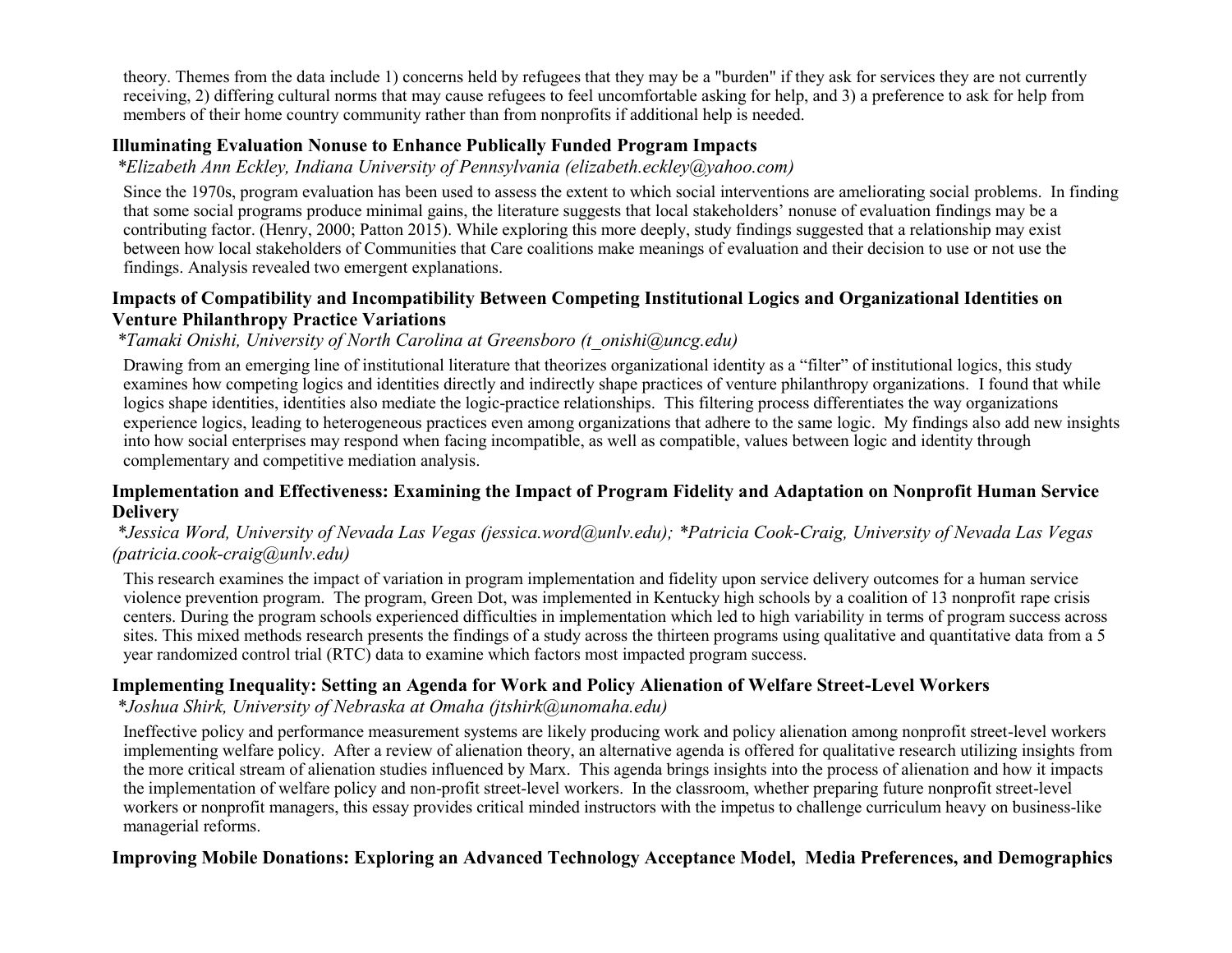### **of Donors**

*\*Yue Zheng, California State University, Northridge (yue.zheng@csun.edu); \*Brooke McKeever, University of South Carolina (BROOKEW@mailbox.sc.edu)*

Using a nationwide survey of 994 respondents, this study refined the technology acceptance model to examine people's motivations to make mobile donations and also explored how those motivations vary across multiple demographic and media preference variables. The findings draw a comprehensive picture of the current mobile donation market in the United States and contribute practical implications for nonprofit practitioners to improve future fundraising efforts.

# **Impure Impact Giving: Theory and Evidence**

*\*Daniel Hungerman, University of Notre Dame (dhungerm@nd.edu); \*Mark Ottoni-Wilhelm, Indiana University - Lilly Family School of Philanthropy (mowilhel@iupui.edu)*

The extant theory used to explain donor responses to third-party matches predicts equivalence between the price elasticities induced by a match and an appropriately set tax rebate. However, the evidence contradicts equivalence. This paper strengthens that evidence by providing, for the first time, an elasticity estimate induced by a match in parallel with an estimate induced by a real-world tax rebate. The new estimates also contradict equivalence. We develop a model of impure impact giving consistent with non-equivalence. We estimate a structural version of the model, and use the structural model to broaden our ideas about how matches work.

# **Income Trajectories of Voluntary Organisations in England and Wales, 1999 - 2014**

*\*John Mohan, University of Birmingham (mohanj@bham.ac.uk); \*Yeosun Yoon, Third Sector Research Centre (y.yoon@bham.ac.uk)*

We apply a method from the literature on household income trajectories to a subset of 31 000 English and Welsh charities which reported financial information continuously over a 16 – year period. The intention was to characterise profiles of movement up and down the income distribution over time. We find that the bulk of charities remained in a relatively stable position in the hierarchy but we were also able to identify distinctive profiles of rising, falling and fluctuating trajectories, and to relate these to organisation-level characteristics such as age, subsector, and location. The results offer a disaggregated perspective in a field often characterised by aggregates and broad generalisations.

# **Incubating Community Change: Exploring the Nurturing Process in Nonprofit Networks**

*\*Kristina Hains, University of Kentucky (k.hains@uky.edu); \*Bryan Hains, University of Kentucky (bryan.hains@uky.edu); \*Craig A Talmage (craig.talmage@gmail.com)*

This study focuses on exploring the incubation process and collective community impact within a co-working, nonprofit incubator. The [organization] is a nonprofit incubator of 62 organizations from seven social justice sectors. These organizations work with diverse community populations to address wicked local problems – however, very little is known about the effectiveness of the incubation process on the nonprofits and their impact in the community. Knowledge gained from our study could inform nonprofit incubators across the United States. Additionally, concepts such as "lessons learned" and "what was successful" will enhance the incubation process for nonprofit incubators in the future.

# **Influence of State Auditing Regulations on Nonprofit Financial Security**

*\*Saerim Kim, University of Kentucky (saerim.kim@uky.edu); \*Andrew Alfred Sullivan, University of Kentucky (aasu225@uky.edu)*

This study explores the influence of state auditing regulations on nonprofit financial security. As of 2017, 26 states required independent financial auditing for their nonprofits, likely increasing the probability of a nonprofit's fraud being caught, and reducing fraud and revenue volatility within nonprofits. This study tests whether nonprofits in states with 3rd party auditing requirements will have decreased financial volatility, as independent auditing will decrease fraudulent activities, using a pooled cross-sectional model with data from individual nonprofits from 2000–2011. It contributes to the literature of state regulations on nonprofits and nonprofit financial security through independent audit requirements.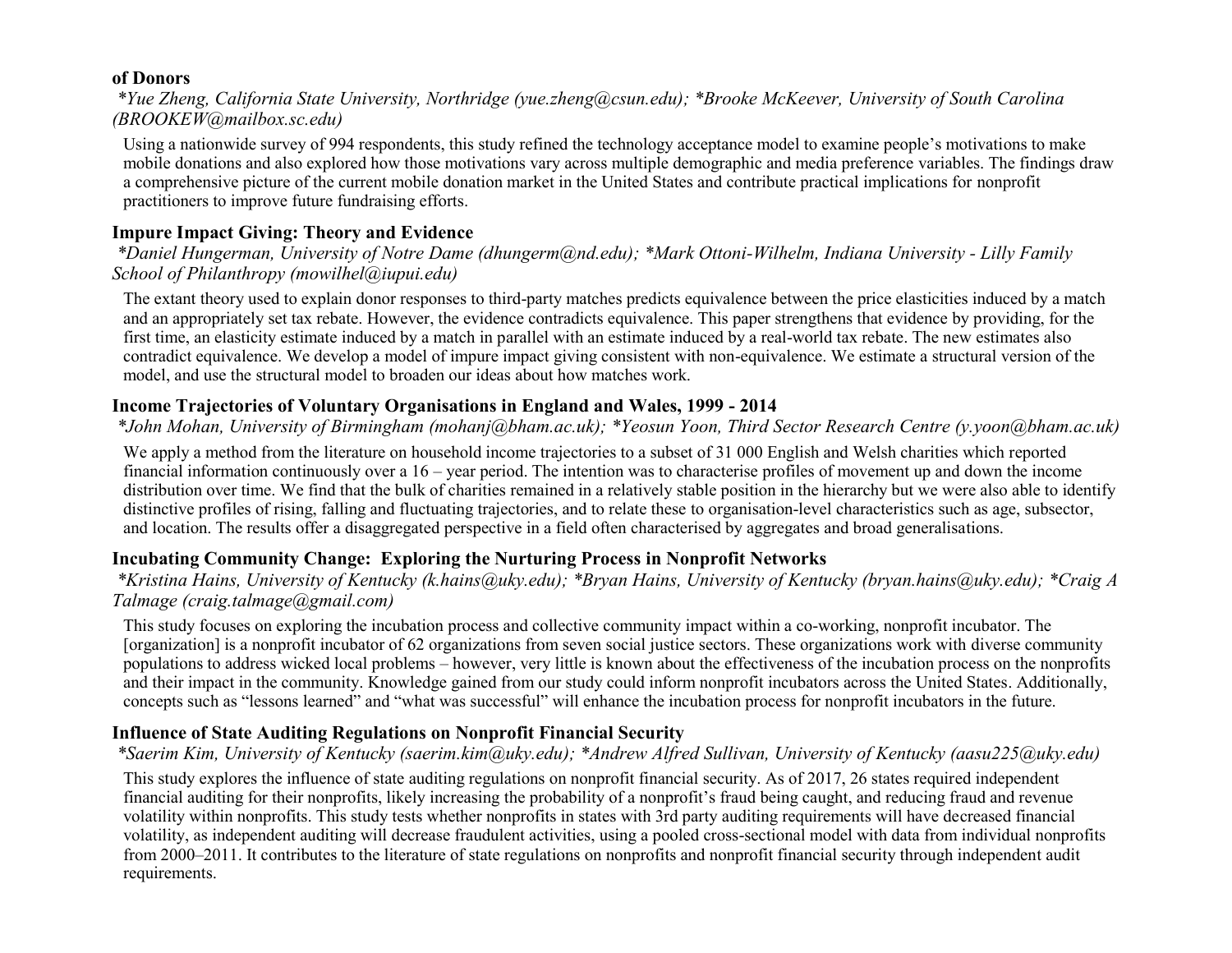### **Informal Collaboration and Disaster Response and Recovery by Religious Congregations**

*\*Jason Pudlo, Oral Roberts University (jpudlo@oru.edu)*

During times of disaster faith-based organizations (FBOs) collaborate to fill gaps in service delivery by professional disaster response organizations and agencies. Theories about nonprofit collaboration may apply to FBOs, but, there are distinct differences between these types of organizations. This creates the question: how do faith-based disaster responders select their collaboration partners and how do they structure that relationship? Original survey and interview data from FBOs following the 2017 disaster season suggest that relationships drive the informal collaboration which creates and structures FBO partnerships during disaster response. This finding is important for theory building and for improving collaboration by FBOs within formalized emergency management communities.

### **Inhabiting Parallel Universes: Impact Investors' and Nonprofits' Separate World's and Implications for Delivering Social Impact**

### *\*Bronwen Mary Dalton, University of Technology Sydney (bronwen.dalton@uts.edu.au)*

The paper explores issues that have emerged due to a relative lack of shared experience and expertise between impact investors and nonprofits. Based on 10 in-depth interviews with impact investors and 12 executives from 12 large Australian nonprofits and participant observation of the author as a nonprofit manager involved in the implementation of a Social Impact Bond and director of Nonprofit and Social Enterprise Program at an Australian university, this paper first examines the reasons for the separation of these worlds including the role of universities. The paper then seeks to identify some of the implications of parallel universe inhabitation, including: • a tendency among investors to ignore trade-offs between social and economic outcomes • the emergence of significant asymmetry of information • reduced focus on program design and delivery • reduced focus on the structural causes of poverty/disadvantage - legitimization of masculine language of impact investing and related pressures to re-shape the identity of the nonprofit sector emergence of two distinct and gendered languages that legitimises the investor universe The paper concludes with some suggestions about to how to generate greater understanding of each groups' perspectives and appreciation that realities are subjective and that for each group "the universe the way it is and the way it is experienced - might not be the only version of events out there." (Siegel 2016).

### **Innovation Driven- A Theory of Nonprofit Sector Growth in a Transitional Society**

### *\*Yuxin Lan, Tsinghua University (lanyx@tsinghua.edu.cn)*

There are quite a few theories to explain the density and growth of nonprofit sectors in empirical studies towards the influence of government on nonprofit sector, but most theories are using a structure-based approach and may not be able to understand the situation in a fast changing society. This study tries to address that problem by looking into the nonprofit cultivation policies in China and comparing the different outcomes in different cities. The study will introduce a process-based approach to understand the factors and mechanism of nonprofit sector growth. An innovation-driven theory may be raised and the role of innovation network and entrepreneurship may be put at the center place.

### **Innovations in Foundations and Foundations' Role in Encouraging Innovation in the Nonprofit Sector**

### *\*Kristina Jaskyte Bahr, University of Georgia (kjaskyte@gmail.com); \*Olivia Amato, Athens Area Homeless SHelter (olivia.c.amato16@gmail.com)*

Using a sample of 17 foundations that are at the forefront of encouraging innovation this study explored different types of innovations implemented by those foundations, as well as identified specific strategies that foundations are using/can use to encourage innovation in nonprofit organizations. The contribution of this study and insights are significant at this particular time when foundation's roles and impact on social change are questioned. The results can enrich our discussion of where foundations can go from here in terms of becoming innovative themselves as well as supporting and enhancing innovation in the nonprofit sector.

# **Innovations in Health Service Delivery in Developing Nations: Addressing Rural Health Service Challenges**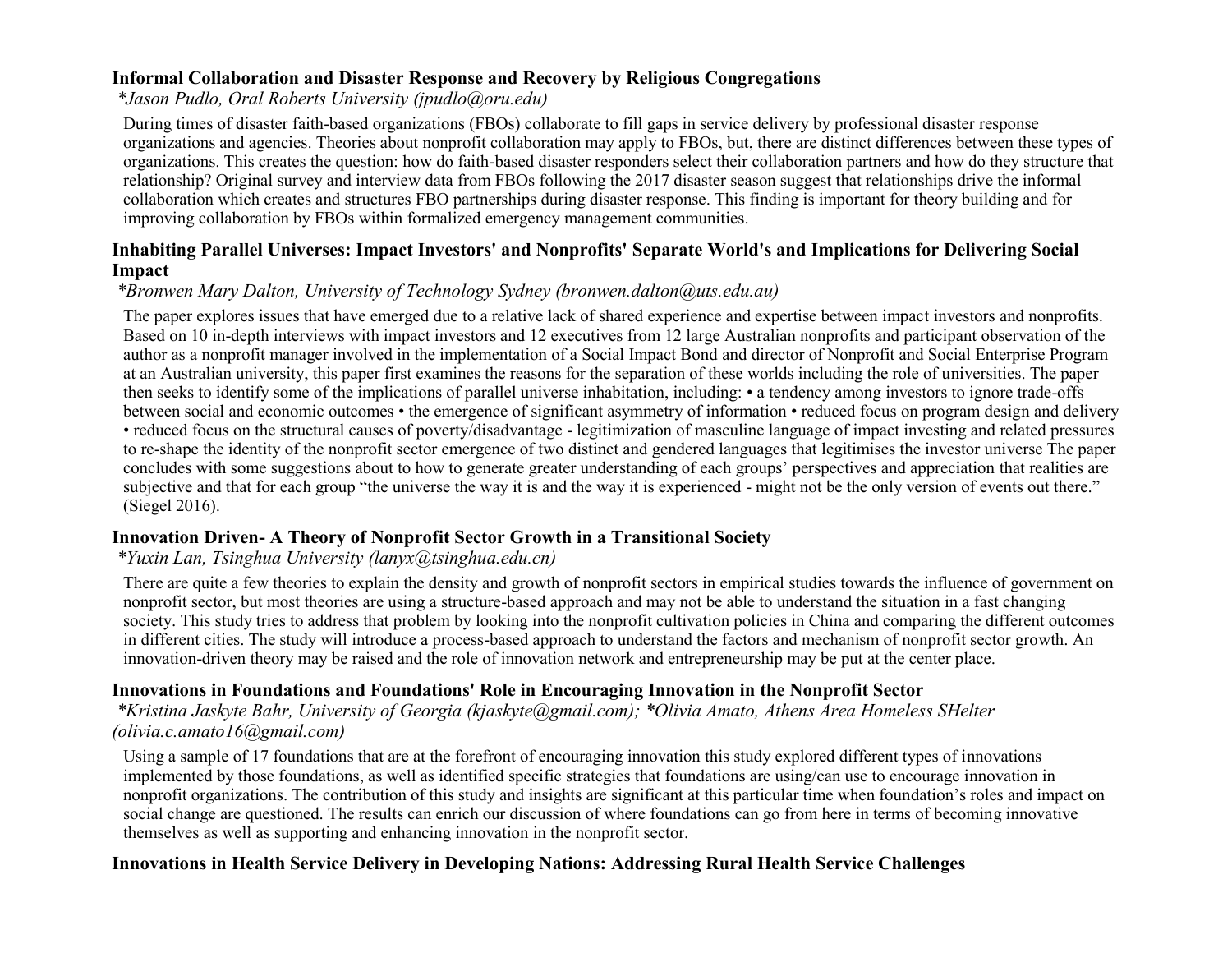# *\*Karabi C. Bezboruah, University of Texas at Arlington (karabib@gmail.com)*

Alternative healthcare tools and technologies in developing nations connect the recipients and providers through various forms of care advances. Innovative tools are widespread in developing nations and include public-private collaborations to deliver care. For traditional care services, accessibility challenges due to infrastructural limitations and transportation exists, and NGOs are meeting the gap through various innovative services. In order to understand how this is accomplished, we apply qualitative methodologies to explore NGOs involved in mobile healthcare delivery and their impact.

# **In Search of an Optimal Crossing: Reflection on Academic-Practitioner Collaboration in Japan**

*\*Aya Okada, Kanazawa University (aokada@staff.kanazawa-u.ac.jp); \*Yu Ishida, Miyagi University (ishidayu@mac.com); \*Masahiro Yamamoto, ADRA Japan (masahiro.yamamoto@adrajpn.org)*

In pursuit of finding an optimal academic-practice crossing, this paper reflects on an on- going research project by the three authors. Two academics studying nonprofit organizations and a practitioner engaged in fundraising at an emergency relief nonprofit have been working together for a year to examine the impact of nonprofits' social media use on fundraising outcomes. In this paper, we will reflect on our joint project and identify factors that lead to successful collaboration as well as obstacles. We will also discuss desirable institutional settings to better bridge research to practice in Japan.

### **Institutional Legitimacy: A critical feminist and racial examination of grassroots leadership and the organizational experience of directly impacted individuals**

### *\*Margaret Post, Clark University (mpost@clarku.edu); \*Zita Dixon, Brandeis University (zdixon@brandeis.edu)*

This paper investigates how directly impacted leaders gain "institutional legitimacy" in grassroots organizing and advocacy organizations. It builds from research that uncovered first-hand accounts of sexist and racist behaviors directed at leaders who are women, people of color, and/ or identify as LGBTQ and who work in social justice organizations. Connotations of such organizational contexts appear to be egalitarian, participatory, and inclusionary in nature, yet in practice they often replicate the same sexist and racist practices of the institutions they are seeking to change. This paper aims to strengthen theoretical understanding of legitimacy from a racial and gender justice lens.

### **Institutional Philanthropy Meets Community Wealth Building: The Role of Philanthropic Foundations in Developing Community Benefit Agreements in Canada**

### *\*Susan D Phillips, Carleton University (susan.phillips@carleton.ca); \*Robyn Robyn Hoogendam Hoogendam, Carleton University (robyn.l.hoogendam@gmail.com)*

The community wealth building movement has emerged as means of creating stronger, more resilient communities and more inclusive economies. Canada has developed a hybrid, multi-sectoral model of community wealth building that is linked to physical infrastructure development and co-created by philanthropic foundations. This paper critically assesses the role of private and public foundations in the coalition that successfully advocated for community benefit agreements and social procurement policies. The analysis highlights the issues of power differentials in place-based development and the important role of foundations as boundary spanners between the particularities of place and broader policy change, and in bridging across places.

# **Instrumental Philanthropy and the Problem of Institutional Design**

### *\*George E. Mitchell, Baruch College (george.mitchell@baruch.cuny.edu); \*Thad D. Calabrese, NYU Wagner (thad.calabrese@nyu.edu)*

Innovations in social entrepreneurship suggest that impact-oriented philanthropists are finding the institutional form of the traditional 501c3 public charity wanting. This manuscript examines institutional design features for the instantiation of expressive and instrumental modalities of philanthropy and assesses the suitability of the 501c3 public charity as a vehicle for instrumental philanthropy. The analysis and subsequent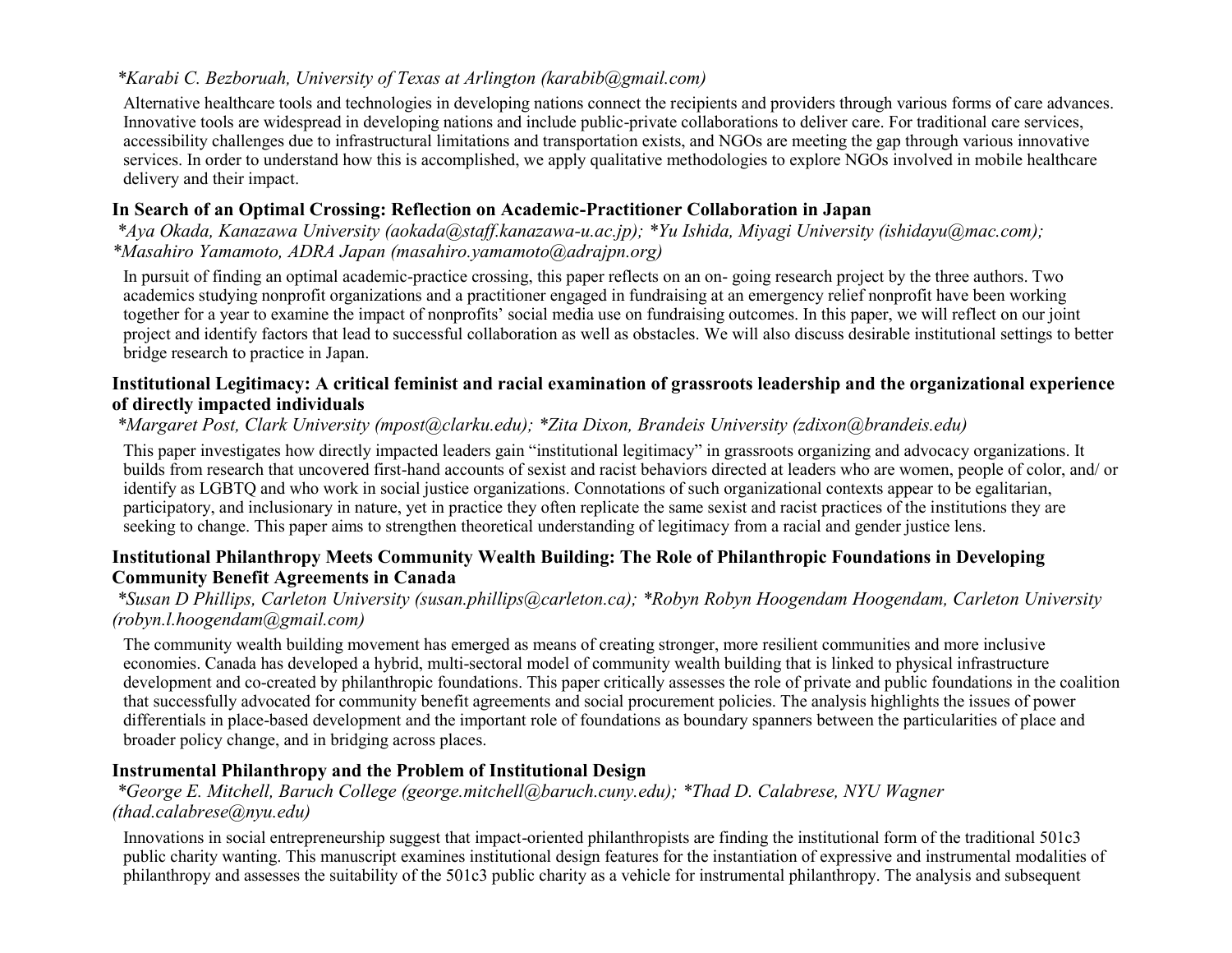discussion suggest instrumentation is largely incidental to the public charity's constitutive design features. Although institutional reform appears unlikely, the reduction and defrayal of information costs and the development of a conducive philanthropic ecosystem emerge as critical imperatives for the future success of impact-oriented philanthropy.

# **Interactive Effects of Legal Forms and Entrepreneurial Orientation on Organizational Experience with Logic Plurality**

*\*Tamaki Onishi, University of North Carolina at Greensboro (t\_onishi@uncg.edu)*

I examine organizations that engage in venture philanthropy and analyze how their legal forms and entrepreneurial orientation (EO) directly and interactively affect their experience with traditional philanthropy (TP) logic and venture capitalism (VC) logic. Analyses of seven cases offer an integrative framework for understanding four models: logics complementing, logics contesting, logics coexisting, and logics isolating. EO reshapes nonprofits' cognitive views toward institutional constraints, enabling them to effectively integrate TP and VC elements into new hybrid models and become blended hybrids. Findings of this article also suggest that the role of EO is more significant for blended hybrids than segmented/segregated hybrids

# **Intergenerational Transmission of Charitable Giving Among Wealthy Israeli Donors**

*\*Hillel Schmid, The Hebrew University of Jerusalem (hillel.schmid@gmail.com); \*Hanna Shaul Bar Nissim, Brandeis University (hannashaul@brandeis.edu)*

The paper presents findings from a study on intergenerational transmission of philanthropic values and behavior among wealthy Israeli donors. The findings show that the influence of the family is considerably greater than that of the environment and that the family shapes the philanthropic behavior of the second-third generation. Discourse among family members has also a major impact on the continuity of philanthropic activity of the offspring. The paper suggest broader implications for understanding the importance of philanthropic education and engagement in philanthropic activity and decision making to the process of transmitting philanthropic values from parents to offspring.

# **Intermediaries as Legitimizing Agents for Social Enterprise Organizations in India and China**

*\*Janelle Kerlin, Andrew Young School of Policy Studies (jkerlin@gsu.edu); \*Saurabh A. Lall, University of Oregon (slall@uoregon.edu); \*Shuyang Peng, University of New Mexico (shuy.peng@gmail.com); \*Tracy Shicun Cui, Georgia State University (shicun.cui@gmail.com)*

This study conducts a comparative analysis of how social enterprise intermediaries in China and India mediate the influence of macro institutions to legitimize and institutionalize social enterprises as institutional innovations. Intermediaries include incubators, venture philanthropists, capacity building organizations, and accreditation organizations. Drawing on survey data of 70 social enterprises in each country and information from the websites of 20 social enterprise intermediaries in each country, this study finds that intermediaries are important legitimizing actors for social enterprises though their specific strategies can vary in different contexts.

# **Internationalization of Chinese NPOs/NGOs for Greater Impact: An Emerging Social Field.**

# *\*CHAO WANG, TSINGHUA UNIVERSITY & SAVE THE CHILDREN CHINA PROGRAM (chao.wang@savethechildren.org)*

China's society has entered a new era regarding its nonprofit sector, which from a domestic perspective, means that the boundaries of three sectors have been unprecedentedly blurred. From a global perspective, many of the nonprofit sector players as Nonprofit Organizations (NPOs; or NGOs) are extremely keen to go abroad to be internationalized. A new social field and ecology of organizations, especially NPOs, is emerging under these attempts at cross-sector integration and going global. This paper seeks to provide an overview of this emerging field and new organizational ecology, using a conceptual framework developed in Bourdieu's key concepts of social field.

# **International Volunteering and Capacity Building: Volunteer Partner Organization Experiences of Mitigating Factors for Effective Practice**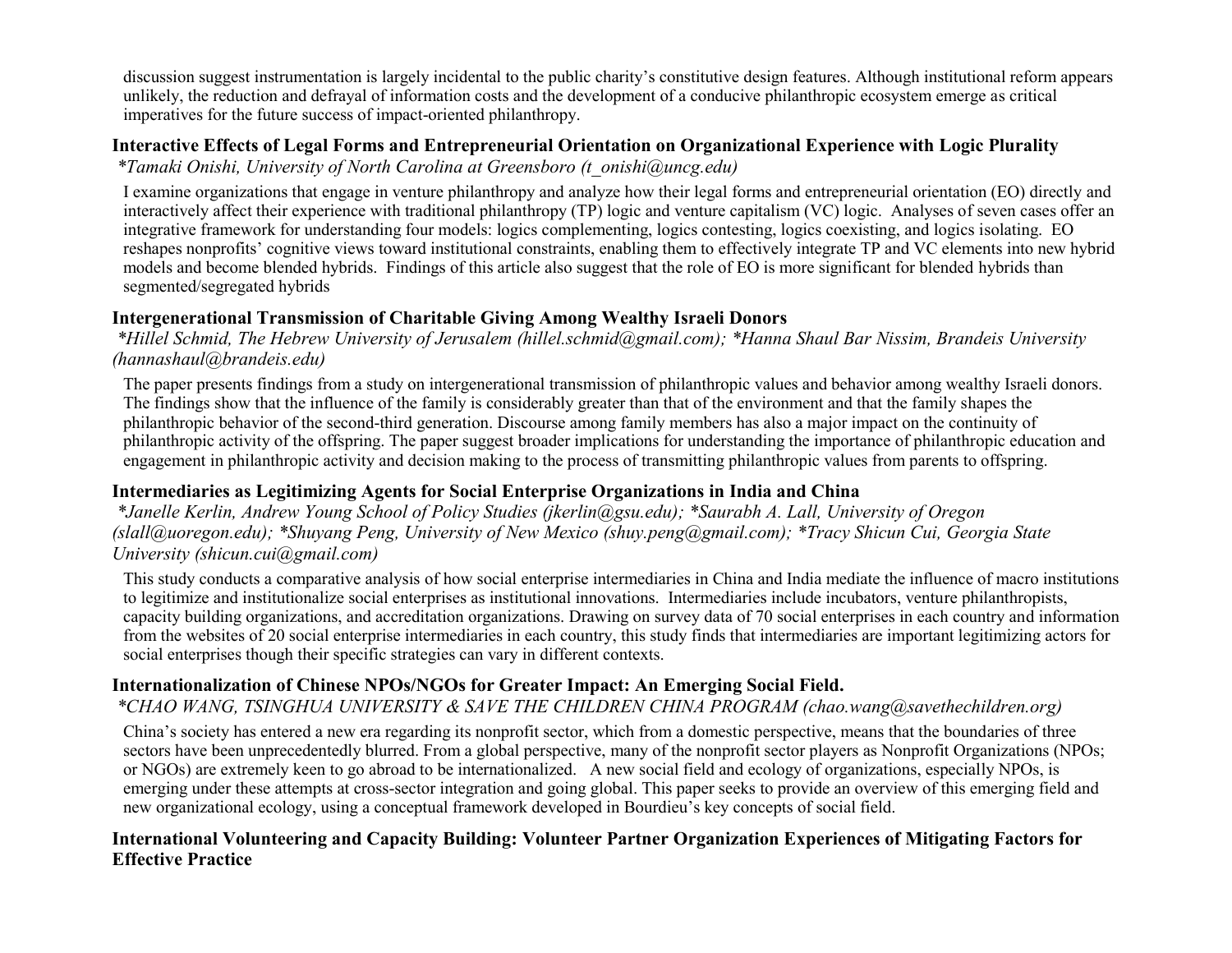### *\*Benjamin J. Lough, University of Illinois at Urbana-Champaign (bjlough@illinois.edu); \*Rebecca Tiessen, University of Ottawa (rtiessen@uottawa.ca)*

This paper examines insights from partner organizations that host international volunteers. It specifically investigates partners' perceptions of positive and negative contributions to organizational capacity building. Empirical analyses draw from 288 survey responses by partner organization staff from 68 countries. A multivariate analysis of these data examines potential mitigating factors to skills transfers and organizational capacity building. These factors reflect the diversity of international volunteer program models; including differences in service duration, individual to team/group placements, required volunteer skills and competencies, and language and technical training options. Findings provide implications for volunteer program models designed to enhance organizational capacity.

### **Is Collective Impact the Destination? A Typology of Interorganizational Collaboration**

*\*Rong Wang, Northwestern University (rongwangsna@gmail.com); \*Katherine Cooper, Northwestern University (katherine.cooper@northwestern.edu); \*Anne-Marie Boyer, Northwestern University (anne-mariesingh2021@u.northwestern.edu); \*Shaun Dougherty, University of Connecticut (shaun.doughterty@uconn.edu); \*Michelle D Shumate, Northwestern University (shumate@northwestern.edu)*

"Collective impact" has been touted as a buzzword or means of receiving funding for nonprofits, and criticized by researchers for its limitations. In this study, we draw from a growing field of scholarly research on collective impact and collaborative initiatives to suggest that what constitutes "collective impact" varies widely by community. We introduce the continuum of collective impact, suggested by the degree to which program planning and implementation are enacted by a centralized leadership, and the degree to which cross-sector partners engage in collaboration.

### **Issue specificity: What it means to NGOs and the public**

#### *\*Takumi Shibaike, University of Toronto (takumi.shibaike@mail.utoronto.ca)*

Small NGOs sometimes carry a mission statement that explicitly limits their scope of activities to a single or few specific issues. Doing so essentially negates their ability to adopt a new issue, but in turn, it allows them to send a credible signal to informed audiences while increasing their credibility among the public. In this project, I explore if these "issue-specific NGOs" are more likely to survive than their generalist counterparts. I also investigate the credibility of an issue-specific NGO among the public through a survey experiment.

# **"It's Not Your Everyday Classroom": A Qualitative Analysis of Student Experiences in School-based Enterprise**

*\*Kymberly Byrd, Vanderbilt University (kymberly.l.byrd@vanderbilt.edu); \*David Diehl, Vanderbilt University (david.diehl@vanderbilt.edu)*

School-based enterprises are entrepreneurial operations managed by students in an educational setting. School-based enterprises reinforce classroom instruction through practice-based learning and can enhance creativity, innovation, problem-solving, critical thinking, and other skills. In addition to creating a more engaging, enriching learning environment, school-based enterprises bridge the gap between classroom instruction and the workplace and can produce significant benefits to students, schools, and communities. Researchers assert that exposure to school-based enterprise can combat unemployment, promote entrepreneurship, and spur economic development. Six focus groups were conducted among 36 students and surveys were collected from 759 students at a west Tennessee high school that runs eight academies, which are school-based enterprises focused on culinary arts, manufacturing, automotive repair, agriculture, marketing, information technology, web design, and business. The theoretical framework for the qualitative analysis will be systems view of school climate. This framework will be used to assess differences in perceptions of school climate between students participating in school-based enterprise and students not participating in school-based enterprise. Data will be coded according to the framework's distinctions between affective and cognitive perceptions regarding social interactions, relationships, safety, values, and beliefs within a school. Preliminary findings indicate that students in school-based enterprise have more meaningful, enriching learning experiences than students not participating in school-based enterprise. Implications for students, schools,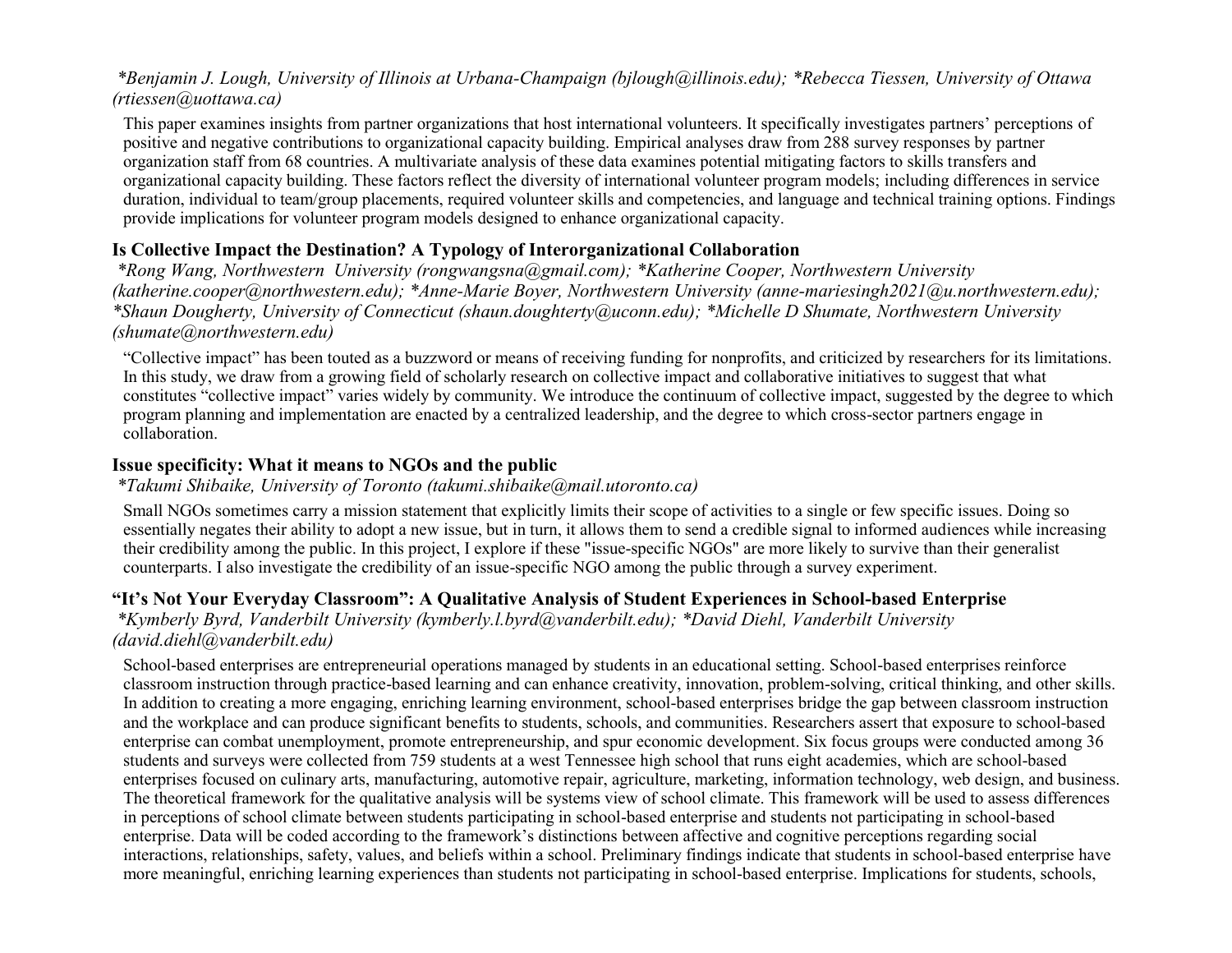social enterprises, and communities will be discussed.

### **Japan and U.S. Parallels in Industrialization and Philanthropy: The Case of Shibusawa Eiichi**

*\*Katherine Badertscher, Lilly Family School of Philanthropy (kcoon@umail.iu.edu); \*Dwight F. Burlingame, IU Lilly Family School of Philanthropy (dburling@IUPUI.edu)*

We begin our paper with a review of the historical development of philanthropy from Eastern and Western perspectives with a focus during Shibusawa Eiichi's lifetime (1840-1931). We draw comparisons between Shibusawa Eiichi and his philanthropy informed by The Analects and "Eastern" traditions to those of "Western" traditions which informed the US development of philanthropy and nonprofit organizations. We conclude with examining the philanthropic activities of American and Japanese businesspeople and their motivations to contribute to the larger public good, informed by understanding the past to further enhance a continued mutually beneficial relationship between Japan and the U.S.

### **Joint Cost Allocations: Management Imperative or Accounting Trick?**

*\*Adam Eckerd, IUPUI-SPEA (aeckerd@iu.edu); \*Sara Jordan, Virginia Tech (srjordan@vt.edu)*

Joint cost allocations are an accepted accounting tool that enables nonprofits to split the costs of certain activities across different expense categories. However, they have been controversial since they began. The practice may provide incentives for nonprofits to game expense ratios in an effort to appear to donors as if they spend more money on programs than they actually do. In this research, we investigate how nonprofits use joint cost allocations and how those choices are affected by the major sources of income.

### **Killing Two Birds with One Stone? Fostering Nonprofit Organizations by Government Purchase-of-Services in China**

*\*Yuanfeng ZHANG, School of Public Administration, Zhongnan University of Economics and Law (pheonixzhang@126.com)*

This article is a case study on the impact of government purchase-of-services contracting on the development of grassroots nonprofit organizations in China. The main findings are that social entrepreneurship and volunteerism have been obviously enhanced in the Wuchang District due to four public venture capital competitions from 2014-2017, while the improvement of public service delivery system is limited. The most successful programs are run by the social entrepreneurs who also engage in similar businesses which provide financial security to the entrepreneurs and also share part of the cost of the public venture capital programs.

### **Leadership in Social Movement Organizations – Empirical Evidence and Theoretical Reflection**

*\*Ruth Simsa, University of Economics and Business, Vienna (ruth.simsa@wu.ac.at); \*Marion Totter, Vienna University of Economics and Business (mtotter@wu.ac.at)*

This paper analyses leadership in social movement organizations. We explore empirical data gathered in the Spanish protest movement of the Indignados. Theoretically, the analysis is oriented towards the heuristic model of autonomist leadership. The paper makes two contributions. First, it describes activists' perceptions of leadership. Contrary to assumptions that egalitarian movements neglect leadership, we show that activists widely share views about good leadership. While leaders are rejected, a high awareness of the importance of leadership and its connection to the movement's goals prevails. Second, it analyses practices to ensure leadership without leaders, mainly collective reflection and elaboration of rules.

# **Leadership Strategies for Overcoming Nonprofit Productivity Challenges in the Human Services Industry**

*\*Nichole Guerra, The Resource Exchange (nxgb04@gmail.com)*

Productivity failures reported in the 2015 State of the Nonprofit Sector survey revealed that 76% of U.S. nonprofit agencies experienced increased demand for services in 2014, while 52% were unable to meet those demands. Based on the e-leadership and LMX theories, the purpose of this single case study was to identify the leadership strategies used by nonprofit midlevel supervisors to increase virtual team productivity. Data were collected through face-to-face semistructured interviews and organizational documents. Data were analyzed using thematic analysis.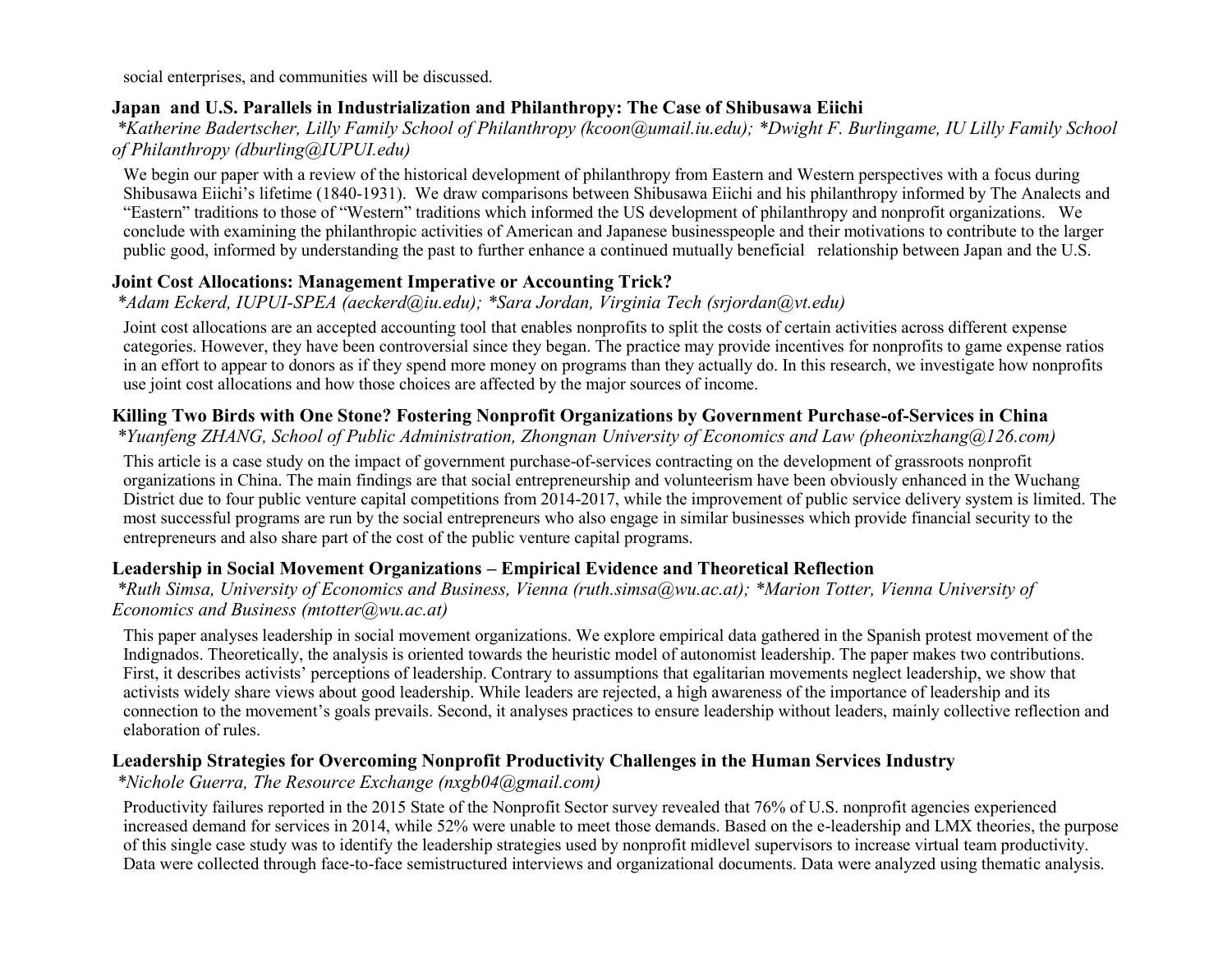Using virtual teams may increase access to services by removing barriers at the individual, organizational, and community levels.

### **Left vs. Right Policy Advocacy for Tax Reform in the US**

*\*Renee A. Irvin, University of Oregon (rirvin@uoregon.edu); \*Jes Sokolowski, University of Oregon (jsokolow@uoregon.edu)*

This study documents partisan differences in U.S. think tanks engaged in tax policy advocacy. We measure their geographic scope of analysis, affiliation (government, private, university, etc.), political lean, revenues, assets, and the nature of their involvement in tax policy advocacy. We found that left and right-leaning organizations operate in similar numbers at the state and federal level, but feature some noteworthy differences: the right-leaning organizations' issues had a consistent focus on tax reduction (as opposed to the more diffuse policy agenda on the left), were more likely to affiliate with political organizations, and had more robust funding than left-leaning organizations.

# **Lessons on Accountability and Relationship Definition Among Food Bank Partnerships**

*\*Marla A Parker, California State University, Los Angeles (mparke17@calstatela.edu); \*Laurie I. Mook, Arizona State University (lmook@asu.edu); \*Chen-Yu Kao, Arizona State University (ckao8@asu.edu); \*Alexander Murdock, London South Bank University (alex.murdock@lsbu.ac.uk)*

Food pantries typically operate in a partnership structure where they are primarily supported by a larger food bank. Theoretically, such a cooperative arrangement allows organizations charged with feeding the hungry to fulfill that mission on larger scale. However, the ability to execute that mission through cooperative arrangements greatly depends upon accountability, a key dynamic that ensures partners are fulfilling expectations and key roles. This inductive study utilizes qualitative interview data from a large food bank network to understand the accountability relationships between a lead agency (i.e. a large food bank) and its among partners (i.e. food pantries).

# **Life Changes and their Influence on Change in Volunteering and Civic Engagement**

### *\*Nathan E Dietz, Do Good Institute (nathandietz@yahoo.com); \*Robert Grimm, University of Maryland (rgrimm@umd.edu)*

Volunteer retention has been one of the most durable topics in the literature on volunteering, because of its impact on nonprofit organizations. In this paper, we extend previous analyses of volunteer retention by also considering acquisition: the decision of nonvolunteers to perform volunteer work in the succeeding year. Using pooled historical data from the Current Population Survey, we develop and estimate multivariate models that describes how retention and acquisition are influenced by both demographic characteristics and changes in life circumstances. We also build on previous scholarship by modeling changes in other forms of civic engagement in addition to volunteering.

# **Life Cycle of Multi-Site Nonprofit Affiliates**

### *\*Seth Jared Meyer, Bridgewater State University (s2meyer@bridgew.edu)*

This study explores the lifecycle of affiliates in Multisite Nonprofit Organizations (MNOs), based on the organizational lifecycle proposed by Hager et al. (1996). Utilizing interviews with 25 professionals and volunteers from MNOs we find that, due to the support it receives from the central office, affiliate offices have a cyclical life cycle, as opposed to a linear life cycle, which can include affiliates being reborn after their death. Furthermore, while there were many causes of death, such as the loss of leadership or financial difficulties, with the support of the central office. This research builds on the understanding of how MNOs support affiliate organizations and what makes affiliates a unique type of organization.

# **Lift and Shift: The Effect of Fundraising Interventions in Charity Space and Time**

*\*Kimberley Scharf, University of Birmingham (K.Scharf@bham.ac.uk); \*Sarah Smith, University of Bristol (Sarah.Smith@bristol.ac.uk); \*Mark Ottoni-Wilhelm, Indiana University Purdue University Indianapolis (mowilhel@iupui.edu)*

Fundraising may lift donations and/or shift their composition and timing, making it important to study the effects across charity space and time. We find that major fundraising appeals lift total donations and, surprisingly, shift donations to other charities across time. We introduce a two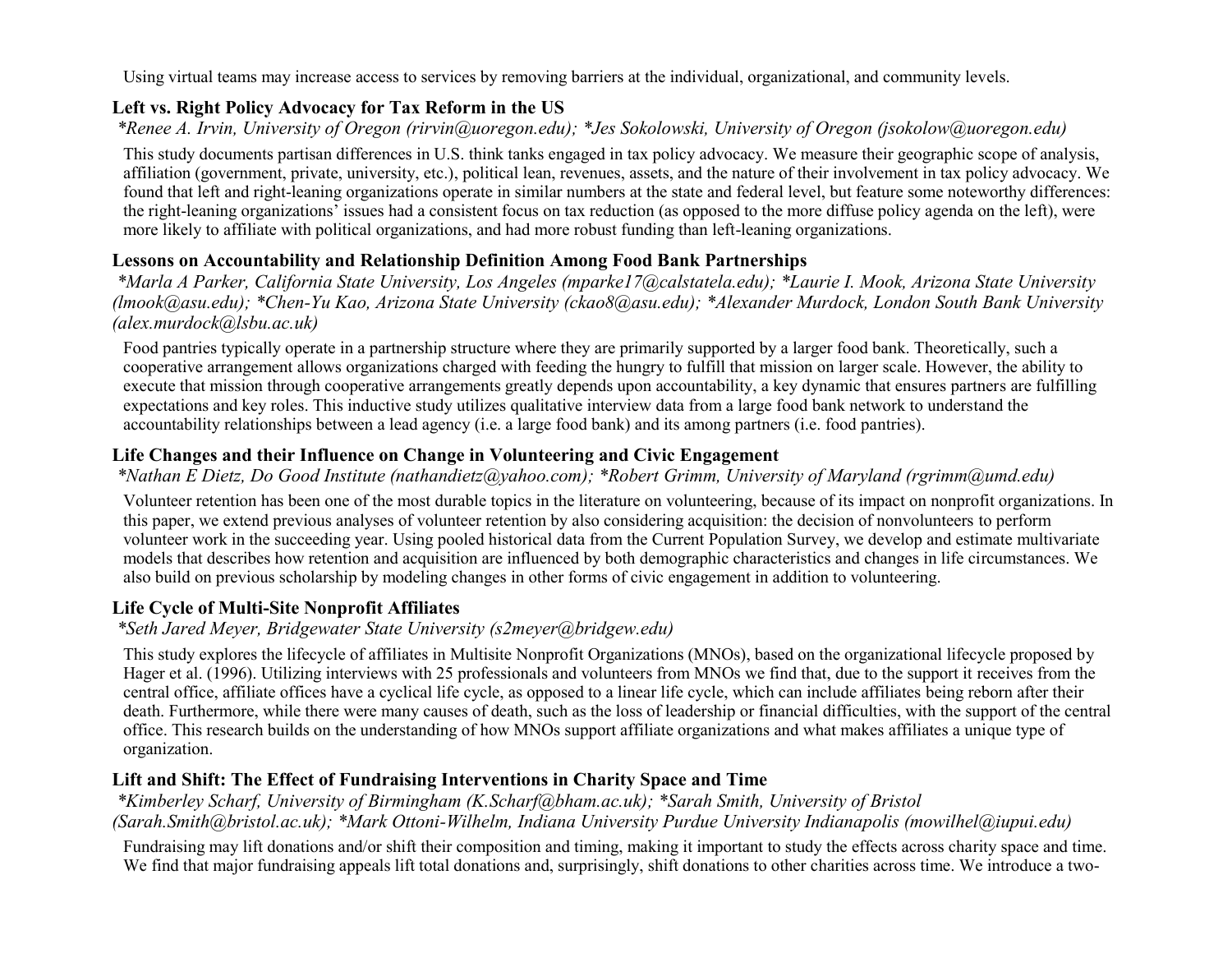period model with two sources of warm-glow that relates donation responses to underlying preference parameters. This dynamic framework, combined with data rich in charity space and time, provides opportunities to identify substitutability/complementarity in warm-glow. The observed pattern is possible only if the two sources of warm-glow are substitutes and warm-glow is intertemporally substitutable.

### **Linking Green Nonprofit Density to Local Governments' Climate Change Adaptation Efforts**

*\*Yuan (Daniel) Cheng, Humphrey School of Public Affairs, University of Minnesota (cheng838@umn.edu); \*James Farmer, Indiana University School of Public and Environmental Affairs (jafarmer@indiana.edu)*

Because of various collective action problems involved in climate change mitigation at the local level and rising impacts of climate change, adaptation policies become more and more crucial for cities to cope with climate changes. Because of its increasing level of importance, scholars also call for more empirical studies on climate change adaptation (Bulkeley, et al., 2011). Given the important roles the local nonprofit sector and civil society often play in shaping cities' sustainability efforts (Portney & Cuttler, 2010), there is little empirical research that links the density of local nonprofits and the collaboration between local governments and nonprofits to local climate change adaptation efforts. Using large-N survey-based data collected from U.S. municipal parks and recreation departments (N=1498; n=413), which manage the majority of urban green spaces, merged with the Center on Charitable Statistics dataset, this paper tries to fill this knowledge gap by examining the impact of green nonprofit density on local governments' climate change adaptation efforts. This paper makes several contributions to the literature. First, existing studies on climate change adaptation tend to focus on government-level factors that shape climate change adaptation involvement, while little attention has been paid on the role of nonprofits/civil society in influencing city climate change adaptation efforts. Second, by characterizing climate change adaptation as either institutional or technical adaptions, this paper is able to delineate the differential effects green nonprofit density may have on various types of climate change adaptation efforts.

### **Little Rock Congregations Study: Congregations and Non-profit Partnerships**

*\*Rebecca A Glazier, University of Arkansas at Little Rock (raglazier@ualr.edu); \*Kirk A Leach, University of Arkansas at Little Rock (kaleach@ualr.edu)*

The Little Rock Congregations Study focuses on the impact of faith-based community engagement. In this planned Fall 2018 expansion of the study, we will examine when and how congregations and nonprofits form partnerships in the city of Little Rock. We plan to collect survey and interview data from religious organizations and non-profit organizations in Little Rock to better understand how shared faith traditions, personal connections, and political ideology contribute to the decision to form a partnership. Although constrained by an urban setting, the findings have relevance for practitioners, faith-based organizations, and secular nonprofits seeking broader partnerships.

### **Looking Through the Lens of Leadership: The Challenges of Curating Diverse Nonprofit Boards**

*\*Emily Ashby, Utah Microloan Fund (emilyjanashby@Yahoo.com)*

Nonprofit board diversity can benefit an organization, yet many boards across the country still lack diversity. This study examined the challenges human service centered nonprofit leaders face when trying to curate a diverse Board of Directors. Executive Directors and Board Chairs were interviewed one on one and asked to share their insights on the topic. By examining their experiences, this research offers data and recommendations for overcoming the obstacles that inhibit the creation of diverse nonprofit boards. This study found that most of the challenges creating diverse boards stemmed from the way nonprofit leaders interpreted and valued diversity.

### **Lost in the Fray: How Network Development Processes Influence Network Outcomes in a Rural Child Education Development Regional Network**

*\*Donna Sedgwick, Virginia Tech (sedgwick@vt.edu); \*Robin Hargroder Lemaire, Virginia Tech (rlemaire@vt.edu); \*Jessica Wirgau, Community Foundation of the NRV (jessicawirgau@cfnrv.org)*

We examine the relationship between collaborative processes and network development and outcomes. The questions guiding this research are 1)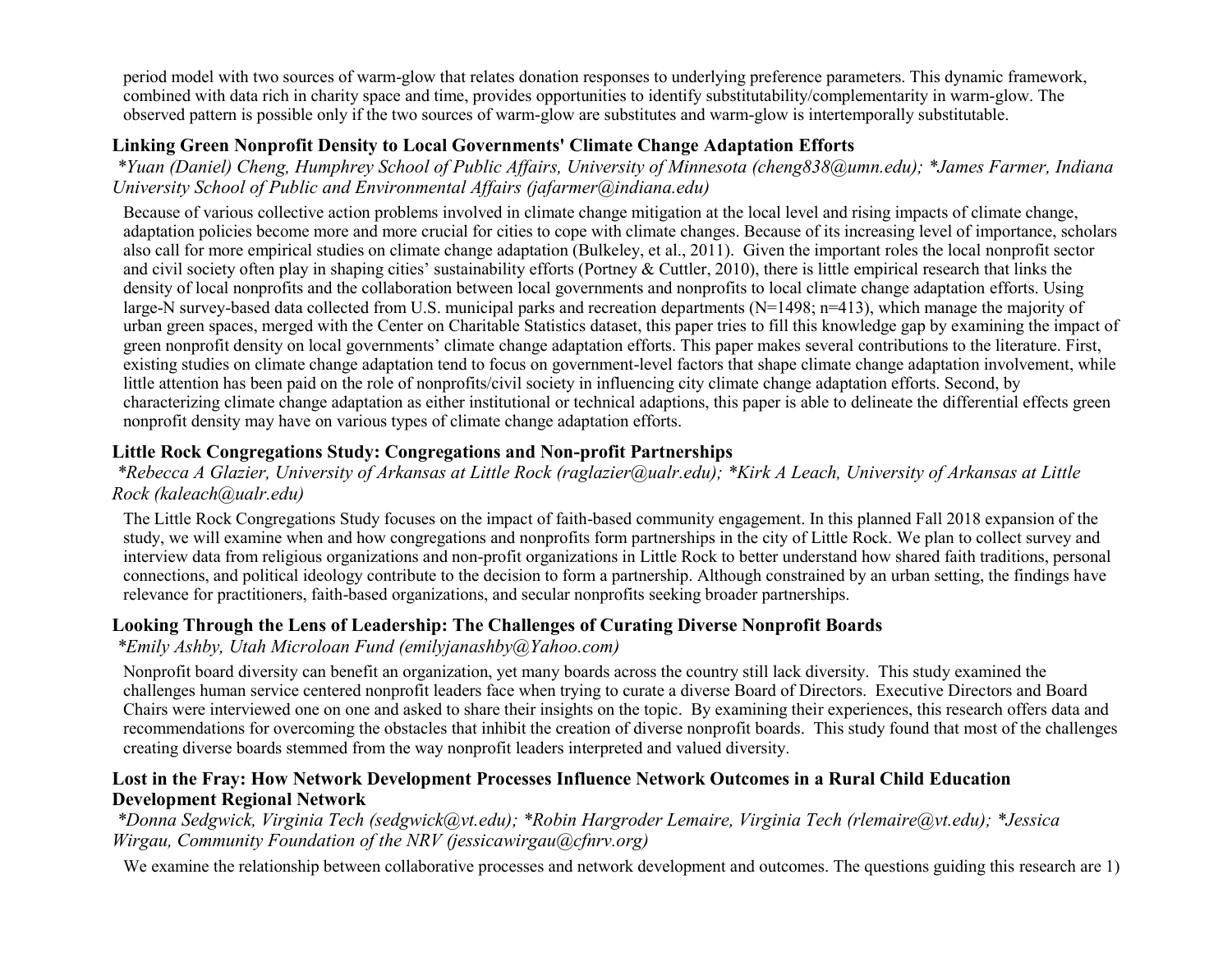What processes aid in the development of networks and their tangible outcomes? and 2) How might the importance of these less discernible processes be under-emphasized or even overlooked? We examine these questions through a longitudinal study of the early formation of a child education and development network. Through observations, surveys, and interviews, we analyze how collaborative processes influence early network outcomes and whether that influence is recognized by participants. We conclude by discussing the implications of collaborative processes for network development.

### **Lost in Translation? Critical Pedagogy in the Online Classroom**

*\*Kelsea Hott, University of Illinois Springfield (kbatt2@uis.edu); \*Kimberly Kay Wiley, University of Illinois Springfield (kwile3@uis.edu)*

Nonprofit and philanthropic education is a field on the constant search of the latest pedagogies and teaching strategies that provide meaningful and engaging learning experiences. Critical pedagogies allow the student and instructor to challenge norms and assumptions inherent in public affairs education and practice. The elements that have made critical pedagogy successful thus far must find their place in the online arena of education. The demand for online courses increases as instructors work to adapt face-to-face classroom practices to the online classroom. In this presentation, the authors offer evidence-based strategies for incorporating the characteristics of critical pedagogy into online teaching

### **Maintaining Public Trust: The Influence of Transparency and Accountability on Donor Response to Fraud**

*\*Erica Harris, Villanova University (ricarris@gmail.com); \*Christine Petrovits, College of William & Mary (christine.petrovits@mason.wm.edu); \*Michelle Yetman, The Univeristy of California - Davis (mhyetman@ucdavis.edu)*

Using a sample of 562 nonprofit organizations that report an asset diversion, we examine whether fraud disclosures are relevant to donors' giving decisions. We find, all else equal, the disclosure of an asset diversion is associated with a significant decrease in contributions. However, this response is attenuated for organizations with stronger corporate governance, and those providing pertinent information about the diversion. Donors also respond to the content of fraud disclosures, including the fraud amount, the ability to recover losses, and the identity of the perpetrator. Overall, our results highlight the value of transparency and accountability when problems occur.

### **Managing Public Values Through Nonprofit Boards: Cases of Business Improvement Districts**

### *\*Jung Ah (Claire) Yun, Kean University (jyun@kean.edu)*

This paper explored the collaborative features of Business Improvement Districts (BIDs) and the way that multiple participants involved in governance and management create public values. The findings suggest that collaboration can be enhanced by supports as well as capacities of multiple participants. BIDs can be strengthened by collaborative governance, such as professional expertise of managing directors and active participation of volunteering board/trust members. However, BIDs could not be sustained without support from governments and communities, because they can be politically vulnerable to the whims of multiple partners. Furthermore, participants perceive differences and improvements achieved by successful BIDs and request more participation of communities for greater success.

### **Managing the Emotion Costs of Nonprofit Work: Organizational Level Responses to Secondary Trauma**

*\*Anthony Silard, California State University (tonysilard@gmail.com); \*Jeffrey Brudney, University of North Carolina Wilmington (jbrudney@gmail.com)*

In nonprofit human service organizations (HSOs) paid staff and volunteers can pay a considerable emotional toll through the experience of secondary trauma while providing assistance to individuals living with primary or personal trauma emanating from life-threatening situations such as crime, violence, poverty, illness, and natural disasters. Through a multiple-case study rooted in 48 interviews with nonprofit senior leaders and their direct reports in 14 nonprofit HSOs across 8 states and a wide array of service domains, this research explores, and elucidates, organizational-level responses that effectively address the secondary trauma experiences of paid staff and volunteers in HSOs.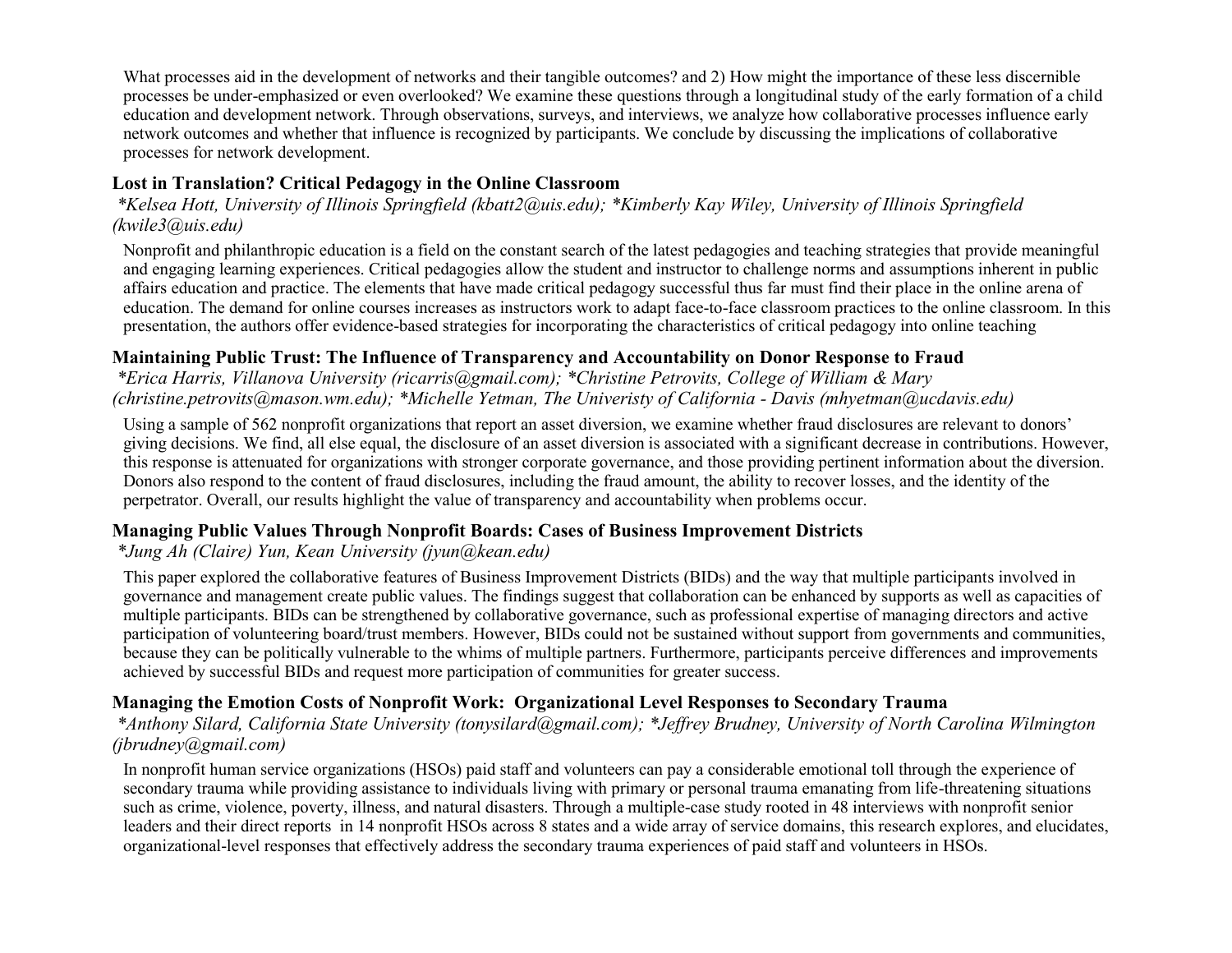### **Managing the imaginative and creative capabilities of nonprofit CEOs for performance, resilience, and sustainability**

*\*shola ajiboye, Case Western Reserve University (sxa505@case.edu); \*Ruth S. Bernstein, University of Washington Tacoma (bernstrs@uw.edu)*

2018 survey data from nonprofit board members provides us with an opportunity to examine the impact of the imaginative and creative capabilities (ICC) of nonprofit organizations' CEOs and the impact of these CEOs on performance, resilience, and sustainability. Using structural equation modeling, we anticipate finding that the greater the ICC of the CEO, the higher the performance, resilience, and sustainability of the organization. These findings would suggest that in times of crisis, the CEO may use his/her imagination and creativity to address and respond to, rapidly shifting challenges. Therefore, boards should consider the ICC when hiring the CEO.

### **Mandela Day: Episodic Volunteering and Civic Capacity Building in South Africa**

### *\*Sara Compion, Kean University (scompion@kean.edu); \*Bok Jeong, Kean University (bjeong@kean.edu)*

This paper focuses on episodic volunteering during South Africa's national Mandela Day of service, held annually on 18 July. Drawing on qualitative observations and empirical analysis of over 400 survey responses this paper describes how, in South Africa, volunteering is embedded in national social development discourses that emphasize welfare, education, health care, and infrastructure. The establishment of a national day of service has created many opportunities for once-off, short-term volunteering in these fields. The findings broaden an understanding of the range of international episodic volunteering and help illustrate the connection between once-off volunteering and building civic capacity in newer democracies.

# **Manifest and Latent Functions of Nonprofit and For-Profit Organizations: Long-Term Care Insurance System in Japan**

### *\*Yuko Suda, Toyo University (yukosuda@toyo.jp)*

This study examined the changing relationships of 521 nonprofit and for-profit organizations in a privatized area of public human services in Japan based on a six-and-a-half-year panel survey. The outcomes revealed that the regulatory environment had a determining influence on the organizations' exit. There were also more newly formed for-profit organizations than nonprofit organizations. These new organizations emphasized for-profit-like characteristics regardless the difference in legal status, namely a mass-production approach to deliver human services in a standardized manner. These outcomes illuminated a serious challenge faced by Japanese nonprofits organizations that seems to be related to the country's deep-rooted government-private relationship.

### **Mapping and Testing Social Enterprise Models Across the World: Evidence from the "International Comparative Social Enterprise Models" (ICSEM)**

#### *\*Jaqcues Defourny, ULg/EMES (J.Defourny@ulg.ac.be); \*Marthe Nyssens, UCLouvain/EMES (marthe.nyssens@uclouvain.be); \*Olivier Brolis, UCL (olivier.brolis@uclouvain.be)*

Starting from the hypothesis of "the impossibility of a unified definition of social enterprise (SE)", our research strategy relies on bottom-up approaches trying to capture the SE phenomenon in its local contexts in order to identify SE "models". To do so, we rely on an analytical tool that shows how several distinct SE models emerge: a "non-profit entrepreneurial model", a "social cooperative model", a "social business model" and a "public sector model" and test this typology on the dataset derived from a common survey carried out in all world regions through the "International Comparative SE Models" (ICSEM) Project.

#### **Marching to a Different Tune: Morality and Agency Among China's Grassroots NGOs Within the Marketization Trend** *\*Shijing Zhang, Indiana University Bloomington (sz7@umail.iu.edu)*

The paper documents how grassroots NGOs in contemporary China become embroiled in the market. It examines the moral negotiations emerging during this process as these NGOs struggle to survive as social and economic actors in a one-party state. Drawing on ethnographic data collected in 2017, I show how these NGOs deploy diverse and sometimes contradictory discourses on morality, marketization and civil society to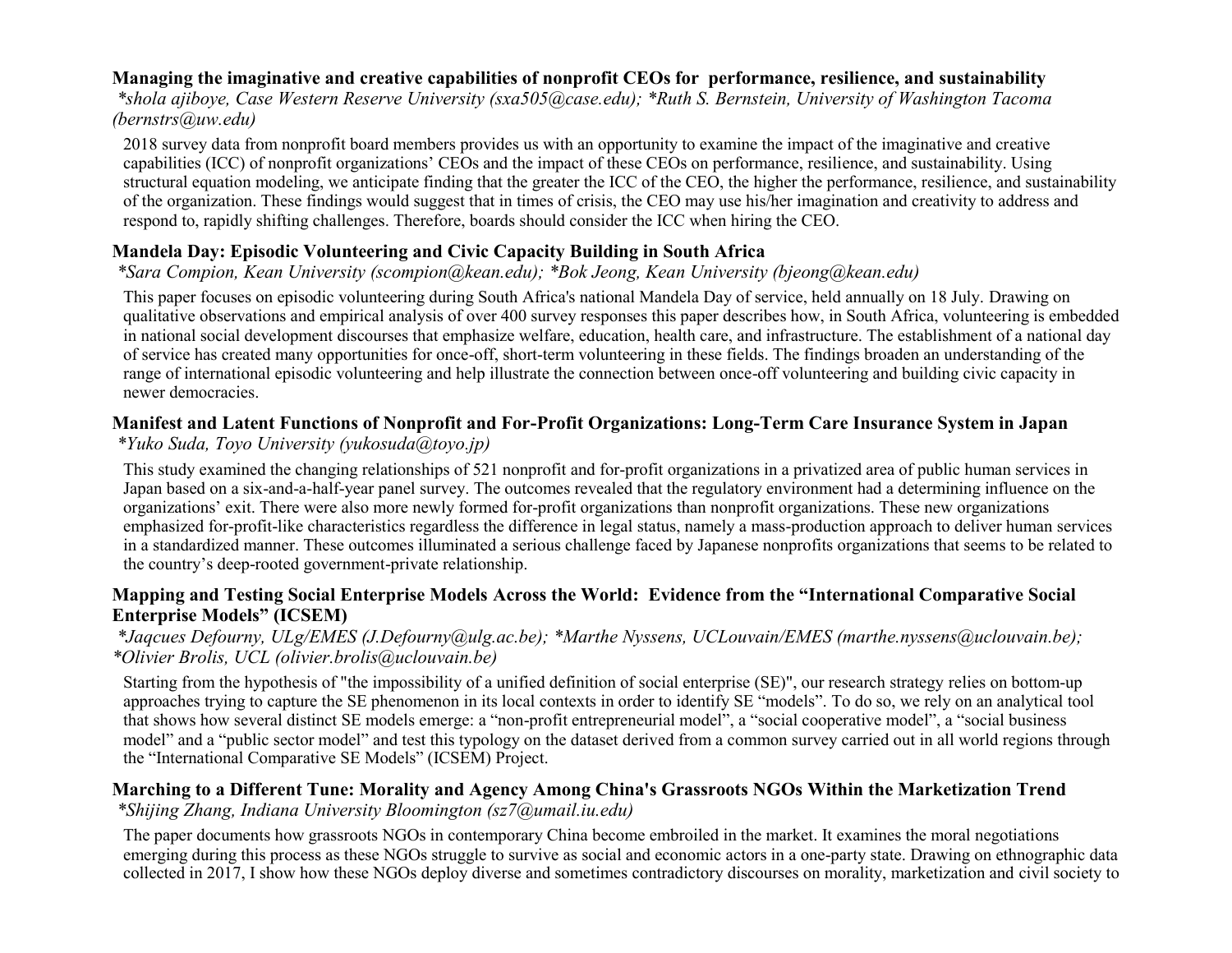make sense of their roles and navigate their integration into the market. I argue that these NGOs are at once civil society actors and market players, value-driven and efficiency-driven, and social equality fighters and social service providers.

#### **Mass Shooting and Philanthropy: The Effect of Mass Shootings on Charitable Giving in the United States**

*\*Hanan Yonah, The Hebrew University of Jerusalem (hanan.yonah@mail.huji.ac.il); \*Claude Berrebi, The Hebrew University of Jerusalem (claude.berrebi@gmail.com)*

Mass shootings are distinctive deadly events. They are unpredicted and intentional, targeting multiple random victims with whom the perpetrator usually has no specific conflict. Using a longitudinal analysis with fixed effects we empirically identify and quantify the effect of mass shootings on philanthropy over the recent decade. We find that mass shootings increase the scope of giving and the number of households contributing to charities in the US. Furthermore, we show that local communities react differently, as there is a decrease in the amount of dollars donated within the affected county, while nearby communities' reaction is positive and more generous.

#### **Meaningful and Relevant Measures of Volunteer Value**

#### *\*Sue Carter Kahl, University of San Diego (suecarterkahl@sandiego.edu)*

Assessing the value that volunteers contribute to nonprofit organizations is often measured using volunteer numbers, hours, and an hourly wage replacement rate from the Independent Sector. However, these figures omit context, the results of volunteer work, and stakeholders' perceptions of value. This study used interviews and Q methodology to identify how nonprofit funders, executives, and volunteer administrators defined and ranked indicators of volunteer value. The findings suggest that diverse measures of volunteer value are important and highlight the importance of aligning value measures with context and audience. Implications and recommendations are offered for practitioners and researchers.

#### **Meaningfulness and Meaningful-ness Making in Contemporary Nonprofit and Public Service Organizations**

*\*Robbie W. Robichau, The Bush School of Government and Public Service, Texas A&M University (rrobichau@tamu.edu); \*Billie Sandberg, Portland State University (billie.sandberg@pdx.edu)*

Public service workers face increasing pressure to conform to market-based values and logics of action. Consequently, these workers are encouraged to manage themselves like a firm, where individuals are seen as "entrepreneurial subjects" that totally commit to personal and organizational productivity. The purpose of this research is to examine how the contemporary workplace shapes individual's ability to find meaning and experience meaningfulness in public service work. Interview data from 45 public and nonprofit workers is analyzed to show how individuals are finding meaningfulness through their values and beliefs, relationships to co-workers, and in specific aspects of their actual work.

#### **Measure to Improve: Influence and Impact of Performance Measurement on Social Enterprises**

#### *\*Chen Ji, Indiana University - Lilly Family School of Philanthropy (jichen.pku@gmail.com)*

Impact investing means financial investment in social enterprises whose primary aim is to provide social benefits (Steinberg, 2015). So far, social enterprises were pressured to design metrics to capture the social benefit they create (Dart, 2004). However, efforts to create widely accepted measurements have not yielded great results so far (Chatterji and Levine, 2006). The purpose of this study is to capture performance measurement practices' importance under the context of impact investing, and fill the literature gap on performance measurement and organizational learning. The research question of this study is: what are the impact of the performance measurement on the social enterprises, and how can the impact information gathered from the performance measurement affect impact investors' behavior. To figure out whether or not the social enterprises successfully improve their learning and management through performance measurement practices, this research consists of a plan with three parts. 1) The first part includes exploratory interviews regarding exploring different perceptions and understandings of social impact. 2) The second part contains 4 in-depth case studies which are identified in the exploratory interviews. This part is concerned with examining the role and impact of the impact investing funds (intermediaries) that emerge from the literature and exploratory interviews. It is equally concerned with analyzing when and why the focal impact investing funds adopt certain strategies and whether these strategies contribute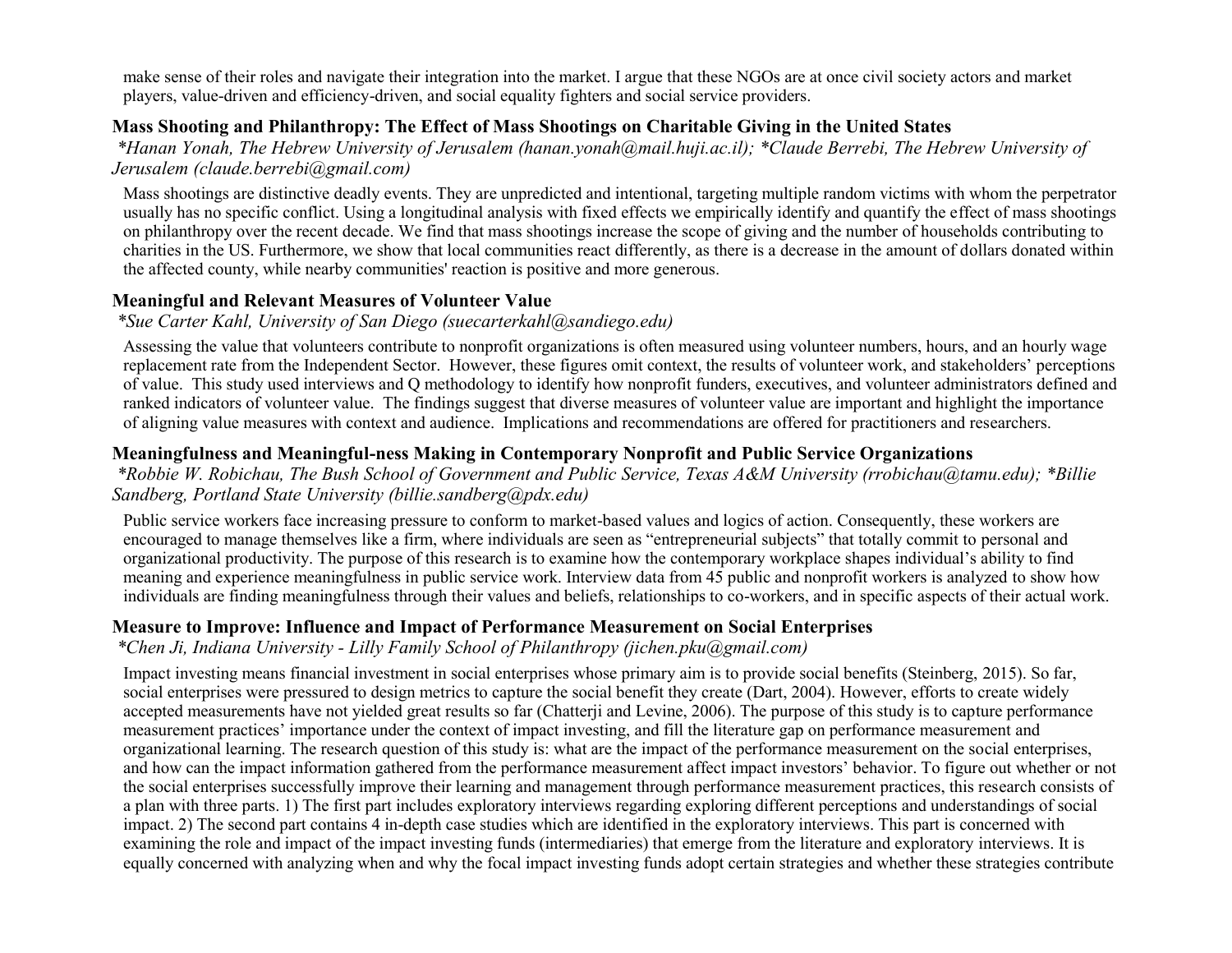or undermine the social enterprises' performance. 3)The third part consists of focus groups with social enterprise practitioners and experts to test the initial model for further refinement.

#### **Measuring Competition in Nonprofit Donor Markets**

*\*Teresa D Harrison, Drexel University (tharrison@drexel.edu); \*Jeremy Philip Thornton, Samford University (jpthornt@samford.edu)*

Competition for scarce donations influences nonprofit manager decisions in both positive and negative ways. Nonprofit theorists have understood that a market can be either insufficiently or overly competitive. However, measuring competition among nonprofits is difficult. This paper applies a novel theory of entry thresholds to measure competition in fifteen nonprofit markets. We find that competitive equilibria are satisfied after five firm, implying that many nonprofit markets endure excess competition, relative to the social optimum.

### **Measuring Enabling Philanthropic Environment across Countries**

*\*Silvia C. Garcia, IU Lilly Family School of Philanthropy (sigarcia@iupui.edu); \*Una Osili, Indiana University (uosili@iupui.edu); \*Xiaonan Kou, IU Lilly Family School of Philanthropy (koux@iupui.edu); \*Cathie Carrigan, IU Lilly Family School of Philanthropy (cmcarrig@iupui.edu)*

Various factors together shape the environment promoting or hindering the development of philanthropy in each country. Existing research offers some insights into the multiplicity of factors, but very few empirical studies have explored how the factors affecting philanthropy interact with political and economic factors at the country level. Our study seeks to explore this relationship by analyzing data from the Global Philanthropy Environment Index and 13 established indices measuring political and economic environments. Findings from the study sheds light on the differences in the enabling environment for philanthropy across countries and regions globally.

### **Measuring Impact: Can Codes of Conduct Encourage Impact Measurement among NGOs?**

*\*Mary Kay Gugerty, University of Washington (gugerty@uw.edu); \*George E. Mitchell, Baruch College (george.mitchell@baruch.cuny.edu); \*Francisco J Santamarina, Evans School of Public Policy & Governance (fjsantam@gmail.com)*

Global standard setting initiatives are increasingly important global governance structures that seek to regulate behavior and improve the governance and performance of global institutions. A number of recently-developed standards now include provisions related to impact measurement for civil society organizations. This research examines the content of recently developed global standards with an emphasis on impact measurement. We examine the extent to which global standards establish global norms for impact measurement, how these standards intersect with other normative commitments found within standards, and the potential of these standards to materially affect NGO behavior.

### **Measuring Nonprofit Efficiency with Data Envelopment Analysis**

### *\*Jason A Coupet, North Carolina State University (jacoupet@ncsu.edu); \*Jessica Berrett, North Carolina State University (jlhaynie@ncsu.edu)*

Managerial efficiency involves the "ability to turn inputs into outputs. To measure efficiency, the nonprofit management literature often leans on financial ratios, and financial ratios can be problematic measures of efficiency. We propose that nonprofit efficiency measurements should asses the degree to which nonprofits are able to turn inputs into outputs. To illustrate this, we propose a project to take advantage of a unique data set to measure the efficiency of the national affiliates of Habitat for Humanity (HFH) with Data Envelopment Analysis (DEA). We take a deep dive to illustrate DEA's potential as an efficiency measurement tool for nonprofits.

### **Measuring the Intensity of Nonprofit Competition: Introduction of New Research Metrics**

*\*Chiako Hung, Arizona State University (chung17@asu.edu); \*Jesse Lecy, Arizona State University (jdlecy@gmail.com)*

Past work has introduced useful metrics that help assess the fiscal health and sustainability of nonprofits at the organizational level. However, we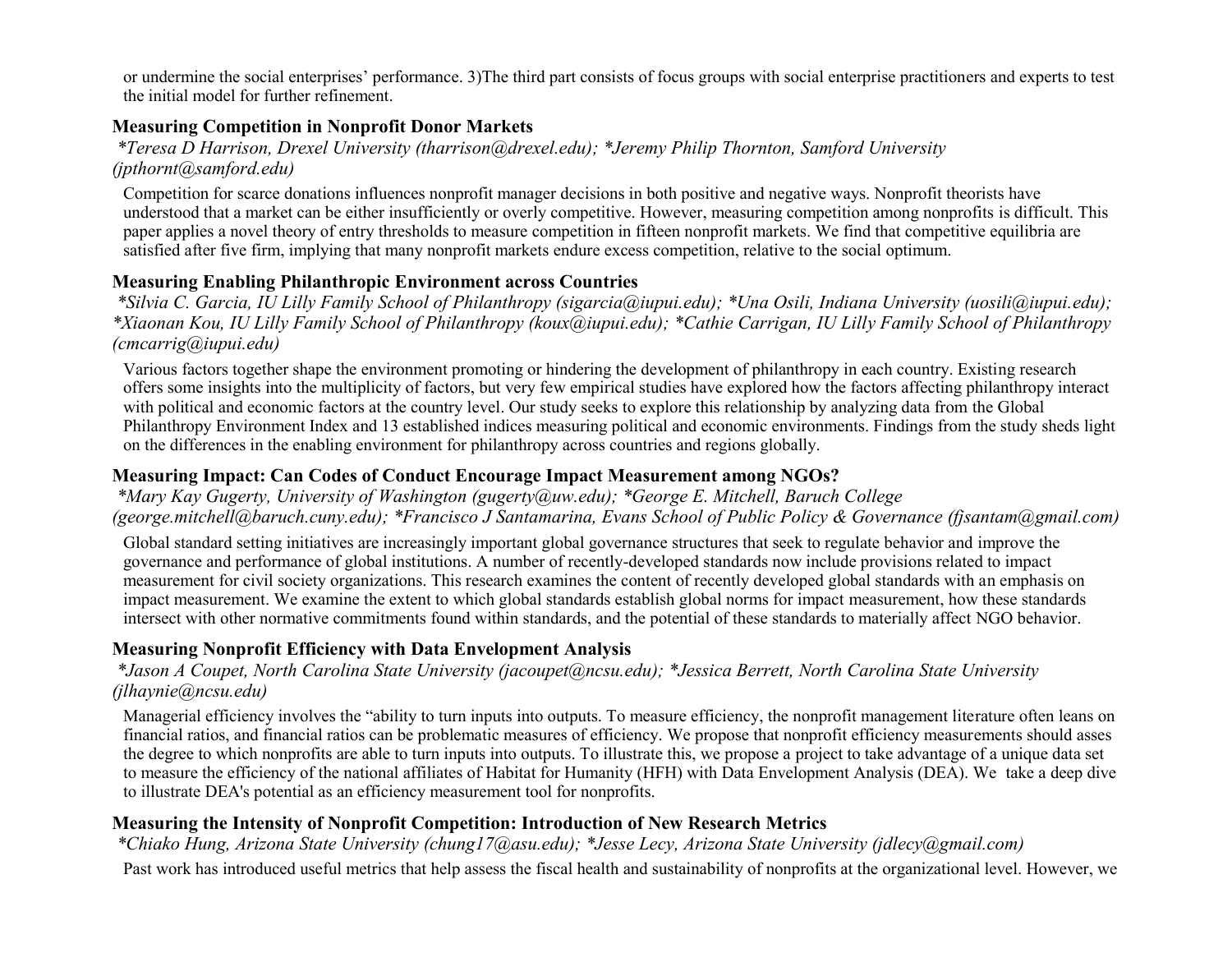do not have similar metrics to assess the fiscal conditions of a competitive nonprofit environment using the marketplace as the unit of analysis. We generate metrics for US metro areas with populations over 100,000 for years 2000-2015, and evaluate their usefulness by examine their predictive relationship with nonprofit growth and survival. They will be made available as an open data resource to support research in this area.

### **Measuring Voluntary Disclosure of Information by NPO: Proposition of a Transparency Index**

*\*Fanny Dethier, HEC ULiege (fanny.dethier@uliege.be)*

By proposing an updated web disclosure index, his paper aims to improve the understanding of the concept of transparency applied to the NPO sector. The index is defined accordingly to the indexes already established in the literature, in the light of the Belgian philanthropic sector. The proposed index is calculated for the 250 organizations collaborating with Donorinfo, a foundation working for the transparency of the Belgian philanthropic sector. As a result, the paper provides new insights on NPO's transparency and more broadly, accountability.

### **Mediating Structures: Their Organization in Civil Society**

*\*Margaret E. Harris, Aston University (m.e.harris@aston.ac.uk); \*Carl Milofsky, Bucknell University (milofsky@bucknell.edu)*

Within the theory of civil society, mediating structures play an important role linking together local-level community, civil, and political entities with primary institutions and formal political structures. They link vertically, connecting local communities to regional and national politics. They also link horizontally, tying institutions with each other and connecting community and political bodies across local boundaries. There is, however, little discussion about how they work in practice. Are they more than an abstraction? This paper offers examples of mediating structure entities drawn from empirical studies and offers a conceptual framework for understanding their nature and diversity in organizational terms.

# **Mentoring Generation X Women: Increasing Success for Principals or Nonprofit Leaders**

### *\*Mollie Ann Bond (mollieabond@gmail.com)*

Mentoring women leaders may increase leadership development for those within nonprofit sector organizations or school administrations. This qualitative study asked 11 women about their experiences in mentoring programs to determine if what elements are necessary for mentoring programs to help women who are part of Generation X become more successful. Mentored through the Chicago Women in Philanthropy (CWIP) Women's Leadership Mentoring Program (WLMP) or the Metropolitan Institute for Leadership in Education (MILE) Principal Mentor Program, participants discussed a multitude of subjects that were important for them to experience success, including work–life balance.

# **Merchants or Citizens? Sector Choice in Ski Resorts in Maine**

*\*John P. Casey, Baruch College - CUNY (john.casey@baruch.cuny.edu)*

The paper focuses on the shifting landscapes of sector choice – the decisions made by producers and consumers about the delivery of goods and services through the public, private or nonprofit sectors. The nonprofit sector is increasingly assuming responsibility not only for formerly government services but also for formerly for-profit ventures. This paper analyses the example of the growing number of ski resorts in Maine that are moving from the for-profit to the nonprofit sector.

# **Message (In)Congruence: Tweeting for Donations in a Competitive Philanthropy Context**

*\*Jamie Levine Daniel, Indiana University-Purdue University Indianapolis (jlevined@iupui.edu); \*Marlene Walk, Indiana University Purdue University Indianapolis (mwalk@iupui.edu); \*Cali Curley, SPEA IUPUI (curleyc@iupui.edu)*

The study of philanthropy traditionally looks toward cooperative environments that promote giving. To date it is unclear what happens when philanthropy and competition intersect. Specifically, can nonprofits move followers from passive information consumers on social media to active donors by using competitive language? We link Twitter data to the donation timeline from a bracket-style fundraising tournament to determine whether altruistic or competitive messaging is linked to successful donation solicitation. We contribute to the literature on nonprofit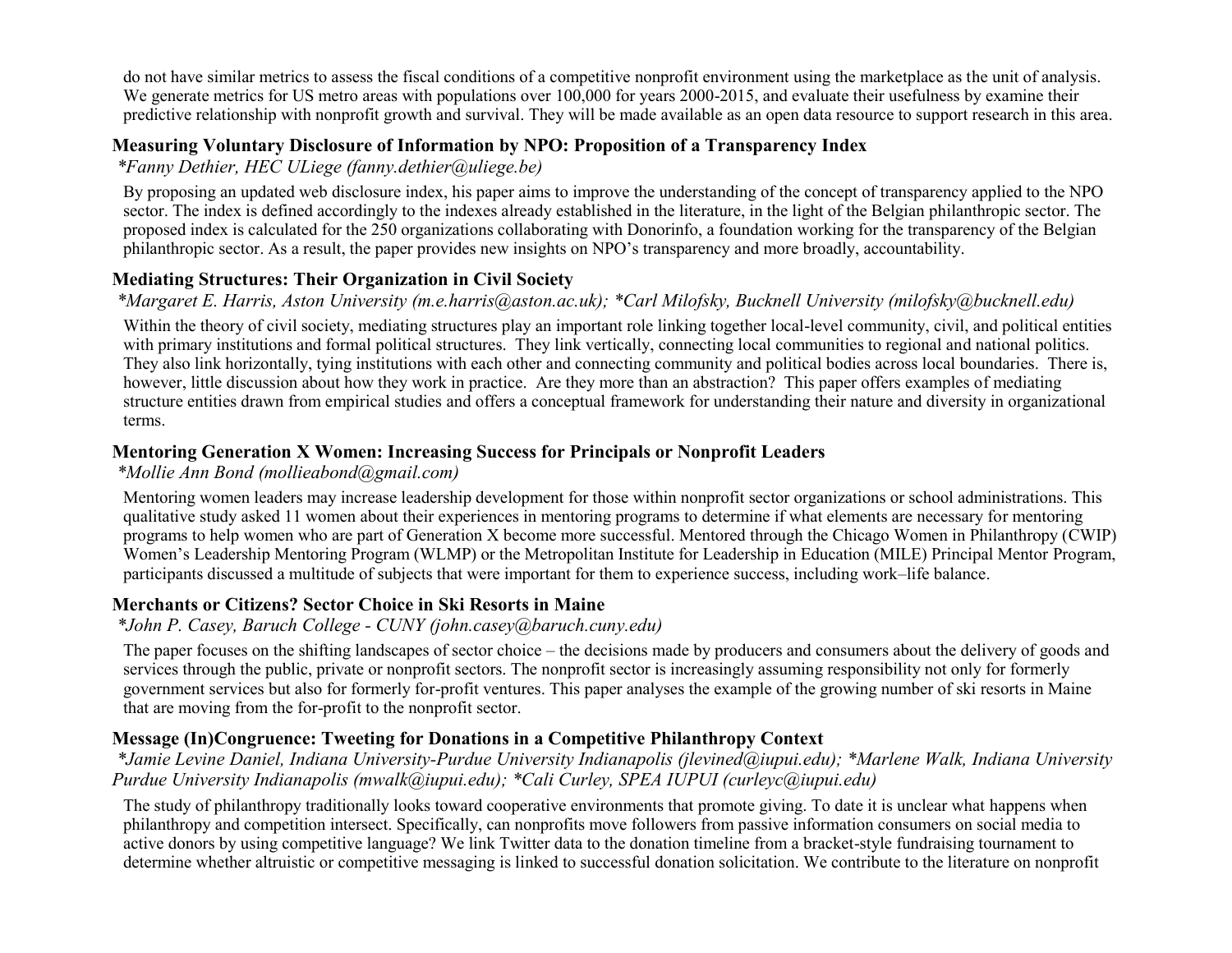communication and stakeholder engagement. We also offer practical insights to nonprofit organizations aiming to turn Twitter engagement into tangible funding.

#### **Methodology**

*\*Michal Almog-Bar, Hebrew University of Jerusalem (michal.bar@mail.huji.ac.il)*

The underlying bias that creates complexities while creating a survey that works in this diverse set of countries on the level of concrete examples, activities and organizational setting.

### **Missing Links: Evidence-Based Management in the Nonprofit Sector**

*\*Thomas Southard, Cabrini University (ts849@cabrini.edu)*

Nonprofit practitioners often operate with a mentality of scarcity and speed. Those practices do not lend themselves to evidence-based management. This paper will interrogate the nonprofit sector's connections to evidence-based management. The author will report the results of a survey of nonprofit practitioners on how they find and apply relevant research expertise to their practices.

#### **Missing Minorities in Blood Donation: A Conceptual Framework for Revisiting the Institutional Pillars of Altruism and Solidarity in Ethnically Diverse Societies**

*\*Lesley Hustinx, Ghent University (lesley.hustinx@ugent.be); \*Nathan Wittock, Department of Sociology, Ghent University (nathan.wittock@ugent.be)*

In Europe, blood establishments have reported difficulties in reaching ethnic minorities through routine recruitment strategies emphasizing donors' high morality and good citizenship. These missing minorities pose managerial, medical and sociocultural challenges. Most research addressed the former two through an instrumental/donor-centered approach. We propose a multilayered analytical framework, that allows to tackle the 'sociocultural' challenge. The first layer approaches Western blood procurement as a stabilized organizational field representing four dominant logics of action that can be mirrored in key citizenship norms. The second examines blood donation as a pre-eminent case for addressing the broader question of solidarity in contemporary multi-ethnic societies.

### **Mobilizing Against Judicial Resistance: Court-Centered Activism Among Disability Non-profit Organizations**

*\*David Pettinicchio, University of Toronto (d.pettinicchio@utoronto.ca)*

Disability rights continue to face backlash and retrenchment. This paper focuses on court-centered activism by nonprofit groups. Using original longitudinal data on disability associations as well as Collins' (2008) Friends of the Supreme Court data, I show how the shift from service provision to political advocacy in the nonprofit sector provided the kinds of resources necessary to engage in court-centered activism as a political and social movement tactic. Although groups have not been especially successful in positively influencing outcomes, the demand for their activism nevertheless increased as the courts became a more central antagonist in the disability rights struggle.

# **Mobilizing Political Voice: How do Faith-Based and Secular NGOs Inform and Challenge their Constituencies?**

*\*Paul J. Nelson, University of Pittsburgh (pjnelson@pitt.edu)*

How do US-based religious and secular NGOs working in international development encourage their donors and constituents to engage in policy advocacy, and to adopt ethically-driven forms of economic activity (consumption and investment)? Among organizations that exist primarily to deliver material aid, the choice to challenge donor/members to participate in advocacy or alter their consumer behavior is difficult. Using original data from 40 US-based NGOs, the paper examines how religious/secular identity, membership, government funding, and orientation toward emergency assistance affect these choices. Findings contribute to understanding NGOs as political actors, and religious political action in the United States.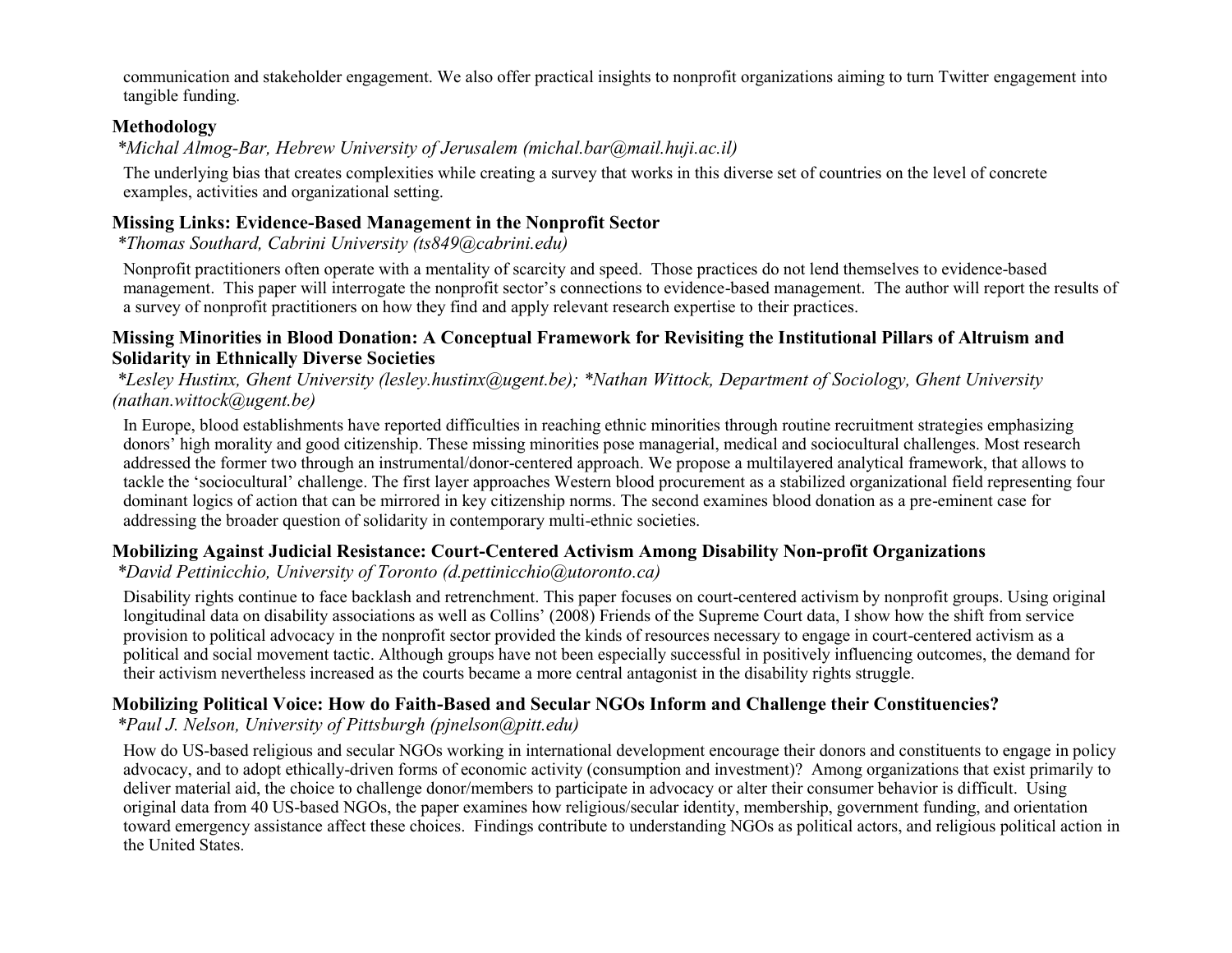### **Modeling Recessionary Adaptation in The Nonprofit Sector**

### *\*Lilli Shaffer, American University (lillishaffer@gmail.com)*

This study will examine nonprofit organizational behavior in times of economic crisis. The study will develop a theoretical model to explain adaptation strategies nonprofits use when facing a severe financial shock and will test this model using grantmaking foundations during and after the Great Recession of 2007-2009 as a case. While existing studies have attempted to describe and analyze the response of the nonprofit sector to recessionary pressures, the field lacks adequate theoretical development to guide robust and generalizable inquiry into the topic. To develop a theoretical model of nonprofit responses to financial shocks, this study will examine wider theory on organization responses to recessionary pressures that currently exist in the literature. Public management theory on public organization adaptation strategies to shrinking budgets, in particular, will be analyzed and applied, specifically Levine's theory of Cutback Management. Theory-specific to nonprofit organizational behavior and finance will also be reviewed with respect to how those sector-specific management theories may improve the model. These broader organizational perspectives will then be applied to the nonprofit sector, with an interest in developing a theoretically-driven, parsimonious, and empirically testable model to explain nonprofit organizational responses to severe financial cutbacks. Then, this model will be tested and refined through a focused analysis of grantmaking foundation responses to the Great Recession, as revealed through their internal financial budgeting and external grantmaking behavior. This research will add to the theoretical explanations of organizational behavior during the financial crisis through a quantitative analysis of the behavior of private nonprofit foundations.

#### **Moderated Commitment: Members' Decisions Not to Give to Professional Associations**

#### *\*Mark A. Hager, Arizona State University (mark.hager@asu.edu); \*Chiako Hung, Arizona State University (chung17@asu.edu)*

To finance their operations, professional associations rely on membership dues, and payment of these dues signals a member's standing in the professional community. However, these associations thrive on additional voluntary contributions, which can further reinforce a member's social standing. We propose that three forces may contravene a member's decision to make voluntary financial donations to his or her professional association: crowding from other spending preferences, lack of socialization to charitable contribution, and failure of association strategy to solicit contributions effectively. We propose to test the influence of these forces with ASAE data used in other recent papers on related topics.

### **Monitor And Empower The Third Sector In French Speaking Countries Of Central And West Africa**

#### *\*Emil Hatcheu Tchawe (hatcheuemil@gmail.com); \*Pierre Tiencheu, JCAD-International (tientcheup@yahoo.com); \*Mamadi Camara, Université GLC de Sonfonia-Conakry (mamadicamara2010@gmail.com)*

Africa entered the 21st century while many problems are yet to be solved, including poverty and governance. Potential lasting peace are constantly threatened by poor and slow progress of the democracy process. Most importantly the third sector is instable, ambiguous, although courted and feared as democracy is still stammering. Consequences of weakness and instability of civil society associations are: the persistence of extreme poverty, Its poor competitiveness, the decline of democracy and governance. Monitor and empower the third Sector in French speaking countries of central and west Africa is a both scientific research and capacity building aims to improve the understanding and knowledge, efficiency and effectiveness of Philanthropic foundation and civil society associations specifically in French speaking countries of central and west Africa. We assume that The failure of development programs in Africa is linked to the weakness of its third sector and the poor involvement of civil society, unable to take ownership of innovations and ensure projects and programs sustainability Convinced that the development of each country is linked to the constitution of a stable research system, the purpose of this program is to build an international network of civil society association sof research for the development made of local teams which are crucibles of training and development. transcendence of young leaders; the frame in which "leaders and followers help each other to grow where the ability to make a change through example, articulation of an energizing vision and challenging goals emerge.

#### **More Processes, More Success? the Effects of Formalized Volunteer Management Practices on Retention and Giving**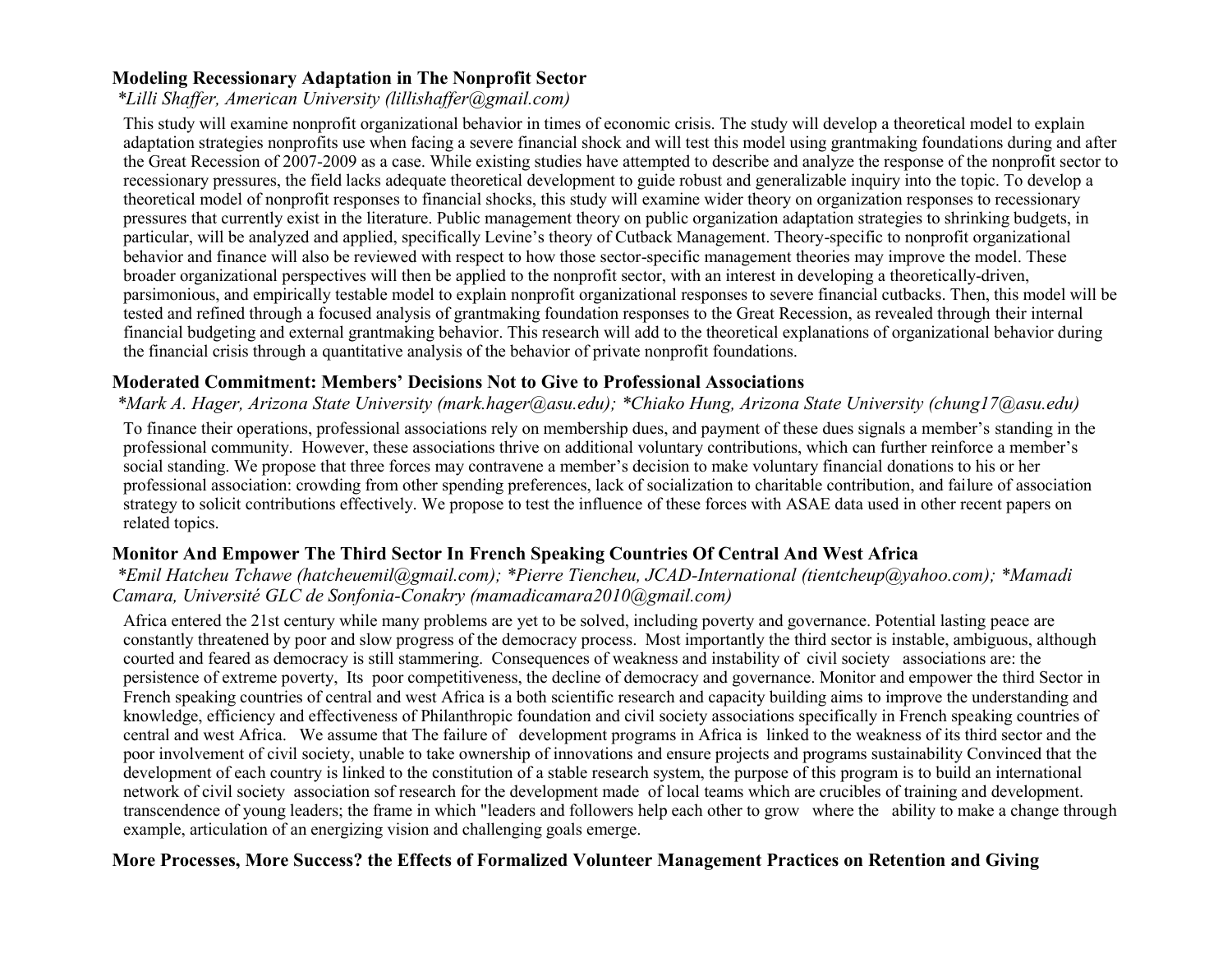### *\*Emma A Powell, Central Michigan University (emma.powell@cmich.edu); \*Vickie L. Edwards, Western Michigan University (vickie.edwards@wmich.edu)*

Volunteers constitute a noteworthy measure of the nonprofit workforce demographic. According to the 2017 Independent Sector report, 63 million Americans volunteer about 8 billion hours of work. Given the considerable influence the volunteer demographic has, this paper extends the volunteer motivation literature to understand the impact formalizing a volunteer management program may have on the retention rate and giving/donor conversion rate. This research seeks to illustrate the correlation of formalized volunteer management systems within the sector with organization's volunteer retention rate and the volunteer conversion to donor ratio. A survey of approximately 75 Michigan nonprofit organizations will serve as the primary source of data for evaluation during this initial phase of research.

### **Motivations for and use of contract labor among nonprofit arts organizations**

*\*Joanna Woronkowicz, Indiana University (jworonko@indiana.edu); \*Doug Noonan, Indiana University Bloomington (noonand@iupui.edu); \*Kelly M. LeRoux, University of Illinois at Chicago (kleroux@uic.edu)*

We conduct an examination of organizations' motivations for and use of contract labor in order to understand the dynamics of nonprofit entrepreneurial activity. We use data on nonprofit arts organizations, which detail level of 1099 (i.e., independent contractor) expenses for approximately 4000 nonprofit arts organizations in California, Maryland, and Pennsylvania. The data are collected by DataArts, an initiative which collects financial, programmatic, and operational information on arts nonprofits. In addition to illustrating trends in contract labor among nonprofit arts organizations, the paper also hypothesizes and tests relationships between organizational- and market-level characteristics and spending on 1099 employees among nonprofit arts organizations.

### **"Moving the Needle": A Case Study on Multisectoral Collaboration to Improve Population Health**

*\*Melanie Marlene Chapman, University of Nebraska at Omaha (mmchapman@unomaha.edu)*

Collective Impact is a popular strategy for engaging multiple sectors of a community to work together to address intractable health problems. This paper builds on a case study of multisectoral collaboration and their formation processes that obstructed its ability to collectively influence broader systems-level change in the community. I examine how sectoral boundaries become blurred in multisectoral partnerships. In particular, as values between sectors become less distinct the importance of nonprofits as public policy advocates and engaging with community members in collective decision-making disappear in favor of business management models that prioritize economic forms of value.

### **Muted Nonprofits? Examining the Effect of Managerialism on the Expressive Role of Nonprofit Organizations**

*\*Ben Suykens, University of Ghent (ben.suykens@ugent.be); \*Bert George, Erasmus University Rotterdam (george@essb.eur.nl); \*Filip De Rynck, Ghent University (filip.derynck@ugent.be); \*Bram Verschuere, University of Ghent (bram.verschuere@ugent.be)*

Over the past decade, nonprofit organizations becoming business-like emerged at the forefront of the nonprofit debate. A key feature of this trend constitutes the incorporation of corporate management instruments and performance measurement. However, this trend is not without peril. Research warns that corporate practices can hamper the expressive role of NPOs. As these findings are primarily supported by qualitative research designs, this paper seeks to test the generalizability of the argument that the use of corporate management practices negatively affects the expressive functions of NPOs by means of quantitative analysis.

### **National context**

*\*Georg von Schnurbein, Universität Basel (georg.vonschnurbein@unibas.ch)*

The differences between countries as having a dataset of 22 countries explained by difference in cultural, historical development and type of welfare regime aspects.

### **National Muslim American Nonprofits: A Defining Framework**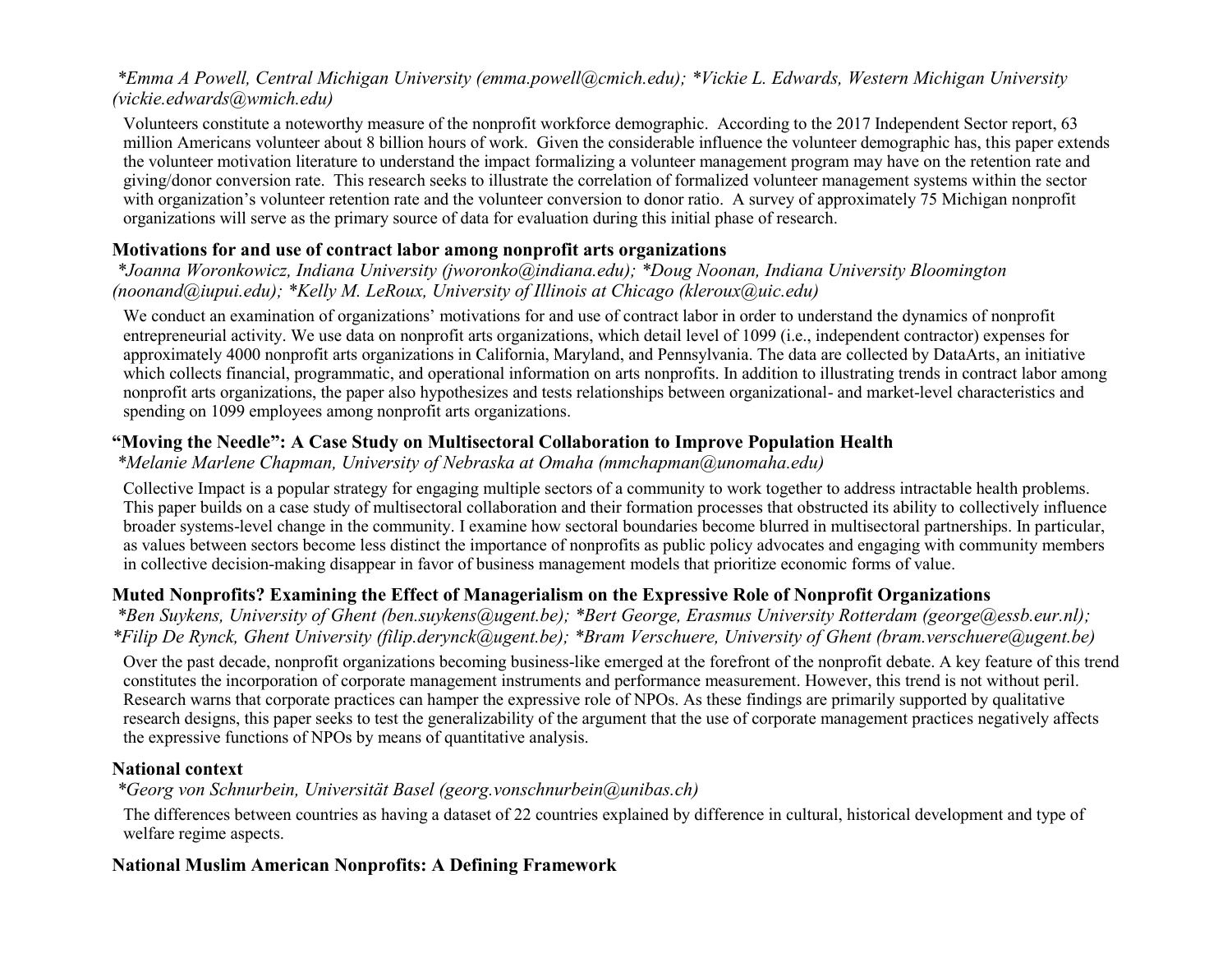*\*Shariq Ahmed Siddiqui, Association for Research on Nonprofit Organizations and Voluntary Action (ssiddiqu@iupui.edu); \*Nadeen Makhlouf, American University (nadeen.makhlouf@american.edu)*

#### **Natural disasters and charitable giving: Do religious charities have an edge?**

*\*Joannie Tremblay-Boire, University of Maryland, College Park (jboire@umd.edu); \*Aseem Prakash, University of Washington, Seattle (aseem@uw.edu)*

As the charity sector has grown rapidly in the last decades, media scrutiny of the sector has also increased, revealing mismanagement and sometimes outright fraud. Charity Navigator, for instance, uses information that charities report to the IRS annually to produce an evaluative assessment of their accountability. This study analysis how donors use this information, especially in response to natural disasters? Based on data of the FEMA-declared natural disasters, the impact of religious affiliation of the charity is analysied. Our statistical model controls for charity characteristics such as rating by Charity Navigator, marketing expenses, and years of existence.

### **Net Neutrality Rules and Nonprofit Organizations: What are the Effects of Different Access to the Internet?**

*\*Laura E Armey, Naval Postgraduate School (larmey@nps.edu); \*Natalie J Webb, Naval Postgraduate School (njwebb@nps.edu)*

In 2015 the FCC issued its most sweeping order protecting the net neutrality. Fast forward to today's environment in which the FCC rolled back some of these protections for consumers and producers of content on the internet. The gist of such deregulation is that internet service providers can discriminate among internet users, allowing prioritization (for a price) in the transmission of their data. In this paper, we address different "discrimination" policies (regulatory regimes) to determine how they affect nonprofits. We expect this research to inform nonprofits, policymakers, and consumers about technology and media policy for nonprofit organizations in the future.

### **Networks of Influence: Patterns in NGO Giving and Receiving**

*\*Elizabeth Bloodgood, Concordia University (elizabeth.bloodgood@concordia.ca)*

Research on NGO resource dependence assumes a hierarchical relationship between donors and donees. I use network analysis to examine giving by NGOs and foundations in Canada to test for hierarchies and to assess whether donor, donee, or donor-donee characteristics have the greatest impacts on giving. The network relationships created by giving patterns are examined using 2015 Canadian tax data for 85,000 registered charities. I find network factors have the largest effects on donations and many donors are also donees, suggesting interdependence rather than dependence relationships. These findings have implications for power relationships between NGOs and their propensity to cooperate.

#### **New Approaches to Volunteer Value: Social Return on Investment**

*\*Rachel Minkin, Cohen Center for Modern Jewish Studies, Brandeis University (rminkin@brandeis.edu)*

How can organizations understand the benefits of volunteer work for themselves and the volunteers in new ways? This paper provides new ways of understanding the social return on investment of volunteers that go beyond traditional focus on tracking numbers, hours and skill levels of volunteers in the organization and provides a much richer portrait of volunteer engagement. Drawing on qualitative research with organizations participating in a capacity-building initiative in volunteer engagement, the authors find that incorporating an examination of the social return on investment in valuing volunteers has important implications for both volunteers and organizations and their volunteer management.

### **New Legal Structures for Social Enterprises: Not Yet Living Up to Their Billing**

#### *\*Elizabeth Schmidt, UMass Amherst (eschmidt@umass.edu)*

In the last ten years, thirty-six states have recognized new business entity structures designed to require businesses to include social and environmental considerations in decisions. Despite their legislative popularity, these legal entities cannot be called a success in a traditional sense. This paper explores two impediments to success: 1) a failure to design a solution that addresses the stated problems and 2) the omission of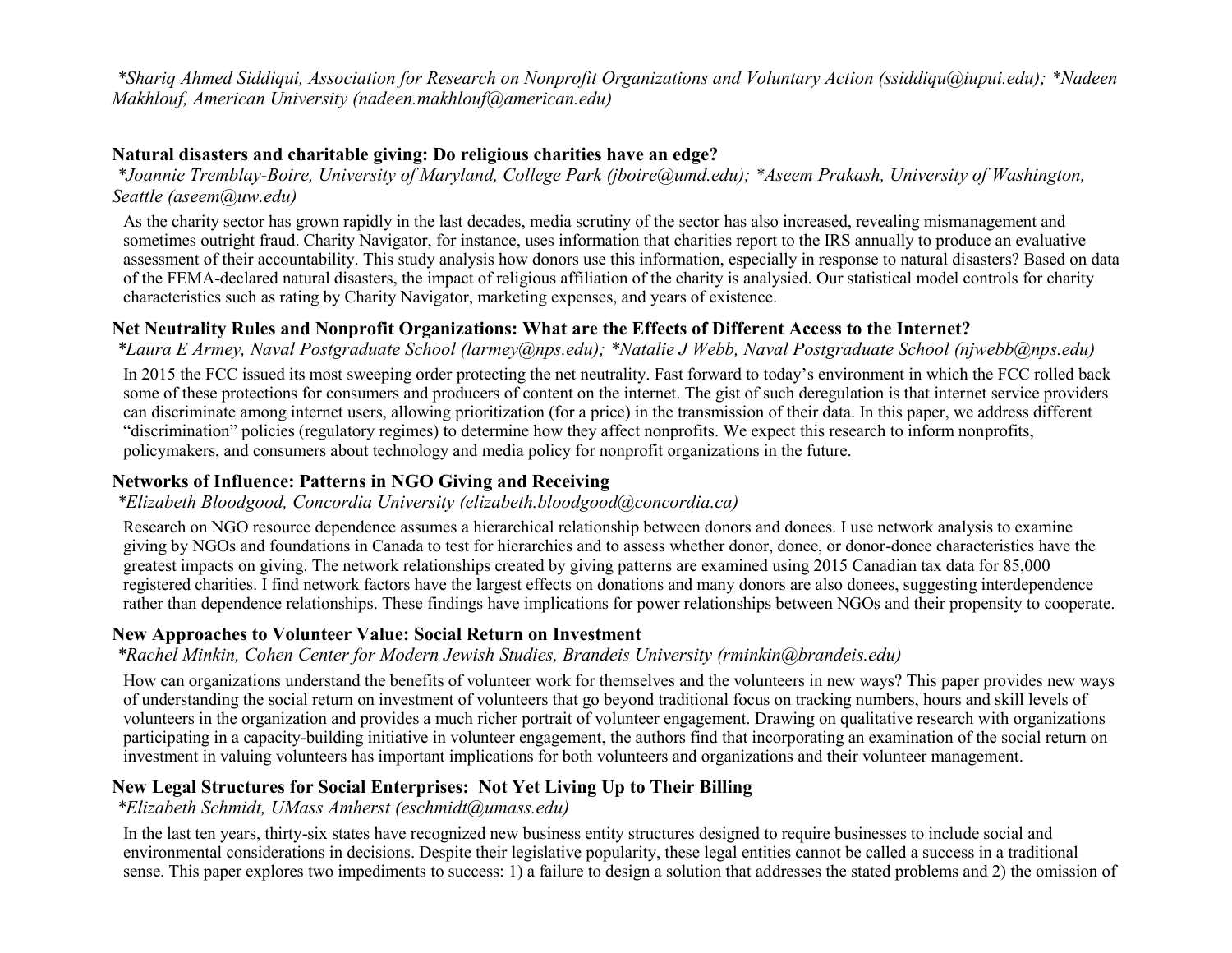important provisions for ensuring adoption—tax benefits and enforcement mechanisms. The paper also suggests these entities have helped change the conversation about the purpose of business and can improve once the conversation has shifted further.

### **New Opportunities or Old Obstacles? China's First Charity Law and its Implications for Civil Society**

*\*Anthony Spires, The University of Melbourne (anthony.spires@unimelb.edu.au)*

With the passage of China's first Charity Law in March 2016, Chinese nongovernmental organizations (NGOs) entered an unprecedented era of legal regulation, dramatically transforming the formal rules governing state-civil society relations. This paper highlights problems experienced under earlier regulations and outlines the major features of the new law. Drawing on grassroots NGO responses to the law's initial public drafts, the paper highlights gaps between NGOs' understandings of their work and several of the law's key provisions, revealing civil society's skepticism and pessimism about prospects for change. It concludes by considering the law's likely implications for civil society development in China.

### **New Theory-Building in Nonprofit Studies: Applying Corporate Strategy Theory to Nonprofit Organizations**

*\*Jennifer Kuan (kuan@alumni.stanford.edu)*

As distinctions between nonprofits and for-profits blur, with for-profits pursuing social goals and nonprofits expanding their commercial activities, the need emerges for new theory that can provide guidance in ever more diverse settings. Applied microeconomics, which has long been applied to for-profit corporate strategy problems, can address questions at the heart of nonprofit studies, including why nonprofits exist and how they compare with for-profits. The result is a schema that helps scholars, managers, donors, and policymakers pursue their social goals and that expands the scope of the nonprofit field to include economically important activities not previously considered nonprofit phenomena.

### **NGO classification from the bottom-up: Using self-reported data and machine learning to map NGOs in Ghana**

*\*Sandy Zook, University of Colorado Denver (sandy.zook@ucdenver.edu); \*Megan LePere-Schloop, The Ohio State University (meganls313@gmail.com); \*Justice Nyigmah Bawole, University of Ghana (jnbawole@ug.edu.gh)*

This exploratory study uses novel data and mixed methods to pilot a bottom-up approach for mapping large sets of NGOs outside of the West on their own terms. We use qualitative analysis and machine learning techniques to analyze textual data from reports submitted by NGO's to Ghana's central government. While the Ghanaian government requires NGOs to submit annual reports, it has offered little guidance in regards to report content. These own-sourced data thus provide a novel opportunity to study local understandings of NGO practice and bases of legitimacy, which we use to develop a bottom-up typology (map) of Ghanaian nonprofits.

### **NGOs as Vehicles for Democracy: The Case of Colombia**

*\*Maria Veronica Elias, University of Texas at San Antonio (mariaveronica.elias@utsa.edu); \*Jennifer Alexander, University of Texas at San Antonio (jennifer.alexander@utsa.edu)*

This project investigates the role of NGOs in Colombia as actors in the process of democratization. It seeks to determine whether NGOs involved in three critical areas of citizens' rights (land restitution, human rights and mining) have a role in supporting marginalized populations. While this sector in Colombia held a significant place in the political substructure where problems are framed, it has also dealt with severe attacks from the central government. We ask how this sector has responded to such threats to their legitimacy in light of the long-fought process of democratization in Colombia.

### **NGOs Building Social Capital: Contact, Discrimination, and Cooperation**

*\*Ana Bracic (bracic@ou.edu)*

Can NGOs reduce discrimination and increase intergroup cooperation? This study examines the effectiveness of NGO-led intergroup contact promotion in reducing discrimination against the Roma (derogatively "Gypsies") and increasing levels of Roma/non-Roma cooperation. Levels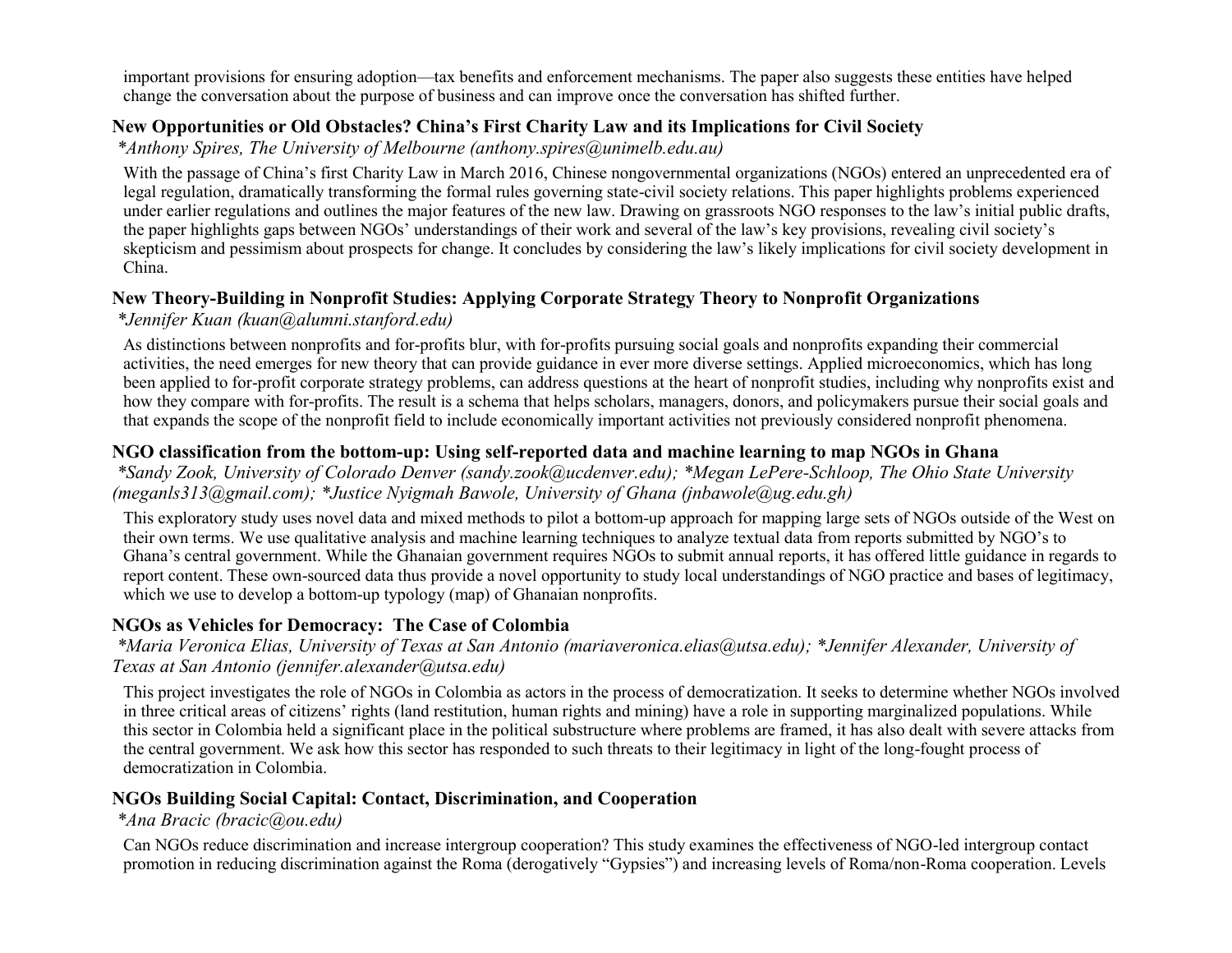of discrimination and cooperation are estimated using an original videogame, which visualizes the multiplayer public goods game, allows participation in private, and enables illiterate participants to take part in the study. Findings suggest that NGO action geared towards promoting intergroup contact helps reduce discrimination against the Roma by non-Roma, and boosts Roma/non-Roma cooperation. The study offers new evidence for the nonprofit effectiveness literature.

### **Non-Engagement in Voluntary Action in Cross-Sectional and Longitudinal Perspective: Qualitative and Quantitative Evidence from the UK**

#### *\*John Mohan, University of Birmingham (mohanj@bham.ac.uk)*

Analyses of voluntary action typically focus on patterns of engagement; policies typically focus on raising levels of engagement. But much less attention is given to non-engagement: its distribution across the population and between social groups and communities; its persistence over time; what triggers it, both in terms of individual circumstances or broader societal factors; and what it means to individuals, including discussion of what might persuade non-engaged individuals to become involved in voluntary action. This paper provides an overview of British evidence from cross-sectional and longitudinal surveys, and from qualitative material exploring the place of volunteering in people's lives.

### **Nonprofit Board Best Practices: An Empirical Inventory of Knowledge and Adoption**

*\*Nara Yoon, Syracuse University (nyoon@syr.edu); \*Jesse Lecy, Arizona State University (jdlecy@gmail.com); \*Jurgen Willems, Hamburg University (Jurgen.Willems@uni-hamburg.de)*

This paper examines the current state of knowledge regarding theory and evidence of board "best practices," and how they relate to board effectiveness and organizational performance. We review current literature on the topic to examine the evidentiary basis of the claims that best practices improve performance. A board governance index is generated from items on the IRS Form 990 to examine adoption patterns. A sample of 200,000 nonprofit e-filers from 2015 is used to assess board practices across nonprofit subsector, size, and geography.

### **Nonprofit CEO Power and Multiple Boards: Their Effects on Governing Board Role Fulfillment**

*\*Kathryn Yandell, North Carolina State University (kmyandel@ncsu.edu)*

This paper uses a multi-theoretical approach to conceive the governance concept that may yield a model of governance more closely aligned to reality, which could allow for an expanded theoretical conception of governance. The focus of this paper is to expand the nonprofit governance concept to include the presence of additional boards within a single organization and to gain understanding of what effect additional boards may have on the governing board's role fulfillment. In addition, the literature has shown the power of the nonprofit CEO to have some effect on the governing boards' fulfillment of its role. As the CEO is usually the person who links the advisory board to the organization, the CEO's power and influence may be enhanced when an additional board is present. The research presented in this paper examines the question what effect does the CEO's power and influence with the presence of an advisory board have on the governing board's role fulfillment.

### **Nonprofit Closure in an Uncertain Era**

### *\*Tania Lizzeth Hernandez-Ortiz, Arizona State University (therna23@asu.edu)*

The purpose of this study is to identify the causes of closure of civil society organizations in Mexico. This study integrates previous theoretical frameworks (Hager, 1999; Fernandez, 2008; Searing, 2015) on a single model of nonprofit closure. A multiple regression analysis is conducted. Two governmental records are used: the Federal Register of Civil Society Organizations and the Report of Authorized Grantees. This study aims to provide a quantitative approach to study nonprofit closure. Hager (1999) has presented a regression model of closure before. Nevertheless, nonprofit closure has been primarily studied through a qualitative method (Fernandez 2008; Searing, 2015).

### **Nonprofit Collaborative Networks in the USA: Empirical Study of Governance and Outcomes**

*\*Razilya Shakirova (razilya.shakirova@rutgers.edu)*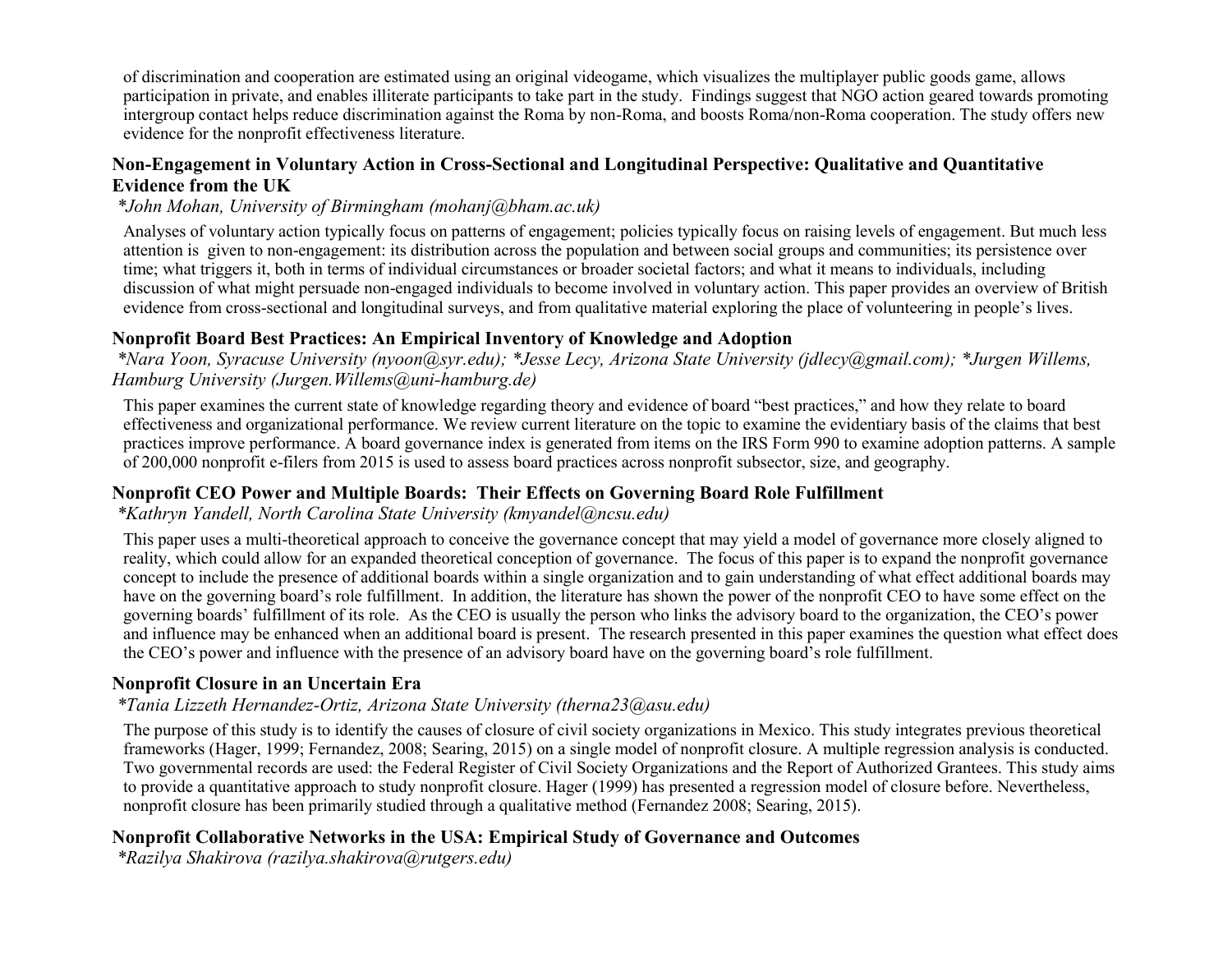Recently, many nonprofit organizations have become interested in forming collaborative networks to deal with complex challenges facing their organizations, sector and society. Governance in networks is critical for coordinating collaborative efforts of network actors to help them achieve shared goals. The purpose of this study is to explore governance modes adopted in collaborative networks, to understand factors that lead to their adoption, and to establish which governance modes are more likely to achieve expected collaboration outcomes. To explore those issues, semistructured interviews are conducted with the representatives of 20 collaborative networks in the USA functioning in various service areas with different characteristics.

# **Nonprofit Entrepreneurship: The Landscape of Gendered Leadership**

*\*Leonor Camarena, Arizona State University (lcamaren@asu.edu); \*Jesse Lecy, Arizona State University (jdlecy@gmail.com); \*Mary K. Feeney, Arizona State University (mkfeeney@asu.edu)*

In the US, men are roughly twice as likely as women to start and run businesses, yet women account for more than half of founders in the nonprofit sector. Using survey data from a nationally representative sample of 850 nonprofit entrepreneurs, we describe the nonprofit start-up process by gender. Specifically, we investigate gender differences in the bricolage process, access to early-stage funding sources, size and composition of founding teams, early-stage activities, management challenges, board management, perceptions of innovativeness, and reported challenges and growth prospects. We conclude with a discussion of what these findings mean for nonprofit entrepreneurship and women leaders.

### **Nonprofit Entry, Competition, and Fundraising**

# *\*Teresa D Harrison, Drexel University (tharrison@drexel.edu); \*Philip GAyle, Kansas State University (gayle@ksu.edu)*

The paper explores the relation between NP fundraising and competition and the role of donor generosity in that relationship. Using tax return data for nonprofits, we compute the percentage of donations that a firm earns relative to total donations received in that industry (i.e., market share of donations). The market share estimation provides insight into the donor decision, but also allows us to predict how, for example, changes in income affect the propensity to donate and subsequently, market shares and potentially community welfare.

#### **Nonprofit Financial Sustainability and Benefits-based Revenue Diversification Strategy: The Case of Nonprofit Arts Organizations**

### *\*Qiaozhen Liu, Georgia State University (qliu10@student.gsu.edu); \*Mirae Kim, Georgia State University (mkim141@gsu.edu)*

While a large volume of studies discussed the effect of revenue diversification on nonprofit financial sustainability, our study focuses on the way financially sustainable nonprofits diversify revenue streams. Drawing on Young's (2007) benefits theory, we test the proposition that having the right revenue mix is important for nonprofits to secure financial sustainability. Using the dataset from the DataArts, we show that arts and cultural nonprofits whose revenue portfolios reflect the nature of benefits and beneficiaries are financially more sustainable than otherwise similar organizations. We will discuss the importance of finding the right revenue mix that goes beyond diversifying revenue streams.

### **Nonprofit for Sale? Determinants of Commercial Behavior in Nonprofit Organizations**

*\*Ben Suykens, University of Ghent (ben.suykens@ugent.be); \*Bert George, Erasmus University Rotterdam (george@essb.eur.nl); \*Filip De Rynck, Ghent University (filip.derynck@ugent.be); \*Bram Verschuere, University of Ghent (bram.verschuere@ugent.be)*

Nonprofit organizations becoming business-like emerged at the forefront of the nonprofit debate. A key feature of this phenomenon constitutes the development of commercial activities. However, as current research focuses on monetary variables when explaining this phenomenon, empirical support exists for the notion that commercial revenue can either substitute or complement donative income. This paradoxical view suggests that monetary variables alone do not sufficiently explain the emergence of commercial venturing by nonprofits. Based on survey data drawn from nonprofits in Flanders, this paper adopts a broader exploratory framework by taking both exogenous (external pressure) and endogenous (organizational ability) explanations into account.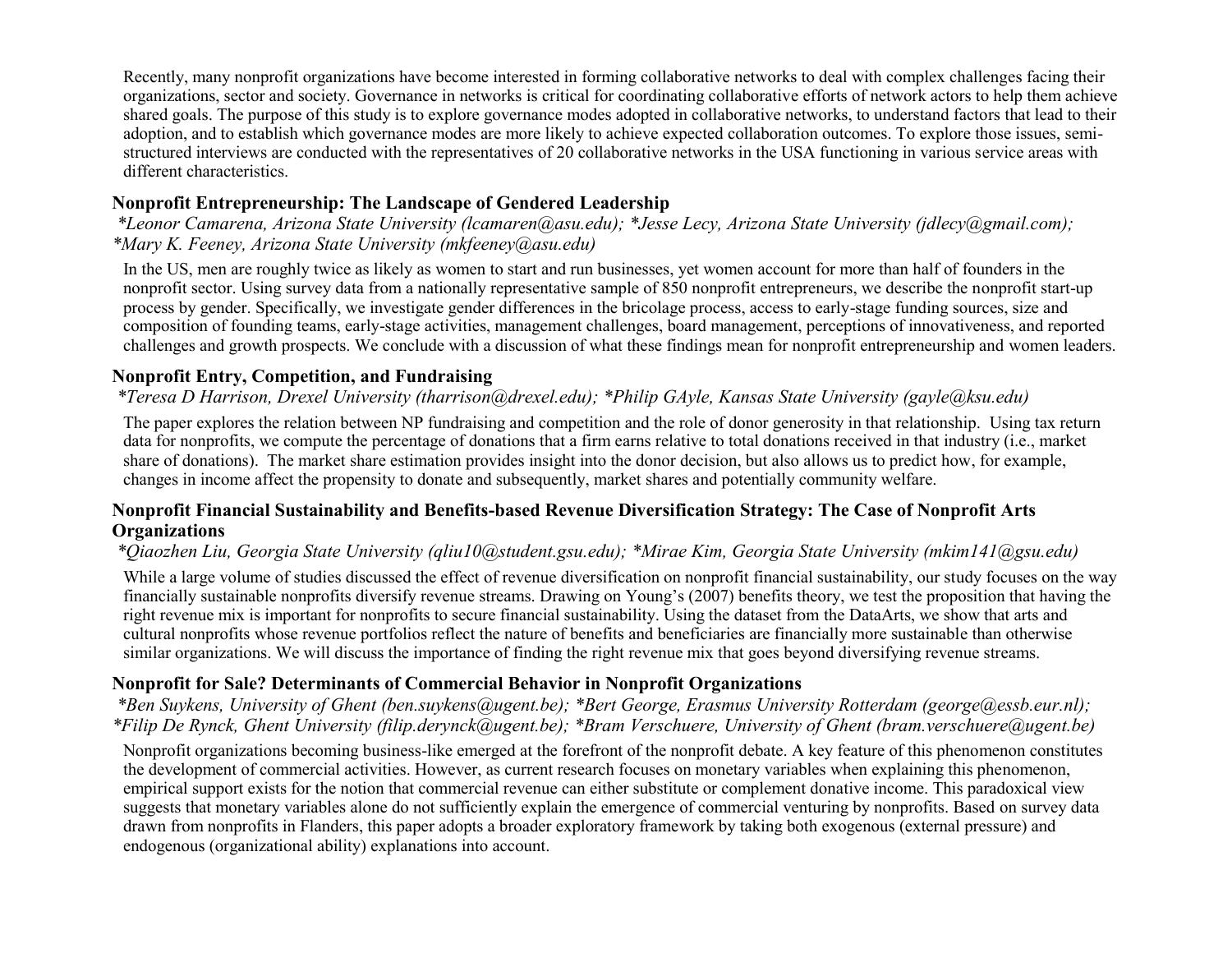### **Nonprofit Governance: What's Political Science Got to Do With It?**

*\*Judith L. Millesen, College of Charleston (millesenjl@cofc.edu); \*Joanne G. Carman, University of North Carolina at Charlotte (jgcarman@uncc.edu)*

Building on David Renz's (2018) notion that the domain of governance has moved beyond the domain of the board, this paper uses theories that dominate the study of political science to understand the evolving nature of governance in dynamic, fluid, and complex operating environments.

### **Non-Profit Leadership Learning: A Narrative Research Study Exploring the Transformation of Experience into Leadership Learning**

*\*Anne Briggs, Northeastern University (abriggs@northeastern.edu)*

The U.S. nonprofit workforce is at a critical juncture with research delineating a nationwide executive leadership crisis (5,7,10,15). Thus, there is a significant need for leadership learning, and researchers have called for increased focus on nonprofit leadership development (4,7,10). In response, this narrative research study engaged eight current nonprofit CEOs and explored how they transformed their experiences into leadership learning that they defined as necessary to succeed in their role. Findings were framed by D. A. Kolb's (1984) experiential learning theory (ELT), and conclusions were drawn regarding how nonprofit executive leaders learned to lead in each of Kolb's four modes.

### **Nonprofit Leadership, The Next Generation: Findings from the 2018 Young Nonprofit Professionals Survey**

*\*Jodi Benenson, University of Nebraska Omaha (jbenenson@unomaha.edu); \*Jamie Smith, Young Nonprofit Professionals Network (jamie@ynpn.org); \*Liam Miranda, Young Nonprofit Professionals Network (data@ynpn.org)*

As young nonprofit professionals increasingly assume leadership positions within nonprofit organizations, the nonprofit sector must adapt to the professional needs of this population. This paper uses data from the 2018 Young Nonprofit Professionals Survey of members and non-members of the Young Nonprofit Professionals Network (YNPN) to examine the current professional development needs of young nonprofit professionals. Findings reveal trends in the areas of equity, diversity, and inclusion within a nonprofit environment; skills and competencies; and career sustainability (financially, emotionally, or otherwise).

### **Nonprofit Online Responsiveness- An Experimental Research**

### *\*LIN NIE, The University of Hong Kong (nielin88@hku.hk); \*Yiran Li, The University of Hong Kong (liyiran0072000@gmail.com)*

Conventional theories argue that nonprofits have multiple stakeholders, but little empirical evidence has indicated nonprofits' balance among different stakeholders' accountability requests. This study tests the existence of stakeholder preferences and asks the sources of responsiveness by nonprofit organizations. A field experiment will be carried out in China. Treatments are assigned randomly to foundations and the results would fairly demonstrate who are Chinese foundations' preferred stakeholders and who can really hold them accountable. The finding would enrich existing knowledge about nonprofit stakeholder analysis, as well as contribute to theory development of third sector participation and adaption in authoritarian regime.

### **Nonprofit Organizational Operation in Long-Term Recovery Groups**

*\*Michelle Meyer, Lousiana State University (mmeyer@lsu.edu)*

This presentation depicts the processes and lessons learned as described by local nonprofit and religious organizations that have experienced disasters in the past 10 years. Qualitative interviews with over 100 local NPOs, local and state government officials, and regional and state-level NPOs were conducted using purposive and snowball sampling.

### **Nonprofit Organizations as Antidotes to Loneliness**

*\*Anthony Silard, California State University (tonysilard@gmail.com)*

Loneliness has increased dramatically in our society over the past few decades. Loneliness is an important component of nonprofit organizational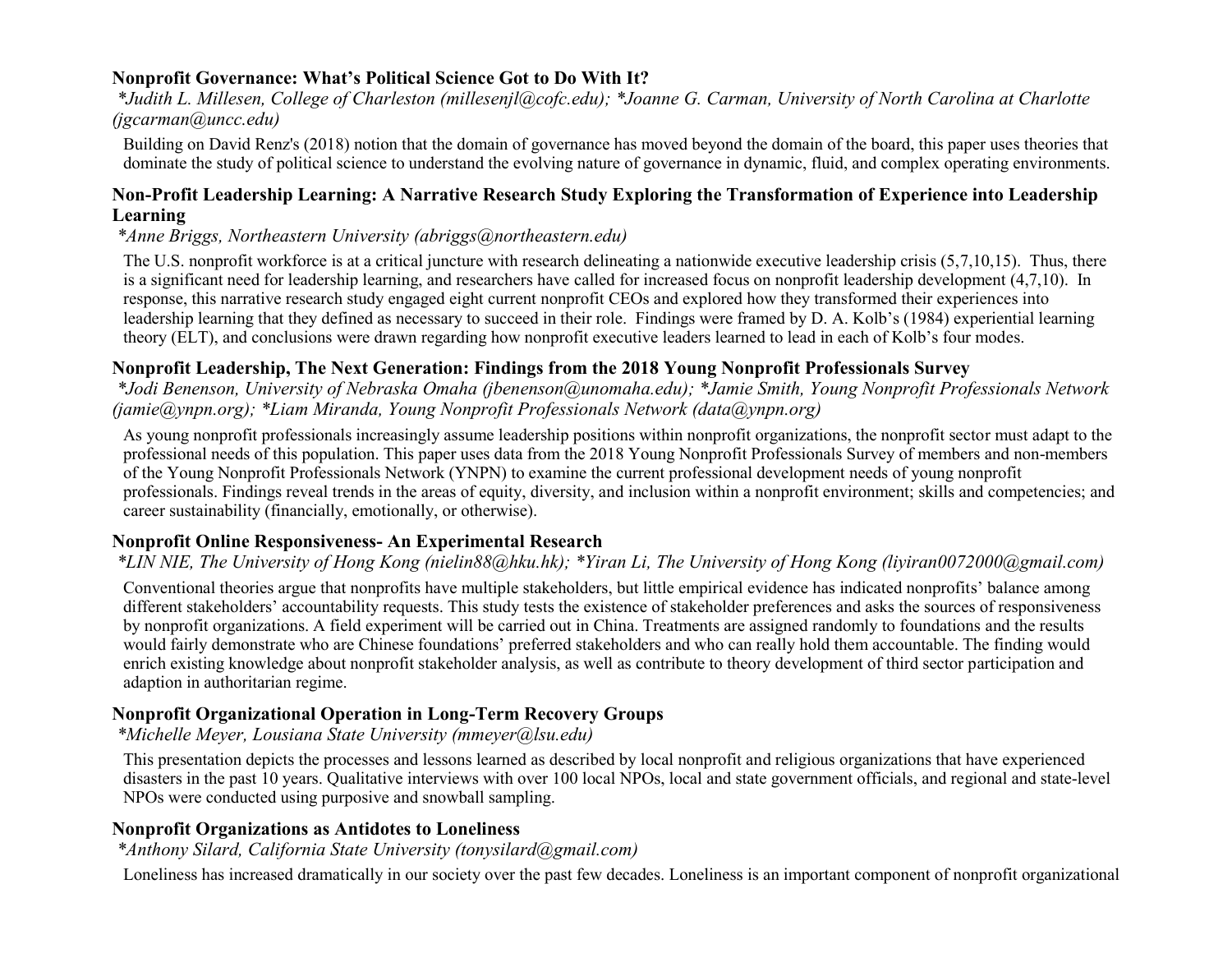life worthy of study, as it can produce unfavorable intrapersonal physiological and psychological outcomes for organizational actors as well as associated detrimental organizational outcomes. To uncover the "lived meaning" of the firsthand experience of loneliness among nonprofit staff, through an inductive, multiple-case design I conducted a series of interviews with 63 nonprofit senior leaders and their direct reports across 9 U.S. states.

# **Nonprofit Practitioners Chat Back: Responses to the National Council of Nonprofits' Webinar on the new Federal Tax Law**

*\*Rikki Abzug, Ramapo College (Rabzug@ramapo.edu)*

The passage of the Tax Cuts and Jobs Act of 2017 has particular significance for the operation of US nonprofit organizations. In response to confusion and consternation in the sector, the National Council of Nonprofits offered a webinar, on January 11, 2018, consisting of a one-hour slide-show with voice-overs, complemented by a running "chat" of nonprofit listeners/participants. This study undertakes a content/gender analysis of the one-hour nonprofit participant chat that accompanied the webinar in order to take a pulse of the concerns of the practitioners as the potential impact of the law was explicated.

### **Nonprofit Private and Public Higher Education: Active Shooter Policies Post 9/11**

*\*Rebecca Padot, Misericordia University (rkowal@sas.upenn.edu)*

With the creation of the U.S. Department of Homeland Security less than two decades ago, the federal government has placed a greater emphasis on understanding active shooter incidents. This paper explores how private nonprofits and public sector higher education institutions have responded to this new climate in regards to their own active shooter policies. Offering data collected from a few dozen higher education interviews, this research sits at the intersection between the nonprofit world and the burgeoning literature on terrorism and active shooters.

# **Nonprofits and Social Media: A Theoretical Framework**

### *\*Crystal Rachael Charles, University at Albany (SUNY) (crcharles@albany.edu)*

Social media have become spaces for civic engagement and public deliberation. Though nonprofits play important roles and affect opinions and actions of multiple social actors, there is little literature exploring how nonprofits can use social media to navigate and impact the online public deliberation process. This study explores this question through two theoretical perspectives: deliberative democracy and the dialogic perspective. This results in a discussion of how nonprofits can navigate the "online public sphere" and facilitate public deliberation. The overall purpose is to re-conceptualize the opportunities and constraints of democracy, which can provide lessons on expanding opportunities for participation.

### **Nonprofits as a School for Democracy? Testing the Relationship between Individuals' Volunteering for Different Types of Nonprofits and Voting**

# *\*Suyeon Jo, Maxwell School, Syracuse University (suyeonjo87@gmail.com)*

This paper investigates how different types of nonprofit organizations contribute to the promotion of civic engagement, and tests the relationship between individuals' volunteering in different types of organizations and their voting behaviors. It uses a panel data constructed using datasets that are part of the U.S. Census Current Population Survey (CPS) Supplements: Voting and Registration datasets and Volunteer Workers datasets. Given that previous studies generally do not distinguish types of nonprofits in testing the relationship and that our knowledge has been limited, findings from this study will provide a more nuanced illustration of nonprofits' contribution to democracy and political participation.

### **Nonprofits as social entities: Using the new IRS e-filer data to predict donations**

*\*Robert Ressler (rwress@utexas.edu); \*Pamela Paxton, University of Texas at Austin (ppaxton@prc.utexas.edu); \*Kristopher Velasco, University of Texas at Austin (krisvelasco@utexas.edu); \*Nicholas Reith, University of Texas at Austin (nreith@gmail.com)*

Individual contributions are an important source of income for many nonprofits. To understand how nonprofits attract donations, we expand beyond typically-studied financial characteristics of nonprofits, like administrative costs, to incorporate the social attributes of nonprofits. Using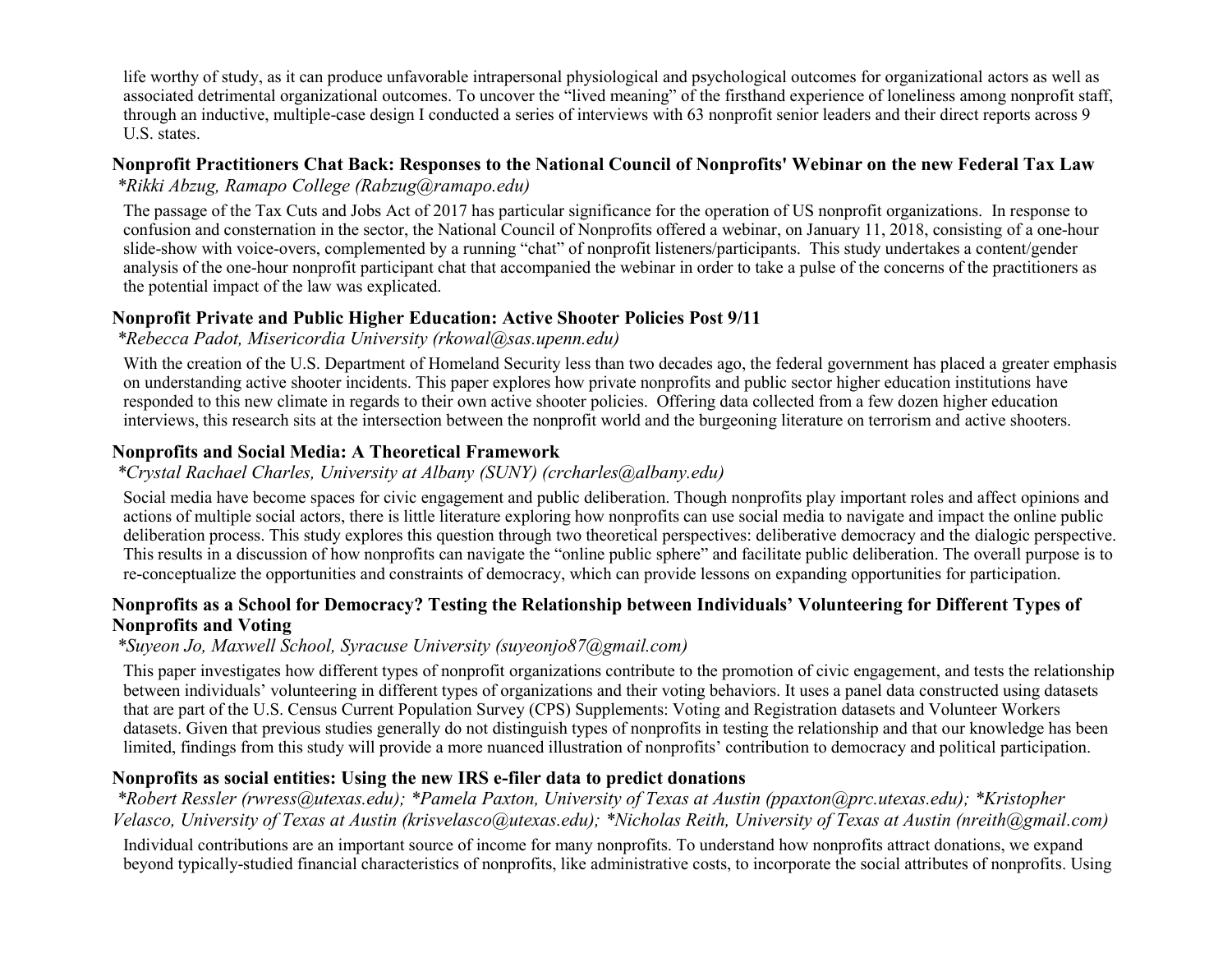the new IRS Form 990 e-filer data release for 2011-2015, we find that nonprofits with larger volunteer programs, that signal connection to a geographic or Christian community via their mission statement, or that operate in particular organizational fields all experience larger donations. Our findings demonstrate that in addition to modifying their financial characteristics to appeal to potential donors, nonprofits can also increase charitable contributions through their social characteristics.

### **Nonprofits in the Social Impact Bond Environment**

#### *\*Robert L. Fischer, Case Western Reserve University (fischer@case.edu)*

The paper will provide an overview of how social impact financing works and what the experience with them has been in the U.K and U.S In addition, the paper will describe the development of the initiative in Cuyahoga County focused on homeless families with children involved in the child welfare system. The paper will address the implications of these funding models for the nonprofits that are selected to carry out the innovative services, and how their relationship with government and private funders could impact them.

#### **Nonprofit Social Media Use and the Recruitment and Retention of Post-Millennial Volunteers**

*\*Vickie L. Edwards, Western Michigan University (vickie.edwards@wmich.edu); \*Emma A Powell, Central Michigan University (emma.powell@cmich.edu)*

This research seeks to understand how nonprofit organizations use various social media platforms to recruit and retain volunteers. Using quantitative data from a 2018 survey of approximately 75 nonprofit organizations in Michigan, we will investigate the strategic choice of platform and content, the use of targeted advertising, and how those practices influence the recruitment and retention of different generations. Specifically, we are interested in how those effects manifest across different generations, most notably the post-Millennial generation of teenagers and young-adults. Findings will be discussed in the context of actionable practices that organizations might use to enhance volunteer programs.

### **Nonprofit Staff Perspectives on Single-site and Scattered-site Housing First Program Models for Homeless Adults**

#### *\*Rachel Fyall, University of Washington (fyall@uw.edu); \*Molly Brown, DePaul University (molly.brown@depaul.edu)*

Nonprofit organizations are the most common type of providers of Housing First programs. Housing First is a model of permanent supportive housing in which individuals experiencing homelessness receive housing without requirements for sobriety or treatment. This study compares the management implications and perceptions of effectiveness of two Housing First program models (scattered-site vs. single-site housing). The data for this study come from semi-structured interviews with nonprofit staff involved with implementation of the two program models. Anticipated findings include policy recommendations for how to better understand the strengths and drawbacks of each program model.

### **Nonprofit unrestricted liquid reserves under environmental uncertainty**

#### *\*Marcus Lam, University of San Diego, School of Leadership and Education Sciences (mlam@sandiego.edu); \*Nathan Grasse, Carleton University (NathanGrasse@cunet.carleton.ca)*

Unrestricted liquid operating reserves are an important source of "internal" financing for nonprofits. Prior studies on the determinants of operating reserves based have focused primarily on organizational level characteristics. There remains a gap, however, in our understanding of how nonprofit unrestricted liquid reserves interact with the external environment. We conceptualize operating reserves as months of unrestricted liquid net assets (ULNA). Environmental variables will be measured by indicators for the regulatory environment, measures of need, and measures of resources. The data from IRS Form 990 as well as from U.S. Census Bureau and state and federal administrative sources will be used.

### **Normative Giving: National and Religious Norms of Charitable Giving**

*\*Patricia Snell Herzog, Lilly Family School of Philanthropy, IUPUI (psherzog@iupui.edu)*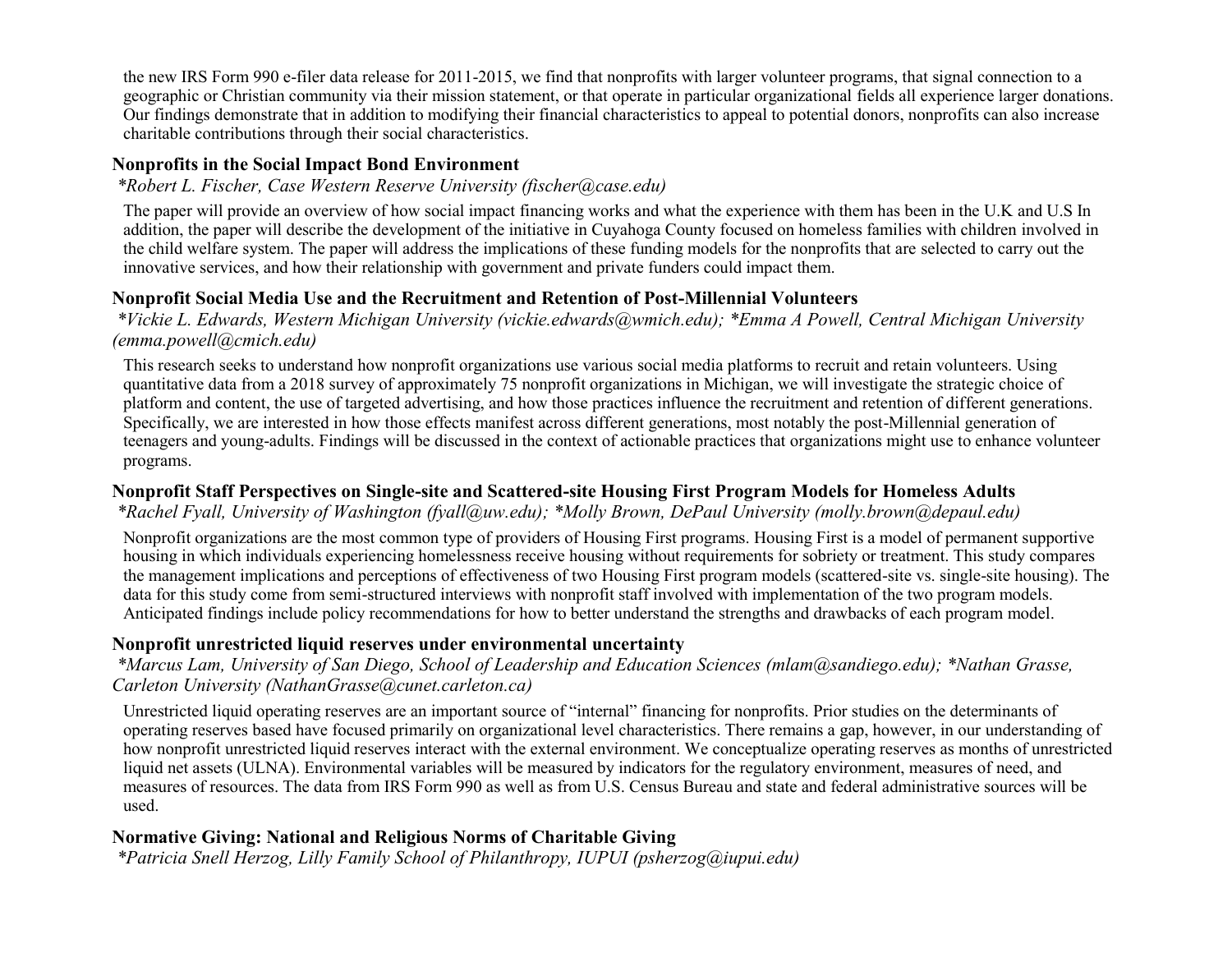Why do people donate money to charitable causes? Normative culture theories suggest people act in accordance with perceived social norms. Drawing on these theories, we hypothesize "normative giving," in which a majority of Americans donate equivalently to what they perceive the average American gives. Analyzing nationally representative data from the Science of Generosity (2010, n=1,997), findings indicate support for a normative culture theory of giving for most Americans. However, a different pattern emerges for religiously attending Americans, who are more likely to be normative deviants, suggesting a giving "religious bifurcation" effect. Implications are drawn for fundraising efforts.

### **On the Division of Labour between the Charity Sector and the State**

*\*Matthew Harding, University of Melbourne (m.harding@unimelb.edu.au)*

In the wake of the neo-liberal turn in public policy, the division of labor between the charity sector and the state has shifted considerably since the 1980s. More and more, charities are expected and funded to provide goods and services that were, at least since the end of the second world war, provided by the state. Those who would defend and celebrate such developments often point to classically liberal values such as freedom and diversity. This paper argues that such values, when properly understood, may in fact demand that the state take back a large part of what it now expects the charity sector to do.

#### **On the Meaning of Nonprofit Debt**

#### *\*Kellie McGiverin-Bohan, Indiana University (kmcgiver@indiana.edu)*

While we know debt is a powerful element of nonprofit finance, we have had little time to step back and consider how researchers and practitioners conceptualize "debt." A shared definition (or lack thereof) could have significant implications for learning, analysis, and dialogue between researchers and practitioners (e.g., Sulek (2009) on philanthropy). Recently, I observed nonprofit leaders and their lenders did not talk about debt in terms of ratios and organizational/financial strategies, but more in terms of philanthropy, service provision, community connections, and operating marginally month to month. This paper documents and explores definitions and the connotations behind loan agreements.

### **On the Same Page: How Differences Between Managers and Board Chairs Can Lead to Organizational Innovation**

*\*Jurgen Willems, Hamburg University (Jurgen.Willems@uni-hamburg.de); \*Patrick Valeau, University of Reunion (pvaleau@univreunion.fr)*

This study starts from the idea that on the one hand sufficient agreement needs to exist between a nonprofit board of directors and a manager, in order to reach important milestones in organizational mission achievement. On the other hand, a certain level of difference in opinions might be at the basis for a constructive discussion, which in turn can lead to the introduction of innovative approaches. Therefore, this study analyzes the dyad between nonprofit managers and board chairs of 92 organizations, and analyses how similarities and differences in opinions lead to the introduction of new practices.

### **Opportunities for Cooperative, Open Innovation among Rivals**

### *\*Jennifer Kuan (kuan@alumni.stanford.edu)*

Theoretical and empirical studies of cooperative innovation have focused on the inherent conflicts between contracting partners or alliances. But conflict need not always pose problems even among rivals. This paper proposes an important distinction between vertical inputs and non-vertical inputs. Vertical inputs affect the cost or quality of firms' products while non-vertical inputs do not. Examples of non-vertical inputs include technical standards, infrastructure, and rules, all of which can help create or expand a market. For these inputs, the ability to organize cooperation is the relevant obstacle rather than misaligned incentives, but when firms do organize the result is often a nonprofit.

### **Ordinal Representativeness: Female Public Leaders and Individual Giving Decisions**

*\*Huafang Li, Grand Valley State University (lihuafang@gmail.com)*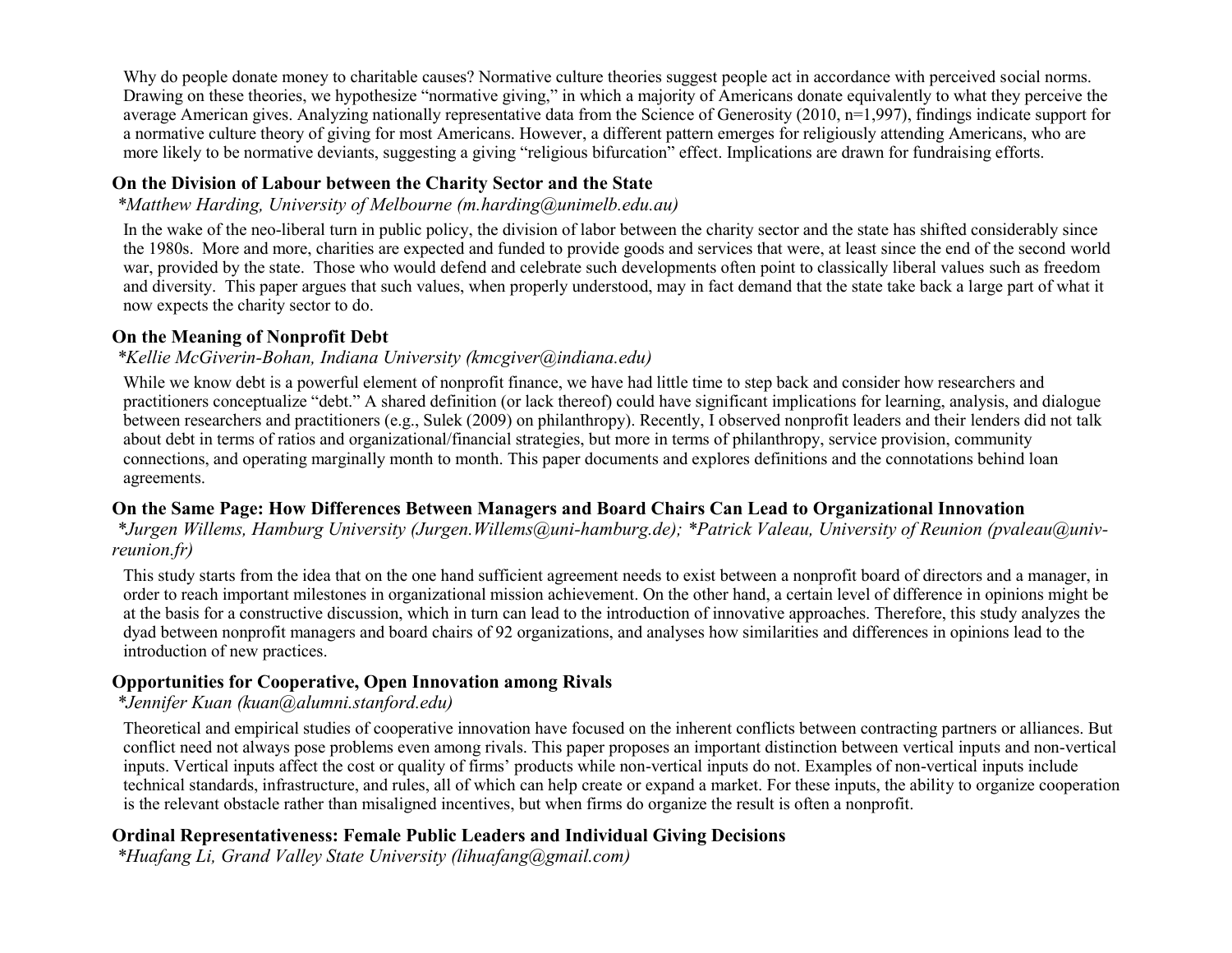Previous studies did not address the order effect of representativeness on public goods provisions. This study uses an experimental study to examine the impact of order effects by randomizing the order of female officials in a two-male and two-female public program announcement setting that asks individuals to give time, money, and blood for emergency preparedness. The results show that when a female official is the chief leader, it increases women's willingness to coproduce; however, decreases men's willingness at the same time. When a female serves as a lower rank official, it has inconsistent results.

### **Ordinary citizens or civil society? Questioning the nature of small-scale, voluntary development organizations**

*\*Sara Kinsbergen, Radboud University (s.kinsbergen@maw.ru.nl); \*Lau Schulpen, Radboud University Nijmegen (l.schulpen@maw.ru.nl)*

In Netherland, the philanteral channel already consists of a wide and diverse group of actors. The Dutch debate of diversification focuses especially on one vast group of alternative development actors: Private Development Initiatives (PDIs). These organizations are characterized by their small size (i.e. small budget and limited number of staff) and voluntary character (i.e. low percentage of paid staff members). In this contribution, we will analyse the identity and origins of PDIs and question their rootedness in the Dutch civil society. We do so based on a unique dataset collected in 2017 among nearly 800 Dutch PDIs.

#### **Organizational Collaboration within Strategic Action Fields: Case Study of Nonprofits Working with Individuals in the Sex Trade**

#### *\*Theresa Anasti, Oakland University (Tanasti@gmail.com)*

Strategic action fields (SAFs) are spaces where individual and organizational actors engage in collective action with a shared understanding of the field's purposes, rules and norms. This project examines the SAF of organizations that work on issues of sex work in Chicago, which includes distinct incumbents (groups that advocate for abolition of the sex trade) and challengers (groups that advocate for decriminalization of the sex trade). Through qualitative research, I focus on how the challenger leveraged particular types of "social skill" in order to alter the SAF into accepting an alternate policy solution that opposes the more politically powerful incumbent.

#### **Organizational Performance of Chinese Nonprofit Organizations: Evaluating Fundraising, Revenue Portfolio and Management Practices**

#### *\*Weiwei Lin (linweiwei@gmail.com); \*Qiang Dong, China Agricultural University (dongqiang@cau.edu.cn)*

This study seeks to understand what drives performance of Chinese nonprofit organizations. Using data from a national sample of 318 human services and community improvement organizations in Mainland China, we test hypotheses to examine the effects of fundraising, revenue portfolio and management practices on performance of these organizations. We find that strong external funding relationships are generally effective in reducing fiscal stress and enhancing program growth. Diversifying revenue structure or implementing several management strategies do not necessarily help enhance performance. These findings point to the complex relationships between fundraising attributes, revenue portfolio, management practices, and organizational performance that are unique to Chinese nonprofit organizations.

### **Organizational Perspective on Political Activism of Professional Membership Associations**

*\*Marina Saitgalina, Old Dominion University (msaitgal@odu.edu); \*Lisa A. Dicke, University of North Texas (lisa.dicke@unt.edu); \*Patricia Birungi, Old Dominion University (pbiru001@odu.edu)*

Political activity, whereby an association is seeking to represent the interests of its stakeholders in the policy arena, has always been considered sensitive given the legislative limits forbidding  $501(c)(3)$  nonprofits to perform substantial amounts of it. However, should one expect a significant variation in those activates among homogeneous professional associations? This research looks at organizational characteristics of business leagues and professional societies to determine if they shape their political activities, namely, public policy advocacy, lobbying, grassroots political activity, and operating political action committees (PACs).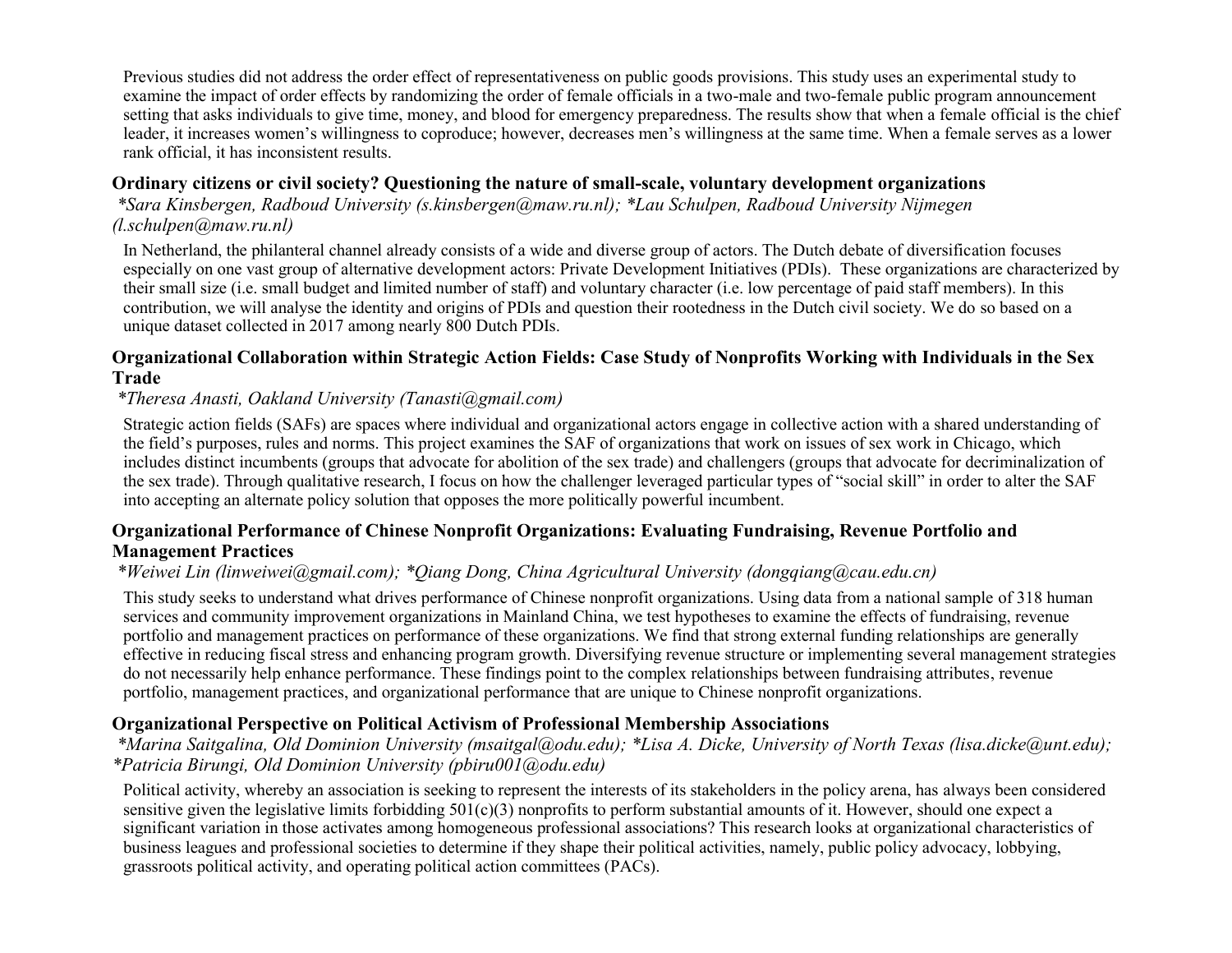### **Organizational Responses to Shifting and Conflicting Institutional Demands: The Case of Nonprofit Sheltered Workshops**

*\*Shuyang Peng, University of New Mexico (shuy.peng@gmail.com); \*Mirae Kim, Georgia State University (mkim141@gsu.edu)*

Nonprofit sheltered workshops have been attracting national attention in recent years. They operate in an institutional environment where laws and regulations are changing and conflicting institutional demands are rising. Employing a mix-method design, this study aims to understand the strategic responses adopted by these nonprofits to cope with conflicting institutional demands while maintaining legitimacy. The findings of the study have the potential to make theoretical contributions to the nascent and growing literature on strategic responses to conflicting institutional demands and shed practical insights on the policies regarding sheltered workshops.

### **Outcome Evaluation of a Coordinated Community Care Network for Veterans and Their Families**

### *\*Marina Saitgalina, Old Dominion University (msaitgal@odu.edu)*

Coordinated community care network has been increasingly considered to be more effective in addressing multiple complex needs of clients but have not been studied systematically to confirm its success. Previous findings show that service coordination increases service access, service quality, leads to better outcomes, and does it more efficiently, however most studies provide mixed support. This study analyzed one such program launched in 2016 in southeastern Virginia for veterans. There is evidence of both efficiency and effectiveness gains, although measurement and evaluation methods of performance indicators can be enhanced to better capture the areas of network that need improvement.

### **Out of Balance: Accruals Manipulation and Earnings Management in Nonprofits**

### *\*Elizabeth A.M. Searing, University at Albany, SUNY (esearing@albany.edu)*

Though the manipulation of earnings is common in the commercial sector, there has been limited research into the possibility that nonprofit managers may actively choose to minimize or understate their financial health. Building on evidence found regarding earnings manipulation of income statement elements, this study shifts attention to the balance sheet. Using Leone and Van Horn's (2005) framework as a guide, we test for evidence of earnings management on a detailed panel of nonprofit financial data. We expect to find evidence of earnings management through changes in discretionary accruals, such as minimizing earnings by increasing allowances for doubtful accounts.

### **Out of Balance: Factors Affecting the Level of Nonprofit Financial Reserves, a Longitudinal Study**

*\*Alicia Schatteman, Northern Illinois University (aschatteman@niu.edu)*

To deepen our knowledge about the factors contributing to financial capacity among nonprofits, this research analyses the financial reserves of over 8,000 501 c 3 nonprofit organizations registered in the State of Illinois over four years (2012-2015). Using financial data from the IRS 990 Core files, we will determine the factors associated with a nonprofit reaching one indicator of financial sustainability: having access to cash or other current assets sufficient to sustain the organizations' expenses for at least three months. In addition, we will additionally compare the differences in financial health of those organizations that closed during the study period.

### **Panel Data Analysis in Nonprofit Studies: Embracing the Potential of Longitudinal Data**

*\*Yuhao Ba, North Carolina State University (yba@ncsu.edu); \*Jessica Berrett, North Carolina State University (jlhaynie@ncsu.edu); \*Jason Coupet, North Carolina State University (jacoupet@ncsu.edu)*

The growing availability of data in the nonprofit sector necessitates a better sophistication of methods from both scholars and practioners. Panel data analysis, with its advantage in addressing simultaneously inter-individual and intra-individual heterogeneities, becomes a robust tool in advancing knowledge. This analysis, therefore, provides a systematic review on the application of panel data analysis in the existing nonprofit studies, as well as a comparative illustration on common panel data modeling approaches, so that scholars and practitioners can have an accessible reference to how panel data analysis is used by others and how it can be used in their own studies.

### **Participatory Philanthropy as a Springboard? Examining the Merits of Grassroots Giving**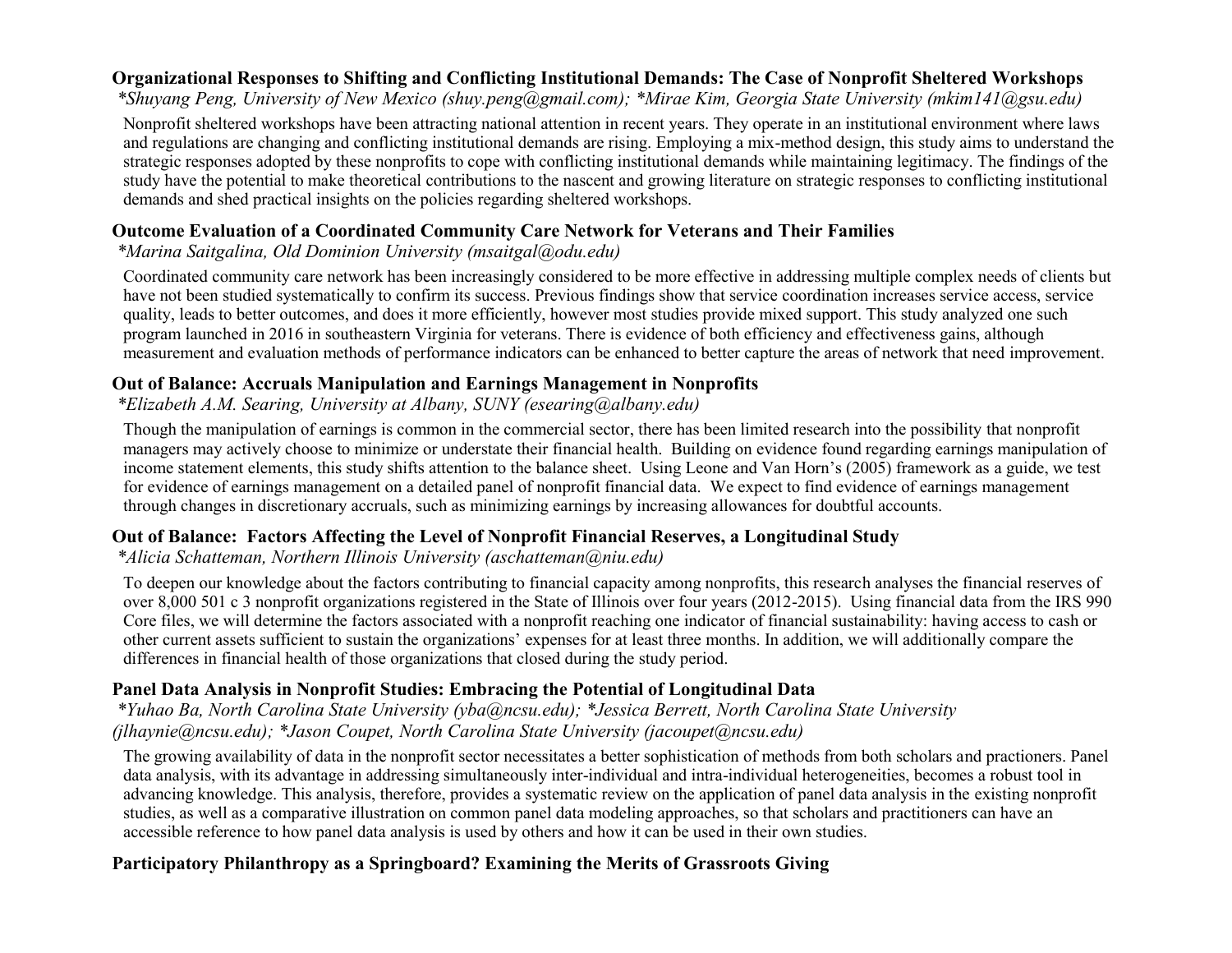#### *\*Zachary David Wood, Rutgers University - Camden (zachary.wood@rutgers.edu); \*Ashley Elizabeth Nickels, Kent State University (anickel5@kent.edu); \*Michael D'Italia, Rutgers University-Camden (michael.ditalia@camden.rutgers.edu)*

Disinvested cities face barriers to revitalization. One particularly alarming barrier is the disenfranchisement of poor residents in urban redevelopment decision-making processes. To offset the pattern of top-down, expert-driven redevelopment, a collaboration between neighborhood residents, a community-based organization, an anchor institution, and a private funder developed to give residents direct decisionmaking control over a designated set of funds. Using the tools and analytic strategies of participatory action research (PAR), we explore the merits of this participatory philanthropy approach, examining the potential for enhanced civic participation and evaluating the opportunities and limitations, particularly in contrast to dominant philanthropic approaches to urban redevelopment.

### **Partnering for Success: A Systematic Review and Research Agenda on the Performance of Nonprofit-Firm Collaboration**

*\*Gabi Spitz, Radboud University (gabi.spitz@hu.nl); \*Hubert Korzilius, Radboud University (h.korzilius@fm.ru.nl)*

Collaboration between nonprofits and firms has become increasingly common. Both practitioners and academia acknowledge the lack of knowledge on what leads to effective collaboration in this context. Based on a systematic review of empirical studies published over the last 25 years, this paper explores the performance of NGO-firm partnerships. Preliminary findings identify the lack of a widely accepted definition of performance in the context of nonprofit-firm collaboration. The study estimates the failure rate of nonprofit-firm partnerships and identifies which factors influence partnership success. A framework to assess nonprofit-firm collaboration is part of the results as well as a research agenda.

### **Perceived Donation Efficacy and Its Role in Individual Charitable Giving**

### *\*Ryall Carroll, St. John's University (carrollw@stjohns.edu); \*Luke Kachersky, Fordham University (kachersky@fordham.edu)*

Perceived donation efficacy (PDE) is the degree to which a donor believes that a charitable gift will make a difference in the cause that he or she is supporting. The goal of this research is to build an understanding of PDE and its relationship to charitable giving. We do so in part by exploring the impact of a fundraising method that offers a twist on the common "walk-a-thon" model, which simply substitutes charity service hours (or volunteering), for distance walked in a charitable solicitation. Across four studies, we find charitable giving intentions and actual charitable gifts are influenced by PDE.

### **Perception of Employees on the Workplace in Public and Nonprofit Agencies**

### *\*HyunSoo Kwon, UC Berkeley (khsmar@yahoo.com)*

This study examines the employees' perception of their workplace in the public and nonprofit agencies. To identify latent variables and significant factors regarding employees' satisfaction on their workplace, this study applies confirmatory factor analysis and multilevel modeling. The findings of the study also show the interrelationships among leadership, work practice and conditions, and imply strategies how the administrative levels in organizations can promote employees' engagement with workplace.

### **Persistence in Adversity: Why Do Protesters in China Respond to State Control Differently?**

#### *\*Ruodan Zhang, Indiana University Bloomington (rz3@indiana.edu)*

In facing different levels of state control measures, why did protesters back-off in some cases and persist even to the extent of conflict escalation in others? The article reviews eight major protests against para-xylene facility construction in China from 2007 to 2015, which ended in different levels of confrontation intensity, length of time, and the number of participants. In understanding their persistence in the face of adverse state control, we build on the contentious politics and social movements literature, and present a model of protest persistence. The article contributes by highlighting the collective efficacy mechanism as a moderator on the trajectory of protests. We argue that citizen persistence under state demobilization depends on collective efficacy. We found that when states adopted repressive tools to demobilize, protesters from a strong civil society were more likely to persist; and protesters from a weaker civil society were more likely to disengage. In addition, we used the 2012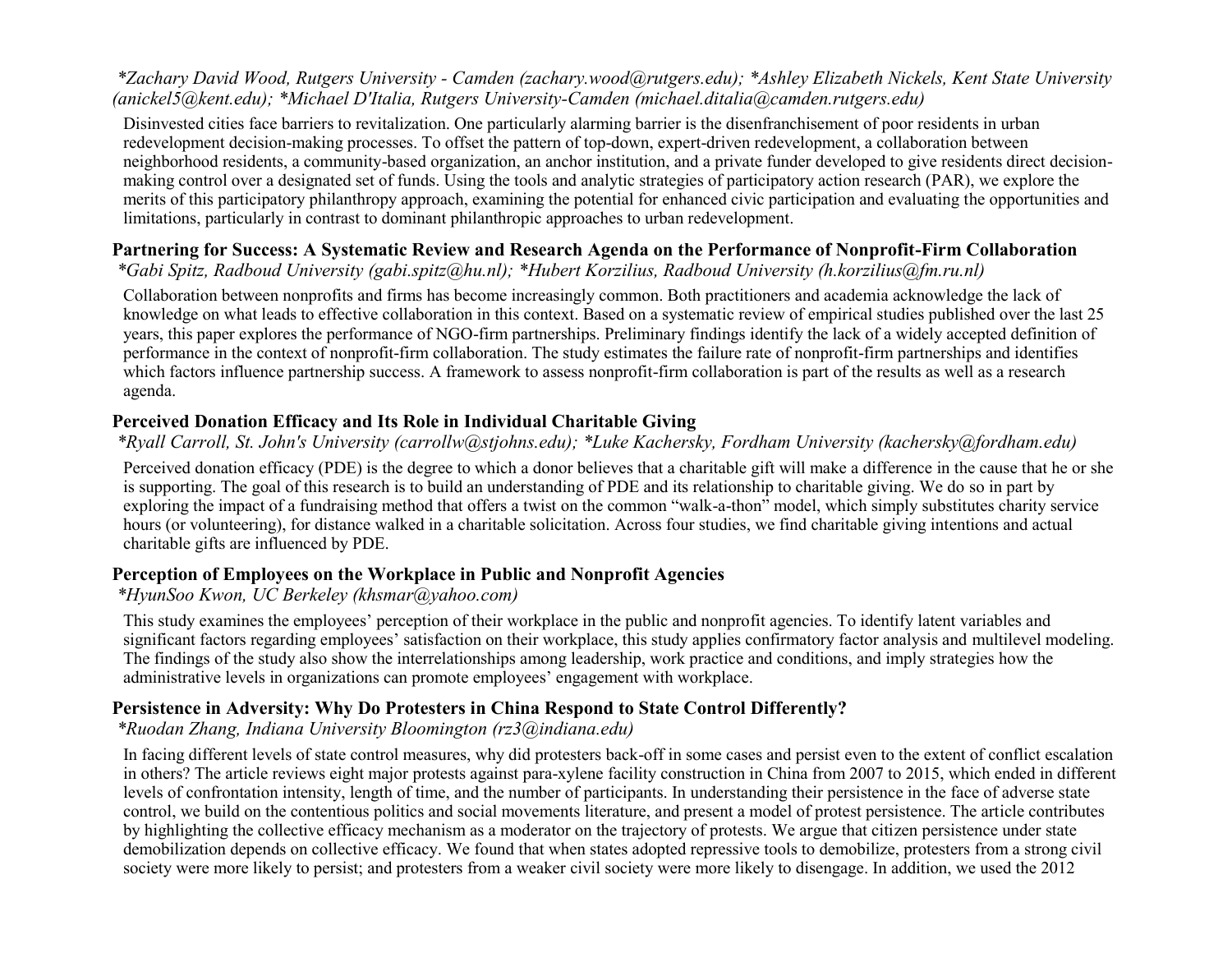Chinese General Social Survey data to examine collective efficacy, as measured by self-reported perceived confidence in collective problem solving, and perceived civil society capacity, and found a positive relationship between these two constructs.

### **Personal reflections on the 'broad umbrella' of critical scholarship**

*\*Ashley Elizabeth Nickels, Kent State University (anickel5@kent.edu)*

My entrance into critical nonprofit and voluntary action studies was winding and non-linear. This reflective paper highlights my journey to identifying as a critical scholar, how I see this identify in relation to my identities as a scholar-activist and feminist, how critical perspectives have shaped my approach to both teaching and research. While it may be perceived as academic navel-gazing, the goal of this short paper is to highlight that critical scholarship is not an exclusive club, but a broad umbrella under which a range of critical perspectives are valued.

# **Personal Values and Well-beings of Nonprofit Employees in Korea: Similarities and Differences Between Korea and USA**

*\*HaeJung Kim, West Virginia University (haejung.kim@mail.wvu.edu)*

This study examined the similarities and differences on personal values of nonprofit employees between South Korea and United States. Using the World Value Survey and we examined personal values and well-being of nonprofit employees. The results showed that nonprofit employees in South Korea valued having a good time, being successful, adventure and taking risks, behaving properly compared to US employees. Korean nonprofit employees reported a lower level of health and well-being compared to US employees. Different personal values were associated with employees' well-being. Therefore, different managerial strategies may be needed to enhance their health and well-being.

### **Perspectives of Nonprofit Board Leaders Phase Two: How Board Officers and Committee Chairs Understand, Prepare, and Share their Leadership Roles**

*\*Judy Freiwirth, Nonprofit Solutions Associates (Judy@NonprofitSA.com); \*Mike Burns, BWB Solutions (mikeb@bwbsolutions.com)*

Although there is some limited research about nonprofit board chairs, few studies exist about the other board leadership roles such as the other board officers and committee chairs. Perspectives of Nonprofit Board Leadership Phase Two is a follow-up study to the Alliance for Nonprofit Management's Governance Affinity Group 2016 study on the perceptions of board chairs regarding their roles, preparation, and succession planning. Phase Two deepens the understanding about how the board leaders (officers, committee chairs) perceive and function in their roles; what criteria is used to select leaders; how leaders prepare for their positions; and how they share leadership.

### **Philanthropic Foundation Identity and Grant-making Behaviors**

*\*Emily Finchum-Mason, University of Washington (eafinch@uw.edu)*

As an increasing number of scholars turn their attention to the study of philanthropic foundations, significant work remains to be done in terms of understanding American foundations as institutions in modern society. This research conceptualizes modern private foundations as entities with unique organizational identities that guide their grant-making behaviors, which I operationalize using textual data from organizational websites. Using historical 990 PF data, I create an original relational dataset of 100 private foundations and their grantees. Inferential social network modeling is then used to understand how the foundation's expressed organizational identity influences their grant-making portfolios over time.

### **Philanthropic Investments in Scientific Research Centers: Addressing Social Needs with Science**

*\*Emily Nwakpuda, UNC (nwakpuda@live.unc.edu)*

This paper exploits a unique database of high net worth donors' gifts to establish new scientific research centers. The 151 large gifts identified are from the last economic boom of the 20th century, the Dot-com era. Interviews with center directors—supplemented with quantitative data assess the social, scientific, and economic impact of these research centers. The scientific successes achieved rendered social benefits, such as new drug treatments, amidst operational difficulties as the research centers' relationships with founding high net worth donors evolve. These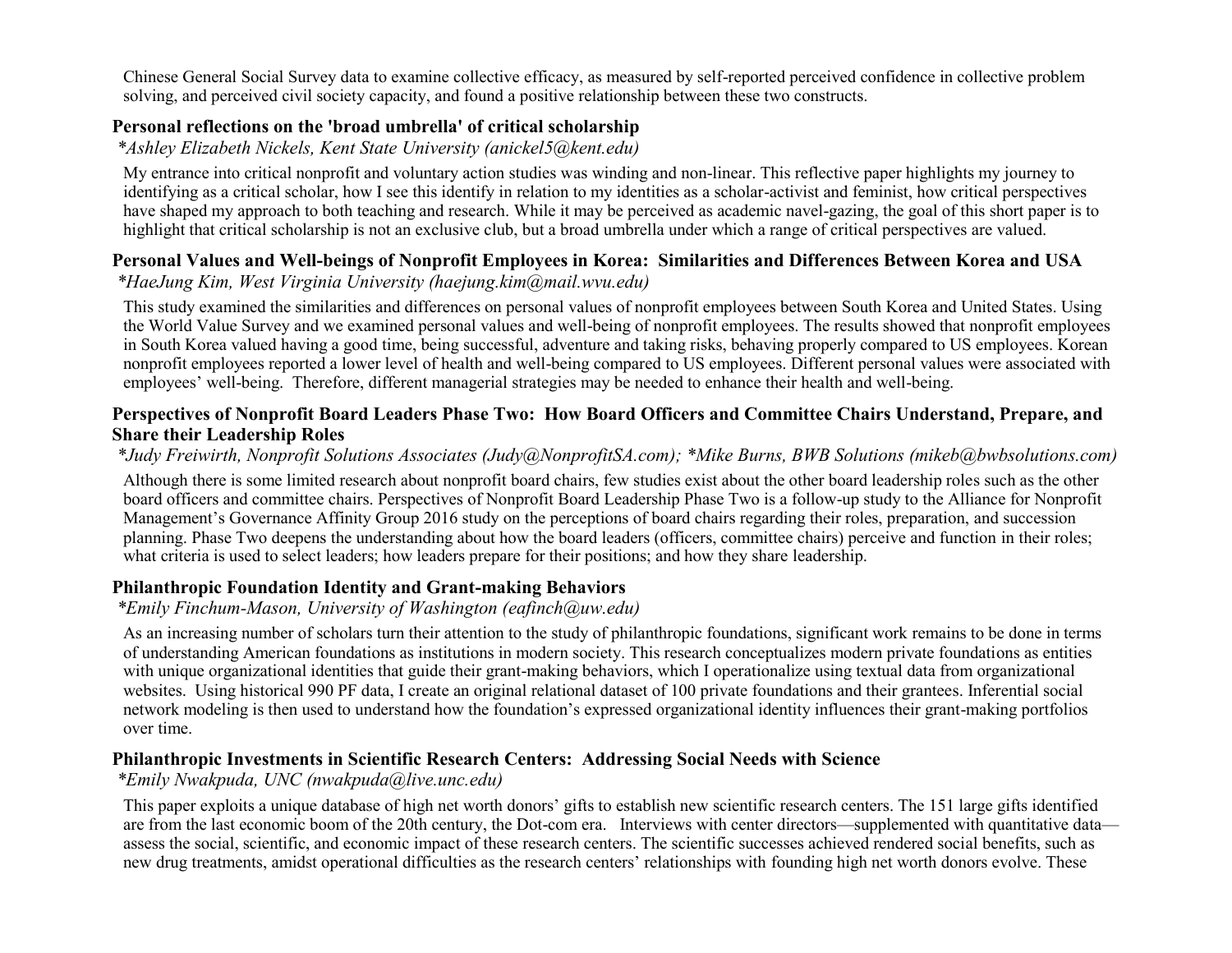considerations are relevant to institutions seeking to cultivate donors, as an alternative source of R&D funding.

#### **Placing Nonprofit Studies**

*\*Brent Never, University of Missouri-Kansas City (neverb@umkc.edu)*

The use of large datasets sophisticated quantitative modelling has resulted in articles in our main field journals that are substantially different than those published fifteen years ago. These are exciting times for the field as methodologically-sophisticated scholars rush into the intellectual space. A concomitant movement has been towards variable-based, 'big' explanation of societal trends: altruism and giving in Chicago is the same as in Chico; nonprofits in Florida can be compared to voluntary organizations in Finland. This paper asked the question: what is the value of understanding place in nonprofit studies?

### **Policy Advocacy with People in Poverty: Informality as a Key Mechanism to Seek and Maintain Commitment of Vulnerable Populations**

*\*Peter Raeymaeckers, Universiteit Antwerpen (Peter.Raeymaeckers@uantwerpen.be); \*Pieter Cools, Dr. (Pieter.Cools@uantwerpen.be)*

It is widely recognized that non-profit organizations are involved in a variety of activities and strategies to influence policy decisions when representing the interests of very vulnerable target groups, such as people in poverty. In this paper we investigate how non-profit advocacy organizations aimed at influencing poverty policy can maintain the commitment of people in poverty. Our results show that these advocacy organizations establish a 'culture of informality' by organizing meetings and activities with people in poverty without setting aims or goals or enforcing fixed trajectories. We use the work of Richard Sennett (2013) and show that these practices of informality allow professional workers to build a relation of trust with people in poverty, which is considered as indispensable before opening the dialogue between people in poverty and policy makers.

### **Policy Mandated Collaboration: Understanding Challenges in Homeless Service Coordination of Emergency Discharge Planning**

#### *\*Federickia Washington, University of North Texas (federickia\_washington@yahoo.com); \*Hee Soun Jang, University of North Texas (heesoun.jang@unt.edu); \*Jesus N. Valero, University of Utah (jesus.valero@utah.edu)*

This study seeks to understand the challenges in federal policy mandated collaboration in homeless services and test key factors that may lead to effective coordination of the emergency discharge plan. While, homeless service communities largely agree to the demand and benefit of effective emergency discharge plan, the participation in emergency discharge plan requires medical service providers and shelter organizations high commitment and substantial initial investment. We, thus, review homeless networks in Texas and Utah to understand unique challenges in mandated collaboration and analyze national survey to test some conditions that may affect effective coordination of diverse cross sector service providers.

### **Political Theories of the Nonprofit Sector: What Are They? What Do They Tell Us? And Where Do We Go from Here?**

*\*Megan LePere-Schloop, The Ohio State University (meganls313@gmail.com); \*Rebecca Nesbit, University of Georgia (nesbit7@uga.edu)*

Nonprofit scholars rely on a range of theories from a variety of disciplines. Students often struggle to make sense of these theories, and to understand what they contribute to our knowledge of the sector. We offer a novel approach to teaching these theories that involves: (a) grounding theories within their home discipline; (b) providing a consistent presentation of assumptions and concepts, (c) explaining theories across different levels of analysis, (d) detailing the specific contributions theories make to the field of nonprofit studies, and (e) connecting theories to real-world examples. We illustrate this approach using six political theories of the sector.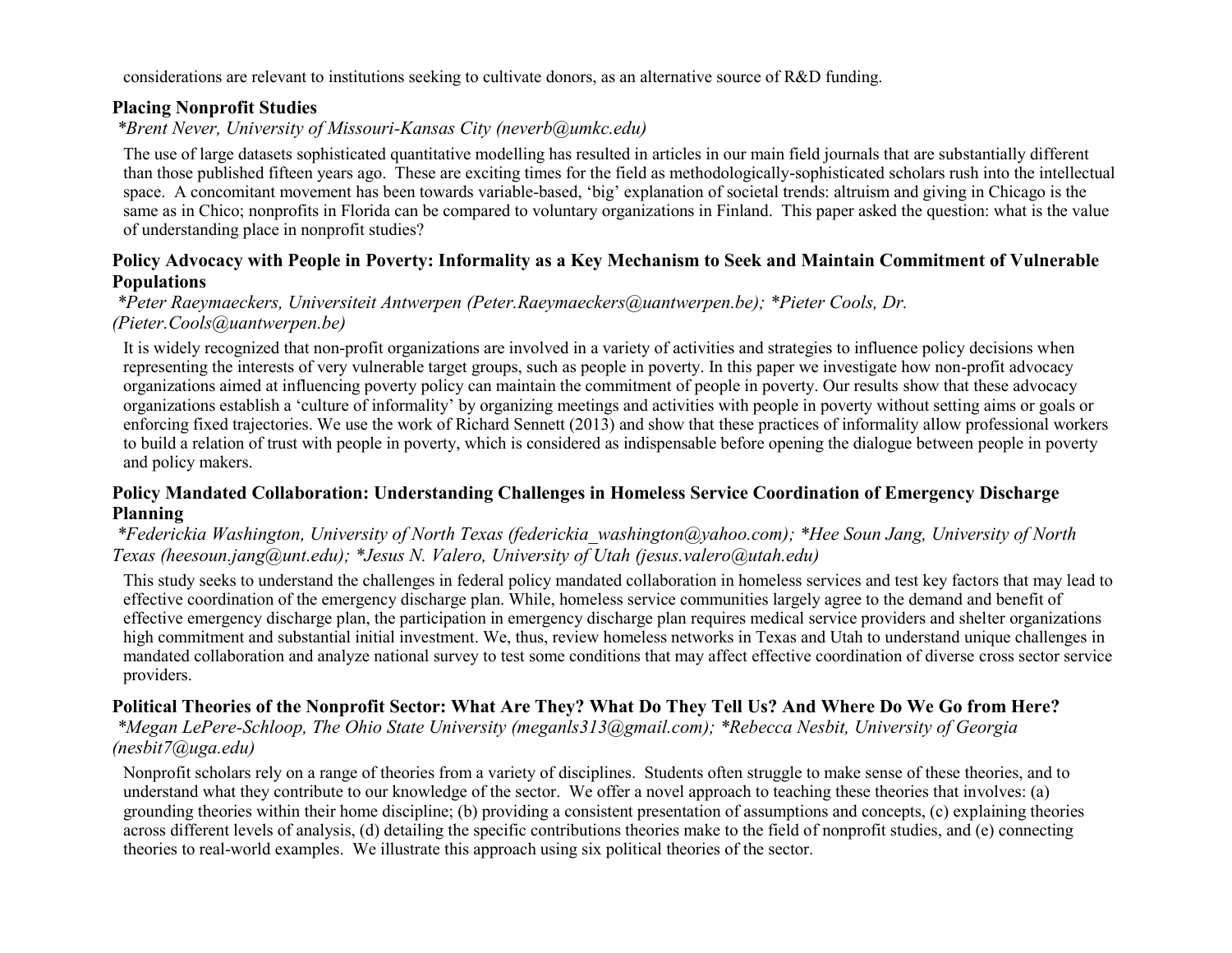#### **Positive and negative sentiment of mission statements: Implications for donations and volunteers**

*\*Pamela Paxton, University of Texas at Austin (ppaxton@prc.utexas.edu); \*Kristopher Velasco, University of Texas at Austin (krisvelasco@utexas.edu); \*Robert Ressler (rwress@utexas.edu); \*Nicholas Reith, University of Texas at Austin (nreith@gmail.com)*

Do nonprofits with more positive mission statements attract more volunteers and donations? In this paper, we use the new IRS 990 e-filer data release to perform a sentiment analysis on nonprofit missions. The Semantic Orientation Calculator (SO-CAL) allows us to measure the positive or negative affect of a mission statement while the Pennebaker et al (2015) dictionary captures whether a mission statement is engaging. We then link positive sentiment and engagement to the donations and volunteers reported by nonprofits. Understanding the role that sentiment plays in mission statements can help nonprofits attract and engage volunteers and donors.

#### **Possibilities and Limitations of Coproduction in the Framework of Social Impact Bonds as Outcome-Based Contracts for Scaling up Evidence-Based Services**

### *\*Takayuki Yoshioka, Okayama University (tyoshiok@umail.iu.edu)*

Social impact bonds (SIBs) may have both positive and negative effects on coproduction of services. While service providers supply services based on their technical expertise and professional judgement, they have a high level of flexibility of service provision so that coproduction can occur. We explore to what extent and at which stages service providers coproduce services with clients in SIBs by analyzing four SIBs in the U.K. and U.S. We collected data from interviews with key SIB players. The initial analysis implies that when coproduction occurs at the design stage, service provision could become more individualized holistic support.

### **Power and Resource Exchange in Collaborative Networks: Evidence from Local Health Systems in Honduras**

*\*Jade Wong, School of Social Service Administration, University of Chicago (jcwong@uchicago.edu); \*Alan Zarychta, School of Social Service Administration, University of Chicago (azarychta@uchicago.edu)*

Within collaborative networks, why are some organizations more collaborative than others? A common narrative concerning collaboration within networks argues that power relations among organizations must be relatively flat or effectively managed by a policy entrepreneur for collaboration to take place. Otherwise, powerful organizations might withhold resources or distribute the network's resources in privately beneficial ways. Using original data for 860 organizations operating within local health systems across 65 municipalities in Honduras, this paper tests this claim by investigating how different types of power, in addition to the contextual setting in which organizations are situated, facilitate or inhibit collaboration within networks.

### **Power Brokers or Innocent Pawns? The Role of Charitable Organizations in Political Influence Webs**

*\*Terri Lynn Helge, Texas A&M Law School (thelge@law.tamu.edu)*

Nominally, the federal tax law prohibition on political campaign intervention and limitation on substantial lobbying activities by charities address expenditures by charities and use of charitable resources for these activities. These rules were not designed, however, to address situations in which charities receive a significant portion of their donations from politically-motivated sources. The private benefit doctrine and prohibition on private inurement may be useful doctrines to curb certain abuses, but are they broad enough to cover the range of improper political influence webs involving charities?

### **Practitioner Perspective: Why Traditional Reporting Practices Are No Longer Sufficient**

*\*Melissa A. Heinlein Storti, Veterans Affairs Medical Center (melissa.heinlein@va.gov)*

Volunteer resource managers are given little time with management to demonstrate the impact of their volunteer workforce. Traditionally, a summary comprised of the total yearly numbers of volunteers and volunteer hours are found at the end of the organization's annual report. However, these figures do not capture the impact of volunteers. Not having the opportunity to share the true impact of volunteers can result in feeling a lack of accomplishment, which is a dimension of burnout. This paper will provide research from volunteer resource managers and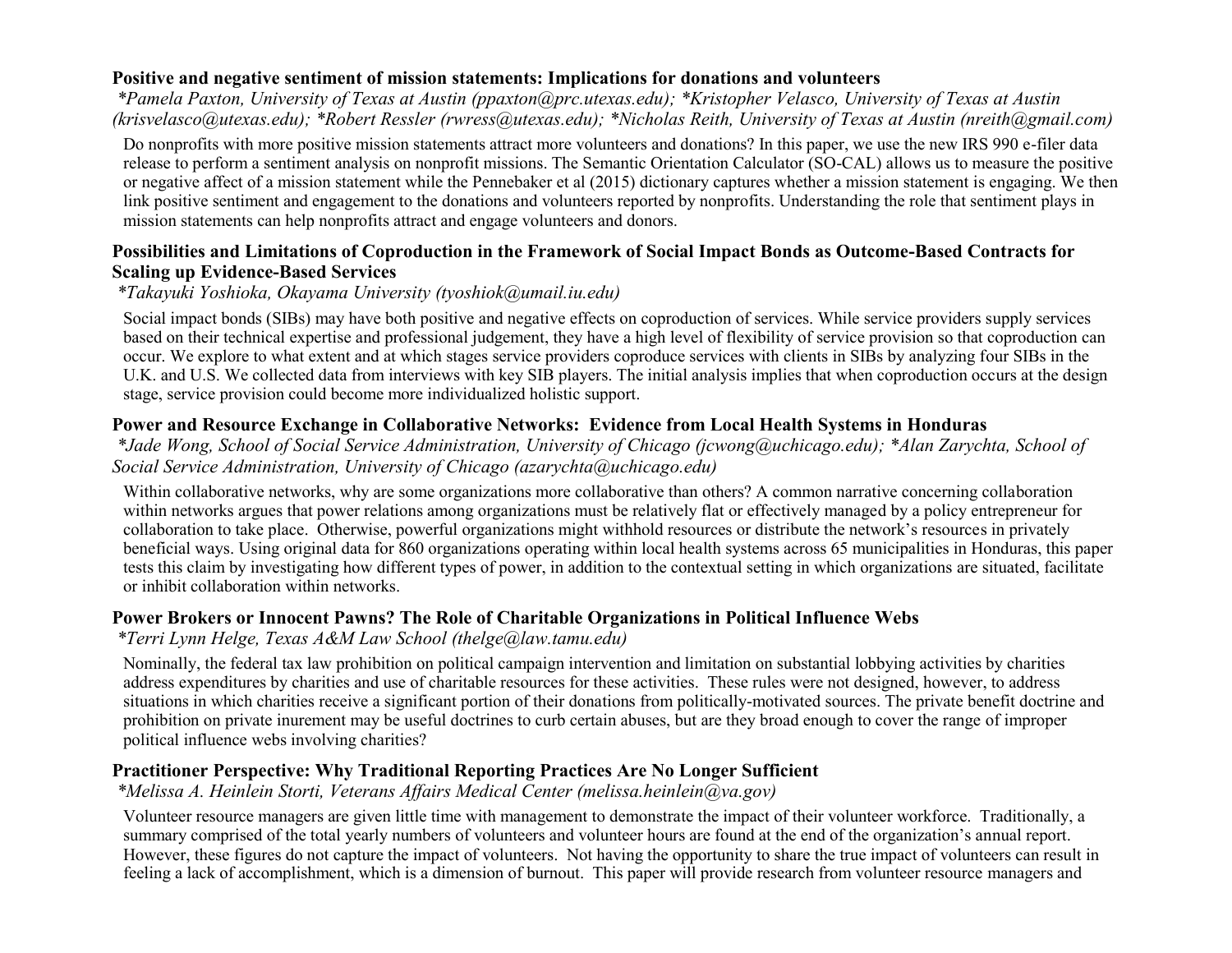show how the traditional valuation methods once accepted are no longer sufficient.

#### **Presence of Housing Nonprofits: Impacts of Religious Environment and Government Funding**

*\*hediye kilic gorunmek, Unt (hkgorunmek@gmail.com)*

This study extends the previous work on nonprofit presence or distribution by examining contextual effects of religion and government funding. The religious composition of geographical boundaries is related to the distribution of housing nonprofit organizations. Historically religious organizations have been a great source of support in Us localities by engaging in voluntary actions to remedy community social problems like homelessness. The recent increase in government funding to nonprofit organizations in order to provide a comprehensive response to the problem of homelessness may also attract religious community members to establish social service nonprofits. It is unclear whether religious environment and interaction between government funding for social problems and religious composition of communities may be more nurturing of housing nonprofit organizations than other nonprofits. Hierarchical linear modeling is applied to county-level data. This study found that religious composition of community and availability of government funding is associated with the presence of housing nonprofit organizations.

#### **Process with purpose: Legitimacy building mechanisms of nonprofit intermediaries**

*\*Kirk A Leach, University of Arkansas at Little Rock (kaleach@ualr.edu)*

This study explores the mechanisms through which nonprofit intermediaries acquire legitimacy in disinvested urban areas. Legitimacy plays a key role in understanding how the structure of local collaborative arrangements position nonprofit intermediaries to influence local governance. Guided by an institutionalist lens and a comparative case methodology, the paper interrogates what processes confer legitimacy on nonprofit intermediaries in two Southern NJ cities. The research suggests that nonprofit intermediaries are able to capture legitimacy through the specific practices of convening, historical embeddedness, and centralization of services. The findings have implications for local governance of disinvested cities.

### **Professor Evelyn Brody – Non-profit Law Scholar, Teacher and Mentor**

*\*Adam Parachin, Osgoode Hall Law School, York University (aparachin@osgoode.yorku.ca)*

Throughout her academic career, Professor Evelyn Brody has made sustained contributions to non-profit law scholarship and mentoring nonprofit law scholars. Her success can be attributable to a winning formula: ask interesting questions, take up those questions with rigor, creativity and intellectual curiosity, mentor new and emerging scholars (without regard for individual difference) and then repeat. The proposed paper will pay tribute to Professor Brody's considerable contributions to the field of non-profit law, focusing specifically on her impact on her colleagues' scholarship, teaching and academic progression.

### **Property Tax Exemption for Charities: New Developments on Local Battlefields**

*\*Mark Sidel, University of Wisconsin-Madison (mark.sidel@wisc.edu)*

In the fifteen years since Evelyn Brody's edited volume Property-Tax Exemption for Charities: Mapping the Battlefield appeared, the battleground has only intensified. Local governments desperate for revenue are denying property tax exemptions more often, suing more frequently to reverse exemptions, and increasingly seeking to expand the use of payments in lieu of taxes ("PILOTs") in cities, towns and counties around the country to raise funds from charities. This paper examines developments in property tax exemption fifteen years after Brody's volume appeared, through the lens of three cities in Wisconsin, to map what has changed on the property tax exemption battlefield.

# **Public-Private Partnership Strategies in Disasters: A Literature Review and Theory Development**

*\*Hyunrang Han, Arizona State University (Hyunrang.Han@asu.edu); \*Lili Wang, Arizona State University (Lili.Wang@asu.edu)*

In spite of the importance of understanding public-priate partnership strategies in disasters comprehensively, existing literature has focused primarily on specific case studies of emergencies and a few factors that are vital to partnerships. This paper systematically reviews the existing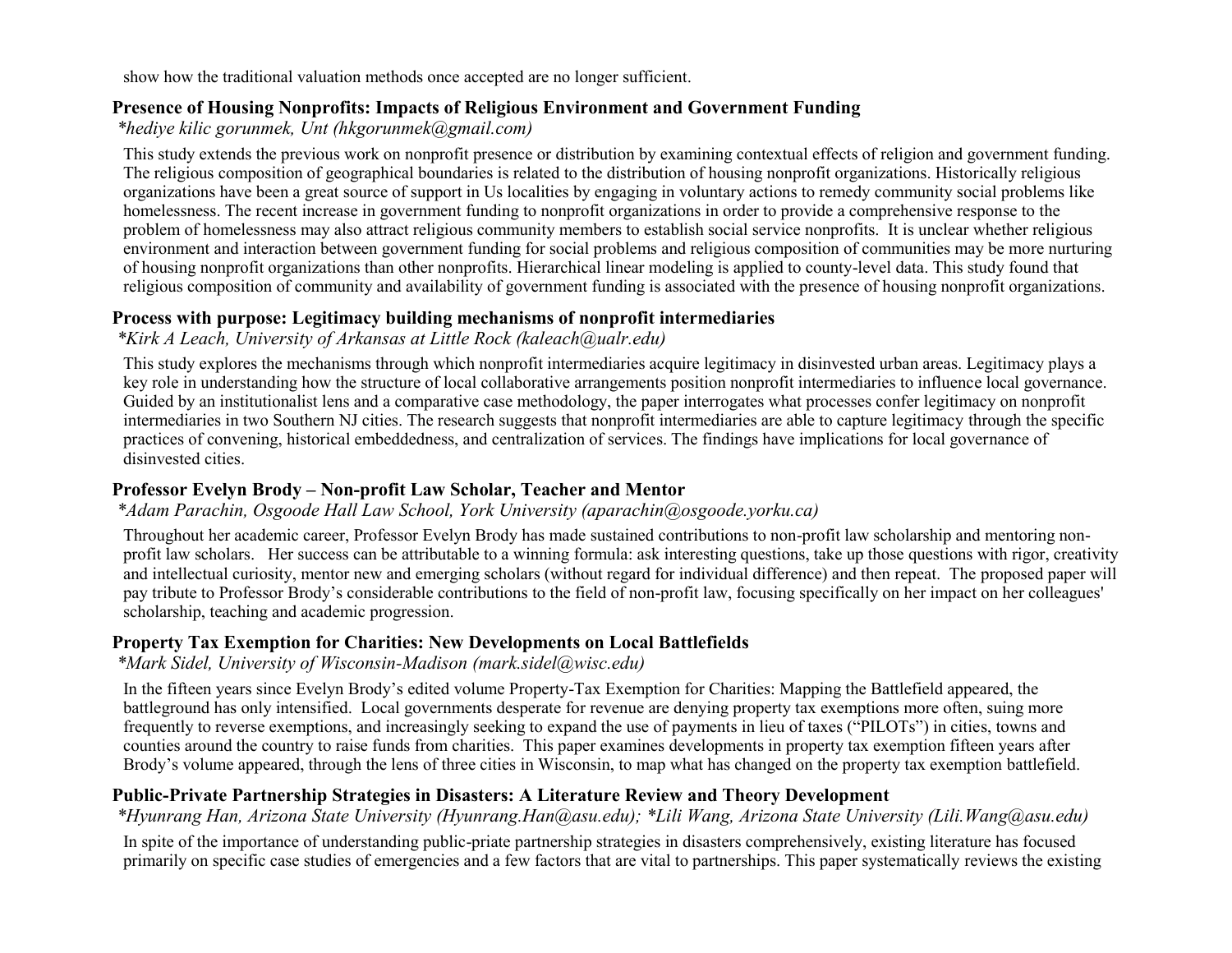literature on public-private partnership strategies particularly in the case of disasters and highlights a new model of cross-sectoral partnership strategies. Based on the models of Bryson (1995) and Nolte and Boenigk (2011), we designed a new framework model to categorize publicprivate partnership strategies.

### **Public Responsiveness to Social Media: Nonprofits and "Hashtag Activism"**

*\*Brice McKeever, Urban Institute (bmckeever@urban.org)*

The relationship between nonprofits, social media, and public activism remains one of the large outstanding questions in the field. Humanitarian causes and political events may seem to capture the public's attention, but often the short-term effects of the relationship between social media and the nonprofit sector is hard to trace. This study utilizes data derived from the Twitter Streaming API to track social media attention and sentiment alongside several high-profile philanthropic events. It also uses giving as a proxy of offline engagement, and explores the utility of using private sector data to augment more publicly available tax information on giving.

### **Public Support Revenue and Media Visibility: The Case of U.S. Advocacy-Oriented Nonprofit Organizations**

*\*Lewis Faulk, American University (faulk@american.edu); \*Long Tran, American University (lt5156a@student.american.edu); \*Lilli Shaffer, American University (lillishaffer@gmail.com)*

This analysis uses panel data of a sample of U.S. advocacy-oriented nonprofit organizations to test the relationships between their public support revenue streams and changes in media visibility, which is one aspect of each organization's indirect, outsider advocacy over time. The results indicate that higher foundation funding is significantly and robustly associated with more newspaper hits for advocacy-oriented nonprofits, while the influences of government grants and individual contributions are insignificant. Practical implications and future research directions are discussed.

### **Rage Giving and Civic Engagement: A Behavioral Shift in Online Giving**

*\*Jennifer A. Taylor, James Madison University (taylo2ja@jmu.edu); \*Katrina MillerStevens, Colorado College (katrina.millerstevens@coloradocollege.edu); \*Jeron Baker, James Madison university (baker4js@dukes.jmu.edu); \*Maddison Lee, Colorado College (me\_lee@coloradocollege.edu)*

After the recent election upheaval, a new phenomenon in individual online charitable giving has emerged – donating motivated by rage. This study investigates emotional intentions, attitudes towards donating online, and civic engagement behaviors of online donors protesting the political climate of the 2016 Presidential election. Attitudes towards donating online, intentions to donate, emotional uplift, satisfaction with life in America, and social media intensity are investigated as motivations of rage giving and civic engagement characteristics. Previous research shows contextual variation in charitable giving motivations; however, giving motivated by feelings of anger and rage is an unstudied behavioral shift in online giving.

#### **Recession and Parental Role Model: The Predictors of Volunteering and Charitable Giving Among Teenagers and Young Adults**

*\*Sara Konrath, Indiana University (skonrath@iupui.edu); \*Una Osili, Indiana University (uosili@iupui.edu); \*Xiao Han, Lilly Family School of Philanthropy at IU (hanxia@iupui.edu); \*Xiaonan Kou, IU Lilly Family School of Philanthropy (koux@iupui.edu)*

This study explores determinants of volunteering and charitable giving among adolescents and young adults. Much research examines the determinants and benefits of volunteering among middle-aged and older adults, with much less research on younger Americans. An important, but previously unexamined question is how economic shocks influence volunteering and charitable giving for young adults—a question we address by studying the changes after the Great Recession. Using a nationally representative longitudinal dataset, we found that the Great Recession and parental prosocial behaviors predicted youth volunteering. Findings will help practitioners and policy makers build programs on volunteerism to reduce youth disconnection.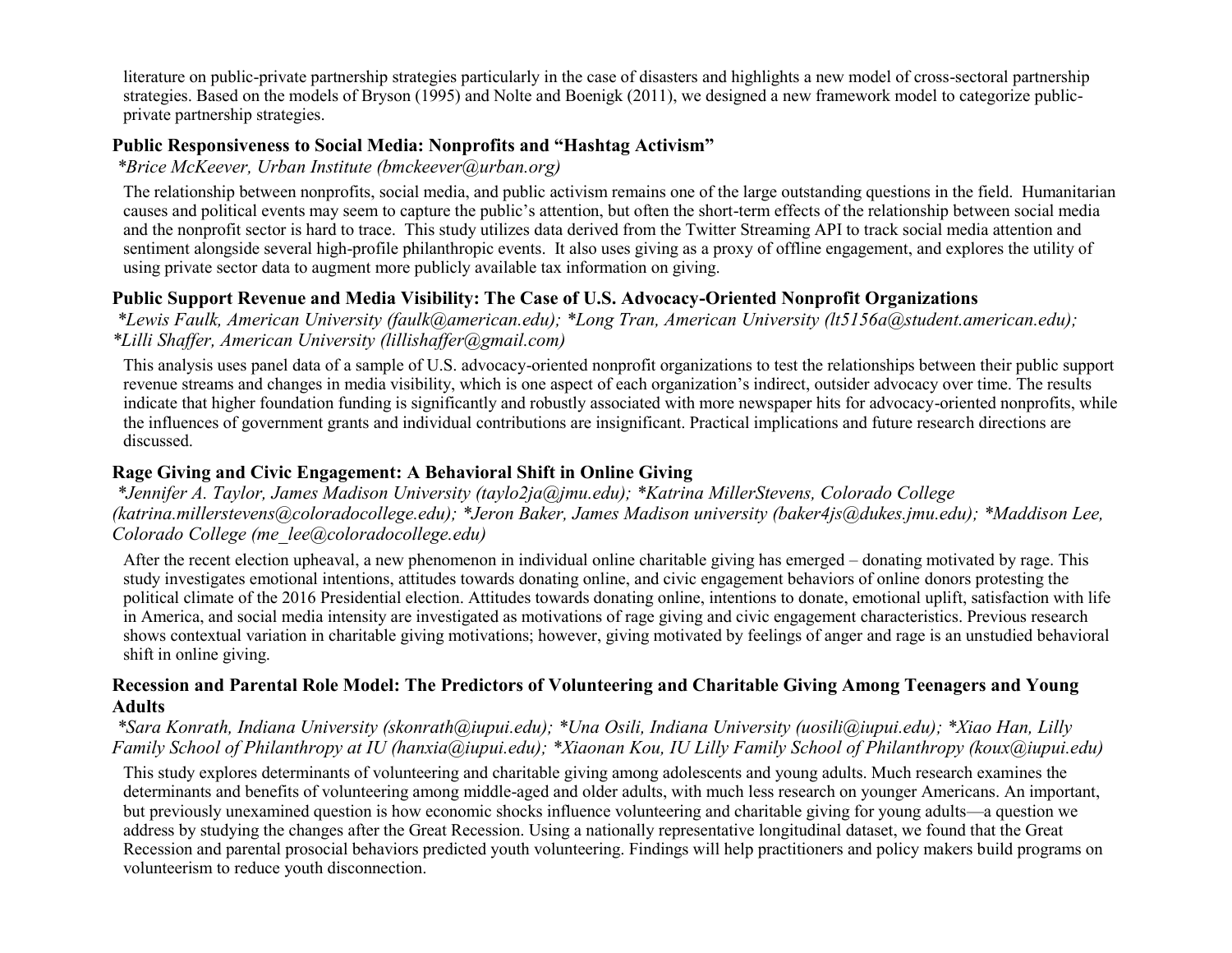### **Reconfiguration of Civil Society in the Ethiopian Developmental State: The Politics of Law and Civil Society**

*\*Seife Ayalew Asfaw, George Mason University (sasfaw@gmu.edu)*

This paper probes the function of law in shaping the State-civil society relationship, in the Ethiopian developmental state. This paper argue that looking into the function of law in Ethiopia's developmental state policy provides an important perspective to understand and explain how the institutional and political embodiment of the State perceives, constructs and shapes the civil society landscape. A political reading of the function of law in shaping State-civil society relations helps to explain the modus operandi and nature of the Ethiopian developmental state and the context-specific notions of im/permissible civic engagement and civil society. Using the Ethiopian Charities and Societies Proclamation (CSP) of 2009 and subsidiary legislation, this paper will elucidate the Ethiopian developmental state logic of producing a prostrate civil society that dislocates organized civic engagement and pacifies politics. A political reading of the CSP demonstrates the existence of an opportunity structure that serves the political function of governmentalizing civil society actors, confining them to service delivery that can potentially contribute to the regime's stability and durability. The civil society law in this represents the embedment of the top-down organized mass mobilization of the state that aspires to co-opt independent civil society and serves as a depoliticizing tool.

#### **Reexamining the Role of Nonprofits in Local Governance**

#### *\*Meeyoung Lamothe, University of Oklahoma (mlamothe@ou.edu)*

This paper argues that the principal-agent perspective of nonprofit-government interaction has been overemphasized in the literature, while the scope and nature of their noncontractual collaboration have not been fully captured in academic studies. This paper explores the extent of noncontractual and collaborative relationships between nonprofits and government and compares that information with the ASD data in order to gauge the severity of the gap that might have been created by the latter data.

#### **Reflective Sensemaking and Leadership Skills Development for Nonprofit Leaders: How Does Developmental Sensemaking Promote Interpretive Leadership Skills?**

*\*Sungdae Lim (sl12n@my.fsu.edu); \*Ralph S. Brower, Florida State University (rbrower@fsu.edu); \*David G. Berlan, Florida State University (dberlan@fsu.edu)*

This study develops a constructive-developmental model of nonprofit leadership skills to test how nonprofit executives' developmental sensemaking promotes leadership skills development. By conceptualizing three stages of developmental sensemaking—noticing, learning, and reflecting, the model frames different leadership development trajectories. The research analysis examines whether nonprofit leaders' developmental sensemaking, mediated through leader identity and leadership practice, affect their interpretive leadership skills. The multidimensional interpretive leadership skills construct—self-reflective capacity, coordination of interests, and contextual astuteness—is suggested as the outcome set of leadership skills. The conceptual and analytical works thus add a theory-laden discussion to the literature on nonprofit leadership.

#### **Relational Interactions Between Immigrant and Native-Born Volunteers: Trust-Building and Integration or Suspicion and Conflict?**

#### *\*Anne Stefanie Ruiz Sportmann (steffi.ruiz.s@gmail.com); \*Itay Greenspan, Hebrew University of Jerusalem (itaygree@mail.huji.ac.il)*

We investigate in this paper the bridging interactions between migrant-background and native-born volunteers. Bridging interactions are the connections that occur across social lines between dissimilar groups. Such interactions between natives and immigrants in voluntary settings are important for both the immigrants and policymakers occupied with the challenge of immigration and integration. While past studies have addressed the topic of immigrant volunteering from a quantitative approach, we offer a qualitative analysis of the micro interactions of immigrant and native volunteers within German nonprofits. Using 22 in-depth interviews, we explore the interaction experiences and the relations of trust and conflict among volunteers of migrant and native origins. We find that volunteering interactions bridge differences between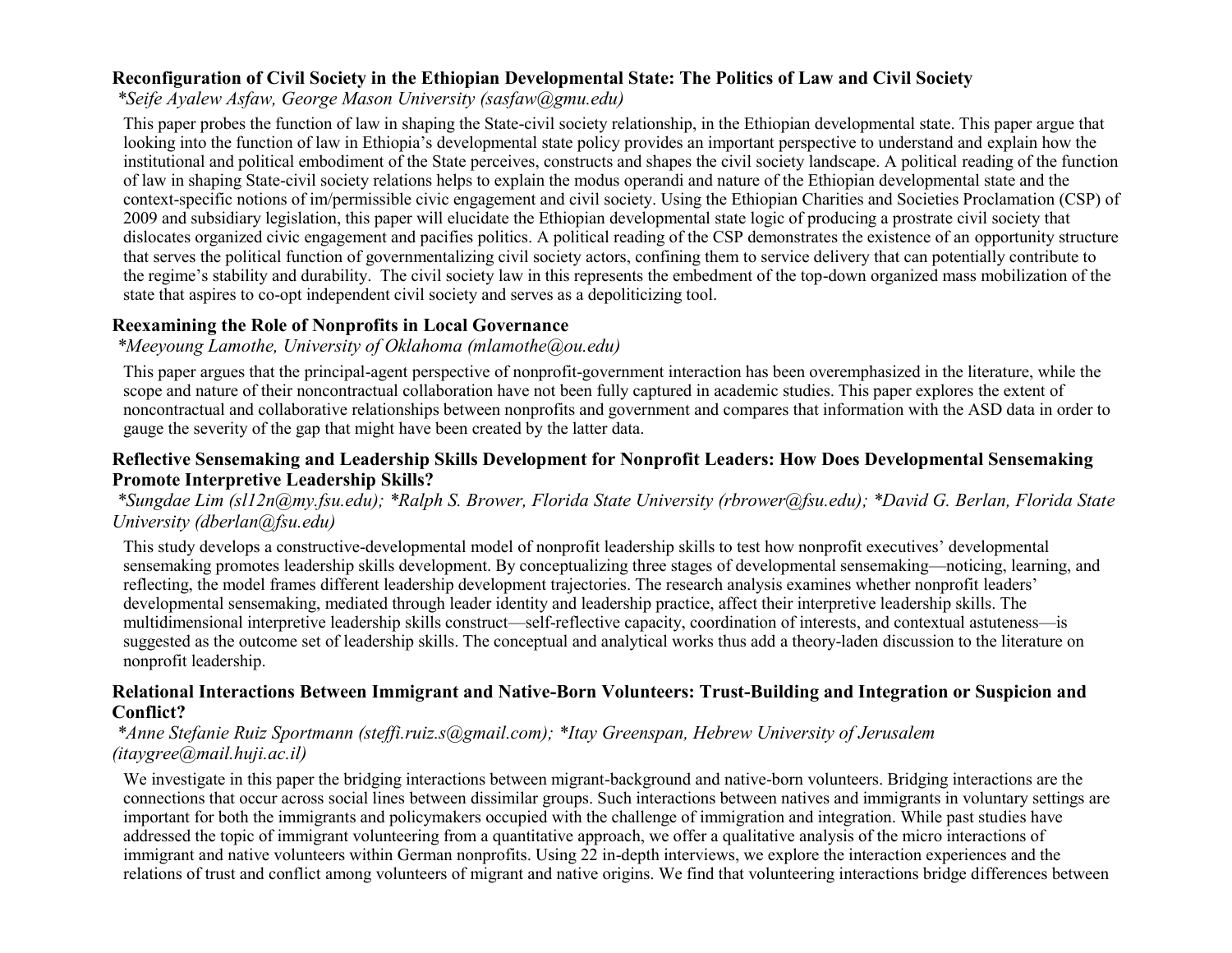immigrant and native-born populations by reducing exclusionary effects among differing groups. Immigrant volunteering acts as an accelerator to integration due to two characteristics the volunteers had in common: The willingness to adapt to each other's cultures, and the prioritization of the recipients' needs.

# **Representations of poverty by new(er) aid workers: A comparative case study of international, grassroots NGOs in Kenya.**

*\*Susan Appe, Rockefeller College of Public Affairs and Policy, University at Albany, SUNY (sappe@albany.edu)*

This research examines a newer channel of development aid that has increased since the latest wave of globalization, namely grassroots, international non-governmental organizations (GINGOs). GINGOs are defined as development nongovernmental organizations characterized by their direct allocation of donations from U.S. donors to recipient communities abroad. To build on development theories about representation and so-called North-South relationships, the paper uses a comparative case study to analyze the narratives (in texts, images, material paraphernalia and other artifacts) used to establish GINGOs' development priorities by Northern volunteers and their Southern partners or 'brokers'.

### **Reputation star-ratings, does it affect how we think about nonprofits?**

*\*Carolin Johanna Waldner, University of Hamburg (carolin.waldner@uni-hamburg.de); \*Jurgen Willems, Hamburg University (Jurgen.Willems@uni-hamburg.de); \*John C. Ronquillo, University of Colorado Denver (john.ronquillo@ucdenver.edu)*

Reputation star ratings have become a substantial part of our personal and professional lives, and have also gained importance in the evaluation of nonprofit organizations. This study analyzes data from a laboratory experiment with eye-tracking recording on how reputation ratings influence information search patterns. Findings suggest that reputation start information is indeed taken into account, and that it is not consulted as a substitute, but as complementary information.

**Research, Action, and Civic Engagement: Three Essential Ingredients to Strengthening Civil Society at the Community Level** *\*Mary Hyde, Corporation for National and Community Service (mhyde@cns.gov); \*Andrea Robles, Corporation for National and Community Service (arobles@cns.gov)*

Research, action and community engagement are usually considered separate enterprises that may occasionally intersect. In this paper, we present them as a complementary set of approaches that can lead transformative outcomes and the strengthening of civil society. We argue that participatory research is a valuable research approach that can tie these enterprises together, by gathering reliable information, engaging stakeholders, and strengthening civic infrastructure. We use findings from a pilot study in four communities to explore this thesis.

### **Research Trends in Nonprofit Graduates Studies in China: An Inside Perspective**

*\*Li Yang, Beijing Normal University (yangli2012@bnu.edu.cn); \*Fei You, Beijing Normal University (youfei11@sina.com)*

This article examines the growth of the university-based academic studies of the formal nonprofit sector in China, by focusing on dissertations and theses written in Chinese between 2000 through 2014. It analyzes 4,727 abstracts available in the Dissertation and Theses database and describes the trend across a 15-year period.

### **Resident Engagement and Resilience in Not-for-Profit Low Income Housing Communities**

*\*Shawn Flanigan, San Diego State University (shawn.flanigan@sdsu.edu)*

This paper will present preliminary findings from an ongoing research project that aims to increase understanding of determinants and effects of resident engagement in a selection of low-income housing sites operated by a not-for-profit housing organization. This research project aims to better understand why some locations have higher levels of resident engagement than others, the effects of higher (or lower) levels of resident engagement on the experiences and resilience of residents in those locations, and, if beneficial, how engagement can be fostered in other locations.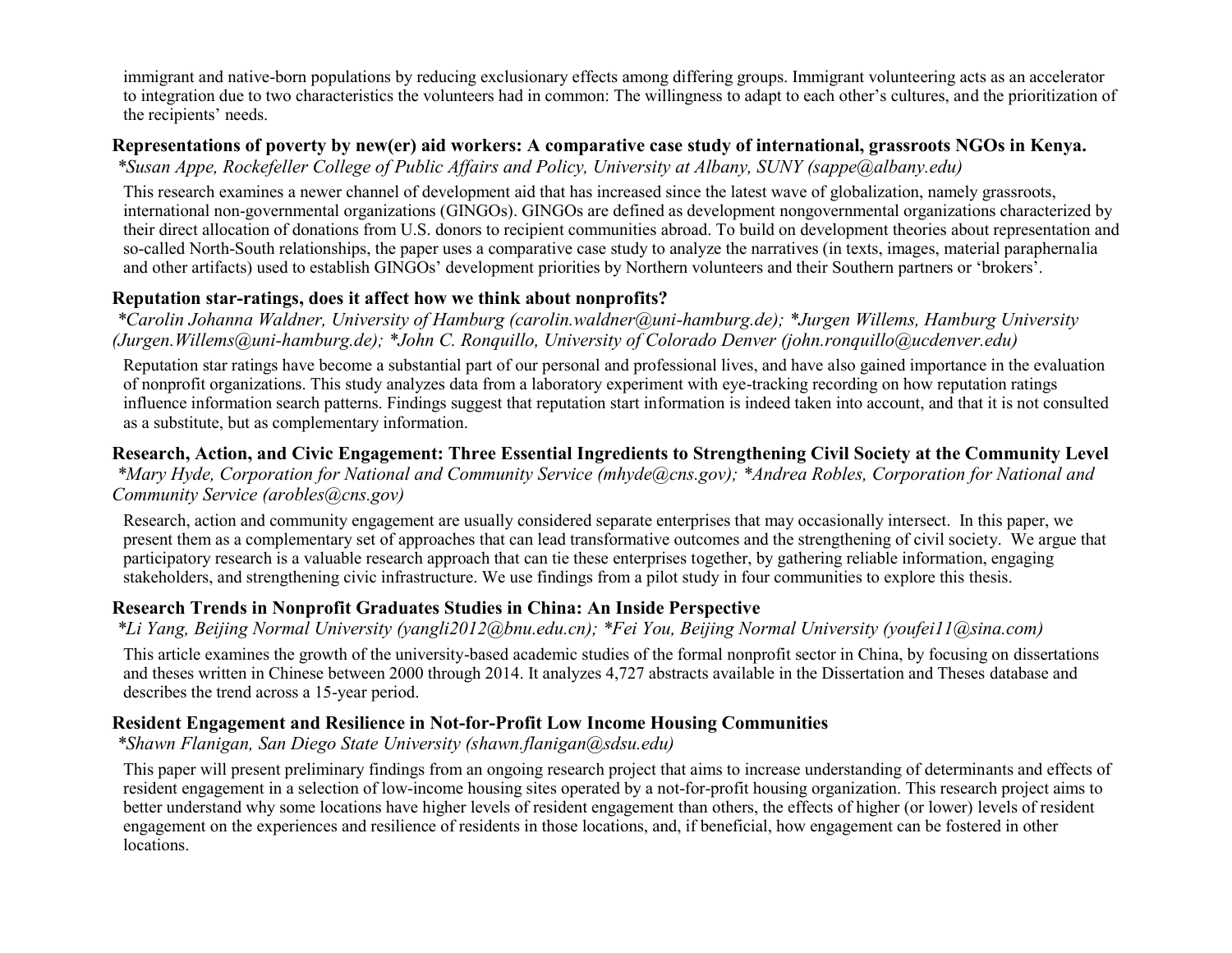### **Resilient and Prepared: Exploring the Disaster Mitigation Posture of the Third Sector in the New Madrid Seismic Zone**

*\*Jeff Aulgur, Arkansas Tech University (jaulgur@atu.edu); \*Caroline Hackerott, Arkansas Tech University (chackerott@atu.edu); \*Xiang Chen, Arkansas Tech University (xchen7@atu.edu)*

Nonprofits located within identified high-risk disaster areas are critical to response efforts and provide essential support not readily available through governmental efforts. Resilience to disasters is ill-defined but reportedly inadequate—even for those located in high-risk zones like the New Madrid Seismic Zone (NMSZ). Organizational resilience is composed of four dimensions: robustness, redundancy, resourcefulness, and rapidity. The use of GIS technology to map social vulnerability, combined with individual nonprofit resiliency, provides vital information to emergency response efforts in the trans- and post-impact phases of disaster. This study attempts to add to the embryonic field of nonprofit disaster preparedness.

#### **Resilient Entrepreneurship: Insight from Black South African Entrepreneurs**

#### *\*Jennifer Madden, Carthage College (jrmadden@carthage.edu); \*Carice Anderson, Anderson Leadership Advisory (carice.anderson@gmail.com)*

When business owners in low-wealth and distressed communities are shut out of opportunities, the consequences ripple throughout the country and the economy. Entrepreneurship (and micro-entrepreneurship) represents a powerful economic force and can be a critical path to economic opportunity and financial inclusion. Their potential for impact as engines of both wealth-creation and employment-growth is undeniable and is a viable pathway towards resilience long supported by the philanthropic sector. This qualitative research proposes to examine entrepreneurship for black South Africans post-apartheid to shed light on what might be effective strategies for minority enterprises in the U.S.

### **Resource Allocation through a Critical Theory and Design Lens Elizabeth A. Castillo**

*\*Elizabeth A. Castillo, Arizona State University (eac@asu.edu)*

Organizations require many types of resources to succeed. However, most management courses focus on a single type—financial. This has implications for people and society because it can lead to underinvestment in intangible resources and treating people as commodities. What can educators do to help students develop a robust understanding of resources, accountability, and accounting from a critical perspective? This paper describes how an organizational management course on resource allocation was adapted to address this issue by incorporating principles of humanistic management. It discusses the course adaptation process, the rationale for this change, and updated course content and pedagogical elements.

### **Rethinking Global Civil Society in an Era of a Rising China**

#### *\*Reza Hasmath, University of Alberta (rhasmath@gmail.com); \*Jennifer Yuan Jean Hsu, University of Alberta (jenniferhsu@cantab.net)*

This paper looks at how Chinese social organizations' behaviour internationally is changing our understanding of the concept of global civil society. The paper first discusses the current conception of global civil society, and how it predominantly arose out of Western political philosophy. It points to the folly of ascribing global civil society as civil society in an international context, which will be instructive in understanding Chinese social organizations' role in global civil society. The paper then traces the internationalization efforts of five Chinese social organizations, and how their activities are potentially reshaping our conception of global civil society.

### **Revenue Diversification at Public Higher Education Institutions**

*\*Jessica Watts, University of North Texas (jessica.watts@unt.edu)*

Higher education is becoming increasingly important. Education is an opportunity for individuals to rise above the socio-economic situation they were born into. The financial future of higher education is in crisis due to increases in demand, decreases in state funding and tuition increase limits. This paper examines revenue diversification at public universities as a means to achieving sustainability. The study examines the effect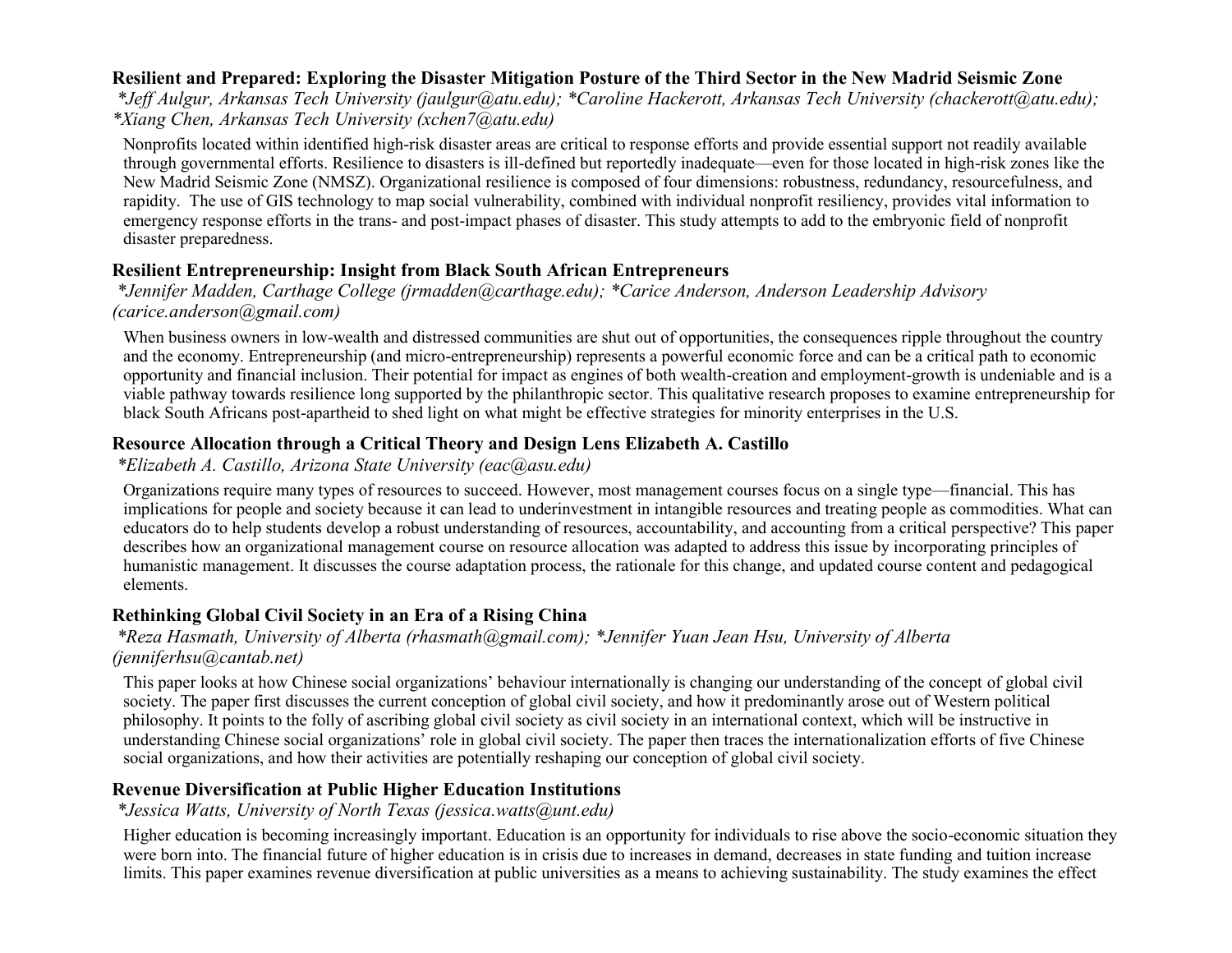state funding changes have on revenue from private gifts & grants. This study expands on extant research by analyzing the existence and extent of the revenue diversification in higher education.

### **Review of Critiques of Performance Measurement in Human Services**

*\*David A. Campbell, Binghamton University (dcamp@binghamton.edu); \*Kristina T Lambright, Binghamton University (klambrig@binghamton.edu)*

As performance measurement has proliferated in human services so have critiques of the practice and research on this topic. However, this work has been piecemeal, with little effort to synthesize this body of literature as a whole. We seek to address this gap by providing a comprehensive review of these critiques and classifying them into several different themes. We also identify gaps in the literature and areas for future research as well as raise important questions about the implications that the growing emphasis on performance measurement may have for the nonprofit field.

# **Review of Recent Research on How Interest Groups and Activist Associations Affect USA National Governance and Why**

*\*David Horton Smith, BOSTON COLLEGE, & ICSERA (dhortonsmith@hotmail.com)*

Among membership associations (MAs), (Political) Interest Groups and Activist/ Social Movement Associations tend to have consistent and significant, sometimes substantial, impacts on national governance in the USA and elsewhere in various ways. This paper reviews recent empirical research on these MA types, seeking to understand why such MAs tend to have more external impact on average than other MA types, such as underground political resistance MAs in foreign-army-occupied nations/societies; terrorist MAs; hate groups as MAs; religious MAs and movements; and economic-support MAs, especially since about 1800 and the Industrial Revolution.

# **Role of Educational NPOs in Empowering Youth and Community after Disaster**

*\*Yuko Nishide, Tohoku University (yuko.nishide.c8@tohoku.ac.jp); \*Junro Nishide, Meiji University (nishide@meiji.ac.jp)*

This paper aims to pursue the processes of and successful factors for how educational NPOs have developed and empowered youth and communities since the Great East Japan Earthquake in 2011. Educational NPOs have played a crucial role to develop and empower youth to get out of poverty and to get meaningful education for growth with collaboration. Case studies of educational NPOs led to the findings: (i) use of social capital in and out of community, and (ii) mission, passion and capacity of both leaders and followers, were key to successful development and empowerment of children and community after disaster.

# **Role of Social Media in Retaining Disaster Relief Donors to Future Giving: A Case Study from Japan**

*\*Aya Okada, Kanazawa University (aokada@staff.kanazawa-u.ac.jp); \*Yu Ishida, Miyagi University (ishidayu@mac.com); \*Masahiro Yamamoto, ADRA Japan (masahiro.yamamoto@adrajpn.org)*

Social media is known to be effective in attracting resources for disaster relief. It enables nonprofits to quickly spread appeals to masses of people, many of whom are motivated to give in response to catastrophes. This paper examines the underexplored question of whether social media has a role to play in retaining donors who gave to a specific disaster relief, to make further contributions to recovery/reconstruction efforts and/or to future disasters. We take the case of Tokyo-based relief nonprofit and examine their social media use and online donor behaviors for 36 months, covering relief efforts made for five major disasters.

# **Scaling Up Social Organization Ecosystems in China: A Comparative Analysis of Three Policy Models**

*\*Jun Han, Georgetown University (jun.han@georgetown.edu)*

This paper aims to compare the policies of Beijing, Shanghai, and Shenzhen and finds that the three cities have developed three distinct policy models. Beijing represents a top-down model, as it first created and scaled infrastructural and financial organizations. Shanghai embodies a platform model, as it first developed support organizations and facilitated them to function as large-scale platforms to support operating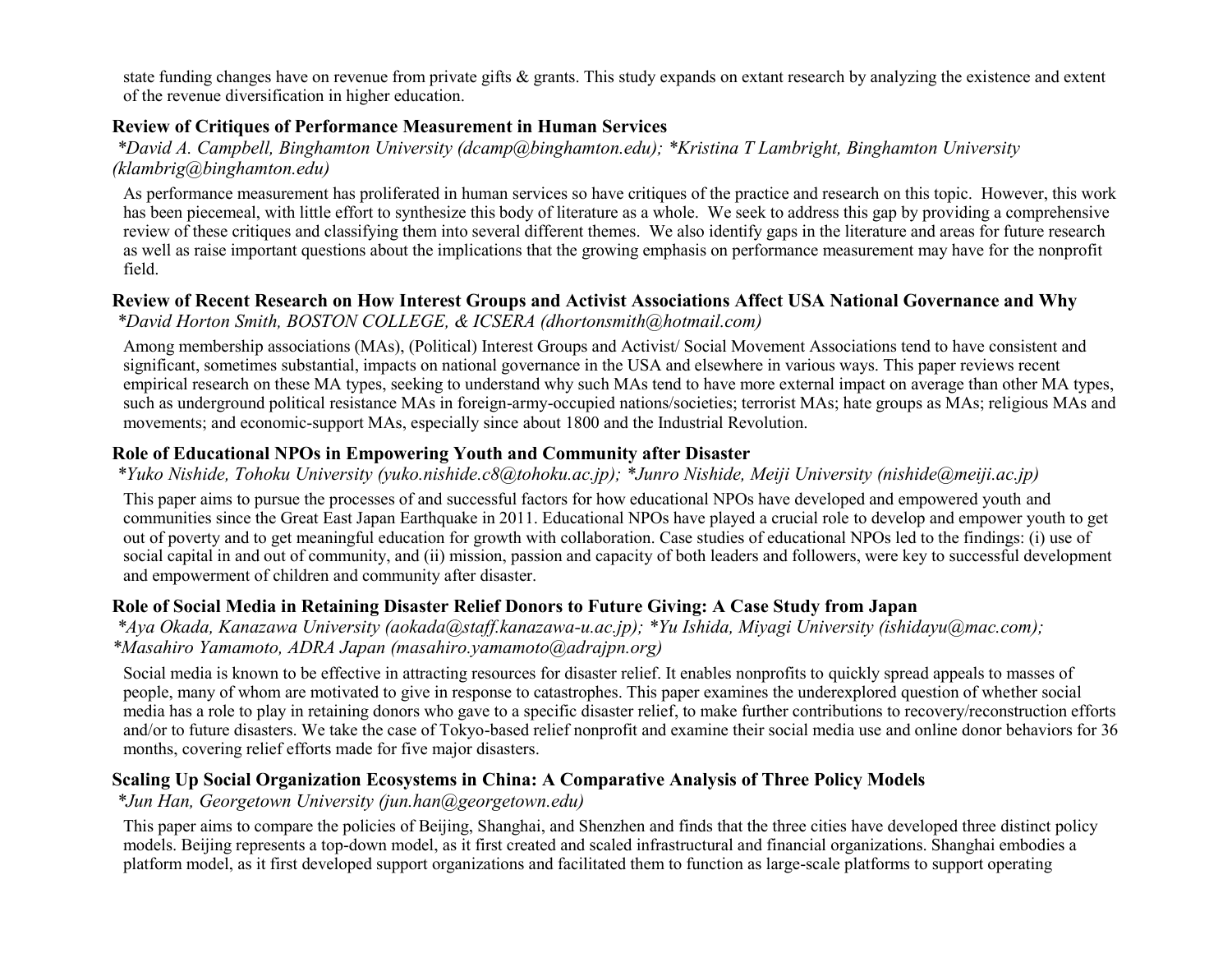organizations. Shenzhen is a bottom-up model since it first opened direct registration for operating organizations and created a favorable environment for social organizations. It questions the corporatist assumption of policy design and provides an ecosystem-building argument.

#### **Scenario Planning: Why Don't Nonprofits Do It?**

*\*Juniper Katz, University of Colorado Denver (juniper.katz@ucdenver.edu); \*Johann Liljengren, University of Colorado Denver (JOHANN.LILJENGREN@UCDENVER.EDU)*

Scenario planning is an approach to planning for, and imagining, the future. Extant literature on scenario planning indicates a focus on topics relevant to nonprofit managers, but not in nonprofit contexts. This paper addresses the question of why nonprofits have not widely embraced scenario planning. It then discusses how scenario planning provides an opportunity for organizational learning and strategic management. A case study of an education organization engaging in scenario planning is used to demonstrate the potential organizational opportunities and effects of scenario planning.

#### **Second Responders: The September 11th Fund and Relief in New York City**

*\*Gregory Witkowski, Columbia University (gw2367@columbia.edu)*

This project analyzes nonprofit efforts at relief and recovery in New York City in the immediate aftermath of the attack and the years thereafter. Focusing on the september 11th Fund created by the Unied Way and New York Communtiy Trust, this paper examines the role of nonprofits in providing immediate and longer term service for disaster victims.

#### **Secrets of Success for Health Enterprises**

#### *\*Emily Barman, Boston University (eabarman@bu.edu)*

Social enterprises are poised to provide sustainable and scalable solutions to societal problems, but what makes some succeed and others fail? Health enterprises develop new technologies, devices and processes to serve the most vulnerable populations while making a profit. Dr. Barman's research uses new data to illuminate the challenges, faced, characteristics of, and strategic choices that founders of health enterprises make to survive, attract resources, and be successful.

#### **Sector Information and Legitimacy for Social Enterprises: Insights from An Experiment**

#### *\*Chengxin Xu, Rutgers University-Newark (michael.hsumh@gmail.com)*

Whether to be for-profit or non-profit, is still under debate and keeps challenging scholars and social entrepreneurs. This study addresses this problem by focusing on the relationship between ownership statuses of social enterprises and public perceptions. Based on the theory of organization stereotypes, this study conducts a survey experiment to answer three questions that will provide additional insights for the ongoing debate: 1) does announcing for-profit or nonprofit status matter to the public? 2) do people perceive for-profit and nonprofit social enterprises differently? 3) do targeted customers hold different perceptions of the social enterprise from the general public?

### **Self-Disclosure in Fundraising Relationships**

### *\*Deanna Richards Nelson, Plymouth University (deanna.richards.nelson@gmail.com)*

More than 90% of donated dollars are known to come from less than 10% of donors (Worth, 2015). Yet we know little about how donors and fundraisers develop the strong, meaningful relationships that lead to significant gifts and highly satisfied donors. Using both quantitative and qualitative methods, this study will examine the relationships and disclosure practices of fundraisers and major donors, and determine whether a fundraiser's self-disclosure can influence a donor's decision to give.

### **Service-Learning as Capacity Building**

*\*Colton C Strawser, University of San Diego (cstrawser@sandiego.edu)*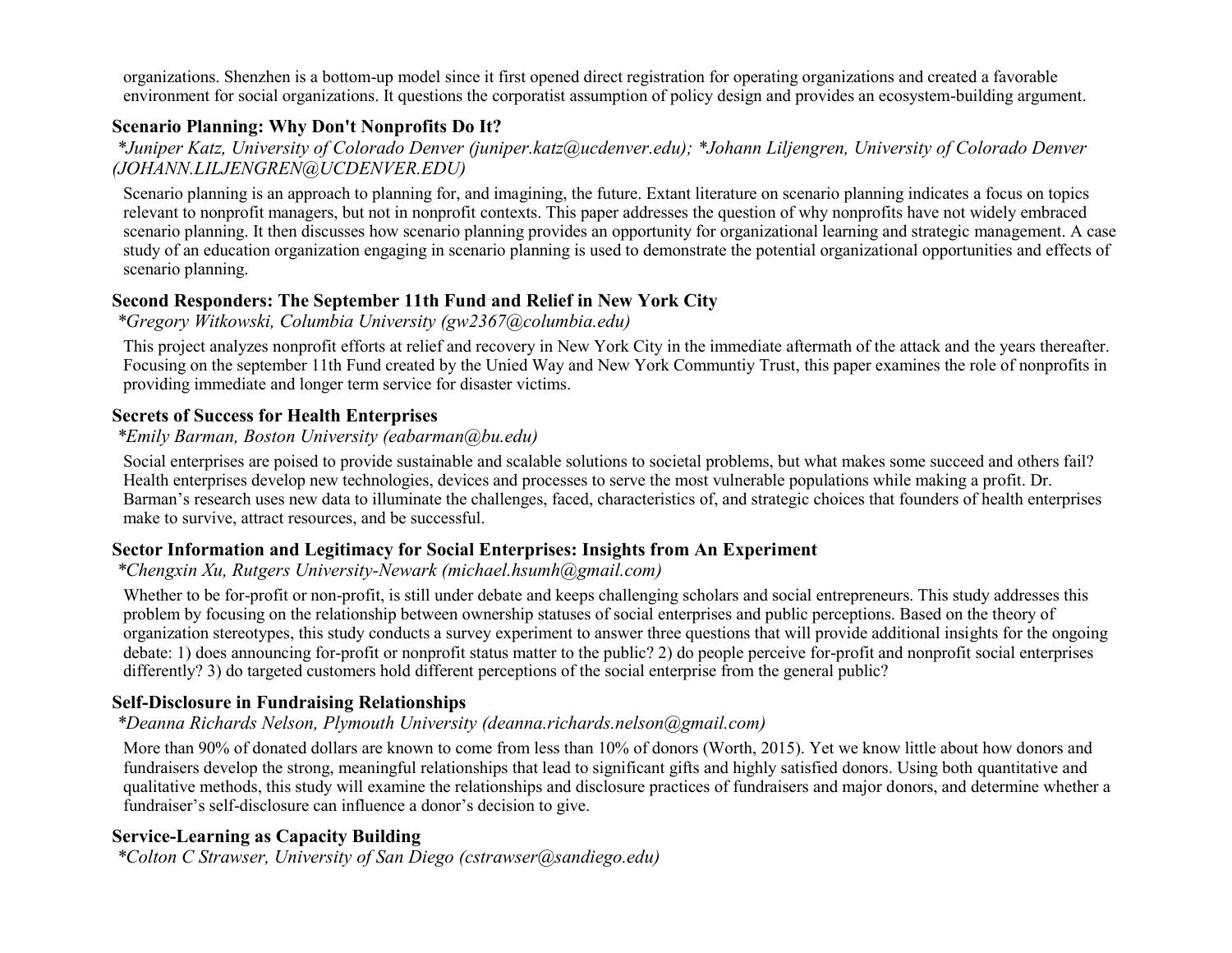The purpose of this study is to examine the effect of student service-learning, via applied projects, on community-based agencies within San Diego County, California. Service-learning, a form of experiential education, allows students to use knowledge gained in the classroom within a practical setting while addressing human and community needs. While students are an integral component of a service-learning relationship, the projects that students participate in are usually byproducts of a collaborative effort of both a faculty member and a community-based agency before a course has even started.

### **Service-Learning as Capacity Building: An Evaluation of Applied Projects Effect on Program Sustainability**

*\*Colton C Strawser, University of San Diego (cstrawser@sandiego.edu)*

The purpose of this study is to examine the effect of student service-learning, via applied projects, on community-based agencies within San Diego County, California. Service-learning, a form of experiential education, allows students to use knowledge gained in the classroom within a practical setting while addressing human and community needs. While students are an integral component of a service-learning relationship, the projects that students participate in are usually byproducts of a collaborative effort of both a faculty member and a community-based agency before a course has even started. Capacity building has been a topic of extreme interest within the nonprofit sector. Increasing organizational capacity (i.e., the structures/functions required to serve the community) has been seen as a way of doing this and, consequently, as a priority for some foundations. Therefore, this research study will involve a thematic analysis of semi-structured interviews with organizations that participate in an Applied Project opportunity offered by the University of San Diego's Master of Arts in Nonprofit Leadership and Management. In addition, organizations will complete the Program Sustainability Assessment Tool (PSAT), a 40-question evaluation of program sustainability, as both a pre-survey and post-survey.

# **Service Learning in an Undergraduate Volunteer Management Course: Learning Outcomes Measured and Evaluated**

*\*Laura Keyes, University of North Texas (laurakeyes@my.unt.edu); \*Hee Soun Jang, University of North Texas (heesoun.jang@unt.edu)*

This study examines service learning in undergraduate nonprofit education and offers outcome measures in a Volunteer Management course. Service learning is an important element in undergraduate nonprofit education since undergraduate students may not understand the significance of the sector and recognize a career path. Studies offer that student engagement in a service-learning project increases civic participation, academic learning, and personal growth. Research is limited on whether the service learning experience fosters student diversity and influences career development. This case study highlights the benefits of a multi-dimensional assessment tool and suggests instructional environments have implications for positive learning outcomes.

### **Service-Organizing Hybrids as 'Grassroots' Models of Service Delivery : Legitimacy Amongst Community-Based Nonprofit Organizations**

### *\*Rachel Wells, UCLA Luskin School of Public Affairs (rbwells@ucla.edu); \*Theresa Anasti, Oakland University (Tanasti@gmail.com)*

Community-based hybrid nonprofit organizations that combine social services and organizing play a crucial role at the neighborhood level. However, these hybrid organizations may face penalties for deviating from conventional category expectations. This qualitative study of 18 community-based nonprofits working in a large west-coast city examines how community-based nonprofits are categorized and compares hybrid and non-hybrid nonprofits' processes for legitimacy. We find that at a neighborhood level, hybrid nonprofits are identified as 'grassroots' and draw on this grassroots identity to achieve legitimacy. Through an understanding of community-based hybrid nonprofits, this study adds to the literature on how nonprofits achieve social change.

### **Shaping the Practice of Social Enterprise and Social Entrepreneurship in China- From the Perspective of Macro-Level Institutional Context**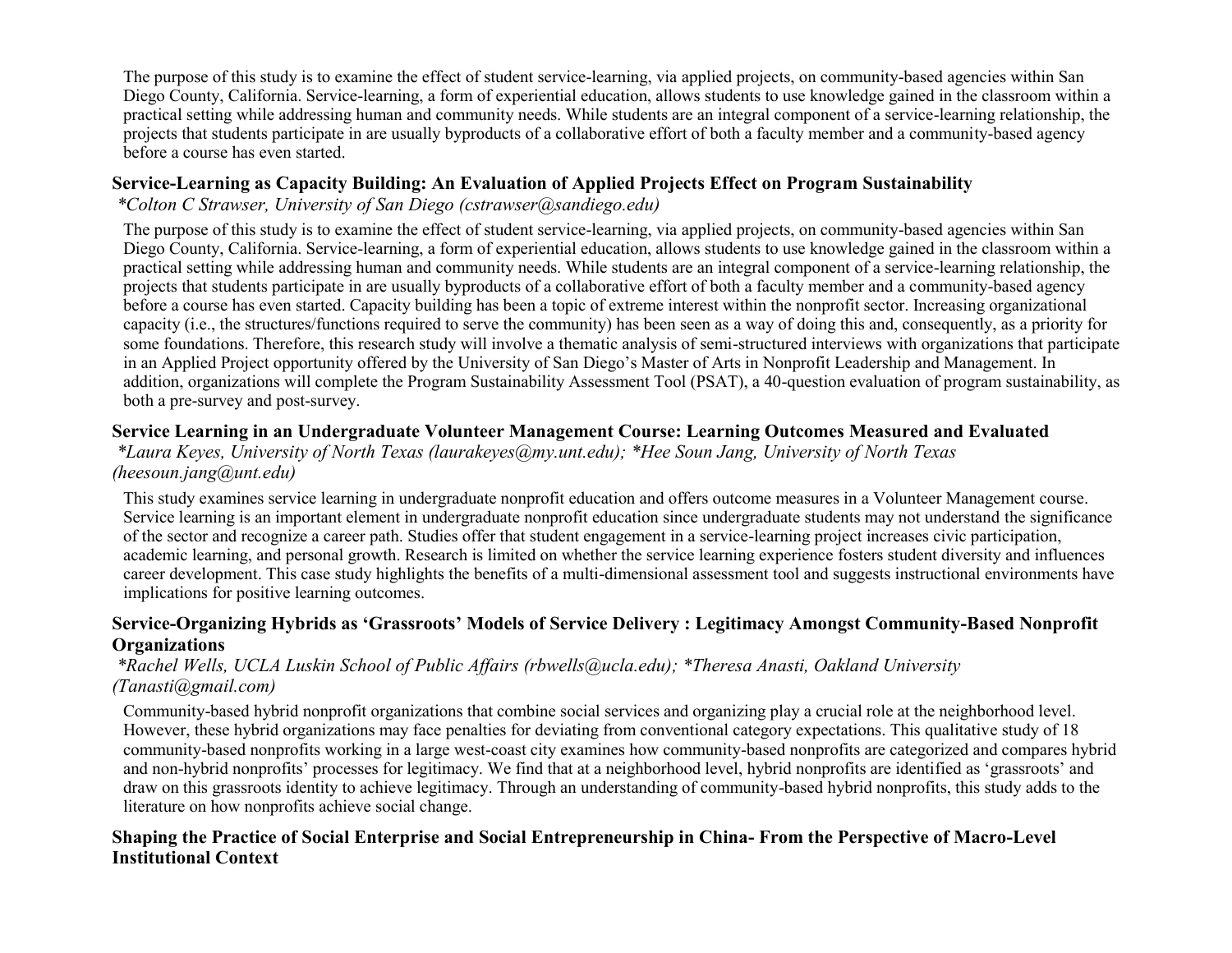### *\*SHANSHAN GUAN, School of Public Policy&Management, Tsinghua University, Beijing China (gss0601@hotmail.com); \*Guosheng Deng, Tsinghua University (cisr@tsinghua.edu.cn)*

Drawing on a large scale empirical quantitative research of social enterprises operating in China, as well as evidence from policy analysis, this paper try to explain how do social, economic and political environment and historical pathways affect the performance/diversity/model of social enterprise and social entrepreneurship found in mainland China.

#### **Social Capital and New Nonprofits: Developing A Conceptual Framework**

*\*Sassi Rajput, Rutgers University - Newark (sassiraj@gmail.com)*

Prior research suggests that dimensions of social capital – social networks and social trust – promote volunteering. This paper extends the literature by examining the role of social capital within the unique context of emerging nonprofits. Employing the dimensions of social networks and social trust, a conceptual framework is developed. The framework demonstrates that social capital plays a distinct role in launching and sustaining new nonprofit organizations through a positive feedback loop, where nonprofits are initially formed by leveraging social capital to enlist volunteers and resources and are sustained through the social capital of volunteers.

#### **Social Entrepreneurship Among Protestant Congregations: The Role of Lay and Clergy Leadership**

*\*Thad S Austin, Lilly Family School of Philanthopy (thad.austin@gmail.com)*

The purpose of this qualitative study is to describe and explore the meanings and experiences of Protestant Christian social entrepreneurs who are pursuing (or have pursued) social entrepreneurship in the congregational setting. The study's sample of social entrepreneurs will be recruited from American congregations with social enterprises. I use grounded theory (Creswell, 2014) to analyze transcripts of in-depth interviews conducted with lay and clergy social entrepreneurs. To contextualize interviews, I visit each congregation, engaging in and observing 1) regular activities of the congregation (such as worship or Bible study) and 2) the typical operations of the social enterprise.

### **Social justice philanthropy in times of crisis: a critical review of its history, theory, and practice**

*\*Becky Lentz, McGill University (roberta.lentz@mcgill.ca)*

This bibliographic essay offers scholars, donors and grantmakers, social justice advocates, educators, journalists, and thought leaders a muchneeded synthesis of the available interdisciplinary scholarship and grey literature about the history, theory, and practice of social justice philanthropy (SJP) to help address needs for systemic change, not just charity, in these troubled times.

### **Social Media Advocacy of Homelessness Nonprofits in the US: A Message-Level Analysis**

#### *\*Seongho An, University of Pennsylvania (anseong@upenn.edu)*

Although previous research has explored and identified new organizational practices on social media, less is known about what advocacy messages can increase user engagement. This study attempts to classify content strategies and their effectiveness with 326,620 tweets sent by 1,748 homelessness nonprofit organizations from September 2016 to August 2017. Machine learning classifiers are applied to categorize each message into various dimensions of content strategies. These strategies, then, are included in Hierarchical Linear Models (HLM) to estimate their effectiveness. Findings of this study indicate that various content, communication, and network aspects of advocacy strategies on Twitter can increase attention from users.

### **Social Service Nonprofits: Navigating Conflicting Demands**

*\*Jennifer E. Mosley, University of Chicago (mosley@uchicago.edu)*

Most social service nonprofits in the United States substantially depend on the government to sustain their operations and play important roles in policy formulation and implementation. This sectoral blurring of roles and responsibilities at the government-nonprofit level has also had the consequence of increased blurring between nonprofits, and for-profit markets. Notably, the concerns around accountability and impact found in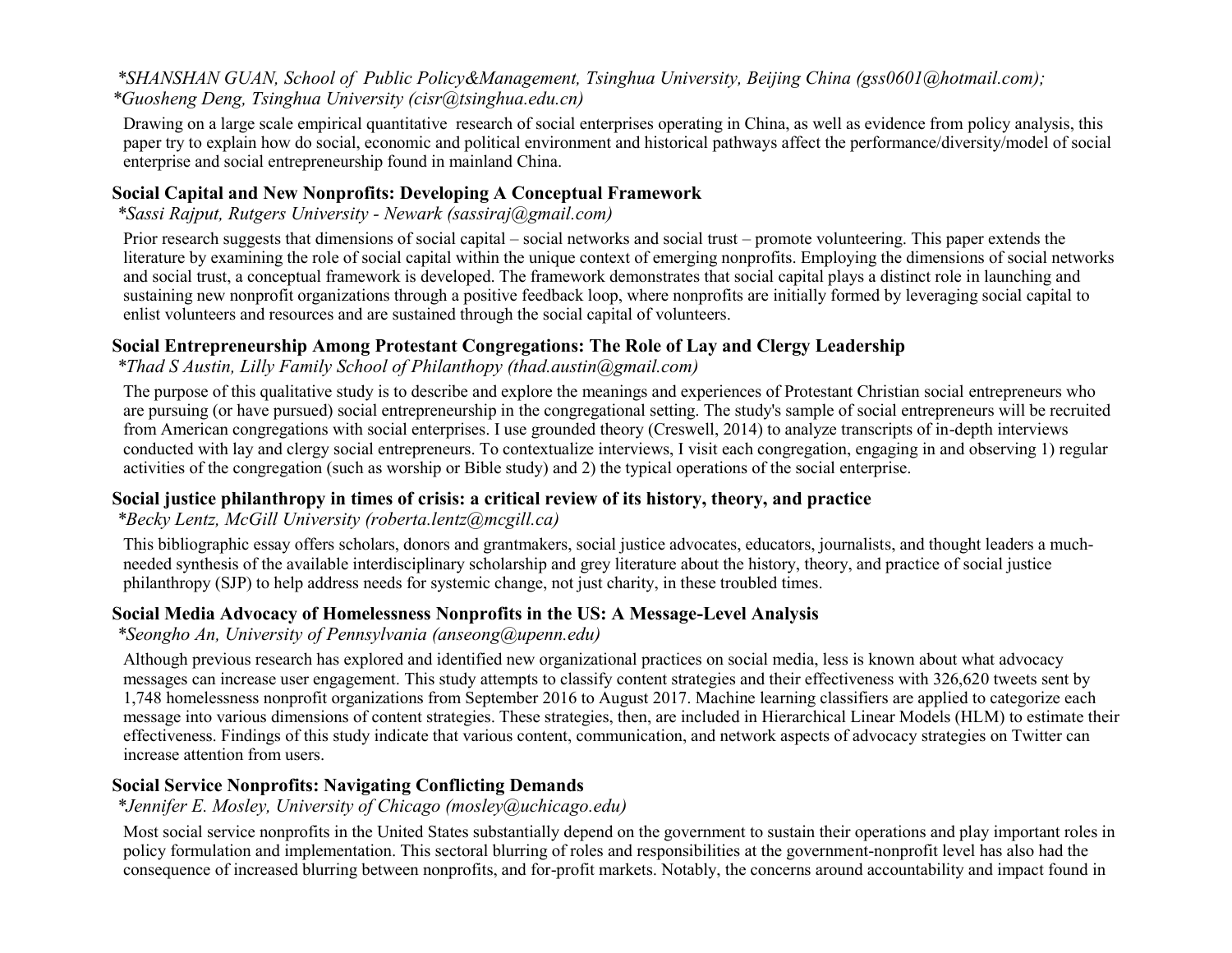this principal-agent relationship have led to government-set incentives for social services nonprofits to look, feel, and act increasingly like forprofit businesses, while also having increased power in governance arrangements. The resulting tension is reflected in inconsistent policies, practice recommendations, and scholarship.

### **Social Venture Design and Developing Contexts**

*\*Abhisekh Ghosh Moulick, University of Oklahoma (abhisekh@ou.edu); \*Robert J Pidduck, University of Oklahoma (rob.pidduck@ou.edu)*

We analyze social venture design heterogeneity in developing nations. Building on institutional theory and country institutional profiles (CIP), we use a mix-methods approach. Using survey data, we first establish that meaningful differences exist between regulatory, cognitive, and normative aspects of CIP between developed and developing markets. Integrating this with case analysis of social enterprises across five developing nations, we propose entrepreneurs compensate for institutional weaknesses in each component by developing design structures that act as institutional enablers. These include innovating product accountability systems (regulatory), local oversight and skill-based training (cognitive), and developing competitive compensation and prosocial business narratives (normative).

#### **Stacking Up: How Volunteer Engagement Professionals Compare to Other Key Staff**

*\*Karmit J Bulman, Minnesota Association for Volunteer Administration (kbulman@mavanetwork.org)*

In June, 2017, MAVA began a study designed to examine how CEOs recruit, support, and resource four key positions in nonprofit and public sector organizations, so that organizational leaders and other stakeholders can make informed decisions. The four positions are Volunteer Engagement Professionals (VEPs), Development Directors (DDs), Program Directors (PDs), and Human Resource Professionals (HRPs). Findings include the following:  $\square$  VEPs are less likely to serve on an executive leadership team than DDs, PDs and HRPs.  $\square$ Although VEPS are more likely to be included in strategic planning than on the executive leadership team, many organizations include VEPs only through the participation of their supervisors.  $\Box$ VEP salaries are lower in most organizations than those of DDs, HRPs and PDs.  $\Box$ VEPs are more likely to be eliminated during difficult budget times. CCEOs identified issues and challenges that VEPs face in comparison with other professionals. VEPS are most likely to experience: high turnover, unwillingness to make the job full-time, or a combination of two positions. Most CEOs recognized that non-VEP staff don't understand what the VEP position entails and that VEPs often feel siloed and not valued. CCEOs noted the misperception that volunteers are easy to recruit and retain.

#### **Stakeholder Engagement by Nonprofit Organizations: A Social Media Analytics Framework**

*\*ming xie, University of Nebraska at Omaha (mingxie@unomaha.edu); \*Tara K. Bryan, University of Nebraska at Omaha (tbryan@unomaha.edu)*

This research synthesizes the literatures on stakeholder theory and social media use in the nonprofit sector and proposes a framework for social media use in the nonprofit context. The framework integrates the diverse stakeholder groups of nonprofit organizations, the types of engagement activities, and the characteristics of social media platforms. This framework provides a useful tool for nonprofit organizations to understand and assess the effectiveness of stakeholder engagement through social media.

# **Stakeholder Narratives of Resilience: Vulnerability, Reconstruction and Repeat Exposure in New York Post-Hurricane Sandy**

*\*Alexander Rezk, University of Maine-Orono (alexander.rezk@maine.edu)*

Abstract This paper contributes to the literature on resilience by illustrating the gap between grand narratives of resilience policy emerging from institutional processes, and the narrative reality of stakeholder communities. Post-Sandy New York City serves as a case study. A qualitative ethnographic inquiry gathered stakeholder narratives on vulnerability and risk within Sea Gate, Brooklyn. The paper argues emerging coastal vulnerability exceeds both the historical governmental capacity for organized disaster management and the implied priorities of municipal administrators. Resilience planning is political, and must consider the perspectives and needs of stakeholders in coastal communities to ensure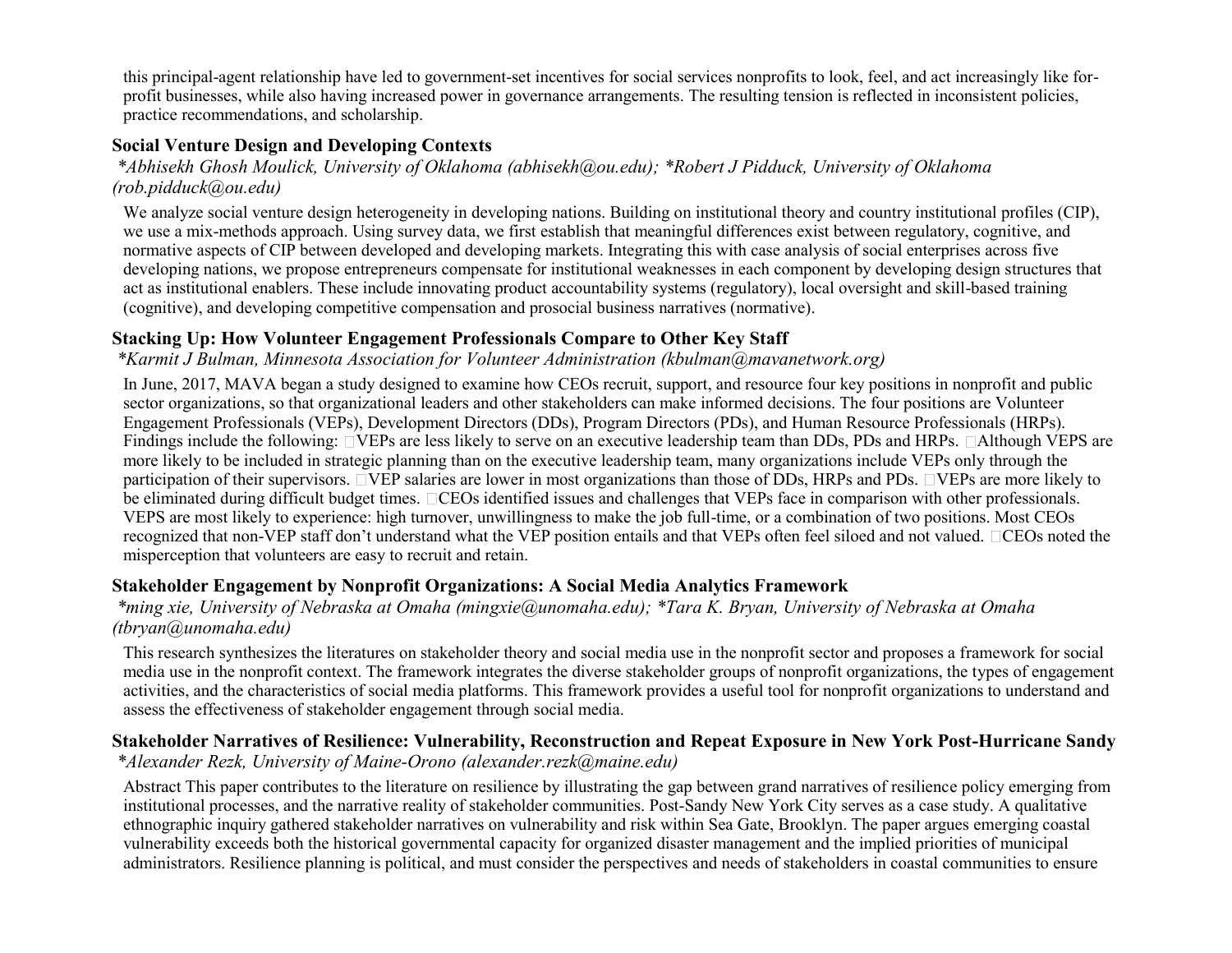equitable and representative policies.

### **Starting from Scratch: Endowment Building in Charitable Nonprofits**

*\*Todd Ely, University of Colorado Denver (todd.ely@ucdenver.edu); \*Thad D. Calabrese, NYU Wagner (thad.calabrese@nyu.edu)*

This paper investigates how common it is for a nonprofit to successfully establish a material endowment over time rather than at founding. Specifically, is the sector's enthusiasm over the potential of endowment building reflected in organizational outcomes? And, if so, what subsectors and organizational characteristics are associated with successful creation of meaningful endowments? In some ways, evidence that nonprofits can grow endowments over time provides a counterbalance to the extensive research on the death of nonprofit organizations. Endowment building is one potential strategy to promote nonprofit organizational sustainability.

### **State Government Regulation of Foundations-Failures and Implications: A New York Case Study**

*\*Christopher Corbett, Independent Researcher (chris\_corbett1994@hotmail.com)*

In February 2018, the N.Y. State Comptroller issued his Audit Report examining regulatory oversight exercised by state system administrator, SUSA (NY State Comptroller 2018; Conway 2018). SUSA oversees 30 foundations that fund state university system programs. The Audit found: many foundations had not been audited in over ten years; failures in competitive bidding; unjustified executive compensation and refusal to provide information to Auditors. While much literature focuses on voluntary board oversight, this paper focuses on state government oversight of foundations with implications for improved nonprofit governance and self-regulation.

### **State-Level Nonprofit Advocacy in Politically Contentious Policy Areas: Indiana's Abortion Debate in 2017**

*\*Riley Vyain, Ball State University (rnvyain@bsu.edu)*

This paper explores nonprofit state-level advocacy regarding contentious policies. While previous research has examined nonprofit advocacy at the national level, state-level advocacy has been less studied, especially concerning partisan issues. Two competing nonprofits, on opposite sides of Indiana's abortion debate, are observed. Data from 2017 Indiana General Assembly committee hearings and primary news sources is analyzed through a qualitative coding approach. This paper concludes that organizations whose message is not well received utilize indirect advocacy, including tactics like rallies and protests, and rely more heavily on mobilizing public support than organizations supported by the state legislative majority.

### **Still Contentious? Community Foundation Lobbying and Representation on Websites**

### *\*Kelly Husted (khusted@uw.edu); \*David Suarez, Evans School of Public Policy and Governance (dsuarez@uw.edu)*

Even though foundations utilize a broad repertoire of tactics to influence social and policy change on an increasingly regular basis, their involvement in advocacy is rarely studied from an organizational perspective. We address this gap in the literature by investigating two main research questions: To what extent has lobbying become institutionalized among community foundations? What explains community foundation engagement in lobbying, and which community foundations are most likely to discuss this activity on their organizational websites?

# **Stipended Volunteers' Self-efficacy and Learning: An AmeriCorps Study**

### *\*Yinglin Ma, The Ohio State University (ma.1479@osu.edu); \*Mary Tschirhart, The Ohio State University (tschirhart.2@osu.edu)*

Learning may be a significant motivation for volunteering. There is limited research on how self-efficacy beliefs affect volunteers' learning, especially pertaining to stipended volunteers. This study aims to elucidate the influences of stipended volunteers' self-efficacy beliefs on their learning activities and outcomes. Analyses use data from surveys of 291 Ohio State AmeriCorps stipended volunteers at the beginning and the end of their service in 2017-2018. Results indicate stipended volunteers' self-efficacy beliefs are positively related to their learning activities and outcomes.

### **Strategic Network Management: Examining Structure and Multiplexity in the Networking Portfolios of Community-Based**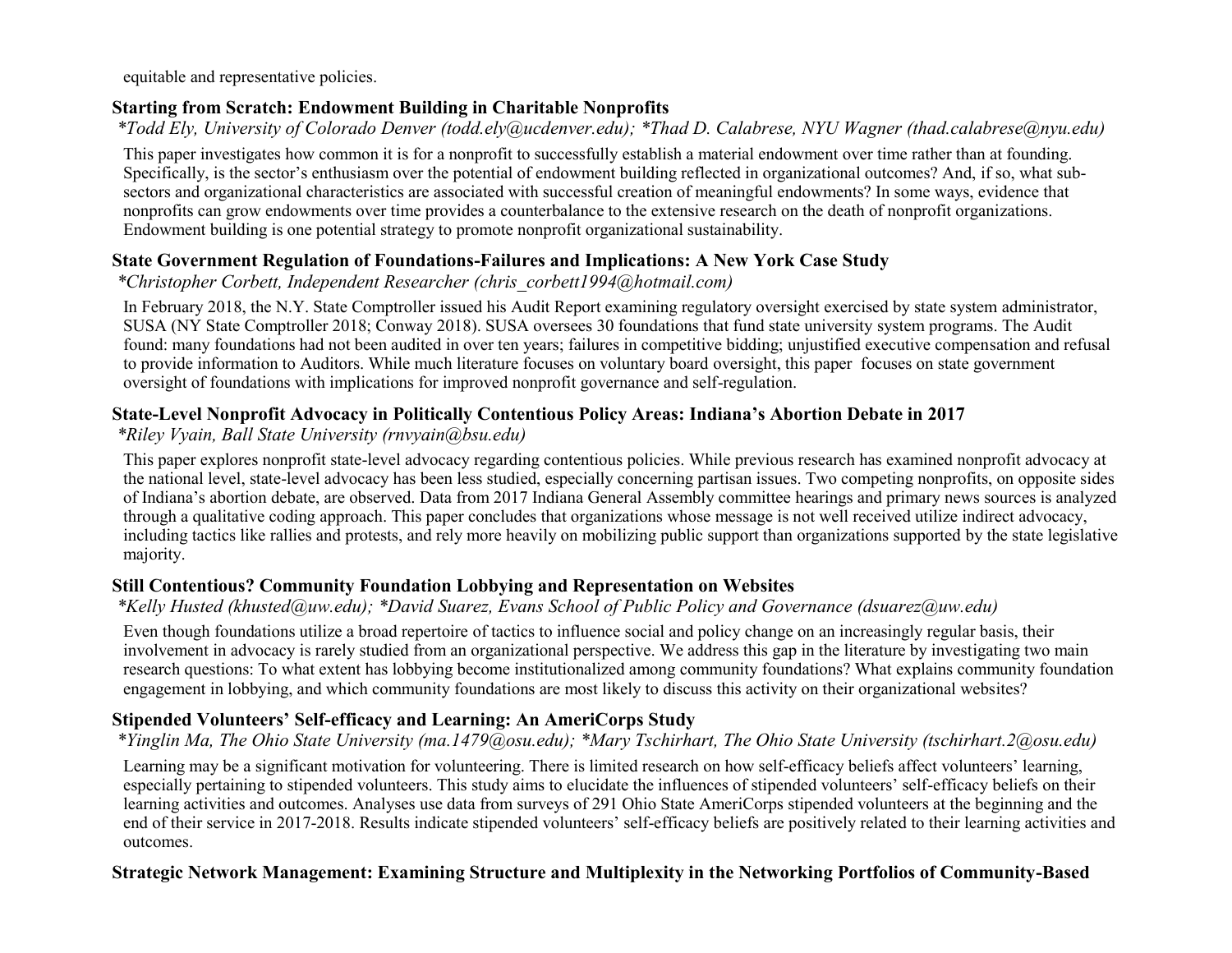### **Nonprofits**

*\*Branda Nowell, North Carolina State University (branda\_nowell@ncsu.edu); \*Kate Albrecht, North Carolina State University (kralbrec@ncsu.edu)*

Despite broad acceptance that strategic network management is critical for nonprofit organizations, there is little empirical research about the structure of ego-networks and variation in the utility of different nonprofit network portfolios. This study fills a crucial gap by moving beyond single or small-case study designs to investigate and compare network structure and utilization for a sample of 57 different community-based rural sustainable development nonprofits (CBOs). Results from this study suggest new dynamics for network design in limited resource environments, especially when the type of work (fee-for-service, grant-funded programming, or policy/institutional design) is considered.

# **Strategic Use of Social Media for Nonprofit Organizations: Will Efforts to Grow Your Social Media Followers Pay Off?**

*\*Young-joo Lee, University of Texas at Dallas (ylee@utdallas.edu); \*Jongmin Shon, Rutgers University (jmshon@rutgers.edu)*

Despite the increasing importance of social media platforms as strategic tools for nonprofit organizations, there still exists uncertainty about whether social media are worth the organizational resources allocated to managing these platforms. This study examines if expanding an organization's social networks through these media would lead to increased donations of time and money. In particular, this study tests how the number of followers on nonprofits' different social media explains the total individual contributions received and total volunteer hours. The findings suggest that efforts to grow social media followers result in different returns, depending on the type of platform and resources.

# **Strategy and Public Outsourcing: The Case of Foreign Aid**

### *\*Jennifer Kuan (kuan@alumni.stanford.edu); \*Natalia Martin Cruz, University of Valladolid (ambiela@eco.uva.es)*

Strategy theory has long contributed to such public sector problems as outsourcing and regulation. But what can public settings teach firm strategy scholars? This paper applies a transaction cost analysis to an outsourcing context that is found only in public settings to reveal endogeneity in transaction hazards. We study foreign aid outsourcing in Spain before and after a terrorist attack led to a less security-minded government. Previously insourced allocations became outsourced and transaction characteristics changed dramatically. We thus contribute to a theoretical approach that has assumed exogenous transaction characteristics to argue that strategy can shape these characteristics.

# **Stuck in the Middle: The Distribution of Pay in the UK Third Sector**

*\*Alasdair C Rutherford, University of Stirling (alasdair.rutherford@stir.ac.uk); \*Tom McKenzie, Antalya International University (tom.mckenzie@antalya.edu.tr)*

Recent public outcry over senior executive pay in the UK voluntary sector has focussed attention on how non-profit organisations set pay. It has also revealed a gulf between popular perceptions of charity work, and the pay levels in much of the sector. However, concentrating on senior pay in a small number of large organisations does not do the sector justice. This paper explores how the distribution of pay in the UK voluntary sector has varied over the past 15 years, showing that the growth in average pay has been driven by rising wages amongst the lowest paid workers

# **Subjective Well-being for NPO Marketing and Evaluation in Japan**

*\*Yohei Tanaka, Tohoku University (marineband2007@gmail.com)*

This paper studies the extent to which both individual and geographical predictors, including the number of NPOs, are related to citizens' levels of subjective well-being in Japan. The results at the individual level indicate that several individual states are related to lower subjective wellbeing: male, unmarried, a non-regular worker, lower educational attainment, lower income levels, and higher anxiety about health. The findings at the prefectural level suggest that the specified non-profit corporations of all domains improve citizens' subjective well-being, but that these organizations of employment and job training domains have an unclear effect on subjective well-being of the unemployed.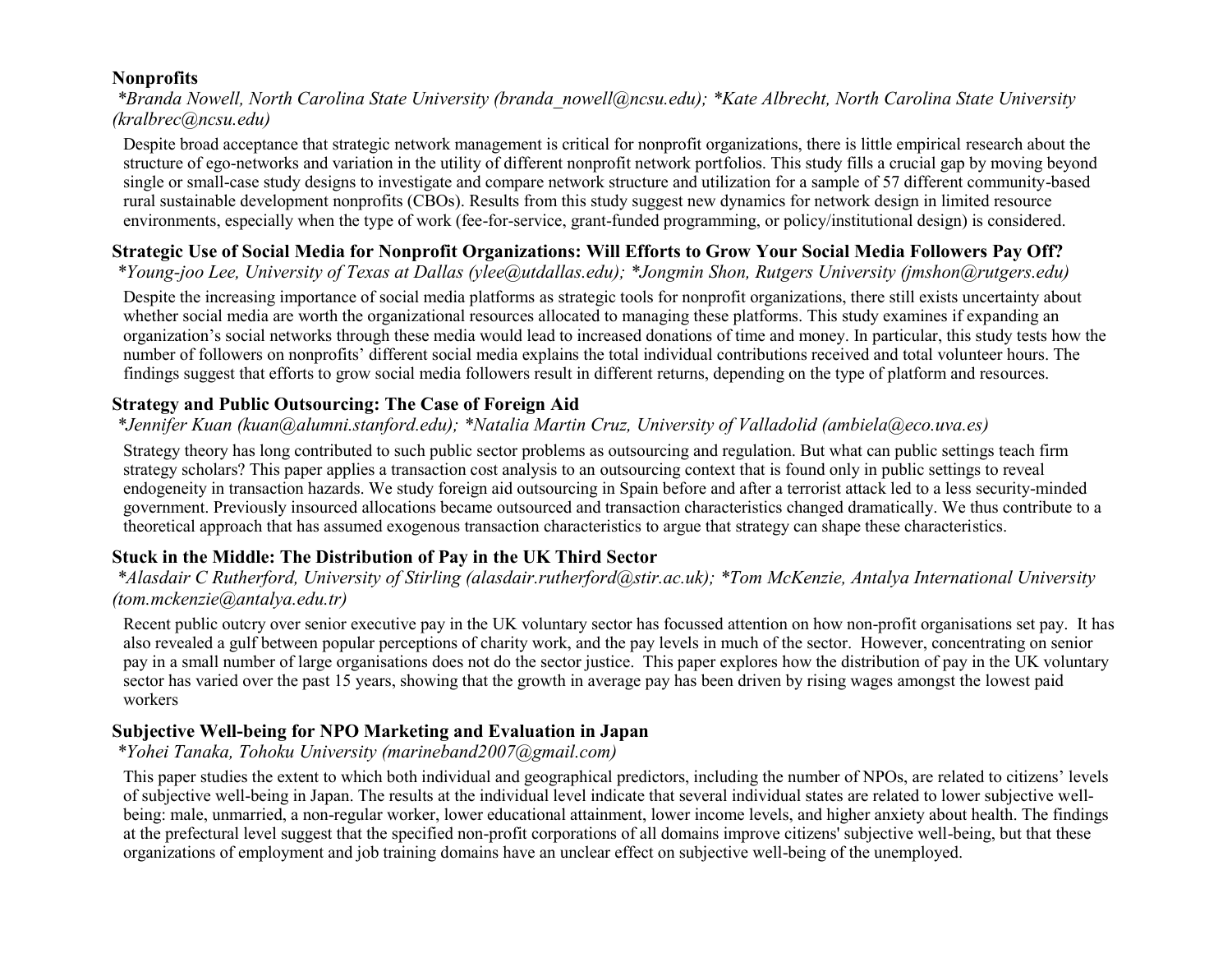#### **Sub-national Variations in Government-Nonprofit Relations in Authoritarian Regimes: A Comparison of Regional Differences in Russia**

*\*Stefan Toepler, George Mason University (stoepler@gmu.edu); \*Ulla Pape, National Research University Higher School of Economics, Russian Federation (u.pape@fm.ru.nl); \*Vladimir Benevolenski, NRU Higher School of Economics (vbenevolenski@hse.ru)*

Using a sub-national comparative framework , this article discusses the evolution of government-nonprofit relations at the regional level in Russia against the background of national-level restrictions on these organizations over the past decade and a half. More recently, Russia has also promulgated a set of supportive policies and we aim to trace the regional government reactions to the dual realities of the federal government's posture towards nonprofits. We find considerable variation in regional government-nonprofit relations as well as deviation from the national governments policy stances.

#### **Symbolic and Functional Domains of Motivations and Barriers to Civic Participation and Community Action Regarding Gun Safety**

#### *\*Cynthia Anne Golembeski, School of Public Affairs and Administration, Rutgers University-Newark (cag348@rutgers.edu)*

Contentious debates over gun safety methods inform membership organizations such as The National Rifle Association and Everytown for Gun Sense in America, which is the umbrella organization for Moms Demand Action for Gun Sense in America. This case study is comprised of secondary data analysis, archival research, participant observation, and in-depth interviews with key informants, including volunteer and paid staff affiliated with Moms Demand Action. Narrative theories of collective action, which explore the determinants, motivations, and benefits associated with volunteering, potentially provide novel insights into this emerging area of civic engagement affiliated with intractable debates regarding politically and emotionally charged perspectives on gun control and safety.

### **Systems Theory and Museum Management: Identifying, Refining, and Applying Structures and Strategies**

#### *\*Yuha Jung, University of Kentucky (yuha.jung@uky.edu); \*Neville Vakharia, Drexel University (nvakharia@drexel.edu)*

Most museums operate hierarchically and focus on narrow missions, ignoring broader community needs and interests. This study examines how museum management paradigms can shift to a network-based model using systems theory, seeing museums as open and learning systems as a whole as opposed to closed and status quo systems that are hierarchical and compartmentalized. By conducting comparative case studies and a large-scale field survey of art and science museums, the study answers the following question: "What do systems thinking approaches in museum management look like and how do they impact organizational effectiveness?"

#### **Teaching Philanthropy in America: Fundamentals, Trends, and Biases**

#### *\*Paloma Raggo, Carleton University (paloma.raggo@carleton.ca); \*Joannie Tremblay-Boire, University of Maryland, College Park (jboire@umd.edu)*

This article investigates how philanthropy is being taught in graduate programs across the United States. Our objective is to understand the prevalent narratives about philanthropy taught in graduate courses and their implications for the development of the field. Using a comprehensive list of all graduate programs with at least one course directly related to philanthropy, we gathered course descriptions and available syllabi. Using a mix of qualitative and quantitative content analyses supported by Atlas.TI and R, we propose an overview of the field and suggest areas for further development.

#### **Telling "Effective Histories" in the Classroom: Using Critical Perspectives to Document the History of the Nonprofit Sector in the US**

*\*Billie Sandberg, Portland State University (billie.sandberg@pdx.edu)*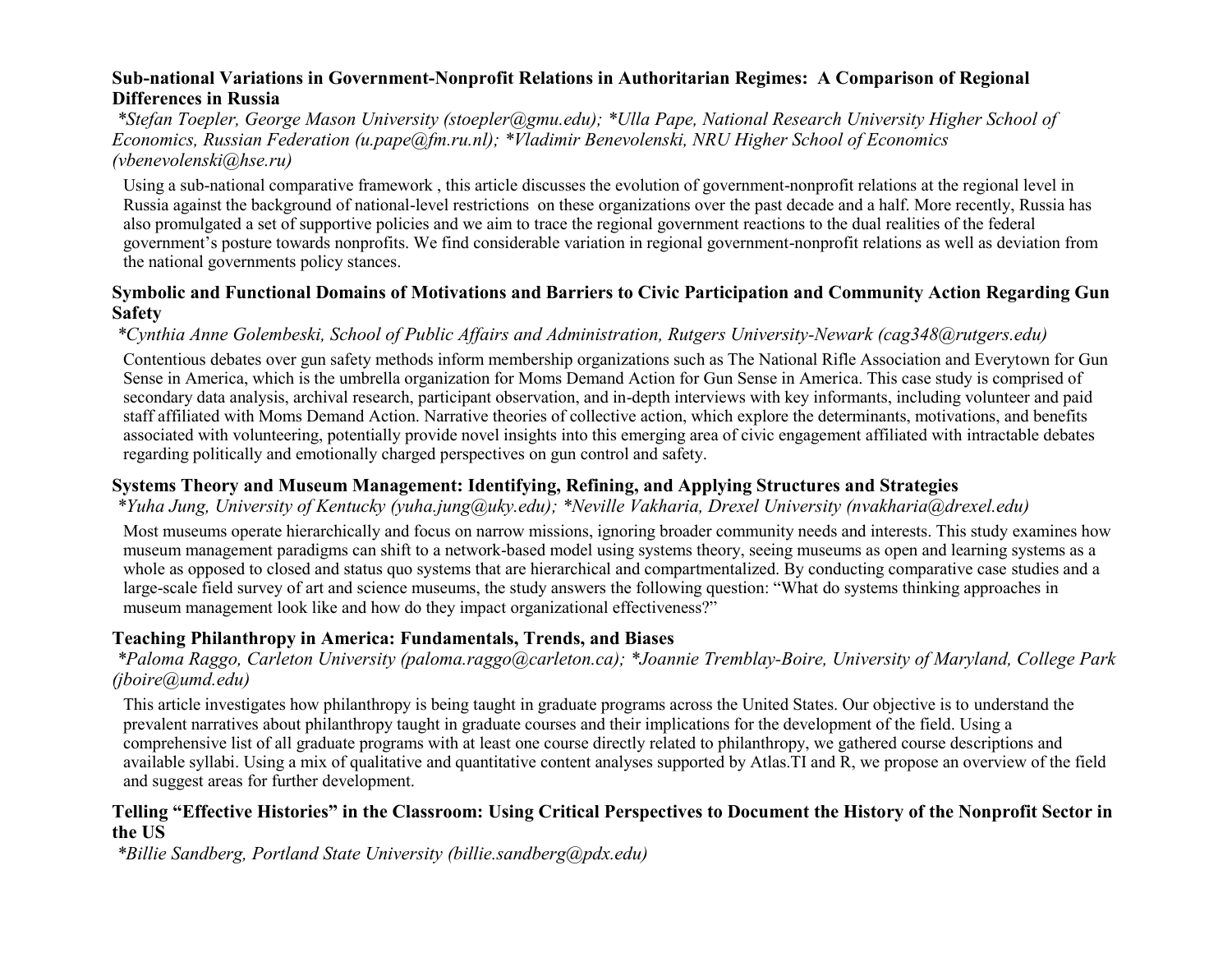This research draws on Michel Foucault's genealogical method, or "effective history" telling, to provide students with a critical perspective on the history and development of the nonprofit sector in the United States. Mainstream, radical and critical histories are presented and juxtaposed with one another and a class assignment is developed for students to chart a more effective history of a nonprofit organization in their community (broadly defined) or the larger nonprofit sector.

#### **Terrorists or Philanthropists?: Analyzing Portrayal of Muslim Nonprofits in US Newspapers Post 9/11**

*\*Rafeel Wasif, University of Washington, Seattle (rafeel@uw.edu)*

Muslims are becoming a vocal minority in the US and Islamic NPOs promote their interests and identity in the US. However, post 9/11 some of them were banned for having alleged links with terrorists. My preliminary work suggests that their reputation suffered even though they were not involved in the attacks. I will analyze how media portrayal of Islamic NPOs changed after 9/11. I will conduct text-data analysis of all media articles covering Islamic NPOs in the US using New York Times and Wall Street Journal from 1997-2005 to analyze whether exogenous shocks like 9/11 impact reputation of NPOs.

### **The Added Value of Local Volunteerism to Community Resilience**

*\*Benjamin J. Lough, University of Illinois at Urbana-Champaign (bjlough@illinois.edu); \*Thomas Bannister, United Nations Volunteers (UNV) programme (thomas.bannister@undp.org)*

This study draws on theory of co-productive synergy to better understand the complementary role of volunteerism for community resilience. Using phenomenological qualitative methodology, researchers collected primary data in communities across 15 countries. In total, 24 researchers completed 110 focus groups and 174 key informant interviews in local languages. Community members determined 36 distinctive characteristics of volunteering that helped or hindered their efforts to cope with shocks and stresses. Findings suggest that local volunteers in collaboration with external partners can produce greater resilience than either could deliver on their own.

#### **The Antecedents and Barriers of Transforming Nonprofit Organizations into Sustainable Entities. Implementing ERP Systems as a Means to Waste Reduction.**

#### *\*Amos Allie, Case Western Reserve University (axa777@case.edu); \*shola ajiboye, Case Western Reserve University (sxa505@case.edu)*

Abstract We propose Enterprise Resource Planning System (ERP) as a precursor to functional sustainable entities within Nonprofit Organizations.We hypothesize that the adoption of technology will have a positive impact on Nonprofit Entity Productivity Maximization. We rely on Structural Equation Model to demonstrate that where Technology Adoption is correctly and successfully applied, the impact is an upward move towards productivity and the prevention of leakages. We use Quantitative Analysis Method to survey 280 individuals from two (2) Nonprofit Organizations. The overall outcome demonstrates a novel approach to restrain and subsequently eliminate waste within limited resources of nonprofit organizations. The results are discussed.

### **The Center for FaithJustice: Continuing the Catholic service tradition, A case study**

*\*Sasha Zarins, Lilly Family School of Philanthropy (szarins@iupui.edu); \*Jonathan J. Bergdoll, IU Lilly Family School of Philanthropy (jjbergdo@iupui.edu); \*Una Osili, Indiana University (uosili@iupui.edu)*

Given the link between religion and prosocial behavior, finding ways to engage youth in both service and faith-based activities may have a positive long-term effect on young adults' prosocial behavior. The Center for FaithJustice offers programs that aim to engage youth in service, social justice, and faith in an innovative way. This study will examine the programs offered by the Center for FaithJustice as a case study that can offer insights and recommendations for other organizations attempting to engage young adults in service and faith.

### **The Change of the NPO Networks in Political Pressure: Based on The Council for Unification Education in South Korea**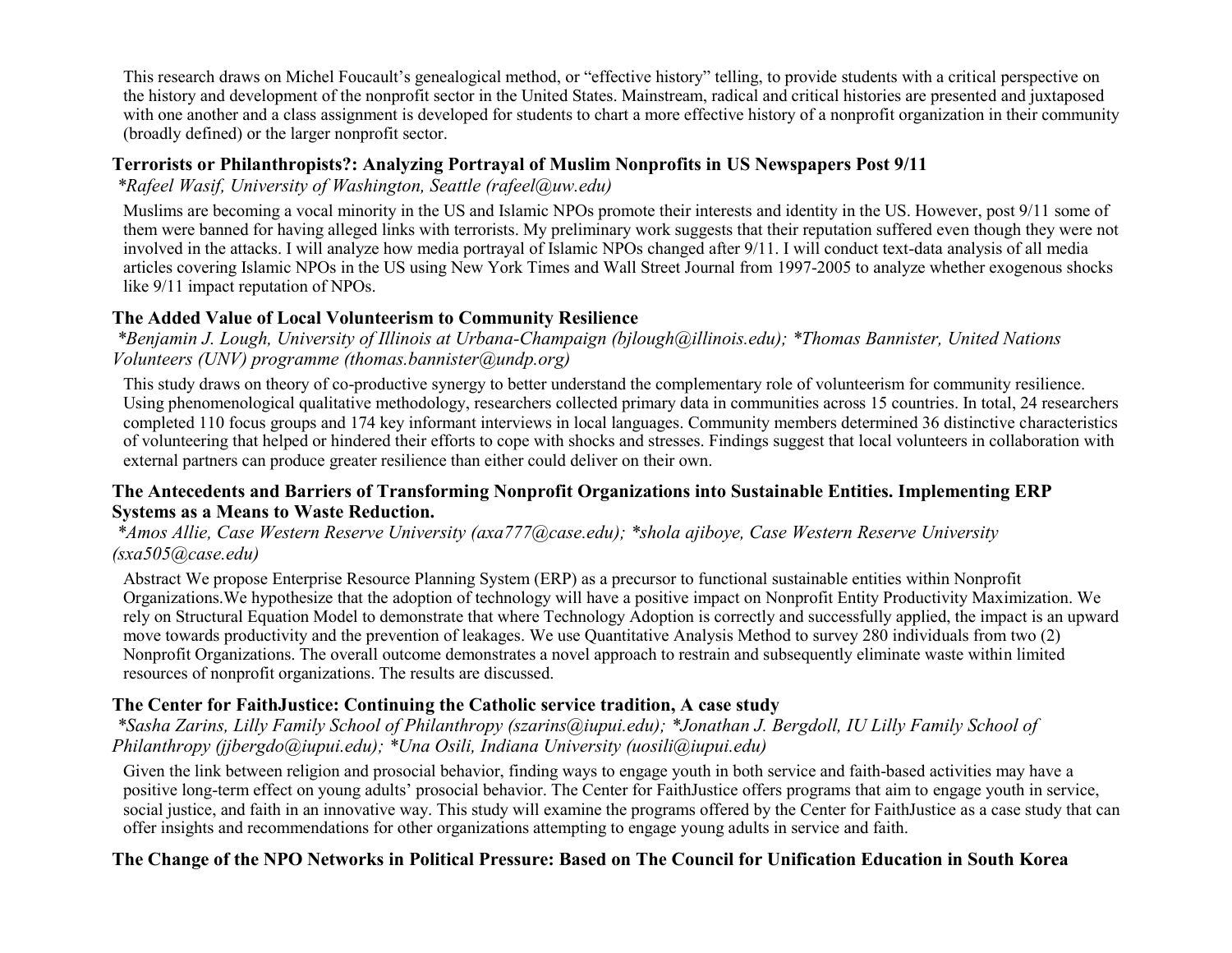### *\*Eunsil Yoo, Penn State University\_Harrisburg (exy126@psu.edu); \*Triparna Vasavada, Penn State Harrisburg (tbv1@psu.edu)*

The aim of this study is to explore how governmental policy changes and political pressures have an impact on the nonprofit organization networks. In addition, this study examines how the pressure influences the nonprofit organizations' collaborative activities. We will use qualitative research methods and social networks analysis to analyze a case of the Council for Unification Education in South Korea.

#### **The Collaboration between Federal Emergency Management Agency (FEMA) and Faith-based Organizations (FBOs): A Stopgap or Standing Partnership?**

*\*Jungwon Yeo, University of Central Florida (jungwon.yeo@ucf.edu); \*Bok Jeong, Kean University (bjeong@kean.edu); \*Paul J. Nelson, University of Pittsburgh (pjnelson@pitt.edu)*

This study examines the functions of FBOs as collaborating partners of FEMA. It raises a question whether FBOs are permanent partners or temporary stopgap in the emergency management system. As a quantitative analysis, this study examines the major 20 Hurricane between 2000 and 2017 and as a qualitative analysis, recent four major hurricanes on four stages of disaster management—mitigation, preparedness, response, and recovery. As theoretical implications, this study will analyze the roles of faith-based nonprofit organizations on the stages of disaster management. As a practical policy implication, this study will make the emergency management system more inclusive.

#### **The Contribution of Belgian Grassroots Migrant Organizations for the Provision of Services to People in Poverty: A Network Perspective.**

*\*Sylvie van Damme, Antwerp University (unavailable@uantwerpen.be); \*Peter Raeymaeckers, Universiteit Antwerpen (Peter.Raeymaeckers@uantwerpen.be)*

We conduct a quantitative social network analysis in a deprived neighbourhood in Antwerp, Belgium, to analyze the networks of migrant organisations. The findings show a lack of collaboration between migrant organisations, public services and other CSOs. Qualitative research explains the lack of collaboration in this network. Our findings detect crucial challenges to be overcome when bridging the gap between migrant organisations and public services or CSOs, in order to achieve poverty alleviation among migrants. Our findings will contribute to a better understanding on how network governance is able to strengthen cross-sectoral networks of migrant organisations.

### **The Density of Nonprofit Organizations, Neighborhood Diversity, and Resource**

*\*Tracy Shicun Cui, Georgia State University (shicun.cui@gmail.com); \*Joowon Jeong, Georgia State University (joowon0520@gmail.com)*

The density of nonprofit nonprofits matters if nonprofits are established to meet the needs of communities. Studies on factors affecting the density are abundant, but results are inconclusive. Previous studies largely overlook the types of nonprofit organizations. We use NCCS Core Files and American Community Survey to test whether the supply-side theory or demand-side theory explains the density of nonprofits, taking into consideration of the types of services nonprofits provide. This study is expected to shed light on competing arguments regarding whether nonprofits respond to community needs or resource availabilities.

#### **The Difference in Male and Female Leaders in Member-Serving Nonprofit Organizations**

*\*Jill Nicholson-Crotty, Indiana University (jillnich@indiana.edu); \*Beth Gazley, Indiana University-Bloomington (bgazley@indiana.edu); \*Lauren Dula, Binghamton University, SUNY (ldula@binghamton.edu)*

Research suggests that women manage organizations differently from their male counterparts, being more likely to emphasize participation, power sharing, consensus, connection, and empowerment. We contribute to this literature by examining the differences between the management styles of men and women in nonprofit associations. This analysis uses a dataset of member-serving nonprofit organizations whose CEO or executive director completed an original survey describing both the organization's external environment and a broad range of governance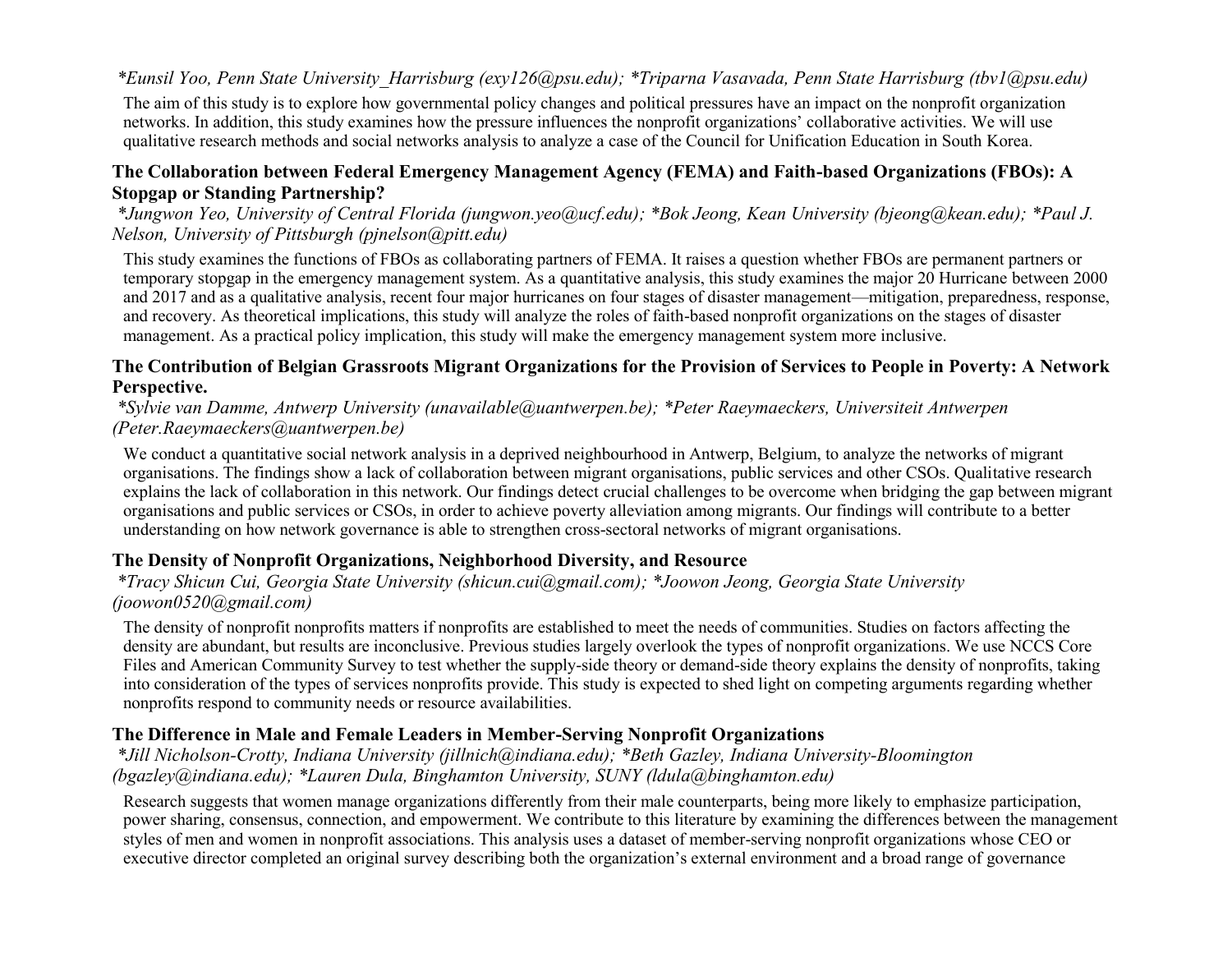characteristics. Responses allow us to analyze the differences in male and female led organizations and the relationship with the CEO's perception of the organizational performance.

#### **The Disaggregation and Re-aggregation of Social Services in Light of Hybridity**

*\*James M. Mandiberg (jm945@hunter.cuny.edu)*

This research-based theory paper proposes a different way of conceptualizing how to meet the needs of social welfare service dependent populations. The core research base is of a shopping district in Tokyo serving seniors. The paper suggests radically disaggregating how social services have been bundled and re-aggregating them based upon sources of support. The paper relies on non-linear ways of conceptualizing innovation, including design thinking, and builds upon the author's proof of concept research and that of others in the fields of social enterprise and social innovation.

#### **The Distinctiveness of Small NPOs Working Within Communities Experiencing Multiple Disadvantage: Revisiting the Theory of Comparative Advantage**

*\*Ellen Katherine Bennett, Sheffield Hallam University (ellen.bennett@shu.ac.uk); \*Chris Dayson, Sheffield Hallam University (c.dayson@shu.ac.uk); \*Christopher Damm, Sheffield Hallam University (c.damm@shu.ac.uk); \*Beth Patmore, Sheffield Hallam University (b.a.patmore@shu.ac.uk)*

We explore the distinctiveness of small\* nonprofit organizations (NPOs) in the UK, considering the extent to which their size influences their ability to meet the needs of people experiencing multiple disadvantage. At a time when communities in the UK are facing complex problems due to the continuing austerity agenda and resultant deepening cuts to public services budgets, our analysis of an in-depth, large-scale empirical study illuminates how the features and approaches of small NPOs enable them to work effectively to support communities in crisis. In so doing, we revisit and develop the theory of 'comparative advantage' (Billis & Glennerster, 1998).

#### **The Diversity Layer: Civil Society Organizations-of-Organizations**

#### *\*Matthew Baggetta, Indiana University (baggettm@indiana.edu); \*Brad R. Fulton, Brad Fulton (bradrfulton@gmail.com); \*Zoe Caplan, Indiana University (zcaplan@indiana.edu)*

Civil society theorists have argued that voluntary associations knit together diverse societies by bringing together individuals who differ along salient socio-demographic lines. Studies of individual membership associations, however, typically show their memberships to be sociodemographically homogeneous. An exception to this pattern might be found among organizations-of-organizations (associations whose members are organizations). We propose that this set of associations—the diversity layer of civil society—is likely to be more diverse than associations whose members are individuals. To test our proposition, we assemble data from multiple studies to compare the internal diversity of organizations-of-organizations to that of individual membership organizations.

### **The Dynamics of American Giving: Descriptive Evidence**

*\*Xiaoyun Wang, Indiana University School of Philanthropy; \*Xiao Han, Lilly Family School of Philanthropy at IU (hanxia@iupui.edu); \*Patrick M. Rooney, IUPUI (rooney@iupui.edu); \*Mark Ottoni-Wilhelm, Indiana University - Lilly Family School of Philanthropy (mowilhel@iupui.edu)*

A well-known styled fact about American giving is that, in a single calendar year, approximately half of Americans give to charitable organizations. This paper analyzes the giving of the same people across eight calendar years and finds that a much larger majority give at least from time-to-time. However, only half give frequently, and much smaller fractions give frequently to specific charitable purposes, such as basic needs or health. "Donors" measured in a single-year analysis are a mix of people who across time are frequent, time-to-time, and seldom givers. Frequent givers are a disproportionally large fraction of that mix. The results imply new understandings of previous single-year findings and suggest new directions for future research.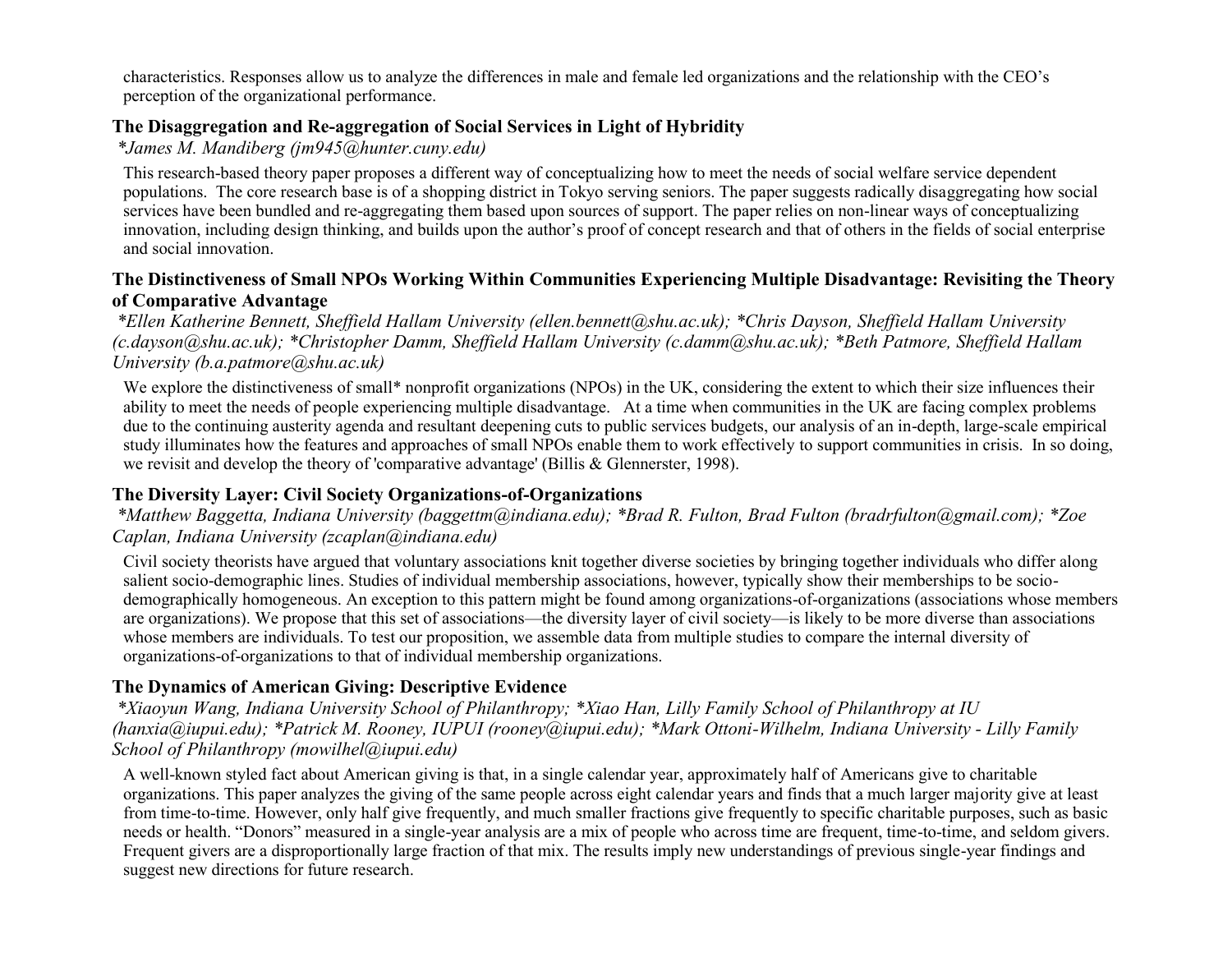#### **The Ecosystem of Scaling Social Impact: A New Theoretical Framework and Two Case Studies**

*\*Jun Han, Georgetown University (jun.han@georgetown.edu)*

This article reviews existing literature on scaling social impact, and proposes a new theoretical framework to understand the ecosystem of scaling social impact. We collected and analyzed the top 100 literature, and categorized multiple theoretical frameworks of scaling into five groups of models. We find that each model has overlooked one or several enabling factors of scaling. By synthesizing these factors, we propose a new theoretical framework, namely "the ecosystem model of scaling impact", which combines six key components. We use this framework to analyze two cases, the Rockefeller Foundation and B Lab, and map out their ecosystems.

#### **The Effects of County-Level Social Roots on Civic Engagement**

*\*Won No, Arizona State University (Won.No@asu.edu); \*Kuang-Ting Tai, SPAA, Rutgers University (kt428@rutgers.edu); \*David Swindell, Arizona State University (David.Swindell@asu.edu)*

This paper investigates social characteristics and their influence on civic engagement at the county level. Using a new and unique data set constructed from several sources including the Current Population Survey Supplements, US Census figures, FBI crime statistics, IRS Form 990 data, and the American Housing Survey from 2008 to 2015, we test a model of grouped characteristics from the three dominant theories: social capital, socio-demographic, and institutional theory. The paper will illustrate the results how the individual level theoretical expectations hold up or fail to hold up in the aggregate at the county level.

#### **The Effects of Gender Representation in Sexual Assualt Reporting Networks**

*\*Jill Nicholson-Crotty, Indiana University (jillnich@indiana.edu); \*NaLette Brodnax, Harvard University (nbrodnax@iq.harvard.edu); \*Kimberly Madsen, Indiana University (kimberlydegroff@gmail.com)*

Most public programs are administered through networks of public and nonprofit organizations in particular service provision areas. This is definitely the case in the area of sexual assault and sexual violence. This paper examines the impact of gender representation in the networks of service providers that investigate sexual assaults on college campuses and support victims of these crimes. We argue that the prevalence of women in the network should improve the responsiveness and effectiveness of these systems. Initial findings suggest that the number of rape reports increases as the number of women in both public and nonprofit nodes increases.

#### **The Experience of Clients in Nonprofit, For-Profit, and Hybrid Organizations**

*\*Meng-Han Ho, IU Lilly Family School of Philanthropy (home@iu.edu)*

The boundary between the nonprofit and for-profit sectors is blurring and nonprofit organizations become similar to for-profit organizations. Existing studies have argued that when nonprofit organizations become business-like, there can be both positive and negative effects on organizations. However, few studies have discussed the impact of nonprofit organizations becoming business-like on clients they serve. The study investigates how these organizations—nonprofit, for-profit, and hybrid organizations—behave differently and to what extent this impacts clients. I will interview clients at nonprofit, for-profit, and hybrid organizations which provide the same social services to examine the impact of organizational behavior on clients' experiences.

### **The Extra Mile: Understanding the Decision-Making of Asian American Serving Nonprofits to Engage in Advocacy**

*\*Tian Wang, University of Massachusetts Boston (Tian.Wang001@umb.edu)*

Nonprofit organizations that prioritize advocacy attempt to influence local community and promote the interests of their constituencies via collective action. To fully engage in the community, many community-based services provision nonprofit organizations are considering to transfer to the "hybrid" models. Many Asian American nonprofit organizations are in this transitioning process. This study seeks to understand the emergence of Asian American hybrid nonprofits, especially the variations in the decision-making process and transitioning experiences. This project aims to answer questions about the process of Asian American nonprofits' transition from solely service provision to engagement in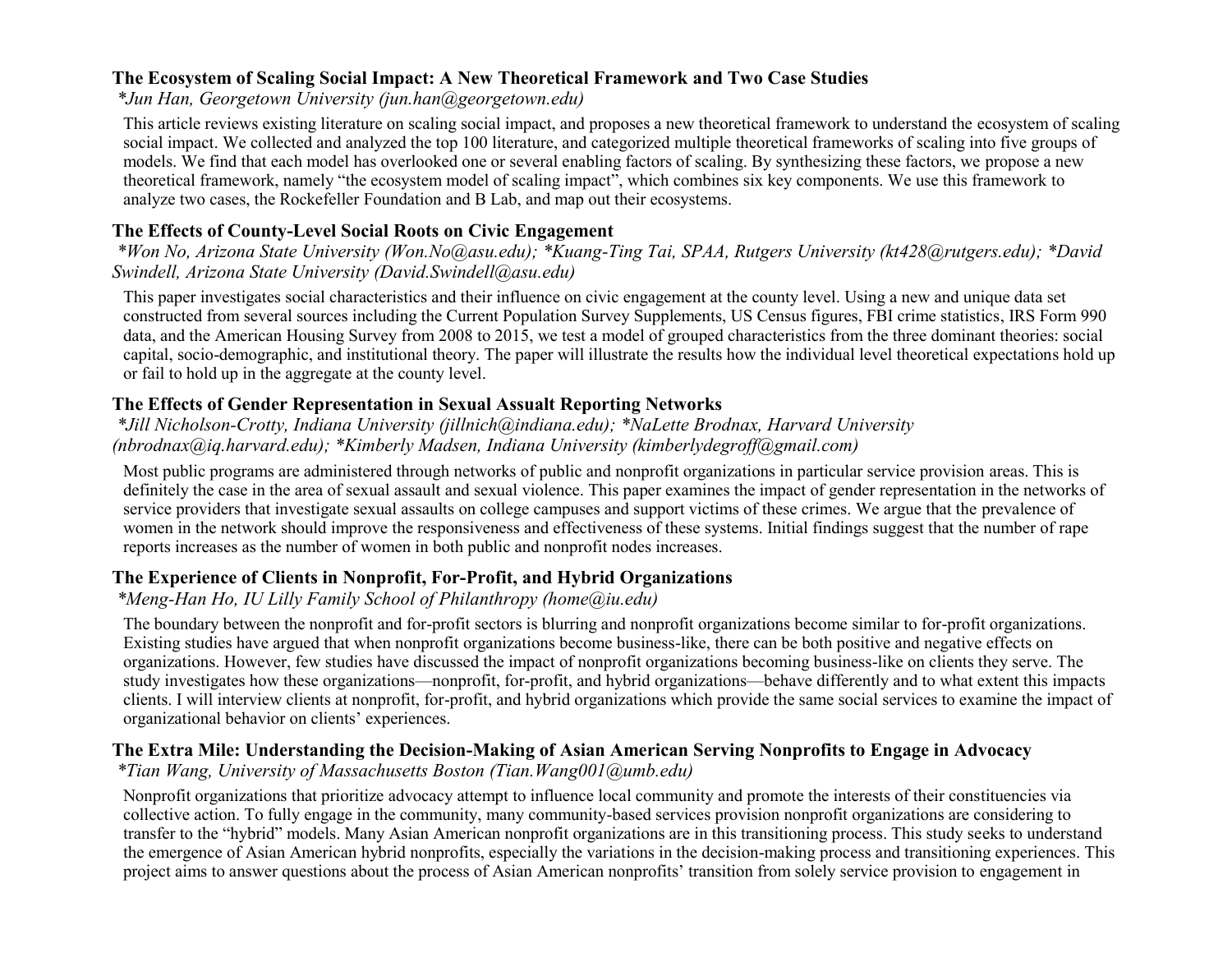advocacy.

### **The Fields and Forms of Religious Organizations**

*\*Brad R. Fulton, Brad Fulton (bradrfulton@gmail.com)*

Religious organizations are among the oldest and most influential institutions in the world. Yet, despite their prominence, relatively little is known about religious organizations in comparison to secular nonprofit organizations. One reason is due to minimal governmental data collection on religious organizations. A second reason stems from the influence of secularization theory, which effectively dissuaded a generation of social scientists from selecting religious organizations as their object of study. The relatively sparse research leaves a substantial gap in our understanding of religious organizations, and engaging this understudied area offers an opportunity to further our general understanding of organizations.

### **The food bank revisited: Applying LatCrit to the FBO - farmworker relationship**

*\*Anna Erwin, Miami University of Ohio (annaberwin@gmail.com)*

Farmworkers are considered one of the most food insecure populations in the country, and FBOs often provide food to workers. Scholarship also demonstrates that food security initiatives often function through a color-blind lens that de-centers Latino epistemologies. This study employed ethnographic methods and a LatCrit theoretical lense to evaluate how one farmworker ministry is distributing food. Results show that while the FBO centered Latino epistemologies in some food-related events, other events preferred Western epistemologies and inadvertently reinforced power relations between white volunteers and Latino workers. Conclusions include recommendations for those who study and work with NGOs, food, and farmworker populations.

# **The gendered dimensions of high-net-worth giving for women and girls**

# *\*Elizabeth J. Dale, Seattle University (dalee@seattleu.edu)*

This paper explores the gendered dimensions of donors' giving to women's and girls' causes among a national sample of high-net-worth donors. We investigate whether there are key differences among donors who make significant gifts to women's and girls' causes and those who do not. Based upon those differences, we examine the impact of donor networks on donor behavior, particularly actions that donors take incorporating a "gender lens" in their giving. We hypothesize that high-net-worth donors to women's and girls' causes see their giving as effecting social change and are more likely to educate themselves about philanthropy.

# **The Governance Skill Set: Who Should Know What in the Governance Process of Nonprofits**

*\*Jurgen Willems, Hamburg University (Jurgen.Willems@uni-hamburg.de); \*Fredrik O. Andersson, SPEA - IUPUI (fanders@iu.edu)*

Several organizational entities are involved in the nonprofit governance process, such as the board, the management, and additional committees. Each of these entities have a specific role in the governance process, and each of them should have a specific set of skills. This study explores these skill sets, based on a large-scale data collection in which board members and managers ( $n = 1,875$ ) from 344 nonprofit organizations evaluate which skills should be situated where in their organization. With a multi-level regression, we test how individual and organizational characteristics explain the allocation of skills in the nonprofit governance process.

# **The Great Give and Take: A Review of Philanthropy in Native American, Alaska Native, and Native Hawaiian Communities**

*\*John C. Ronquillo, University of Colorado Denver (john.ronquillo@ucdenver.edu)*

Employing a thorough scan of the literature and utilizing interviews from key informants in respective American indigenous communities, this paper seeks to further detail extant knowledge of indigenous philanthropy in the United States. Interview participants come from Native American communities in the continental US, as well as Alaska and Hawaii, and have relatively significant professional profiles within their respective communities. Though these native communities have varying histories with the US federal government, their shared identities and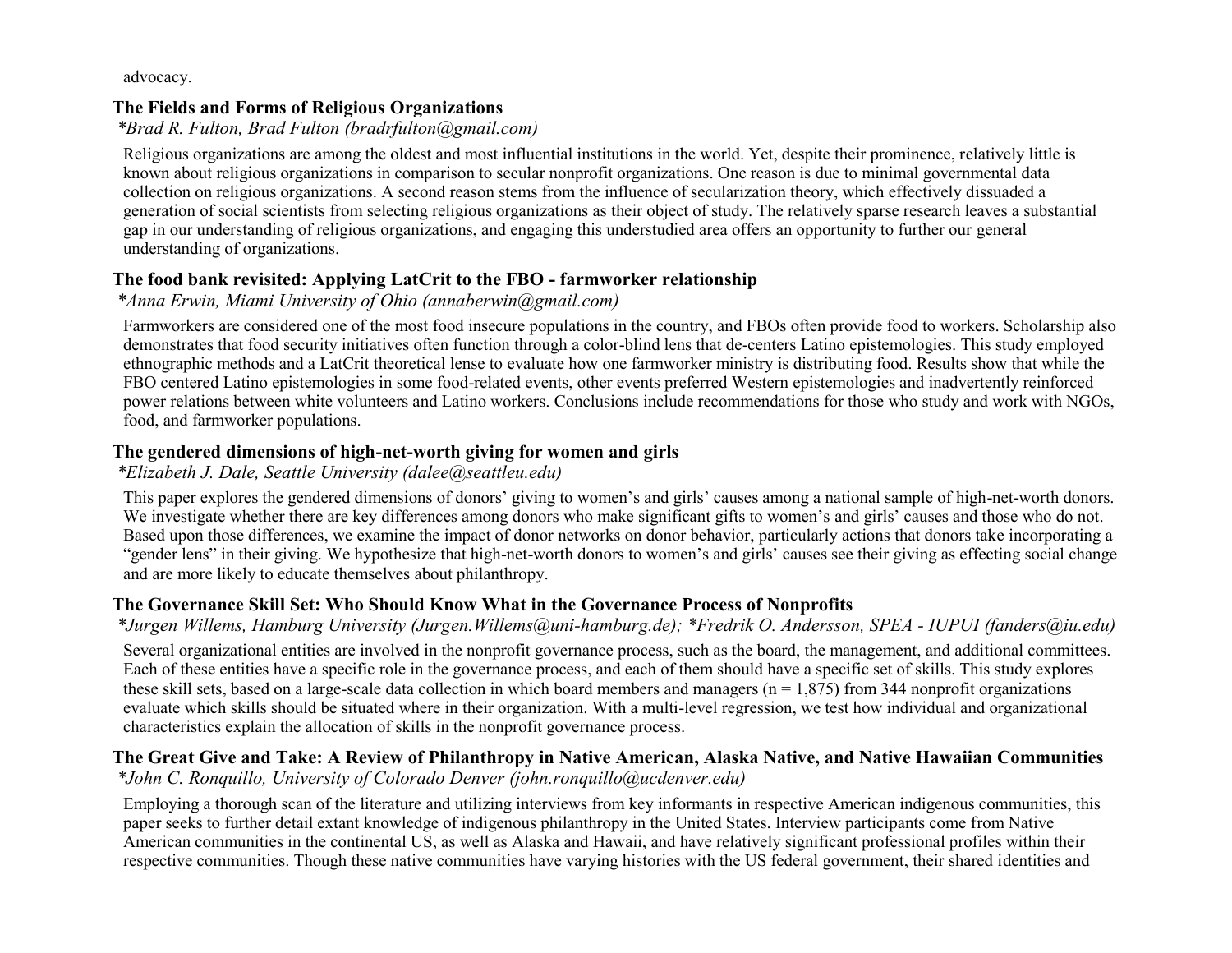systematic oppression have enabled the emergence of numerous resilient communities that have been bolstered by charitable action from within. This paper sets forth an agenda for future research in hopes of establishing a mechanism of reciprocal learning and engagement of philanthropy between Native and non-Native communities alike.

#### **The Great Gun Divide: Faculty Attitudes Toward Campus Carry**

*\*Mylah Kate Robinson, Indiana University - Bloomington (Mykrobin@iu.edu)*

The issue of gun control has been a hot button topic in the United States for decades. Currently, only 16 states ban the carrying of  $\Diamond$  rearms on college campuses. Among those, several, including Florida, have introduced and debated legislation that would allow students to carry concealed weapons. As several states debate the necessity of arming members of the student body, it is incumbent to understand how faculty, the ones who interact most often with students, feel about the prospect of armed individuals being legally allowed on their campuses. To find out how faculty might react to the passage of such legislation, researchers from Florida State University and Florida Agricultural and Mechanical University conducted 50 semi-structured interviews with members of the faculty at two universities in Florida to answer the following research questions: What are the chief concerns among faculty at each institution and within various academic departments? How do these concerns vary by key social characteristics? Findings reveal notable age and gender variation in both concerns about guns on campus as well as potential strategies to mitigate these concerns.

#### **The Impact of Board Performance Assessment on Nonprofit Governance and Organization Effectiveness**

*\*Yvonne D. Harrison, Luther College, University of Regina (yvonne.harrison@uregina.ca); \*Vic V. Murray, University of Victoria, Canada (vmurray@uvic.ca)*

This paper reports results from an international sample of 6,000 individuals from 500 nonprofit and voluntary organizations that used an online board performance assessment tool designed as an intervention to address problems of board performance. Changes in board performance are presented over time along with changes in perception of the amount and kind of impact boards are perceived to have on the organizations they govern. Variation in the amount and kind of change in performance and impact based on analysis of independent variables related to the characteristics of nonprofit organizations and boards will be presented and discussed. The paper concludes with implications and limitations along with next steps in the research.

### **The Impact of Grants from Foundations on Organization Growth**

#### *\*Alasdair C Rutherford, University of Stirling (alasdair.rutherford@stir.ac.uk); \*Astrid Pennerstorfer, WU Vienna (astrid.pennerstorfer@wu.ac.at)*

For many nonprofit organizations, income from grant making foundations is a funding source next to income from government, other donations and commercial income, which has grown in importance over time in many Western countries. This article analyzes the question whether grants have a positive impact on financial capacities of Scottish charities. In addition, we also answer the question whether grants have an impact on the growth trend of Scottish charities. We analyze a unique data set that matches Scottish grant data for the years 2007 to 2015 with detailed financial information from charities' annual returns, making it thus possible to observe organizational development after a grant has been awarded to an organization. We use information on 1,568 grants and 2,360 charities and find that while income grows immediately following the grant funding, income growth quickly falls again in the years after the grant was received. This suggests that grant funding is primarily providing a routine revenue stream for charities, rather than representing an investment in growing organizations.

#### **The Impact of Medicaid Expansion on the Survival of Nonprofit Hospitals**

#### *\*Rui Wang, American University (rw3515a@american.edu)*

After the implementation of Affordable Care Act in 2014, more than 30 states have adopted Medicaid expansion, and millions of low-income people gain health insurance coverages from Medicaid. This paper examines how Medicaid expansion affects the growth and survival of non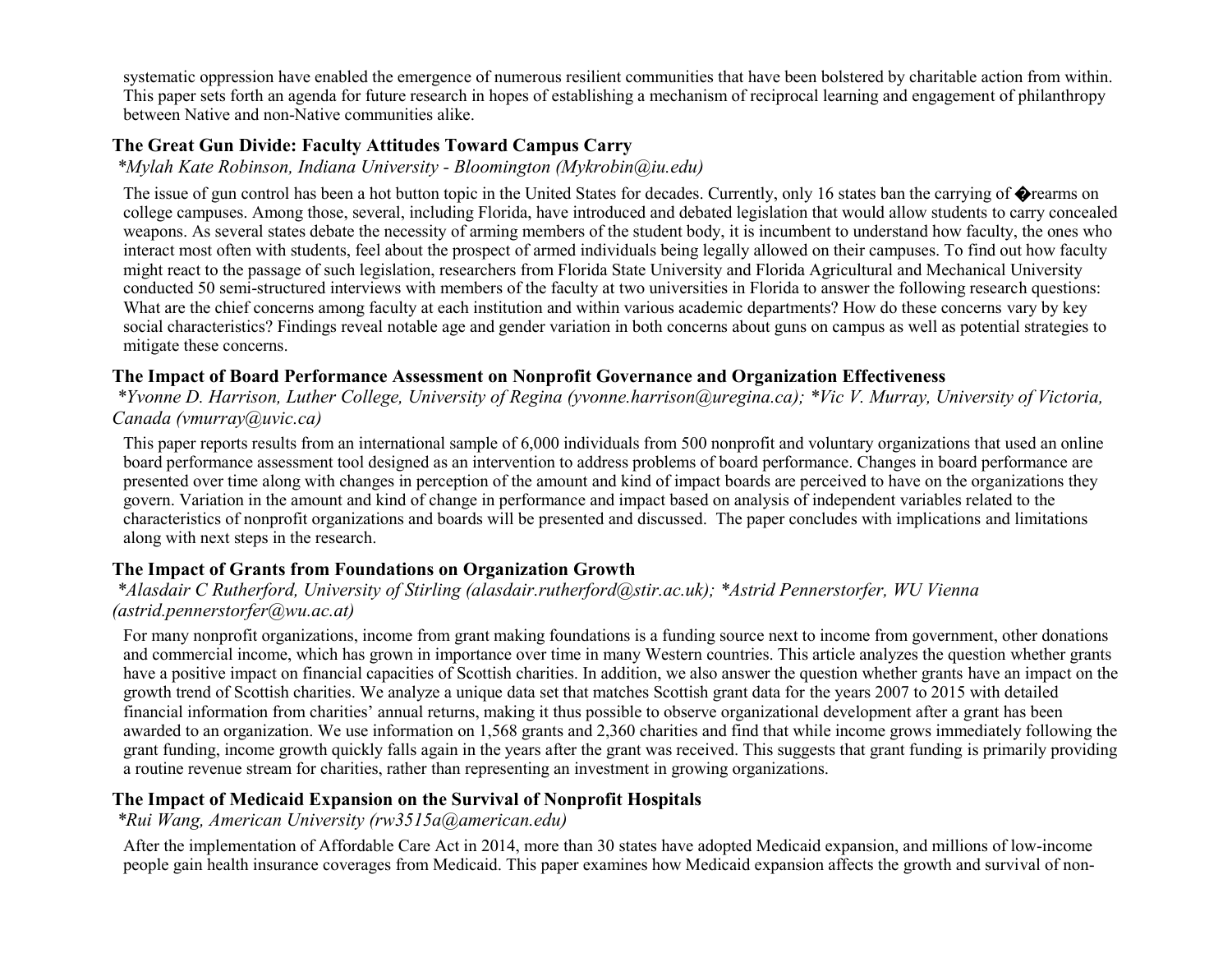profit hospitals. Specifically, using Internal Revenue Service (IRS) data, I answer these questions from both state and hospital level leveraging state-level variation in the adoption of Medicaid expansion after 2013. At the state level, following a difference-in-difference (DD) strategy, I compare the aggregate number and revenue of non-profit hospitals in states that adopt Medicaid expansion to those that did not. At the hospital level, I take a similar DD design that compare the donation received by non-profit hospitals in Medicaid expansion states to those non-expansion states. For both state and hospital level, I also exploit a triple-difference (DDD) design which add other health-related non-profit organization as an additional control group. The dependent variables at state-level analyses are from state-level aggregated data on the number of non-profit hospitals derived from the IRS "charitable organization" Business Master Files. For hospital-level analyses, I use income data from IRS's Form 990 from the National Center for Charitable Statistics (NCCS) as my outcome variables. Control variables for both state- and hospital-level analyses are compiled from multiple statistics report from 2007 to 2016. By identifying the impacts of Medicaid expansion on local non-profit organizations, this paper provides suggestions on better supporting local non-profit hospitals and policy implications for future healthcare reform.

#### **The Impact of New Approaches to Volunteer Management on Social Return of Volunteer Service**

*\*Fern Chertok, Cohen Center for Modern Jewish Studies, Brandeis University (fchertok@brandeis.edu)*

The Social Return on Investment (SROI) approach to volunteerism focuses on the contributions of volunteer activity to the common good. However, only limited research has sought to identify the elements of volunteer management practice most strongly associated with increased social benefit for volunteers and the organizations they serve. The proposed paper will present new quantitative research on the connections between implementation of volunteer management practices and a variety of short-term SROI indicators. Findings are drawn from online surveys conducted with volunteer managers at 19 non-profit organizations in the metropolitan New York area and with over 1000 volunteers serving these organizations.

#### **The Impact of Nonprofit Board Composition on the Gender Pay Gap for Nonprofit Executive Directors: Do Representative Boards Matter?**

*\*Leonor Camarena, Arizona State University (lcamaren@asu.edu); \*Jesse Lecy, Arizona State University (jdlecy@gmail.com); \*Nathan Grasse, Carleton University (NathanGrasse@cunet.carleton.ca)*

Despite the fact that 50 percent of nonprofits are started by women and the majority of employees in the nonprofit sector are women (Lecy, Van Slyke & Yoon, 2018), only 35 percent of nonprofits have female directors, and after controlling for organizational differences an 8 percent gender pay gap exists (Grasse, Heidbreder, Kuckla-Acevedo, & Lecy, 2017). This paper examines the question of whether representative board members mitigate any of these issues. We use the IRS 990 e-filers to examine the gender pay gap as a function of board member composition, focusing on percentage of women on the boards.

#### **The Impact of Overhead Costs on Donations to Human Service Nonprofits: A Survey Experiment**

*\*Cleopatra Charles, School of Public Affairs and Administration, Rutgers University-Newark (cleopatra.charles@gmail.com); \*Margaret F. Sloan, James Madison University (sloanmf@jmu.edu); \*Peter Schubert, Universität Hamburg (peter.schubert@unihamburg.de)*

The overhead ratio is a much contested accountability metric; however, it persists in use across the nonprofit sector. Using an experimental design, this study tests whether differing overhead ratios impact donors' decisions to give. This project hopes to inform our wider community about the true full costs of delivering programs, how to frame overhead costs to donors, and whether and to what extent overhead costs is related to funding and mission.

### **The Impact of Public Donations on Nonprofit Leaders' Power Distance Values: Evidence from Chinese Foundations**

*\*Qian Wei, Memorial University (qian.wei@mun.ca)*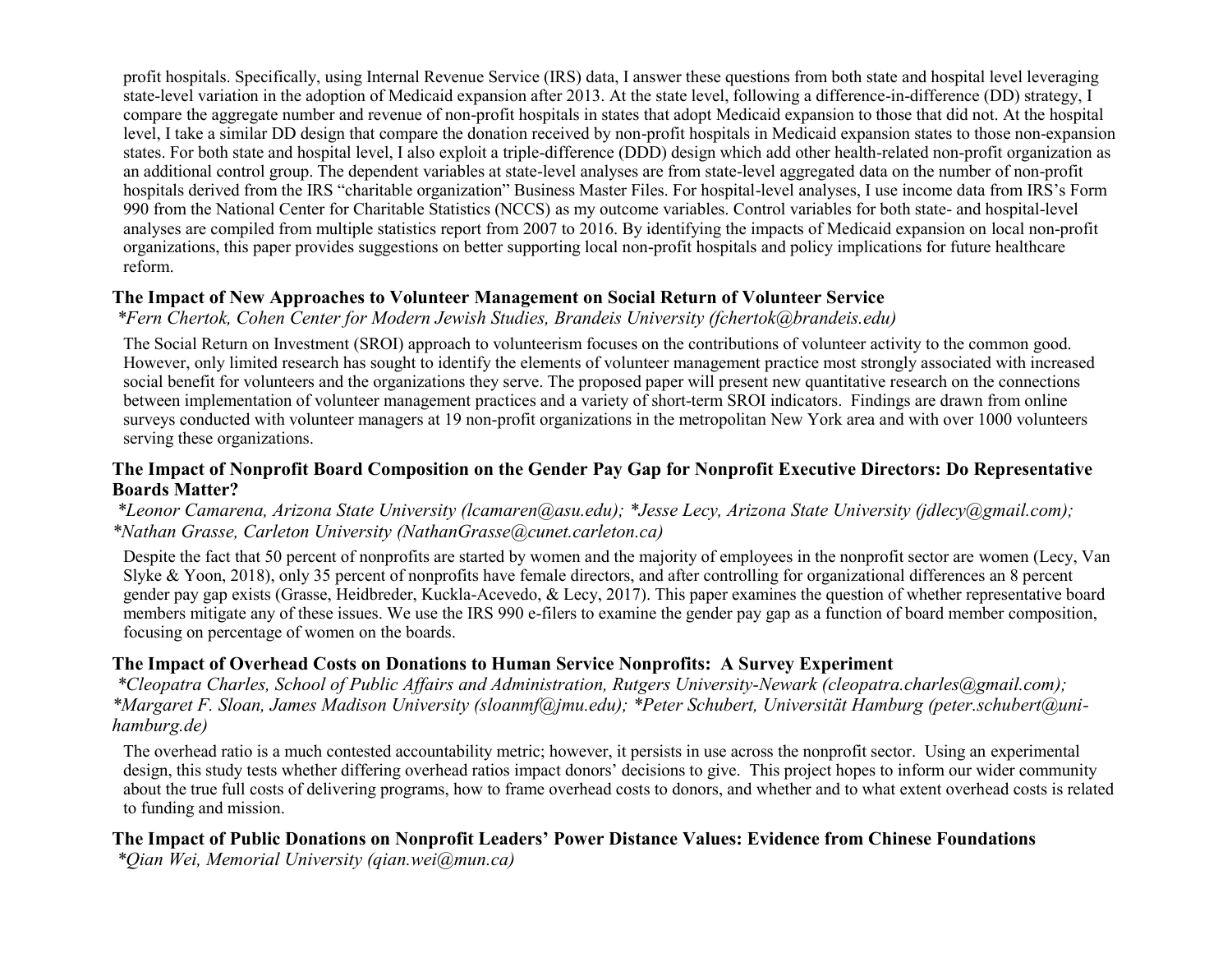The study examines how public donations influence internal governance and particularly, leaders' power distance in nonprofit organizations. Drawing on data from an original survey of 163 nonprofit CEOs in China, this study uncovers the role of the public in an authoritarian state and finds that more public donations are associated with a higher level of leader power distance and less democratic leadership orientation in nonprofits.

### **The Impact of Revenue Diversification on Nonprofit Financial Health: A Meta-Analysis**

*\*Chiako Hung, Arizona State University (chung17@asu.edu); \*Mark A. Hager, Arizona State University (mark.hager@asu.edu)*

This study reviews the influence of revenue diversification on financial health. It is a meta-analysis of previous studies that have studied the relationship. This literature variously demonstrates that nonprofit financial health is improved, not influenced, or harmed by diversifying reliance on different revenue streams. Our current analysis demonstrates a small, positive, yet statistically significant association between revenue diversification and nonprofit financial health. In addition, we show that grain of measurement of revenue diversification influences effect size, that this effect has shifted over time, and that studies on United States nonprofits demonstrate weaker effects.

#### **The Impact of task domain conditions on organizational network structure: A comparison of child education and hunger relief** *\*Robin Hargroder Lemaire, Virginia Tech (rlemaire@vt.edu); \*Jaimie Edwards, Virginia Tech (jedwar35@vt.edu); \*Kim Thurlow,*

*Community Foundation of the New River Valley (kimthurlow@cfnrv.org)*

Network structure has been emphasized in the literature as a condition of network effectiveness, but which structures are effective depends on the task domain of the network. We argue that rather than certain structures being best for certain tasks, it is rather the underlying conditions of the task domain that imprints the structure of network relationships. We examine the relationship between task conditions and network structure through a comparison of two similar networks working in different task domains. We use the results from network analyses to discuss how the underlying conditions of task domain influence what are optimal network structures.

#### **The incompatibility of system and lifeworld understandings of food insecurity and the provision of food aid in an English city**

*\*Madeleine Power, University of York (madeleine.power@york.ac.uk); \*Neil Small, University of Bradford (N.A.Small@bradford.ac.uk); \*Bob Doherty, University of York (bob.doherty@york.ac.uk); \*Kate E Pickett, University of York (kate.pickett@york.ac.uk)*

This paper presents qualitative findings from a study over two years with food insecurity service providers followed by focus groups with White British and Pakistani women in or at risk of food insecurity. We examine food insecurity using Habermas' distinction between the System and Lifeworld. The concept of System helps us understand the nature of need, approved food choices, the reification of selected skills associated with household management and the imposition of a construct of virtue. The concept of Lifeworld provides understandings of structural causes.

#### **The Influence of Citizens' Political Participation on Voluntary Organizations**

*\*Cheon Lee, School of Public Affairs and Administration, Rutgers University-Newark (deuxcheon@gmail.com)*

Voluntary organizations have been praised as "schools of democracy" that promote citizens' political participation. Yet, it is unclear whether citizens' political participation affects their participation in voluntary organizations, through membership. This study tests hypotheses regarding the relationship between political participation and association membership and finds that, overall, citizens who have engaged in greater number of political activities are more likely be members of one or more types of voluntary organizations. However, the relationship is not uniform across types of voluntary organizations.

### **The Influence of Network Structure on Nonprofit Use of Outcome Data**

*\*Anne Marie Singh (Boyer), Northwestern University (annemarie@u.northwestern.edu); \*Katherine Cooper, Northwestern University (katherine.cooper@northwestern.edu); \*Rong Wang, Northwestern University (rongwangsna@gmail.com); \*Michelle D*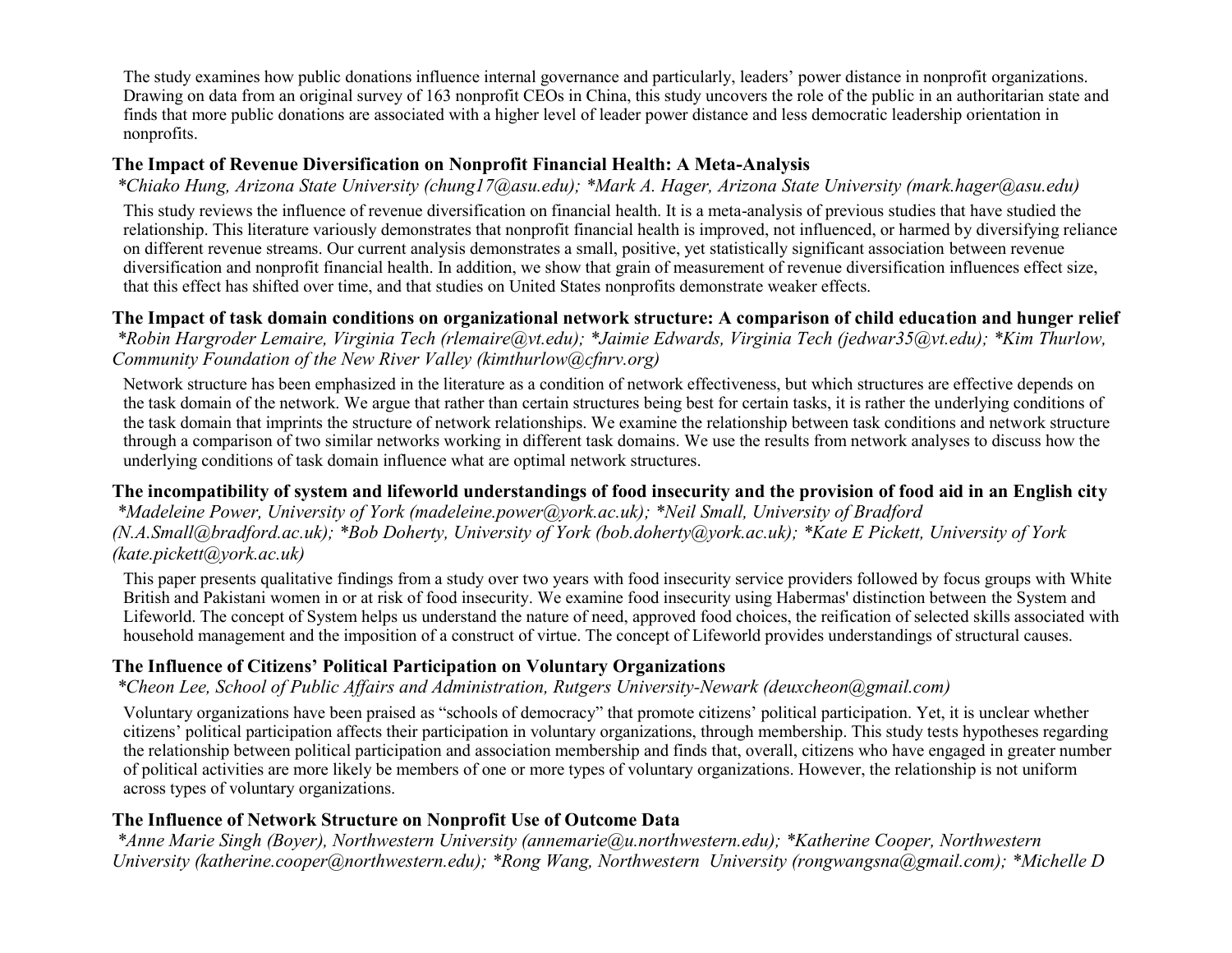#### *Shumate, Northwestern University (shumate@northwestern.edu)*

Research has shown that nonprofits struggle to collect and report data – and that they are also under increasing pressure to use data in decisionmaking. Cross-sector collaborations in data-driven networks, like collective impact, may further influence how nonprofits in those networks collect and report outcome data. Through surveys of 13 matched community pairs – comprised of one structured network and one less formal network – we explore how network structure affects the use of outcome data in nonprofits working to improve education reform in their communities. We provide implications on how other organizations (e.g., funders, government agencies) use outcome data in these networks.

### **The Influences of Micro-charity's Social Capital on Charity Participation Behavior**

### *\*Ling Qian, Hubei University of Economics (ling\_qian1987@yeah.net)*

Micro-charity is a rising charity participation mode and is more appealing than traditional charity in China. In the development of micro-charity, social capital is the key for effectively obtaining charitable resources. Thus, a questionnaire was conducted to examine the relationships among the social capital of micro-charity and micro-charity participation behavior. The results showed network ties represented the structural dimension of social capital was significant related to both affective and cognitive trust. Share vision, a manifestation of cognitive dimension of social capital, was positively related to cognitive trust. Cognitive trust influenced viewing activity while affective trust influenced giving activity.

### **The Institutionalization of Nonprofit Indicators: Guidestar Reporting as Intentional Organizational Sensegiving**

*\*Jamie Levine Daniel, Indiana University-Purdue University Indianapolis (jlevined@iupui.edu); \*Adam Eckerd, IUPUI-SPEA (aeckerd@iu.edu)*

Nonprofits have of their organizational identity. These perceptions manifest in how they deliver their services, as well as the roles they play in their communities. These organizations need resources to deliver on their missions, and have to satisfy many different stakeholders in order to acquire the needed resources and deliver on their mission. We analyze language from over 200 organizational profiles on Guidestar in order to assess how nonprofit organizations shift their identity narratives in order to satisfy stakeholder preferences and acquire needed resources. This paper contributes to our theoretical understanding of sensegiving and offers practical insights into stakeholder engagement.

#### **The Institutional Mix of Public Governance. Examining the Role of Civil Society Organisations and Government in Flemish Governance Arrangements**

#### *\*Ghent University, Ghent University (raf.pauly@ugent.be); \*Filip De Rynck, Ghent University (filip.derynck@ugent.be); \*Bram Verschuere, University of Ghent (bram.verschuere@ugent.be)*

In this article governance arrangements between actors in government and civil society organisations (CSOs) are understood as a 'mix' of different 'modes of governance'. We examine if and how different 'modes of governance' occur, and how they impact the political role of CSOs. Based on survey data collected from Flemish CSOs  $(n = 500)$  we examine the different forms of this institutional mix, and whether specific governance arrangement have a positive or negative impact CSOs' advocacy role. We present descriptive findings as well as more in depth analysis of governance arrangements and CSOs' role in politicisation.

### **The Interaction Effects of Intersectionality in Nonprofit Executive Directors and Donations**

*\*Jasmine Johnson, George Washington University (jmcginnis@email.gwu.edu)*

Determining which nonprofits receive donations is a combination of factors including a nonprofits board member connections and its organizational and financial characteristics. However, this does not provide a complete explanation for why some nonprofits receive a larger amount of donations and others do not. In this paper, an under researched predictor of donations will be investigated – intersectionality within a nonprofit executive director. For the purposes of this paper intersectionality will be defined as an interaction of two typically independent social categories –race/ethnicity and gender.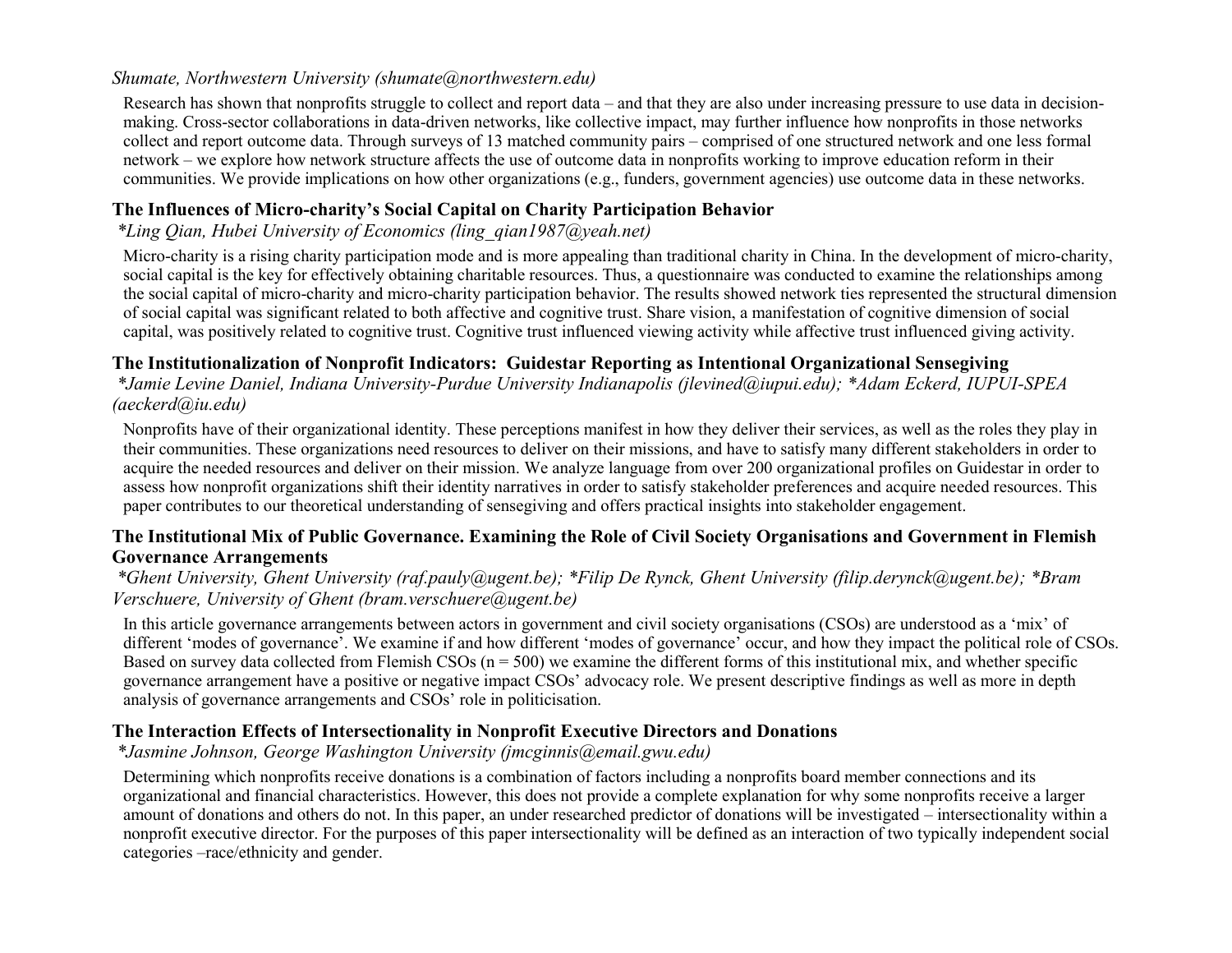#### **The Interconnectedness of Charity, Politics and Liberal Democracies**

*\*Jennifer Beard, University of Melbourne Law School (jlbeard@unimelb.edu.au)*

Fair, free and competitive elections between multiple distinct political parties, a separation of powers into different branches of government, the rule of law and principles espousing the equal protection of human, civil and political rights and freedoms for all people are all familiar elements of a liberal representative democracy. Charity is rarely, if ever, added to this list. This paper seeks to remedy that omission by exploring the interconnectedness between charity, politics and liberalism in 19th and 20th century England.

#### **The Intersection of Poverty, Community, Gender, and Microfinance in The Gambia**

*\*Saul Njie, Virginia Tech (sauln@vt.edu)*

This paper examines the intersections of poverty, community, and gender by examining how microfinance in The Gambia leads friends and neighbors to support each other at the community level; and in so doing, lends itself to community solidarity. This paper shows how microfinance that is anchored in grassroots and voluntary associations creates a more communal, traditional approach of poverty alleviation than conventional banks and the trickle-down system of poverty alleviation; promotes democratic practices, since women, in many instances, create their own constitutions, set their own interest rates; and, by extension, provides community solidarity and impedes the corrosive effects of neoliberalism.

#### **The Joy of Asking: An Analysis of Socioemotional Information in Fundraiser Contact Reports**

*\*Maarten Bout, Indiana University Maurer School of Law (mbout@indiana.edu); \*Sara Konrath, Indiana University (skonrath@iupui.edu)*

In this study we examined 381interactions between donors and fundraisers from a large research university by analyzing their contact reports. Specifically, we examined whether we could extract measures of fundraiser empathy through the application of a coding scheme and linguistics analysis, and whether there are differences between the interactions based on donor characteristics, such as gender and university department. We found evidence that there are subtle differences between those contact reports for female donors and contact reports for male donors, as well as larger differences by university department.

#### **The Lifecycle of Multi-Site Nonprofit Affiliates**

*\*Seth Jared Meyer, Bridgewater State University (s2meyer@bridgew.edu); \*Long Tran, American University (lt5156a@student.american.edu)*

This study explores the lifecycle of affiliates in multisite nonprofit organizations (MNOs), based on the organizational lifecycle proposed by Hager et al. (1996). It is possible that, due to the support it receives from the central office, an affiliate office may have a lifecycle distinct from that of a stand-alone organization. Relying on original qualitative data from our recent interviews with 25 professionals and volunteers from U.S.-based MNOs, this research builds on the understanding of how MNOs support affiliate organizations and what makes affiliates a unique type of organization.

#### **The Local Determinants of Local-International NGO Interactions**

*\*Long Tran, American University (lt5156a@student.american.edu)*

Recent decades have witnessed the increasingly visible roles of international non-governmental organizations (NGOs) in various international development missions, such as responding to humanitarian crises, sharing knowledge and innovation, and strengthening civil society in developing countries (Schmitz and Mitchell 2016). To pursue such missions, a preferred operation mode of Northern international NGOs has been to work with and through Southern local NGOs (Elbers and Schulpen 2011; Jayawickrama and McCullagh 2009). The extant literature, however, is lacking theoretical insights and empirical evidence that help explain what types of local NGOs in developing countries tend to interact with international NGOs. Relying on original data from surveys of 221 local NGOs in Lebanon and drawing on several collaboration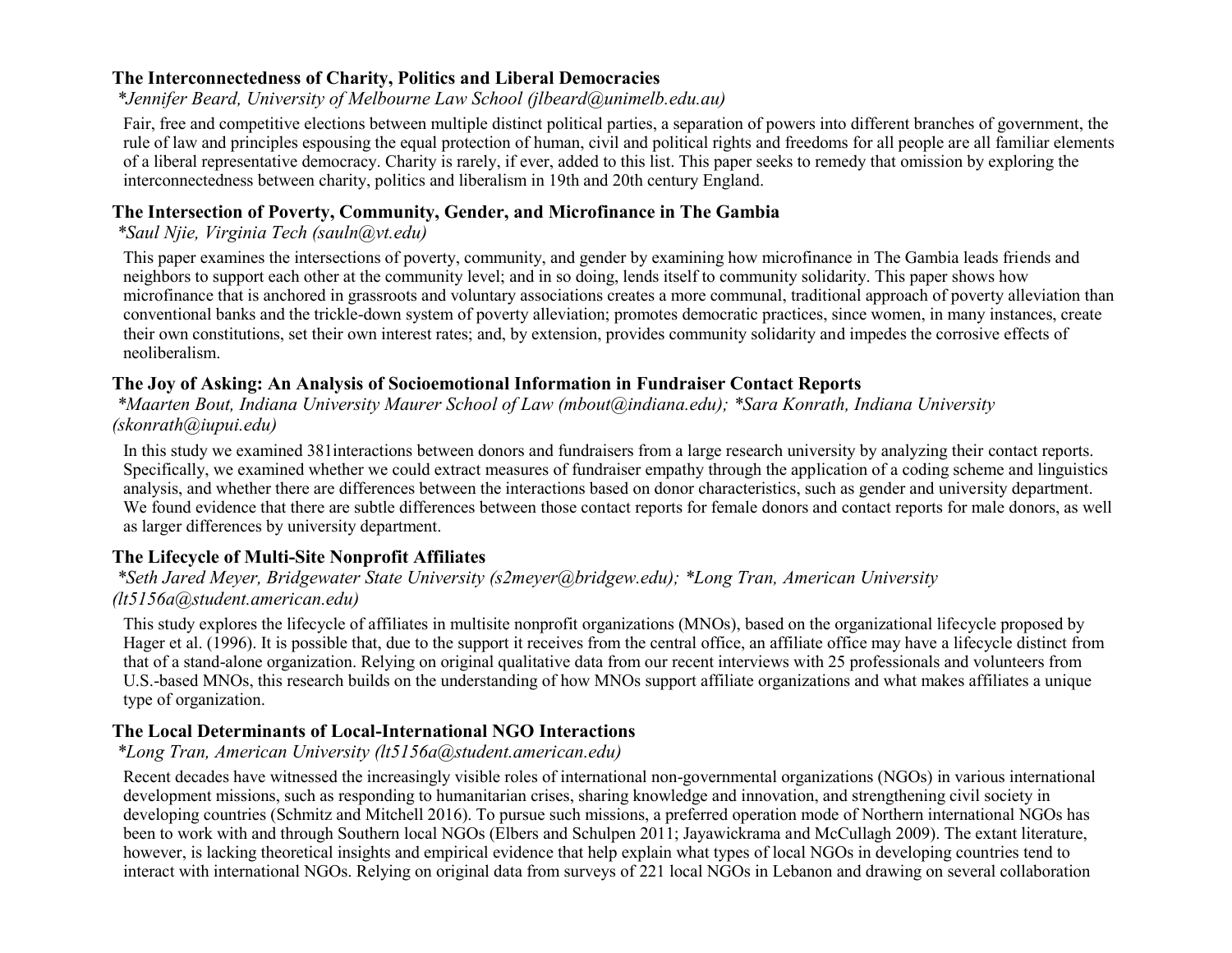theories, this paper begins to fill this gap by examining the characteristics of local NGOs that explain their interactions with international NGOs. We hypothesize that local-international NGO interactions can be explained by organizational capacity, resource dependence, neoinstitutionalism, and geography-based homophily theories. Our preliminary regression analyses indicate that local-international NGO interactions in Lebanon can be explained by all of these theories. Specifically, local Lebanese NGOs that interact with international NGOs are significantly more likely to have a larger budget, receive international donations, belong to an international network, and are based in a non-rural area. Further analyses will be conducted to explore the nature (e.g., support, coordination, partnership, or tension) of these interactions. The findings will offer important insights into the literature on North-South NGO relationships.

# **The Local Determinants of Local-International NGO Interactions: Evidence from Lebanon**

*\*Khaldoun AbouAssi, American University (abouassi@american.edu); \*Long Tran, American University (lt5156a@student.american.edu)*

To pursue their missions in developing countries, international NGOs' preferred mode of operation is to work with and through local NGOs. The extant literature, however, is lacking theoretical insights and empirical evidence that help explain what types of local NGOs tend to interact with international NGOs. Drawing on several collaboration theories and original data from surveys of 221 local NGOs in Lebanon, we attempt to fill this gap by examining the characteristics of local NGOs that explain their interactions with international NGOs. The findings offer important insights into the literature on North-South NGO relationships.

# **The Marginal Market Value of Nonprofitness**

# *\*Eva Witesman, Brigham Young University (ipmstaff@byu.edu); \*Curtis Child, Brigham Young University (cchild@byu.edu)*

All other things being equal, are clients or donors of social businesses willing to pay a premium for nonprofit status? This empirical paper uses a common market analysis tool—conjoint analysis—to determine whether the "halo effect" of nonprofits extends to a willingness to pay. In addition to financial willingness to pay, we also examine the marginal value of nonprofitness with regard to nonmonetary characteristics such as trust, social equity, red tape, and perceived sustainability. In short, are nonprofits operating at an advantage or a disadvantage in the blurred sector marketplace?

### **The Means and the End: Teaching Digital Literacy to Nonprofit Students**

### *\*Alicia Schatteman, Northern Illinois University (aschatteman@niu.edu)*

Nonprofit organizations are responding to a real demand for improved and increased communication in a more efficient but also more effective way. Some are embracing these new technologies while others struggle with the challenges of technological capacity and organizational leadership. This research examines how nonprofit management students assess their own digital literacy. Then, during this undergraduate course, improve their own knowledge and skills to effectively participate in 21st-century organizations.

# **The Moderating Effect of Rurality on the Incidence and Intensity of Volunteering Behavior**

*\*Austin McCrea, Texas A&M (austinmccrea@tamu.edu); \*Suyeon Jo, Maxwell School, Syracuse University (suyeonjo87@gmail.com); \*Rebecca Nesbit, University of Georgia (nesbit7@uga.edu); \*Laurie E. Paarlberg, Indiana University - Lilly Family School of Philanthropy (lpaarlbe@indiana.edu)*

This paper explores the place-based determinants of differences in volunteering behavior between rural and urban respondents. We are specifically interested in whether individuals living in rural areas have higher incidence and intensity of volunteering. We test this proposition by accessing the confidential American Current Population Survey (CPS) volunteering data. This paper contributes to practical questions about the rural/urban divide in civic engagement and offers an empirical test of our ability to generalize from the publicly available CPS data.

### **The Nature of Inter-Organizational Collaboration and Nonprofit Autonomy**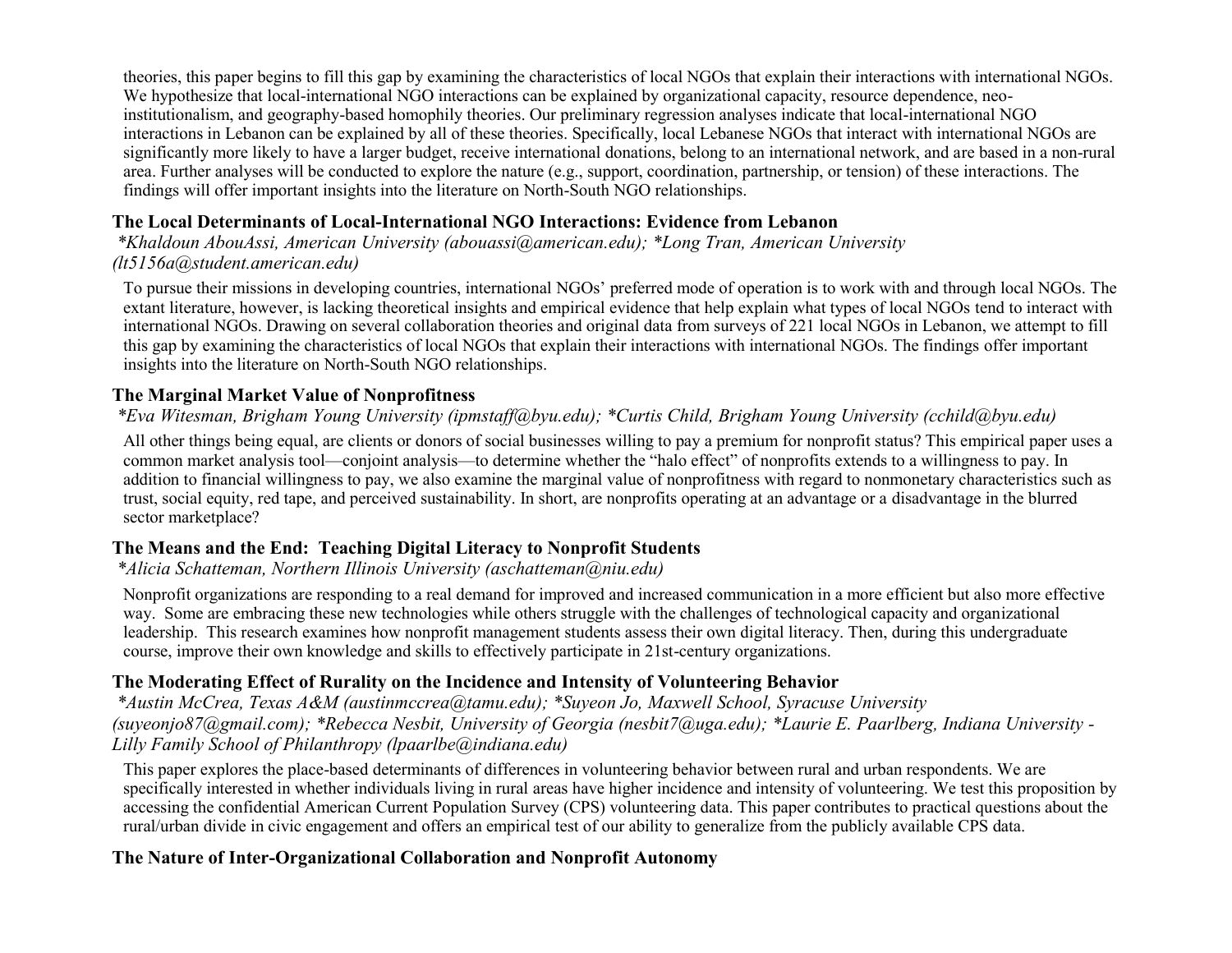#### *\*Chengxin Xu, Rutgers University-Newark (michael.hsumh@gmail.com); \*Mirae Kim, Georgia State University (mkim141@gsu.edu)*

Nonprofits have been increasingly engaging in inter-organizational collaborations. Despite various benefits, there are drawbacks associated with inter-organizational collaborations. Using the original survey of 448 nonprofits, we examine how the nature of collaborative relationships matters to an individual nonprofit's autonomy. The findings suggest that nonprofits perceive a higher level of autonomy when administrative processes for collaboration are clearly defined. We also find that nonprofits perceive their autonomy to be threatened by the lack of mutuality in their collaborative relationships while trust among collaborative partners serve as a critical factor to secure individual autonomy. We will discuss the implications of the results.

#### **"The New Paradigm for Philanthropy?"**

#### *\*George McCully, Catalogue for Philanthropy (gemccully@verizon.net)*

In 1998 it was noticed that philanthropy is undergoing a classic paradigm-shift—i.e., a total transformation of its conventional model, including standard vocabulary, conceptualization, technology, infrastructure, economics, key demographics, and modes of operation. "Disruptive innovations" have become increasingly common, many of which have been reported in professional and public media; but practitioners and scholars have not formally addressed this historic phenomenon as a whole, strategically and structurally—connecting the dots in comprehensive analyses of its over-all direction and momentum. This paper is the first to identify some pivotal innovations that may constitute the framework of a new paradigm.

#### **The Next Generation of Giving: Charitable Habits of Generations Z, Y, X, Baby Boomers, and Matures**

*\*Ashley Thompson, Blackbaud Institute for Philanthropic Impact (ashley.thompson@blackbaud.com)*

All generations are not created equal. How can fundraisers optimize their outreach to connect and build meaningful relationships with each group? The Next Generation of Giving reveals the multichannel preferences and charitable habits of Millennials, Generation X, Baby Boomers, Matures, and includes a first look at the charitable perspective of Generation Z. Conducted in 2010, 2013, and 2018, this research helps fundraisers understand these perspectives and tailor their fundraising approach based on donor age. This presentation will focus on key 2018 findings about American donors and include special looks at data for Canadian, UK, and Australian donor preferences.

#### **The Nonprofit CEO Position: Gender Implications for Career Trajectories**

*\*Dorothy Norris-Tirrell, Nonprofit Leadership Alliance (Dorothy.NorrisTirrell@nonprofitleadershipalliance.org); \*Jennifer Rinella, Rockhurst University (jennifer.rinella@rockhurst.edu); \*Xuan Pham, Rockhurst University (Xuan.pham@rockhurst.edu)*

Given the crucial role of the executive leader to nonprofit organization success regardless of their mission area, organization size, or geographic location, the proposed presentation will focus on the impact of gender for nonprofit career paths. Previous research conducted by the authors identified three career trajectories of local nonprofit leaders: Mission Enthusiasts, Nonprofit Career Climbers, and Sector Switchers. Using data collected from LinkedIn profiles, respondent surveys, and IRS Form 990s, the proposed paper continues this research by exploring implications of gender with regard to variables such as advanced education, career decisions and motivations, job progression, organization size, and executive salary.

#### **The nonprofit sector as a site of exclusion and inequality**

#### *\*Jon Dean, Sheffield Hallam University (j.dean@shu.ac.uk)*

To what extent does a sector ostensibly designed to tackle underlying inequalities actually reinforce them? In many Western countries the sector has huge diversity problems - across many social inequalities - so the sector's sometime appropriated role as society's conscience is worthy of question. Given that nonprofit organizations are often tasked with speaking on behalf of vulnerable populations, such claims beg the question of whether nonprofits are legitimate representatives of their constituencies. This short presentation seeks to challenge the often unquestioned 'goodliness' of the nonprofit sector, as a place where society's existing inequalities are reinforced rather than reduced.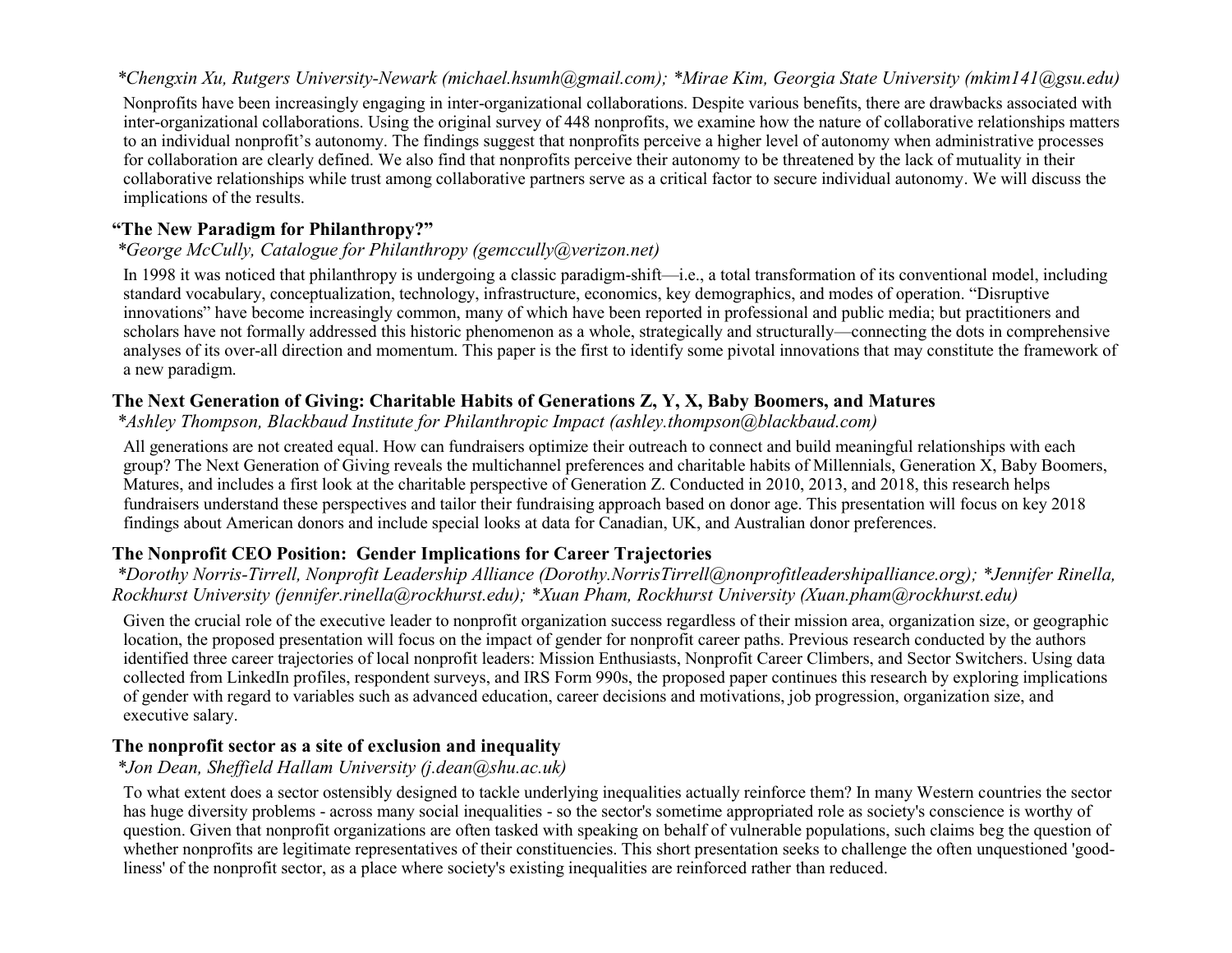### **The Nonprofit Sector in Eastern Europe, Russia, and Central Asia: Civil Society Advances and Challenges**

*\*David Horton Smith, BOSTON COLLEGE, & ICSERA (dhortonsmith@hotmail.com); \*Alisa Moldavanova, Wayne State University (alisam@wayne.edu); \*Svitlana Krasynska, University of San Diego (skrasynska@sandiego.edu)*

What impact did the last quarter century have on the nonprofit sector in Eastern Europe, Russia, and Central Asia after the dissolution of the Soviet Union? What explains regional variations in nonprofit sector developments? And why did the growth in the quantity of formal organizations not bring about the much anticipated qualitative outcomes? Based on extensive review of scholarship, including contributions by scholars native to the region, the paper offers provisional answers to these questions, and suggests new research directions that may be of interest to scholars studying the post-Soviet region and other comparative contexts.

#### **The Organizational and Institutional Determinants of Blood Donation: A Multilevel Study on Blood Collection Regimes in Europe**

### *\*Sam Gorleer, Department of Sociology, Ghent University (sam.gorleer@ugent.be); \*Piet Bracke, Department of Sociology, Ghent University (piet.bracke@ugent.be); \*Lesley Hustinx, Ghent University (lesley.hustinx@ugent.be)*

The imbalance between supply and demand in the market of blood is a pressing challenge to society. We argue that existing donor-centered research, aimed at increasing the blood supply, cannot sufficiently address this problem. Therefore we conduct a multilevel study using both Eurobarometer survey data and official reports on blood donation in Europe, to develop a systematic and comprehensive understanding of the organizational and institutional underpinnings of blood donation. Our results indicate that the organization of the blood supply and its institutional foundation, play an important role in explaining variance in donation.

### **The Organizational Transformation of Civil Society**

### *\*Patricia Bromley, Stanford Graduate School of Education (p.bromley@utah.edu)*

The massive expansion of the nonprofit sector occurs in part because a range of previously distinct social structures such as charities, schools, recreational associations, and hospitals, have gradually become re-defined under the common frame of "nonprofit organization". The cultural roots of this reconstruction helps explain features of contemporary nonprofit organizations that cannot be solely explained by theories of function or power. They shift, for example, from deriving legitimacy from traditional sources (such as God or community) toward a depiction as autonomous actors entitled to determine their own goals and purposes. With this transformation, pressures for accountability arise.

#### **The Paradox of Vibrant Giving in Social Relationships Alongside Apathy and Dependency in Civic Relationships in Local Communities in Ghana**

#### *\*Esi Sey, University of Ghana (eeduafowa@hotmail.com); \*Justice Nyigmah Bawole, University of Ghana (jnbawole@ug.edu.gh)*

African philanthropy has been presented as the future for financing of development in Africa. As research explores this concept, it is worth reflecting on the history of philanthropy in Western societies, which reveals a shift away from the philosophical ideals that first characterized it. This paper explores a paradox that emerges at the nexus of giving and development financing in Ghanaian communities; a paradox that signals a shift in the philosophical ideals traditionally associated with giving in Ghanaian societies. The paradox takes the form of a disparity in community members' giving within social relationships and their giving within civic relationships.

#### **The Policy and Practice of Global Citizenship Education in China**

#### *\*Cuicui Li, East China Normal University (Grace-Lee2018@outlook.com)*

Many policies were introduced to strengthen citizenship education in China. Semi-structured interviews are examined the global citizenship education in a single comprehensive secondary school in China. The study provides evidence that the practice of global citizenship education has become invested within and gives rise to a number of students' citizenship participation. It argues that information technology shows great impact on global citizenship, leads school leaders and staff members to rethink how to cultivate global citizens. This results in traditional moral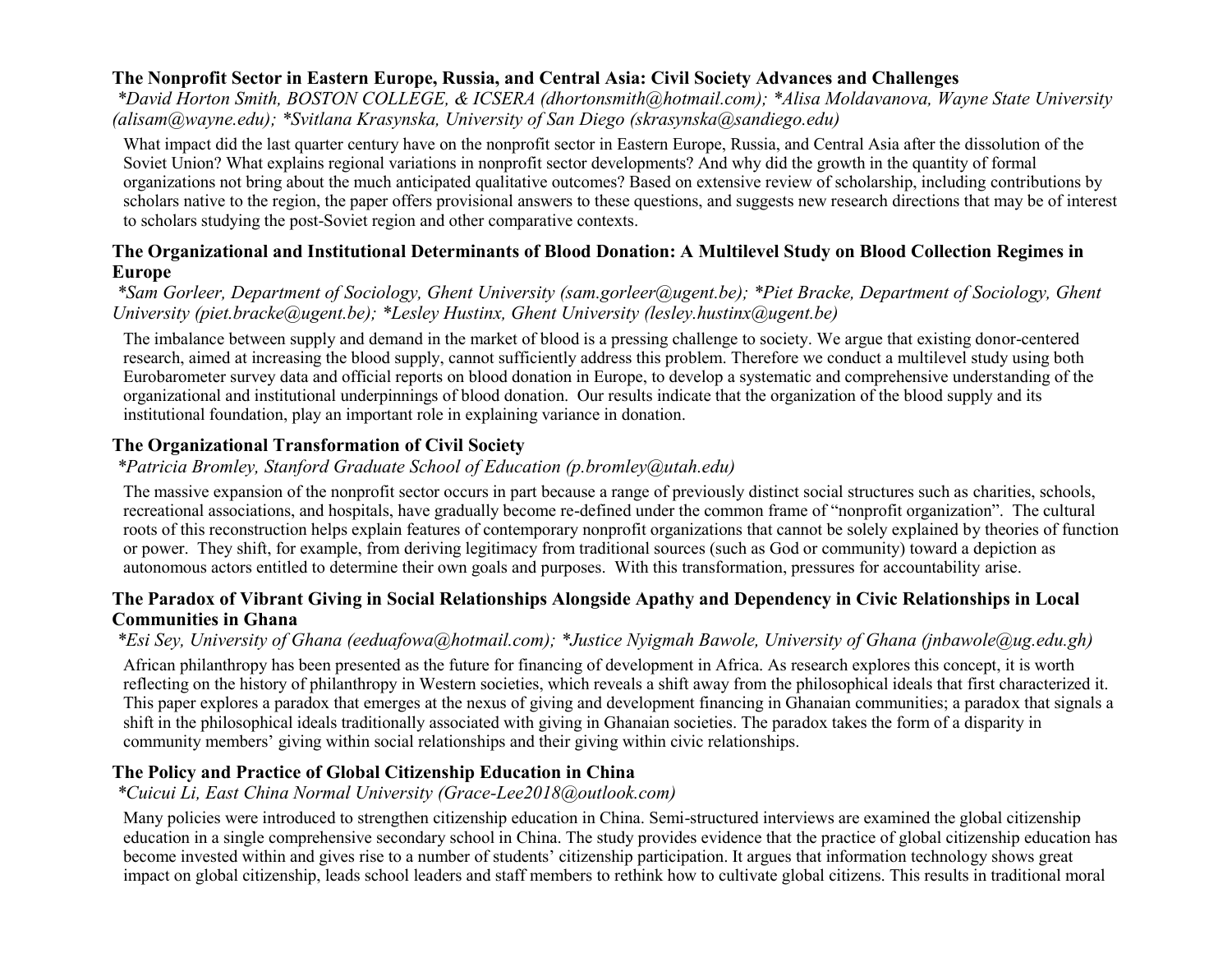concept of citizenship and global transversal competencies, in which the tensions between these two orientations are uncomfortable and unresolved.

#### **The Power of the Individual: Community Member Engagement in a Health and Wellness Collaborative**

*\*Honey Minkowitz, North Carolina State University (hminkow@ncsu.edu); \*Krista Kenney, North Carolina State University (krisya.kenney@gmail.com); \*Branda Nowell, North Carolina State University (branda\_nowell@ncsu.edu)*

Collaborative networks engage public and private organizations to address complex issues and typically are composed of diverse organizations. Yet, some collaborative networks engage community members, as individuals not affiliated with an organization. Social network analysis of collaborative efforts often reflect the centrality and embeddedness of certain organizations without attention to these individuals, and thus we have limited understanding of how community members engage at a system level. Utilizing network data from 61 collaborative networks in North Carolina, we analyze the determinants of community member participation, specifically assessing the extent to which network activities, collaborative birth story, meeting frequency and impetus for beginning the initiative.

#### **The Process and Mechanisms of Aligning and Governing Interests in Social Impact Bonds**

*\*Reinhard Millner, WU Vienna (reinhard.millner@wu.ac.at)*

Social Impact Bonds (SIBs) are discussed as a novel form of cross-sector collaboration and an alternative way of financing the delivery of innovative social services. However, the empirical evidence base regarding the viability of the instrument to achieve social impact and to generate lasting social innovation(s), taking into account the modes of organizing and governing, is still moderate. Based on an in-depth case study and drawing on agency theory as well as resource dependence theory, this gap is addressed by examining the process of interest alignment among involved stakeholders over the lifespan of a SIB project in Continental Europe.

### **The Public Value of Using Social Media For Emergency Management: The Case of Hurricane Matthew**

*\*Wanzhu Shi, Texas A&M International University (wanzhu.shi@tamiu.edu); \*Pamela Medina, University of Colorado Denver (pamela.medinagutierrez@ucdenver.edu)*

This research aims to explore citizen's expectations of emergency related communications via social media, and to identify social media managers' perceptions of their role in creating public value through these channels. The research sampled public organizations from three coastline regions in Florida which were mainly impacted by Hurricane Matthew. A content analysis were conducted first by collecting these agencies Facebook data. Then twelve interviews were conducted to explore their social media strategies and perceptions of public value delivered through these online platforms. The finding indicates that social media is an important collaborative tool for emergency management.

#### **The Quest for Attention: Network Characteristics, Communication Strategies, and Effectiveness of Social Media Advocacy** *\*Chao Guo, University of Pennsylvania (chaoguo@sp2.upenn.edu); \*Gregory D. Saxton, York University (gsaxton@yorku.ca)*

How do advocacy organizations gain attention on social media? We address this question by building and testing a model of the effectiveness of the Twitter use of advocacy organizations. Using number of retweets, number of favorites, and number of replies as proxies of attention, we test our hypotheses with a 12-month panel dataset that collapses by month and organization the 261,127 tweets sent by 188 organizations in 2017. We find that attention is strongly associated with the size of an organization's network, its frequency of speech, and the number of conversations it joins. We also find a seemingly contradictory relationship between different measures of attention and an organization's targeting and connecting strategy.

### **The Reciprocal Effects of Looking Good and Doing Good: Prosocial Behaviors and Attractiveness**

*\*Sara Konrath, Indiana University (skonrath@iupui.edu); \*Femida Handy, University of Pennsylvania (fhandy@sp2.upenn.edu)* Research finds that "beautiful is good:" more physically attractive people are seen as having more favorable attributes, and are treated better by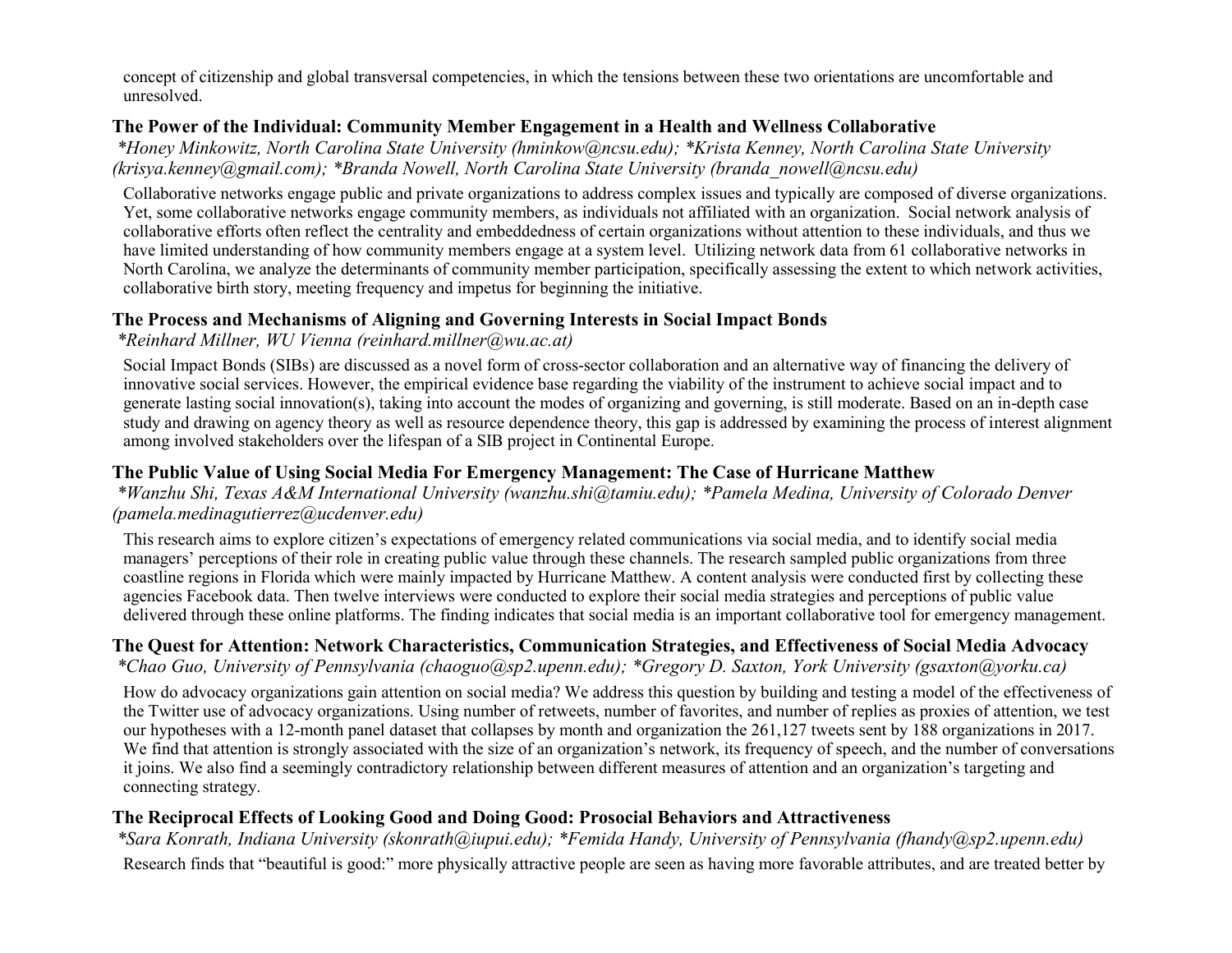others. There is also evidence in the opposite direction, that "good is beautiful:" people with more favorable attributes are rated as more physically attractive. Yet, little research examines links between physical attractiveness and prosocial behaviors such as volunteering and charitable donations. We examine this question in a nationally representative sample of older adults (Study 1) and a 54-year longitudinal study (Study 2). Overall, in ecologically valid real-world samples, people who do good also look good—and vice versa.

### **The Relationship Between Capacity, Evaluation, and Types of Nonprofit Accountability**

*\*Tara K. Bryan, University of Nebraska at Omaha (tbryan@unomaha.edu); \*Gabrielle E Henderson, James Madison University (gehenderson@unomaha.edu)*

This study investigates the extent to which individual capacity and organizational capacity factors influence a nonprofit's ability to demonstrate different types of accountability, including upward, lateral and downward accountability. Survey results (n=243) indicate organizational factors predict all three forms of accountability to a greater extent than individual factors. Additionally, while organizational factors strongly predict both lateral and downward accountability, the relationship to upward accountability is much weaker, suggesting both individual and organizational capacity factors only provide a limited explanation of what organizational characteristics predict upward accountability

#### **The Resilience of Cultural Entrepreneurs During Disruption: The Role of Relationship Building and Collective Action**

*\*shola ajiboye, Case Western Reserve University (sxa505@case.edu); \*Amos Allie, Case Western Reserve University (axa777@case.edu)*

We conducted a longitudinal case study (2015 – 2018) of hair braiders in Central Indiana to broaden our understanding of cultural entrepreneurship and particularly to understand the nature of disruption and threats to cultural entrepreneurship. We also analyze the measures adopted by cultural entrepreneurs (CEs) to counter disruption and ward off threats. We examine the roles that entrepreneurial relationship development (ERD) and collective action play in the resilience of the CEs using a combination of problem-solving, social-interaction and selfregulation perspectives. The result is a process that turns rivals to partners, and competition to collaboration that leads to a major legislative achievement.

#### **The Role of Civil Society Organizations for Integration and Tolerance**

*\*Susanne Wallman Lundasen, Ersta Skondal University College (susanne.lundasen@gmail.com); \*Lars Tragardh, Ersta Sköndal University College (lars.tragardh@esh.se)*

The purpose of this study is to investigate the extent to which civil society contributes to trust and tolerance in a time of increasing diversity in Swedish society.

#### **The Role of Evaluations in Limiting Constraining Effects of Funding Volatility**

*\*David A Bell, Savannah State University (belld@savannahstate.edu)*

The presentation illustrates how the evaluation event causes nonprofits to prioritize those activities with sufficient face validity for key authority and stakeholders. Assessing program effectiveness in human development is central to informing funding policy-making and organizational learning. Foreign aid effectiveness discussions have increasingly given attention to the devaluing effects of aid flow volatility. This paper reveals that the external evaluation event influences actor behavior, serving as a volatility constraining tool.

#### **The Role of International Volunteers in the Promoting Gender Equality and Women's Economic Empowerment**

*\*Rebecca Tiessen, University of Ottawa (rtiessen@uottawa.ca)*

This study examines the role of international volunteers in the promotion of gender equality and women's economic empowerment. The study highlights these contributions through: technical and strategic skills transfer, training and education, and partnership formation and collective action. These contributions are examined in relation to broader gender equality goals and capacity building priorities of non-profit and volunteer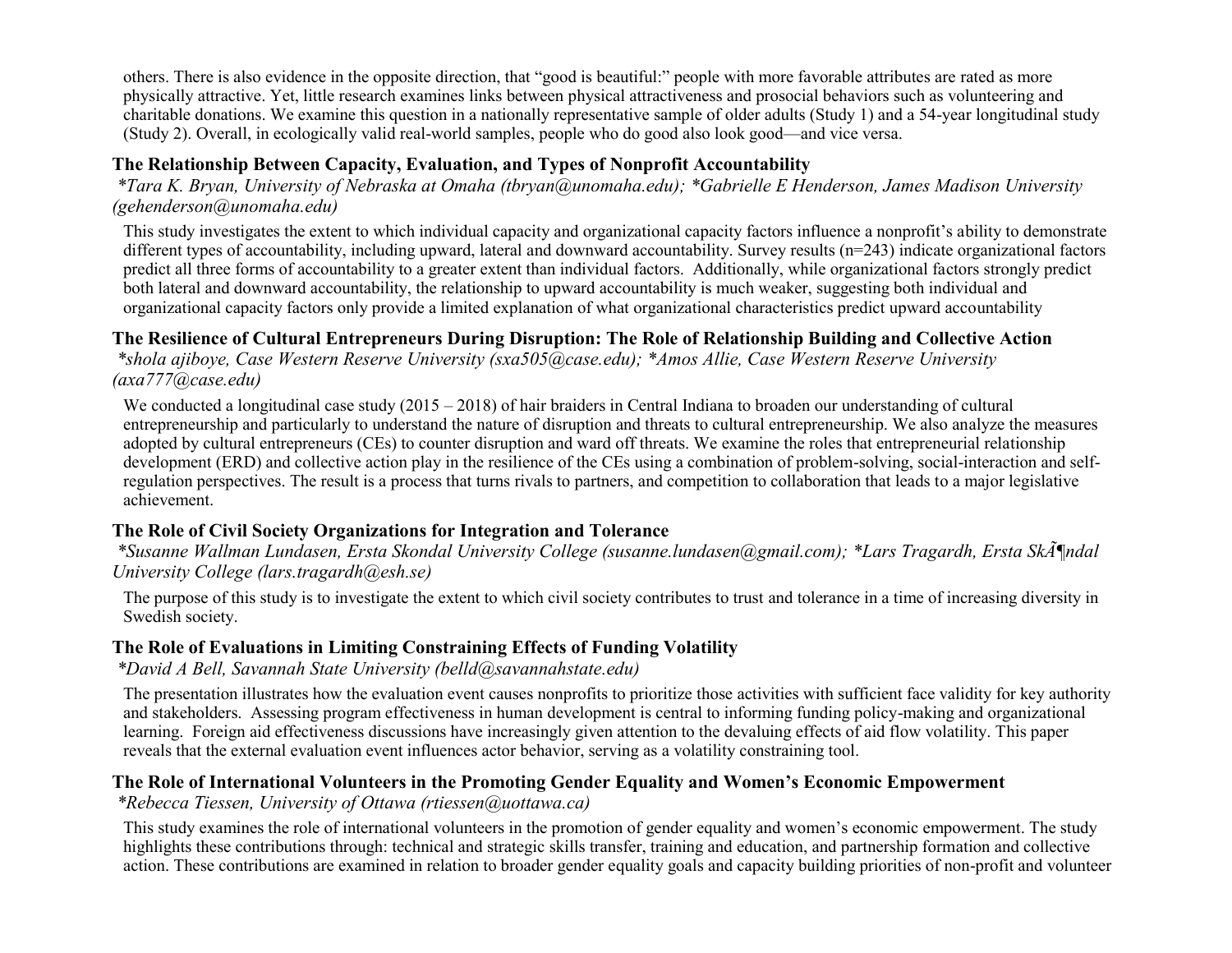cooperation organizations. Partnerships forged collectively through international volunteers and community members in the design and implementation of women's economic empowerment facilitate the co-generation of knowledge and action, facilitating women's agency and ownership of economic activities for inclusive growth and sustainable development.

#### **The Role of Mission and Expertise in Shaping Public Support for Nonprofit Advocacy**

*\*Elizabeth Bell, The University of Oklahoma (Bell3922@ou.edu); \*Alisa Hicklin Fryar, University of Oklahoma (ahicklin@ou.edu); \*Tyler Johnson, The University of Oklahoma (tylerjohnson@ou.edu)*

Nonprofit advocacy efforts have become increasingly common, yet scholars have not adequately addressed public perceptions of advocacy activities by different types of nonprofit organizations (Guo & Saxton, 2014; LeRoux & Feeney, 2014; Nicholson-Crotty, 2007; Schmid, Bar, & Nirel, 2008). In an experimental design, this paper explores how variation in the mission and perceived expertise of nonprofit organizations impacts public support for nonprofit advocacy. We find that citizens are more likely to support nonprofit advocacy efforts when they perceive the organization as having a philanthropic mission and lacking a partisan agenda.

### **The Role of Nonprofit Organizations in Promoting Higher Education Among Latina/o Youth: The Case of Latinos in Action (LIA) of Utah**

*\*Valeria Jimenez (valeriajimenezq@gmail.com)*

Nonprofit organizations have been at the forefront of helping newly-arrived immigrants and refugees integrate into society, advocating for marginalized communities, and ensuring that Latina/o youth are reaching for higher education. Nonprofit organizations have helped to fill in the gaps that the United States government has been unable to fill. This honors thesis focuses on the role of nonprofit organizations in promoting higher education among Latina/o youth by analyzing and evaluating Latinos in Action (LIA), a Utah-based 501(c)(3) nonprofit organization dedicated to empowering Latino youth to be college- and career-ready.

#### **The Role of Non-Profit Organizations in the Co-Production of Welfare Services: A Systematic Literature Review**

#### *\*Ola Segnestam Larsson, Ersta Sköndal Bräcke University College (ola.segnestam-larsson@esh.se)*

Even though many examples can be identified in research, there is a relatively little comprehensive empirical knowledge related to the role of non-profit organizations in the co-production of welfare services. With the support of a systematic literature review, this paper presents a structured overview of the role of non-profit organizations in the co-production of welfare services, focusing on similarities and differences between non-profit, public, and for-profit organizations. Main empirical and analytical findings are presented in relation to conditions, organizational mechanisms, and results of co-production.

#### **The Role of Nonprofits in Natural Disasters: Who responds more immediately than others?**

#### *\*Jiwon Suh, The University of Texas at Arlington (jiwon.suh@uta.edu)*

This study examines the nonprofit sector's three facets of environments and their impacts on the nonprofits disaster response, using randomly selected 200 nonprofit organizations in South Korea. Particularly, this study uses the Kyungjoo earthquake case in September 2016. Based on the preliminary analysis, this study finds that private donations and geographical distance are associated with the usage of social media as a part of response actions to natural disasters. The findings indicate that nonprofit organizations utilize financial and locational environments to cope with natural disasters.

### **The Role of Technology in Promoting Civic Volunteerism: A Case Study in Hong Kong**

*\*Cheryl Hiu-Kwan Chui, The University of Hong Kong (chkchui@hku.hk); \*Chuk Tim, The University of Hong Kong (saltwort@gmail.com); \*Chee Hon Chan, The University of Hong Kong (gefchchan2@gmail.com); \*Ryan Ho, The University of Hong Kong (sheunghei0304@gmail.com); \*Isaac Wong, The University of Hong Kong (u3538125@connect.hku.hk)*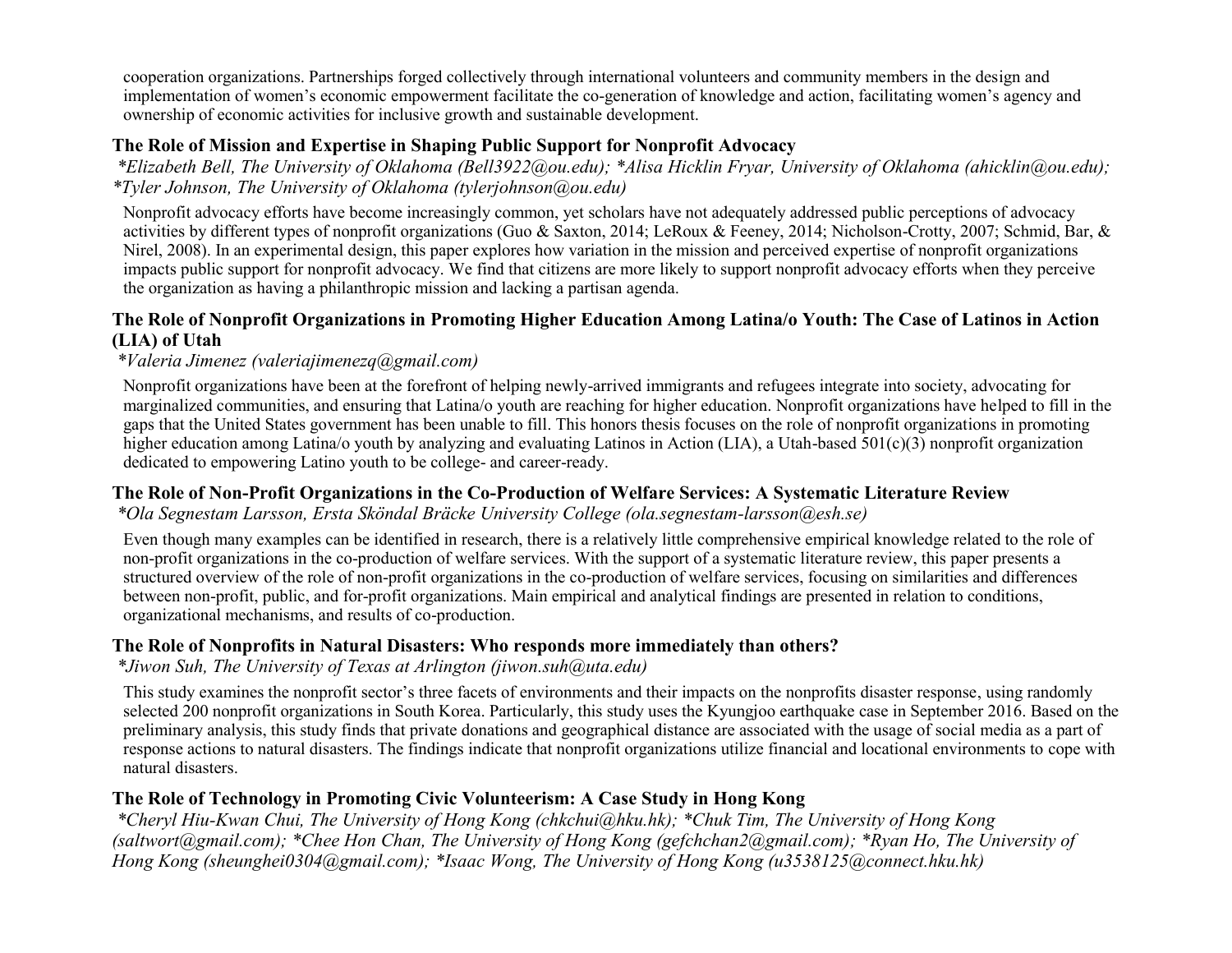Evidence demonstrates that volunteering generates many benefits for individuals, and society at large. However, the role of technology in recruiting, facilitating, and retaining of volunteers among nonprofits is underexplored in East Asia. This article uses an in-depth case study to explore the role of technology in promoting volunteerism. Findings revealed that compared to traditional forms of volunteer recruitment, mobile applications are more efficient in recruiting and managing volunteers. For volunteers, it was found that mobile-based Applications are preferable to traditional centre-based recruitment methods. However, challenges remains in terms of nonprofits' adoption rate of a new platform, likely due to inflexible institutional practices and path dependency. Implications of how technology can transform the volunteer landscape and contribute to the "efficiency" of the third sector economy are discussed.

# **The Scandinavian Organizational Landscape: Extensive and Different**

*\*Kristin Strømsnes, Department of Comparative Politics, University of Bergen (kristin.stromsnes@uib.no)*

The first paper describes the historical and institutional background of the Scandinavian organizational society in detail.

### **The Shifting Roles of Nonprofit Advocacy Coalitions in the Policy Process**

*\*Kimberly Kay Wiley, University of Illinois Springfield (kwile3@uis.edu)*

Locating the roles of nonprofit organizations in the policy process over time and measuring the resulting policy change can articulate the value of these nonprofit advocacy activities. To this end, I examine policy activities produced or maintained within a U.S. national domestic violence advocacy coalition. Directed content analysis was conducted on historical documents marking 40 years of coalition behavior. This analysis provided a historical perspective of the generation and maintenance of the nonprofit policy activities and discourse.

### **The Shock of Evaluation: Examining the Impact of Efficiency Metrics on Nonprofits**

*\*Alexandra Graddy-Reed, University of Southern California (graddyre@price.usc.edu)*

Despite the constant battle over ratios, the existing literature has failed to converge on how these overhead rates actually impact nonprofit revenues and donor behavior. With improved analysis techniques, this paper addresses the issues through two models that more accurately account for the mechanism of third party ratings in the overhead debate. Using data from Charity Navigator and the Statistics of Income files, we use Difference-in-Differences and Regression Discontinuity models to assess how third-party ratings impact nonprofit organizations both in their administrative costs and philanthropic revenues.

#### **The Social Construction of INGO Accountability: A Practical Guide for Instructors**

*\*Paloma Raggo, Carleton University (paloma.raggo@carleton.ca)*

What is accountability, to whom, and how should international nongovernmental organizations (INGOs) be accountable? In this companion to the chapter, students are invited to critically reflect on each of these questions and challenge traditional approaches which tend to focus on financial transparency. Through practical exercises, namely interviewing, content analysis, and a case study, students will analyze how people within INGOs think about accountability and appreciate the wide range of accountability perspectives within the organization.

# **The Spatial Stories of Nonprofit Organizations**

#### *\*Dominik Karner, WU Vienna (Dominik.Karner@wu.ac.at); \*Florentine Maier, WU Vienna University of Economics and Business (florentine.maier@wu.ac.at); \*Michael Meyer, WU Vienna, Institute for Nonprofit Management (Michael.Meyer@wu.ac.at)*

While there is increasing interest in spatial issues in organization studies, the influence of organizations on the narrative construction of spaces outside their own premises has remained largely unexplored. We contribute to closing this research gap by building on the theorization of spatial stories by de Certeau (1988) to examine how nonprofit organizations narrate outer-organizational space, and how these organizations' spatial stories are related to their orientation towards various institutional logics. The analysis is conducted by means of interpretative analysis of texts and images retrieved from webpages of a representative sample of NPOs in Vienna.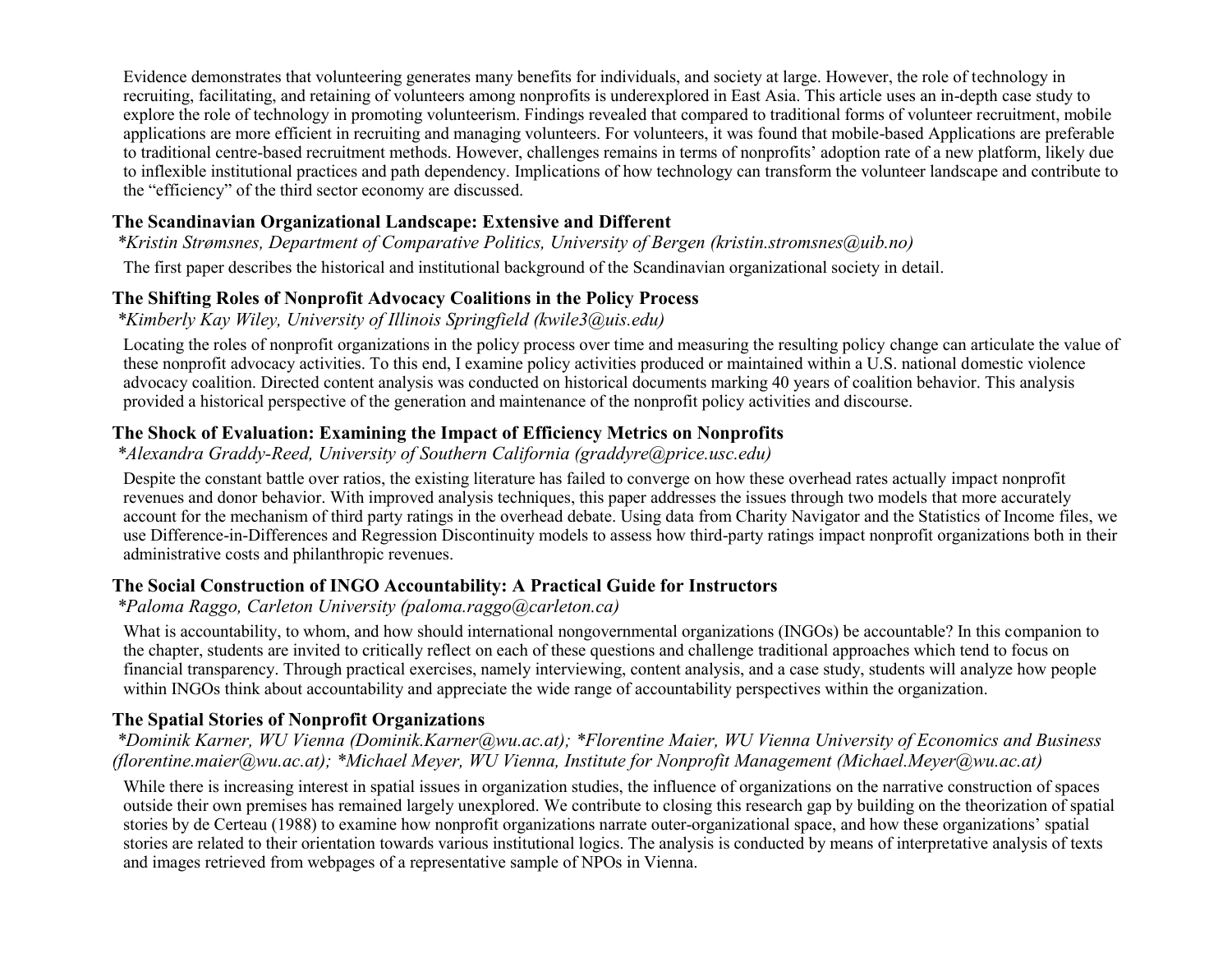### **The State of Nonprofits and Philanthropy in San Diego County: A Longitudinal Analysis of the Nonprofit Sector**

*\*Colton C Strawser, University of San Diego (cstrawser@sandiego.edu); \*Laura Deitrick, University of San Diego (lauradeitrick@sandiego.edu)*

Nonprofit organizations and the field of philanthropy are always changing. For over a decade the "university nonprofit center" has gathered and analyzed data to tell the story of the county's diverse, growing, and influential nonprofit and philanthropic sector. This longitudinal study will analyze data from over 1,500 surveys from nonprofit organizations from the past five years to explore the questions (1) What story emerges when analyzing the data longitudinally? (2) Is the public's confidence in the nonprofit sector increasing over time? (3) Is the nonprofit sector strengthening over time?

### **The State Performance Audit: Another Tool for Nonprofit Accountability**

### *\*Joanne G. Carman, University of North Carolina at Charlotte (jgcarman@uncc.edu)*

The purpose of this paper is to highlight how a state audit can be an important accountability tool for the nonprofit sector. The paper uses a framework comprised of four auditing theories (policing, stewardship, inspired confidence, and agency theory) to examine a series of events associated with the state audit of a nonprofit organization which revealed the use of resources for activities outside of the scope of the organization's core mission and excessive executive compensation. The paper analyzes the events that followed the disclosure of the audit's initial findings and highlights many important nonprofit management and government lessons.

# **The strangled sector: Hungary and beyond**

### *\*Jon Van Til, Rutgers University - Camden (vantil39@gmail.com)*

In many nations, the third sector is being strangled: by limited service provision; by recurrent advocacy outbursts, restrained by competencies in democratic process and practice; and by associational action being inhibited. Complex international pressures are weakening the sector in a country like Hungary, which acts as a disappointing adolescent in the EU family, a dependent client of Russian energy, and a confused NATO ally. This paper will focus on what can be done about this from three perspectives: from within Hungary; from within the nonprofit sector, in advancing dialogue and deliberation through organizing and meeting; and from abroad.

### **The Sustainability of Social Enterprises in Hostile and Benign Environments**

### *\*Yoshiho Matsunaga (yoshihomatsunaga@gmail.com)*

Using data from the survey conducted by the author of this paper, empirical examination were carried out to investigate the relation between the leadership features of a social entrepreneur and salvation of a social enterprise in hostile and benign environments. It revealed that leaders driven by emotional intelligence become more successful by enhancing rich social entrepreneurship and social capital. This paper also revealed that successful social entrepreneurs (innovators) show good management skills in hostile and benign environments, thereby enhancing the sustainability of social enterprises.

### **The Symbolic Power of Charity**

### *\*Jon Dean, Sheffield Hallam University (j.dean@shu.ac.uk)*

This paper wants to introduce critical social theory and original qualitative data to assess the role of 'good-ness' in charitable acts. Volunteering, giving, and fundraising are all socially accepted as 'good things': worthy, a sign of the giver's moral value, and an exhibition of an individual's inherent altruism and kindness. But this paper will assess the role of this 'symbolic power' in the work that charities do, and its social implications. It will examine how sector officials and leaders take advantage of this moral power to deliver their work, and how the state pushes back against charities' inherent emotional pull.

### **The Value of Partnership between IVCOs: A Comparative Case Study of the mechanisms linking Partnership and**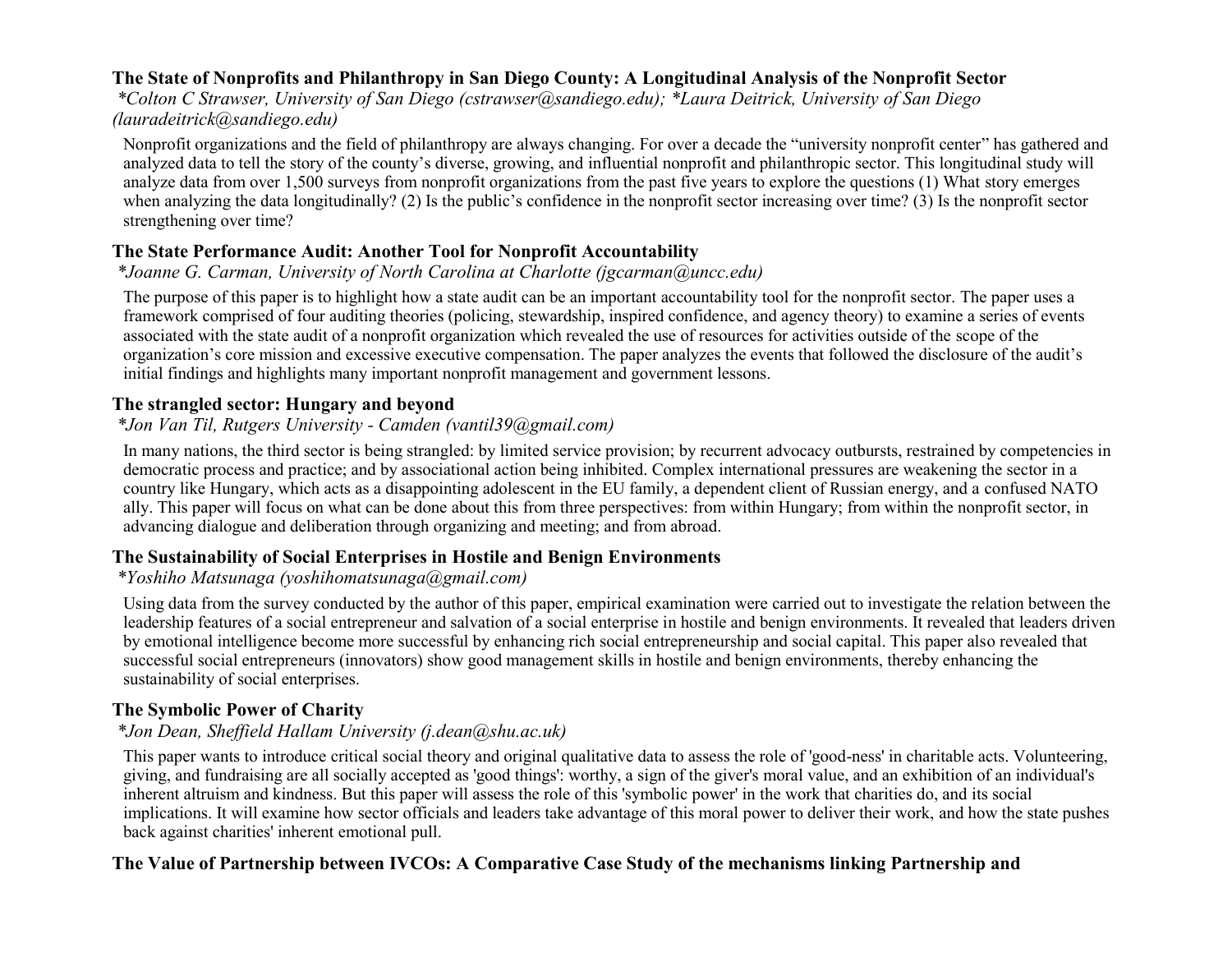### **Collaborative Value within Volunteer Tourism**

*\*Simon Kuijpers-Heezemans, Radboud University Nijmegen (s.kuijpers@ru.nl); \*Lau Schulpen, Radboud University Nijmegen (l.schulpen@maw.ru.nl); \*Maurice Gesthuizen, Radboud University Nijmegen (m.gesthuizen@maw.ru.nl); \*Marja Spierenburg, Radboud University Nijmegen (m.spierenburg@maw.ru.nl); \*Peer Scheepers, Radboud University Nijmegen (p.scheepers@maw.ru.nl)*

Research has found that reciprocal partnerships are crucial for a sustainable practice of volunteer tourism. Unfortunately, there is only scattered evidence on the role of partnership in the relationships between IVCOs. This research hence aims to answer the question: How does the way in which Dutch IVSOs and intermediary/hosting IVCOs in Ghana and South Africa shape their collaborative networks relate to how the parties experience partnership within and the value of the collaboration? The study investigates six collaborative networks spread across three Dutch IVSOs, involving hosting IVCOs and several intermediary IVCOs in both Ghana and South Africa.

### **The "Whys" of Charity Regulation**

#### *\*Rebecca S Fry, University of Toronto (rebecca.fry@mail.utoronto.ca)*

What should charity regulation aim to achieve and why? This is the question my paper will address. It will begin by discussing recent criticisms of the Charity Commission for England and Wales, which I will argue highlight both the importance of and the need for critical analysis of the purposes, or "whys", of charity regulation. The paper will then identify two such purposes: encouraging the pursuit of charitable purposes; and holding those who pursue them to account. It will conclude by discussing the further research required to develop a more complete theory of charity regulation capable of informing institutional design.

#### **The Wisdom of the Crowd(out): The Importance of Model and Context in the Relationship between Government Support and Charitable Donations**

*\*Nathan Grasse, Carleton University (NathanGrasse@cunet.carleton.ca); \*Elizabeth A.M. Searing, University at Albany, SUNY (esearing@albany.edu); \*Daniel Neely, Helen Bader Institute for Nonprofit Management (neely@uwm.edu)*

The literature on the relationship between government funding and private donations finds evidence of both crowd-out (a reduction in private donations due to government funding) and crowd-in (increased donations rather than a reduction). This apparent contradiction is present whether examining associations at the organizational level (Andreoni and Payne 2003; Payne 1998, 2011) or matching individuals and contributions to recipient organizations (Kingma 1989; Manzoor and Straub 2005), a quandary for both researchers and those hoping to use research to form policy. This paper uses organizational level data in multiple countries to explain inconsistent results, examining models' sensitivity to specifications.

#### **Time is Indeed a Scarce Resource – A Re-examination of the Relationship between Time Spent on Paid Work and Volunteering**

#### *\*Hans-Peter Y. Qvist, Aalborg University, Dept. of Sociology and Social Work (peterqvist24@gmail.com)*

From a time-economic perspective, it is natural to assume that time spent on paid work substitute volunteer work. Yet, most sociological studies suggest that the relationship between paid work and volunteer work is complementary. However, using longitudinal survey data merged with administrative register data from Denmark, I find that volunteers who work full-time or overtime contribute fewer hours compared to the unemployed. On these grounds, I argue that when important confounders are controlled for, time spent on paid work substitute time spent on volunteer work.

#### **Title: Do Governments Punish Nonprofits' High Administrative Costs in Their Funding Decisions?**

*\*Jiahuan Lu, Rutgers University - Newark (jiahuan.lu@rutgers.edu); \*Jianzhi Zhao, Fudan University (jianzhizhao@fudan.edu.cn)*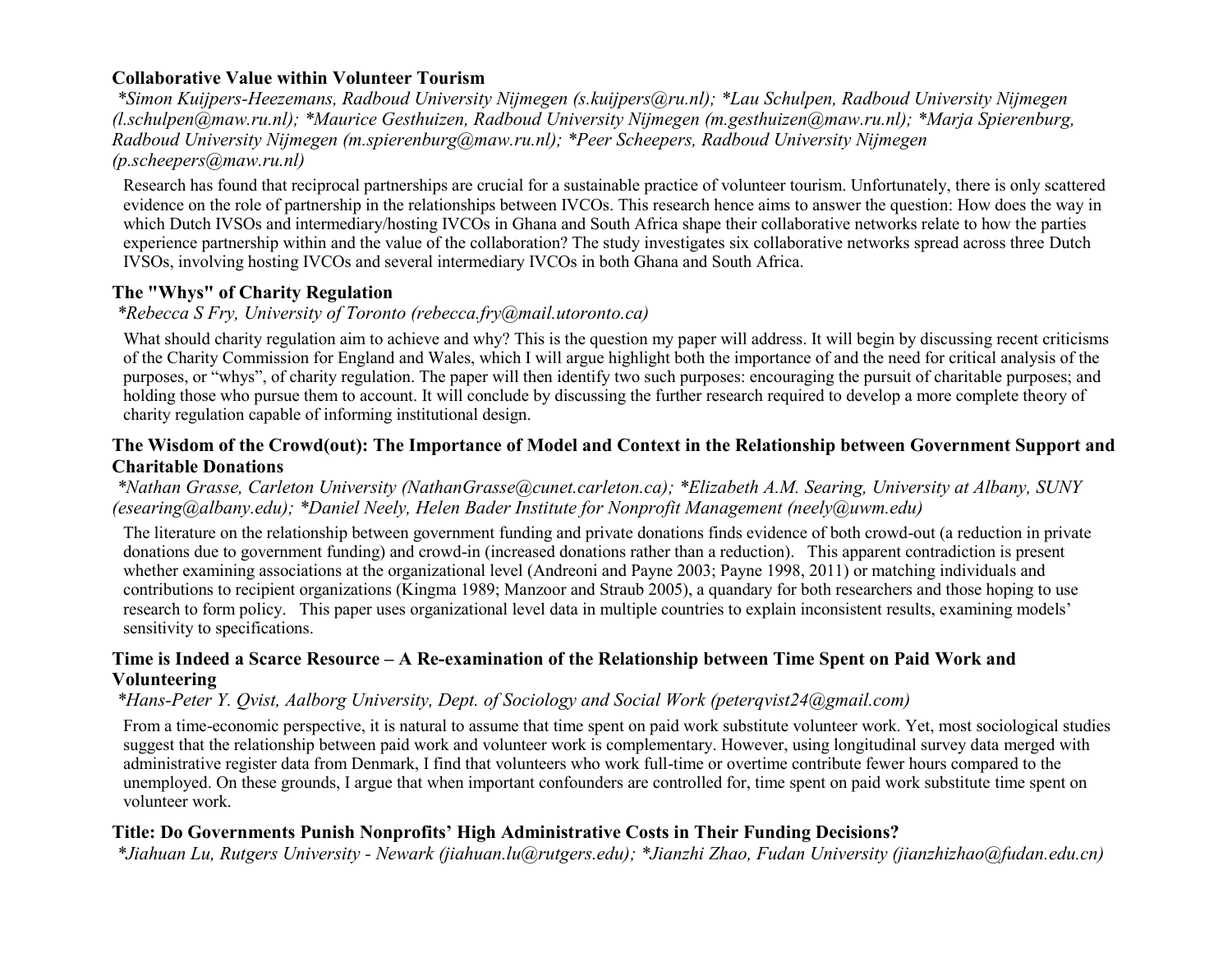This paper explores the relationship between nonprofits' administrative expense ratios and their receipt of government funding. It demonstrates that the relationship is nonlinear and follows an inverted U-shaped pattern.

#### **Together We Are An Ocean: Relationship Marketing and the Recruitment and Retention of Volunteers Among Arts and Culture Nonprofits**

*\*B. Kathleen Gallagher, Southern Methodist University (bkgallagher@smu.edu); \*Matt Ehlman, The Numad Group (matt@numadgroup.com)*

Nonprofit arts and culture organizations rely on volunteers as an important source of labor. They are in the challenging position of competing for volunteer commitment and hours in a crowded marketplace. There are more than 1.5 million nonprofit organizations in the U.S., more than 113,000 of these are arts and culture. Prospective volunteers must balance competing demands and perceive sufficient value of their contributions. This research addresses the use of relationship marketing by arts organizations to recruit and retain volunteers. Particular attention is given to gender differences of volunteers.

#### **To Give or to Get: A Study of Nonprofit Board Influence on Donation**

*\*Jingran Sun, University of North Texas (JingranSun@my.unt.edu); \*Yu (Kelly) Shi, University of North Texas (Yu.Shi@unt.edu)*

Although board diversification, either measured by ethnicity and gender, are used to explain the dynamic between organizational performance and the composition of the board, the results are often inconsistent. Due to the scarcity of data, scholars provide limited research on how board members' socio-economic status and profession affect the amount of donation nonprofit organizations receive as well as their financial performance. Using 990 form, 990-EZ form, and collected survey data, this study explores two research questions: 1) do wealthier board members attract more donations to their organizations? 2) does socio-economically diversified board attract more donations?

#### **Towards a Bi-Dimensional Approach to Philanthropic Giving: Measuring Ambivalence in the Act of Giving**

*\*Ayelet Oreg, Binghamton University (Aoreg1@binghamton.edu); \*Pamela Mischen, Binghamton University (pmischen@binghamton.edu); \*Andreas Pape, Binghamton University (apape@binghamton.edu)*

Studies that approach philanthropy from an economics perspective impute the existence of positive feelings ('warm glow') and calculate their value as the difference between the Nash equilibrium and the value allocated to a public good (Andreoni 1990). More recent studies indicate that "giving can produce good or bad feelings, depending on the context" (Konow 2010, 281). Building on research that differentiates between motivations and barriers to giving, as well as research that uses an additive approach to feelings, this research uses an experimental economics approach to study giving and develops a quantitative method for measuring ambivalence.

### **Transforming Current Model of International Aid to Sustainable International Development: A Case Study of a Ghanaian International Nongovernmental Organization (INGO)**

*\*Carissa Marie Patrone, Grand Valley State University (carissampatrone@gmail.com)*

With an increase in international aid, sustainable development has become an important topic to examine. Through the frameworks of the United Nations' Sustainable Development Goals, four pillars of sustainability, United States Agency for International Development's Civil Society Organization Sustainability Index and monitoring and evaluation practices, this research aims to study international nongovernmental organizations' (INGO) sustainability efforts and their impact on program effectiveness. Specifically, this research encompasses a case study of a Ghanaian INGO and their sustainability efforts, along with input from local scholars and leaders from local Ghanaian monitoring and evaluation forums, universities and governmental development agencies.

### **Transnational NGO Mergers and Acquisitions**

*\*Tosca Bruno-van Vijfeijken, Transnational NGO Initiative (tmbruno@maxwell.syr.edu); \*Hans Peter Schmitz, University of San*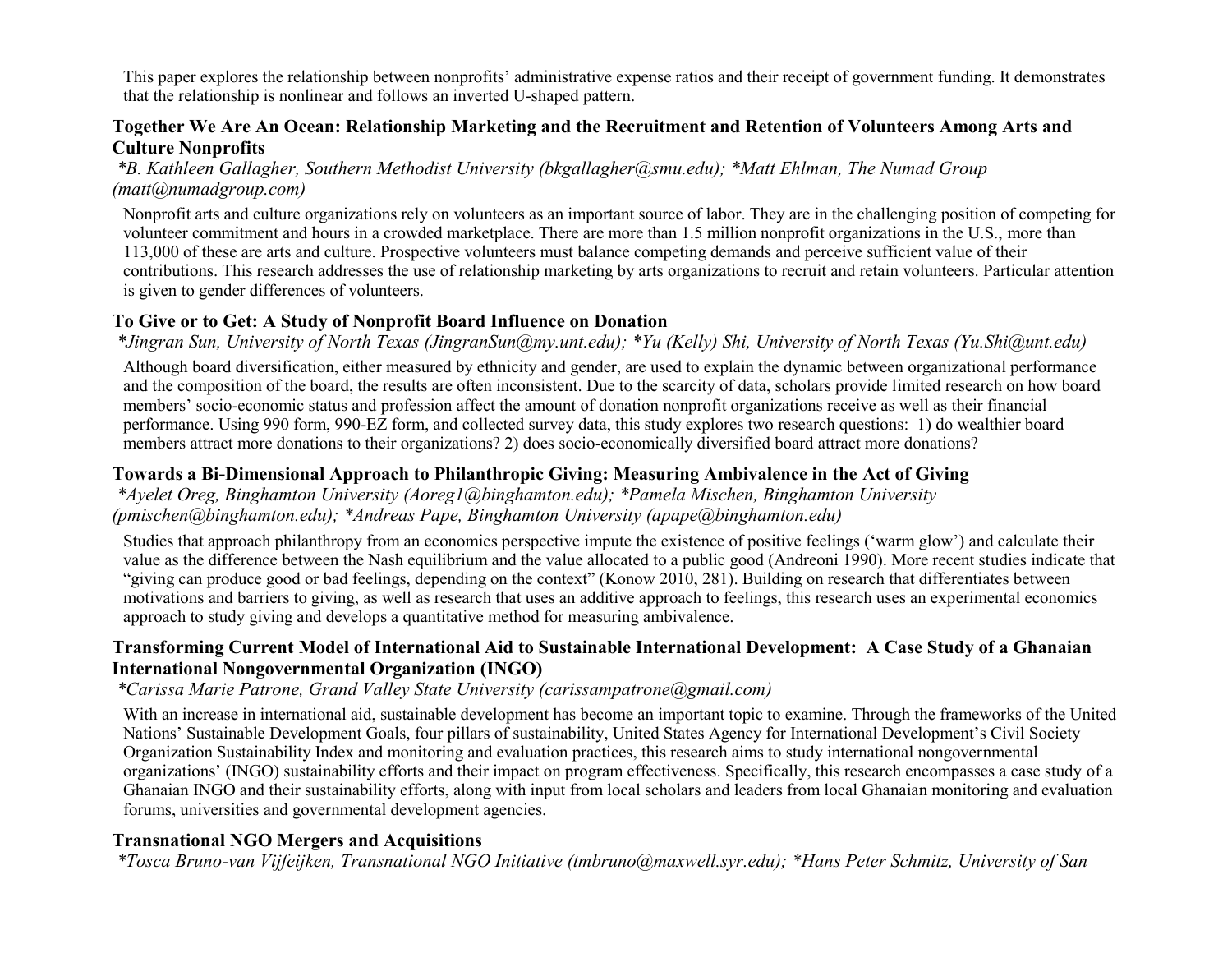### *Diego (schmitz@sandiego.edu); \*George E. Mitchell, Baruch College (george.mitchell@baruch.cuny.edu)*

What are the skills, attributes and behaviors shaping transnational non-governmental organizations' collaboration, especially in cases of mergers and acquisitions? This paper examines mergers and acquisitions as special cases of collaboration among- mid to large sized NGOs. The analysis identifies major causes and catalysts for mergers, discusses obstacles, and offers strategic frameworks for guiding collaborations and mergers. Findings are based on a review of academic and 'pracademic' literature, three prominent case studies informed by interviews with prominent NGO thought-leaders, and more than 15 years of interactions with hundreds of NGO leaders in settings such as training institutes, workshops, and consulting engagements.

#### **Trapped Between the Sticky Floor and the Glass Ceiling: The Employment of Women as Mid-Level Managers in Non-Profit Organizations**

#### *\*Michal Almog-Bar, Hebrew University of Jerusalem (michal.bar@mail.huji.ac.il); \*Inbar Livnat, The Hebrew University of Jerusalem (inbar.livnat@mail.huji.ac.il)*

Over the last two decades, both globally and in Israel, civil society and non-profit organizations have become important initiators and providers of social services. The nonprofit sector is a major employer in the Israeli labor market. Women comprise 68% of its employees, and many are mid-level managers. The paper presents a qualitative study, which examined the employment experience of 25 women working as mid-level managers in Israeli nonprofit organizations and addresses their occupational and personal experience, their challenges and motivations. In addition, the study highlights the employment characteristics of nonprofits - a sphere of part-time, temporary and underpaid work.

#### **Trends in Volunteering in Scandinavia**

#### *\*Hans-Peter Y. Qvist, Aalborg University, Dept. of Sociology and Social Work (peterqvist24@gmail.com)*

In this paper, we examine participation rate and time use trends in volunteering in Scandinavia during the period from the beginning of the 1990s until the mid-2010s. The aim of the analysis is twofold. First, we aim to provide a descriptive analysis of the trends in volunteering in Scandinavia during the period under investigation. Second, we aim to determine whether and to what extent the socio-demographic and institutional changes in the Scandinavian societies during this period can explain the observed trends in volunteering

### **Trouble Makers or Partners for Change? the Case of Egyptian NGOs**

#### *\*Sabith Khan, California Lutheran University (khanpgg@vt.edu); \*reza javadzadeh, california lutheran university (rjavadzadeh@callutheran.edu)*

In this short paper, based on media articles in English, Turkish and Arab media outlets - over the past five years, we offer a fairly exhaustive review of how discourse around NGOs has been formulated by the mainstream media in the Arab world. We contrast this with the discourse of change that these NGOs use themselves. We also carry out a discourse analysis of documents by Egypt based foundations, Nonprofits and government documents. While some divergence in goals is to be expected, are NGOs seen as tools of the government or actors with their own agency is in question, in this examination. We will also pay particular attention to the gaps, contradictions and inconsistencies in this discourse, with an aim to understand how can such a collaboration occur, if at all; given the diverging nature of the discourse that each deploys.

#### **Trust and Giving**

#### *\*Rene Bekkers, Vrije Universiteit Amsterdam (r.bekkers@vu.nl); \*Pamala Wiepking, IU Lilly Family School of Philanthrophy (pwiepki@iu.edu); \*Matthew Richard Bennett, University of Birmingham (m.r.bennett@bham.ac.uk)*

We study whether the level of generalized trust in a country is correlated with the level of charitable giving, over and above the individual level relationship. In other words, does a culture of trust encourage charitable giving? Building on an interdisciplinary literature we formulate hypotheses explaining if, and if so why and how, a culture of trust promotes charitable giving. We test these hypotheses using multiple datasets, including data from the CAF World Giving Index, the Global Trust Research Consortium, and the Individual International Philanthropy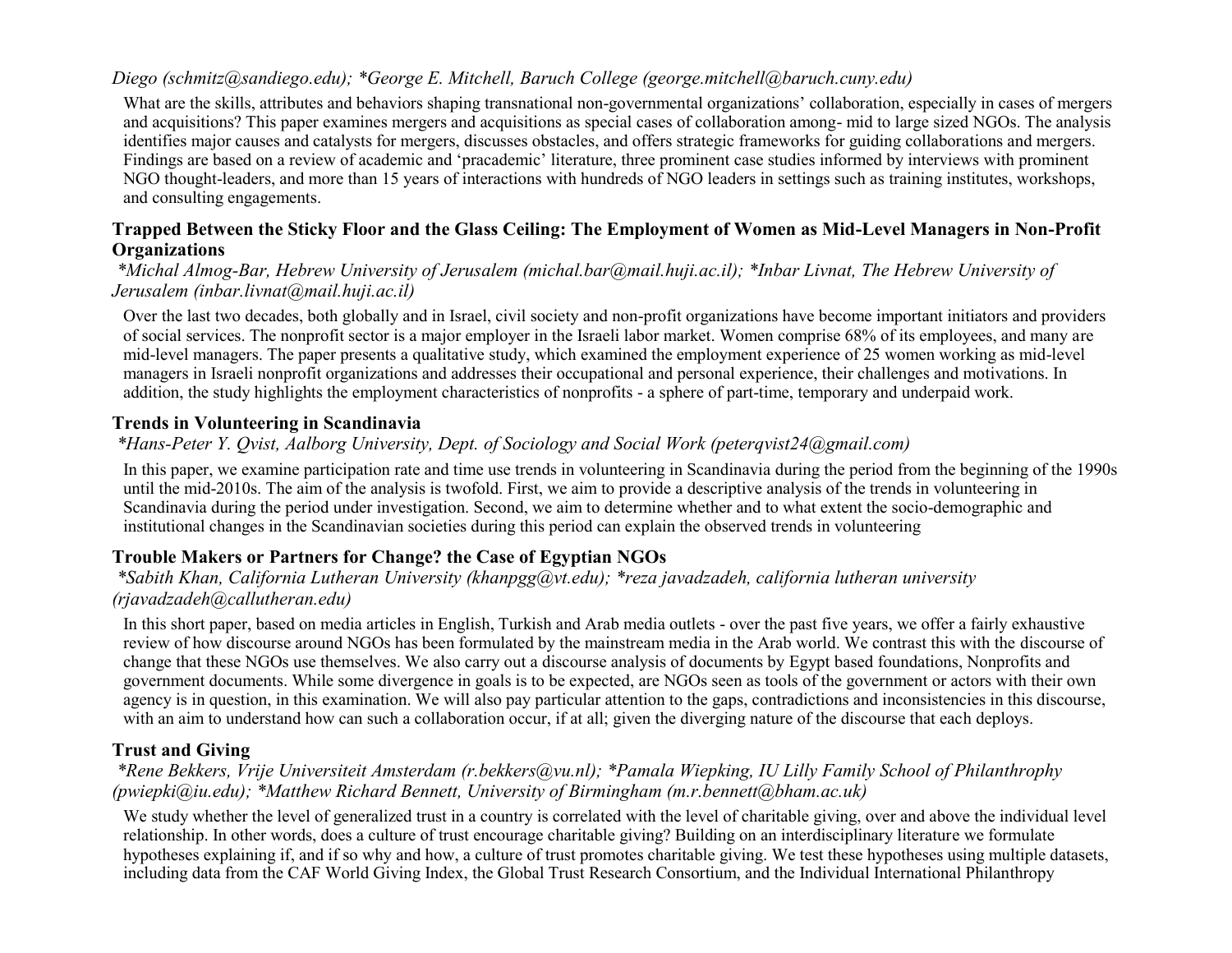Database. Our results can help understand if and how cultures of trust promote giving.

### **Trying to do Good in the Community: The Contributions of Corporate Employee Resource Groups**

*\*Justin S Lee, University of North Carolina at Greensboro (justinscottlee@gmail.com); \*Suzie S. Weng, University of North Florida (suzie.weng@gmail.com)*

Businesses engage in corporate social responsibility as part of their efforts to give back to the community of which they are a part. For corporations that have employee resource groups - groups of employees who have similar characteristics such as race or disability - parallel contributions to the community are often part of the intended outcomes. This study used a case study approach to examine the contributions of Asian American corporate employee resource groups on a pan-Asian American nonprofit organization. Knowledge of how corporate employee resource groups can contribute to local nonprofit organizations is a great untapped resource.

# **Two Models of Crowd-Out in a Networked Civil Society: Direct and Cross Crowd-Out Effects of Government Funding**

*\*Ji Ma, RGK Center for Philanthropy & Community Service, University of Texas at Austin (maji@austin.utexas.edu)*

This study considers the impact of social relations on organizational and individual economic behavior in crowd-out effect – the process that government funding may crowd out private donation. By using a novel panel dataset consisting of over 17 thousand observations across 12 years, this study examines two models of crowd-out effect considering the impact of social relations: compensating model and amplifying model. Analysis suggests that, although government funding to nonprofit i may crowd out i's private donations, the decrease of donation is compensated by the increase of private donations to i's neighboring organizations, supporting the compensating model.

### **Undemocratic non-profits in a democratic state?: the case of Canada's public interest interveners**

*\*Kathryn Chan, University of Victoria Faculty of Law (kmchan@uvic.ca)*

Non-profits are understood to enhance liberal democracy by participating as interveners in public interest litigation. The accepted wisdom in Canada is that such participation is valuable because it exposes the court to the views of communities potentially affected by a court's decision, and because it allows those affected communities to feel that they might influence the court's decision. The underlying assumption is that nonprofits in fact "represent" the communities with whom they are associated. This paper identifies the dangers of this assumption, and explores the tension between the "democratic" character of public interest interventions and the "undemocratic" nature of many non-profit interveners.

#### **Understanding Grassroots Associations Through Emerged Grassroots Self-Help Groups Among Chinese Lost-Child Parents** *\*Ximeng Chen, Binghamton University (xchen80@binghamton.edu)*

Drawing on literature about grassroots associations (GAs) and self-help groups (SHGs), I conduct a qualitative study on a specific type of SHGs: grassroots SHGs emerged from parents who were bounded by the One Child Policy and have lost their only child in China. By examining how these groups are founded and how leaders emerge, I aim to expand the thin literature on GAs, particularly expand to non-Western context. Pilot data shows that those groups are started to provide platforms for parents-in-grief to communicate with and support one another. Leaders of those groups tend to have high level of social capital.

### **Understanding Influence of Nonprofit Board Inclusion on Board Effectiveness: Is Critical Mass of Demographic Minorities a Moderator in the Equation?**

### *\*SUPARNA DUTTA, PhD student (duttas5@vcu.edu)*

Nonprofit boards are center stones of the organizations and are critical for planning and implementation of financial, legal, and administrative decisionmaking. Brown (2002) emphasized that successful nonprofit boards excel in fundraising, building partnerships with multiple stakeholders, drafting strong service methodologies, and envisioning sustainable future for the organizations and their programs. Brown also observed that nonprofit boards often have to perform outside the set guidelines, using their intuitions. Nonprofit board functions can be internal,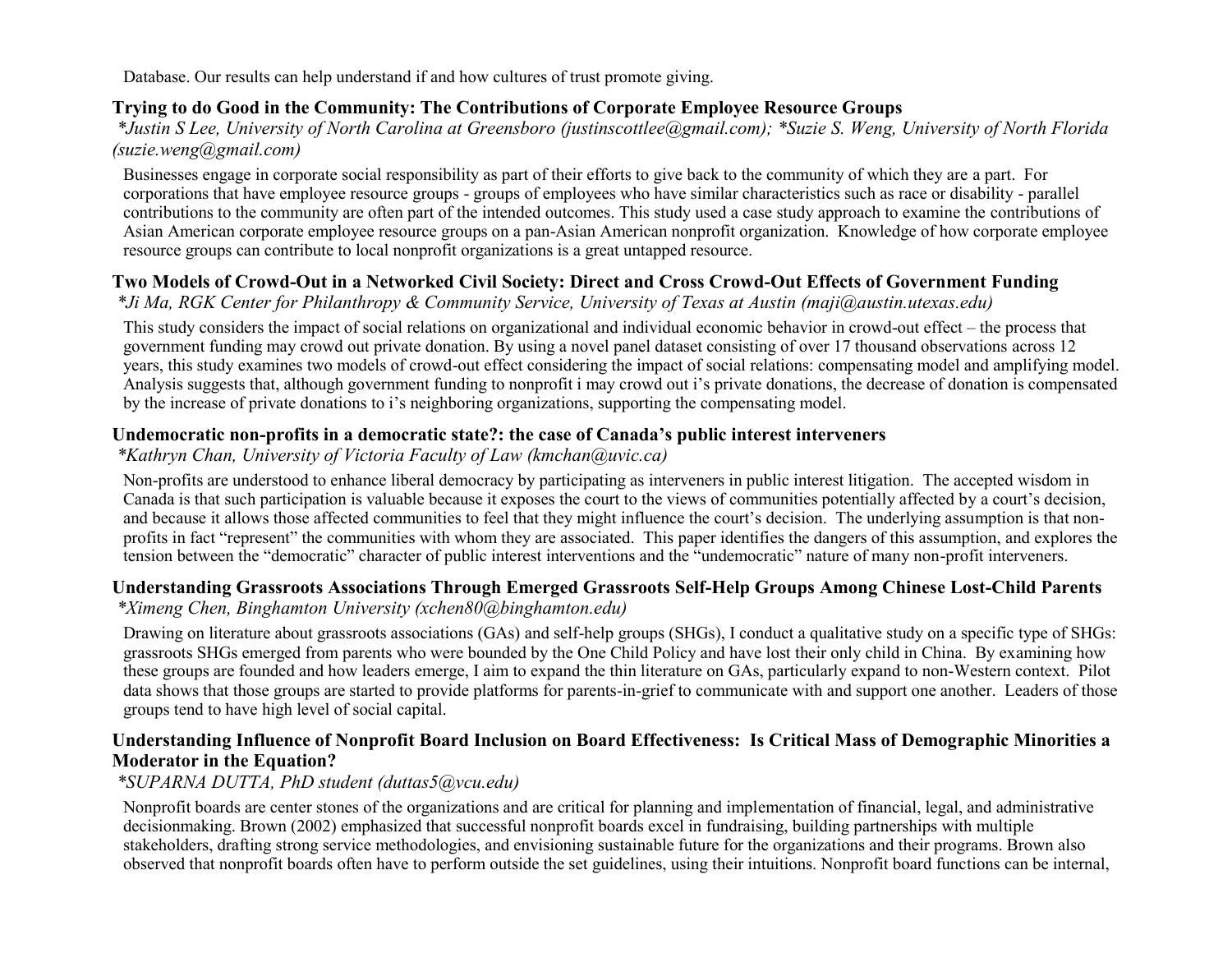e.g. strategic planning, monitoring, and external practices, e.g. stakeholder management, fundraising (Buse, Bernstein, and Billimoria (2016). This makes nonprofit board performance complex and hard to measure (Brown, 2005). With increasing workforce diversity in various sectors, diversity of nonprofit workforce or lack of it, has become a prominent topic of research. Various reports confirm that nonprofit leadership is still largely white and male. Nonprofit boards today are not more diversified in terms of race and ethnicity compared to their composition in 1994 (BoardSource, 2017). Further, such racial and gender gaps in nonprofit leadership are likely to continue because of nonprofit hiring practices. Using BoardSource 2016 survey data, my study examines the relationship between inclusive board practices and board effectiveness in nonprofits when the boards are diversified by race/ethnicity and gender. It also investigates whether presence of a critical mass of racial and ethnic minority members or women on boards of nonprofits is likely to moderate the relation between inclusive boards and board effectiveness.

# **Understanding Internal Social Movement Differences and Framing in the Movement Against the Dakota Access Pipeline**

*\*Jonathan Taylor Downs, Kennesaw State University (jdowns8@kennesaw.edu)*

The movement against the Dakota Access Pipeline at Standing Rock mobilized actors with differing messages and missions. This paper asks: Did differences in mission and narrative exist amongst the Standing Rock movement's organizations, and if so how did changes in the number and nature of involved social movement organizations (SMOs) impact the use of narratives and symbols in the movement? Interviews of participants and content analysis of press releases, blogs, and archives were utilized. This paper finds discourse was affected by the introduction of new NGOs, and that SMOs had differences in their framing of issues in the movement.

# **Understanding Managerialism in Social Justice Nonprofit Organizations: A Conceptual Model of Discordance**

### *\*Lauren Willner, California State University, Northridge (lnwillner@gmail.com)*

Managerialism in nonprofit organizations is a topic of increasing interest to nonprofit scholars. Specifically, managerialism is being employed to better understand the ways in which nonprofits are becoming more "business-like" in structure and function. This paper introduces a conceptual model developed from the findings of a qualitative case study exploring the role of managerialism within three large social justice nonprofits. Using a lens of organizational discordance, the emergence and maintenance of managerialism within nonprofits is explained. Additionally, the concept of discordance, as both a result of and contributor to managerialism, is examined, and the impact of this dissonance on organizations is discussed.

### **Understanding Nonprofit Collaboration: What Makes It Work? A Study on Local Nonprofit Housing Networks in NYS**

*\*Sung-eun Kim, Oakland University (ksungeun01@gmail.com); \*Jeongyoon Lee, Ball State University (jlee20@bsu.edu)*

While the benefits of collaboration have been discussed, little attention has been paid to the factors that are associated with effective collaboration. To develop research in this topic, this study examines how goal congruence, typology of collaboration, and organizational characteristics of focal and partner organizations are associated with effectiveness of collaboration by using multiple theoretical lenses. Drawing on quantitative data collected from 23 housing nonprofits in Albany, NY, this paper empirically examines under what conditions nonprofit leaders assess their collaborative efforts effective.

# **Understanding Nonprofit Policy Advocacy as a Case of Organizational Hybridity**

*\*Erynn E. Beaton, John Glenn College of Public Affairs, The Ohio State University (beaton.13@osu.edu); \*Heather MacIndoe, University of Massachusetts-Boston (Heather.MacIndoe@umb.edu); \*Tian Wang, University of Massachusetts Boston (Tian.Wang001@umb.edu)*

The literature on nonprofit advocacy does not consider how a public charity's choice to engage in advocacy incorporates a novel institutional logic of advocacy, alongside the dominant logic of service provision. The incorporation of this advocacy logic morphs traditional serviceproviding nonprofits into hybrid organizations that pursue both direct service and policy advocacy activities. The research on hybridity suggests that these organizations may experience unique challenges. Drawing on a survey of Massachusetts nonprofits, we use organizational hybridity to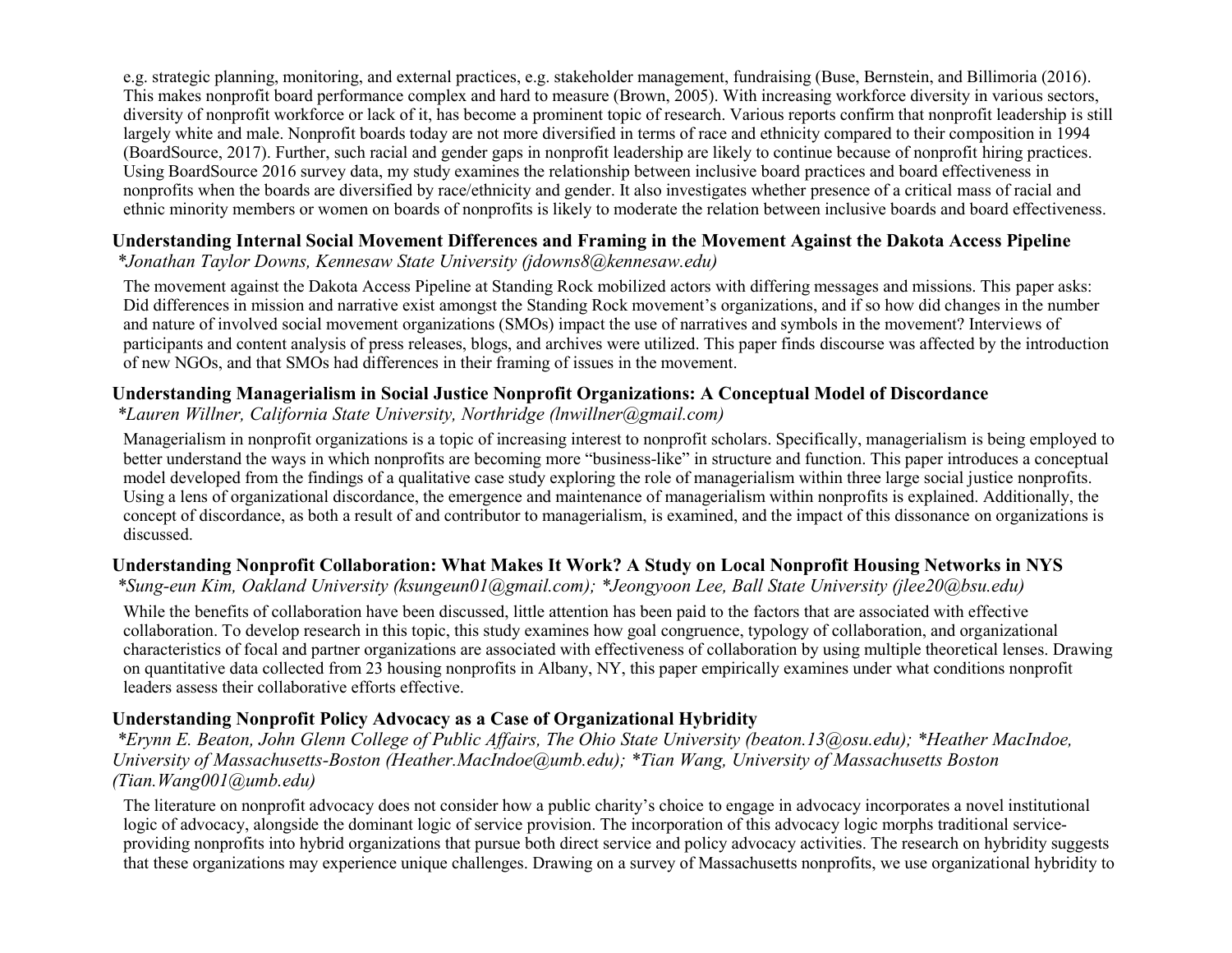better understand the activities and structures that enable nonprofit organizations to simultaneously pursue both service and advocacy objectives.

#### **Understanding nonprofits' corporate volunteering collaborations**

*\*Hanna Schneider (hanna.schneider@wu.ac.at); \*Michaela Neumayr, WU Vienna (Michaela.Neumayr@wu.ac.at)*

In this study we focus on corporate volunteering from the perspective of the nonprofit organization and analyze why and how corporate volunteering partnerships with various corporations evolve. The concept of cognitive sensemaking is introduced to demonstrate how different underlying logics about corporate volunteering trigger different decisions regarding corporate volunteering. Drawing from interviews with experts on corporate volunteering, we identify three different frames about corporate volunteering. Our results clearly demonstrate, that decisions about corporate volunteering prevalently go beyond the direct resources acquired through corporate volunteering, and thus propose that different types of partnerships should be regarded in a more holistic way.

### **Understanding Strategic Orientation and Collaborative Behaviors in Nonprofit Human Service Organizations**

*\*William A. Brown, Texas A&M University (wbrown@tamu.edu); \*M. Apolonia Calderon, University of Maryland, College Park (apolonia@umd.edu); \*Seoeun (Grace) Jung, Texas A&M University (seoeuneda@tamu.edu)*

This paper explores reported network relationships of nonprofit human service providers. The study considers how strategic orientation (prospector vs. defender; Miles & Snow, 1978) relates to the nature and type of network and collaborative relationships. This adds to the strategy and collaboration literature by considering a range of organizational and institutional factors that might explain the propensity to engage and interact with a number of significant community actors including local government, peer nonprofits, and the business community. Results are drawn from a state-wide survey of 195 human service organizations participating from a sample of 739 (26.3% response rate).

#### **Understanding the Persistence of 'Short-Term' Health Crisis NGOs: The Case of Toronto's Asian Canadian HIV/AIDS Service Organizations**

#### *\*Jessica Ng, London School of Economics and Political Science (j.ng10@lse.ac.uk)*

Using the case of the post-AIDS crisis survival of Toronto's Asian Canadian HIV/AIDS service provider NGOs, this paper offers a different explanation for the long-term persistence of NGOs envisioned for short-term crisis-response purposes. This paper draws upon thematic analysis of semi-structured interviews conducted with leaders of Toronto's HIV/AIDS NGOs. It finds that NGO survival was both an unintended byproduct of public health policy, and the result of government avoiding perceptions of institutional racism. I suggest that the effects (intended and unintended) of social policy and public perception may ensure the long-term survival of 'short-term' NGOs with permanently poor organization-environment 'fit.'

### **Understanding Voluntary Participation in Governance Accreditation Regimes**

*\*Nathan Grasse, Carleton University (NathanGrasse@cunet.carleton.ca); \*William A. Brown, Texas A&M University (wbrown@tamu.edu); \*Susan D Phillips, Carleton University (susan.phillips@carleton.ca)*

ABSTRACT: This study examines two issues related to governance and organizations' governance development. We look to the case of a prominent national accreditor in order to examine the development of their governance standards. We then use data from a subpopulation of charitable organizations (n=250) opting into the accreditation regime in order to explore the factors associated with voluntarily participation. We examine these organizations and the rest of the charitable population in order to identify associations between this choice and independent variables representing organizations' capacity, local markets, and subsector effects.

### **Urban Ecology and the Organism Metaphor: Contextualizing Houston Community Involvement**

*\*Patricia Snell Herzog, Lilly Family School of Philanthropy, IUPUI (psherzog@iupui.edu)*

Dating back to the Chicago School of Sociology, urban ecological approaches theorize cities as metaphorically akin to organisms. City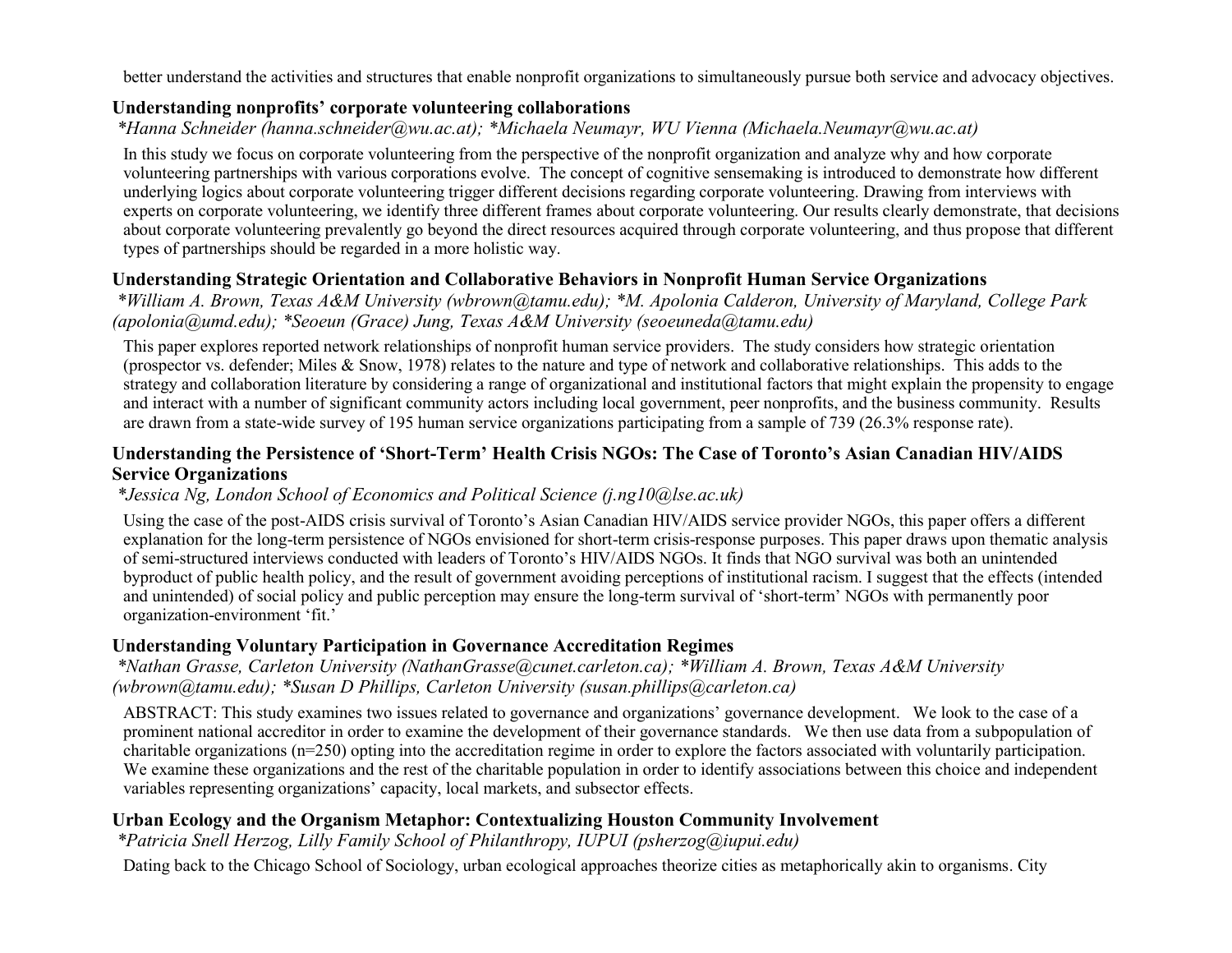landscapes are viewed as representing organs, arteries, and veins that flow together in fueling the lifeblood of urban activity. This metaphor has been interpreted in two distinct ways in empirical investigations: functional and pathological. Applied to studies of voluntary action, this leads to competing hypotheses with regard to how neighborhood social cohesion relates to community involvement. To adjudicate between these hypotheses, this study employs data from the Houston Area Survey (2012; n=1,610) to investigate one of the most diverse metropolitan areas.

#### **Use of Performance Measurements in Homeless Service Networks**

*\*KyungWoo Kim, University of North Texas (keithkim81@gmail.com); \*Hee Soun Jang, University of North Texas (heesoun.jang@unt.edu); \*Jesus N. Valero, University of Utah (jesus.valero@utah.edu)*

This study investigates why leading agencies use performance measurements in homeless service networks. Use of performance measurement is hard for individual agencies, and it will be even harder for networked service delivery. Why certain leading agencies use performance information in the networked homeless service delivery? Based on a 2015 national survey of the Continuum of Care, this study examines the effects of governance structure and other factors on performance information use in homeless service networks. Preliminary findings show that 65.4 % of the leading agencies use frequently performance measurements in homeless service delivery while 34.6 % of them do not.

### **Using Correlations Among Nonprofit Revenue Sources in Nonprofit Revenue Portfolio Composition**

*\*Ellie Heng Qu, The Bush School of Government and Public Service, Texas A&M University (hqu@tamu.edu); \*Saerim Kim, University of Kentucky (saerim.kim@uky.edu)*

Understanding correlations among various nonprofit revenue sources can provide implications for nonprofit managers on developing a welldiversified revenue portfolio that minimizes risk given an expected level of return. Combining uncorrelated or weakly correlated revenue sources can partially reduce portfolio risk. However, little is known about the characteristics of nonprofit revenue correlations. The study examine the potential factors that may influence nonprofit revenue correlations, using Forms 990 data from 2007 to 2016. It advances the literature on nonprofit finance, providing insights for nonprofit scholars and practitioners to understand the characteristics of revenue correlations and improve nonprofit revenue composition.

#### **Using The Gardener's Perspective to Cultivate New Projects With Nonprofits & Educators**

#### *\*Stephanie C. Boddie, The Pew Forum on Religion*

Using the learning gardening immersion model (Bowers, 2006; Gaylie, 2010; Orr, 2004), this researcher builds upon the garden as environment promoting ecology and social justice and garden as community emphasizing respecting and interacting with physical space, culture, history, and the local people. I also add the metaphor, the garden as life and living system. Using this expanded learning garden model, I join a local urban garden coalition in their work to support the community's desired health and well-being outcomes. Non-profit leaders work on teams with educators and community residents in community gardens to launch this pilot.

### **Validating a Nonprofit Talent Development Process**

#### *\*Heather L. Carpenter, Notre Dame of Maryland University (hcarpenter@ndm.edu)*

Many nonprofits lose their staff and volunteers due to a lack of strategic talent development. Responding to this challenge, researchers used existing literature to create a talent development process, which involves three assessments that help organizations assess: organizational learning culture, talent and professional development needs, and learning preferences. This paper will explain the development, administration and validation of the talent development process across 25 nonprofit and philanthropic organizations of different size and scope. This paper is important for advancing the nascent field of nonprofit talent development in establishing nonprofit specific assessments for developing and retaining talent.

#### **Variation in the Efficiency of Nonprofit Community-Based Development Organizations: An Analysis of Organizational and**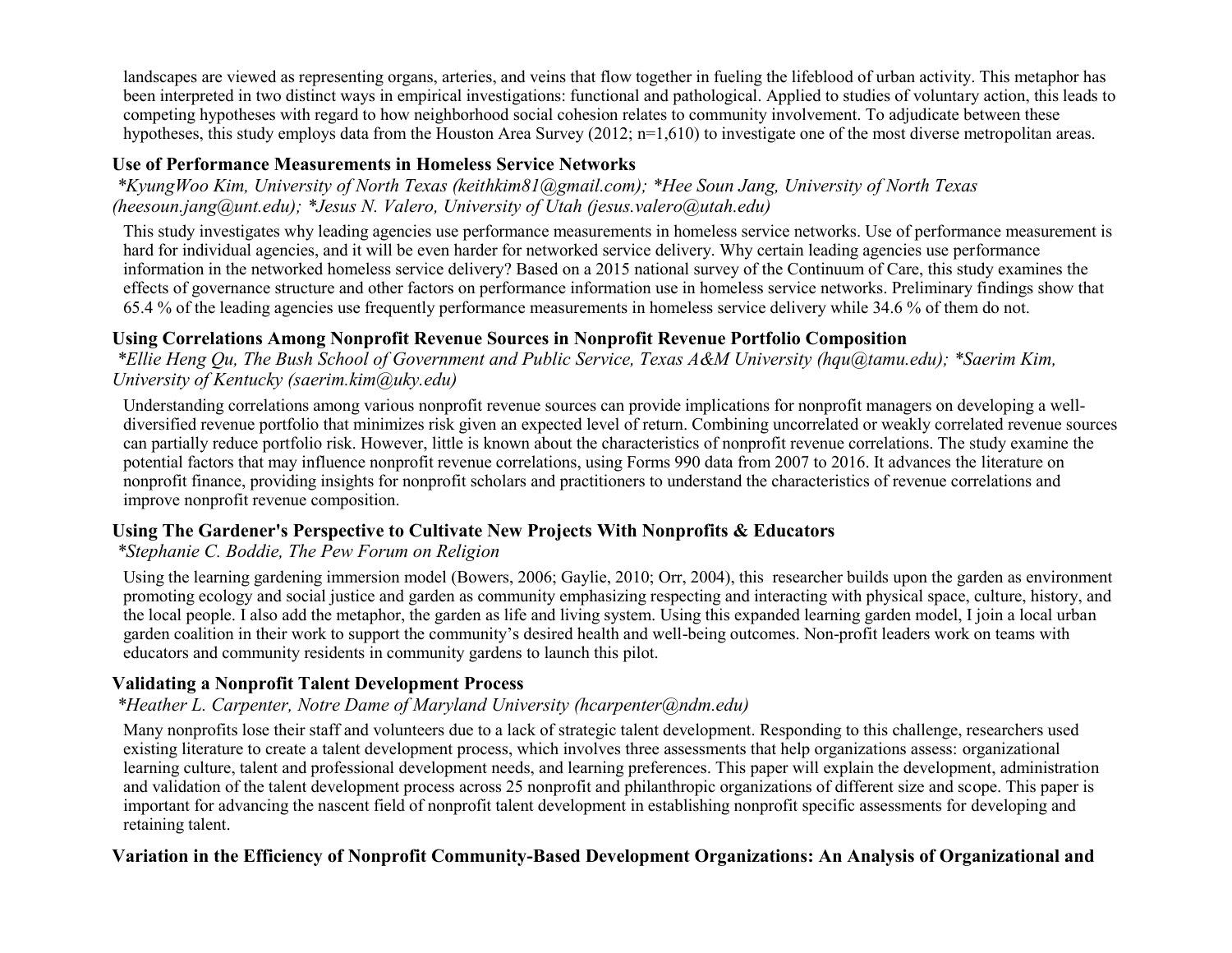#### **Environmental Effects**

*\*Nathaniel Wright, Texas Tech University (nathaniel.wright@ttu.edu)*

Community based development organizations (CBDO) provide vital services to marginalized communities. This study examines the hypothesis that community variation in the operating efficiency of CBDOs can be explained by community level attributes or environmental effects. I model three measures of operating efficiency based on the work of Trussel & Parsons, and examine these relationships between these measures and indicators of community level and environmental attributes. Using Data on more than 3,000 U.S. counties, empirical analyses reveal that variation exits in all three of the outcome measures and that contextual factors partially explain these variances.

#### **Visible or Invisible Interest Expression? Nonprofit Advocacy of Human Service Nonprofits in China**

*\*Chao Zhang, Soochow University (zhangchao18@suda.edu.cn); \*Xintong Zhao, Tsinghua University (370506108@qq.com); \*Zheng Xu, Soochow University (872080347@qq.com)*

While the nonprofit advocacy of human service nonprofits(HSNPs) in western settings are broadly discussed, the research on nonprofit advocacy tactics under authoritarianism is still limited (Guo  $\&$  Zhang, 2014). This study fills this gap by an original quantitative research. This study uses data from an original nationwide survey of 407 HSNPs in China to answer the following two questions: First, what kinds of advocacy tactics do HSNPs usually conduct? Second, do the funding source and scope, which measure institutional dependency, affect the advocacy approach they choose?

### **Volunteer Contributions in Supported Social Enterprises: Results from a National Survey**

*\*Laurie I. Mook, Arizona State University (lmook@asu.edu); \*Andrea Nga Wai Chan, University of Toronto (andrea.ngawai.chan@gmail.com); \*Annie Luk, University of Toronto (annie.luk@utoronto.ca); \*Jack J. Quarter, University of Toronto (jack.quarter@utoronto.ca)*

Volunteers across the world provide a significant contribution of labor to many nonprofit organizations. While we have much data showing the different fields that volunteers contribute in and the type of work they do, there is much less known about the prevalence of volunteering by organization type, in particular in nonprofit social enterprises. This study provides an initial exploration into this phenomenon from the organization perspective. We report on a national survey of nonprofit social enterprises serving marginalized social groups across Canada, looking at the prevalence of volunteers in these organizations and factors that led them to incorporate volunteer labor or not.

### **Volunteer Engagement: Lessons from the Service Enterprise Diagnostic**

*\*R. Patrick Bixler, University of Texas, RGK Center for Philanthropy and Community Service (rpbixler@utexas.edu); \*Sarah Jane Rehnborg, University of Texas at Austin (rehnborg@austin.utexas.edu)*

This paper examines volunteer engagement as an overarching factor that allows a nonprofit to grow, develop, and improve as well as achieve its mission. Although volunteers are an indispensable resource for many nonprofits, assessments of how nonprofits strategically approach volunteer engagement is lacking. To address this gap, we report analysis from 425 nonprofit organizations credentialed as Service Enterprises. The Service Enterprise Diagnostic 2.0 forms the gateway to credentialing a nonprofit organization as Service Enterprise, and is creating a data set for the study of volunteerism. Findings indicate that resource allocation and board involvement are significant factors in effective volunteer engagement.

#### **Volunteering as a Source of Conflict or Enrichment for Work: The Role of Employer Support**

#### *\*Zahir I Latheef (latheefz@uhd.edu)*

While numerous studies have explored the work-family connection, few examined the link between work and community, leaving a gap in our understanding of the work-nonwork relationship. Drawing from ecological systems and conservation of resources theories, this study proposes volunteering as a domain that conflicts with and/or enriches the workplace. Using a sample of 95 employed individuals who volunteer with nonprofits, this paper investigated employer support of volunteering (ESV), suggesting ESV impacts key work outcomes through the mediating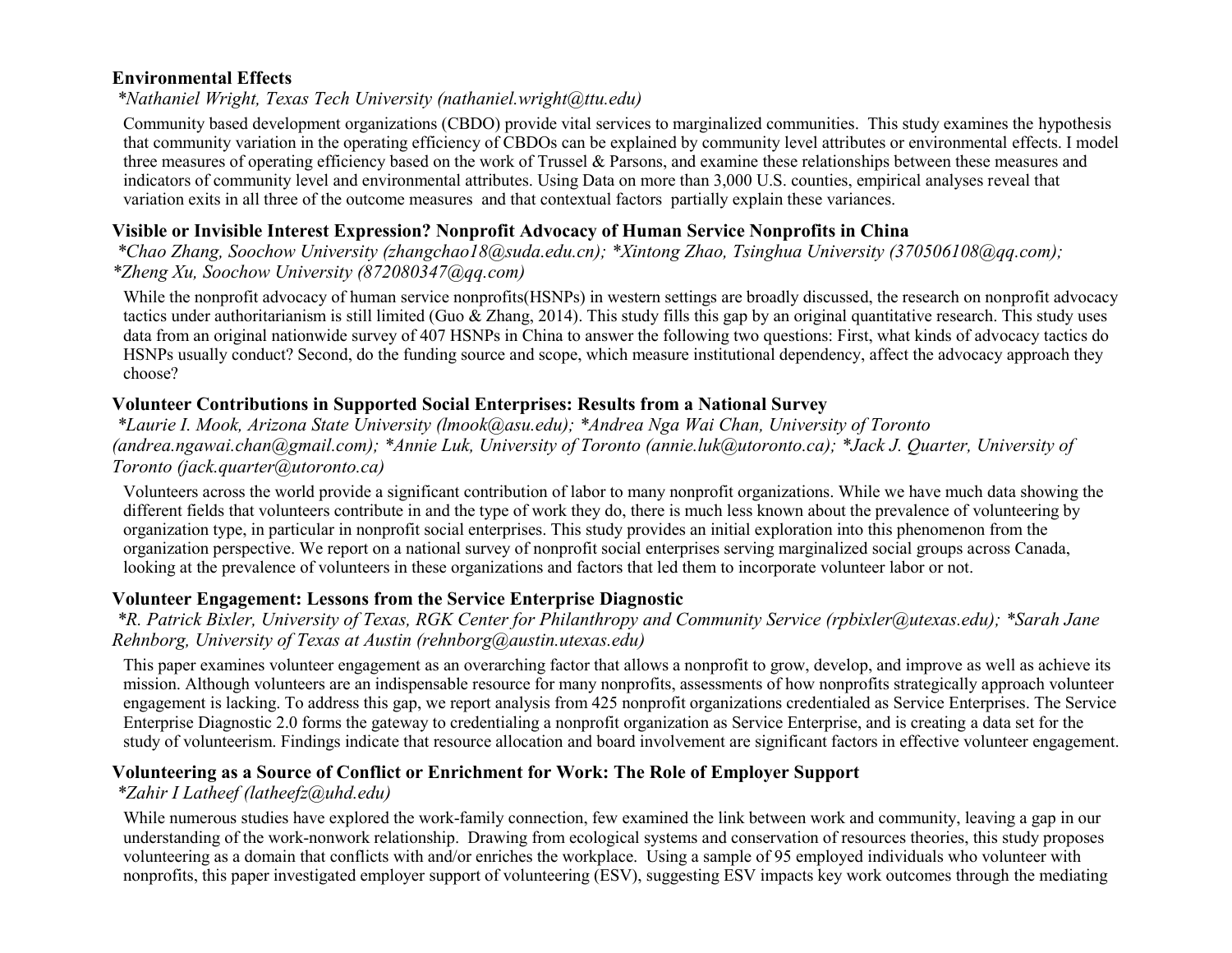roles of volunteer-work conflict and volunteer-work enrichment. The results suggest volunteering interacts with the work domain and ESV has important consequences for employees.

### **Volunteering: From Social Control to Prefigurative Participation**

*\*Jon Dean, Sheffield Hallam University (j.dean@shu.ac.uk)*

# **Volunteering in Mexico: National and International Perspectives**

*\*Jacqueline Butcher, Centro de Investigación y Estudios sobre Sociedad Civil, A.C. (rivasjb@prodigy.net.mx)*

Volunteering in Mexico takes place through very different channels, formal and informal, many of which can only be assessed using a survey. In this paper we offer the main findings of the latest implementation of the most specialized survey on the topic in the country. This instrument has a nationally representative sample size and includes a set of 23 specific behavioral prompts to capture volunteerism among the Mexican population. We offer the latest data on volunteering –corresponding to 2016- we compare several dimensions to what we collected in 2012 to offer the outline of the first trends emerging from these databases.

# **Volunteering in Vietnam: Motivations and Meaning**

*\*Allison R. Russell, University of Pennsylvania School of Social Policy & Practice (alruss@upenn.edu); \*Phuong Anh Nguyen, PYXERA Global Consulting (ndtanhp@gmail.com); \*Omkar A. Katta, University of Pennsylvania (okatta@sas.upenn.edu); \*Femida Handy (fhandy@sp2.upenn.edu)*

Volunteering is a widely studied topic. However, the majority of the literature focuses on the United States and Europe, with less exploration of the phenomenon of volunteering in a nonwestern context. This study seeks to address this gap by presenting findings from a survey of Vietnamese volunteers in Ho Chi Minh City. The survey included questions about the nature of the volunteer task(s) performed and motivations for volunteering (VFI), as well as open-ended questions about the meaning of volunteering. The data offer new insights about the form and function of the phenomenon of volunteering in the Vietnamese context.

# **Volunteer Recruitment Strategies: A Systematic Literature Review and Critique**

*\*Kathy Renfro, Arizona State University (kathy.renfro@asu.edu); \*Chiako Hung, Arizona State University (chung17@asu.edu); \*Hyunrang Han, Arizona State University (Hyunrang.Han@asu.edu); \*Rodney Machokoto, Arizona State University (rodney.machokoto@asu.edu); \*Tania Lizzeth Hernandez-Ortiz, Arizona State University (therna23@asu.edu)*

Over the years, scholars have researched different aspects of nonprofit volunteer recruitment – volunteer motivation, volunteer management, volunteer retention, and volunteer recruitment. While each of these topics is germane to any discussion about nonprofits and volunteers, this literature review focuses primarily on volunteer recruitment from the organizational perspective. We have found a paucity of research that presents a systematic review of the literature on volunteer recruitment from the organizations point of view. This paper attempts to fill this gap in the existing literature by providing specific volunteer recruitment strategies.

# **Volunteer Retention and Commitment in Nonprofit Organizations: The Perspective of Volunteer Managers.**

*\*Akua Twumasi, North Carolina State University (antwumas@ncsu.edu)*

Most nonprofit organizations rely on volunteers to ensure that the services they provide are delivered successfully. It is important nonprofit organizations identify the most reliable volunteer management practices that will help retain volunteers. This study explores the various volunteer management practices nonprofit organizations adopt and the major practices that prompt volunteers to dedicate and serve in other roles. Using a sample of volunteer managers, a survey method was implemented to measure seven volunteer management constructs as used by Cuskelly, Taylor, Hoye & Darcy (2006) and the retention and commitment rate of volunteers.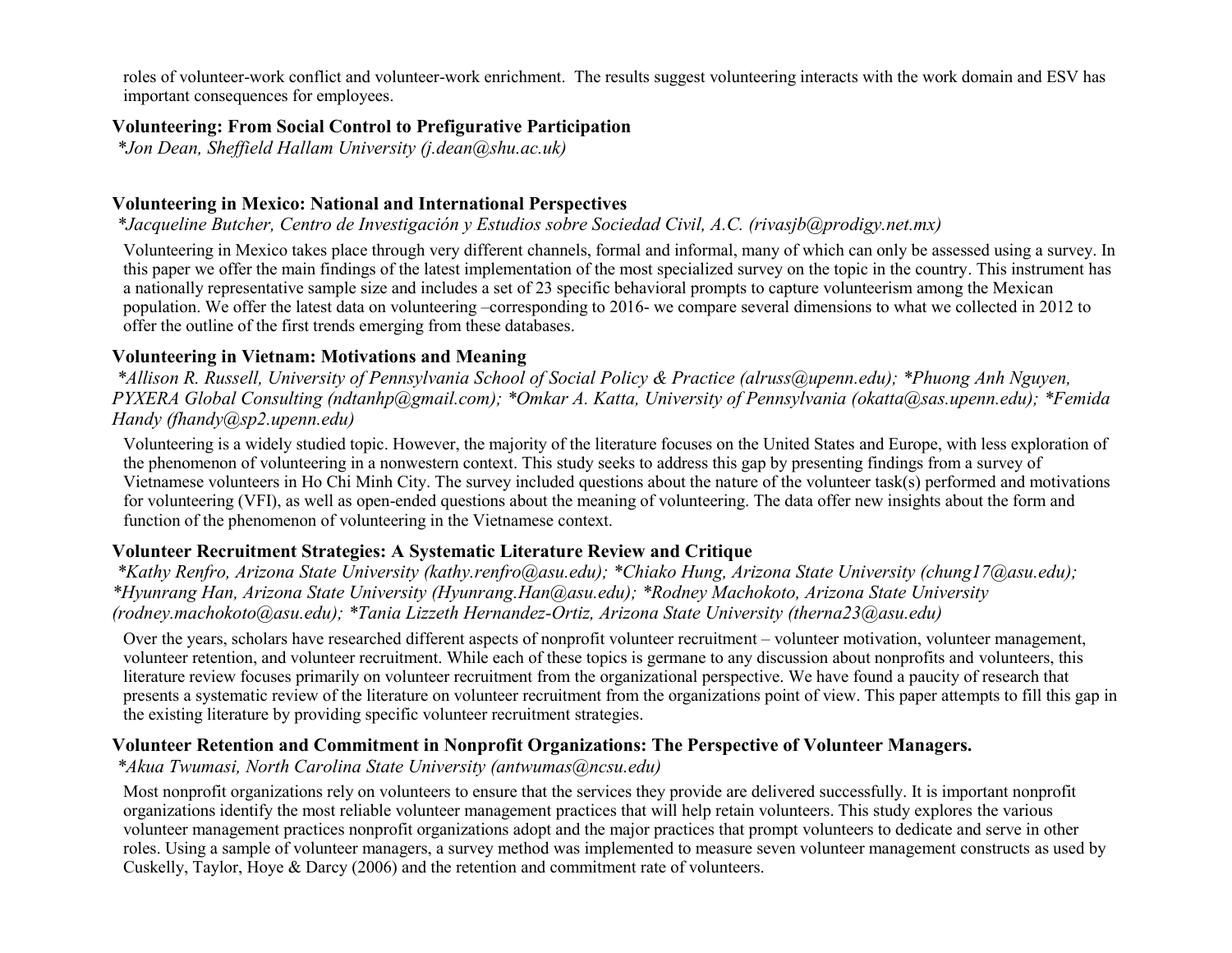### **Volunteer Use in the Nonprofit Sector: Exploring the Impact of Volunteer Managers**

*\*Jill Prior, Central Michigan University (prior2jm@cmich.edu); \*Emma A Powell, Central Michigan University (emma.powell@cmich.edu); \*Vickie L. Edwards, Western Michigan University (vickie.edwards@wmich.edu)*

Volunteers are a critical resource for the nonprofit sector, serving 8 billion hours each year (Independent Sector, 2018). Nonprofit organizations choose to use those hours in many capacities. Through service delivery or capacity building, the impact that volunteers have on an organization can be shaped by a volunteer manager. This research will examine whether paid volunteer managers utilize their volunteers differently than an unpaid volunteer manager. A survey of Michigan nonprofit organizations will be used as the source of data to answer this question.

### **Wealth and Giving**

### *\*Nicolas Duquette, University of Southern California (nduquett@usc.edu)*

This paper estimates causal effects of wealth shocks on charitable giving using an instrumental variables strategy. A vast literature examines the effects of income and price changes on giving, but wealth is a potentially very important variable not observed in commonly used data sets (such as tax returns). Preliminary results indicate that a 10% increase in wealth raises annual giving by about 0.5 to 2 percent. Extensions will examine heterogeneity by wealth source, donor demographics, and recipient cause.

### **What Are Best Practices in Volunteer Management: Human Resource Management, Reflection, or Peer Interaction?**

### *\*Christopher J Einolf, Northern Illinois University (ceinolf@niu.edu)*

How can organizations best manage their volunteers? This paper uses the results of a survey of volunteers to determine which management practices best predict successful volunteer outcomes. It finds that good human resource management practices predicted volunteer satisfaction and intent to continue volunteering, but that reflection and peer support had an even stronger relationship with positive volunteer outcomes.

### **What Clients Learn about Government: Citizenship and Nonprofit Human Services**

*\*Lehn M. Benjamin, IU Lilly Family School of Philanthropy (benjamin@iupui.edu); \*Barbara J Duffy, Lilly Family School of Philanthropy, IUPUI (bduffy@iupui.edu)*

Research suggests that third sector organizations can serve as "schools for citizens" by providing opportunities for developing civic skills and dispositions. Some scholars have critiqued this sanguine view, but few have examined it outside of member-based voluntary organizations and volunteers. Building on insights from policy feedback, we turn to three literatures on nonprofit advocacy, case advocacy and social change organizations, for clues about how and under what conditions participating in nonprofit programs or services may support or undermine the citizenship capacity of clients citizenship capacity of clients We conclude the paper with a set of propositions to inform future research.

# **What Do NGOs Actually Provide When It Comes to State Services? A Systematic Review of the Literature**

*\*Jennifer N. Brass, Indiana University (brassj@indiana.edu); \*Rachel Sullivan Robinson, American University (robinson@american.edu); \*Andrew Shermeyer, Indiana University (acsher@umail.iu.edu)*

NGOs have been touted for contributing to the provision of state services in developing countries. But limited synthesis of case studies exists to aggregate what NGOs actually provide, and to what effect for the intended beneficiaries. Thus, we use data from  $\sim$ 3,350 articles on NGOs in developing countries (1980-2014), as well as a sub-sample of 300 articles that we have closely read and coded to systematically examine whether NGO studies report a measurable effect of NGOs on outcomes, across nine service sectors. We also examine whether different NGOstate interactions are reported to be associated with favorable, unfavorable or mixed outcomes.

### **What do Olympic/Paralympic Volunteers Look For? Implications for the 2020 Tokyo Olympic/Paralympic Games**

*\*Naoto Yamauchi, Osaka University (yamauchi@osipp.osaka-u.ac.jp)*

Volunteering at Olympic/Paralympic Games may be a special experience. However, this does not mean that volunteers will endure any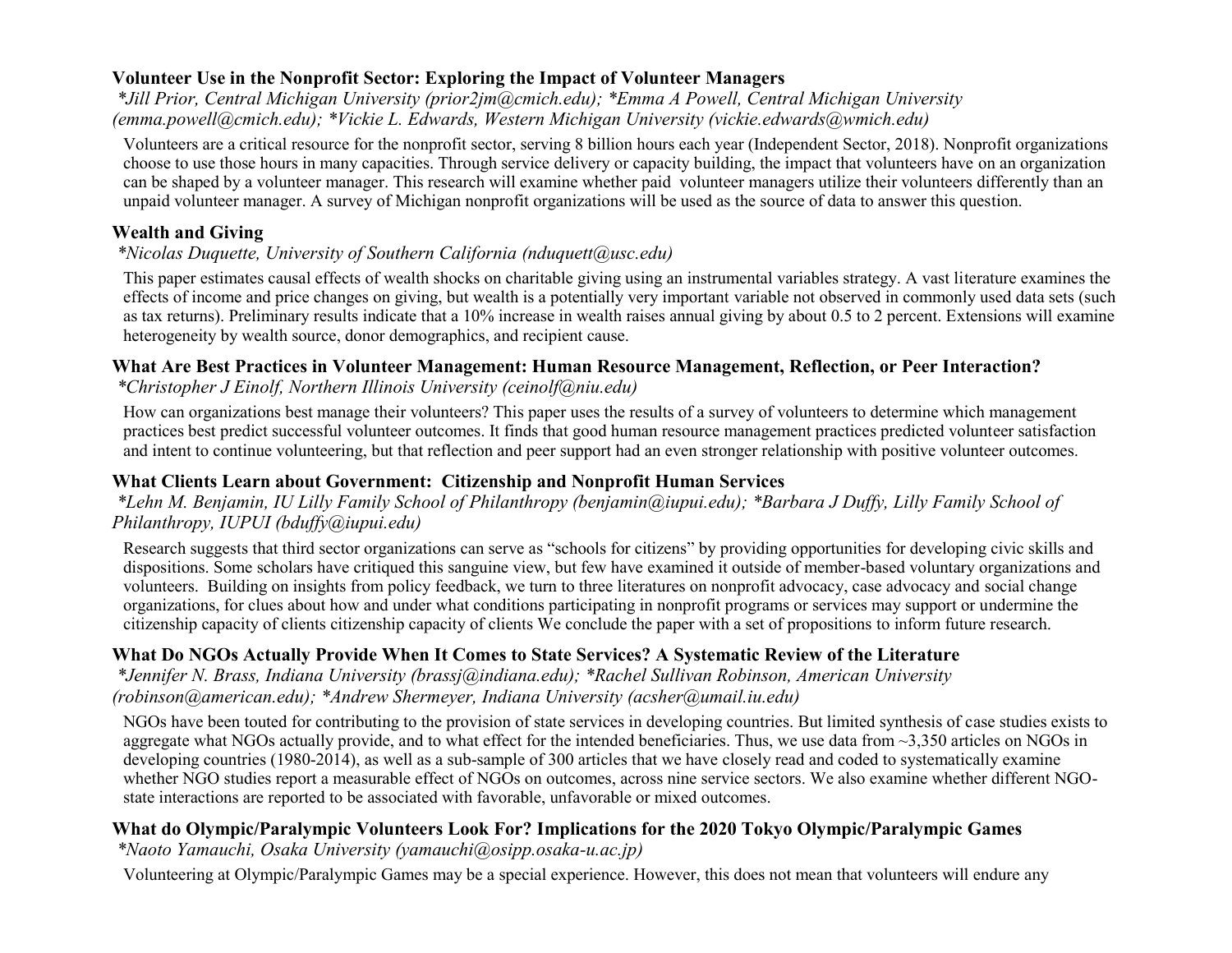circumstances. In 2018 PyeongChang, 2000 volunteers dropped out before the opening ceremony, complaining about poor accommodation facilities. To ensure their successful contributions, the managing body must carefully understand what volunteers look for in their experience. From an original survey in Japan, we find schedule flexibility as the most important factor among potential volunteers for the 2020 Tokyo Games, more so than assigned tasks, benefits, procedures, trainings, or support from workplace/schools. The paper presents detailed recommendations for successful management of volunteers.

### **What Do Saudi Nonprofit Leaders Need? An Exploratory Study of Nonprofit Leadership in the Kingdom**

*\*Sabith Khan, California Lutheran University (khanpgg@vt.edu)*

As the Kingdom of Saudi Arabia (KSA) expands its nonprofit sector, in an effort to include this key area in the development of the country, much remains unknown; both in terms of the capacity of the nonprofit leaders in terms of taking on this role as well as their technical skills. While professionalization in the sector remains an ongoing challenge, the sources of knowledge and training is also an important component of this development. In this exploratory study, based on interviews with leaders of the sector, I delve into the sources of knowledge and training, with the goal of understanding the needs of the leaders. What is missing, what needs to be in place for effective learning and practice are some of the questions I tackle. The lessons learned will have a direct impact on praxis as well as a better theoretical understanding of the sector, at large. Keywords : Leadership development, Nonprofits, Kingdom of Saudi Arabia, Civil Society, Vision 2030

#### **Whatever is Easiest? Difference-Making in the Gig Volunteer Imaginary**

### *\*Jillian Crocker, SUNY Old Westbury (crockerj@oldwestbury.edu)*

How do individuals choose volunteer activities, and how does a shift toward one-time and third-party-mediated volunteer opportunities impact the character of this work and the individuals who perform it? Drawing on data from over 100 hours of participant observation of volunteer labor and 30 in-depth interviews with community volunteers, this paper takes a critical perspective on experiences of volunteering in the contemporary U.S. economy. Interrogating the organization of volunteer work through volunteer placement agencies, I examine the significance of this evolution in contemporary volunteering not just for individuals, but for relationships with the communities they serve.

#### **What Happens After Surviving the Financial Scandals: An Analysis of Nonprofits Mired in Financial Fraud Charges**

*\*Muhammet Emre Coskun, Andrew Young School of Policy Studies (mcoskun1@student.gsu.edu); \*Qiaozhen Liu, Georgia State University (qliu10@student.gsu.edu); \*Mirae Kim, Georgia State University (mkim141@gsu.edu)*

Abstract: Since public trust and reputation are most valued assets, having a financial scandal can be catastrophic for nonprofits. Yet, being mired in a financial scandal can give nonprofits a chance to revamp their internal control system. Using a database compiled from news articles in 2005, 2010, and 2015, our study explores whether organizations that have survived a financial scandal has improved its fiscal health since the incident. We hypothesize that organizations will financially suffer in the short term, but in the long term, the fiscal health of surviving nonprofits will improve. We will discuss the importance of implementing internal control systems.

#### **What is a Subsidy? Examining Subsidies to Arts and Culture Organizations to See What Sort of Nonprofit-Government Relationship this Term Defines**

#### *\*Carole E Rosenstein, George Mason University (crosenst@gmu.edu)*

This paper argues for the value of a more exact definition and careful examination of the concept of government subsidy. Here, government subsidies are defined as ongoing, unrestricted resources delivered to a nonprofit. The paper examines subsidy by looking at the history, distribution, and roles of government subsidies to nonprofit arts and culture organizations. These organizations have been especially enterprising about capturing and keeping subsidies and they strive to maximize government resources delivered in this form. However, organizations are reminded that subsidization has been used primarily as a way to influence wealthy, powerful organizations toward openness and public-minded service delivery.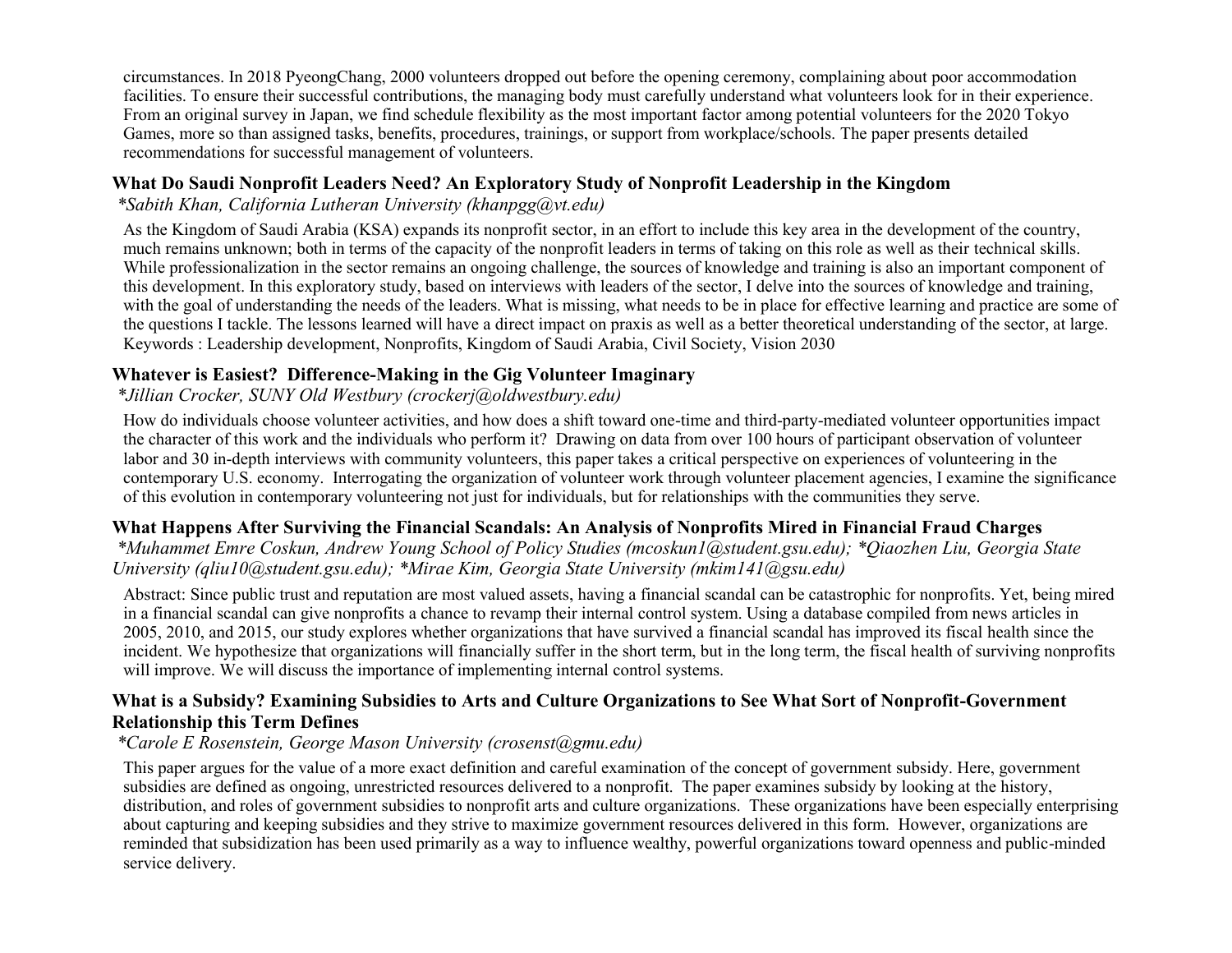### **What makes participation work? The scaffolding needed to support youth participation**

*\*Stephen Danley, Rutgers-Camden University (stephen.danley@rutgers.edu); \*Wenhua Lu, Rutgers-Camden University (wenhua.lu@rutgers.edu); \*Curtis Williams, Rutgers-Camden University (curtwill@scarletmail.rutgers.edu); \*Mary Mitsdarffer, Rutgers-Camden University (mlm456@scarletmail.rutgers.edu); \*PJ Craig, Rutgers-Camden University (pj.craig@rutgers.edu)*

Little research has focused on the scaffolding necessary to support participation in public life. This paper illuminates such scaffolding by testing the effects of guided participation (Kirshner, 2008) to support the goals of youth participation. It does so by using mixed methods to evaluate the Next Generation Community Leaders initiative; that initiative pays youth in 11 communities across New Jersey to enact projects to further a culture of health in their communities. We show that effective initiatives center youth experiences and put health challenges in the context of systemic issues such as race and socioeconomic economic status.

#### **What Makes Working in Social Enterprises Distinct from NGOs and Commercial Corporations? Perspectives from Employees**

#### *\*Cheryl Hiu-Kwan Chui, The University of Hong Kong (chkchui@hku.hk); \*Michelle Hei Yan Shum, Hong Kong Baptist University (mhyshum@hkbu.edu.hk)*

Various countries across the East Asian region have witnessed the rapid proliferation of Work Integration Social Enterprises (WISEs) in the recent decade. Drawing from qualitative interviews with a sample of disadvantaged employees and middle managers currently working in WISEs in Hong Kong, we examined what working in a WISE meant for disadvantaged employees; and how such work differs from traditional service delivery organizations or other employment support schemes such as quota systems. Three emergent themes, namely Meaningful engagement, Individual Empowerment, and Relational-based empowerment, were identified as critical outcomes for participants. Discussion pertaining to the role of social enterprise in the production of welfare and practice implications for social enterprises are presented.

### **What syllabi tell us about social entrepreneurship education in Japan?**

### *\*Koichi Nakao, Tohoku University (sabikaihamu@hotmail.com); \*Yuko Nishide, Tohoku University (yuko.nishide.c8@tohoku.ac.jp)*

Despite the significant roles of social entrepreneurs in wide range of the social issues, education of the social entrepreneurship in universities has not been thoroughly examined in prior literature. This article highlights the pedagogy of social entrepreneurship in Japanese Universities through analysis of the 102 courses syllabi (Undergraduate:62, Graduate:41). The main contents of the courses consists of theory/regulation/history(86.3%), case study (81.4%), discussion & group work (52.9%),presentations (49.0%) and making business plan  $(28.4\%)$ . The evaluation of the student's achievements are made by the attitude and willingness to participate in courses  $(69.6\%)$ , final examination (67.6%), memos (67.6%) and the attendance/participation (52.0%).

### **When a Civil Society Initiative Becomes an EU Priority: Success of Tenders Electronic Daily Database from the Civil Society Perspective**

### *\*Palina Prysmakova, Florida Atlantic University (pprysmakova@fau.edu)*

The question of utility of a civil society initiative depends on the exact beneficiary that one considers in each particular case. The study provides a recent example of a civil society initiative that addressed the openness of procurement practices across the nations of European Union and its neighboring partners. Analyzing the project against Open Government Working Group's principles of open data, the study demonstrates that it indeed improved some levels of procurement data openness. Meanwhile, although revealing some utility of the project for the European Commission, the analysis suggests rather low utility for the public at large. The study adds to the discussion that (1) utility has multiple levels, and some data in an open source is better than none, (2) data has to understandable to have any utility for data consumers, and otherwise, the only utility achieved is the legitimization of the current governmental practices rather than their improvement.

### **When Soft Law Meets Hard Politics: Taming the Wild West of Nonprofit Political Involvement**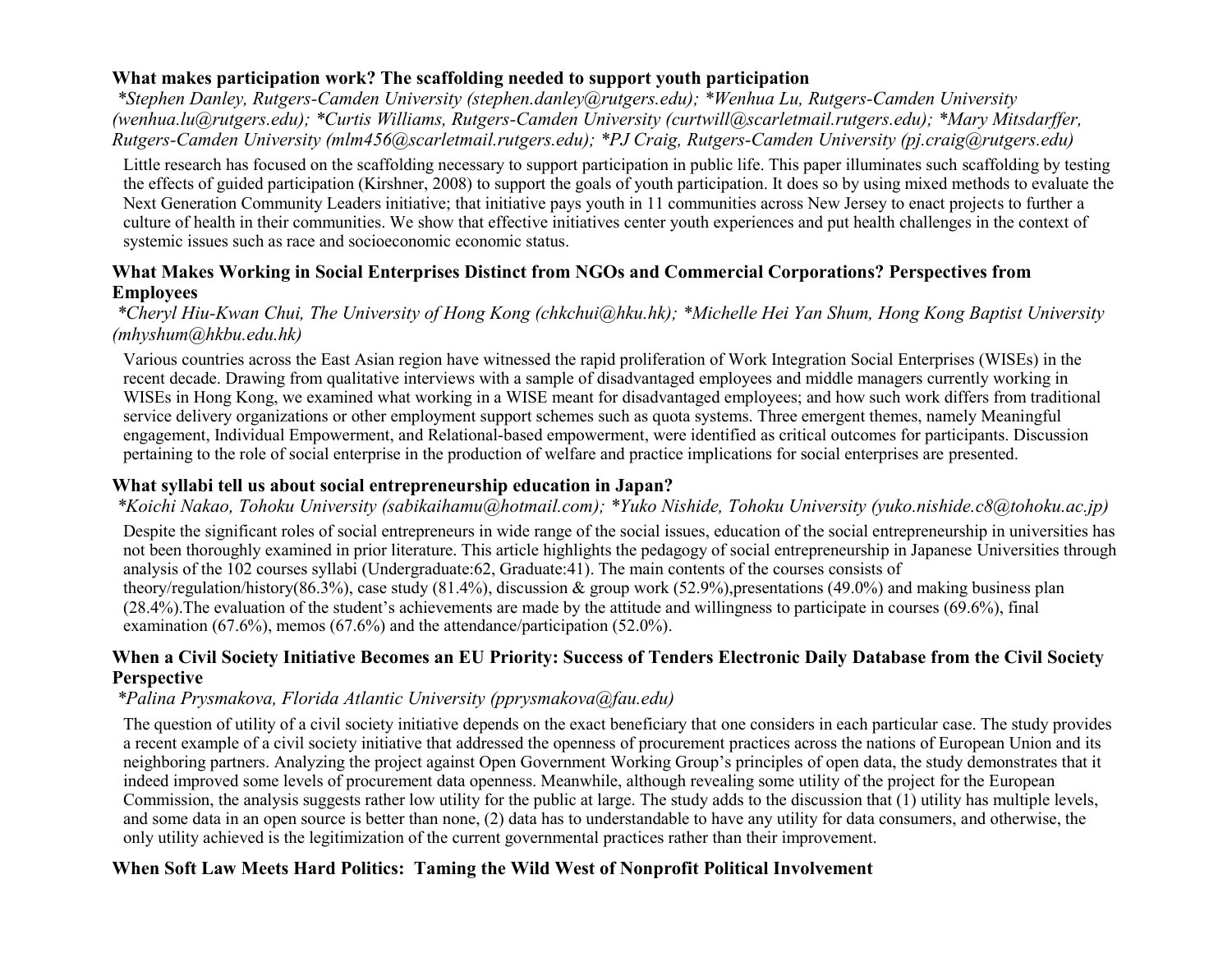# *\*Lloyd Hitoshi Mayer, University of Notre Dame (lmayer@nd.edu)*

Many of the legal and psychological barriers to nonprofits becoming involved in electoral politics have fallen. Nonprofits have violated the remaining legal rules with little fear of negative consequences, especially given vague definitions and a paucity of enforcement resources. Thus far, solutions are piecemeal; what is needed is a comprehensive approach taking into account the ways nonprofits can be involved in politics and the interaction between the different bodies of law at both the federal and state level that relate to such involvement. The paper provides an approach to taming dark money that recognizes and anticipates the dynamic nature of political involvement by nonprofits.

### **When Spending More Yields Less: Financial Overhead's Nonlinear Association with Nonprofit Employees' Job Satisfaction**

*\*Marcus Lam, University of San Diego, School of Leadership and Education Sciences (mlam@sandiego.edu); \*Mark Preston, Independent Consultant (msprestonconsulting@gmail.com)*

This paper examines the impact of overhead spending on job satisfaction at differing levels of work demands. Six nonprofit agencies located in Southern California participated in this cross-sectional field survey study. We drew on conservation of resources theory to investigate whether overhead spending's relationship with job satisfaction is nonlinear and moderated by work demands. Data partially supported this hypothesis; and as such, uniquely contributes to the nonprofit literature by being the first study to uncover this moderated nonlinear finding.

#### **Where Do Nonprofit Researcher Publish: An Investigation of Perceptions of Nonprofit Journal Quality**

*\*Fredrik O. Andersson, SPEA - IUPUI (fanders@iu.edu); \*Marlene Walk, Indiana University Purdue University Indianapolis (mwalk@iupui.edu); \*Jessica Knudsen, SPEA - IUPUI (jlknudse@iu.edu); \*Charity Scott, SPEA - IUPUI (cpscott@iupui.edu)*

Publishing your research in high quality academic journals is an important undertaking if you are a faculty member seeking promotion and tenure at a research university. While many other social science fields have readily available rankings of the top journals in their respective fields, nonprofit and civil society scholars have no such general rankings to look to. In this research, we survey multiple nonprofit scholars both in the United States and Europe, as well as Nonprofit Academic Centers Councils (NAAC) department officers, to present data on where nonprofit scholars are looking to publish their work and how these different journals are ranked based on their perceived quality.

### **Whether Private Philanthropy Should Be Banned From Public Policy As "Repugnant" To Democracy**

*\*John Tyler, Ewing Marion Kauffman Foundation (jtyler@kauffman.org)*

This paper follows in the spirit of Evelyn Brody's work on the importance of the private nature of  $501(c)(3)$  organizations, especially foundations. It responds to assertions that these organizations should be excluded from public policy because: as public enterprises, they should not be able to engage as private actors; as private enterprises, they should not be able to engage public policy at all; and/or foundations especially are "repugnant" to democracy. This paper counters that the preceding misconceive American democracy; the charitable, independent sector and its components substantively enhance our democracy; and they are consistent with and enabled by it.

#### **Whiteness and masculinity in nonprofit organizations**

#### *\*Nuriel Heckler, University of Colorado Denver (nuriel.heckler@ucdenver.edu)*

Critical studies focused on whiteness and masculinity argue that nonprofits (NPOs) reinforce whiteness and masculinity in United States' governance and society. As NPOs become ever more central to public administration, understanding how NPOs strengthen whiteness and masculinity becomes an important step in creating equality. This presentation focuses on why it is important to incorporate critical whiteness and masculinity theories into NPO research.

#### **Who Are We? A National Qualitative Investigation into the Identities of Nonprofit Networks**

*\*Sarah Young, University of North Georgia (shinkelyoung@gmail.com)*

How do formalized nonprofit networks identities' change as they transition through life cycle stages? This study expounds upon previous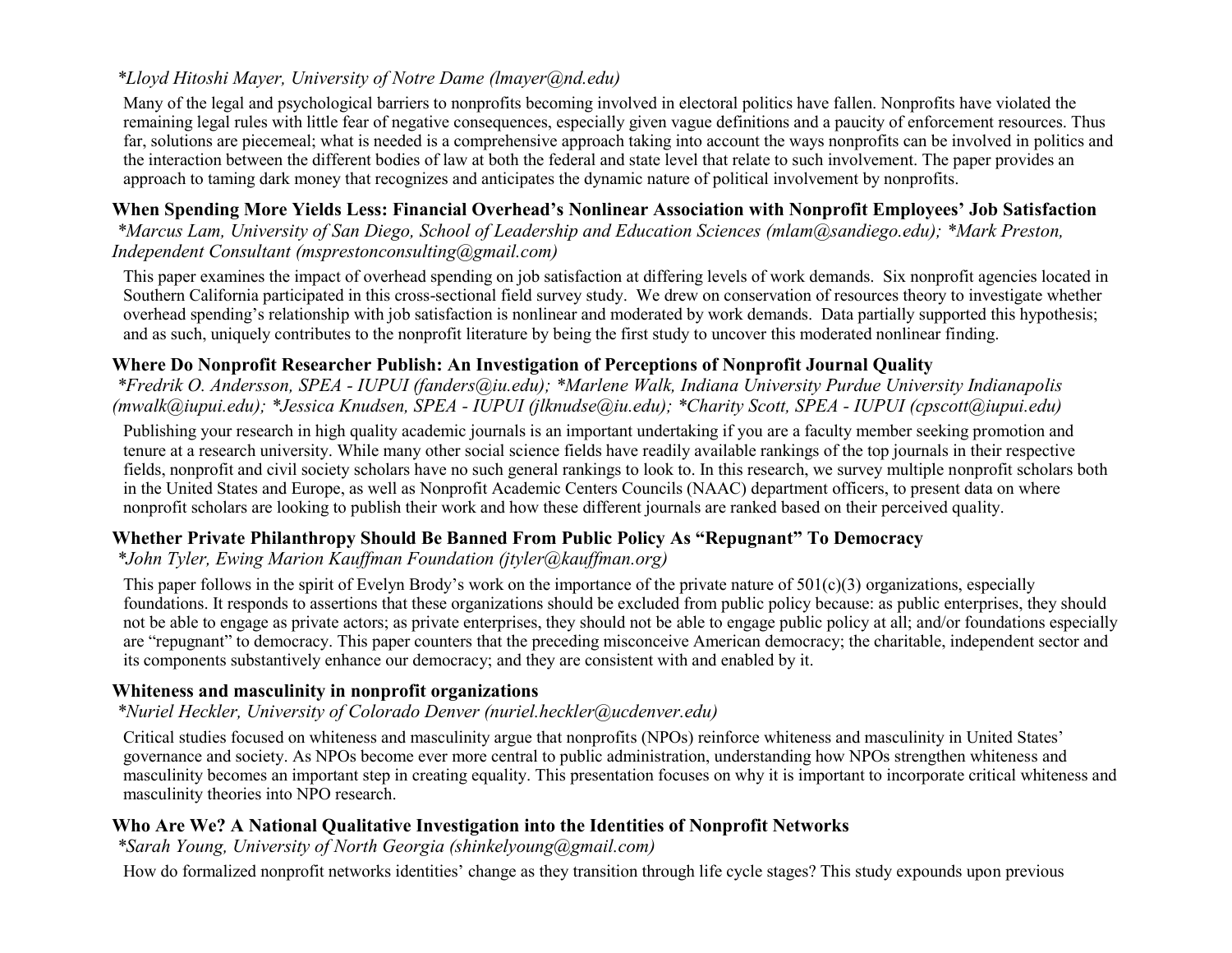research that examined how nonprofit resource centers (NRCs) form. Empirical data was gathered via semi-structured long-form interviews with 41 key leaders involved in the development of 25 NRCs throughout the United States. The factors influencing their organizational development and identities were analyzed using a grounded analytic approach. The factors that were identified included grassroots leaders, resource supply, and growth and legitimacy. The factors that drove life cycle stage were also found to influence the organizational identities of the NRCs.

### **Who Feels Responsible for the Social Cause? The Relationship of Giving as a Share of Income Revisited: Evidence from Europe**

*\*Michaela neumayr, WU Vienna (mneumayr@wu.ac.at); \*Astrid Pennerstorfer, WU Vienna (astrid.pennerstorfer@wu.ac.at)*

This paper studies individuals' relative levels of generosity by looking at the connection between income and donations as a share of income in the European context. We first provide a systematic literature review identifying how methods and data impact findings on the relationship between individuals' income and the proportion of income donated. We then analyze tax data from countries in Europe and demonstrate for each country how different methods and data applied lead to variations in the results. Finally, we discuss whether the U-shaped relationship found in studies from the US also applies to the European context.

#### **Who Gets More Corporate Support? A Study About the Relations of Arts Organizations' Characteristics to Corporate Support**

*\*Youngseon Kim, Central Connecticut State University (ykim@ccsu.edu); \*Hyunjung Lee, University of Hartford (hyulee@hartford.edu)*

This research examines relations of various characteristics of non-profit arts organizations to the receipt of corporate support. Particularly factors such as marketing emphasis, financial stability, slack resources, administrative efficiency, age, and government support are selected and tested. We used DataArts' Cultural Data Profile (CDP), a standardized online form in which nonprofit arts organizations reported financial and programmatic information any given year during the 2004 – 2016-time periods in nine states in the U.S. The final data set contains 3,467 nonprofit arts organizations. Findings from this research shed a light on non-profit arts organizations' approach to taking an advantage of corporate support.

#### **Who Influences Gen Z Giving: Friends, Social Media Influencers or Micro-Influencers?**

*\*Regan Harwell Schaffer, Pepperdine University (regan.schaffer@pepperdine.edu); \*Ron Conlin, Pepperdine University (ronald.conlin@pepperdine.edu)*

Little is known about Generation Z regarding what and who influences their charitable behavior. The purpose of this study is to develop an assessment of their media behaviors and motivations for being a donor. Specifically, the two-phased study examines the importance of social media influencers or micro-influencers on Generation Z compared to their friends. The first phase surveyed 160 members of Generation Z and key findings document the significantly greater effect of friends on nonprofit support than social media influencers. Phase Two will extrapolate if the influence of personal friends or micro-influencers can increase Generation Z's propensity to give.

### **"Whose Milk Is This?" the Complexities of Human Milk Donation**

*\*Susan Appe, Rockefeller College of Public Affairs and Policy, University at Albany, SUNY (sappe@albany.edu); \*Ayelet Oreg, Binghamton University (Aoreg1@binghamton.edu)*

Although much research has been conducted about the motivations to bodily gift giving, little attention has been given to the motivations for donating human milk. In the present paper we use narrative analyses of human milk donors' testimonials, to uncover the complex phenomenon of human milk donation. Findings demonstrate the unique psycho-social mechanisms involved in the donation of human milk. Key among these are mechanisms of attachment, manifested through narratives of duality in milk ownership, donor identity, and personifications of the donated milk.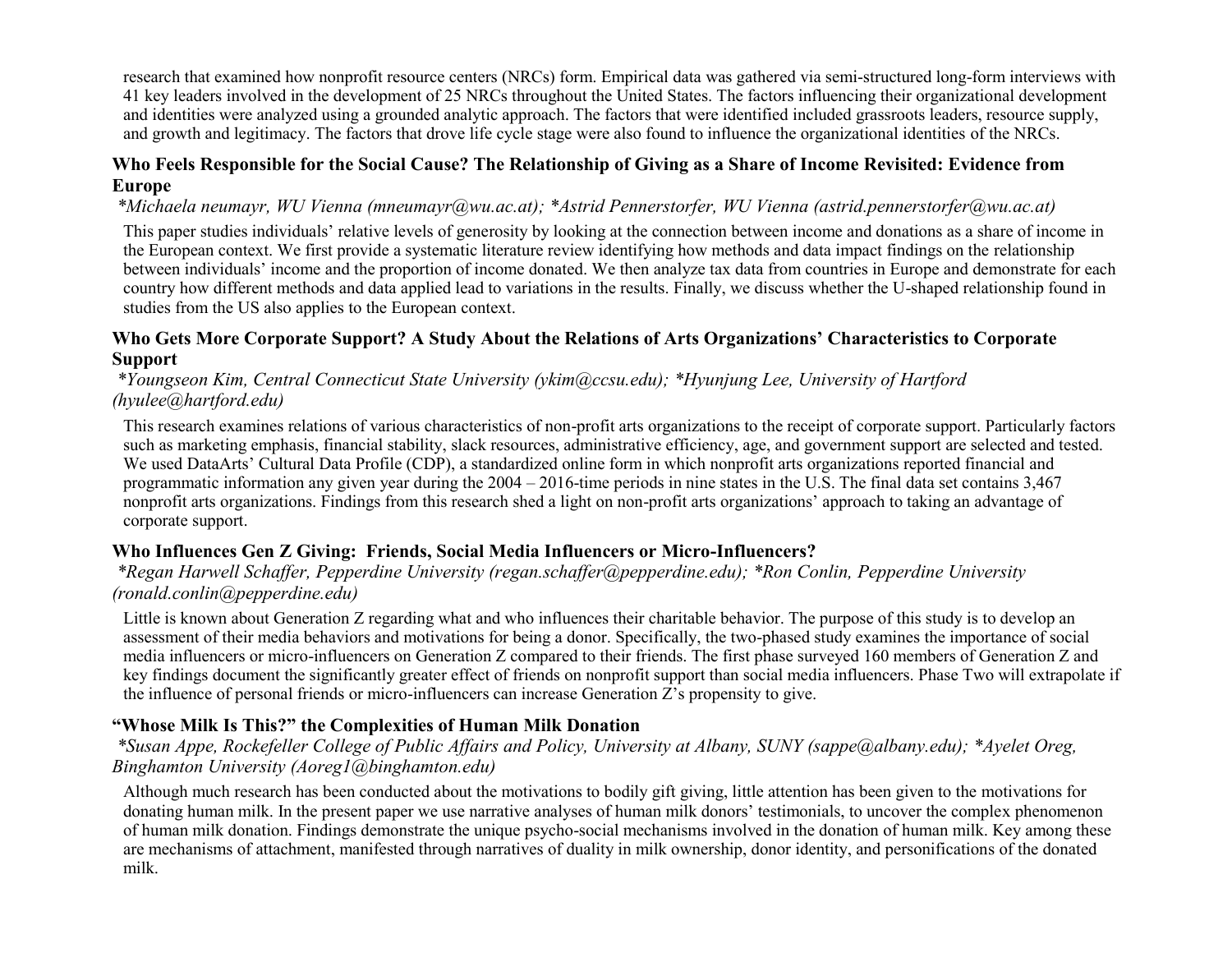#### **Who's in Charge Here? Exercising Authority in the Organization-Volunteer Relationship**

#### *\*Patricia Groble (patgroble@gmail.com)*

The inherent tension between staff and volunteers arising from the freedom of volunteers to choose their schedule and jobs versus the organization's need to keep volunteers focused on the mission presents a challenge to the organization's exercise of authority. This study sought to determine the nature of the authority relationship between organizations and volunteers, the tools used by organizations, and the impact of the authority relationship on volunteer management. Interviews with both volunteers and staff members revealed a model of volunteer authority, six categories of tools used by organizations, and provided a means to identify "pinch points" in the relationship.

#### **Why and Where American Muslims Give: Locating Muslims within the American Religious Philanthropic Landscape**

*\*David King, Indiana University Lilly Family School of Philanthropy (kingdp@iupui.edu); \*Nadeen Makhlouf, American University (nadeen.makhlouf@american.edu); \*Shariq Ahmed Siddiqui, Association for Research on Nonprofit Organizations and Voluntary Action (ssiddiqu@iupui.edu)*

### **Why Collaborate with the Nonprofit Sector? What Matters—and what doesn't—to County Governments**

*\*Jeffrey Brudney, University of North Carolina Wilmington (jbrudney@gmail.com); \*Chris Prentice, University of North Carolina Wilmington (prenticecr@uncw.edu); \*Genevieve Wirth (gcw2001@uncw.edu)*

This study explains the incidence of county government partnerships with nonprofit organizations. Our data emanate from semi-structured telephone interviews with the chief administrative officer in each county: the County Manager ( $N = 100$  counties). Preliminary analysis suggests that County Managers perceive distinctly higher quality service delivery and lower cost for resources more often when partnering with nonprofit organizations than with their public and private counterparts. We develop a multivariate predictive model, which integrates appropriate control and contextual variables. Our analysis addresses the question of why counties choose to partner with nonprofit organizations for the delivery of social and human services.

#### **Why do Different Regions have different Approaches to Foreign Direct Investment: An exploratory study of West Vs East' Investments in Nigeria**

#### *\*Mukhtar Abubakar Yusuf, Mukhtar Abubakar Yusuf (may29@case.edu)*

The United Nations Conference on Trade and Development (UNCTAD) has reported that while Global Foreign Direct Investment (FDI) inflows jumped 36 percent in 2015 to an estimated \$1.7 trillion, FDI to Nigeria fell 27 percent from \$4.7 billion to \$3.4 billion in 2015. This problem generally affects Nigerian economic and social well-being especially job creation, poverty alleviation, and security issues. This Quantitative study examines the different Approaches to Foreign Direct Investment of regions through Innovation and Entrepreneurship and the contributions of the nonprofit organizations. Exploratory Factor Analysis and Exploratory Factor Analysis will be conducted on the dataset to test hypotheses.

#### **Why does the law promote charity? Re-visiting Matthew Harding's Charity Law and the Liberal State**

*\*Adam Parachin, Osgoode Hall Law School, York University (aparachin@osgoode.yorku.ca)*

Why does the law promote charitable purposes? Is the state acting justifiably when it extends advantages (income tax and other) to charitable trusts that it denies to non-charitable trusts? Matthew Harding argues that autonomy-based liberalism helps to explain and justify what the state is doing – promoting autonomy – through its promotion of charitable purposes. He builds a compelling argument. However, the political ideal of autonomy struggles to account for some core features of charity law.

#### **Why Saudi Charitable Foundations Are Not Interested to Fund Nonprofit Universities? Why Few Do?**

*\*Abdulrahman Alhuthlul, Imam Muhammad Bin Saud Islamic University (ahah27@gmail.com)*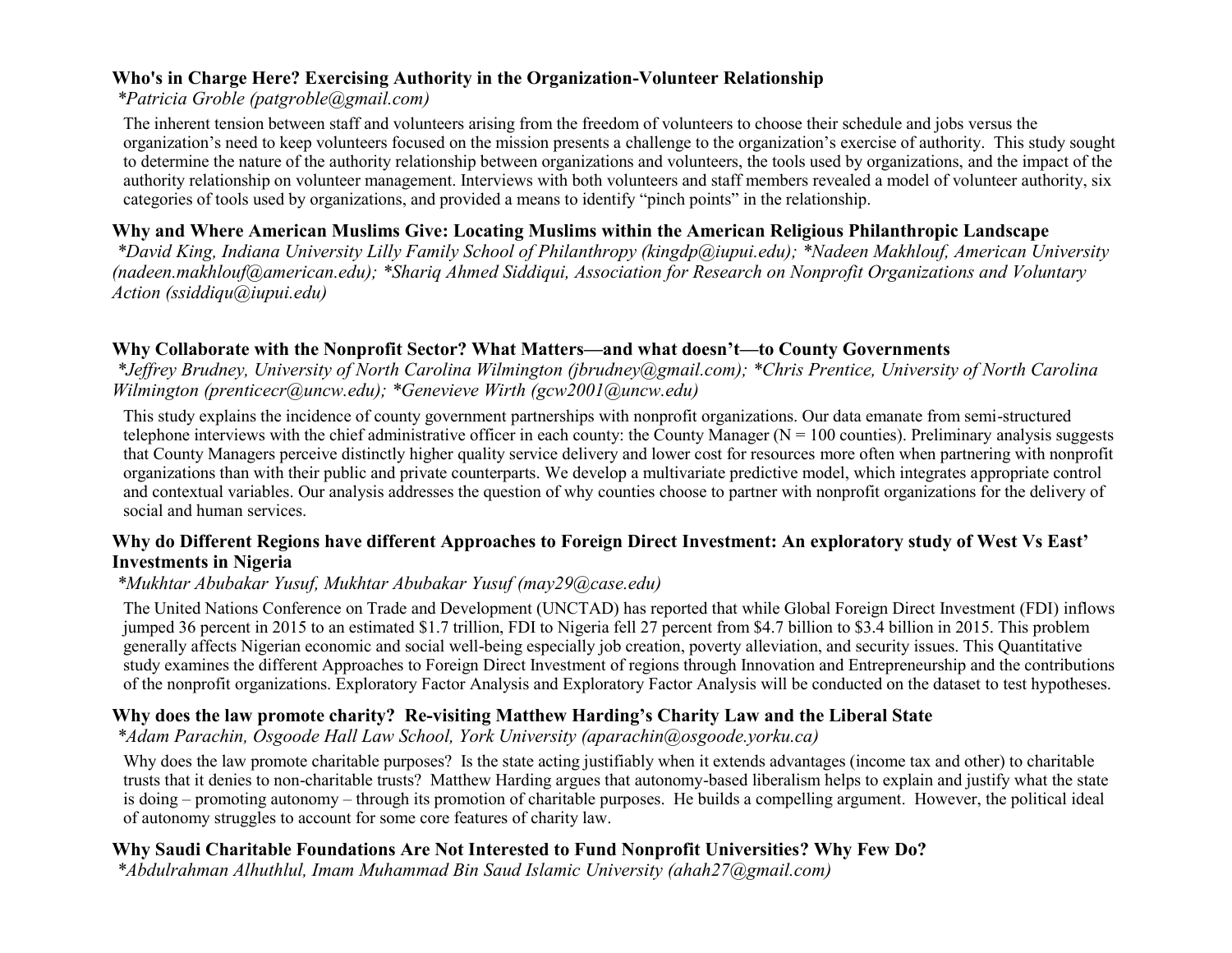The university sector in Saudi Arabia is undergoing rapid change. At the same time as dealing with the repercussions of economic pressure, universities are struggling to meet increased demand for mass higher education and to adapt to transformations in the global knowledge economy. Recently, state cuts the public expenditures to nonprofit and for-profit universities alike, thus, private Saudi Arabia universities are becoming under increased pressure to take on more responsibility for their long-term financial sustainability. Under such the pressure, number of higher education institutions often resort to charitable foundations to relieve from the financial burdens. Breeze (2011) indicated that in an effort to diversify their sources of funding, some are looking to philanthropy to boost their general income as well as their investment in research (p1180).

# **Willingness to Pay: Are Membership Dues a Substitute for Donations?**

*\*Margaret F. Sloan, James Madison University (sloanmf@jmu.edu); \*Cleopatra Charles, School of Public Affairs and Administration, Rutgers University-Newark (cleopatra.charles@gmail.com)*

Using an experimental design based on willingness to pay, substitution, and crowd out theories, this study tests the willingness of association members to provide a private contribution across three different membership dues scenarios. To examine the interaction between of the crowding out theory and level of public benefit, the study will assess the following hypotheses: H1: A negative relationship between private donations and membership fees will exist in organizations with higher private benefit (crowd out effect). H2: A positive relationship between donations and membership fees will exist in organizations with higher public benefit (crowd in theory).

### **Women's Collective Giving: Giving Circles and 'Strategic' Philanthropy?**

# *\*Mary Kay Gugerty, University of Washington (gugerty@uw.edu); \*Kelly Husted (khusted@uw.edu)*

Giving Circles are often characterized as informal, local and non-professionalized forms of philanthropy that have the potential to support democracy, build social capital and civic connectedness, as well as to increase giving. As the giving circle movement grows, however, it shows increasing signs of professionalization. In this paper, we explore the implications of growing professionalization on the giving strategies employed by women's giving circles using a dataset on 53 giving circles and 20 giving circle members.

### **Women's Experiences with Sexual Misconduct in Nonprofit Organizations**

*\*Megan LePere-Schloop, The Ohio State University (meganls313@gmail.com); \*Erynn E. Beaton, John Glenn College of Public Affairs, The Ohio State University (beaton.13@osu.edu)*

Recent allegations against high-profile men, including former Humane Society CEO Wayne Pacelle, have resurfaced the issue of sexual misconduct in the workplace. This study takes a feminist, ethnographic approach to the subject, seeking to integrate women's voices into the knowledge preserved by the academy. Our findings will be based on interviews with women working in nonprofits who have experienced sexual misconduct, faced the decision of whether to report those offenses, and ultimately dealt with the consequences. By analyzing and sharing these experiences, we hope to enhance our understanding of sexual misconduct in nonprofit organizations and offer considerations for practitioners.

#### **Women's Leadership and Capacity Building in African Social Enterprises: Mobilizing Bonding and Bridging Social Capital** *\*Bok Jeong, Kean University (bjeong@kean.edu); \*Sara Compion, Kean University (scompion@kean.edu)*

This study examines the contribution of women's leadership to the organizational capacity building of Ugandan, Zambian, and South African social enterprises. Using qualitative case studies from three African contexts, we address the limits of social entrepreneurship literature—which emphasize the assessment of organizational leaders' business and managerial skills—by calling attention to the ways that female social enterprise leaders act as drivers for community change, facilitate resource mobilization, and build capacity of people and their nonprofit organizations. We consider these contributions in relation to broader gender equity goals, and in terms of enhancing bridging and bonding capital through social enterprise.

### **Women's Rights Advocacy in the Era of Trump**